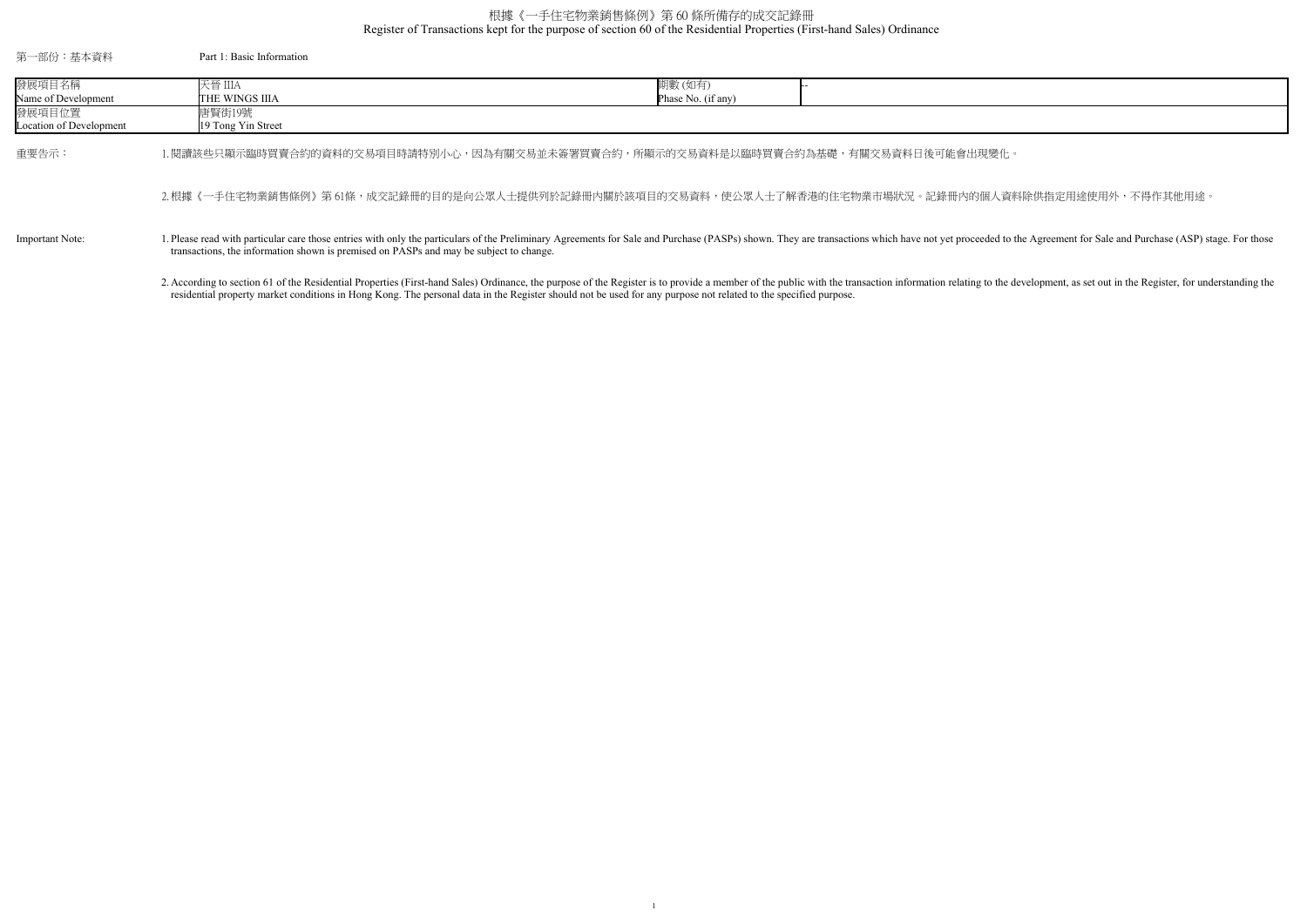| (A)          | (B)          | (C)                 |                                                            | (D)                                 |      |                | (E)                      | (F)                      | (G)                                                                                                                                                                                                       | (H)           |
|--------------|--------------|---------------------|------------------------------------------------------------|-------------------------------------|------|----------------|--------------------------|--------------------------|-----------------------------------------------------------------------------------------------------------------------------------------------------------------------------------------------------------|---------------|
| 臨時買賣合約       | 買賣合約的日期      | 終止買賣合約              | 住宅物業的描述 (如包括車位,請一併提供有關車位的資料)                               |                                     |      |                | 成交金額                     | 售價修改的                    | 支付條款                                                                                                                                                                                                      | 買方是賣方的        |
| 的日期          | (日-月-年)      | 的日期(如適用)            |                                                            |                                     |      |                | <b>Transaction Price</b> | 細節及日期                    | Terms of Payment                                                                                                                                                                                          | 有關連人士         |
|              |              |                     |                                                            | Description of Residential Property |      |                |                          |                          |                                                                                                                                                                                                           |               |
| (日-月-年)      | Date of ASP  | (日-月-年)             | (if parking space is included, please also provide details |                                     |      |                |                          | (日-月-年)                  |                                                                                                                                                                                                           | The purchaser |
| Date of PASP | (DD-MM-YYYY) | Date of termination |                                                            | of the parking space)               |      |                |                          | Details and Date         |                                                                                                                                                                                                           | is a          |
| (DD-MM-YYYY) |              | of ASP              | 大廈名稱                                                       | 樓層                                  | 單位   | 車位(如有)         |                          | (DD-MM-YYYY)             |                                                                                                                                                                                                           | related party |
|              |              | (if applicable)     | <b>Block Name</b>                                          | Floor                               | Unit | Car-parking    |                          | of any revision of price |                                                                                                                                                                                                           | to            |
|              |              | (DD-MM-YYYY)        | 屋號 (House number) / 屋名 (Name of the house)                 |                                     |      | space (if any) |                          |                          |                                                                                                                                                                                                           | the vendor    |
| 30-08-2014   | 05-09-2014   |                     | 第1A座<br>Tower 1A                                           | 17                                  | D    |                | \$4,802,800              |                          | ・價單第1號(A)付款辦法<br>Payment Plan (A) of Price List No.1<br>見備註/See Remarks 7 (c)(i)<br>• 見備註/See Remarks 7 (d)(i)<br>· 見備註/See Remarks 7 (c)(vii)<br>見備註/See Remarks 7 (e)(i)                                |               |
| 30-08-2014   | 05-09-2014   |                     | 第1A座<br>Tower 1A                                           | 16                                  | D    |                | \$5,103,500              |                          | ・價單第1號 (B)付款辦法<br>Payment Plan (B) of Price List No.1<br>見備註/See Remarks 7 (c)(ii)<br>• 見備註/See Remarks 7 (c)(v)<br>· 見備註/See Remarks 7 (d)(v)<br>見備註/See Remarks 7 (e)(i)<br>• 見備註/See Remarks 7 (e)(ii) |               |
| 30-08-2014   | 05-09-2014   |                     | 第1A座<br>Tower 1A                                           | 15                                  | D    |                | \$4,640,400              |                          | ・價單第1號 (A)付款辦法<br>Payment Plan (A) of Price List No.1<br>見備註/See Remarks 7 (c)(i)<br>• 見備註/See Remarks 7 (c)(v)<br>見備註/See Remarks 7 (c)(vii)<br>見備註/See Remarks 7 (e)(i)                                 |               |
| 30-08-2014   | 05-09-2014   |                     | 第1A座<br>Tower 1A                                           | 12                                  | D    |                | \$4,621,700              |                          | ・價單第1號 (A)付款辦法<br>Payment Plan (A) of Price List No.1<br>見備註/See Remarks 7 (c)(i)<br>• 見備註/See Remarks 7 (c)(v)<br>· 見備註/See Remarks 7 (c)(vii)<br>• 見備註/See Remarks 7 (e)(i)                             |               |
| 30-08-2014   | 05-09-2014   |                     | 第1A座<br>Tower 1A                                           | 11                                  | D    |                | \$4,603,900              |                          | ・價單第1號 (A)付款辦法<br>Payment Plan (A) of Price List No.1<br>見備註/See Remarks 7 (c)(i)<br>• 見備註/See Remarks 7 (c)(v)<br>• 見備註/See Remarks 7 (c)(vii)<br>見備註/See Remarks 7 (e)(i)                               |               |
| 30-08-2014   | 05-09-2014   |                     | 第1A座<br>Tower 1A                                           | 10                                  | D    |                | \$4,585,200              |                          | ・價單第1號 (A)付款辦法<br>Payment Plan (A) of Price List No.1<br>見備註/See Remarks 7 (c)(i)<br>• 見備註/See Remarks 7 (c)(v)<br>• 見備註/See Remarks 7 (c)(vii)<br>· 見備註/See Remarks 7 (e)(i)                             |               |
| 30-08-2014   | 05-09-2014   |                     | 第1A座<br>Tower 1A                                           | $\overline{9}$                      | D    |                | \$4,566,500              |                          | ・價單第1號 (A)付款辦法<br>Payment Plan (A) of Price List No.1<br>見備註/See Remarks 7 (c)(i)<br>• 見備註/See Remarks 7 (c)(v)<br>• 見備註/See Remarks 7 (c)(vii)<br>· 見備註/See Remarks 7 (e)(i)                             |               |
| 30-08-2014   | 05-09-2014   |                     | 第1A座<br>Tower 1A                                           | 8                                   | D    |                | \$4,566,500              |                          | 便單第1號 (A)付款辦法<br>Payment Plan (A) of Price List No.1<br>見備註/See Remarks 7 (c)(i)<br>• 見備註/See Remarks 7 (c)(v)<br>· 見備註/See Remarks 7 (c)(vii)<br>· 見備註/See Remarks 7 (e)(i)                              |               |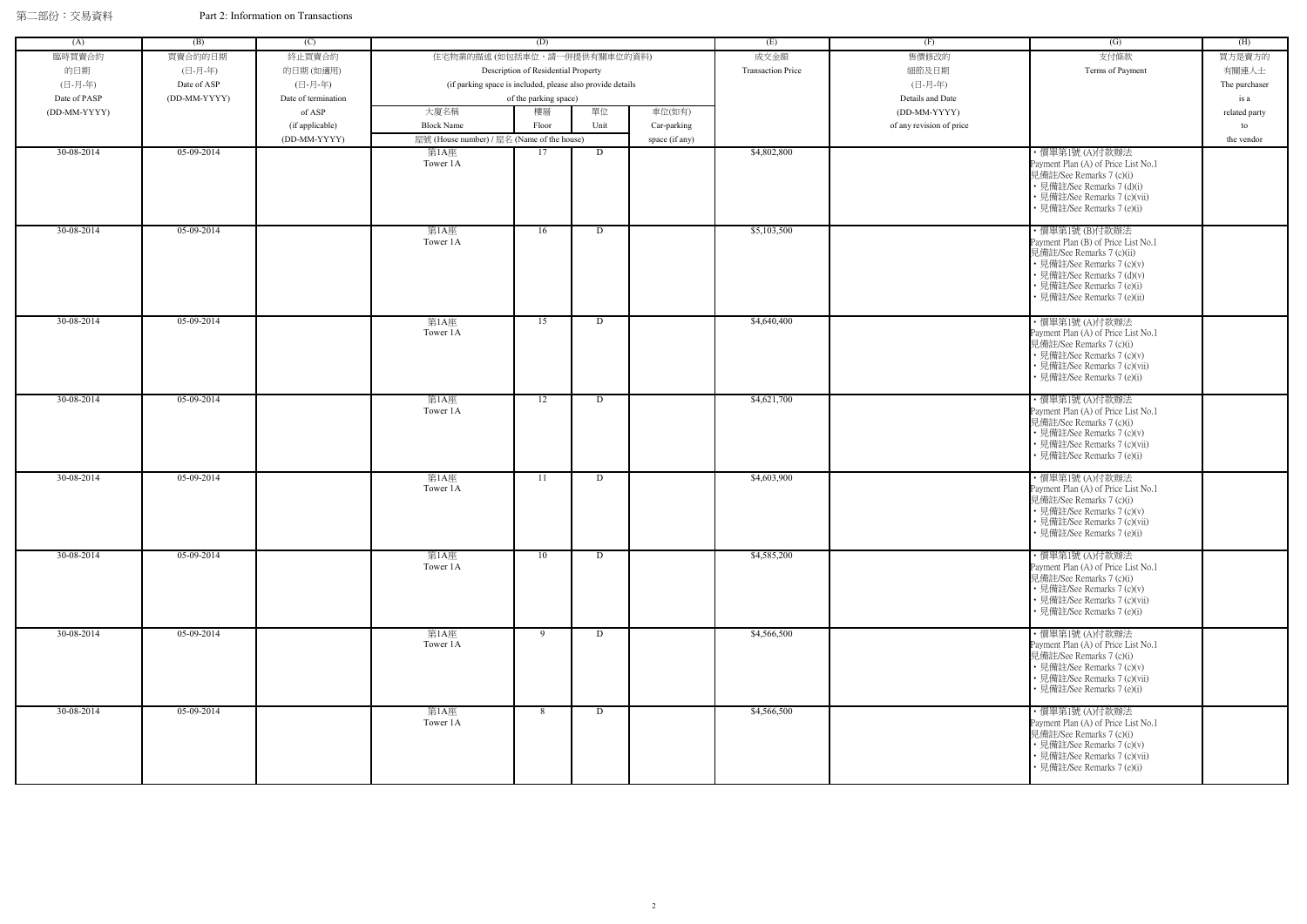| (A)          | (B)                         | (C)                             |                                                            | (D)                                 |              |                | (E)                      | (F)                      | (G)                                                                                                                                                                                                             | (H)                   |
|--------------|-----------------------------|---------------------------------|------------------------------------------------------------|-------------------------------------|--------------|----------------|--------------------------|--------------------------|-----------------------------------------------------------------------------------------------------------------------------------------------------------------------------------------------------------------|-----------------------|
| 臨時買賣合約       | 買賣合約的日期                     | 終止買賣合約                          | 住宅物業的描述 (如包括車位,請一併提供有關車位的資料)                               |                                     |              |                | 成交金額                     | 售價修改的                    | 支付條款                                                                                                                                                                                                            | 買方是賣方的                |
| 的日期          | (日-月-年)                     | 的日期(如適用)                        |                                                            | Description of Residential Property |              |                | <b>Transaction Price</b> | 細節及日期                    | Terms of Payment                                                                                                                                                                                                | 有關連人士                 |
| (日-月-年)      |                             | (日-月-年)                         | (if parking space is included, please also provide details |                                     |              |                |                          | (日-月-年)                  |                                                                                                                                                                                                                 |                       |
| Date of PASP | Date of ASP<br>(DD-MM-YYYY) | Date of termination             |                                                            | of the parking space)               |              |                |                          | Details and Date         |                                                                                                                                                                                                                 | The purchaser<br>is a |
| (DD-MM-YYYY) |                             | of ASP                          | 大廈名稱                                                       | 樓層                                  | 單位           | 車位(如有)         |                          | (DD-MM-YYYY)             |                                                                                                                                                                                                                 |                       |
|              |                             |                                 | <b>Block Name</b>                                          |                                     | Unit         |                |                          |                          |                                                                                                                                                                                                                 | related party         |
|              |                             | (if applicable)<br>(DD-MM-YYYY) | 屋號 (House number) / 屋名 (Name of the house)                 | Floor                               |              | Car-parking    |                          | of any revision of price |                                                                                                                                                                                                                 | to                    |
| 30-08-2014   | 05-09-2014                  |                                 | 第1A座                                                       | $\tau$                              | D            | space (if any) | \$4,650,900              |                          | ・價單第1號 (A)付款辦法                                                                                                                                                                                                  | the vendor            |
|              |                             |                                 | Tower 1A                                                   |                                     |              |                |                          |                          | Payment Plan (A) of Price List No.1<br>見備註/See Remarks 7 (c)(i)<br>• 見備註/See Remarks 7 (d)(i)<br>• 見備註/See Remarks 7 (c)(vii)<br>• 見備註/See Remarks 7 (e)(i)                                                     |                       |
| 30-08-2014   | $05-09-2014$                |                                 | 第1A座<br>Tower 1A                                           | 6                                   | D            |                | \$4,512,100              |                          | ・價單第1號 (A)付款辦法<br>Payment Plan (A) of Price List No.1<br>見備註/See Remarks 7 (c)(i)<br>• 見備註/See Remarks 7 (c)(v)<br>· 見備註/See Remarks 7 (c)(vii)<br>• 見備註/See Remarks 7 (e)(i)                                   |                       |
| $30-08-2014$ | 05-09-2014                  |                                 | 第1A座<br>Tower 1A                                           | 5                                   | D            |                | \$4,493,400              |                          | ・價單第1號 (A)付款辦法<br>Payment Plan (A) of Price List No.1<br>見備註/See Remarks 7 (c)(i)<br>• 見備註/See Remarks 7 (c)(v)<br>• 見備註/See Remarks 7 (c)(vii)<br>• 見備註/See Remarks 7 (e)(i)                                   |                       |
| 30-08-2014   | 05-09-2014                  |                                 | 第1A座<br>Tower 1A                                           | $\mathbf{3}$                        | D            |                | \$4,595,100              |                          | ・價單第1號 (A)付款辦法<br>Payment Plan (A) of Price List No.1<br>見備註/See Remarks 7 (c)(i)<br>• 見備註/See Remarks 7 (d)(i)<br>• 見備註/See Remarks 7 (c)(vii)<br>• 見備註/See Remarks 7 (e)(i)                                   |                       |
| 30-08-2014   | 05-09-2014                  |                                 | 第1B座<br>Tower 1B                                           | 32                                  | $\mathbf C$  |                | \$10,917,200             |                          | ・價單第1號 (C)付款辦法<br>Payment Plan (C) of Price List No.1<br>見備註/See Remarks 7 (c)(iii)<br>• 見備註/See Remarks 7 (d)(ii)<br>• 見備註/See Remarks 7 (c)(viii)<br>• 見備註/See Remarks 7 (e)(i)<br>• 見備註/See Remarks 7 (f)(i) |                       |
| 30-08-2014   | 05-09-2014                  |                                 | 第1B座<br>Tower 1B                                           | 31                                  | $\mathbf{C}$ |                | \$10,868,100             |                          | ・價單第1號 (C)付款辦法<br>Payment Plan (C) of Price List No.1<br>見備註/See Remarks 7 (c)(iii)<br>• 見備註/See Remarks 7 (d)(ii)<br>• 見備註/See Remarks 7 (c)(viii)<br>• 見備註/See Remarks 7 (e)(i)<br>• 見備註/See Remarks 7 (f)(i) |                       |
| 30-08-2014   | 05-09-2014                  |                                 | 第1B座<br>Tower 1B                                           | 30                                  | $\mathbf{C}$ |                | \$10,500,300             |                          | ・價單第1號 (C)付款辦法<br>Payment Plan (C) of Price List No.1<br>見備註/See Remarks 7 (c)(iii)<br>• 見備註/See Remarks 7 (c)(vi)<br>• 見備註/See Remarks 7 (c)(viii)<br>• 見備註/See Remarks 7 (e)(i)<br>• 見備註/See Remarks 7 (f)(i) |                       |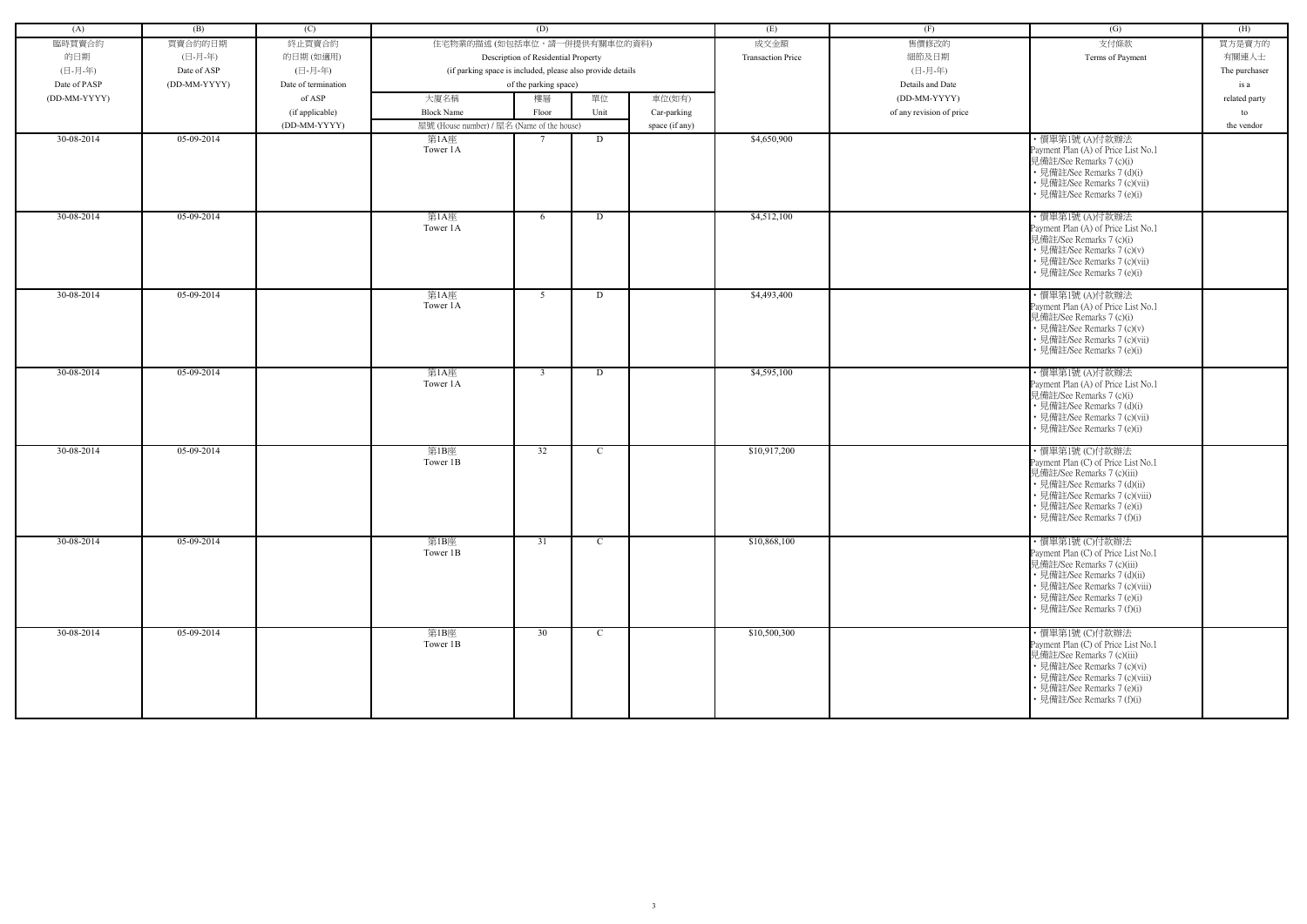| (A)          | (B)          | (C)                 |                                                            | (D)                                 |              |                | (E)                      | (F)                      | (G)                                                                                                                                                                                                              | (H)           |
|--------------|--------------|---------------------|------------------------------------------------------------|-------------------------------------|--------------|----------------|--------------------------|--------------------------|------------------------------------------------------------------------------------------------------------------------------------------------------------------------------------------------------------------|---------------|
| 臨時買賣合約       | 買賣合約的日期      | 終止買賣合約              | 住宅物業的描述 (如包括車位,請一併提供有關車位的資料)                               |                                     |              |                | 成交金額                     | 售價修改的                    | 支付條款                                                                                                                                                                                                             | 買方是賣方的        |
| 的日期          | (日-月-年)      | 的日期(如適用)            |                                                            | Description of Residential Property |              |                | <b>Transaction Price</b> | 細節及日期                    | Terms of Payment                                                                                                                                                                                                 | 有關連人士         |
| (日-月-年)      | Date of ASP  | (日-月-年)             | (if parking space is included, please also provide details |                                     |              |                |                          | (日-月-年)                  |                                                                                                                                                                                                                  |               |
|              |              |                     |                                                            |                                     |              |                |                          |                          |                                                                                                                                                                                                                  | The purchaser |
| Date of PASP | (DD-MM-YYYY) | Date of termination |                                                            | of the parking space)               |              |                |                          | Details and Date         |                                                                                                                                                                                                                  | is a          |
| (DD-MM-YYYY) |              | of ASP              | 大廈名稱                                                       | 樓層                                  | 單位           | 車位(如有)         |                          | (DD-MM-YYYY)             |                                                                                                                                                                                                                  | related party |
|              |              | (if applicable)     | <b>Block Name</b>                                          | Floor                               | Unit         | Car-parking    |                          | of any revision of price |                                                                                                                                                                                                                  | to            |
|              |              | (DD-MM-YYYY)        | 屋號 (House number) / 屋名 (Name of the house)                 |                                     |              | space (if any) |                          |                          |                                                                                                                                                                                                                  | the vendor    |
| 30-08-2014   | 05-09-2014   |                     | 第1B座<br>Tower 1B                                           | 29                                  | $\mathbf C$  |                | \$10,771,600             |                          | ·價單第1號 (C)付款辦法<br>Payment Plan (C) of Price List No.1<br>見備註/See Remarks 7 (c)(iii)<br>• 見備註/See Remarks 7 (d)(ii)<br>• 見備註/See Remarks 7 (c)(viii)<br>• 見備註/See Remarks 7 (e)(i)<br>• 見備註/See Remarks 7 (f)(i)  |               |
| 30-08-2014   | $05-09-2014$ |                     | 第1B座<br>Tower 1B                                           | 28                                  | $\mathbf C$  |                | \$10,771,600             |                          | ·價單第1號 (C)付款辦法<br>Payment Plan (C) of Price List No.1<br>見備註/See Remarks 7 (c)(iii)<br>• 見備註/See Remarks 7 (d)(ii)<br>• 見備註/See Remarks 7 (c)(viii)<br>• 見備註/See Remarks 7 (e)(i)<br>• 見備註/See Remarks 7 (f)(i)  |               |
| 30-08-2014   | 05-09-2014   |                     | 第1B座<br>Tower 1B                                           | 27                                  | $\mathbf C$  |                | \$10,675,200             |                          | ・價單第1號 (C)付款辦法<br>Payment Plan (C) of Price List No.1<br>見備註/See Remarks 7 (c)(iii)<br>• 見備註/See Remarks 7 (d)(ii)<br>• 見備註/See Remarks 7 (c)(viii)<br>• 見備註/See Remarks 7 (e)(i)<br>• 見備註/See Remarks 7 (f)(i)  |               |
| 30-08-2014   | 05-09-2014   |                     | 第1B座<br>Tower 1B                                           | 26                                  | $\mathbf C$  |                | \$10,626,900             |                          | ・價單第1號 (C)付款辦法<br>Payment Plan (C) of Price List No.1<br>見備註/See Remarks 7 (c)(iii)<br>• 見備註/See Remarks 7 (d)(ii)<br>• 見備註/See Remarks 7 (c)(viii)<br>• 見備註/See Remarks 7 (e)(i)<br>• 見備註/See Remarks 7 (f)(i)  |               |
| 30-08-2014   | 05-09-2014   |                     | 第1B座<br>Tower 1B                                           | 25                                  | $\mathbf C$  |                | \$10,268,000             |                          | · 價單第1號 (C)付款辦法<br>Payment Plan (C) of Price List No.1<br>見備註/See Remarks 7 (c)(iii)<br>• 見備註/See Remarks 7 (c)(vi)<br>• 見備註/See Remarks 7 (c)(viii)<br>• 見備註/See Remarks 7 (e)(i)<br>• 見備註/See Remarks 7 (f)(i) |               |
| 30-08-2014   | 05-09-2014   |                     | 第1B座<br>Tower 1B                                           | 23                                  | $\mathbf C$  |                | \$10,222,100             |                          | ・價單第1號 (C)付款辦法<br>Payment Plan (C) of Price List No.1<br>見備註/See Remarks 7 (c)(iii)<br>• 見備註/See Remarks 7 (c)(vi)<br>• 見備註/See Remarks 7 (c)(viii)<br>• 見備註/See Remarks 7 (e)(i)<br>• 見備註/See Remarks 7 (f)(i)  |               |
| 30-08-2014   | 05-09-2014   |                     | 第1B座<br>Tower 1B                                           | 22                                  | $\mathbf{C}$ |                | \$10,830,600             |                          | ・價單第1號 (C)付款辦法<br>Payment Plan (C) of Price List No.1<br>見備註/See Remarks 7 (c)(iii)<br>• 見備註/See Remarks 7 (d)(ii)<br>• 見備註/See Remarks 7 (d)(iv)<br>• 見備註/See Remarks 7 (e)(i)<br>• 見備註/See Remarks 7 (f)(i)    |               |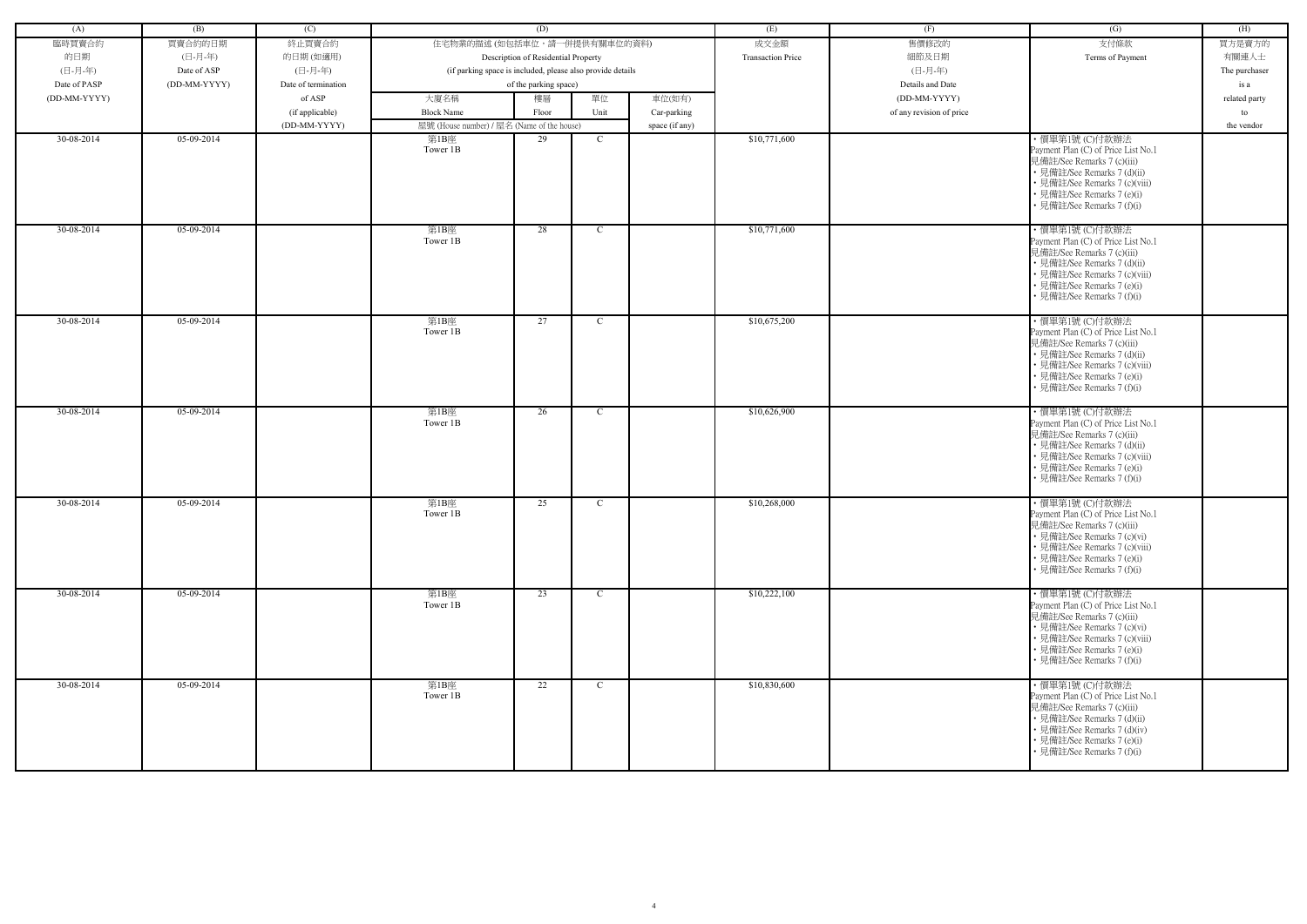| (A)          | (B)          | (C)                 |                                                            | (D)                                 |              |                | (E)                      | (F)                      | (G)                                                                                                                                                                                                              | (H)           |
|--------------|--------------|---------------------|------------------------------------------------------------|-------------------------------------|--------------|----------------|--------------------------|--------------------------|------------------------------------------------------------------------------------------------------------------------------------------------------------------------------------------------------------------|---------------|
| 臨時買賣合約       | 買賣合約的日期      | 終止買賣合約              | 住宅物業的描述 (如包括車位,請一併提供有關車位的資料)                               |                                     |              |                | 成交金額                     | 售價修改的                    | 支付條款                                                                                                                                                                                                             | 買方是賣方的        |
| 的日期          | (日-月-年)      | 的日期(如適用)            |                                                            | Description of Residential Property |              |                | <b>Transaction Price</b> | 細節及日期                    | Terms of Payment                                                                                                                                                                                                 | 有關連人士         |
| (日-月-年)      | Date of ASP  | (日-月-年)             | (if parking space is included, please also provide details |                                     |              |                |                          | (日-月-年)                  |                                                                                                                                                                                                                  |               |
|              |              |                     |                                                            |                                     |              |                |                          |                          |                                                                                                                                                                                                                  | The purchaser |
| Date of PASP | (DD-MM-YYYY) | Date of termination |                                                            | of the parking space)               |              |                |                          | Details and Date         |                                                                                                                                                                                                                  | is a          |
| (DD-MM-YYYY) |              | of ASP              | 大廈名稱                                                       | 樓層                                  | 單位           | 車位(如有)         |                          | (DD-MM-YYYY)             |                                                                                                                                                                                                                  | related party |
|              |              | (if applicable)     | <b>Block Name</b>                                          | Floor                               | Unit         | Car-parking    |                          | of any revision of price |                                                                                                                                                                                                                  | to            |
|              |              | (DD-MM-YYYY)        | 屋號 (House number) / 屋名 (Name of the house)                 |                                     |              | space (if any) |                          |                          |                                                                                                                                                                                                                  | the vendor    |
| 30-08-2014   | 05-09-2014   |                     | 第1B座<br>Tower 1B                                           | 21                                  | $\mathbf C$  |                | \$10,438,600             |                          | ·價單第1號 (C)付款辦法<br>Payment Plan (C) of Price List No.1<br>見備註/See Remarks 7 (c)(iii)<br>• 見備註/See Remarks 7 (d)(ii)<br>• 見備註/See Remarks 7 (c)(viii)<br>• 見備註/See Remarks 7 (e)(i)<br>• 見備註/See Remarks 7 (f)(i)  |               |
| 30-08-2014   | $05-09-2014$ |                     | 第1B座<br>Tower 1B                                           | 20                                  | $\mathbf C$  |                | \$10,391,200             |                          | ·價單第1號 (C)付款辦法<br>Payment Plan (C) of Price List No.1<br>見備註/See Remarks 7 (c)(iii)<br>• 見備註/See Remarks 7 (d)(ii)<br>• 見備註/See Remarks 7 (c)(viii)<br>• 見備註/See Remarks 7 (e)(i)<br>• 見備註/See Remarks 7 (f)(i)  |               |
| 30-08-2014   | 05-09-2014   |                     | 第1B座<br>Tower 1B                                           | 19                                  | $\mathbf C$  |                | \$10,040,200             |                          | ・價單第1號 (C)付款辦法<br>Payment Plan (C) of Price List No.1<br>見備註/See Remarks 7 (c)(iii)<br>• 見備註/See Remarks 7 (c)(vi)<br>• 見備註/See Remarks 7 (c)(viii)<br>• 見備註/See Remarks 7 (e)(i)<br>• 見備註/See Remarks 7 (f)(i)  |               |
| 30-08-2014   | 05-09-2014   |                     | 第1B座<br>Tower 1B                                           | 18                                  | $\mathbf C$  |                | \$10,344,800             |                          | ・價單第1號 (C)付款辦法<br>Payment Plan (C) of Price List No.1<br>見備註/See Remarks 7 (c)(iii)<br>• 見備註/See Remarks 7 (d)(ii)<br>• 見備註/See Remarks 7 (c)(viii)<br>• 見備註/See Remarks 7 (e)(i)<br>• 見備註/See Remarks 7 (f)(i)  |               |
| 30-08-2014   | 05-09-2014   |                     | 第1B座<br>Tower 1B                                           | 17                                  | $\mathbf C$  |                | \$10,252,000             |                          | · 價單第1號 (C)付款辦法<br>Payment Plan (C) of Price List No.1<br>見備註/See Remarks 7 (c)(iii)<br>• 見備註/See Remarks 7 (d)(ii)<br>• 見備註/See Remarks 7 (c)(viii)<br>• 見備註/See Remarks 7 (e)(i)<br>• 見備註/See Remarks 7 (f)(i) |               |
| 30-08-2014   | 05-09-2014   |                     | 第1B座<br>Tower 1B                                           | 16                                  | $\mathbf C$  |                | \$10,211,100             |                          | ・價單第1號 (C)付款辦法<br>Payment Plan (C) of Price List No.1<br>見備註/See Remarks 7 (c)(iii)<br>• 見備註/See Remarks 7 (d)(ii)<br>• 見備註/See Remarks 7 (c)(viii)<br>• 見備註/See Remarks 7 (e)(i)<br>• 見備註/See Remarks 7 (f)(i)  |               |
| 30-08-2014   | 05-09-2014   |                     | 第1B座<br>Tower 1B                                           | 15                                  | $\mathbf{C}$ |                | \$10,171,000             |                          | ・價單第1號 (C)付款辦法<br>Payment Plan (C) of Price List No.1<br>見備註/See Remarks 7 (c)(iii)<br>• 見備註/See Remarks 7 (d)(ii)<br>• 見備註/See Remarks 7 (c)(viii)<br>• 見備註/See Remarks 7 (e)(i)<br>• 見備註/See Remarks 7 (f)(i)  |               |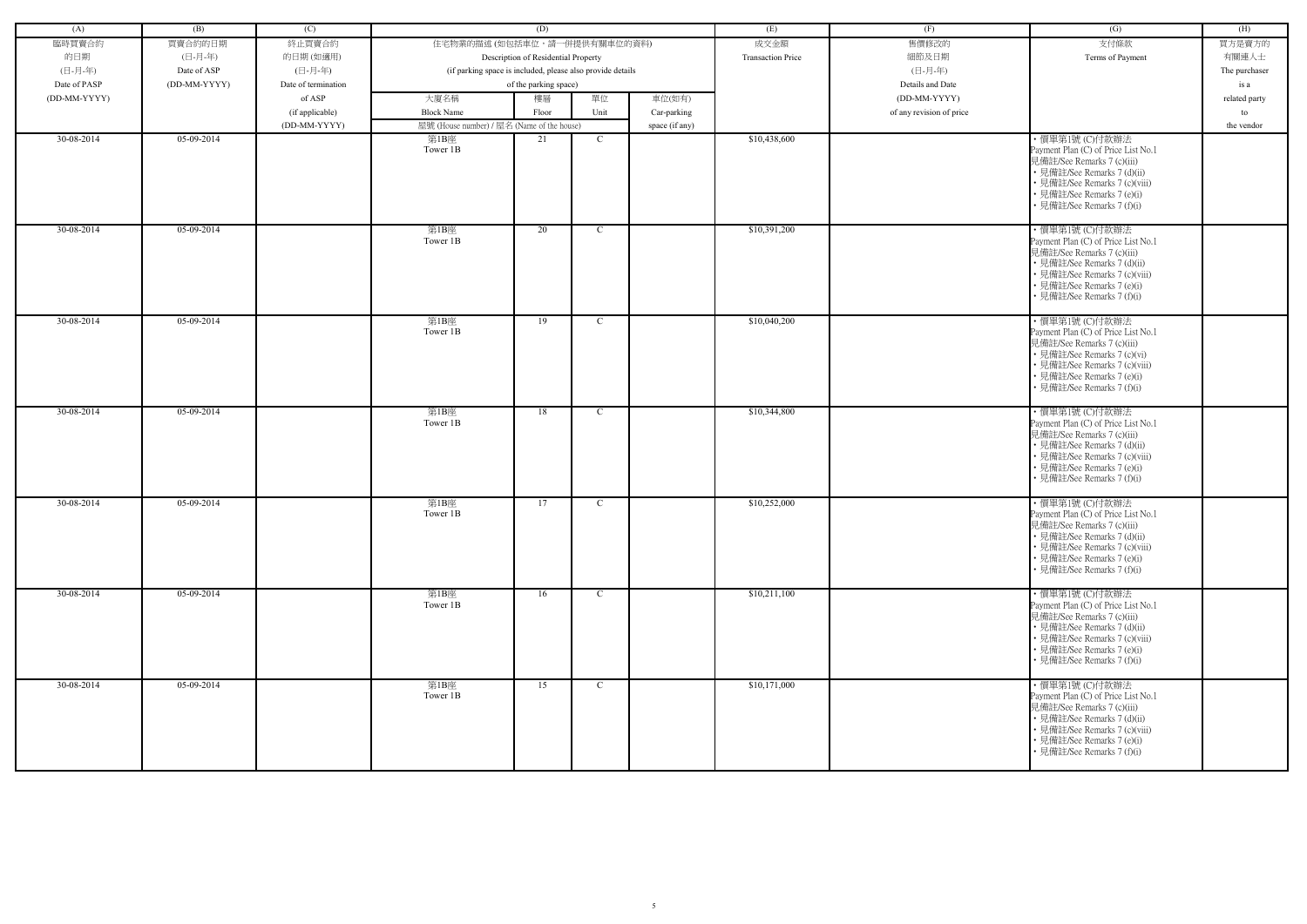| (A)          | (B)          | (C)                 |                                            | (D)                                                        |              |                | (E)                      | (F)                      | $\overline{(G)}$                                                                                                                                                                                                                                                          | (H)           |
|--------------|--------------|---------------------|--------------------------------------------|------------------------------------------------------------|--------------|----------------|--------------------------|--------------------------|---------------------------------------------------------------------------------------------------------------------------------------------------------------------------------------------------------------------------------------------------------------------------|---------------|
| 臨時買賣合約       | 買賣合約的日期      | 終止買賣合約              | 住宅物業的描述 (如包括車位,請一併提供有關車位的資料)               |                                                            |              |                | 成交金額                     | 售價修改的                    | 支付條款                                                                                                                                                                                                                                                                      | 買方是賣方的        |
| 的日期          | (日-月-年)      | 的日期(如適用)            |                                            | Description of Residential Property                        |              |                | <b>Transaction Price</b> | 細節及日期                    | Terms of Payment                                                                                                                                                                                                                                                          | 有關連人士         |
| (日-月-年)      | Date of ASP  | (日-月-年)             |                                            | (if parking space is included, please also provide details |              |                |                          | (日-月-年)                  |                                                                                                                                                                                                                                                                           | The purchaser |
| Date of PASP | (DD-MM-YYYY) | Date of termination |                                            | of the parking space)                                      |              |                |                          | Details and Date         |                                                                                                                                                                                                                                                                           | is a          |
| (DD-MM-YYYY) |              | of ASP              | 大廈名稱                                       | 樓層                                                         | 單位           | 車位(如有)         |                          | (DD-MM-YYYY)             |                                                                                                                                                                                                                                                                           | related party |
|              |              | (if applicable)     | <b>Block Name</b>                          | Floor                                                      | Unit         | Car-parking    |                          | of any revision of price |                                                                                                                                                                                                                                                                           | to            |
|              |              | (DD-MM-YYYY)        | 屋號 (House number) / 屋名 (Name of the house) |                                                            |              | space (if any) |                          |                          |                                                                                                                                                                                                                                                                           | the vendor    |
| 30-08-2014   | 05-09-2014   |                     | 第1B座<br>Tower 1B                           | 12                                                         | $\mathbf C$  |                | \$11,132,000             |                          | ・價單第1號 (D)付款辦法<br>Payment Plan (D) of Price List No.1<br>見備註/See Remarks 7 (c)(iv)<br>• 見備註/See Remarks 7 (d)(ii)<br>• 見備註/See Remarks 7 (d)(v)<br>• 見備註/See Remarks 7 (d)(vi)<br>• 見備註/See Remarks 7 (e)(i)<br>• 見備註/See Remarks 7 (e)(ii)<br>見備註/See Remarks 7 (f)(i)   |               |
| 30-08-2014   | 05-09-2014   |                     | 第1B座<br>Tower 1B                           | 11                                                         | $\mathbf C$  |                | \$10,089,100             |                          | ・價單第1號 (C)付款辦法<br>Payment Plan (C) of Price List No.1<br>見備註/See Remarks 7 (c)(iii)<br>• 見備註/See Remarks 7 (d)(ii)<br>• 見備註/See Remarks 7 (c)(viii)<br>• 見備註/See Remarks 7 (e)(i)<br>• 見備註/See Remarks 7 (f)(i)                                                           |               |
| 30-08-2014   | 05-09-2014   |                     | 第1B座<br>Tower 1B                           | 10                                                         | $\mathbf C$  |                | \$11,043,000             |                          | ・價單第1號 (D)付款辦法<br>Payment Plan (D) of Price List No.1<br>見備註/See Remarks 7 (c)(iv)<br>• 見備註/See Remarks 7 (d)(ii)<br>• 見備註/See Remarks 7 (d)(v)<br>• 見備註/See Remarks 7 (d)(vi)<br>• 見備註/See Remarks 7 (e)(i)<br>• 見備註/See Remarks 7 (e)(ii)<br>• 見備註/See Remarks 7 (f)(i) |               |
| 30-08-2014   | 05-09-2014   |                     | 第1B座<br>Tower 1B                           | 9                                                          | $\mathbf C$  |                | \$10,999,000             |                          | ・價單第1號 (D)付款辦法<br>Payment Plan (D) of Price List No.1<br>見備註/See Remarks 7 (c)(iv)<br>• 見備註/See Remarks 7 (d)(ii)<br>• 見備註/See Remarks 7 (d)(v)<br>• 見備註/See Remarks 7 (d)(vi)<br>• 見備註/See Remarks 7 (e)(i)<br>• 見備註/See Remarks 7 (e)(ii)<br>• 見備註/See Remarks 7 (f)(i) |               |
| 30-08-2014   | 05-09-2014   |                     | 第1B座<br>Tower 1B                           | 8                                                          | $\mathbf{C}$ |                | \$10,999,000             |                          | ・價單第1號 (D)付款辦法<br>Payment Plan (D) of Price List No.1<br>見備註/See Remarks 7 (c)(iv)<br>• 見備註/See Remarks 7 (d)(ii)<br>• 見備註/See Remarks 7 (d)(v)<br>• 見備註/See Remarks 7 (d)(vi)<br>• 見備註/See Remarks 7 (e)(i)<br>• 見備註/See Remarks 7 (e)(ii)<br>• 見備註/See Remarks 7 (f)(i) |               |
| 30-08-2014   | 05-09-2014   |                     | 第1B座<br>Tower 1B                           | $7\phantom{.0}$                                            | $\mathbf{C}$ |                | \$9,929,000              |                          | ・價單第1號 (C)付款辦法<br>Payment Plan (C) of Price List No.1<br>見備註/See Remarks 7 (c)(iii)<br>• 見備註/See Remarks 7 (d)(ii)<br>• 見備註/See Remarks 7 (c)(viii)<br>• 見備註/See Remarks 7 (e)(i)<br>• 見備註/See Remarks 7 (f)(i)                                                           |               |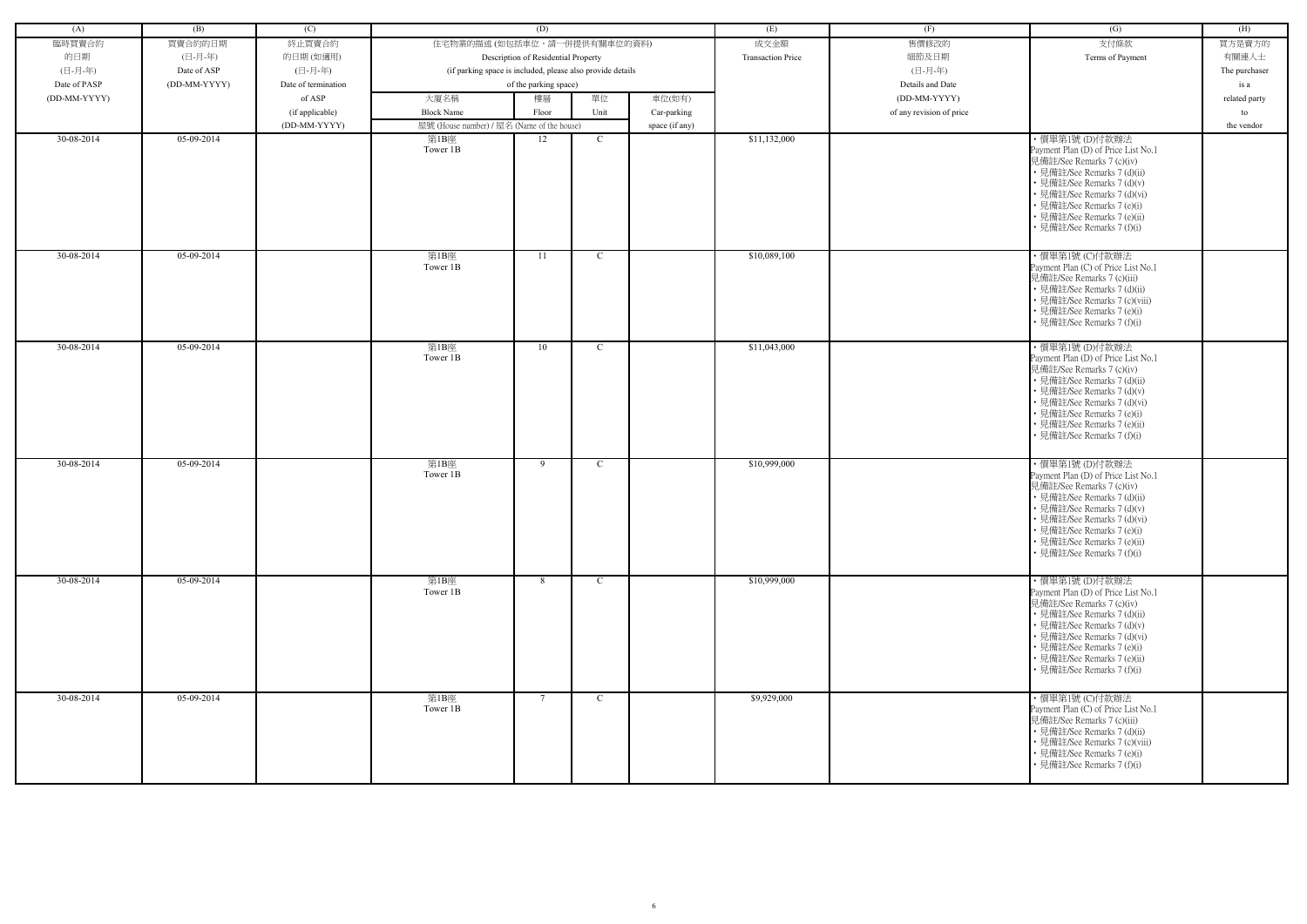| (A)          | (B)          | (C)                 |                                                            | (D)                                 |              |                | (E)                      | (F)                      | (G)                                                               | (H)           |
|--------------|--------------|---------------------|------------------------------------------------------------|-------------------------------------|--------------|----------------|--------------------------|--------------------------|-------------------------------------------------------------------|---------------|
| 臨時買賣合約       | 買賣合約的日期      | 終止買賣合約              | 住宅物業的描述 (如包括車位,請一併提供有關車位的資料)                               |                                     |              |                | 成交金額                     | 售價修改的                    | 支付條款                                                              | 買方是賣方的        |
| 的日期          | (日-月-年)      | 的日期(如適用)            |                                                            | Description of Residential Property |              |                | <b>Transaction Price</b> | 細節及日期                    | Terms of Payment                                                  | 有關連人士         |
| (日-月-年)      | Date of ASP  | (日-月-年)             | (if parking space is included, please also provide details |                                     |              |                |                          | (日-月-年)                  |                                                                   | The purchaser |
| Date of PASP | (DD-MM-YYYY) | Date of termination |                                                            | of the parking space)               |              |                |                          | Details and Date         |                                                                   | is a          |
| (DD-MM-YYYY) |              | of ASP              | 大廈名稱                                                       | 樓層                                  | 單位           | 車位(如有)         |                          | (DD-MM-YYYY)             |                                                                   | related party |
|              |              | (if applicable)     | <b>Block Name</b>                                          | Floor                               | Unit         | Car-parking    |                          | of any revision of price |                                                                   | to            |
|              |              | (DD-MM-YYYY)        | 屋號 (House number) / 屋名 (Name of the house)                 |                                     |              | space (if any) |                          |                          |                                                                   | the vendor    |
| 30-08-2014   | 05-09-2014   |                     | 第1B座                                                       | 6                                   | $\mathbf C$  |                | \$9,597,700              |                          | ·價單第1號 (C)付款辦法                                                    |               |
|              |              |                     | Tower 1B                                                   |                                     |              |                |                          |                          | Payment Plan (C) of Price List No.1                               |               |
|              |              |                     |                                                            |                                     |              |                |                          |                          | 見備註/See Remarks 7 (c)(iii)                                        |               |
|              |              |                     |                                                            |                                     |              |                |                          |                          | • 見備註/See Remarks 7 (c)(vi)<br>• 見備註/See Remarks 7 (c)(viii)      |               |
|              |              |                     |                                                            |                                     |              |                |                          |                          | • 見備註/See Remarks 7 (e)(i)                                        |               |
|              |              |                     |                                                            |                                     |              |                |                          |                          | • 見備註/See Remarks 7 (f)(i)                                        |               |
|              |              |                     |                                                            |                                     |              |                |                          |                          |                                                                   |               |
| 30-08-2014   | 05-09-2014   |                     | 第1B座                                                       | 5                                   | $\mathbf C$  |                | \$10,174,500             |                          | ·價單第1號 (C)付款辦法                                                    |               |
|              |              |                     | Tower 1B                                                   |                                     |              |                |                          |                          | Payment Plan (C) of Price List No.1                               |               |
|              |              |                     |                                                            |                                     |              |                |                          |                          | 見備註/See Remarks 7 (c)(iii)<br>• 見備註/See Remarks 7 (d)(ii)         |               |
|              |              |                     |                                                            |                                     |              |                |                          |                          | • 見備註/See Remarks 7 (d)(iv)                                       |               |
|              |              |                     |                                                            |                                     |              |                |                          |                          | • 見備註/See Remarks 7 (e)(i)                                        |               |
|              |              |                     |                                                            |                                     |              |                |                          |                          | • 見備註/See Remarks 7 (f)(i)                                        |               |
|              | 05-09-2014   |                     |                                                            |                                     |              |                | \$10,133,200             |                          |                                                                   |               |
| 30-08-2014   |              |                     | 第1B座<br>Tower 1B                                           | $\mathbf{3}$                        | $\mathbf C$  |                |                          |                          | ・價單第1號 (C)付款辦法<br>Payment Plan (C) of Price List No.1             |               |
|              |              |                     |                                                            |                                     |              |                |                          |                          | 見備註/See Remarks 7 (c)(iii)                                        |               |
|              |              |                     |                                                            |                                     |              |                |                          |                          | • 見備註/See Remarks 7 (d)(ii)                                       |               |
|              |              |                     |                                                            |                                     |              |                |                          |                          | • 見備註/See Remarks 7 (d)(iv)                                       |               |
|              |              |                     |                                                            |                                     |              |                |                          |                          | • 見備註/See Remarks 7 (e)(i)                                        |               |
|              |              |                     |                                                            |                                     |              |                |                          |                          | • 見備註/See Remarks 7 (f)(i)                                        |               |
| 30-08-2014   | 05-09-2014   |                     | 第2A座                                                       | 26                                  | B            |                | \$8,036,200              |                          | ・價單第1號 (C)付款辦法                                                    |               |
|              |              |                     | Tower 2A                                                   |                                     |              |                |                          |                          | Payment Plan (C) of Price List No.1                               |               |
|              |              |                     |                                                            |                                     |              |                |                          |                          | 見備註/See Remarks 7 (c)(iii)                                        |               |
|              |              |                     |                                                            |                                     |              |                |                          |                          | • 見備註/See Remarks 7 (c)(vi)<br>• 見備註/See Remarks 7 (c)(viii)      |               |
|              |              |                     |                                                            |                                     |              |                |                          |                          | • 見備註/See Remarks 7 (e)(i)                                        |               |
|              |              |                     |                                                            |                                     |              |                |                          |                          |                                                                   |               |
| 30-08-2014   | 05-09-2014   |                     | 第2A座                                                       | 25                                  | B            |                | \$8,276,300              |                          | ·價單第1號 (C)付款辦法                                                    |               |
|              |              |                     | Tower 2A                                                   |                                     |              |                |                          |                          | Payment Plan (C) of Price List No.1<br>見備註/See Remarks 7 (c)(iii) |               |
|              |              |                     |                                                            |                                     |              |                |                          |                          | • 見備註/See Remarks 7 (c)(vi)                                       |               |
|              |              |                     |                                                            |                                     |              |                |                          |                          | • 見備註/See Remarks 7 (d)(iv)                                       |               |
|              |              |                     |                                                            |                                     |              |                |                          |                          | • 見備註/See Remarks 7 (e)(i)                                        |               |
| 30-08-2014   | $05-09-2014$ |                     | 第2A座                                                       | 23                                  | B            |                | \$8,213,600              |                          | ·價單第1號(C)付款辦法                                                     |               |
|              |              |                     | Tower 2A                                                   |                                     |              |                |                          |                          | Payment Plan (C) of Price List No.1                               |               |
|              |              |                     |                                                            |                                     |              |                |                          |                          | 見備註/See Remarks 7 (c)(iii)                                        |               |
|              |              |                     |                                                            |                                     |              |                |                          |                          | • 見備註/See Remarks 7 (d)(ii)                                       |               |
|              |              |                     |                                                            |                                     |              |                |                          |                          | • 見備註/See Remarks 7 (c)(viii)                                     |               |
|              |              |                     |                                                            |                                     |              |                |                          |                          | • 見備註/See Remarks 7 (e)(i)                                        |               |
| 30-08-2014   | 05-09-2014   |                     | 第2A座                                                       | 22                                  | $\mathbf{B}$ |                | \$8,750,000              |                          | ・價單第1號 (D)付款辦法                                                    |               |
|              |              |                     | Tower 2A                                                   |                                     |              |                |                          |                          | Payment Plan (D) of Price List No.1                               |               |
|              |              |                     |                                                            |                                     |              |                |                          |                          | 見備註/See Remarks 7 (c)(iv)                                         |               |
|              |              |                     |                                                            |                                     |              |                |                          |                          | • 見備註/See Remarks 7 (c)(vi)<br>• 見備註/See Remarks 7 (d)(v)         |               |
|              |              |                     |                                                            |                                     |              |                |                          |                          | • 見備註/See Remarks 7 (d)(vi)                                       |               |
|              |              |                     |                                                            |                                     |              |                |                          |                          | • 見備註/See Remarks 7 (e)(i)                                        |               |
|              |              |                     |                                                            |                                     |              |                |                          |                          | • 見備註/See Remarks 7 (e)(ii)                                       |               |
|              |              |                     |                                                            |                                     |              |                |                          |                          |                                                                   |               |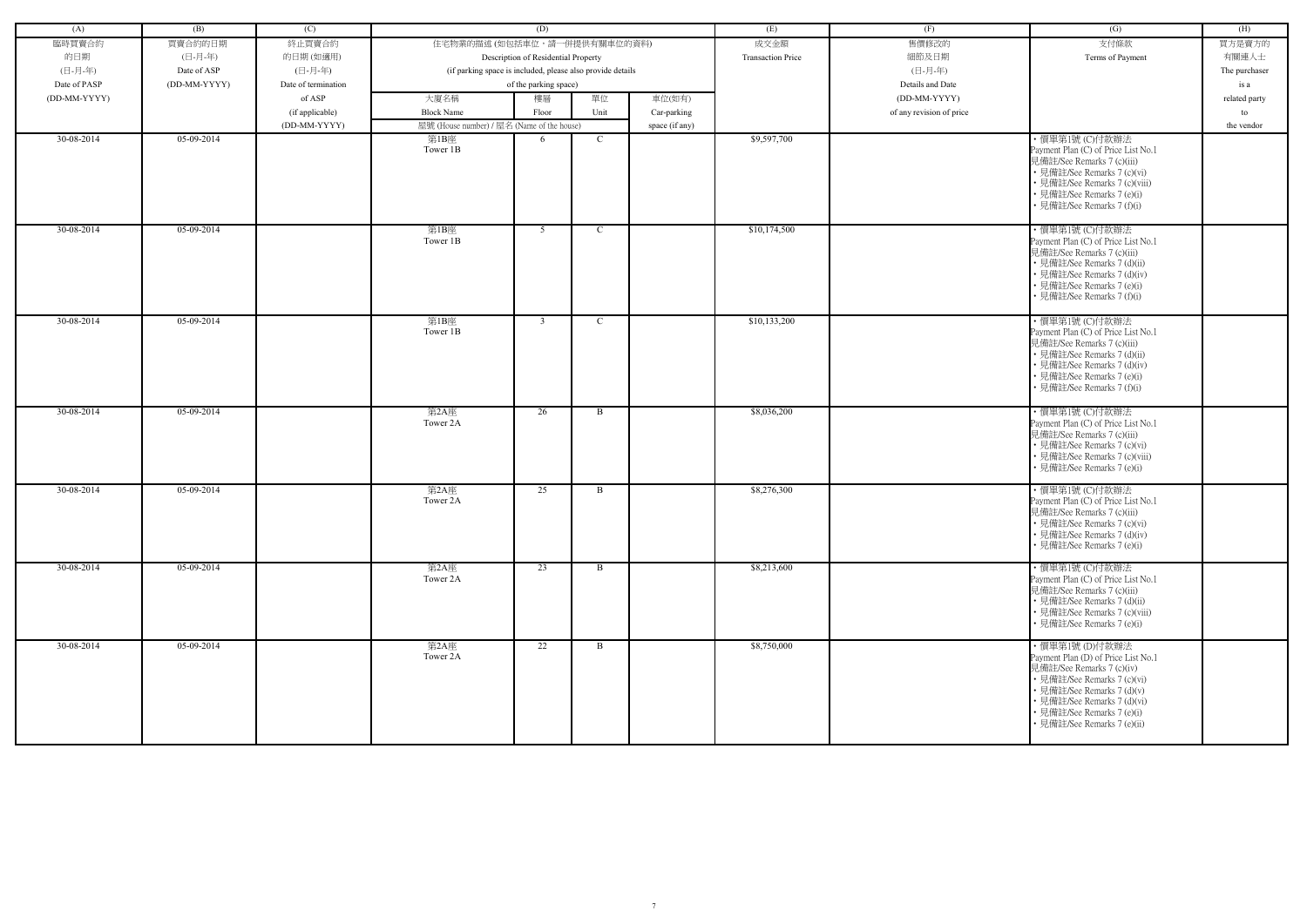| (A)          | (B)          | (C)                 |                                                            | (D)                                 |              |                | (E)                      | (F)                      | (G)                                                                                                                                                                                                                                       | (H)           |
|--------------|--------------|---------------------|------------------------------------------------------------|-------------------------------------|--------------|----------------|--------------------------|--------------------------|-------------------------------------------------------------------------------------------------------------------------------------------------------------------------------------------------------------------------------------------|---------------|
| 臨時買賣合約       | 買賣合約的日期      | 終止買賣合約              | 住宅物業的描述 (如包括車位,請一併提供有關車位的資料)                               |                                     |              |                | 成交金額                     | 售價修改的                    | 支付條款                                                                                                                                                                                                                                      | 買方是賣方的        |
| 的日期          | (日-月-年)      | 的日期(如適用)            |                                                            | Description of Residential Property |              |                | <b>Transaction Price</b> | 細節及日期                    | Terms of Payment                                                                                                                                                                                                                          | 有關連人士         |
| (日-月-年)      | Date of ASP  | (日-月-年)             | (if parking space is included, please also provide details |                                     |              |                |                          | (日-月-年)                  |                                                                                                                                                                                                                                           | The purchaser |
| Date of PASP | (DD-MM-YYYY) | Date of termination |                                                            | of the parking space)               |              |                |                          | Details and Date         |                                                                                                                                                                                                                                           | is a          |
|              |              |                     |                                                            |                                     |              |                |                          |                          |                                                                                                                                                                                                                                           |               |
| (DD-MM-YYYY) |              | of ASP              | 大廈名稱                                                       | 樓層                                  | 單位           | 車位(如有)         |                          | (DD-MM-YYYY)             |                                                                                                                                                                                                                                           | related party |
|              |              | (if applicable)     | <b>Block Name</b>                                          | Floor                               | Unit         | Car-parking    |                          | of any revision of price |                                                                                                                                                                                                                                           | to            |
|              |              | (DD-MM-YYYY)        | 屋號 (House number) / 屋名 (Name of the house)                 |                                     |              | space (if any) |                          |                          |                                                                                                                                                                                                                                           | the vendor    |
| 30-08-2014   | 05-09-2014   |                     | 第2A座<br>Tower 2A                                           | 21                                  | B            |                | \$7,909,000              |                          | ·價單第1號 (C)付款辦法<br>Payment Plan (C) of Price List No.1<br>見備註/See Remarks 7 (c)(iii)<br>• 見備註/See Remarks 7 (c)(vi)<br>• 見備註/See Remarks 7 (c)(viii)<br>• 見備註/See Remarks 7 (e)(i)                                                         |               |
| 30-08-2014   | 05-09-2014   |                     | 第2A座<br>Tower 2A                                           | 20                                  | B            |                | \$7,877,200              |                          | ・價單第1號 (C)付款辦法<br>Payment Plan (C) of Price List No.1<br>見備註/See Remarks 7 (c)(iii)<br>• 見備註/See Remarks 7 (c)(vi)<br>· 見備註/See Remarks 7 (c)(viii)<br>見備註/See Remarks 7 (e)(i)                                                           |               |
| 30-08-2014   | $05-09-2014$ |                     | 第2A座<br>Tower 2A                                           | 19                                  | B            |                | \$8,883,000              |                          | ・價單第1號 (D)付款辦法<br>Payment Plan (D) of Price List No.1<br>見備註/See Remarks 7 (c)(iv)<br>• 見備註/See Remarks 7 (d)(ii)<br>• 見備註/See Remarks 7 (d)(v)<br>• 見備註/See Remarks 7 (d)(vi)<br>• 見備註/See Remarks 7 (e)(i)<br>見備註/See Remarks 7 (e)(ii) |               |
| 30-08-2014   | 05-09-2014   |                     | 第2A座<br>Tower 2A                                           | 18                                  | B            |                | \$8,111,900              |                          | · 價單第1號 (C)付款辦法<br>Payment Plan (C) of Price List No.1<br>見備註/See Remarks 7 (c)(iii)<br>• 見備註/See Remarks 7 (c)(vi)<br>見備註/See Remarks 7 (d)(iv)<br>• 見備註/See Remarks 7 (e)(i)                                                            |               |
| 30-08-2014   | 05-09-2014   |                     | 第2A座<br>Tower 2A                                           | 32                                  | $\mathbf C$  |                | \$6,454,900              |                          | ・價單第1號 (A)付款辦法<br>Payment Plan (A) of Price List No.1<br>見備註/See Remarks 7 (c)(i)<br>• 見備註/See Remarks 7 (c)(v)<br>• 見備註/See Remarks 7 (c)(vii)<br>• 見備註/See Remarks 7 (e)(i)                                                             |               |
| 30-08-2014   | 05-09-2014   |                     | 第2A座<br>Tower 2A                                           | 31                                  | $\mathbf{C}$ |                | \$7,214,000              |                          | ・價單第1號 (B)付款辦法<br>Payment Plan (B) of Price List No.1<br>見備註/See Remarks 7 (c)(ii)<br>• 見備註/See Remarks 7 (d)(ii)<br>• 見備註/See Remarks 7 (d)(v)<br>• 見備註/See Remarks 7 (e)(i)<br>· 見備註/See Remarks 7 (e)(ii)                              |               |
| 30-08-2014   | 05-09-2014   |                     | 第2A座<br>Tower 2A                                           | 30                                  | $\mathbf C$  |                | \$6,403,200              |                          | ・價單第1號 (A)付款辦法<br>Payment Plan (A) of Price List No.1<br>見備註/See Remarks 7 (c)(i)<br>• 見備註/See Remarks 7 (c)(v)<br>• 見備註/See Remarks 7 (c)(vii)<br>• 見備註/See Remarks 7 (e)(i)                                                             |               |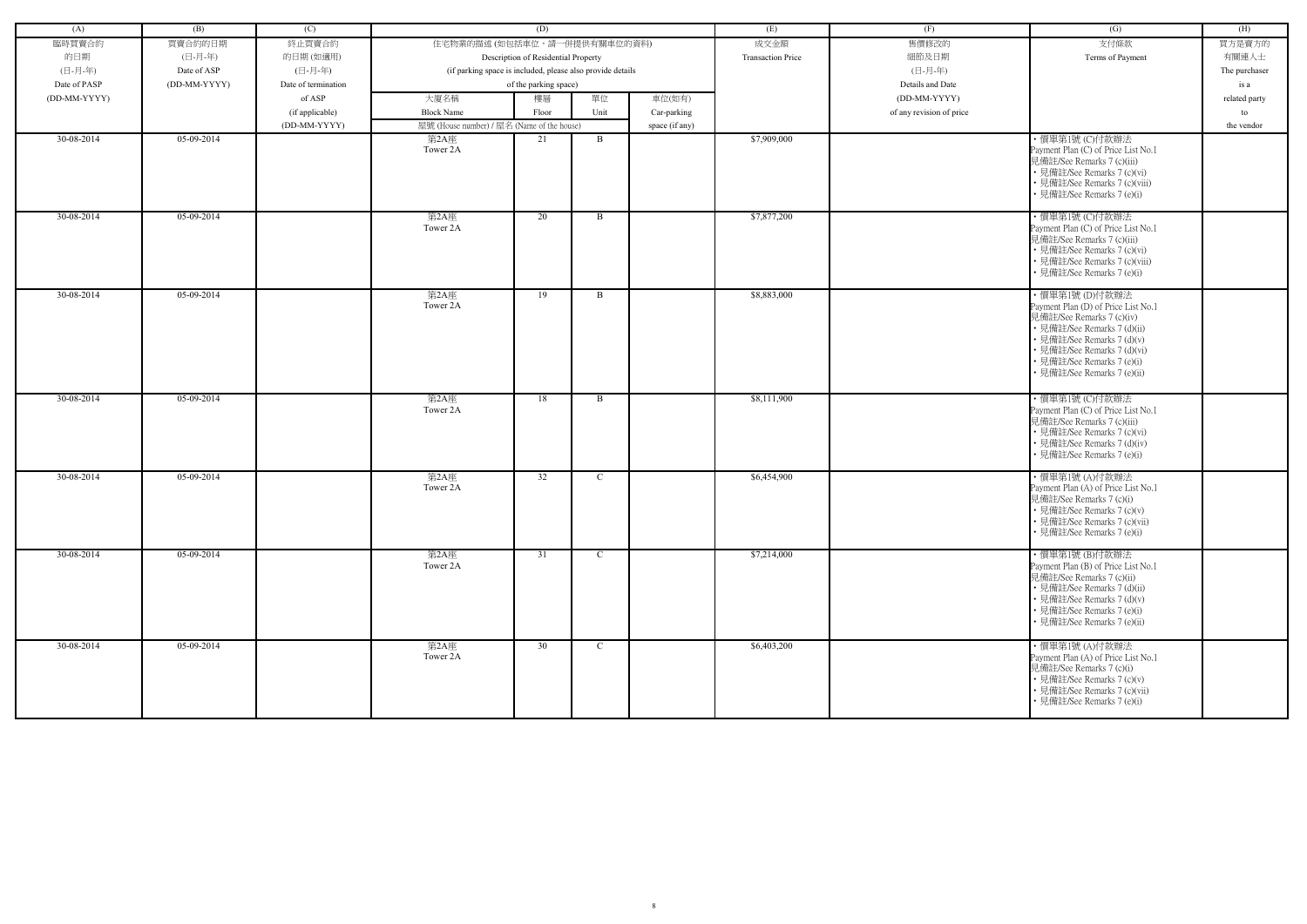| (A)          | (B)          | (C)                 |                                                            | (D)                                 |              |                | (E)                      | (F)                      | (G)                                                                                                                                                                                       | (H)           |
|--------------|--------------|---------------------|------------------------------------------------------------|-------------------------------------|--------------|----------------|--------------------------|--------------------------|-------------------------------------------------------------------------------------------------------------------------------------------------------------------------------------------|---------------|
| 臨時買賣合約       | 買賣合約的日期      | 終止買賣合約              | 住宅物業的描述 (如包括車位,請一併提供有關車位的資料)                               |                                     |              |                | 成交金額                     | 售價修改的                    | 支付條款                                                                                                                                                                                      | 買方是賣方的        |
| 的日期          | (日-月-年)      | 的日期(如適用)            |                                                            | Description of Residential Property |              |                | <b>Transaction Price</b> | 細節及日期                    | Terms of Payment                                                                                                                                                                          | 有關連人士         |
| (日-月-年)      | Date of ASP  | (日-月-年)             | (if parking space is included, please also provide details |                                     |              |                |                          | (日-月-年)                  |                                                                                                                                                                                           | The purchaser |
| Date of PASP | (DD-MM-YYYY) | Date of termination |                                                            | of the parking space)               |              |                |                          | Details and Date         |                                                                                                                                                                                           | is a          |
| (DD-MM-YYYY) |              | of ASP              | 大廈名稱                                                       | 樓層                                  | 單位           | 車位(如有)         |                          | (DD-MM-YYYY)             |                                                                                                                                                                                           | related party |
|              |              |                     |                                                            |                                     | Unit         |                |                          |                          |                                                                                                                                                                                           |               |
|              |              | (if applicable)     | <b>Block Name</b>                                          | Floor                               |              | Car-parking    |                          | of any revision of price |                                                                                                                                                                                           | to            |
| 30-08-2014   | 05-09-2014   | (DD-MM-YYYY)        | 屋號 (House number) / 屋名 (Name of the house)<br>第2A座         | 29                                  | $\mathbf C$  | space (if any) | \$6,548,600              |                          | ・價單第1號 (A)付款辦法                                                                                                                                                                            | the vendor    |
|              |              |                     | Tower 2A                                                   |                                     |              |                |                          |                          | Payment Plan (A) of Price List No.1<br>見備註/See Remarks 7 (c)(i)<br>• 見備註/See Remarks 7 (d)(i)<br>· 見備註/See Remarks 7 (c)(vii)<br>• 見備註/See Remarks 7 (e)(i)                               |               |
| 30-08-2014   | 05-09-2014   |                     | 第2A座<br>Tower 2A                                           | 28                                  | $\mathbf C$  |                | \$6,378,300              |                          | ・價單第1號 (A)付款辦法<br>Payment Plan (A) of Price List No.1<br>見備註/See Remarks 7 (c)(i)<br>• 見備註/See Remarks 7 (c)(v)<br>• 見備註/See Remarks 7 (c)(vii)<br>• 見備註/See Remarks 7 (e)(i)             |               |
| 30-08-2014   | 05-09-2014   |                     | 第2A座<br>Tower 2A                                           | 27                                  | $\mathbf C$  |                | \$6,496,500              |                          | ・價單第1號 (A)付款辦法<br>Payment Plan (A) of Price List No.1<br>見備註/See Remarks 7 (c)(i)<br>• 見備註/See Remarks 7 (d)(i)<br>• 見備註/See Remarks 7 (c)(vii)<br>• 見備註/See Remarks 7 (e)(i)             |               |
| 30-08-2014   | 05-09-2014   |                     | 第2A座                                                       | 26                                  | $\mathbf C$  |                | \$6,903,600              |                          | ・價單第1號 (B)付款辦法                                                                                                                                                                            |               |
|              |              |                     | Tower 2A                                                   |                                     |              |                |                          |                          | Payment Plan (B) of Price List No.1<br>見備註/See Remarks 7 (c)(ii)<br>• 見備註/See Remarks 7 (c)(v)<br>· 見備註/See Remarks 7 (d)(v)<br>• 見備註/See Remarks 7 (e)(i)<br>· 見備註/See Remarks 7 (e)(ii) |               |
| 30-08-2014   | $05-09-2014$ |                     | 第2A座<br>Tower 2A                                           | 25                                  | $\mathbf{C}$ |                | \$6,276,700              |                          | ・價單第1號 (A)付款辦法<br>Payment Plan (A) of Price List No.1                                                                                                                                     |               |
|              |              |                     |                                                            |                                     |              |                |                          |                          | 見備註/See Remarks 7 (c)(i)<br>• 見備註/See Remarks 7 (c)(v)<br>• 見備註/See Remarks 7 (c)(vii)<br>• 見備註/See Remarks 7 (e)(i)                                                                      |               |
| 30-08-2014   | 05-09-2014   |                     | 第2A座                                                       | 23                                  | $\mathbf{C}$ |                | \$6,419,600              |                          | ・價單第1號 (A)付款辦法                                                                                                                                                                            |               |
|              |              |                     | Tower 2A                                                   |                                     |              |                |                          |                          | Payment Plan (A) of Price List No.1<br>見備註/See Remarks 7 (c)(i)<br>• 見備註/See Remarks 7 (d)(i)<br>• 見備註/See Remarks 7 (c)(vii)<br>• 見備註/See Remarks 7 (e)(i)                               |               |
| 30-08-2014   | 05-09-2014   |                     | 第2A座<br>Tower 2A                                           | 22                                  | $\mathbf{C}$ |                | \$6,226,800              |                          | ・價單第1號 (A)付款辦法<br>Payment Plan (A) of Price List No.1                                                                                                                                     |               |
|              |              |                     |                                                            |                                     |              |                |                          |                          | 見備註/See Remarks 7 (c)(i)<br>• 見備註/See Remarks 7 (c)(v)<br>• 見備註/See Remarks 7 (c)(vii)<br>• 見備註/See Remarks 7 (e)(i)                                                                      |               |
| 30-08-2014   | 05-09-2014   |                     | 第2A座                                                       | 21                                  | $\mathbf{C}$ |                | \$6,202,700              |                          | ・價單第1號 (A)付款辦法                                                                                                                                                                            |               |
|              |              |                     | Tower 2A                                                   |                                     |              |                |                          |                          | Payment Plan (A) of Price List No.1<br>見備註/See Remarks 7 (c)(i)<br>• 見備註/See Remarks 7 (c)(v)<br>• 見備註/See Remarks 7 (c)(vii)<br>• 見備註/See Remarks 7 (e)(i)                               |               |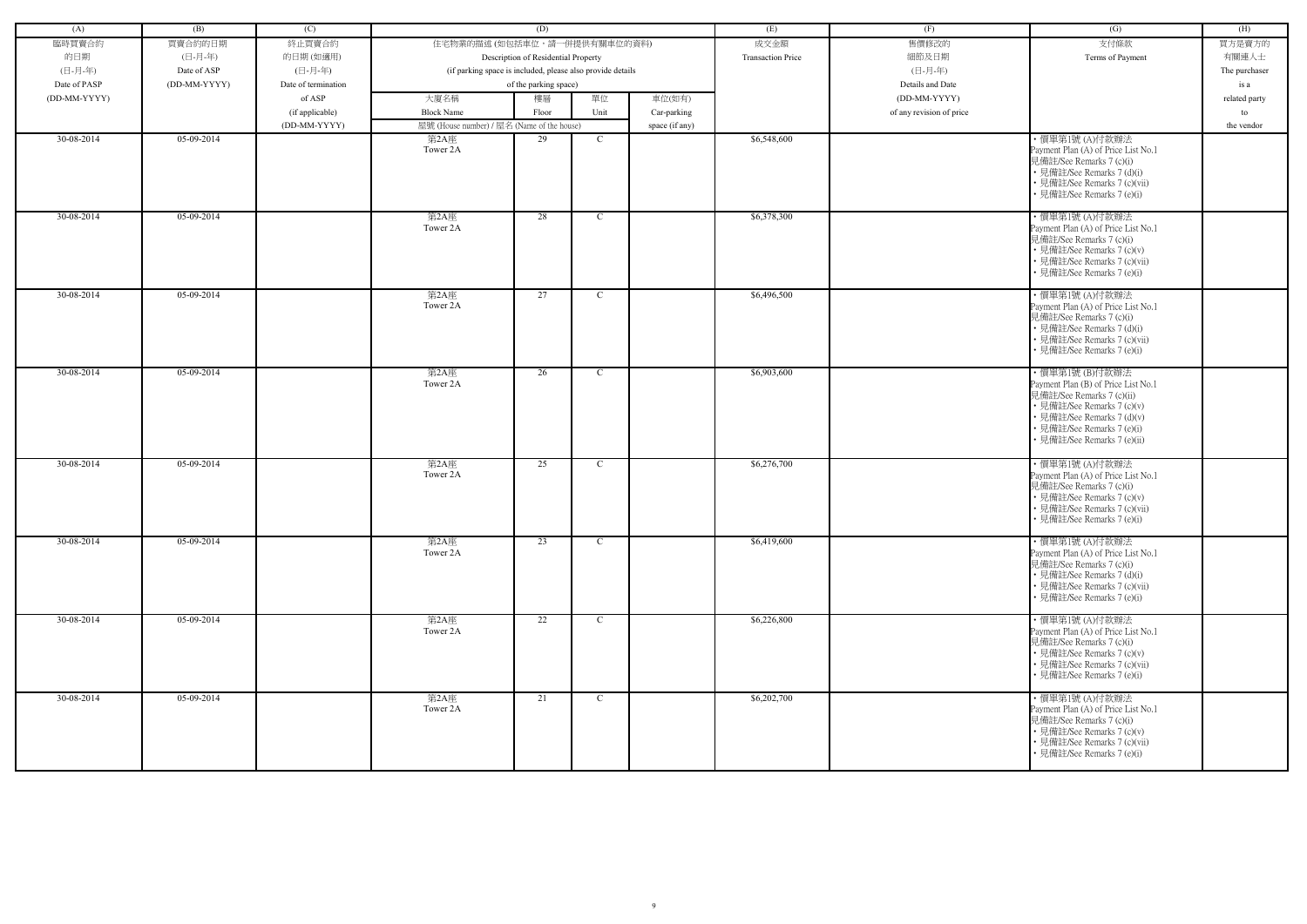| (A)          | (B)          | (C)                 |                                                            | (D)                                 |              |                | (E)                      | (F)                      | (G)                                                                                                                                                                                                          | (H)           |
|--------------|--------------|---------------------|------------------------------------------------------------|-------------------------------------|--------------|----------------|--------------------------|--------------------------|--------------------------------------------------------------------------------------------------------------------------------------------------------------------------------------------------------------|---------------|
| 臨時買賣合約       | 買賣合約的日期      | 終止買賣合約              | 住宅物業的描述 (如包括車位,請一併提供有關車位的資料)                               |                                     |              |                | 成交金額                     | 售價修改的                    | 支付條款                                                                                                                                                                                                         | 買方是賣方的        |
| 的日期          | (日-月-年)      | 的日期(如適用)            |                                                            | Description of Residential Property |              |                | <b>Transaction Price</b> | 細節及日期                    | Terms of Payment                                                                                                                                                                                             | 有關連人士         |
| (日-月-年)      | Date of ASP  | (日-月-年)             | (if parking space is included, please also provide details |                                     |              |                |                          | (日-月-年)                  |                                                                                                                                                                                                              | The purchaser |
| Date of PASP | (DD-MM-YYYY) | Date of termination |                                                            | of the parking space)               |              |                |                          | Details and Date         |                                                                                                                                                                                                              | is a          |
| (DD-MM-YYYY) |              | of ASP              | 大廈名稱                                                       | 樓層                                  | 單位           | 車位(如有)         |                          | (DD-MM-YYYY)             |                                                                                                                                                                                                              | related party |
|              |              | (if applicable)     | <b>Block Name</b>                                          | Floor                               | Unit         | Car-parking    |                          | of any revision of price |                                                                                                                                                                                                              | to            |
|              |              | (DD-MM-YYYY)        | 屋號 (House number) / 屋名 (Name of the house)                 |                                     |              | space (if any) |                          |                          |                                                                                                                                                                                                              | the vendor    |
| 30-08-2014   | 05-09-2014   |                     | 第2A座<br>Tower 2A                                           | 20                                  | $\mathbf C$  |                | \$6,177,700              |                          | ・價單第1號 (A)付款辦法<br>Payment Plan (A) of Price List No.1<br>見備註/See Remarks 7 (c)(i)<br>• 見備註/See Remarks 7 (c)(v)<br>· 見備註/See Remarks 7 (c)(vii)<br>• 見備註/See Remarks 7 (e)(i)                                |               |
| 30-08-2014   | 05-09-2014   |                     | 第2A座<br>Tower 2A                                           | 19                                  | $\mathbf C$  |                | \$6,325,400              |                          | ・價單第1號 (A)付款辦法<br>Payment Plan (A) of Price List No.1<br>見備註/See Remarks 7 (c)(i)<br>• 見備註/See Remarks 7 (c)(v)<br>• 見備註/See Remarks 7 (d)(iii)<br>• 見備註/See Remarks 7 (e)(i)                                |               |
| 30-08-2014   | 05-09-2014   |                     | 第2A座<br>Tower 2A                                           | 18                                  | $\mathbf C$  |                | \$6,904,000              |                          | ・價單第1號 (B)付款辦法<br>Payment Plan (B) of Price List No.1<br>見備註/See Remarks 7 (c)(ii)<br>• 見備註/See Remarks 7 (d)(ii)<br>· 見備註/See Remarks 7 (d)(v)<br>• 見備註/See Remarks 7 (e)(i)<br>· 見備註/See Remarks 7 (e)(ii) |               |
| 30-08-2014   | 05-09-2014   |                     | 第2A座<br>Tower 2A                                           | 17                                  | $\mathbf{C}$ |                | \$8,008,000              |                          | ・價單第1號 (C)付款辦法<br>Payment Plan (C) of Price List No.1<br>見備註/See Remarks 7 (c)(iii)<br>• 見備註/See Remarks 7 (d)(ii)<br>• 見備註/See Remarks 7 (c)(viii)<br>• 見備註/See Remarks 7 (e)(i)                            |               |
| 30-08-2014   | $05-09-2014$ |                     | 第2A座<br>Tower 2A                                           | 16                                  | $\mathbf{C}$ |                | \$7,976,100              |                          | ·價單第1號 (C)付款辦法<br>Payment Plan (C) of Price List No.1<br>見備註/See Remarks 7 (c)(iii)<br>• 見備註/See Remarks 7 (d)(ii)<br>• 見備註/See Remarks 7 (c)(viii)<br>• 見備註/See Remarks 7 (e)(i)                            |               |
| 30-08-2014   | 05-09-2014   |                     | 第2A座<br>Tower 2A                                           | 15                                  | $\mathbf{C}$ |                | \$7,943,300              |                          | ・價單第1號 (C)付款辦法<br>Payment Plan (C) of Price List No.1<br>見備註/See Remarks 7 (c)(iii)<br>• 見備註/See Remarks 7 (d)(ii)<br>• 見備註/See Remarks 7 (c)(viii)<br>• 見備註/See Remarks 7 (e)(i)                            |               |
| 30-08-2014   | 05-09-2014   |                     | 第2A座<br>Tower 2A                                           | 12                                  | $\mathbf{C}$ |                | \$7,912,400              |                          | ・價單第1號 (C)付款辦法<br>Payment Plan (C) of Price List No.1<br>見備註/See Remarks 7 (c)(iii)<br>• 見備註/See Remarks 7 (d)(ii)<br>• 見備註/See Remarks 7 (c)(viii)<br>• 見備註/See Remarks 7 (e)(i)                            |               |
| 30-08-2014   | 05-09-2014   |                     | 第2A座<br>Tower 2A                                           | 11                                  | $\mathbf{C}$ |                | \$7,880,600              |                          | ・價單第1號 (C)付款辦法<br>Payment Plan (C) of Price List No.1<br>見備註/See Remarks 7 (c)(iii)<br>• 見備註/See Remarks 7 (d)(ii)<br>• 見備註/See Remarks 7 (c)(viii)<br>• 見備註/See Remarks 7 (e)(i)                            |               |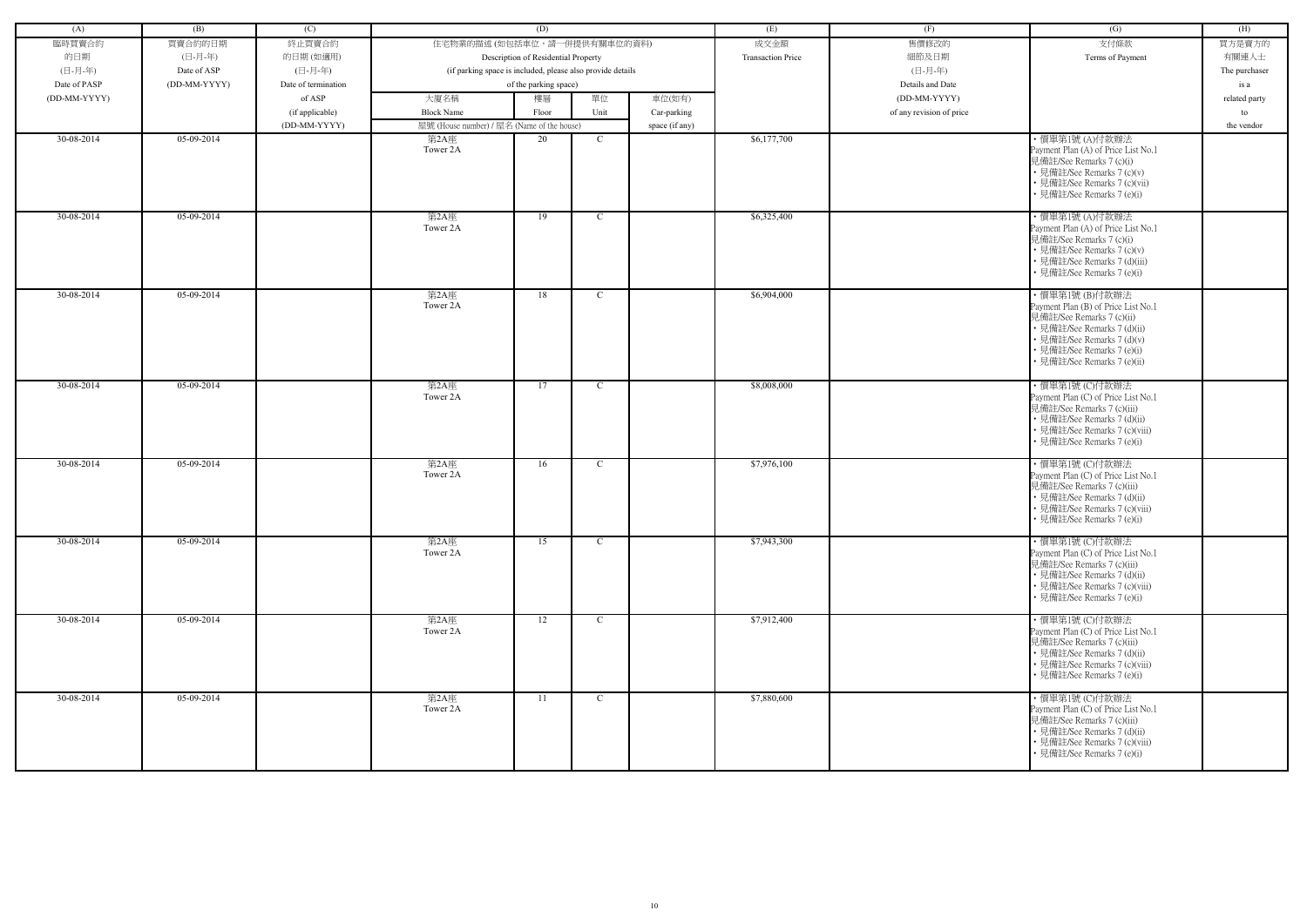| (A)          | (B)          | (C)                 |                                                            | (D)                                 |               |                | (E)                      | (F)                      | (G)                                                                                                                                                                                                                                         | (H)           |
|--------------|--------------|---------------------|------------------------------------------------------------|-------------------------------------|---------------|----------------|--------------------------|--------------------------|---------------------------------------------------------------------------------------------------------------------------------------------------------------------------------------------------------------------------------------------|---------------|
|              |              |                     |                                                            |                                     |               |                |                          |                          |                                                                                                                                                                                                                                             |               |
| 臨時買賣合約       | 買賣合約的日期      | 終止買賣合約              | 住宅物業的描述 (如包括車位,請一併提供有關車位的資料)                               |                                     |               |                | 成交金額                     | 售價修改的                    | 支付條款                                                                                                                                                                                                                                        | 買方是賣方的        |
| 的日期          | (日-月-年)      | 的日期(如適用)            |                                                            | Description of Residential Property |               |                | <b>Transaction Price</b> | 細節及日期                    | Terms of Payment                                                                                                                                                                                                                            | 有關連人士         |
| (日-月-年)      | Date of ASP  | (日-月-年)             | (if parking space is included, please also provide details |                                     |               |                |                          | (日-月-年)                  |                                                                                                                                                                                                                                             | The purchaser |
| Date of PASP | (DD-MM-YYYY) | Date of termination |                                                            | of the parking space)               |               |                |                          | Details and Date         |                                                                                                                                                                                                                                             | is a          |
| (DD-MM-YYYY) |              | of ASP              | 大廈名稱                                                       | 樓層                                  | 單位            | 車位(如有)         |                          | (DD-MM-YYYY)             |                                                                                                                                                                                                                                             | related party |
|              |              | (if applicable)     | <b>Block Name</b>                                          | Floor                               | Unit          | Car-parking    |                          | of any revision of price |                                                                                                                                                                                                                                             | to            |
|              |              | (DD-MM-YYYY)        | 屋號 (House number) / 屋名 (Name of the house)                 |                                     |               | space (if any) |                          |                          |                                                                                                                                                                                                                                             | the vendor    |
| 30-08-2014   | 05-09-2014   |                     | 第2A座<br>Tower 2A                                           | 10                                  | $\mathbf C$   |                | \$8,625,000              |                          | ・價單第1號 (D)付款辦法<br>Payment Plan (D) of Price List No.1<br>見備註/See Remarks 7 (c)(iv)<br>• 見備註/See Remarks 7 (d)(ii)<br>• 見備註/See Remarks 7 (d)(v)<br>• 見備註/See Remarks 7 (d)(vi)<br>• 見備註/See Remarks 7 (e)(i)<br>• 見備註/See Remarks 7 (e)(ii) |               |
| 30-08-2014   | 05-09-2014   |                     | 第2A座<br>Tower 2A                                           | 9                                   | $\mathcal{C}$ |                | \$7,817,800              |                          | ·價單第1號 (C)付款辦法<br>Payment Plan (C) of Price List No.1<br>見備註/See Remarks 7 (c)(iii)<br>• 見備註/See Remarks 7 (d)(ii)<br>• 見備註/See Remarks 7 (c)(viii)<br>• 見備註/See Remarks 7 (e)(i)                                                           |               |
| 30-08-2014   | 05-09-2014   |                     | 第2A座<br>Tower 2A                                           | 8 <sup>8</sup>                      | C             |                | \$8,360,700              |                          | ・價單第1號 (D)付款辦法<br>Payment Plan (D) of Price List No.1<br>見備註/See Remarks 7 (c)(iv)<br>• 見備註/See Remarks 7 (c)(vi)<br>• 見備註/See Remarks 7 (d)(v)<br>• 見備註/See Remarks 7 (d)(vi)<br>• 見備註/See Remarks 7 (e)(i)<br>• 見備註/See Remarks 7 (e)(ii) |               |
| 30-08-2014   | 05-09-2014   |                     | 第2A座<br>Tower 2A                                           | $\overline{7}$                      | C             |                | \$7,755,000              |                          | ·價單第1號 (C)付款辦法<br>Payment Plan (C) of Price List No.1<br>見備註/See Remarks 7 (c)(iii)<br>• 見備註/See Remarks 7 (d)(ii)<br>• 見備註/See Remarks 7 (c)(viii)<br>• 見備註/See Remarks 7 (e)(i)                                                           |               |
| 30-08-2014   | 05-09-2014   |                     | 第2A座<br>Tower 2A                                           | 6                                   | $\mathcal{C}$ |                | \$7,724,000              |                          | ·價單第1號 (C)付款辦法<br>Payment Plan (C) of Price List No.1<br>見備註/See Remarks 7 (c)(iii)<br>• 見備註/See Remarks 7 (d)(ii)<br>• 見備註/See Remarks 7 (c)(viii)<br>• 見備註/See Remarks 7 (e)(i)                                                           |               |
| 30-08-2014   | 05-09-2014   |                     | 第2A座<br>Tower 2A                                           | 5 <sup>5</sup>                      | $\mathcal{C}$ |                | \$7,693,100              |                          | ・價單第1號 (C)付款辦法<br>Payment Plan (C) of Price List No.1<br>見備註/See Remarks 7 (c)(iii)<br>• 見備註/See Remarks 7 (d)(ii)<br>• 見備註/See Remarks 7 (c)(viii)<br>• 見備註/See Remarks 7 (e)(i)                                                           |               |
| 30-08-2014   | 05-09-2014   |                     | 第2A座<br>Tower 2A                                           | $\overline{3}$                      | $\mathbf C$   |                | \$7,436,500              |                          | ・價單第1號 (C)付款辦法<br>Payment Plan (C) of Price List No.1<br>見備註/See Remarks 7 (c)(iii)<br>• 見備註/See Remarks 7 (c)(vi)<br>• 見備註/See Remarks 7 (c)(viii)<br>• 見備註/See Remarks 7 (e)(i)                                                           |               |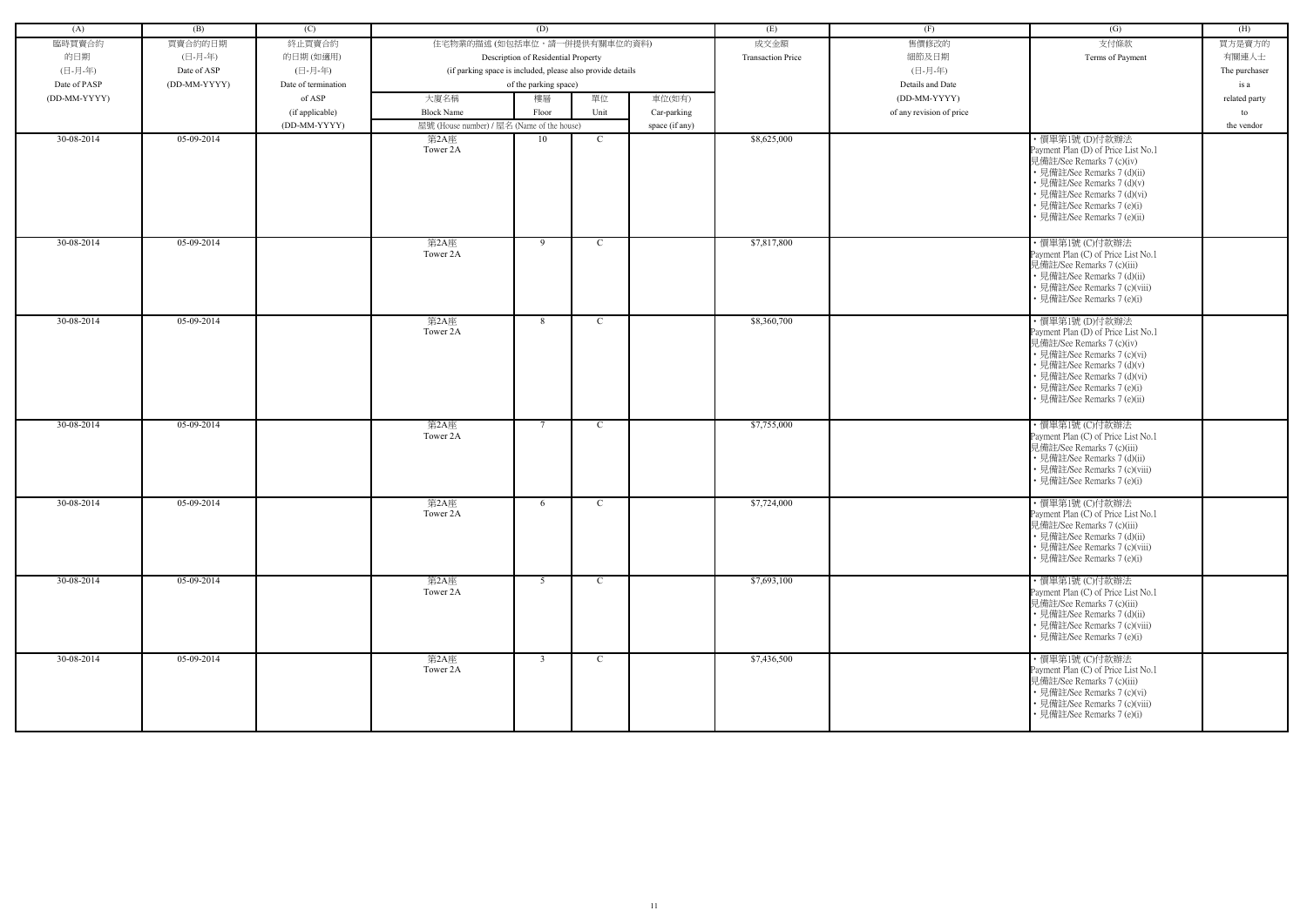| (A)          | (B)          | (C)                 |                                                            | (D)                                 |      |                | (E)                      | (F)                      | (G)                                                                                                                                                                                                         | (H)           |
|--------------|--------------|---------------------|------------------------------------------------------------|-------------------------------------|------|----------------|--------------------------|--------------------------|-------------------------------------------------------------------------------------------------------------------------------------------------------------------------------------------------------------|---------------|
| 臨時買賣合約       | 買賣合約的日期      | 終止買賣合約              | 住宅物業的描述 (如包括車位,請一併提供有關車位的資料)                               |                                     |      |                | 成交金額                     | 售價修改的                    | 支付條款                                                                                                                                                                                                        | 買方是賣方的        |
| 的日期          | (日-月-年)      | 的日期(如適用)            |                                                            | Description of Residential Property |      |                | <b>Transaction Price</b> | 細節及日期                    | Terms of Payment                                                                                                                                                                                            | 有關連人士         |
| (日-月-年)      | Date of ASP  | (日-月-年)             | (if parking space is included, please also provide details |                                     |      |                |                          | (日-月-年)                  |                                                                                                                                                                                                             | The purchaser |
| Date of PASP | (DD-MM-YYYY) | Date of termination |                                                            | of the parking space)               |      |                |                          | Details and Date         |                                                                                                                                                                                                             | is a          |
| (DD-MM-YYYY) |              | of ASP              | 大廈名稱                                                       | 樓層                                  | 單位   | 車位(如有)         |                          | (DD-MM-YYYY)             |                                                                                                                                                                                                             | related party |
|              |              | (if applicable)     | <b>Block Name</b>                                          | Floor                               | Unit | Car-parking    |                          | of any revision of price |                                                                                                                                                                                                             | to            |
|              |              | (DD-MM-YYYY)        | 屋號 (House number) / 屋名 (Name of the house)                 |                                     |      | space (if any) |                          |                          |                                                                                                                                                                                                             | the vendor    |
| 30-08-2014   | 05-09-2014   |                     | 第2A座                                                       | 17                                  | D    |                | \$6,266,800              |                          | ・價單第1號 (A)付款辦法                                                                                                                                                                                              |               |
|              |              |                     | Tower 2A                                                   |                                     |      |                |                          |                          | Payment Plan (A) of Price List No.1<br>見備註/See Remarks 7 (c)(i)<br>• 見備註/See Remarks 7 (d)(i)<br>· 見備註/See Remarks 7 (c)(vii)<br>• 見備註/See Remarks 7 (e)(i)                                                 |               |
| 30-08-2014   | 05-09-2014   |                     | 第2A座<br>Tower 2A                                           | 16                                  | D    |                | \$6,659,600              |                          | ・價單第1號 (B)付款辦法<br>Payment Plan (B) of Price List No.1<br>見備註/See Remarks 7 (c)(ii)<br>• 見備註/See Remarks 7 (c)(v)<br>• 見備註/See Remarks 7 (d)(v)<br>• 見備註/See Remarks 7 (e)(i)<br>• 見備註/See Remarks 7 (e)(ii) |               |
| 30-08-2014   | 05-09-2014   |                     | 第2A座<br>Tower 2A                                           | 15                                  | D    |                | \$6,055,700              |                          | ・價單第1號 (A)付款辦法<br>Payment Plan (A) of Price List No.1<br>見備註/See Remarks 7 (c)(i)<br>• 見備註/See Remarks 7 (c)(v)<br>• 見備註/See Remarks 7 (c)(vii)<br>• 見備註/See Remarks 7 (e)(i)                               |               |
| 30-08-2014   | 05-09-2014   |                     | 第2A座<br>Tower 2A                                           | 12                                  | D    |                | \$6,030,700              |                          | ・價單第1號 (A)付款辦法<br>Payment Plan (A) of Price List No.1<br>見備註/See Remarks 7 (c)(i)<br>• 見備註/See Remarks 7 (c)(v)<br>• 見備註/See Remarks 7 (c)(vii)<br>• 見備註/See Remarks 7 (e)(i)                               |               |
| 30-08-2014   | $05-09-2014$ |                     | 第2A座<br>Tower 2A                                           | -11                                 | D    |                | \$6,007,500              |                          | ・價單第1號 (A)付款辦法<br>Payment Plan (A) of Price List No.1<br>見備註/See Remarks 7 (c)(i)<br>• 見備註/See Remarks 7 (c)(v)<br>• 見備註/See Remarks 7 (c)(vii)<br>• 見備註/See Remarks 7 (e)(i)                               |               |
| 30-08-2014   | 05-09-2014   |                     | 第2A座<br>Tower 2A                                           | 10                                  | D    |                | \$5,983,500              |                          | ・價單第1號 (A)付款辦法<br>Payment Plan (A) of Price List No.1<br>見備註/See Remarks 7 (c)(i)<br>• 見備註/See Remarks 7 (c)(v)<br>• 見備註/See Remarks 7 (c)(vii)<br>• 見備註/See Remarks 7 (e)(i)                               |               |
| 30-08-2014   | 05-09-2014   |                     | 第2A座<br>Tower 2A                                           | 9                                   | D    |                | \$5,958,500              |                          | ・價單第1號 (A)付款辦法<br>Payment Plan (A) of Price List No.1<br>見備註/See Remarks 7 (c)(i)<br>• 見備註/See Remarks 7 (c)(v)<br>• 見備註/See Remarks 7 (c)(vii)<br>• 見備註/See Remarks 7 (e)(i)                               |               |
| 30-08-2014   | 05-09-2014   |                     | 第2A座<br>Tower 2A                                           | 8                                   | D    |                | \$5,958,500              |                          | ・價單第1號 (A)付款辦法<br>Payment Plan (A) of Price List No.1<br>見備註/See Remarks 7 (c)(i)<br>• 見備註/See Remarks 7 (c)(v)<br>• 見備註/See Remarks 7 (c)(vii)<br>• 見備註/See Remarks 7 (e)(i)                               |               |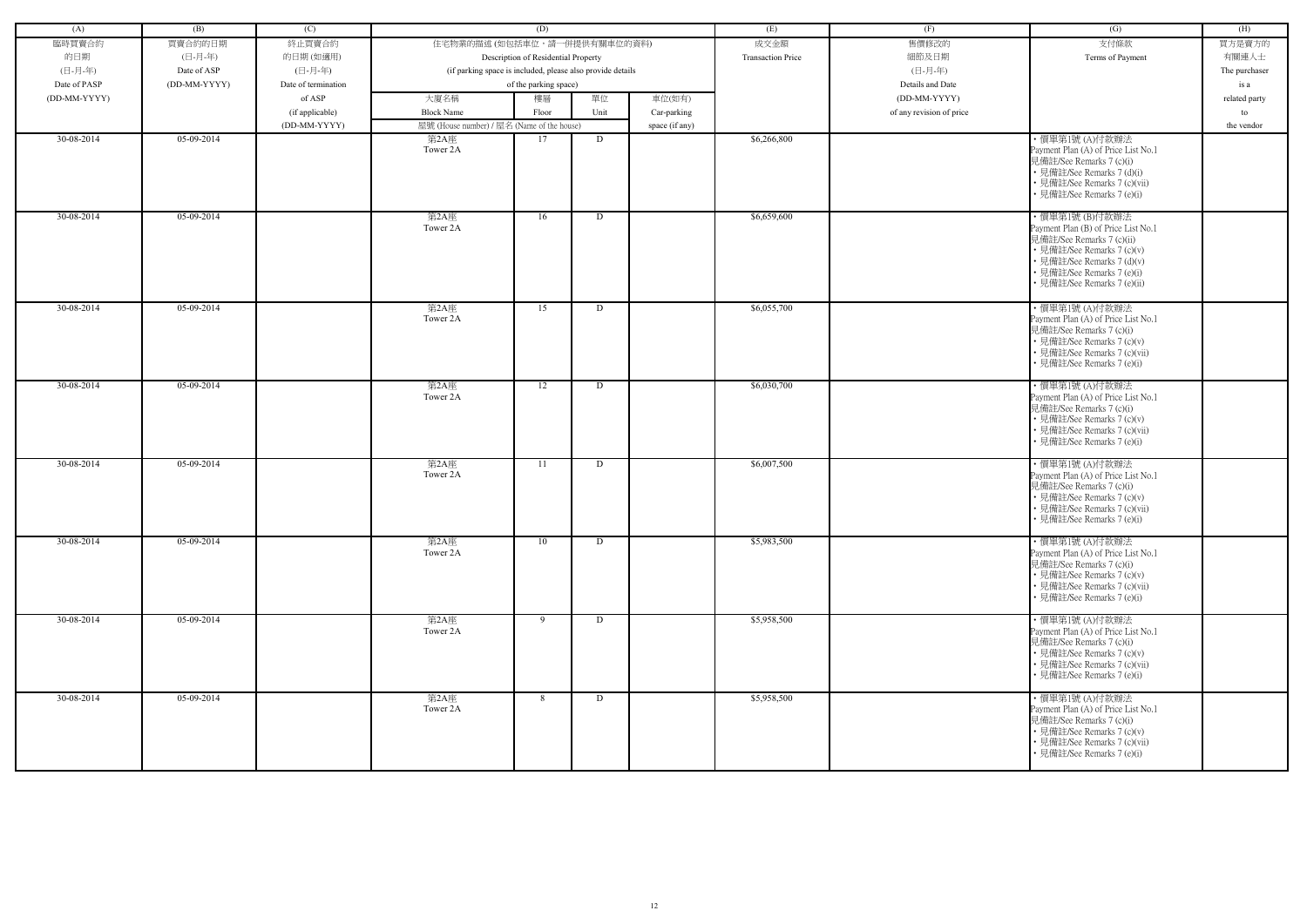| (A)          | (B)          | (C)                 |                                                            | (D)                                 |             |                | (E)                      | (F)                      | (G)                                                                                                                                                                                                         | (H)           |
|--------------|--------------|---------------------|------------------------------------------------------------|-------------------------------------|-------------|----------------|--------------------------|--------------------------|-------------------------------------------------------------------------------------------------------------------------------------------------------------------------------------------------------------|---------------|
| 臨時買賣合約       | 買賣合約的日期      | 終止買賣合約              | 住宅物業的描述 (如包括車位,請一併提供有關車位的資料)                               |                                     |             |                | 成交金額                     | 售價修改的                    | 支付條款                                                                                                                                                                                                        | 買方是賣方的        |
|              |              |                     |                                                            |                                     |             |                | <b>Transaction Price</b> |                          |                                                                                                                                                                                                             |               |
| 的日期          | (日-月-年)      | 的日期(如適用)            |                                                            | Description of Residential Property |             |                |                          | 細節及日期                    | Terms of Payment                                                                                                                                                                                            | 有關連人士         |
| (日-月-年)      | Date of ASP  | (日-月-年)             | (if parking space is included, please also provide details |                                     |             |                |                          | (日-月-年)                  |                                                                                                                                                                                                             | The purchaser |
| Date of PASP | (DD-MM-YYYY) | Date of termination |                                                            | of the parking space)               |             |                |                          | Details and Date         |                                                                                                                                                                                                             | is a          |
| (DD-MM-YYYY) |              | of ASP              | 大廈名稱                                                       | 樓層                                  | 單位          | 車位(如有)         |                          | (DD-MM-YYYY)             |                                                                                                                                                                                                             | related party |
|              |              | (if applicable)     | <b>Block Name</b>                                          | Floor                               | Unit        | Car-parking    |                          | of any revision of price |                                                                                                                                                                                                             | to            |
|              |              | (DD-MM-YYYY)        | 屋號 (House number) / 屋名 (Name of the house)                 |                                     |             | space (if any) |                          |                          |                                                                                                                                                                                                             | the vendor    |
| 30-08-2014   | 05-09-2014   |                     | 第2A座<br>Tower 2A                                           | $\tau$                              | D           |                | \$6,476,100              |                          | ・價單第1號 (B)付款辦法<br>Payment Plan (B) of Price List No.1<br>見備註/See Remarks 7 (c)(ii)<br>• 見備註/See Remarks 7 (c)(v)<br>• 見備註/See Remarks 7 (d)(v)<br>• 見備註/See Remarks 7 (e)(i)<br>· 見備註/See Remarks 7 (e)(ii) |               |
| 30-08-2014   | $05-09-2014$ |                     | 第2A座<br>Tower 2A                                           | 6                                   | D           |                | \$6,044,400              |                          | ・價單第1號 (A)付款辦法<br>Payment Plan (A) of Price List No.1<br>見備註/See Remarks 7 (c)(i)<br>• 見備註/See Remarks 7 (d)(i)<br>· 見備註/See Remarks 7 (c)(vii)<br>• 見備註/See Remarks 7 (e)(i)                               |               |
| 30-08-2014   | 05-09-2014   |                     | 第2A座<br>Tower 2A                                           | 5                                   | D           |                | \$5,864,000              |                          | ・價單第1號 (A)付款辦法<br>Payment Plan (A) of Price List No.1<br>見備註/See Remarks 7 (c)(i)<br>• 見備註/See Remarks 7 (c)(v)<br>• 見備註/See Remarks 7 (c)(vii)<br>• 見備註/See Remarks 7 (e)(i)                               |               |
| 30-08-2014   | 05-09-2014   |                     | 第2A座<br>Tower 2A                                           | $\mathbf{3}$                        | D           |                | \$6,004,700              |                          | ・價單第1號 (A)付款辦法<br>Payment Plan (A) of Price List No.1<br>見備註/See Remarks 7 (c)(i)<br>• 見備註/See Remarks 7 (c)(v)<br>· 見備註/See Remarks 7 (d)(iii)<br>• 見備註/See Remarks 7 (e)(i)                               |               |
| 30-08-2014   | 05-09-2014   |                     | 第2A座<br>Tower 2A                                           | 17                                  | E           |                | \$4,628,800              |                          | ・價單第1號 (A)付款辦法<br>Payment Plan (A) of Price List No.1<br>見備註/See Remarks 7 (c)(i)<br>• 見備註/See Remarks 7 (c)(v)<br>• 見備註/See Remarks 7 (c)(vii)<br>• 見備註/See Remarks 7 (e)(i)                               |               |
| 30-08-2014   | 05-09-2014   |                     | 第2A座<br>Tower 2A                                           | 16                                  | E           |                | \$4,610,100              |                          | ・價單第1號 (A)付款辦法<br>Payment Plan (A) of Price List No.1<br>見備註/See Remarks 7 (c)(i)<br>• 見備註/See Remarks 7 (c)(v)<br>• 見備註/See Remarks 7 (c)(vii)<br>• 見備註/See Remarks 7 (e)(i)                               |               |
| 30-08-2014   | 05-09-2014   |                     | 第2A座<br>Tower 2A                                           | 15                                  | E           |                | \$4,714,000              |                          | ・價單第1號 (A)付款辦法<br>Payment Plan (A) of Price List No.1<br>見備註/See Remarks 7 (c)(i)<br>• 見備註/See Remarks 7 (d)(i)<br>• 見備註/See Remarks 7 (c)(vii)<br>• 見備註/See Remarks 7 (e)(i)                               |               |
| 30-08-2014   | 05-09-2014   |                     | 第2A座<br>Tower 2A                                           | 12                                  | $E_{\perp}$ |                | \$4,695,700              |                          | · 價單第1號(A)付款辦法<br>Payment Plan (A) of Price List No.1<br>見備註/See Remarks 7 (c)(i)<br>• 見備註/See Remarks 7 (d)(i)<br>• 見備註/See Remarks 7 (c)(vii)<br>• 見備註/See Remarks 7 (e)(i)                               |               |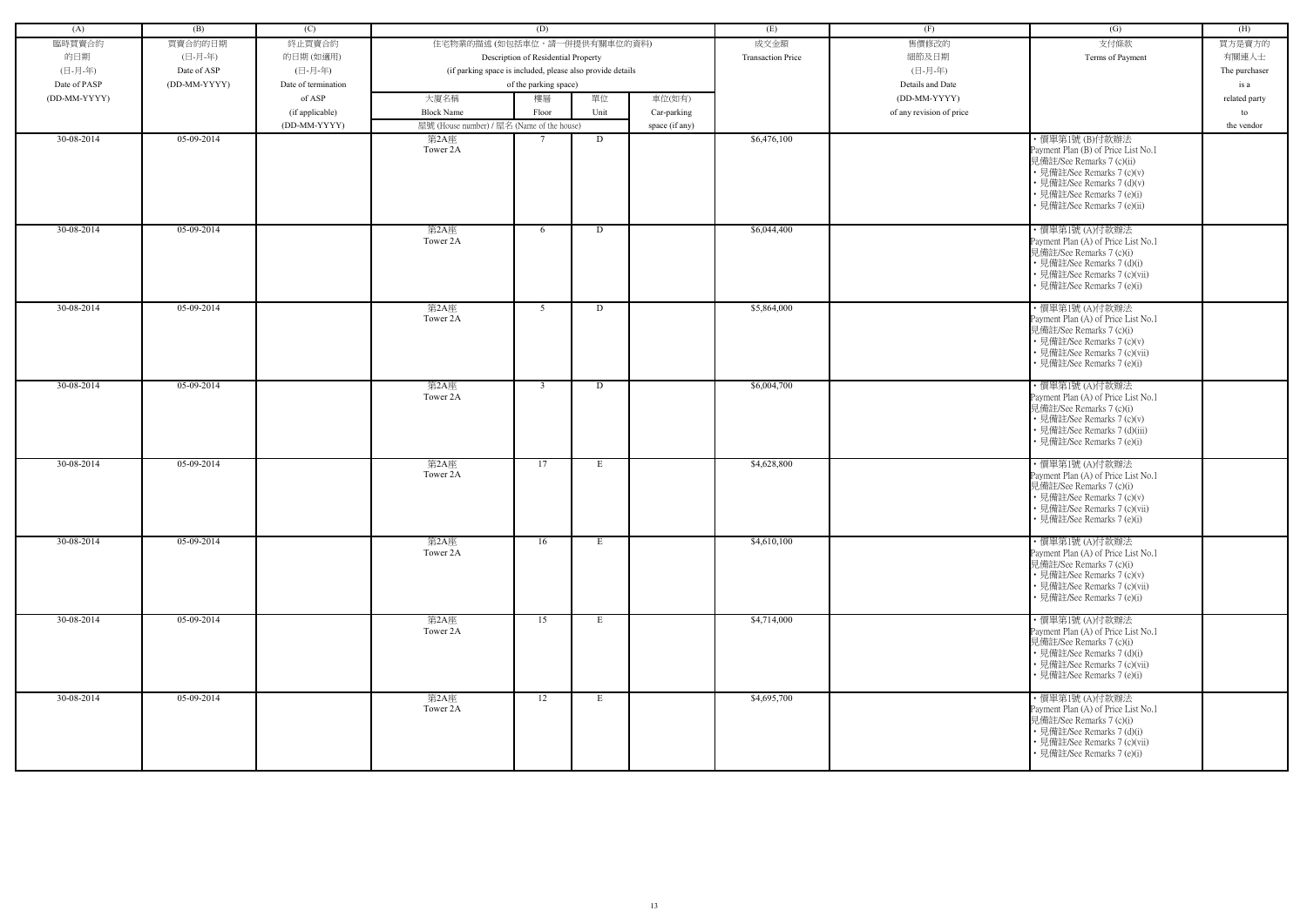| (A)          | (B)          | (C)                 |                                                            | (D)                                 |      |                | (E)                      | (F)                      | (G)                                                                                                                                                                           | (H)           |
|--------------|--------------|---------------------|------------------------------------------------------------|-------------------------------------|------|----------------|--------------------------|--------------------------|-------------------------------------------------------------------------------------------------------------------------------------------------------------------------------|---------------|
| 臨時買賣合約       | 買賣合約的日期      | 終止買賣合約              | 住宅物業的描述 (如包括車位,請一併提供有關車位的資料)                               |                                     |      |                | 成交金額                     | 售價修改的                    | 支付條款                                                                                                                                                                          | 買方是賣方的        |
| 的日期          | (日-月-年)      | 的日期(如適用)            |                                                            | Description of Residential Property |      |                | <b>Transaction Price</b> | 細節及日期                    | Terms of Payment                                                                                                                                                              | 有關連人士         |
| (日-月-年)      | Date of ASP  | (日-月-年)             | (if parking space is included, please also provide details |                                     |      |                |                          | (日-月-年)                  |                                                                                                                                                                               | The purchaser |
| Date of PASP | (DD-MM-YYYY) | Date of termination |                                                            | of the parking space)               |      |                |                          | Details and Date         |                                                                                                                                                                               | is a          |
| (DD-MM-YYYY) |              | of ASP              | 大廈名稱                                                       | 樓層                                  | 單位   | 車位(如有)         |                          | (DD-MM-YYYY)             |                                                                                                                                                                               | related party |
|              |              | (if applicable)     | <b>Block Name</b>                                          | Floor                               | Unit | Car-parking    |                          | of any revision of price |                                                                                                                                                                               | to            |
|              |              | (DD-MM-YYYY)        | 屋號 (House number) / 屋名 (Name of the house)                 |                                     |      | space (if any) |                          |                          |                                                                                                                                                                               | the vendor    |
| 30-08-2014   | 05-09-2014   |                     | 第2A座                                                       | 11                                  | E    |                | \$4,677,400              |                          | ・價單第1號 (A)付款辦法                                                                                                                                                                |               |
|              |              |                     | Tower 2A                                                   |                                     |      |                |                          |                          | Payment Plan (A) of Price List No.1<br>見備註/See Remarks 7 (c)(i)<br>• 見備註/See Remarks 7 (d)(i)<br>• 見備註/See Remarks 7 (c)(vii)<br>• 見備註/See Remarks 7 (e)(i)                   |               |
| 30-08-2014   | $05-09-2014$ |                     | 第2A座<br>Tower 2A                                           | 10                                  | E    |                | \$4,537,000              |                          | ・價單第1號 (A)付款辦法<br>Payment Plan (A) of Price List No.1<br>見備註/See Remarks 7 (c)(i)<br>• 見備註/See Remarks 7 (c)(v)<br>· 見備註/See Remarks 7 (c)(vii)<br>• 見備註/See Remarks 7 (e)(i) |               |
| $30-08-2014$ | 05-09-2014   |                     | 第2A座<br>Tower 2A                                           | 9                                   | E    |                | \$4,518,300              |                          | ・價單第1號 (A)付款辦法<br>Payment Plan (A) of Price List No.1<br>見備註/See Remarks 7 (c)(i)<br>• 見備註/See Remarks 7 (c)(v)<br>• 見備註/See Remarks 7 (c)(vii)<br>• 見備註/See Remarks 7 (e)(i) |               |
| 30-08-2014   | 05-09-2014   |                     | 第2A座<br>Tower 2A                                           | 8                                   | E    |                | \$4,518,300              |                          | ・價單第1號 (A)付款辦法<br>Payment Plan (A) of Price List No.1<br>見備註/See Remarks 7 (c)(i)<br>• 見備註/See Remarks 7 (c)(v)<br>• 見備註/See Remarks 7 (c)(vii)<br>• 見備註/See Remarks 7 (e)(i) |               |
| 30-08-2014   | 05-09-2014   |                     | 第2A座<br>Tower 2A                                           | $\tau$                              | E    |                | \$4,482,700              |                          | ・價單第1號 (A)付款辦法<br>Payment Plan (A) of Price List No.1<br>見備註/See Remarks 7 (c)(i)<br>• 見備註/See Remarks 7 (c)(v)<br>• 見備註/See Remarks 7 (c)(vii)<br>• 見備註/See Remarks 7 (e)(i) |               |
| 30-08-2014   | 05-09-2014   |                     | 第2A座<br>Tower 2A                                           | 6                                   | E    |                | \$4,584,100              |                          | ・價單第1號 (A)付款辦法<br>Payment Plan (A) of Price List No.1<br>見備註/See Remarks 7 (c)(i)<br>• 見備註/See Remarks 7 (d)(i)<br>• 見備註/See Remarks 7 (c)(vii)<br>• 見備註/See Remarks 7 (e)(i) |               |
| 30-08-2014   | $05-09-2014$ |                     | 第2A座<br>Tower 2A                                           | 5 <sup>5</sup>                      | E    |                | \$4,565,800              |                          | ・價單第1號 (A)付款辦法<br>Payment Plan (A) of Price List No.1<br>見備註/See Remarks 7 (c)(i)<br>• 見備註/See Remarks 7 (d)(i)<br>• 見備註/See Remarks 7 (c)(vii)<br>• 見備註/See Remarks 7 (e)(i) |               |
| 30-08-2014   | 05-09-2014   |                     | 第2A座<br>Tower 2A                                           | $\mathbf{3}$                        | E    |                | \$4,429,200              |                          | ・價單第1號 (A)付款辦法<br>Payment Plan (A) of Price List No.1<br>見備註/See Remarks 7 (c)(i)<br>• 見備註/See Remarks 7 (c)(v)<br>• 見備註/See Remarks 7 (c)(vii)<br>• 見備註/See Remarks 7 (e)(i) |               |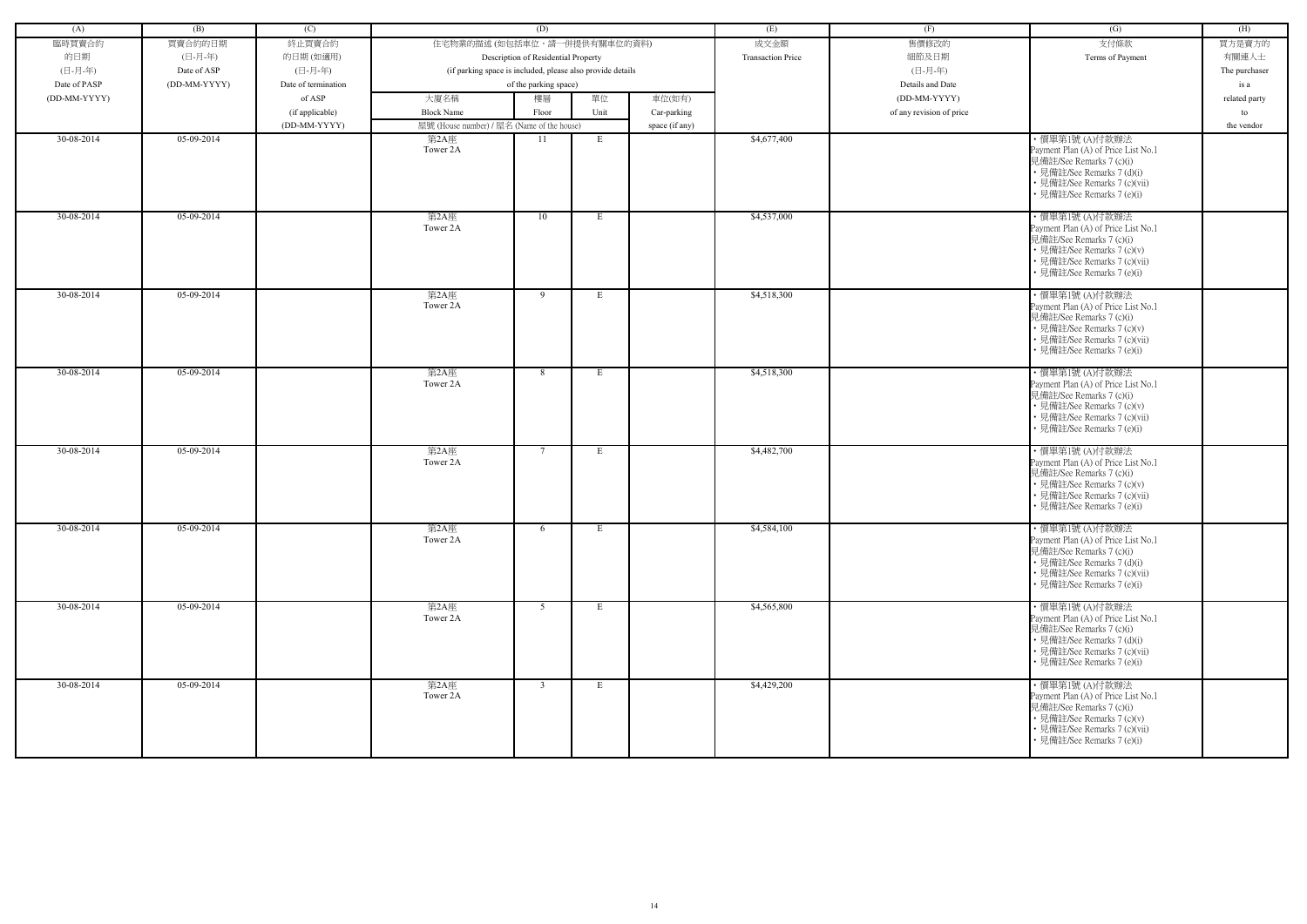| (A)          | (B)          | (C)                 |                                                            | (D)                                 |              |                | (E)                      | (F)                                                                                                                                                                                     | (G)                                                                                                                                                                                                                                                                                                                                                                                                                                                                                                                                          | (H)           |
|--------------|--------------|---------------------|------------------------------------------------------------|-------------------------------------|--------------|----------------|--------------------------|-----------------------------------------------------------------------------------------------------------------------------------------------------------------------------------------|----------------------------------------------------------------------------------------------------------------------------------------------------------------------------------------------------------------------------------------------------------------------------------------------------------------------------------------------------------------------------------------------------------------------------------------------------------------------------------------------------------------------------------------------|---------------|
| 臨時買賣合約       | 買賣合約的日期      | 終止買賣合約              | 住宅物業的描述 (如包括車位,請一併提供有關車位的資料)                               |                                     |              |                | 成交金額                     | 售價修改的                                                                                                                                                                                   | 支付條款                                                                                                                                                                                                                                                                                                                                                                                                                                                                                                                                         | 買方是賣方的        |
| 的日期          | (日-月-年)      | 的日期(如適用)            |                                                            | Description of Residential Property |              |                | <b>Transaction Price</b> | 細節及日期                                                                                                                                                                                   | Terms of Payment                                                                                                                                                                                                                                                                                                                                                                                                                                                                                                                             | 有關連人士         |
|              |              |                     |                                                            |                                     |              |                |                          |                                                                                                                                                                                         |                                                                                                                                                                                                                                                                                                                                                                                                                                                                                                                                              |               |
| (日-月-年)      | Date of ASP  | (日-月-年)             | (if parking space is included, please also provide details |                                     |              |                |                          | (日-月-年)                                                                                                                                                                                 |                                                                                                                                                                                                                                                                                                                                                                                                                                                                                                                                              | The purchaser |
| Date of PASP | (DD-MM-YYYY) | Date of termination |                                                            | of the parking space)               |              |                |                          | Details and Date                                                                                                                                                                        |                                                                                                                                                                                                                                                                                                                                                                                                                                                                                                                                              | is a          |
| (DD-MM-YYYY) |              | of ASP              | 大廈名稱                                                       | 樓層                                  | 單位           | 車位(如有)         |                          | (DD-MM-YYYY)                                                                                                                                                                            |                                                                                                                                                                                                                                                                                                                                                                                                                                                                                                                                              | related party |
|              |              | (if applicable)     | <b>Block Name</b>                                          | Floor                               | Unit         | Car-parking    |                          | of any revision of price                                                                                                                                                                |                                                                                                                                                                                                                                                                                                                                                                                                                                                                                                                                              | to            |
|              |              | (DD-MM-YYYY)        | 屋號 (House number) / 屋名 (Name of the house)                 |                                     |              | space (if any) |                          |                                                                                                                                                                                         |                                                                                                                                                                                                                                                                                                                                                                                                                                                                                                                                              | the vendor    |
| 30-08-2014   | 05-09-2014   |                     | 第2B座<br>Tower 2B                                           | 32                                  | $\mathbf{A}$ |                | \$11,279,400             |                                                                                                                                                                                         | ·價單第1號 (C)付款辦法<br>Payment Plan (C) of Price List No.1<br>見備註/See Remarks 7 (c)(iii)<br>• 見備註/See Remarks 7 (d)(ii)<br>• 見備註/See Remarks 7 (c)(viii)<br>· 見備註/See Remarks 7 (e)(i)<br>• 見備註/See Remarks 7 (f)(i)                                                                                                                                                                                                                                                                                                                              |               |
| 30-08-2014   | 05-09-2014   |                     | 第2B座<br>Tower 2B                                           | 31                                  | $\mathbf{A}$ |                | \$12,321,000             |                                                                                                                                                                                         | ・價單第1號 (D)付款辦法<br>Payment Plan (D) of Price List No.1<br>見備註/See Remarks 7 (c)(iv)<br>• 見備註/See Remarks 7 (d)(ii)<br>• 見備註/See Remarks 7 (d)(v)<br>• 見備註/See Remarks 7 (d)(vi)<br>• 見備註/See Remarks 7 (e)(i)<br>• 見備註/See Remarks 7 (e)(ii)<br>• 見備註/See Remarks 7 (f)(i)                                                                                                                                                                                                                                                                    |               |
| 30-08-2014   | 05-09-2014   |                     | 第2B座<br>Tower 2B                                           | 30                                  | A            |                | \$12,247,000             |                                                                                                                                                                                         | ・價單第1號 (D)付款辦法<br>Payment Plan (D) of Price List No.1<br>見備註/See Remarks 7 (c)(iv)<br>• 見備註/See Remarks 7 (d)(ii)<br>• 見備註/See Remarks 7 (d)(v)<br>• 見備註/See Remarks 7 (d)(vi)<br>• 見備註/See Remarks 7 (e)(i)<br>· 見備註/See Remarks 7 (e)(ii)<br>• 見備註/See Remarks 7 (f)(i)                                                                                                                                                                                                                                                                    |               |
| 30-08-2014   | 05-09-2014   |                     | 第2B座<br>Tower 2B                                           | 29                                  | $\mathbf{A}$ |                | \$11,079,200             |                                                                                                                                                                                         | ・價單第1號 (C)付款辦法<br>Payment Plan (C) of Price List No.1<br>見備註/See Remarks 7 (c)(iii)<br>• 見備註/See Remarks 7 (d)(ii)<br>• 見備註/See Remarks 7 (c)(viii)<br>• 見備註/See Remarks 7 (e)(i)<br>• 見備註/See Remarks 7 (f)(i)                                                                                                                                                                                                                                                                                                                              |               |
| 30-08-2014   | 05-09-2014   |                     | 第2B座<br>Tower 2B                                           | 28                                  | $\mathbf{A}$ |                | \$10,752,900             | 在27-10-2014,基於法例第35(2)(b)條所容許的原D<br>,售價調整為\$11,848,700。<br>On 27-10-2014, the price adjusted to \$11,848,700 due to<br>the reason allowed under section $35(2)(b)$ of the<br>Ordinance. | ← 價單第1號 (C)付款辦法<br>Payment Plan (C) of Price List No.1<br>見備註/See Remarks 7 (e)(iii)<br>•見備註/See Remarks 7 (e)(vi)<br>• 見備註/See Remarks 7 (e)(viii)<br>• 見備註/See Remarks 7 (e)(i)<br>· 見備註/See Remarks 7 (f)(i)<br>・價單第1號 (D)付款辦法<br>Payment Plan (D) of Price List No.1<br>見備註/See Remarks 7 (c)(iv)<br>• 見備註/See Remarks 7 (c)(vi)<br>• 見備註/See Remarks 7 (d)(v)<br>• 見備註/See Remarks 7 (d)(vi)<br>• 見備註/See Remarks 7 (e)(i)<br>• 見備註/See Remarks 7 (e)(ii)<br>• 見備註/See Remarks 7 (f)(i)<br>• (在27-10-2014修訂)<br>(revised on 27-10-2014) |               |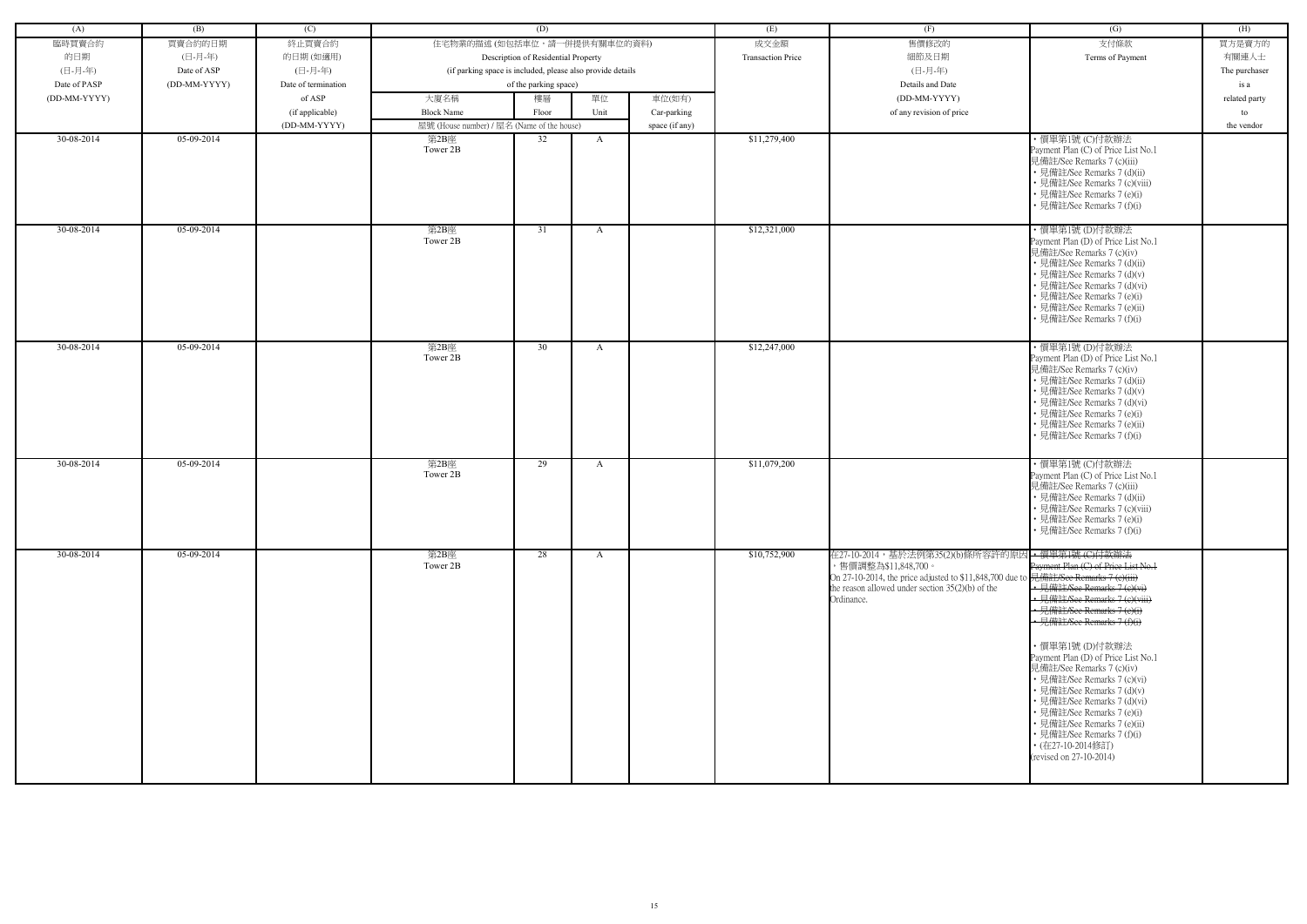| (A)          | (B)          | (C)                 |                                                            | (D)                                 |              |                | (E)                      | (F)                      | (G)                                                                                                                                                                                                                                                                       | (H)           |
|--------------|--------------|---------------------|------------------------------------------------------------|-------------------------------------|--------------|----------------|--------------------------|--------------------------|---------------------------------------------------------------------------------------------------------------------------------------------------------------------------------------------------------------------------------------------------------------------------|---------------|
| 臨時買賣合約       | 買賣合約的日期      | 終止買賣合約              | 住宅物業的描述 (如包括車位,請一併提供有關車位的資料)                               |                                     |              |                | 成交金額                     | 售價修改的                    | 支付條款                                                                                                                                                                                                                                                                      | 買方是賣方的        |
| 的日期          | (日-月-年)      | 的日期(如適用)            |                                                            | Description of Residential Property |              |                | <b>Transaction Price</b> | 細節及日期                    | Terms of Payment                                                                                                                                                                                                                                                          | 有關連人士         |
| (日-月-年)      | Date of ASP  | (日-月-年)             | (if parking space is included, please also provide details |                                     |              |                |                          | (日-月-年)                  |                                                                                                                                                                                                                                                                           | The purchaser |
| Date of PASP | (DD-MM-YYYY) | Date of termination |                                                            | of the parking space)               |              |                |                          | Details and Date         |                                                                                                                                                                                                                                                                           | is a          |
| (DD-MM-YYYY) |              | of ASP              | 大廈名稱                                                       | 樓層                                  | 單位           | 車位(如有)         |                          | (DD-MM-YYYY)             |                                                                                                                                                                                                                                                                           | related party |
|              |              | (if applicable)     | <b>Block Name</b>                                          | Floor                               | Unit         | Car-parking    |                          | of any revision of price |                                                                                                                                                                                                                                                                           | to            |
|              |              | (DD-MM-YYYY)        | 屋號 (House number) / 屋名 (Name of the house)                 |                                     |              | space (if any) |                          |                          |                                                                                                                                                                                                                                                                           | the vendor    |
| 30-08-2014   | 05-09-2014   |                     | 第2B座                                                       | 27                                  | A            |                | \$10,970,000             |                          | ·價單第1號(C)付款辦法                                                                                                                                                                                                                                                             |               |
|              |              |                     | Tower 2B                                                   |                                     |              |                |                          |                          | Payment Plan (C) of Price List No.1<br>見備註/See Remarks 7 (c)(iii)<br>• 見備註/See Remarks 7 (d)(ii)<br>• 見備註/See Remarks 7 (c)(viii)<br>• 見備註/See Remarks 7 (e)(i)<br>• 見備註/See Remarks 7 (f)(i)                                                                             |               |
| 30-08-2014   | 05-09-2014   |                     | 第2B座<br>Tower 2B                                           | 26                                  | $\mathbf{A}$ |                | \$10,582,500             |                          | ·價單第1號(C)付款辦法<br>Payment Plan (C) of Price List No.1<br>見備註/See Remarks 7 (c)(iii)<br>• 見備註/See Remarks 7 (c)(vi)<br>• 見備註/See Remarks 7 (c)(viii)<br>• 見備註/See Remarks 7 (e)(i)<br>• 見備註/See Remarks 7 (f)(i)                                                            |               |
| 30-08-2014   | 05-09-2014   |                     | 第2B座<br>Tower 2B                                           | 25                                  | A            |                | \$11,591,700             |                          | ・價單第1號 (D)付款辦法<br>Payment Plan (D) of Price List No.1<br>見備註/See Remarks 7 (c)(iv)<br>• 見備註/See Remarks 7 (c)(vi)<br>• 見備註/See Remarks 7 (d)(v)<br>· 見備註/See Remarks 7 (d)(vi)<br>• 見備註/See Remarks 7 (e)(i)<br>· 見備註/See Remarks 7 (e)(ii)<br>• 見備註/See Remarks 7 (f)(i) |               |
| 30-08-2014   | 05-09-2014   |                     | 第2B座<br>Tower 2B                                           | 23                                  | A            |                | \$10,774,400             |                          | ・價單第1號 (C)付款辦法<br>Payment Plan (C) of Price List No.1<br>見備註/See Remarks 7 (c)(iii)<br>• 見備註/See Remarks 7 (d)(ii)<br>· 見備註/See Remarks 7 (c)(viii)<br>• 見備註/See Remarks 7 (e)(i)<br>• 見備註/See Remarks 7 (f)(i)                                                           |               |
| 30-08-2014   | 05-09-2014   |                     | 第2B座<br>Tower 2B                                           | 22                                  | $\mathbf{A}$ |                | \$11,793,000             |                          | ・價單第1號 (D)付款辦法<br>Payment Plan (D) of Price List No.1<br>見備註/See Remarks 7 (c)(iv)<br>• 見備註/See Remarks 7 (d)(ii)<br>• 見備註/See Remarks 7 (d)(v)<br>• 見備註/See Remarks 7 (d)(vi)<br>• 見備註/See Remarks 7 (e)(i)<br>• 見備註/See Remarks 7 (e)(ii)<br>• 見備註/See Remarks 7 (f)(i) |               |
| 30-08-2014   | 05-09-2014   |                     | 第2B座<br>Tower 2B                                           | 21                                  | $\mathbf{A}$ |                | \$11,745,000             |                          | ·價單第1號(D)付款辦法<br>Payment Plan (D) of Price List No.1<br>見備註/See Remarks 7 (c)(iv)<br>• 見備註/See Remarks 7 (d)(ii)<br>• 見備註/See Remarks 7 (d)(v)<br>• 見備註/See Remarks 7 (d)(vi)<br>• 見備註/See Remarks 7 (e)(i)<br>• 見備註/See Remarks 7 (e)(ii)<br>• 見備註/See Remarks 7 (f)(i)  |               |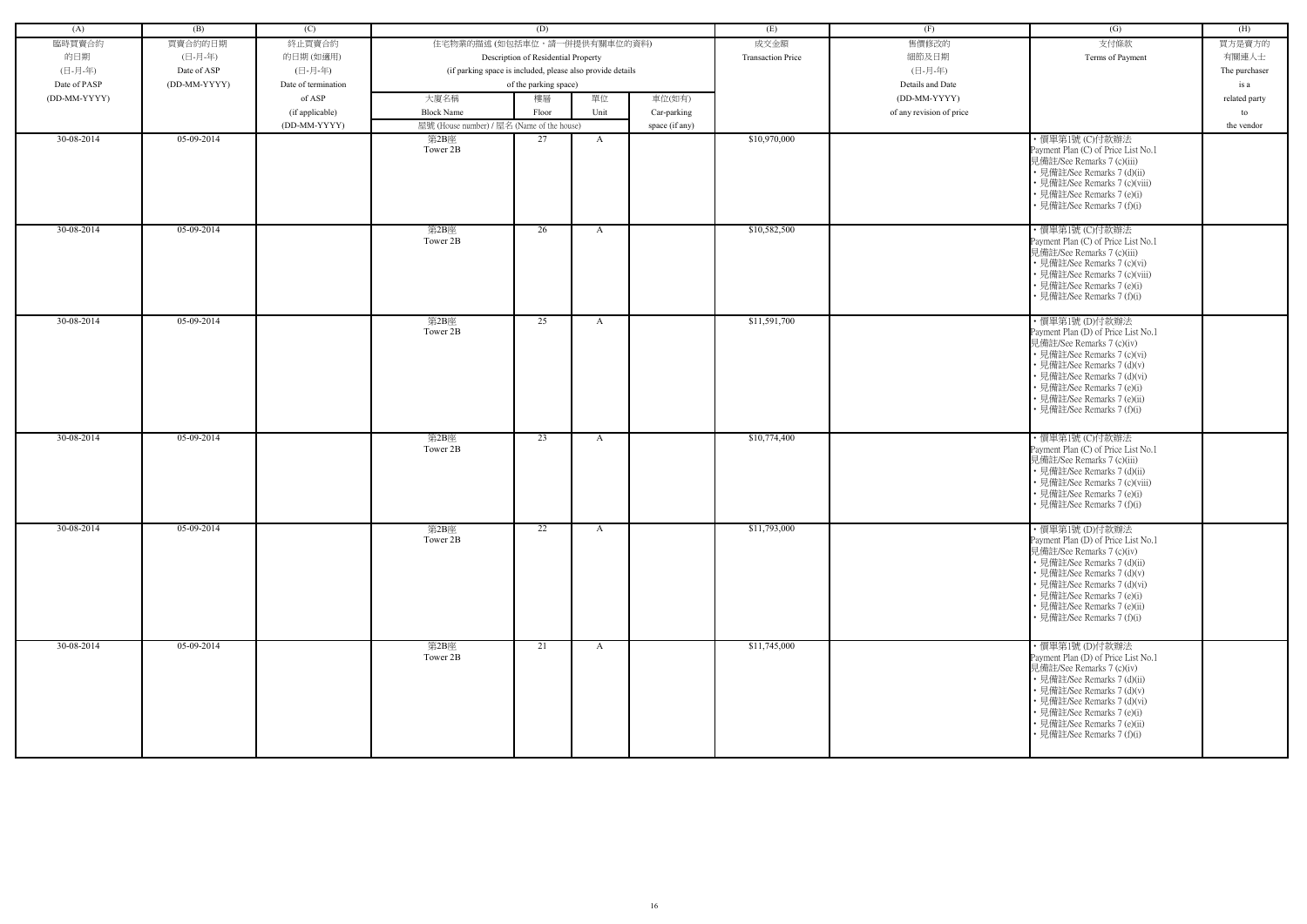| (A)          | (B)          | (C)                 |                                            | (D)                                                        |              |                | (E)                      | (F)                      | (G)                                                                                                                                                                                                              | (H)           |
|--------------|--------------|---------------------|--------------------------------------------|------------------------------------------------------------|--------------|----------------|--------------------------|--------------------------|------------------------------------------------------------------------------------------------------------------------------------------------------------------------------------------------------------------|---------------|
| 臨時買賣合約       | 買賣合約的日期      | 終止買賣合約              | 住宅物業的描述 (如包括車位,請一併提供有關車位的資料)               |                                                            |              |                | 成交金額                     | 售價修改的                    | 支付條款                                                                                                                                                                                                             | 買方是賣方的        |
| 的日期          | (日-月-年)      | 的日期(如適用)            |                                            | Description of Residential Property                        |              |                | <b>Transaction Price</b> | 細節及日期                    | Terms of Payment                                                                                                                                                                                                 | 有關連人士         |
|              |              |                     |                                            |                                                            |              |                |                          |                          |                                                                                                                                                                                                                  |               |
| (日-月-年)      | Date of ASP  | (日-月-年)             |                                            | (if parking space is included, please also provide details |              |                |                          | (日-月-年)                  |                                                                                                                                                                                                                  | The purchaser |
| Date of PASP | (DD-MM-YYYY) | Date of termination |                                            | of the parking space)                                      |              |                |                          | Details and Date         |                                                                                                                                                                                                                  | is a          |
| (DD-MM-YYYY) |              | of ASP              | 大廈名稱                                       | 樓層                                                         | 單位           | 車位(如有)         |                          | (DD-MM-YYYY)             |                                                                                                                                                                                                                  | related party |
|              |              | (if applicable)     | <b>Block Name</b>                          | Floor                                                      | Unit         | Car-parking    |                          | of any revision of price |                                                                                                                                                                                                                  | to            |
|              |              | (DD-MM-YYYY)        | 屋號 (House number) / 屋名 (Name of the house) |                                                            |              | space (if any) |                          |                          |                                                                                                                                                                                                                  | the vendor    |
| 30-08-2014   | 05-09-2014   |                     | 第2B座<br>Tower 2B                           | 20                                                         | A            |                | \$10,646,000             |                          | ·價單第1號 (C)付款辦法<br>Payment Plan (C) of Price List No.1<br>見備註/See Remarks 7 (c)(iii)<br>• 見備註/See Remarks 7 (d)(ii)<br>• 見備註/See Remarks 7 (c)(viii)<br>• 見備註/See Remarks 7 (e)(i)<br>• 見備註/See Remarks 7 (f)(i)  |               |
| 30-08-2014   | $05-09-2014$ |                     | 第2B座<br>Tower 2B                           | 19                                                         | A            |                | \$10,604,200             |                          | ·價單第1號 (C)付款辦法<br>Payment Plan (C) of Price List No.1<br>見備註/See Remarks 7 (c)(iii)<br>• 見備註/See Remarks 7 (d)(ii)<br>• 見備註/See Remarks 7 (c)(viii)<br>• 見備註/See Remarks 7 (e)(i)<br>• 見備註/See Remarks 7 (f)(i)  |               |
| 30-08-2014   | 05-09-2014   |                     | 第2B座<br>Tower 2B                           | 18                                                         | A            |                | \$10,604,200             |                          | ・價單第1號 (C)付款辦法<br>Payment Plan (C) of Price List No.1<br>見備註/See Remarks 7 (c)(iii)<br>• 見備註/See Remarks 7 (d)(ii)<br>• 見備註/See Remarks 7 (c)(viii)<br>• 見備註/See Remarks 7 (e)(i)<br>• 見備註/See Remarks 7 (f)(i)  |               |
| 30-08-2014   | 05-09-2014   |                     | 第2B座<br>Tower 2B                           | 17                                                         | A            |                | \$10,519,600             |                          | ・價單第1號 (C)付款辦法<br>Payment Plan (C) of Price List No.1<br>見備註/See Remarks 7 (c)(iii)<br>• 見備註/See Remarks 7 (d)(ii)<br>• 見備註/See Remarks 7 (c)(viii)<br>• 見備註/See Remarks 7 (e)(i)<br>• 見備註/See Remarks 7 (f)(i)  |               |
| 30-08-2014   | 05-09-2014   |                     | 第2B座<br>Tower 2B                           | 16                                                         | A            |                | \$10,169,100             |                          | · 價單第1號 (C)付款辦法<br>Payment Plan (C) of Price List No.1<br>見備註/See Remarks 7 (c)(iii)<br>• 見備註/See Remarks 7 (c)(vi)<br>• 見備註/See Remarks 7 (c)(viii)<br>• 見備註/See Remarks 7 (e)(i)<br>• 見備註/See Remarks 7 (f)(i) |               |
| 30-08-2014   | 05-09-2014   |                     | 第2B座<br>Tower 2B                           | 15                                                         | $\mathbf{A}$ |                | \$10,127,600             |                          | ・價單第1號 (C)付款辦法<br>Payment Plan (C) of Price List No.1<br>見備註/See Remarks 7 (c)(iii)<br>• 見備註/See Remarks 7 (c)(vi)<br>• 見備註/See Remarks 7 (c)(viii)<br>• 見備註/See Remarks 7 (e)(i)<br>• 見備註/See Remarks 7 (f)(i)  |               |
| 30-08-2014   | 05-09-2014   |                     | 第2B座<br>Tower 2B                           | 12                                                         | $\mathbf{A}$ |                | \$10,394,000             |                          | ・價單第1號 (C)付款辦法<br>Payment Plan (C) of Price List No.1<br>見備註/See Remarks 7 (c)(iii)<br>• 見備註/See Remarks 7 (d)(ii)<br>• 見備註/See Remarks 7 (c)(viii)<br>• 見備註/See Remarks 7 (e)(i)<br>• 見備註/See Remarks 7 (f)(i)  |               |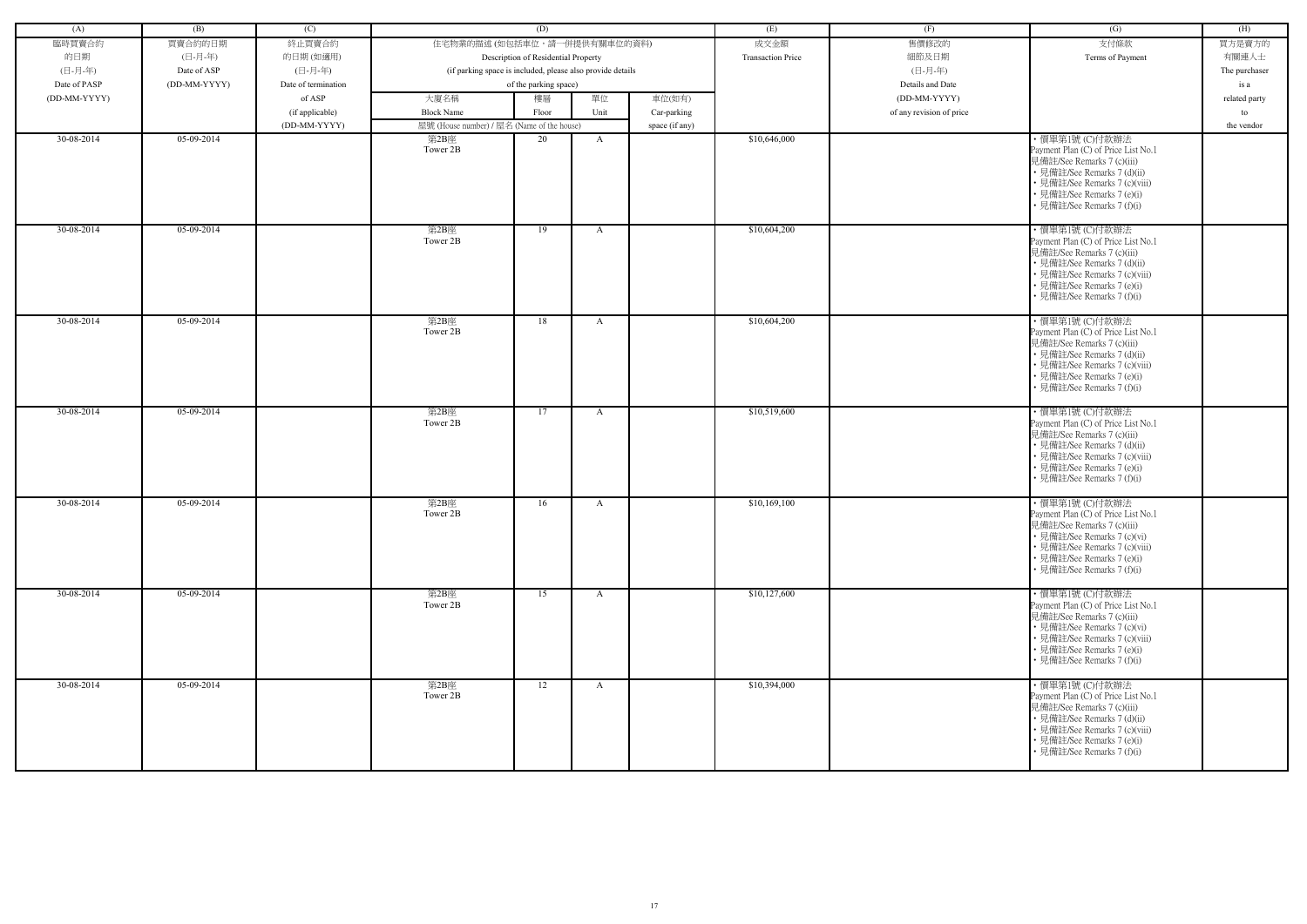| (A)          | (B)          | (C)                             |                                                            | (D)                                 |              |                | (E)                      | (F)                      | (G)                                                                                                                                                                                                                                                                       | (H)              |
|--------------|--------------|---------------------------------|------------------------------------------------------------|-------------------------------------|--------------|----------------|--------------------------|--------------------------|---------------------------------------------------------------------------------------------------------------------------------------------------------------------------------------------------------------------------------------------------------------------------|------------------|
| 臨時買賣合約       | 買賣合約的日期      | 終止買賣合約                          | 住宅物業的描述 (如包括車位,請一併提供有關車位的資料)                               |                                     |              |                | 成交金額                     | 售價修改的                    | 支付條款                                                                                                                                                                                                                                                                      | 買方是賣方的           |
| 的日期          | (日-月-年)      | 的日期(如適用)                        |                                                            | Description of Residential Property |              |                | <b>Transaction Price</b> | 細節及日期                    | Terms of Payment                                                                                                                                                                                                                                                          | 有關連人士            |
| (日-月-年)      | Date of ASP  | (日-月-年)                         | (if parking space is included, please also provide details |                                     |              |                |                          | (日-月-年)                  |                                                                                                                                                                                                                                                                           | The purchaser    |
| Date of PASP | (DD-MM-YYYY) | Date of termination             |                                                            | of the parking space)               |              |                |                          | Details and Date         |                                                                                                                                                                                                                                                                           | is a             |
| (DD-MM-YYYY) |              | of ASP                          | 大廈名稱                                                       | 樓層                                  | 單位           | 車位(如有)         |                          | (DD-MM-YYYY)             |                                                                                                                                                                                                                                                                           |                  |
|              |              |                                 | <b>Block Name</b>                                          | Floor                               | Unit         |                |                          | of any revision of price |                                                                                                                                                                                                                                                                           | related party    |
|              |              | (if applicable)<br>(DD-MM-YYYY) | 屋號 (House number) / 屋名 (Name of the house)                 |                                     |              | Car-parking    |                          |                          |                                                                                                                                                                                                                                                                           | to<br>the vendor |
| 30-08-2014   | 05-09-2014   |                                 | 第2B座                                                       | 11                                  |              | space (if any) | \$10,047,200             |                          | ·價單第1號 (C)付款辦法                                                                                                                                                                                                                                                            |                  |
|              |              |                                 | Tower 2B                                                   |                                     | A            |                |                          |                          | Payment Plan (C) of Price List No.1<br>見備註/See Remarks 7 (c)(iii)<br>• 見備註/See Remarks 7 (c)(vi)<br>• 見備註/See Remarks 7 (c)(viii)<br>• 見備註/See Remarks 7 (e)(i)<br>• 見備註/See Remarks 7 (f)(i)                                                                             |                  |
| 30-08-2014   | 05-09-2014   |                                 | 第2B座<br>Tower 2B                                           | 10                                  | A            |                | \$10,311,200             |                          | ·價單第1號 (C)付款辦法<br>Payment Plan (C) of Price List No.1<br>見備註/See Remarks 7 (c)(iii)<br>• 見備註/See Remarks 7 (d)(ii)<br>• 見備註/See Remarks 7 (c)(viii)<br>• 見備註/See Remarks 7 (e)(i)<br>• 見備註/See Remarks 7 (f)(i)                                                           |                  |
| 30-08-2014   | $05-09-2014$ |                                 | 第2B座<br>Tower 2B                                           | 9                                   | $\mathbf{A}$ |                | \$10,269,300             |                          | ・價單第1號 (C)付款辦法<br>Payment Plan (C) of Price List No.1<br>見備註/See Remarks 7 (c)(iii)<br>• 見備註/See Remarks 7 (d)(ii)<br>• 見備註/See Remarks 7 (c)(viii)<br>• 見備註/See Remarks 7 (e)(i)<br>• 見備註/See Remarks 7 (f)(i)                                                           |                  |
| 30-08-2014   | 05-09-2014   |                                 | 第2B座<br>Tower 2B                                           | 8                                   | A            |                | \$11,285,000             |                          | ・價單第1號 (D)付款辦法<br>Payment Plan (D) of Price List No.1<br>見備註/See Remarks 7 (c)(iv)<br>• 見備註/See Remarks 7 (d)(ii)<br>• 見備註/See Remarks 7 (d)(v)<br>• 見備註/See Remarks 7 (d)(vi)<br>• 見備註/See Remarks 7 (e)(i)<br>• 見備註/See Remarks 7 (e)(ii)<br>• 見備註/See Remarks 7 (f)(i) |                  |
| 30-08-2014   | 05-09-2014   |                                 | 第2B座<br>Tower 2B                                           | $7\phantom{.0}$                     | $\mathbf{A}$ |                | \$9,887,400              |                          | ·價單第1號 (C)付款辦法<br>Payment Plan (C) of Price List No.1<br>見備註/See Remarks 7 (c)(iii)<br>• 見備註/See Remarks 7 (c)(vi)<br>• 見備註/See Remarks 7 (c)(viii)<br>• 見備註/See Remarks 7 (e)(i)<br>• 見備註/See Remarks 7 (f)(i)                                                           |                  |
| 30-08-2014   | 05-09-2014   |                                 | 第2B座<br>Tower 2B                                           | 6                                   | $\mathbf{A}$ |                | \$9,848,500              |                          | ・價單第1號 (C)付款辦法<br>Payment Plan (C) of Price List No.1<br>見備註/See Remarks 7 (c)(iii)<br>• 見備註/See Remarks 7 (c)(vi)<br>• 見備註/See Remarks 7 (c)(viii)<br>• 見備註/See Remarks 7 (e)(i)<br>• 見備註/See Remarks 7 (f)(i)                                                           |                  |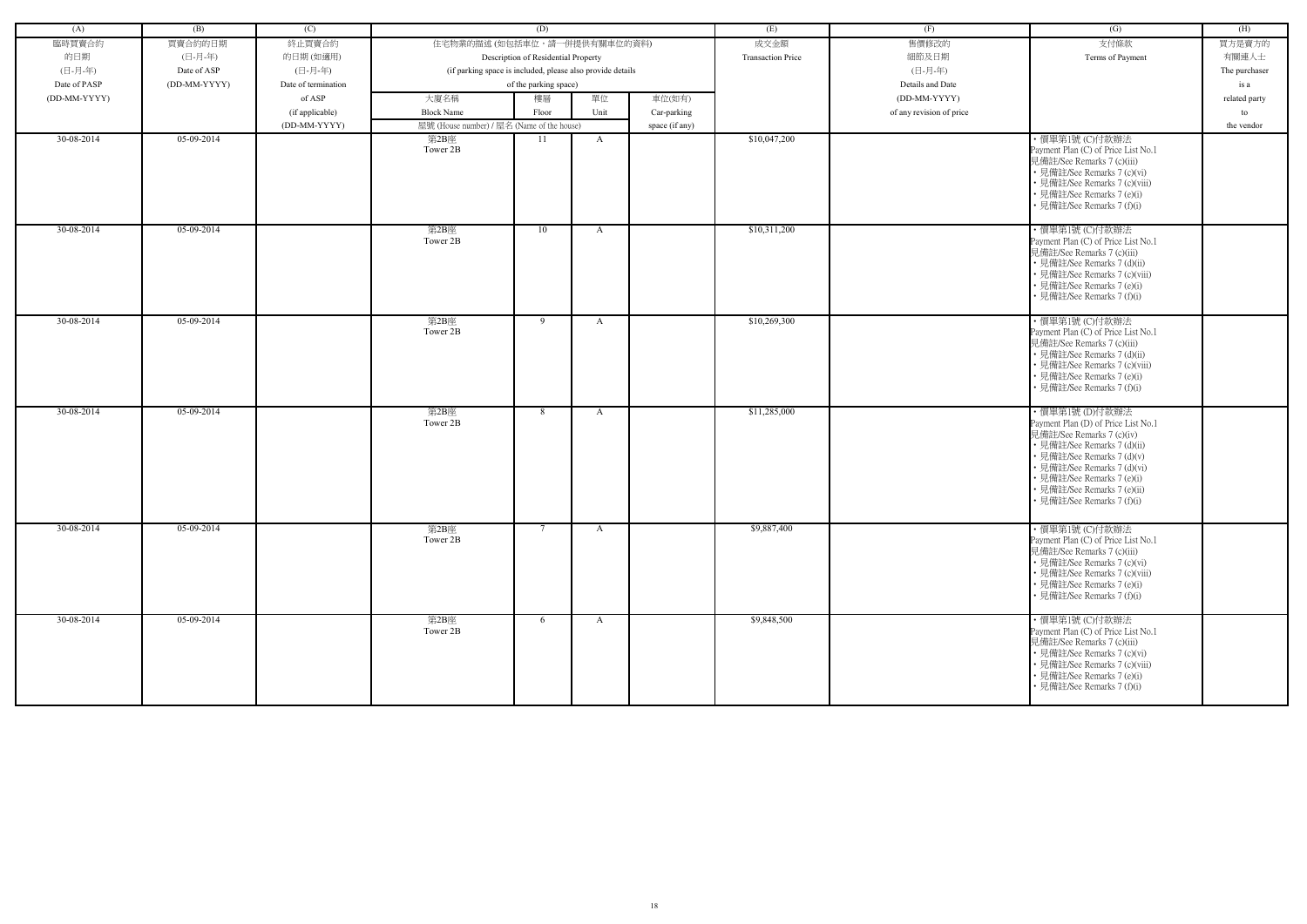| (A)          | (B)          | (C)                 |                                                            | (D)                                 |              |                | (E)                      | (F)                      | (G)                                                                                                                                                                                                                                                                       | (H)           |
|--------------|--------------|---------------------|------------------------------------------------------------|-------------------------------------|--------------|----------------|--------------------------|--------------------------|---------------------------------------------------------------------------------------------------------------------------------------------------------------------------------------------------------------------------------------------------------------------------|---------------|
| 臨時買賣合約       | 買賣合約的日期      | 終止買賣合約              | 住宅物業的描述 (如包括車位,請一併提供有關車位的資料)                               |                                     |              |                | 成交金額                     | 售價修改的                    | 支付條款                                                                                                                                                                                                                                                                      | 買方是賣方的        |
| 的日期          | (日-月-年)      | 的日期(如適用)            |                                                            | Description of Residential Property |              |                | <b>Transaction Price</b> | 細節及日期                    | Terms of Payment                                                                                                                                                                                                                                                          | 有關連人士         |
| (日-月-年)      | Date of ASP  | (日-月-年)             | (if parking space is included, please also provide details |                                     |              |                |                          | (日-月-年)                  |                                                                                                                                                                                                                                                                           | The purchaser |
|              |              |                     |                                                            |                                     |              |                |                          |                          |                                                                                                                                                                                                                                                                           |               |
| Date of PASP | (DD-MM-YYYY) | Date of termination |                                                            | of the parking space)               |              |                |                          | Details and Date         |                                                                                                                                                                                                                                                                           | is a          |
| (DD-MM-YYYY) |              | of ASP              | 大廈名稱                                                       | 樓層                                  | 單位           | 車位(如有)         |                          | (DD-MM-YYYY)             |                                                                                                                                                                                                                                                                           | related party |
|              |              | (if applicable)     | <b>Block Name</b>                                          | Floor                               | Unit         | Car-parking    |                          | of any revision of price |                                                                                                                                                                                                                                                                           | to            |
|              |              | (DD-MM-YYYY)        | 屋號 (House number) / 屋名 (Name of the house)                 |                                     |              | space (if any) |                          |                          |                                                                                                                                                                                                                                                                           | the vendor    |
| 30-08-2014   | 05-09-2014   |                     | 第2B座<br>Tower 2B                                           | 5                                   | A            |                | \$10,807,300             |                          | ・價單第1號 (D)付款辦法<br>Payment Plan (D) of Price List No.1<br>見備註/See Remarks 7 (c)(iv)<br>• 見備註/See Remarks 7 (c)(vi)<br>· 見備註/See Remarks 7 (d)(v)<br>• 見備註/See Remarks 7 (d)(vi)<br>• 見備註/See Remarks 7 (e)(i)<br>• 見備註/See Remarks 7 (e)(ii)<br>見備註/See Remarks 7 (f)(i)   |               |
| 30-08-2014   | 05-09-2014   |                     | 第2B座<br>Tower 2B                                           | $\overline{3}$                      | A            |                | \$9,769,000              |                          | ・價單第1號 (C)付款辦法<br>Payment Plan (C) of Price List No.1<br>見備註/See Remarks 7 (c)(iii)<br>• 見備註/See Remarks 7 (c)(vi)<br>• 見備註/See Remarks 7 (c)(viii)<br>• 見備註/See Remarks 7 (e)(i)<br>• 見備註/See Remarks 7 (f)(i)                                                           |               |
| 30-08-2014   | 05-09-2014   |                     | 第2B座<br>Tower 2B                                           | 17                                  | B            |                | \$13,102,100             |                          | ・價單第1號 (D)付款辦法<br>Payment Plan (D) of Price List No.1<br>見備註/See Remarks 7 (c)(iv)<br>• 見備註/See Remarks 7 (c)(vi)<br>• 見備註/See Remarks 7 (d)(v)<br>• 見備註/See Remarks 7 (d)(vi)<br>• 見備註/See Remarks 7 (e)(i)<br>• 見備註/See Remarks 7 (e)(ii)<br>• 見備註/See Remarks 7 (f)(i) |               |
| 30-08-2014   | 05-09-2014   |                     | 第2B座<br>Tower 2B                                           | 16                                  | B            |                | \$12,202,100             |                          | ・價單第1號 (C)付款辦法<br>Payment Plan (C) of Price List No.1<br>見備註/See Remarks 7 (c)(iii)<br>• 見備註/See Remarks 7 (d)(ii)<br>• 見備註/See Remarks 7 (c)(viii)<br>• 見備註/See Remarks 7 (e)(i)<br>• 見備註/See Remarks 7 (f)(i)                                                           |               |
| 30-08-2014   | 05-09-2014   |                     | 第2B座<br>Tower 2B                                           | 15                                  | $\mathbf{B}$ |                | \$12,153,900             |                          | ・價單第1號 (C)付款辦法<br>Payment Plan (C) of Price List No.1<br>見備註/See Remarks 7 (c)(iii)<br>• 見備註/See Remarks 7 (d)(ii)<br>• 見備註/See Remarks 7 (c)(viii)<br>• 見備註/See Remarks 7 (e)(i)<br>• 見備註/See Remarks 7 (f)(i)                                                           |               |
| 30-08-2014   | 05-09-2014   |                     | 第2B座<br>Tower 2B                                           | 12                                  | B            |                | \$11,748,300             |                          | ・價單第1號 (C)付款辦法<br>Payment Plan (C) of Price List No.1<br>見備註/See Remarks 7 (c)(iii)<br>• 見備註/See Remarks 7 (c)(vi)<br>• 見備註/See Remarks 7 (c)(viii)<br>• 見備註/See Remarks 7 (e)(i)<br>• 見備註/See Remarks 7 (f)(i)                                                           |               |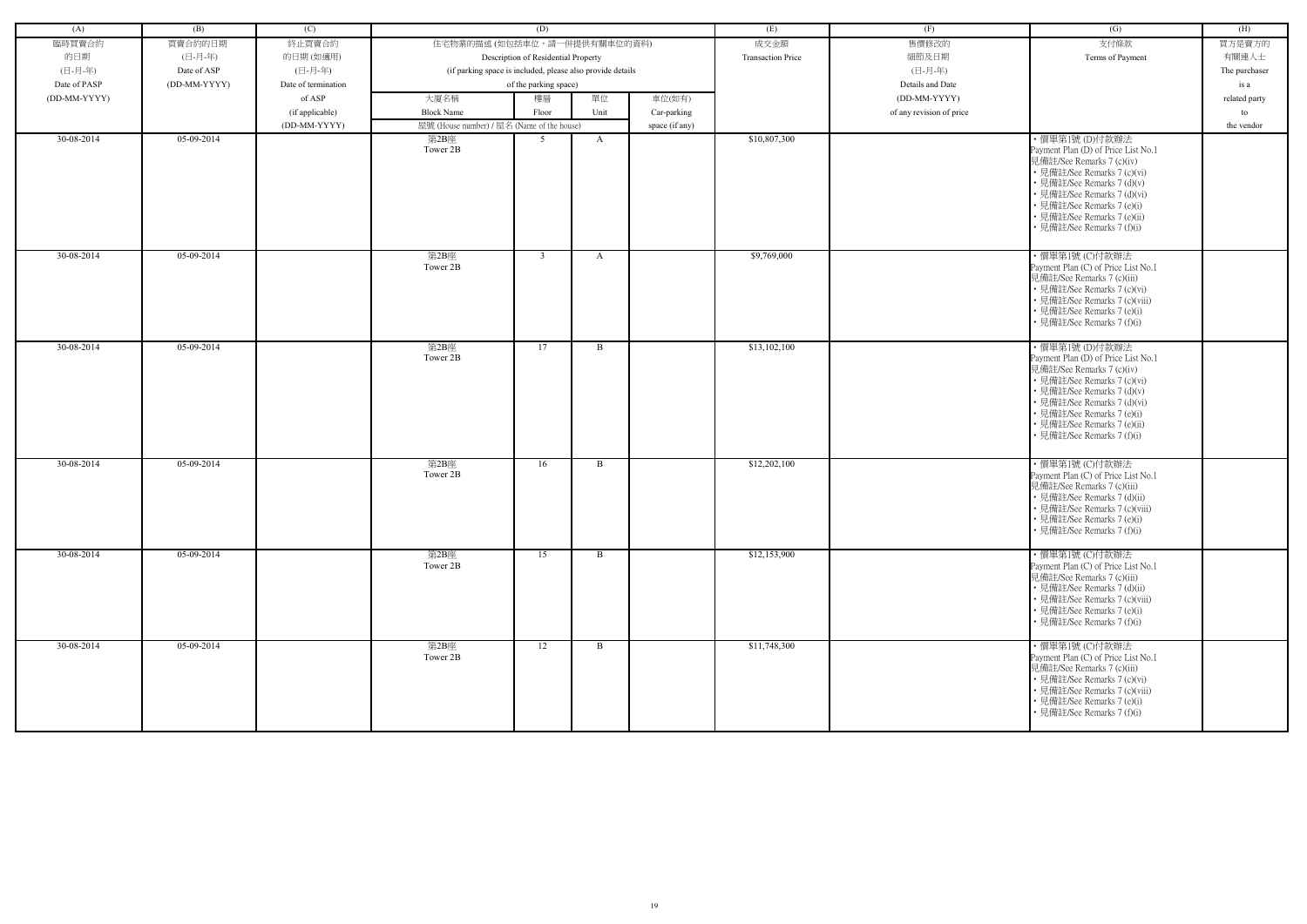| (A)          | (B)          | (C)                 |                                                            | (D)                                 |              |                | (E)                      | (F)                      | (G)                                                                                                                                                                                                                                                                       | (H)           |
|--------------|--------------|---------------------|------------------------------------------------------------|-------------------------------------|--------------|----------------|--------------------------|--------------------------|---------------------------------------------------------------------------------------------------------------------------------------------------------------------------------------------------------------------------------------------------------------------------|---------------|
| 臨時買賣合約       | 買賣合約的日期      | 終止買賣合約              | 住宅物業的描述 (如包括車位,請一併提供有關車位的資料)                               |                                     |              |                | 成交金額                     | 售價修改的                    | 支付條款                                                                                                                                                                                                                                                                      | 買方是賣方的        |
| 的日期          | (日-月-年)      | 的日期(如適用)            |                                                            | Description of Residential Property |              |                | <b>Transaction Price</b> | 細節及日期                    | Terms of Payment                                                                                                                                                                                                                                                          | 有關連人士         |
| (日-月-年)      | Date of ASP  | (日-月-年)             | (if parking space is included, please also provide details |                                     |              |                |                          | (日-月-年)                  |                                                                                                                                                                                                                                                                           | The purchaser |
| Date of PASP | (DD-MM-YYYY) | Date of termination |                                                            | of the parking space)               |              |                |                          | Details and Date         |                                                                                                                                                                                                                                                                           | is a          |
| (DD-MM-YYYY) |              | of ASP              | 大廈名稱                                                       | 樓層                                  | 單位           | 車位(如有)         |                          | (DD-MM-YYYY)             |                                                                                                                                                                                                                                                                           | related party |
|              |              | (if applicable)     | <b>Block Name</b>                                          | Floor                               | Unit         | Car-parking    |                          | of any revision of price |                                                                                                                                                                                                                                                                           | to            |
|              |              | (DD-MM-YYYY)        | 屋號 (House number) / 屋名 (Name of the house)                 |                                     |              | space (if any) |                          |                          |                                                                                                                                                                                                                                                                           | the vendor    |
| 30-08-2014   | 05-09-2014   |                     | 第2B座<br>Tower 2B                                           | 11                                  | $\mathbf{B}$ |                | \$12,055,600             |                          | ·價單第1號 (C)付款辦法<br>Payment Plan (C) of Price List No.1<br>見備註/See Remarks 7 (c)(iii)<br>• 見備註/See Remarks 7 (d)(ii)<br>• 見備註/See Remarks 7 (c)(viii)<br>• 見備註/See Remarks 7 (e)(i)<br>• 見備註/See Remarks 7 (f)(i)                                                           |               |
| 30-08-2014   | $05-09-2014$ |                     | 第2B座<br>Tower 2B                                           | 10                                  | $\mathbf{B}$ |                | \$12,842,300             |                          | ·價單第1號(D)付款辦法<br>Payment Plan (D) of Price List No.1<br>見備註/See Remarks 7 (c)(iv)<br>• 見備註/See Remarks 7 (c)(vi)<br>· 見備註/See Remarks 7 (d)(v)<br>· 見備註/See Remarks 7 (d)(vi)<br>• 見備註/See Remarks 7 (e)(i)<br>· 見備註/See Remarks 7 (e)(ii)<br>• 見備註/See Remarks 7 (f)(i)  |               |
| 30-08-2014   | 05-09-2014   |                     | 第2B座<br>Tower 2B                                           | 9                                   | $\mathbf{B}$ |                | \$13,143,000             |                          | ・價單第1號 (D)付款辦法<br>Payment Plan (D) of Price List No.1<br>見備註/See Remarks 7 (c)(iv)<br>• 見備註/See Remarks 7 (d)(ii)<br>• 見備註/See Remarks 7 (d)(v)<br>• 見備註/See Remarks 7 (d)(vi)<br>• 見備註/See Remarks 7 (e)(i)<br>· 見備註/See Remarks 7 (e)(ii)<br>• 見備註/See Remarks 7 (f)(i) |               |
| 30-08-2014   | 05-09-2014   |                     | 第2B座<br>Tower 2B                                           | 8                                   | $\mathbf{B}$ |                | \$11,607,800             |                          | ·價單第1號 (C)付款辦法<br>Payment Plan (C) of Price List No.1<br>見備註/See Remarks 7 (c)(iii)<br>• 見備註/See Remarks 7 (c)(vi)<br>• 見備註/See Remarks 7 (c)(viii)<br>• 見備註/See Remarks 7 (e)(i)<br>• 見備註/See Remarks 7 (f)(i)                                                           |               |
| 30-08-2014   | 05-09-2014   |                     | 第2B座<br>Tower 2B                                           | $7\phantom{.0}$                     | B            |                | \$11,864,500             |                          | ・價單第1號 (C)付款辦法<br>Payment Plan (C) of Price List No.1<br>見備註/See Remarks 7 (c)(iii)<br>• 見備註/See Remarks 7 (d)(ii)<br>• 見備註/See Remarks 7 (c)(viii)<br>• 見備註/See Remarks 7 (e)(i)<br>• 見備註/See Remarks 7 (f)(i)                                                           |               |
| 30-08-2014   | 05-09-2014   |                     | 第2B座<br>Tower 2B                                           | 6                                   | $\mathbf{B}$ |                | \$11,817,200             |                          | ・價單第1號 (C)付款辦法<br>Payment Plan (C) of Price List No.1<br>見備註/See Remarks 7 (c)(iii)<br>• 見備註/See Remarks 7 (d)(ii)<br>• 見備註/See Remarks 7 (c)(viii)<br>• 見備註/See Remarks 7 (e)(i)<br>• 見備註/See Remarks 7 (f)(i)                                                           |               |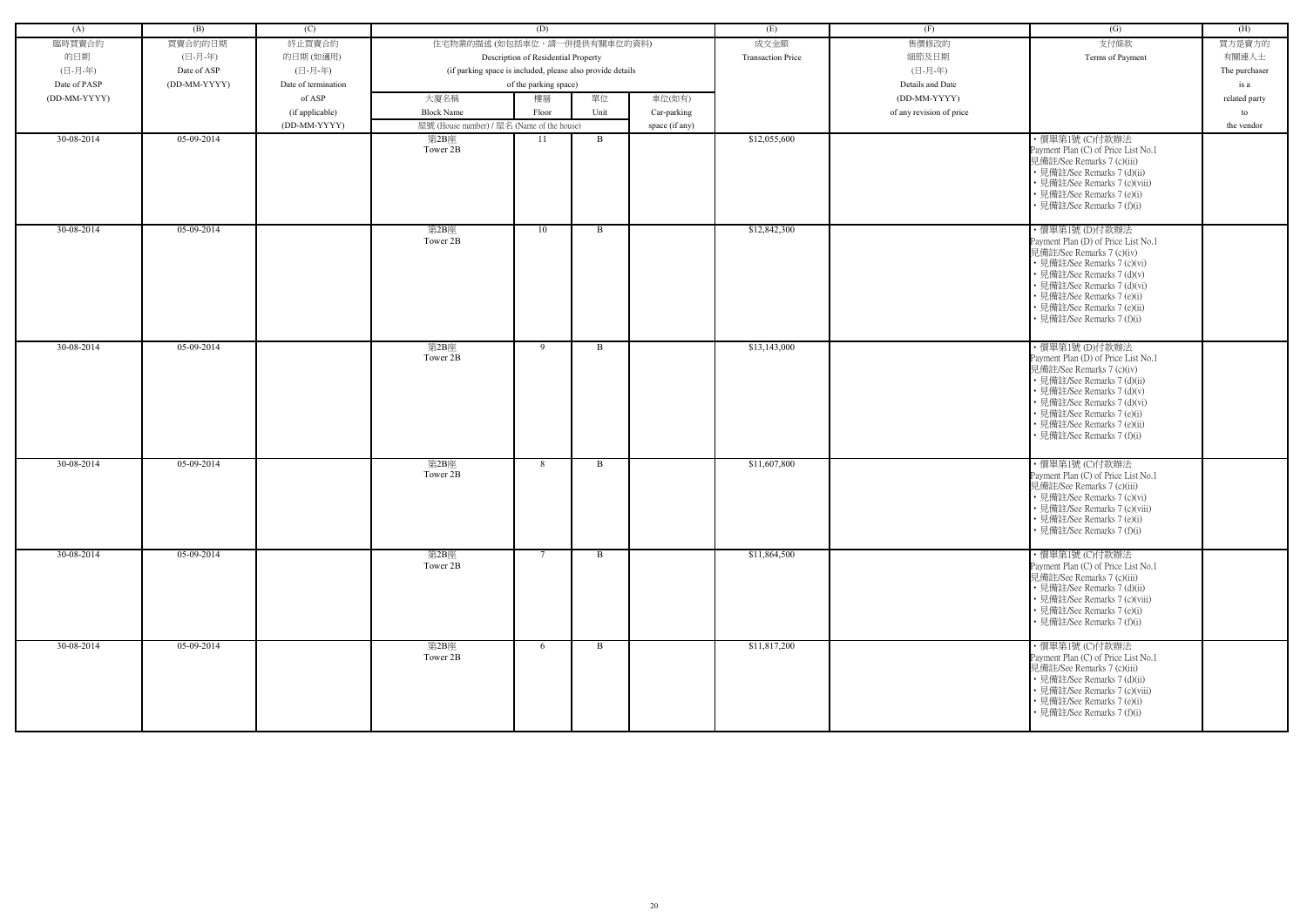| (A)          | (B)          | (C)                 |                                                            | (D)                                 |              |                | (E)                      | (F)                      | (G)                                                                                                                                                                                                                                         | (H)           |
|--------------|--------------|---------------------|------------------------------------------------------------|-------------------------------------|--------------|----------------|--------------------------|--------------------------|---------------------------------------------------------------------------------------------------------------------------------------------------------------------------------------------------------------------------------------------|---------------|
| 臨時買賣合約       | 買賣合約的日期      | 終止買賣合約              | 住宅物業的描述 (如包括車位,請一併提供有關車位的資料)                               |                                     |              |                | 成交金額                     | 售價修改的                    | 支付條款                                                                                                                                                                                                                                        | 買方是賣方的        |
| 的日期          | (日-月-年)      | 的日期(如適用)            |                                                            | Description of Residential Property |              |                | <b>Transaction Price</b> | 細節及日期                    | Terms of Payment                                                                                                                                                                                                                            | 有關連人士         |
| (日-月-年)      | Date of ASP  | (日-月-年)             | (if parking space is included, please also provide details |                                     |              |                |                          | (日-月-年)                  |                                                                                                                                                                                                                                             | The purchaser |
| Date of PASP | (DD-MM-YYYY) | Date of termination |                                                            | of the parking space)               |              |                |                          | Details and Date         |                                                                                                                                                                                                                                             | is a          |
| (DD-MM-YYYY) |              | of ASP              | 大廈名稱                                                       | 樓層                                  | 單位           | 車位(如有)         |                          | (DD-MM-YYYY)             |                                                                                                                                                                                                                                             | related party |
|              |              | (if applicable)     | <b>Block Name</b>                                          | Floor                               | Unit         | Car-parking    |                          | of any revision of price |                                                                                                                                                                                                                                             | to            |
|              |              | (DD-MM-YYYY)        | 屋號 (House number) / 屋名 (Name of the house)                 |                                     |              | space (if any) |                          |                          |                                                                                                                                                                                                                                             | the vendor    |
| 30-08-2014   | 05-09-2014   |                     | 第2B座                                                       | -5                                  | $\mathbf{B}$ |                | \$11,769,900             |                          | ·價單第1號(C)付款辦法                                                                                                                                                                                                                               |               |
|              |              |                     | Tower 2B                                                   |                                     |              |                |                          |                          | Payment Plan (C) of Price List No.1<br>見備註/See Remarks 7 (c)(iii)<br>• 見備註/See Remarks 7 (d)(ii)<br>• 見備註/See Remarks 7 (c)(viii)<br>• 見備註/See Remarks 7 (e)(i)<br>• 見備註/See Remarks 7 (f)(i)                                               |               |
| 30-08-2014   | $05-09-2014$ |                     | 第2B座<br>Tower 2B                                           | $\mathbf{3}$                        | $\mathbf{B}$ |                | \$11,722,600             |                          | ·價單第1號 (C)付款辦法<br>Payment Plan (C) of Price List No.1<br>見備註/See Remarks 7 (c)(iii)<br>• 見備註/See Remarks 7 (d)(ii)<br>• 見備註/See Remarks 7 (c)(viii)<br>• 見備註/See Remarks 7 (e)(i)<br>• 見備註/See Remarks 7 (f)(i)                             |               |
| 30-08-2014   | 05-09-2014   |                     | 第3A座<br>Tower 3A                                           | 26                                  | $\mathbf{A}$ |                | \$9,099,000              |                          | ・價單第1號 (D)付款辦法<br>Payment Plan (D) of Price List No.1<br>見備註/See Remarks 7 (c)(iv)<br>• 見備註/See Remarks 7 (d)(ii)<br>• 見備註/See Remarks 7 (d)(v)<br>• 見備註/See Remarks 7 (d)(vi)<br>• 見備註/See Remarks 7 (e)(i)<br>· 見備註/See Remarks 7 (e)(ii) |               |
| 30-08-2014   | 05-09-2014   |                     | 第3A座<br>Tower 3A                                           | 25                                  | A            |                | \$8,820,100              |                          | ・價單第1號 (D)付款辦法<br>Payment Plan (D) of Price List No.1<br>見備註/See Remarks 7 (c)(iv)<br>• 見備註/See Remarks 7 (c)(vi)<br>• 見備註/See Remarks 7 (d)(v)<br>• 見備註/See Remarks 7 (d)(vi)<br>• 見備註/See Remarks 7 (e)(i)<br>• 見備註/See Remarks 7 (e)(ii) |               |
| 30-08-2014   | 05-09-2014   |                     | 第3A座<br>Tower 3A                                           | 23                                  | $\mathbf{A}$ |                | \$8,213,600              |                          | ·價單第1號 (C)付款辦法<br>Payment Plan (C) of Price List No.1<br>見備註/See Remarks 7 (c)(iii)<br>• 見備註/See Remarks 7 (d)(ii)<br>• 見備註/See Remarks 7 (c)(viii)<br>• 見備註/See Remarks 7 (e)(i)                                                           |               |
| 30-08-2014   | 05-09-2014   |                     | 第3A座<br>Tower 3A                                           | 22                                  | A            |                | \$8,991,000              |                          | ・價單第1號 (D)付款辦法<br>Payment Plan (D) of Price List No.1<br>見備註/See Remarks 7 (c)(iv)<br>• 見備註/See Remarks 7 (d)(ii)<br>• 見備註/See Remarks 7 (d)(v)<br>• 見備註/See Remarks 7 (d)(vi)<br>• 見備註/See Remarks 7 (e)(i)<br>• 見備註/See Remarks 7 (e)(ii) |               |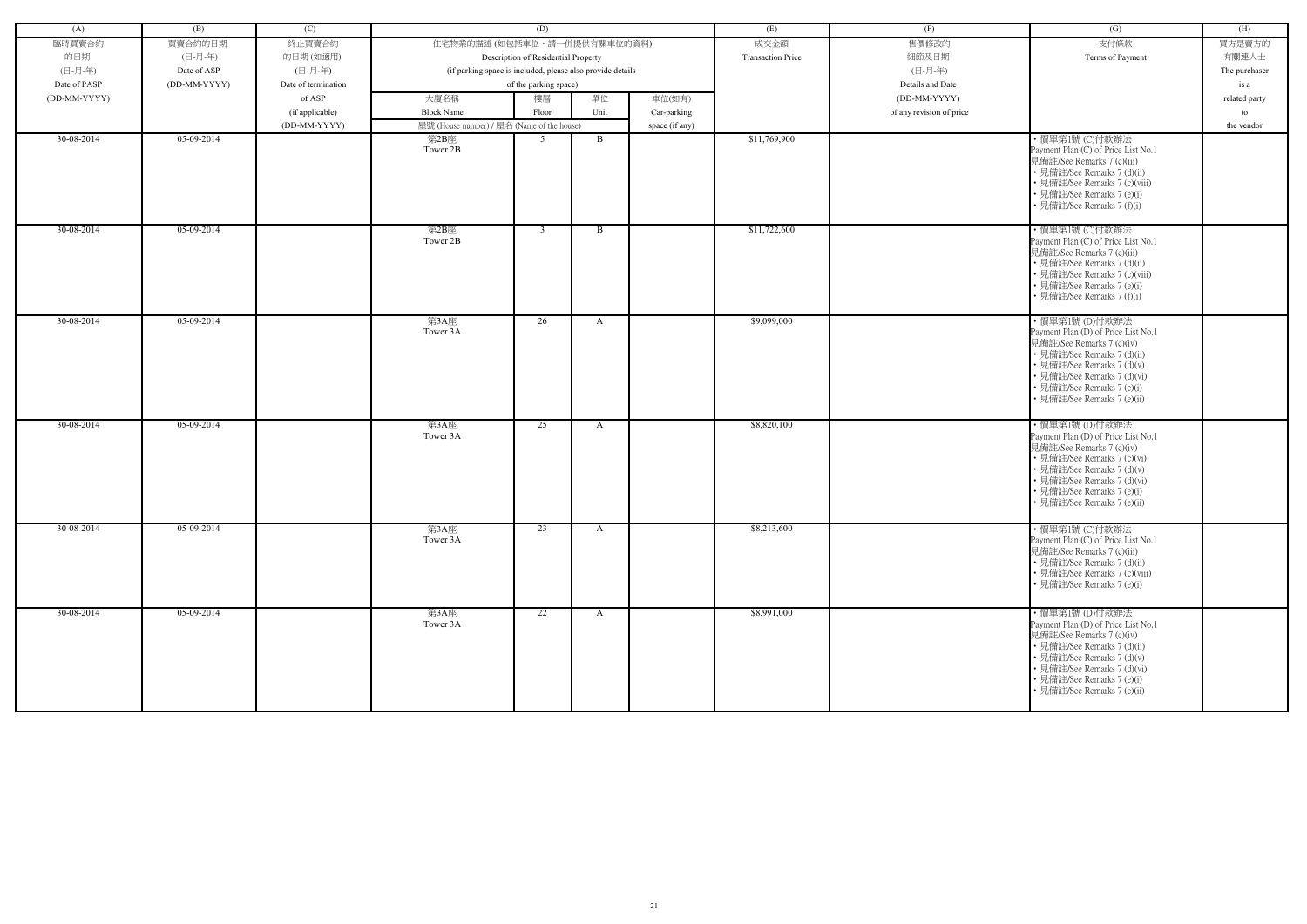| (A)          | (B)          | (C)                 |                                                            | (D)                                 |              |                | (E)                      | (F)                      | (G)                                                                                                                                                                                                                                         | (H)           |
|--------------|--------------|---------------------|------------------------------------------------------------|-------------------------------------|--------------|----------------|--------------------------|--------------------------|---------------------------------------------------------------------------------------------------------------------------------------------------------------------------------------------------------------------------------------------|---------------|
| 臨時買賣合約       | 買賣合約的日期      | 終止買賣合約              | 住宅物業的描述 (如包括車位,請一併提供有關車位的資料)                               |                                     |              |                | 成交金額                     | 售價修改的                    | 支付條款                                                                                                                                                                                                                                        | 買方是賣方的        |
|              |              |                     |                                                            |                                     |              |                | <b>Transaction Price</b> |                          |                                                                                                                                                                                                                                             |               |
| 的日期          | (日-月-年)      | 的日期(如適用)            |                                                            | Description of Residential Property |              |                |                          | 細節及日期                    | Terms of Payment                                                                                                                                                                                                                            | 有關連人士         |
| (日-月-年)      | Date of ASP  | (日-月-年)             | (if parking space is included, please also provide details |                                     |              |                |                          | (日-月-年)                  |                                                                                                                                                                                                                                             | The purchaser |
| Date of PASP | (DD-MM-YYYY) | Date of termination |                                                            | of the parking space)               |              |                |                          | Details and Date         |                                                                                                                                                                                                                                             | is a          |
| (DD-MM-YYYY) |              | of ASP              | 大廈名稱                                                       | 樓層                                  | 單位           | 車位(如有)         |                          | (DD-MM-YYYY)             |                                                                                                                                                                                                                                             | related party |
|              |              | (if applicable)     | <b>Block Name</b>                                          | Floor                               | Unit         | Car-parking    |                          | of any revision of price |                                                                                                                                                                                                                                             | to            |
|              |              | (DD-MM-YYYY)        | 屋號 (House number) / 屋名 (Name of the house)                 |                                     |              | space (if any) |                          |                          |                                                                                                                                                                                                                                             | the vendor    |
| 30-08-2014   | 05-09-2014   |                     | 第3A座<br>Tower 3A                                           | 21                                  | A            |                | \$8,149,000              |                          | ・價單第1號 (C)付款辦法<br>Payment Plan (C) of Price List No.1<br>見備註/See Remarks 7 (c)(iii)<br>• 見備註/See Remarks 7 (d)(ii)<br>• 見備註/See Remarks 7 (c)(viii)<br>• 見備註/See Remarks 7 (e)(i)                                                           |               |
| 30-08-2014   | $05-09-2014$ |                     | 第3A座<br>Tower 3A                                           | 20                                  | A            |                | \$8,116,200              |                          | ·價單第1號 (C)付款辦法<br>Payment Plan (C) of Price List No.1<br>見備註/See Remarks 7 (c)(iii)<br>• 見備註/See Remarks 7 (d)(ii)<br>• 見備註/See Remarks 7 (c)(viii)<br>見備註/See Remarks 7 (e)(i)                                                             |               |
| 30-08-2014   | 05-09-2014   |                     | 第3A座<br>Tower 3A                                           | 19                                  | A            |                | \$7,845,400              |                          | ·價單第1號 (C)付款辦法<br>Payment Plan (C) of Price List No.1<br>見備註/See Remarks 7 (c)(iii)<br>• 見備註/See Remarks 7 (c)(vi)<br>• 見備註/See Remarks 7 (c)(viii)<br>• 見備註/See Remarks 7 (e)(i)                                                           |               |
| 30-08-2014   | $05-09-2014$ |                     | 第3A座<br>Tower 3A                                           | 18                                  | A            |                | \$7,845,400              |                          | ·價單第1號 (C)付款辦法<br>Payment Plan (C) of Price List No.1<br>見備註/See Remarks 7 (c)(iii)<br>• 見備註/See Remarks 7 (c)(vi)<br>• 見備註/See Remarks 7 (c)(viii)<br>• 見備註/See Remarks 7 (e)(i)                                                           |               |
| 30-08-2014   | 05-09-2014   |                     | 第3A座<br>Tower 3A                                           | 17                                  | $\mathbf{A}$ |                | \$8,800,000              |                          | ・價單第1號 (D)付款辦法<br>Payment Plan (D) of Price List No.1<br>見備註/See Remarks 7 (c)(iv)<br>• 見備註/See Remarks 7 (d)(ii)<br>• 見備註/See Remarks 7 (d)(v)<br>• 見備註/See Remarks 7 (d)(vi)<br>• 見備註/See Remarks 7 (e)(i)<br>• 見備註/See Remarks 7 (e)(ii) |               |
| 30-08-2014   | 05-09-2014   |                     | 第3A座<br>Tower 3A                                           | 16                                  | A            |                | \$7,976,100              |                          | ・價單第1號 (C)付款辦法<br>Payment Plan (C) of Price List No.1<br>見備註/See Remarks 7 (c)(iii)<br>• 見備註/See Remarks 7 (d)(ii)<br>• 見備註/See Remarks 7 (c)(viii)<br>• 見備註/See Remarks 7 (e)(i)                                                           |               |
| 30-08-2014   | 05-09-2014   |                     | 第3A座<br>Tower 3A                                           | 15                                  | $\mathbf{A}$ |                | \$7,709,400              |                          | ·價單第1號 (C)付款辦法<br>Payment Plan (C) of Price List No.1<br>見備註/See Remarks 7 (c)(iii)<br>• 見備註/See Remarks 7 (c)(vi)<br>• 見備註/See Remarks 7 (c)(viii)<br>• 見備註/See Remarks 7 (e)(i)                                                           |               |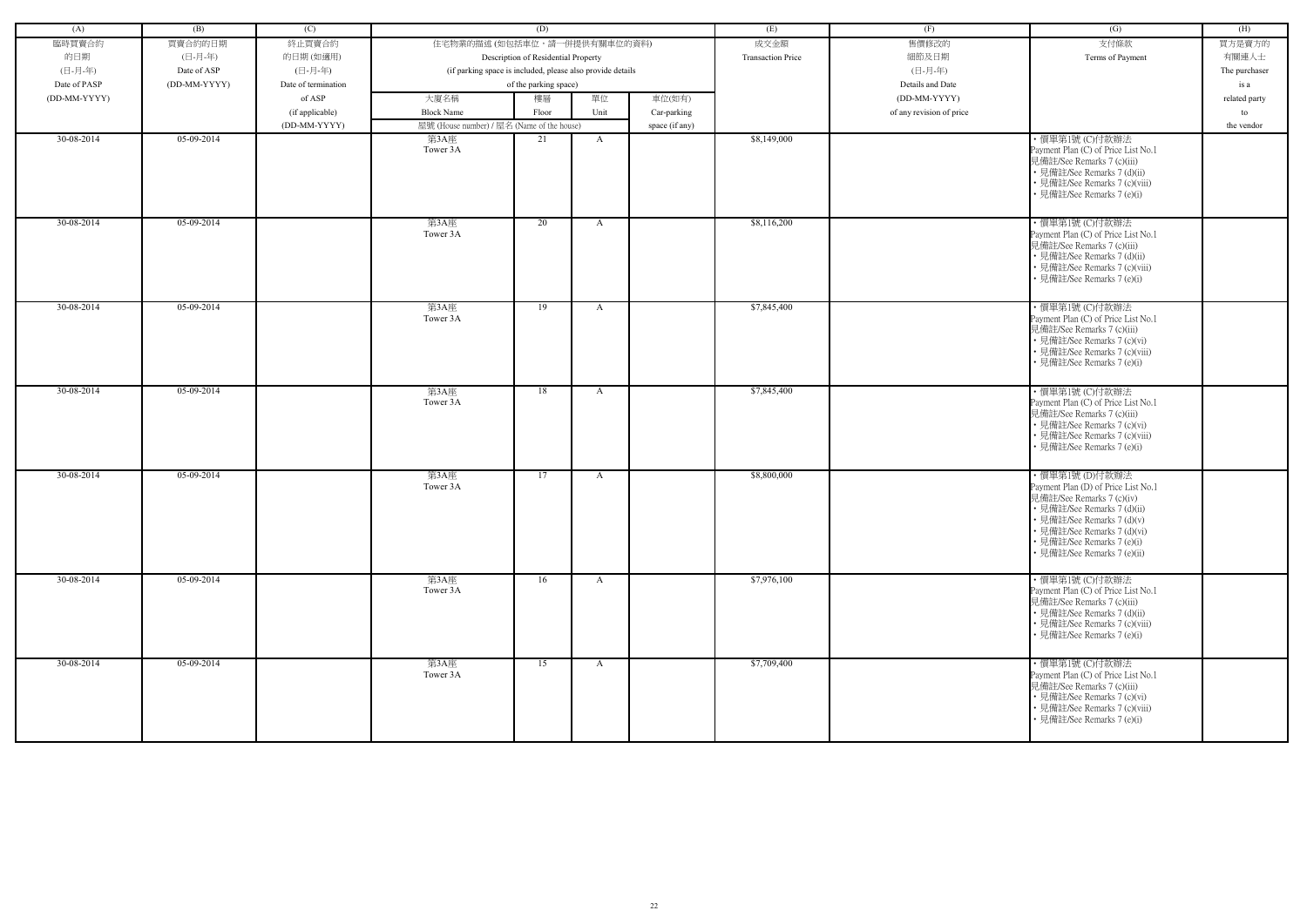| (A)          | (B)          | (C)                 |                                                    | (D)                                                        |      |                | (E)                      | (F)                      | (G)                                                                                                                                                                                                                                         | (H)           |
|--------------|--------------|---------------------|----------------------------------------------------|------------------------------------------------------------|------|----------------|--------------------------|--------------------------|---------------------------------------------------------------------------------------------------------------------------------------------------------------------------------------------------------------------------------------------|---------------|
| 臨時買賣合約       | 買賣合約的日期      | 終止買賣合約              | 住宅物業的描述 (如包括車位,請一併提供有關車位的資料)                       |                                                            |      |                | 成交金額                     | 售價修改的                    | 支付條款                                                                                                                                                                                                                                        | 買方是賣方的        |
| 的日期          | (日-月-年)      | 的日期(如適用)            |                                                    | Description of Residential Property                        |      |                | <b>Transaction Price</b> | 細節及日期                    | Terms of Payment                                                                                                                                                                                                                            | 有關連人士         |
| (日-月-年)      | Date of ASP  | (日-月-年)             |                                                    | (if parking space is included, please also provide details |      |                |                          | (日-月-年)                  |                                                                                                                                                                                                                                             |               |
| Date of PASP | (DD-MM-YYYY) | Date of termination |                                                    | of the parking space)                                      |      |                |                          | Details and Date         |                                                                                                                                                                                                                                             | The purchaser |
|              |              | of ASP              |                                                    |                                                            | 單位   |                |                          | (DD-MM-YYYY)             |                                                                                                                                                                                                                                             | is a          |
| (DD-MM-YYYY) |              |                     | 大廈名稱                                               | 樓層                                                         |      | 車位(如有)         |                          |                          |                                                                                                                                                                                                                                             | related party |
|              |              | (if applicable)     | <b>Block Name</b>                                  | Floor                                                      | Unit | Car-parking    |                          | of any revision of price |                                                                                                                                                                                                                                             | to            |
| 30-08-2014   | 05-09-2014   | (DD-MM-YYYY)        | 屋號 (House number) / 屋名 (Name of the house)<br>第3A座 | 12                                                         | A    | space (if any) | \$7,912,400              |                          | ·價單第1號 (C)付款辦法                                                                                                                                                                                                                              | the vendor    |
|              |              |                     | Tower 3A                                           |                                                            |      |                |                          |                          | Payment Plan (C) of Price List No.1<br>見備註/See Remarks 7 (c)(iii)<br>• 見備註/See Remarks 7 (d)(ii)<br>• 見備註/See Remarks 7 (c)(viii)<br>• 見備註/See Remarks 7 (e)(i)                                                                             |               |
| 30-08-2014   | $05-09-2014$ |                     | 第3A座<br>Tower 3A                                   | 11                                                         | A    |                | \$7,880,600              |                          | ·價單第1號 (C)付款辦法<br>Payment Plan (C) of Price List No.1<br>見備註/See Remarks 7 (c)(iii)<br>• 見備註/See Remarks 7 (d)(ii)<br>• 見備註/See Remarks 7 (c)(viii)<br>• 見備註/See Remarks 7 (e)(i)                                                           |               |
| 30-08-2014   | 05-09-2014   |                     | 第3A座<br>Tower 3A                                   | 10                                                         | A    |                | \$7,848,700              |                          | ・價單第1號 (C)付款辦法<br>Payment Plan (C) of Price List No.1<br>見備註/See Remarks 7 (c)(iii)<br>• 見備註/See Remarks 7 (d)(ii)<br>• 見備註/See Remarks 7 (c)(viii)<br>• 見備註/See Remarks 7 (e)(i)                                                           |               |
| 30-08-2014   | $05-09-2014$ |                     | 第3A座<br>Tower 3A                                   | 9                                                          | A    |                | \$8,591,000              |                          | ・價單第1號 (D)付款辦法<br>Payment Plan (D) of Price List No.1<br>見備註/See Remarks 7 (c)(iv)<br>• 見備註/See Remarks 7 (d)(ii)<br>• 見備註/See Remarks 7 (d)(v)<br>• 見備註/See Remarks 7 (d)(vi)<br>• 見備註/See Remarks 7 (e)(i)<br>· 見備註/See Remarks 7 (e)(ii) |               |
| 30-08-2014   | 05-09-2014   |                     | 第3A座<br>Tower 3A                                   | 8                                                          | A    |                | \$7,587,500              |                          | ·價單第1號 (C)付款辦法<br>Payment Plan (C) of Price List No.1<br>見備註/See Remarks 7 (c)(iii)<br>• 見備註/See Remarks 7 (c)(vi)<br>• 見備註/See Remarks 7 (c)(viii)<br>• 見備註/See Remarks 7 (e)(i)                                                           |               |
| 30-08-2014   | 05-09-2014   |                     | 第3A座<br>Tower 3A                                   | $7\phantom{.0}$                                            | A    |                | \$7,526,600              |                          | ・價單第1號 (C)付款辦法<br>Payment Plan (C) of Price List No.1<br>見備註/See Remarks 7 (c)(iii)<br>• 見備註/See Remarks 7 (c)(vi)<br>• 見備註/See Remarks 7 (c)(viii)<br>• 見備註/See Remarks 7 (e)(i)                                                           |               |
| 30-08-2014   | 05-09-2014   |                     | 第3A座<br>Tower 3A                                   | 6                                                          | A    |                | \$7,751,200              |                          | ·價單第1號 (C)付款辦法<br>Payment Plan (C) of Price List No.1<br>見備註/See Remarks 7 (c)(iii)<br>• 見備註/See Remarks 7 (c)(vi)<br>• 見備註/See Remarks 7 (d)(iv)<br>• 見備註/See Remarks 7 (e)(i)                                                             |               |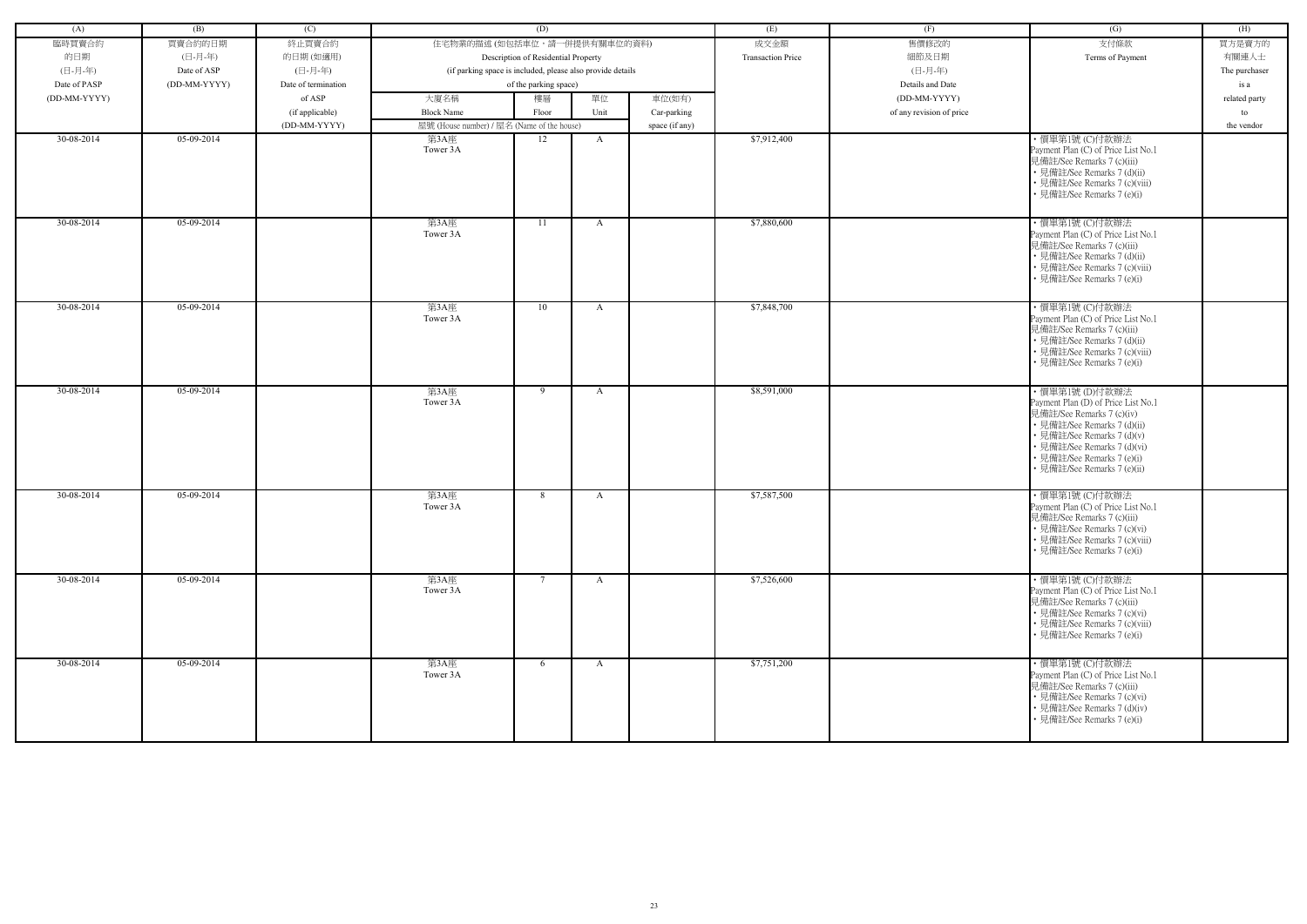| (A)          | (B)          | (C)                 |                                                            | (D)                                 |      |                | (E)                      | (F)                      | (G)                                                                                                                                                                                                                                        | (H)           |
|--------------|--------------|---------------------|------------------------------------------------------------|-------------------------------------|------|----------------|--------------------------|--------------------------|--------------------------------------------------------------------------------------------------------------------------------------------------------------------------------------------------------------------------------------------|---------------|
| 臨時買賣合約       | 買賣合約的日期      | 終止買賣合約              | 住宅物業的描述 (如包括車位,請一併提供有關車位的資料)                               |                                     |      |                | 成交金額                     | 售價修改的                    | 支付條款                                                                                                                                                                                                                                       | 買方是賣方的        |
| 的日期          | (日-月-年)      |                     |                                                            | Description of Residential Property |      |                | <b>Transaction Price</b> | 細節及日期                    | Terms of Payment                                                                                                                                                                                                                           | 有關連人士         |
|              |              | 的日期(如適用)<br>(日-月-年) |                                                            |                                     |      |                |                          | (日-月-年)                  |                                                                                                                                                                                                                                            |               |
| (日-月-年)      | Date of ASP  |                     | (if parking space is included, please also provide details |                                     |      |                |                          |                          |                                                                                                                                                                                                                                            | The purchaser |
| Date of PASP | (DD-MM-YYYY) | Date of termination |                                                            | of the parking space)               |      |                |                          | Details and Date         |                                                                                                                                                                                                                                            | is a          |
| (DD-MM-YYYY) |              | of ASP              | 大廈名稱                                                       | 樓層                                  | 單位   | 車位(如有)         |                          | (DD-MM-YYYY)             |                                                                                                                                                                                                                                            | related party |
|              |              | (if applicable)     | <b>Block Name</b>                                          | Floor                               | Unit | Car-parking    |                          | of any revision of price |                                                                                                                                                                                                                                            | to            |
|              |              | (DD-MM-YYYY)        | 屋號 (House number) / 屋名 (Name of the house)                 |                                     |      | space (if any) |                          |                          |                                                                                                                                                                                                                                            | the vendor    |
| 30-08-2014   | 05-09-2014   |                     | 第3A座<br>Tower 3A                                           | 5 <sup>5</sup>                      | A    |                | \$8,454,000              |                          | ·價單第1號(D)付款辦法<br>Payment Plan (D) of Price List No.1<br>見備註/See Remarks 7 (c)(iv)<br>• 見備註/See Remarks 7 (d)(ii)<br>• 見備註/See Remarks 7 (d)(v)<br>• 見備註/See Remarks 7 (d)(vi)<br>• 見備註/See Remarks 7 (e)(i)<br>• 見備註/See Remarks 7 (e)(ii) |               |
| 30-08-2014   | 05-09-2014   |                     | 第3A座<br>Tower 3A                                           | $\overline{3}$                      | A    |                | \$7,662,200              |                          | ·價單第1號 (C)付款辦法<br>Payment Plan (C) of Price List No.1<br>見備註/See Remarks 7 (c)(iii)<br>• 見備註/See Remarks 7 (d)(ii)<br>• 見備註/See Remarks 7 (c)(viii)<br>• 見備註/See Remarks 7 (e)(i)                                                          |               |
| 30-08-2014   | 05-09-2014   |                     | 第3B座<br>Tower 3B                                           | 17                                  | D    |                | \$4,578,000              |                          | ・價單第1號 (A)付款辦法<br>Payment Plan (A) of Price List No.1<br>見備註/See Remarks 7 (c)(i)<br>• 見備註/See Remarks 7 (c)(v)<br>• 見備註/See Remarks 7 (c)(vii)<br>• 見備註/See Remarks 7 (e)(i)                                                              |               |
| 30-08-2014   | 05-09-2014   |                     | 第3B座<br>Tower 3B                                           | 16                                  | D    |                | \$5,117,000              |                          | ・價單第1號 (B)付款辦法<br>Payment Plan (B) of Price List No.1<br>見備註/See Remarks 7 (c)(ii)<br>• 見備註/See Remarks 7 (d)(ii)<br>• 見備註/See Remarks 7 (d)(v)<br>• 見備註/See Remarks 7 (e)(i)<br>• 見備註/See Remarks 7 (e)(ii)                               |               |
| 30-08-2014   | 05-09-2014   |                     | 第3B座<br>Tower 3B                                           | 15                                  | D    |                | \$4,974,700              |                          | ・價單第1號 (B)付款辦法<br>Payment Plan (B) of Price List No.1<br>見備註/See Remarks 7 (c)(ii)<br>• 見備註/See Remarks 7 (c)(v)<br>• 見備註/See Remarks 7 (d)(v)<br>• 見備註/See Remarks 7 (e)(i)<br>• 見備註/See Remarks 7 (e)(ii)                                |               |
| 30-08-2014   | 05-09-2014   |                     | 第3B座<br>Tower 3B                                           | 12                                  | D    |                | \$4,644,500              |                          | ・價單第1號 (A)付款辦法<br>Payment Plan (A) of Price List No.1<br>見備註/See Remarks 7 (c)(i)<br>• 見備註/See Remarks 7 (d)(i)<br>• 見備註/See Remarks 7 (c)(vii)<br>• 見備註/See Remarks 7 (e)(i)                                                              |               |
| 30-08-2014   | 05-09-2014   |                     | 第3B座<br>Tower 3B                                           | 11                                  | D    |                | \$4,506,700              |                          | ・價單第1號 (A)付款辦法<br>Payment Plan (A) of Price List No.1<br>見備註/See Remarks 7 (c)(i)<br>• 見備註/See Remarks 7 (c)(v)<br>• 見備註/See Remarks 7 (c)(vii)<br>• 見備註/See Remarks 7 (e)(i)                                                              |               |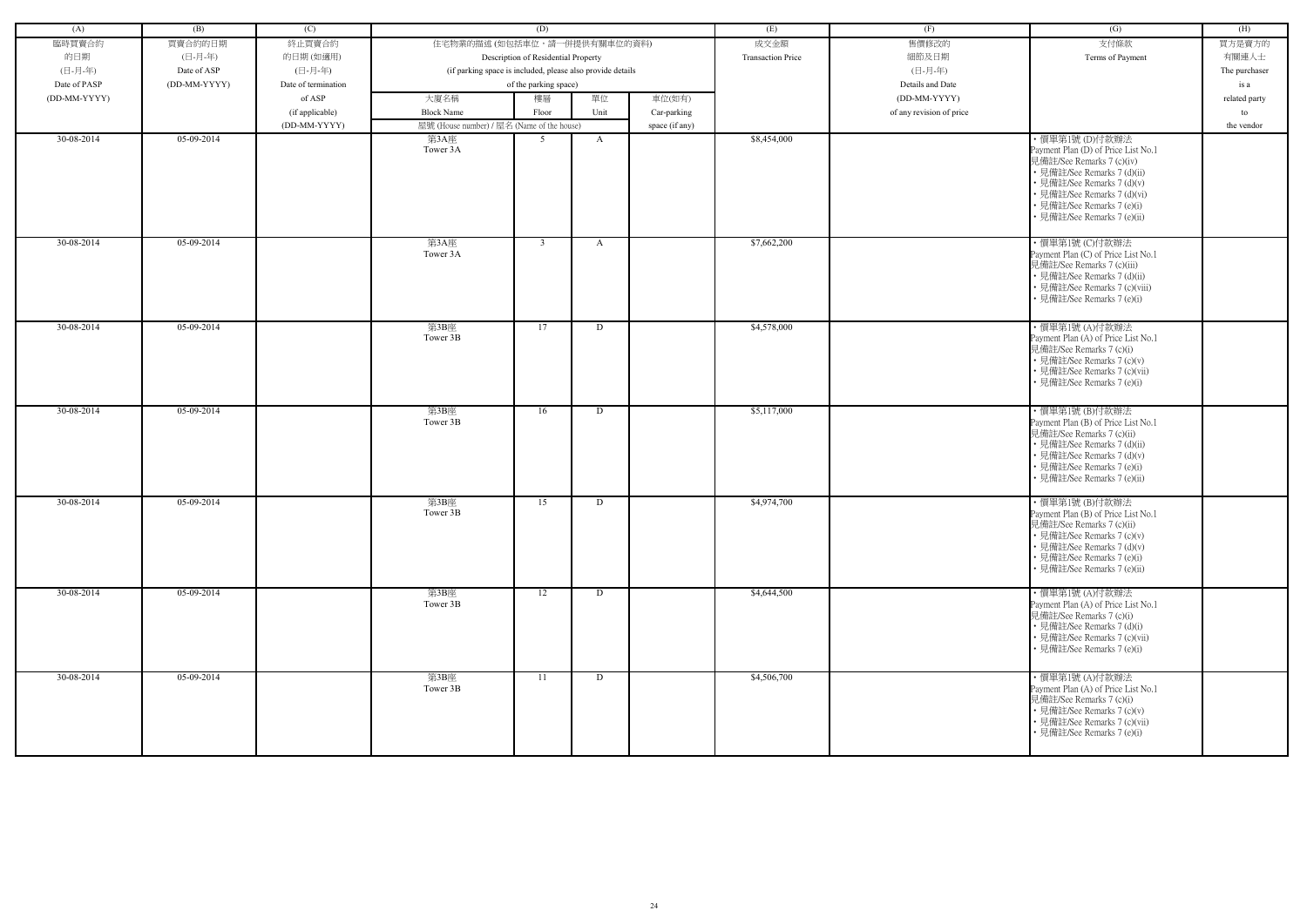| (A)          | (B)          | (C)                 |                                                            | (D)                                 |      |                | (E)                      | (F)                      | (G)                                                                                                                                                                                                          | (H)           |
|--------------|--------------|---------------------|------------------------------------------------------------|-------------------------------------|------|----------------|--------------------------|--------------------------|--------------------------------------------------------------------------------------------------------------------------------------------------------------------------------------------------------------|---------------|
| 臨時買賣合約       | 買賣合約的日期      | 終止買賣合約              | 住宅物業的描述 (如包括車位,請一併提供有關車位的資料)                               |                                     |      |                | 成交金額                     | 售價修改的                    | 支付條款                                                                                                                                                                                                         | 買方是賣方的        |
| 的日期          | (日-月-年)      | 的日期(如適用)            |                                                            | Description of Residential Property |      |                | <b>Transaction Price</b> | 細節及日期                    | Terms of Payment                                                                                                                                                                                             | 有關連人士         |
| (日-月-年)      | Date of ASP  | (日-月-年)             | (if parking space is included, please also provide details |                                     |      |                |                          | (日-月-年)                  |                                                                                                                                                                                                              | The purchaser |
| Date of PASP | (DD-MM-YYYY) | Date of termination |                                                            | of the parking space)               |      |                |                          | Details and Date         |                                                                                                                                                                                                              | is a          |
|              |              | of ASP              |                                                            |                                     | 單位   |                |                          | (DD-MM-YYYY)             |                                                                                                                                                                                                              |               |
| (DD-MM-YYYY) |              |                     | 大廈名稱                                                       | 樓層                                  |      | 車位(如有)         |                          |                          |                                                                                                                                                                                                              | related party |
|              |              | (if applicable)     | <b>Block Name</b>                                          | Floor                               | Unit | Car-parking    |                          | of any revision of price |                                                                                                                                                                                                              | to            |
|              |              | (DD-MM-YYYY)        | 屋號 (House number) / 屋名 (Name of the house)                 |                                     |      | space (if any) |                          |                          |                                                                                                                                                                                                              | the vendor    |
| 30-08-2014   | 05-09-2014   |                     | 第3B座<br>Tower 3B                                           | 10                                  | D    |                | \$4,488,000              |                          | ・價單第1號 (A)付款辦法<br>Payment Plan (A) of Price List No.1<br>見備註/See Remarks 7 (c)(i)<br>• 見備註/See Remarks 7 (c)(v)<br>• 見備註/See Remarks 7 (c)(vii)<br>• 見備註/See Remarks 7 (e)(i)                                |               |
| 30-08-2014   | $05-09-2014$ |                     | 第3B座<br>Tower 3B                                           | 9                                   | D    |                | \$4,589,600              |                          | ・價單第1號 (A)付款辦法<br>Payment Plan (A) of Price List No.1<br>見備註/See Remarks 7 (c)(i)<br>• 見備註/See Remarks 7 (d)(i)<br>• 見備註/See Remarks 7 (c)(vii)<br>• 見備註/See Remarks 7 (e)(i)                                |               |
| $30-08-2014$ | 05-09-2014   |                     | 第3B座<br>Tower 3B                                           | 8                                   | D    |                | \$4,470,200              |                          | ・價單第1號 (A)付款辦法<br>Payment Plan (A) of Price List No.1<br>見備註/See Remarks 7 (c)(i)<br>• 見備註/See Remarks 7 (c)(v)<br>• 見備註/See Remarks 7 (c)(vii)<br>• 見備註/See Remarks 7 (e)(i)                                |               |
| 30-08-2014   | 05-09-2014   |                     | 第3B座<br>Tower 3B                                           | $7\overline{ }$                     | D    |                | \$4,434,600              |                          | ・價單第1號 (A)付款辦法<br>Payment Plan (A) of Price List No.1<br>見備註/See Remarks 7 (c)(i)<br>• 見備註/See Remarks 7 (c)(v)<br>• 見備註/See Remarks 7 (c)(vii)<br>• 見備註/See Remarks 7 (e)(i)                                |               |
| 30-08-2014   | 05-09-2014   |                     | 第3B座<br>Tower 3B                                           | 6                                   | D    |                | \$4,416,700              |                          | ・價單第1號 (A)付款辦法<br>Payment Plan (A) of Price List No.1<br>見備註/See Remarks 7 (c)(i)<br>• 見備註/See Remarks 7 (c)(v)<br>• 見備註/See Remarks 7 (c)(vii)<br>• 見備註/See Remarks 7 (e)(i)                                |               |
| 30-08-2014   | 05-09-2014   |                     | 第3B座<br>Tower 3B                                           | 5 <sup>5</sup>                      | D    |                | \$4,516,400              |                          | ・價單第1號 (A)付款辦法<br>Payment Plan (A) of Price List No.1<br>見備註/See Remarks 7 (c)(i)<br>• 見備註/See Remarks 7 (d)(i)<br>• 見備註/See Remarks 7 (c)(vii)<br>• 見備註/See Remarks 7 (e)(i)                                |               |
| 30-08-2014   | 05-09-2014   |                     | 第3B座<br>Tower 3B                                           | $\mathbf{3}$                        | D    |                | \$4,921,000              |                          | ・價單第1號 (B)付款辦法<br>Payment Plan (B) of Price List No.1<br>見備註/See Remarks 7 (c)(ii)<br>• 見備註/See Remarks 7 (d)(ii)<br>• 見備註/See Remarks 7 (d)(v)<br>• 見備註/See Remarks 7 (e)(i)<br>• 見備註/See Remarks 7 (e)(ii) |               |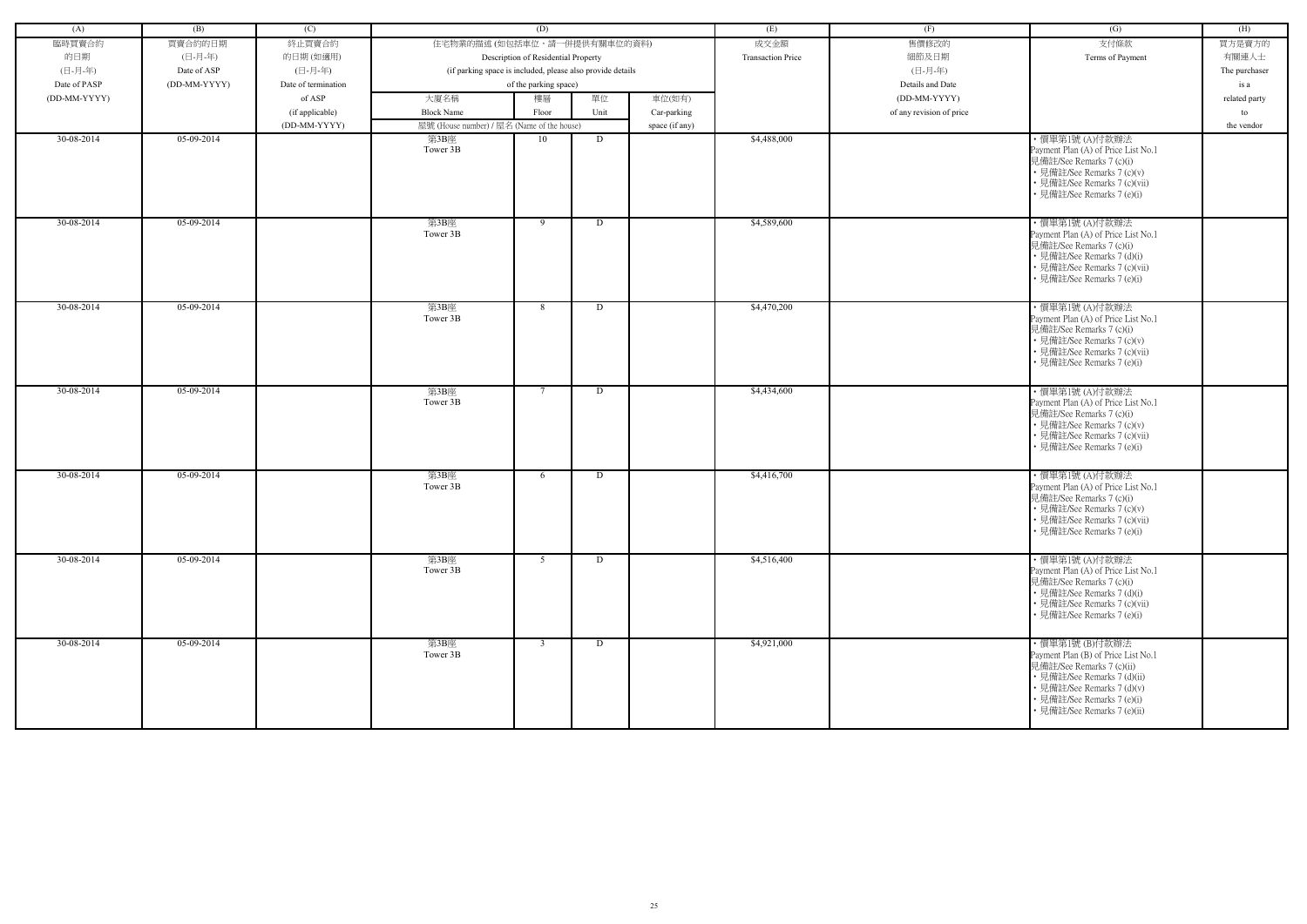| (A)          | (B)          | (C)                 |                                                            | (D)                                 |      |                | (E)                      | (F)                      | (G)                                                                                                                                                                                                                                         | (H)           |
|--------------|--------------|---------------------|------------------------------------------------------------|-------------------------------------|------|----------------|--------------------------|--------------------------|---------------------------------------------------------------------------------------------------------------------------------------------------------------------------------------------------------------------------------------------|---------------|
|              |              |                     | 住宅物業的描述 (如包括車位,請一併提供有關車位的資料)                               |                                     |      |                |                          | 售價修改的                    | 支付條款                                                                                                                                                                                                                                        |               |
| 臨時買賣合約       | 買賣合約的日期      | 終止買賣合約              |                                                            |                                     |      |                | 成交金額                     |                          |                                                                                                                                                                                                                                             | 買方是賣方的        |
| 的日期          | (日-月-年)      | 的日期(如適用)            |                                                            | Description of Residential Property |      |                | <b>Transaction Price</b> | 細節及日期                    | Terms of Payment                                                                                                                                                                                                                            | 有關連人士         |
| (日-月-年)      | Date of ASP  | (日-月-年)             | (if parking space is included, please also provide details |                                     |      |                |                          | (日-月-年)                  |                                                                                                                                                                                                                                             | The purchaser |
| Date of PASP | (DD-MM-YYYY) | Date of termination |                                                            | of the parking space)               |      |                |                          | Details and Date         |                                                                                                                                                                                                                                             | is a          |
| (DD-MM-YYYY) |              | of ASP              | 大廈名稱                                                       | 樓層                                  | 單位   | 車位(如有)         |                          | (DD-MM-YYYY)             |                                                                                                                                                                                                                                             | related party |
|              |              | (if applicable)     | <b>Block Name</b>                                          | Floor                               | Unit | Car-parking    |                          | of any revision of price |                                                                                                                                                                                                                                             | to            |
|              |              | (DD-MM-YYYY)        | 屋號 (House number) / 屋名 (Name of the house)                 |                                     |      | space (if any) |                          |                          |                                                                                                                                                                                                                                             | the vendor    |
| 30-08-2014   | 05-09-2014   |                     | 第5B座<br>Tower 5B                                           | 32                                  | D    |                | \$8,203,600              |                          | ·價單第1號 (C)付款辦法<br>Payment Plan (C) of Price List No.1<br>見備註/See Remarks 7 (c)(iii)<br>• 見備註/See Remarks 7 (d)(ii)<br>• 見備註/See Remarks 7 (c)(viii)<br>• 見備註/See Remarks 7 (e)(i)                                                           |               |
| 30-08-2014   | $05-09-2014$ |                     | 第5B座<br>Tower 5B                                           | 31                                  | D    |                | \$8,167,200              |                          | ·價單第1號 (C)付款辦法<br>Payment Plan (C) of Price List No.1<br>見備註/See Remarks 7 (c)(iii)<br>• 見備註/See Remarks 7 (d)(ii)<br>• 見備註/See Remarks 7 (c)(viii)<br>• 見備註/See Remarks 7 (e)(i)                                                           |               |
| 30-08-2014   | $05-09-2014$ |                     | 第5B座<br>Tower 5B                                           | 30                                  | D    |                | \$8,935,000              |                          | ・價單第1號 (D)付款辦法<br>Payment Plan (D) of Price List No.1<br>見備註/See Remarks 7 (c)(iv)<br>• 見備註/See Remarks 7 (d)(ii)<br>• 見備註/See Remarks 7 (d)(v)<br>• 見備註/See Remarks 7 (d)(vi)<br>• 見備註/See Remarks 7 (e)(i)<br>• 見備註/See Remarks 7 (e)(ii) |               |
| 30-08-2014   | 05-09-2014   |                     | 第5B座<br>Tower 5B                                           | 29                                  | D    |                | \$7,856,000              |                          | ·價單第1號 (C)付款辦法<br>Payment Plan (C) of Price List No.1<br>見備註/See Remarks 7 (c)(iii)<br>• 見備註/See Remarks 7 (c)(vi)<br>• 見備註/See Remarks 7 (c)(viii)<br>• 見備註/See Remarks 7 (e)(i)                                                           |               |
| 30-08-2014   | 05-09-2014   |                     | 第5B座<br>Tower 5B                                           | 28                                  | D    |                | \$8,094,400              |                          | ·價單第1號 (C)付款辦法<br>Payment Plan (C) of Price List No.1<br>見備註/See Remarks 7 (c)(iii)<br>• 見備註/See Remarks 7 (d)(ii)<br>• 見備註/See Remarks 7 (c)(viii)<br>• 見備註/See Remarks 7 (e)(i)                                                           |               |
| 30-08-2014   | 05-09-2014   |                     | 第5B座<br>Tower 5B                                           | 27                                  | D    |                | \$8,021,600              |                          | ・價單第1號 (C)付款辦法<br>Payment Plan (C) of Price List No.1<br>見備註/See Remarks 7 (c)(iii)<br>• 見備註/See Remarks 7 (d)(ii)<br>• 見備註/See Remarks 7 (c)(viii)<br>• 見備註/See Remarks 7 (e)(i)                                                           |               |
| 30-08-2014   | 05-09-2014   |                     | 第5B座<br>Tower 5B                                           | 26                                  | D    |                | \$8,014,200              |                          | ·價單第1號 (C)付款辦法<br>Payment Plan (C) of Price List No.1<br>見備註/See Remarks 7 (c)(iii)<br>• 見備註/See Remarks 7 (c)(vi)<br>• 見備註/See Remarks 7 (d)(iv)<br>• 見備註/See Remarks 7 (e)(i)                                                             |               |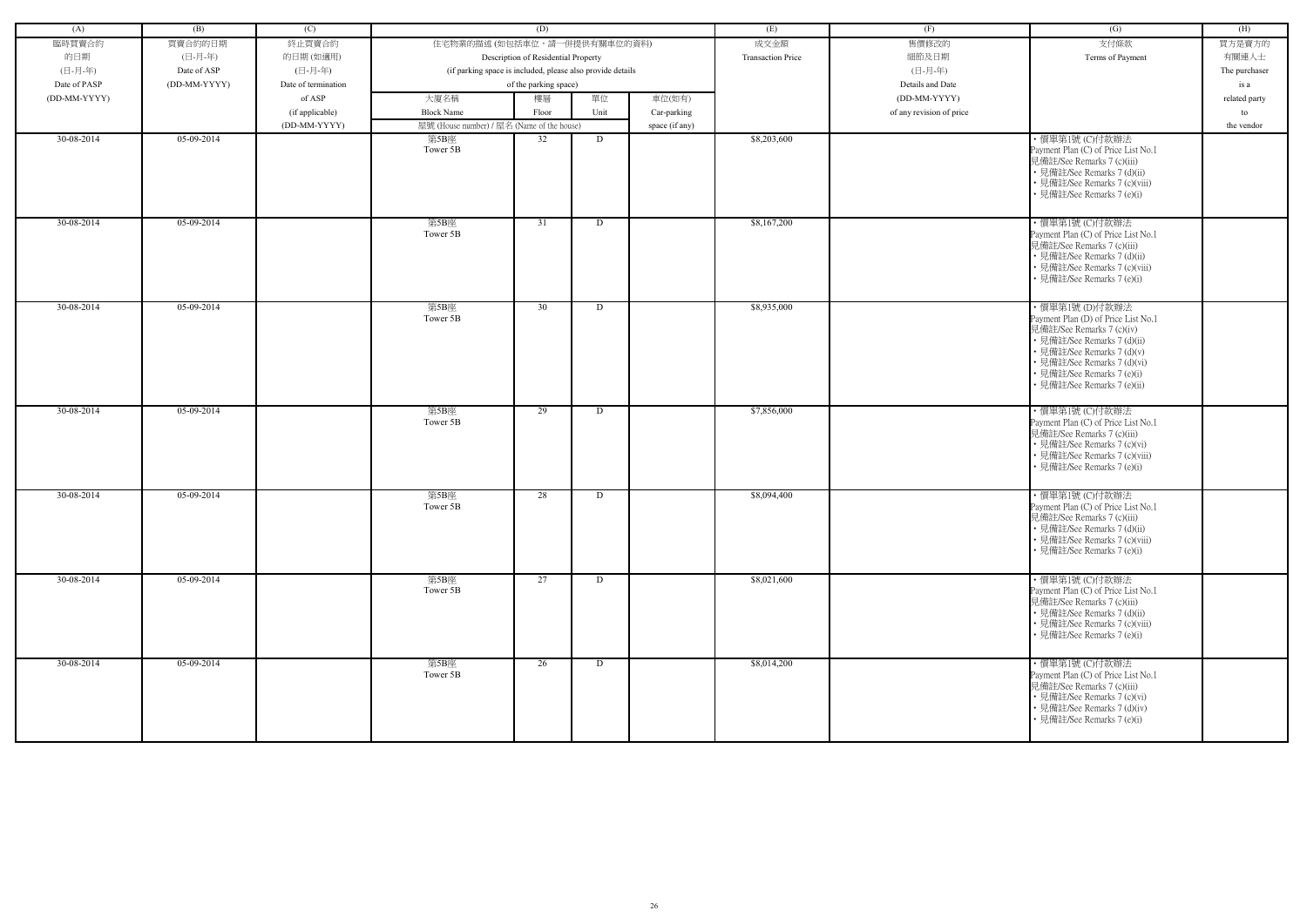| (A)          | (B)          | (C)                 |                                                            | (D)                                 |      |                | (E)                      | (F)                      | (G)                                                                                                                                                                                                                                         | (H)           |
|--------------|--------------|---------------------|------------------------------------------------------------|-------------------------------------|------|----------------|--------------------------|--------------------------|---------------------------------------------------------------------------------------------------------------------------------------------------------------------------------------------------------------------------------------------|---------------|
|              |              |                     | 住宅物業的描述 (如包括車位,請一併提供有關車位的資料)                               |                                     |      |                |                          | 售價修改的                    | 支付條款                                                                                                                                                                                                                                        |               |
| 臨時買賣合約       | 買賣合約的日期      | 終止買賣合約              |                                                            |                                     |      |                | 成交金額                     |                          |                                                                                                                                                                                                                                             | 買方是賣方的        |
| 的日期          | (日-月-年)      | 的日期(如適用)            |                                                            | Description of Residential Property |      |                | <b>Transaction Price</b> | 細節及日期                    | Terms of Payment                                                                                                                                                                                                                            | 有關連人士         |
| (日-月-年)      | Date of ASP  | (日-月-年)             | (if parking space is included, please also provide details |                                     |      |                |                          | (日-月-年)                  |                                                                                                                                                                                                                                             | The purchaser |
| Date of PASP | (DD-MM-YYYY) | Date of termination |                                                            | of the parking space)               |      |                |                          | Details and Date         |                                                                                                                                                                                                                                             | is a          |
| (DD-MM-YYYY) |              | of ASP              | 大廈名稱                                                       | 樓層                                  | 單位   | 車位(如有)         |                          | (DD-MM-YYYY)             |                                                                                                                                                                                                                                             | related party |
|              |              | (if applicable)     | <b>Block Name</b>                                          | Floor                               | Unit | Car-parking    |                          | of any revision of price |                                                                                                                                                                                                                                             | to            |
|              |              | (DD-MM-YYYY)        | 屋號 (House number) / 屋名 (Name of the house)                 |                                     |      | space (if any) |                          |                          |                                                                                                                                                                                                                                             | the vendor    |
| 30-08-2014   | 05-09-2014   |                     | 第5B座<br>Tower 5B                                           | 25                                  | D    |                | \$7,949,700              |                          | ·價單第1號 (C)付款辦法<br>Payment Plan (C) of Price List No.1<br>見備註/See Remarks 7 (c)(iii)<br>• 見備註/See Remarks 7 (d)(ii)<br>• 見備註/See Remarks 7 (c)(viii)<br>• 見備註/See Remarks 7 (e)(i)                                                           |               |
| 30-08-2014   | $05-09-2014$ |                     | 第5B座<br>Tower 5B                                           | 23                                  | D    |                | \$7,917,900              |                          | ·價單第1號 (C)付款辦法<br>Payment Plan (C) of Price List No.1<br>見備註/See Remarks 7 (c)(iii)<br>• 見備註/See Remarks 7 (d)(ii)<br>• 見備註/See Remarks 7 (c)(viii)<br>• 見備註/See Remarks 7 (e)(i)                                                           |               |
| 30-08-2014   | $05-09-2014$ |                     | 第5B座<br>Tower 5B                                           | 22                                  | D    |                | \$8,666,000              |                          | ・價單第1號 (D)付款辦法<br>Payment Plan (D) of Price List No.1<br>見備註/See Remarks 7 (c)(iv)<br>• 見備註/See Remarks 7 (d)(ii)<br>• 見備註/See Remarks 7 (d)(v)<br>• 見備註/See Remarks 7 (d)(vi)<br>• 見備註/See Remarks 7 (e)(i)<br>• 見備註/See Remarks 7 (e)(ii) |               |
| 30-08-2014   | 05-09-2014   |                     | 第5B座<br>Tower 5B                                           | 21                                  | D    |                | \$7,856,000              |                          | ·價單第1號 (C)付款辦法<br>Payment Plan (C) of Price List No.1<br>見備註/See Remarks 7 (c)(iii)<br>• 見備註/See Remarks 7 (d)(ii)<br>• 見備註/See Remarks 7 (c)(viii)<br>• 見備註/See Remarks 7 (e)(i)                                                           |               |
| 30-08-2014   | 05-09-2014   |                     | 第5B座<br>Tower 5B                                           | 20                                  | D    |                | \$7,824,100              |                          | ·價單第1號 (C)付款辦法<br>Payment Plan (C) of Price List No.1<br>見備註/See Remarks 7 (c)(iii)<br>• 見備註/See Remarks 7 (d)(ii)<br>• 見備註/See Remarks 7 (c)(viii)<br>• 見備註/See Remarks 7 (e)(i)                                                           |               |
| 30-08-2014   | 05-09-2014   |                     | 第5B座<br>Tower 5B                                           | 19                                  | D    |                | \$7,819,700              |                          | ・價單第1號 (C)付款辦法<br>Payment Plan (C) of Price List No.1<br>見備註/See Remarks 7 (c)(iii)<br>• 見備註/See Remarks 7 (c)(vi)<br>• 見備註/See Remarks 7 (d)(iv)<br>• 見備註/See Remarks 7 (e)(i)                                                             |               |
| 30-08-2014   | 05-09-2014   |                     | 第5B座<br>Tower 5B                                           | 18                                  | D    |                | \$8,049,200              |                          | ·價單第1號 (C)付款辦法<br>Payment Plan (C) of Price List No.1<br>見備註/See Remarks 7 (c)(iii)<br>• 見備註/See Remarks 7 (d)(ii)<br>• 見備註/See Remarks 7 (d)(iv)<br>• 見備註/See Remarks 7 (e)(i)                                                             |               |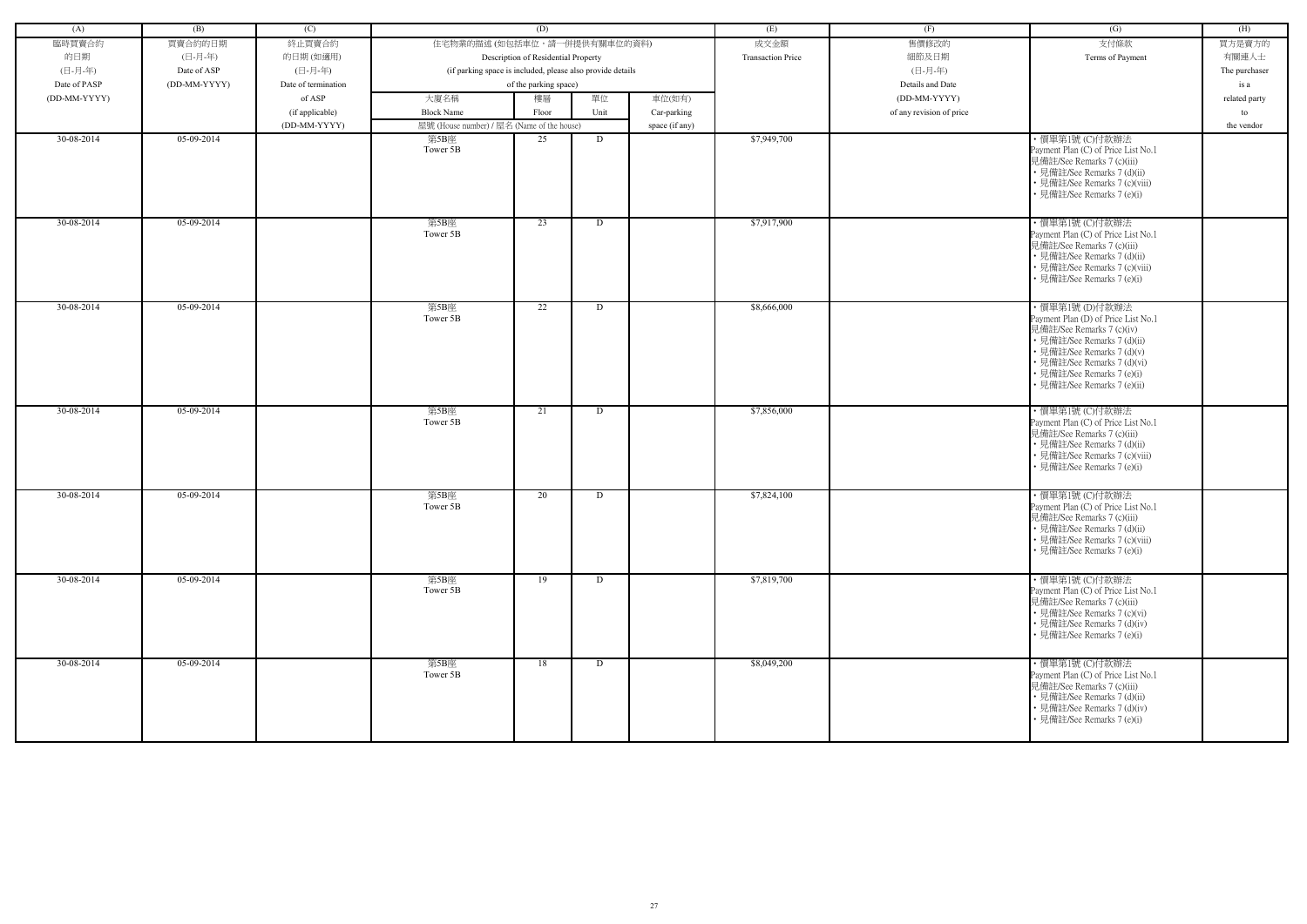| (A)          | (B)          | (C)                 |                                                            | (D)                                 |      |                | (E)                      | (F)                      | (G)                                                                                                                                                                                                                                         | (H)           |
|--------------|--------------|---------------------|------------------------------------------------------------|-------------------------------------|------|----------------|--------------------------|--------------------------|---------------------------------------------------------------------------------------------------------------------------------------------------------------------------------------------------------------------------------------------|---------------|
| 臨時買賣合約       | 買賣合約的日期      | 終止買賣合約              | 住宅物業的描述 (如包括車位,請一併提供有關車位的資料)                               |                                     |      |                | 成交金額                     | 售價修改的                    | 支付條款                                                                                                                                                                                                                                        | 買方是賣方的        |
| 的日期          | (日-月-年)      | 的日期(如適用)            |                                                            | Description of Residential Property |      |                | <b>Transaction Price</b> | 細節及日期                    | Terms of Payment                                                                                                                                                                                                                            | 有關連人士         |
| (日-月-年)      | Date of ASP  | (日-月-年)             | (if parking space is included, please also provide details |                                     |      |                |                          | (日-月-年)                  |                                                                                                                                                                                                                                             | The purchaser |
| Date of PASP | (DD-MM-YYYY) | Date of termination |                                                            | of the parking space)               |      |                |                          | Details and Date         |                                                                                                                                                                                                                                             | is a          |
| (DD-MM-YYYY) |              | of ASP              | 大廈名稱                                                       | 樓層                                  | 單位   | 車位(如有)         |                          | (DD-MM-YYYY)             |                                                                                                                                                                                                                                             | related party |
|              |              | (if applicable)     | <b>Block Name</b>                                          | Floor                               | Unit | Car-parking    |                          | of any revision of price |                                                                                                                                                                                                                                             | to            |
|              |              | (DD-MM-YYYY)        | 屋號 (House number) / 屋名 (Name of the house)                 |                                     |      | space (if any) |                          |                          |                                                                                                                                                                                                                                             | the vendor    |
| 30-08-2014   | 05-09-2014   |                     | 第5B座                                                       | 17                                  | D    |                | \$7,731,300              |                          | ・價單第1號 (C)付款辦法                                                                                                                                                                                                                              |               |
|              |              |                     | Tower 5B                                                   |                                     |      |                |                          |                          | Payment Plan (C) of Price List No.1<br>見備註/See Remarks 7 (c)(iii)<br>• 見備註/See Remarks 7 (d)(ii)<br>• 見備註/See Remarks 7 (c)(viii)<br>見備註/See Remarks 7 (e)(i)                                                                               |               |
| 30-08-2014   | $05-09-2014$ |                     | 第5B座<br>Tower 5B                                           | 16                                  | D    |                | \$7,700,400              |                          | ·價單第1號 (C)付款辦法<br>Payment Plan (C) of Price List No.1<br>見備註/See Remarks 7 (c)(iii)<br>• 見備註/See Remarks 7 (d)(ii)<br>• 見備註/See Remarks 7 (c)(viii)<br>見備註/See Remarks 7 (e)(i)                                                             |               |
| 30-08-2014   | 05-09-2014   |                     | 第5B座<br>Tower 5B                                           | 15                                  | D    |                | \$7,442,700              |                          | ・價單第1號 (C)付款辦法<br>Payment Plan (C) of Price List No.1<br>見備註/See Remarks 7 (c)(iii)<br>• 見備註/See Remarks 7 (c)(vi)<br>• 見備註/See Remarks 7 (c)(viii)<br>• 見備註/See Remarks 7 (e)(i)                                                           |               |
| 30-08-2014   | $05-09-2014$ |                     | 第5B座<br>Tower 5B                                           | 12                                  | D    |                | \$7,638,500              |                          | ・價單第1號 (C)付款辦法<br>Payment Plan (C) of Price List No.1<br>見備註/See Remarks 7 (c)(iii)<br>• 見備註/See Remarks 7 (d)(ii)<br>• 見備註/See Remarks 7 (c)(viii)<br>見備註/See Remarks 7 (e)(i)                                                             |               |
| 30-08-2014   | 05-09-2014   |                     | 第5B座<br>Tower 5B                                           | 11                                  | D    |                | \$7,607,600              |                          | ・價單第1號 (C)付款辦法<br>Payment Plan (C) of Price List No.1<br>見備註/See Remarks 7 (c)(iii)<br>• 見備註/See Remarks 7 (d)(ii)<br>• 見備註/See Remarks 7 (c)(viii)<br>• 見備註/See Remarks 7 (e)(i)                                                           |               |
| 30-08-2014   | 05-09-2014   |                     | 第5B座<br>Tower 5B                                           | 10                                  | D    |                | \$8,327,000              |                          | ・價單第1號 (D)付款辦法<br>Payment Plan (D) of Price List No.1<br>見備註/See Remarks 7 (c)(iv)<br>• 見備註/See Remarks 7 (d)(ii)<br>• 見備註/See Remarks 7 (d)(v)<br>• 見備註/See Remarks 7 (d)(vi)<br>• 見備註/See Remarks 7 (e)(i)<br>• 見備註/See Remarks 7 (e)(ii) |               |
| 30-08-2014   | 05-09-2014   |                     | 第5B座<br>Tower 5B                                           | 9                                   | D    |                | \$7,325,200              |                          | ・價單第1號 (C)付款辦法<br>Payment Plan (C) of Price List No.1<br>見備註/See Remarks 7 (c)(iii)<br>• 見備註/See Remarks 7 (c)(vi)<br>• 見備註/See Remarks 7 (c)(viii)<br>• 見備註/See Remarks 7 (e)(i)                                                           |               |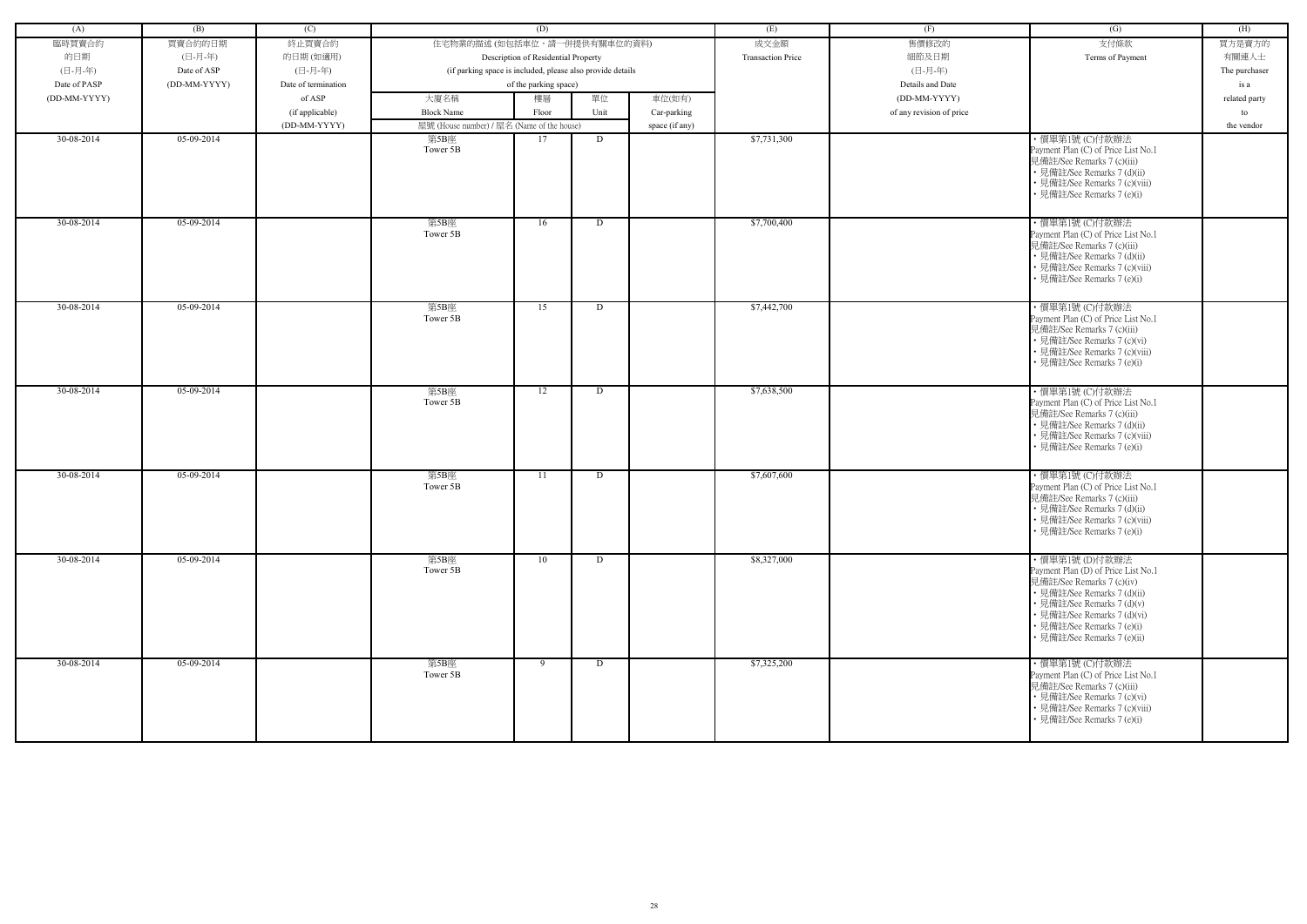| (A)          | (B)          | (C)                 |                                                            | (D)                                 |              |                | (E)                      | (F)                      | (G)                                                                                                                                                                                                                                         | (H)           |
|--------------|--------------|---------------------|------------------------------------------------------------|-------------------------------------|--------------|----------------|--------------------------|--------------------------|---------------------------------------------------------------------------------------------------------------------------------------------------------------------------------------------------------------------------------------------|---------------|
| 臨時買賣合約       | 買賣合約的日期      | 終止買賣合約              | 住宅物業的描述 (如包括車位,請一併提供有關車位的資料)                               |                                     |              |                | 成交金額                     | 售價修改的                    | 支付條款                                                                                                                                                                                                                                        | 買方是賣方的        |
|              |              |                     |                                                            |                                     |              |                | <b>Transaction Price</b> |                          |                                                                                                                                                                                                                                             |               |
| 的日期          | (日-月-年)      | 的日期(如適用)            |                                                            | Description of Residential Property |              |                |                          | 細節及日期                    | Terms of Payment                                                                                                                                                                                                                            | 有關連人士         |
| (日-月-年)      | Date of ASP  | (日-月-年)             | (if parking space is included, please also provide details |                                     |              |                |                          | (日-月-年)                  |                                                                                                                                                                                                                                             | The purchaser |
| Date of PASP | (DD-MM-YYYY) | Date of termination |                                                            | of the parking space)               |              |                |                          | Details and Date         |                                                                                                                                                                                                                                             | is a          |
| (DD-MM-YYYY) |              | of ASP              | 大廈名稱                                                       | 樓層                                  | 單位           | 車位(如有)         |                          | (DD-MM-YYYY)             |                                                                                                                                                                                                                                             | related party |
|              |              | (if applicable)     | <b>Block Name</b>                                          | Floor                               | Unit         | Car-parking    |                          | of any revision of price |                                                                                                                                                                                                                                             | to            |
|              |              | (DD-MM-YYYY)        | 屋號 (House number) / 屋名 (Name of the house)                 |                                     |              | space (if any) |                          |                          |                                                                                                                                                                                                                                             | the vendor    |
| 30-08-2014   | 05-09-2014   |                     | 第5B座<br>Tower 5B                                           | -8                                  | D            |                | \$7,547,500              |                          | ・價單第1號 (C)付款辦法<br>Payment Plan (C) of Price List No.1<br>見備註/See Remarks 7 (c)(iii)<br>• 見備註/See Remarks 7 (d)(ii)<br>• 見備註/See Remarks 7 (c)(viii)<br>• 見備註/See Remarks 7 (e)(i)                                                           |               |
| 30-08-2014   | $05-09-2014$ |                     | 第5B座<br>Tower 5B                                           | 7                                   | D            |                | \$7,486,500              |                          | ·價單第1號 (C)付款辦法<br>Payment Plan (C) of Price List No.1<br>見備註/See Remarks 7 (c)(iii)<br>• 見備註/See Remarks 7 (d)(ii)<br>• 見備註/See Remarks 7 (c)(viii)<br>• 見備註/See Remarks 7 (e)(i)                                                           |               |
| 30-08-2014   | 05-09-2014   |                     | 第5B座<br>Tower 5B                                           | 6                                   | D            |                | \$7,457,400              |                          | ·價單第1號 (C)付款辦法<br>Payment Plan (C) of Price List No.1<br>見備註/See Remarks 7 (c)(iii)<br>• 見備註/See Remarks 7 (d)(ii)<br>• 見備註/See Remarks 7 (c)(viii)<br>• 見備註/See Remarks 7 (e)(i)                                                           |               |
| 30-08-2014   | $05-09-2014$ |                     | 第5B座<br>Tower 5B                                           | 5                                   | D            |                | \$8,162,000              |                          | ・價單第1號 (D)付款辦法<br>Payment Plan (D) of Price List No.1<br>見備註/See Remarks 7 (c)(iv)<br>• 見備註/See Remarks 7 (d)(ii)<br>• 見備註/See Remarks 7 (d)(v)<br>• 見備註/See Remarks 7 (d)(vi)<br>• 見備註/See Remarks 7 (e)(i)<br>• 見備註/See Remarks 7 (e)(ii) |               |
| 30-08-2014   | 05-09-2014   |                     | 第5B座<br>Tower 5B                                           | $\mathcal{R}$                       | D            |                | \$7,397,300              |                          | ·價單第1號 (C)付款辦法<br>Payment Plan (C) of Price List No.1<br>見備註/See Remarks 7 (c)(iii)<br>• 見備註/See Remarks 7 (d)(ii)<br>• 見備註/See Remarks 7 (c)(viii)<br>• 見備註/See Remarks 7 (e)(i)                                                           |               |
| 06-09-2014   | 15-09-2014   |                     | 第1A座<br>Tower 1A                                           | 32                                  | A            |                | \$8,900,800              |                          | ·價單第2號(C1)付款辦法<br>Payment Plan (C1) of Price List No.2<br>見備註/See Remarks 7 (c)(iii)<br>• 見備註/See Remarks 7 (d)(ii)<br>• 見備註/See Remarks 7 (d)(iv)<br>• 見備註/See Remarks 7 (e)(i)                                                            |               |
| 06-09-2014   | 15-09-2014   |                     | 第1A座<br>Tower 1A                                           | 31                                  | $\mathbf{A}$ |                | \$8,574,900              |                          | ・價單第2號 (C1)付款辦法<br>Payment Plan (C1) of Price List No.2<br>見備註/See Remarks 7 (c)(iii)<br>• 見備註/See Remarks 7 (d)(ii)<br>• 見備註/See Remarks 7 (c)(viii)<br>• 見備註/See Remarks 7 (e)(i)                                                         |               |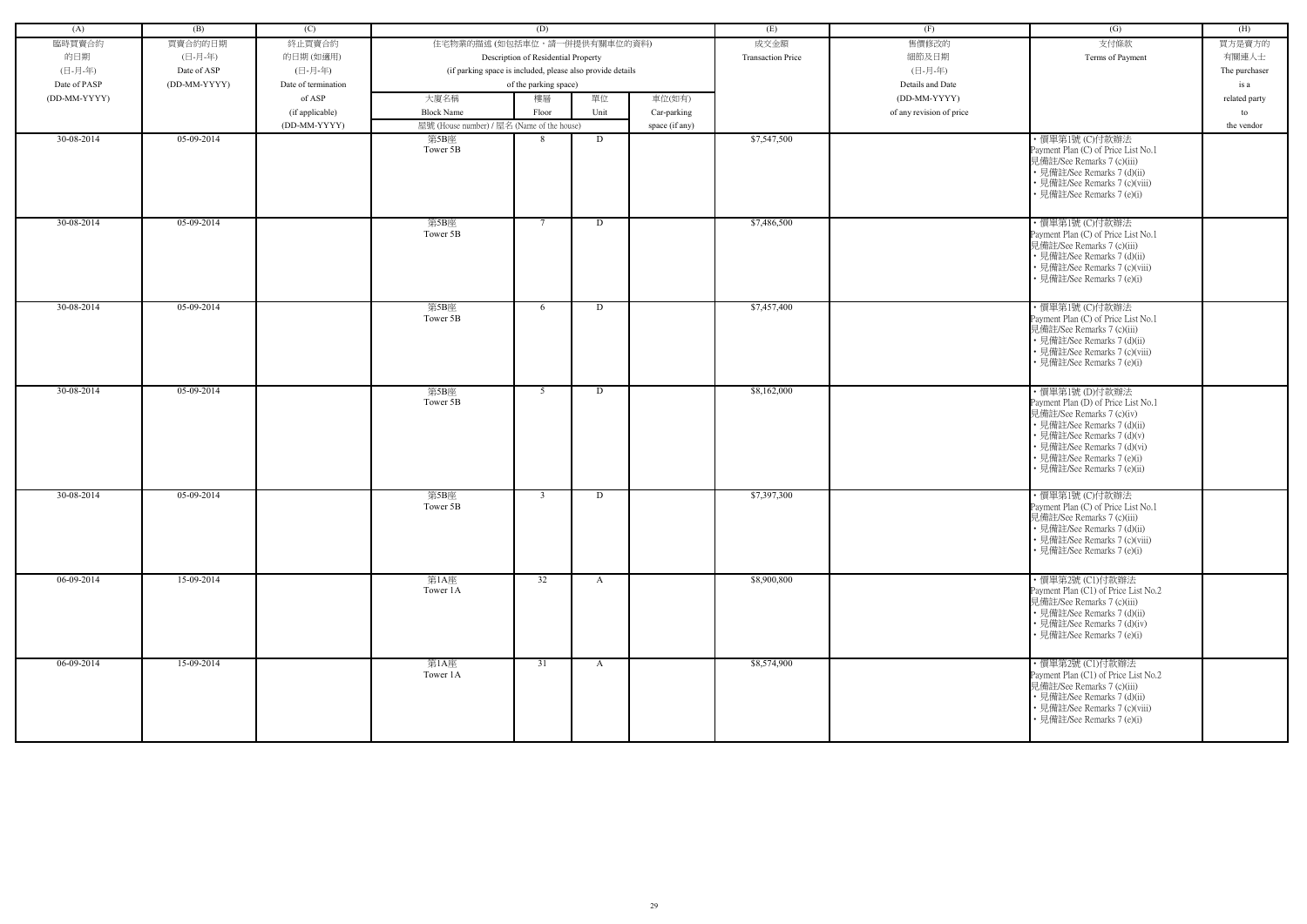| (A)          | (B)          | (C)                 |                                                            | (D)                                 |              |                | (E)                      | (F)                      | (G)                                                                                                                                                                                  | (H)           |
|--------------|--------------|---------------------|------------------------------------------------------------|-------------------------------------|--------------|----------------|--------------------------|--------------------------|--------------------------------------------------------------------------------------------------------------------------------------------------------------------------------------|---------------|
| 臨時買賣合約       | 買賣合約的日期      | 終止買賣合約              | 住宅物業的描述 (如包括車位,請一併提供有關車位的資料)                               |                                     |              |                | 成交金額                     | 售價修改的                    | 支付條款                                                                                                                                                                                 | 買方是賣方的        |
| 的日期          | (日-月-年)      | 的日期(如適用)            |                                                            | Description of Residential Property |              |                | <b>Transaction Price</b> | 細節及日期                    | Terms of Payment                                                                                                                                                                     | 有關連人士         |
| (日-月-年)      | Date of ASP  | (日-月-年)             | (if parking space is included, please also provide details |                                     |              |                |                          | (日-月-年)                  |                                                                                                                                                                                      | The purchaser |
| Date of PASP | (DD-MM-YYYY) | Date of termination |                                                            | of the parking space)               |              |                |                          | Details and Date         |                                                                                                                                                                                      | is a          |
| (DD-MM-YYYY) |              | of ASP              | 大廈名稱                                                       | 樓層                                  | 單位           | 車位(如有)         |                          | (DD-MM-YYYY)             |                                                                                                                                                                                      | related party |
|              |              | (if applicable)     | <b>Block Name</b>                                          | Floor                               | Unit         | Car-parking    |                          | of any revision of price |                                                                                                                                                                                      | to            |
|              |              | (DD-MM-YYYY)        | 屋號 (House number) / 屋名 (Name of the house)                 |                                     |              | space (if any) |                          |                          |                                                                                                                                                                                      | the vendor    |
| 06-09-2014   | 15-09-2014   |                     | 第1A座                                                       | 30                                  | A            |                | \$8,531,200              |                          | ・價單第2號 (C1)付款辦法                                                                                                                                                                      |               |
|              |              |                     | Tower 1A                                                   |                                     |              |                |                          |                          | Payment Plan (C1) of Price List No.2<br>見備註/See Remarks 7 (c)(iii)<br>• 見備註/See Remarks 7 (d)(ii)<br>• 見備註/See Remarks 7 (c)(viii)<br>• 見備註/See Remarks 7 (e)(i)                     |               |
| $06-09-2014$ | 15-09-2014   |                     | 第1A座<br>Tower 1A                                           | 29                                  | $\mathbf{A}$ |                | \$8,239,300              |                          | ·價單第2號 (C1)付款辦法<br>Payment Plan (C1) of Price List No.2<br>見備註/See Remarks 7 (c)(iii)<br>• 見備註/See Remarks 7 (c)(vi)<br>• 見備註/See Remarks 7 (c)(viii)<br>• 見備註/See Remarks 7 (e)(i)  |               |
| $06-09-2014$ | 15-09-2014   |                     | 第1A座<br>Tower 1A                                           | 28                                  | $\mathbf{A}$ |                | \$8,239,300              |                          | ・價單第2號 (C1)付款辦法<br>Payment Plan (C1) of Price List No.2<br>見備註/See Remarks 7 (c)(iii)<br>• 見備註/See Remarks 7 (c)(vi)<br>• 見備註/See Remarks 7 (c)(viii)<br>• 見備註/See Remarks 7 (e)(i)  |               |
| 06-09-2014   | 15-09-2014   |                     | 第1A座<br>Tower 1A                                           | 27                                  | $\mathbf{A}$ |                | \$8,404,700              |                          | · 價單第2號 (C1)付款辦法<br>Payment Plan (C1) of Price List No.2<br>見備註/See Remarks 7 (c)(iii)<br>• 見備註/See Remarks 7 (d)(ii)<br>• 見備註/See Remarks 7 (c)(viii)<br>• 見備註/See Remarks 7 (e)(i) |               |
| 06-09-2014   | 15-09-2014   |                     | 第1A座<br>Tower 1A                                           | 26                                  | A            |                | \$8,363,800              |                          | ・價單第2號 (C1)付款辦法<br>Payment Plan (C1) of Price List No.2<br>見備註/See Remarks 7 (c)(iii)<br>• 見備註/See Remarks 7 (d)(ii)<br>• 見備註/See Remarks 7 (c)(viii)<br>• 見備註/See Remarks 7 (e)(i)  |               |
| $06-09-2014$ | 15-09-2014   |                     | 第1A座<br>Tower 1A                                           | 25                                  | $\mathbf{A}$ |                | \$8,076,800              |                          | ・價單第2號 (C1)付款辦法<br>Payment Plan (C1) of Price List No.2<br>見備註/See Remarks 7 (c)(iii)<br>• 見備註/See Remarks 7 (c)(vi)<br>• 見備註/See Remarks 7 (c)(viii)<br>• 見備註/See Remarks 7 (e)(i)  |               |
| $06-09-2014$ | 15-09-2014   |                     | 第1A座<br>Tower 1A                                           | $\overline{23}$                     | $\mathbf{A}$ |                | \$8,288,200              |                          | ・價單第2號 (C1)付款辦法<br>Payment Plan (C1) of Price List No.2<br>見備註/See Remarks 7 (c)(iii)<br>• 見備註/See Remarks 7 (d)(ii)<br>• 見備註/See Remarks 7 (c)(viii)<br>• 見備註/See Remarks 7 (e)(i)  |               |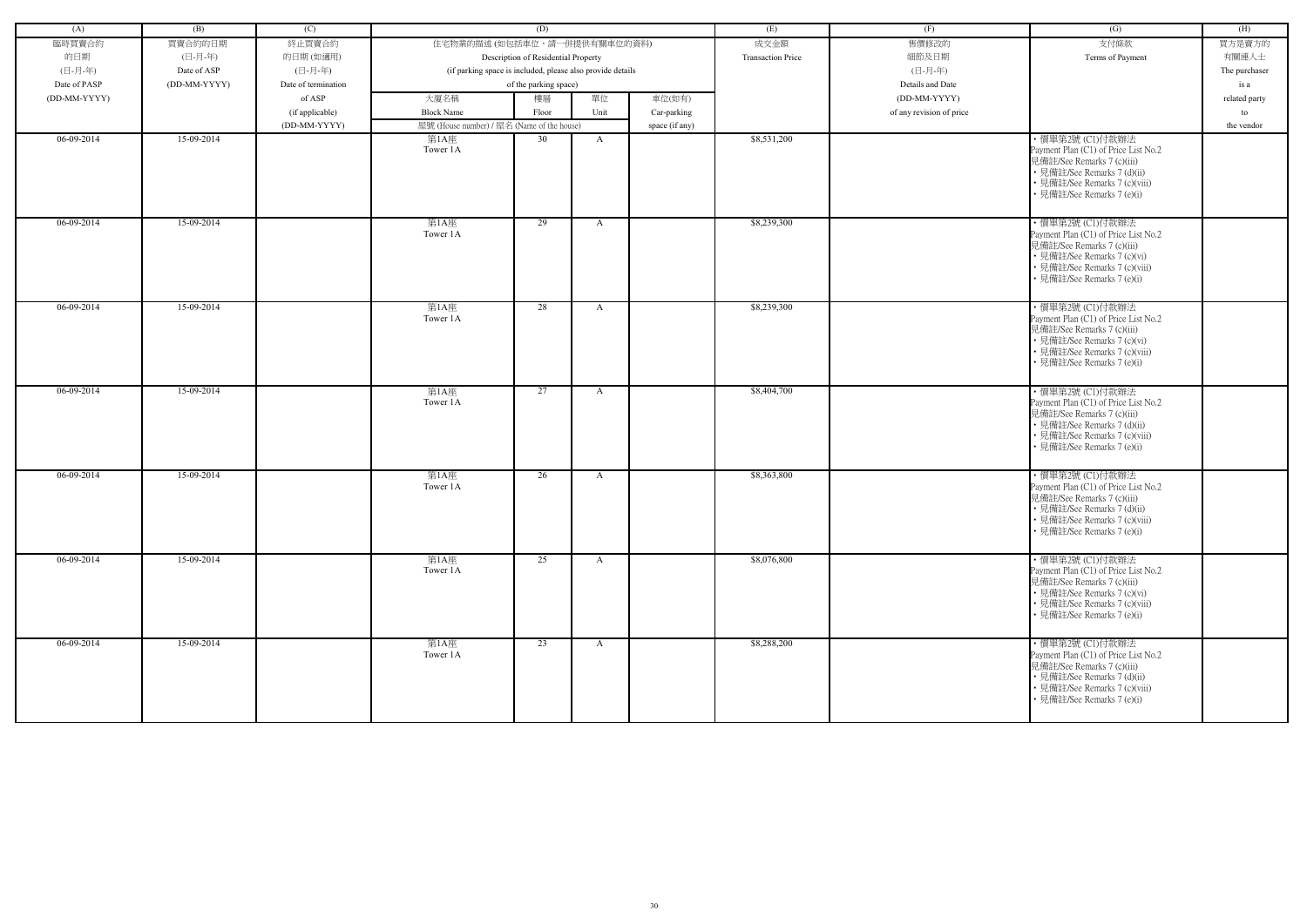| (A)          | (B)          | (C)                 |                                            | (D)                                                        |              |                | (E)                      | (F)                      | (G)                                                                                                                                                                                                                                           | (H)           |
|--------------|--------------|---------------------|--------------------------------------------|------------------------------------------------------------|--------------|----------------|--------------------------|--------------------------|-----------------------------------------------------------------------------------------------------------------------------------------------------------------------------------------------------------------------------------------------|---------------|
| 臨時買賣合約       | 買賣合約的日期      | 終止買賣合約              | 住宅物業的描述 (如包括車位,請一併提供有關車位的資料)               |                                                            |              |                | 成交金額                     | 售價修改的                    | 支付條款                                                                                                                                                                                                                                          | 買方是賣方的        |
| 的日期          | (日-月-年)      | 的日期(如適用)            |                                            | Description of Residential Property                        |              |                | <b>Transaction Price</b> | 細節及日期                    | Terms of Payment                                                                                                                                                                                                                              | 有關連人士         |
| (日-月-年)      | Date of ASP  | (日-月-年)             |                                            | (if parking space is included, please also provide details |              |                |                          | (日-月-年)                  |                                                                                                                                                                                                                                               | The purchaser |
| Date of PASP | (DD-MM-YYYY) | Date of termination |                                            | of the parking space)                                      |              |                |                          | Details and Date         |                                                                                                                                                                                                                                               | is a          |
| (DD-MM-YYYY) |              | of ASP              | 大廈名稱                                       | 樓層                                                         | 單位           | 車位(如有)         |                          | (DD-MM-YYYY)             |                                                                                                                                                                                                                                               | related party |
|              |              | (if applicable)     | <b>Block Name</b>                          | Floor                                                      | Unit         | Car-parking    |                          | of any revision of price |                                                                                                                                                                                                                                               | to            |
|              |              | (DD-MM-YYYY)        | 屋號 (House number) / 屋名 (Name of the house) |                                                            |              | space (if any) |                          |                          |                                                                                                                                                                                                                                               | the vendor    |
| 06-09-2014   | 15-09-2014   |                     | 第1A座                                       | 22                                                         | A            |                | \$9,073,000              |                          | ・價單第2號 (D1)付款辦法                                                                                                                                                                                                                               |               |
|              |              |                     | Tower 1A                                   |                                                            |              |                |                          |                          | Payment Plan (D1) of Price List No.2<br>見備註/See Remarks 7 (c)(iv)<br>• 見備註/See Remarks 7 (d)(ii)<br>• 見備註/See Remarks 7 (d)(v)<br>• 見備註/See Remarks 7 (d)(vi)<br>• 見備註/See Remarks 7 (e)(i)<br>• 見備註/See Remarks 7 (e)(ii)                    |               |
| 06-09-2014   | 15-09-2014   |                     | 第1A座<br>Tower 1A                           | 21                                                         | A            |                | \$8,222,700              |                          | ·價單第2號 (C1)付款辦法<br>Payment Plan (C1) of Price List No.2<br>見備註/See Remarks 7 (c)(iii)<br>• 見備註/See Remarks 7 (d)(ii)<br>• 見備註/See Remarks 7 (c)(viii)<br>• 見備註/See Remarks 7 (e)(i)                                                           |               |
| $06-09-2014$ | 15-09-2014   |                     | 第1A座<br>Tower 1A                           | 20                                                         | A            |                | \$9,000,000              |                          | ·價單第2號 (D1)付款辦法<br>Payment Plan (D1) of Price List No.2<br>見備註/See Remarks 7 (c)(iv)<br>• 見備註/See Remarks 7 (d)(ii)<br>• 見備註/See Remarks 7 (d)(v)<br>• 見備註/See Remarks 7 (d)(vi)<br>• 見備註/See Remarks 7 (e)(i)<br>· 見備註/See Remarks 7 (e)(ii) |               |
| 06-09-2014   | 15-09-2014   |                     | 第1A座<br>Tower 1A                           | 19                                                         | A            |                | \$8,157,200              |                          | ・價單第2號 (C1)付款辦法<br>Payment Plan (C1) of Price List No.2<br>見備註/See Remarks 7 (c)(iii)<br>• 見備註/See Remarks 7 (d)(ii)<br>• 見備註/See Remarks 7 (c)(viii)<br>• 見備註/See Remarks 7 (e)(i)                                                           |               |
| 06-09-2014   | 15-09-2014   |                     | 第1A座<br>Tower 1A                           | 18                                                         | A            |                | \$8,157,200              |                          | ・價單第2號 (C1)付款辦法<br>Payment Plan (C1) of Price List No.2<br>見備註/See Remarks 7 (c)(iii)<br>• 見備註/See Remarks 7 (d)(ii)<br>• 見備註/See Remarks 7 (c)(viii)<br>• 見備註/See Remarks 7 (e)(i)                                                           |               |
| $06-09-2014$ | 15-09-2014   |                     | 第1A座<br>Tower 1A                           | 17                                                         | $\mathbf{A}$ |                | \$7,854,200              |                          | ・價單第2號 (C1)付款辦法<br>Payment Plan (C1) of Price List No.2<br>見備註/See Remarks 7 (c)(iii)<br>• 見備註/See Remarks 7 (c)(vi)<br>• 見備註/See Remarks 7 (c)(viii)<br>• 見備註/See Remarks 7 (e)(i)                                                           |               |
| $06-09-2014$ | 15-09-2014   |                     | 第1A座<br>Tower 1A                           | 16                                                         | A            |                | \$7,823,300              |                          | ·價單第2號 (C1)付款辦法<br>Payment Plan (C1) of Price List No.2<br>見備註/See Remarks 7 (c)(iii)<br>• 見備註/See Remarks 7 (c)(vi)<br>• 見備註/See Remarks 7 (c)(viii)<br>• 見備註/See Remarks 7 (e)(i)                                                           |               |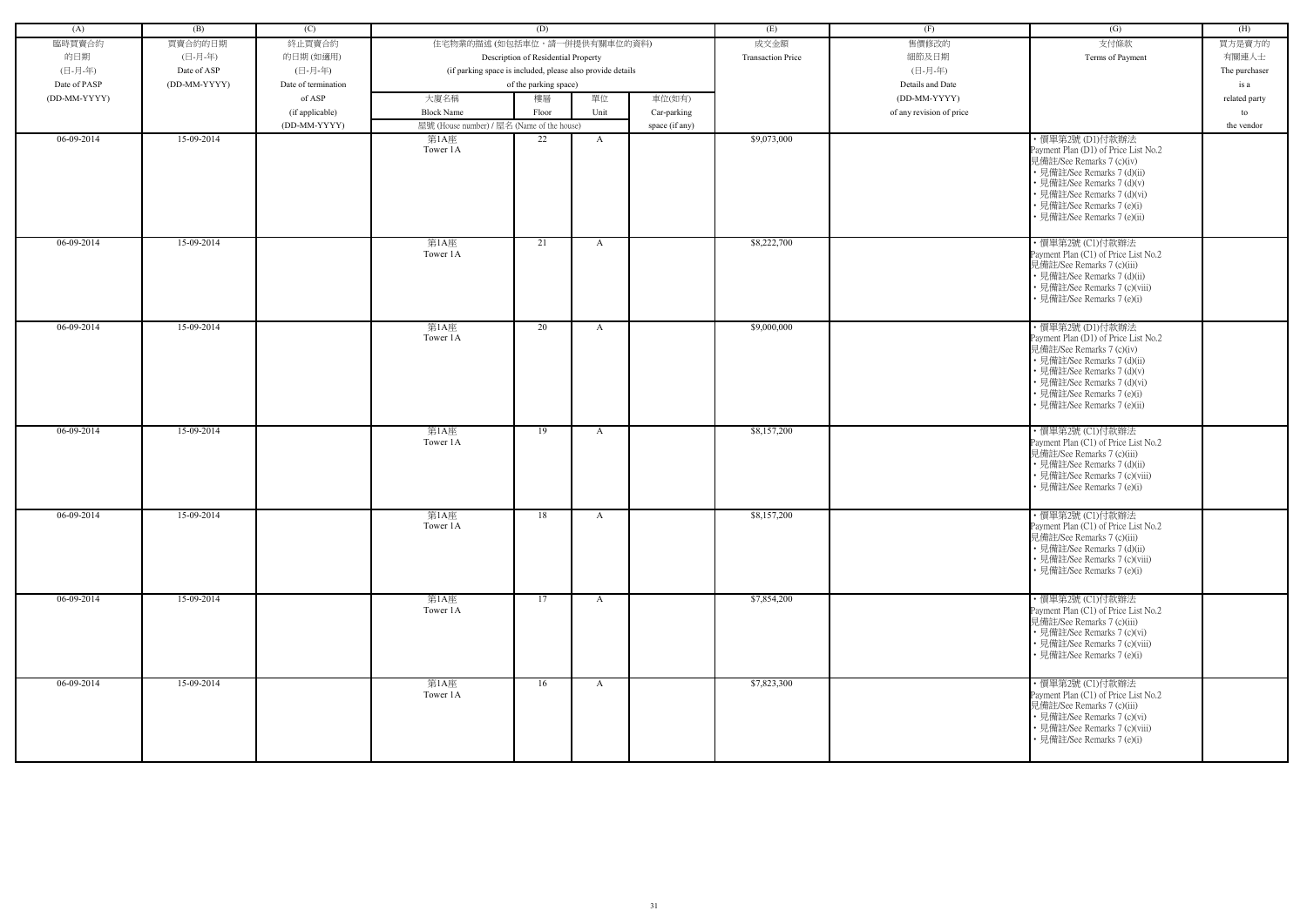| (A)          | (B)          | (C)                 |                                            | (D)                                                        |              |                | (E)                      | (F)                      | (G)                                                                                                                                                                                                                        | (H)           |
|--------------|--------------|---------------------|--------------------------------------------|------------------------------------------------------------|--------------|----------------|--------------------------|--------------------------|----------------------------------------------------------------------------------------------------------------------------------------------------------------------------------------------------------------------------|---------------|
| 臨時買賣合約       | 買賣合約的日期      | 終止買賣合約              | 住宅物業的描述 (如包括車位,請一併提供有關車位的資料)               |                                                            |              |                | 成交金額                     | 售價修改的                    | 支付條款                                                                                                                                                                                                                       | 買方是賣方的        |
| 的日期          | (日-月-年)      | 的日期(如適用)            |                                            | Description of Residential Property                        |              |                | <b>Transaction Price</b> | 細節及日期                    | Terms of Payment                                                                                                                                                                                                           | 有關連人士         |
| (日-月-年)      | Date of ASP  | (日-月-年)             |                                            | (if parking space is included, please also provide details |              |                |                          | (日-月-年)                  |                                                                                                                                                                                                                            | The purchaser |
| Date of PASP | (DD-MM-YYYY) | Date of termination |                                            | of the parking space)                                      |              |                |                          | Details and Date         |                                                                                                                                                                                                                            | is a          |
| (DD-MM-YYYY) |              | of ASP              | 大廈名稱                                       | 樓層                                                         | 單位           | 車位(如有)         |                          | (DD-MM-YYYY)             |                                                                                                                                                                                                                            | related party |
|              |              | (if applicable)     | <b>Block Name</b>                          | Floor                                                      | Unit         | Car-parking    |                          | of any revision of price |                                                                                                                                                                                                                            | to            |
|              |              | (DD-MM-YYYY)        | 屋號 (House number) / 屋名 (Name of the house) |                                                            |              | space (if any) |                          |                          |                                                                                                                                                                                                                            | the vendor    |
| 06-09-2014   | 15-09-2014   |                     | 第1A座<br>Tower 1A                           | 15                                                         | A            |                | \$8,056,200              |                          | ・價單第2號 (C1)付款辦法<br>Payment Plan (C1) of Price List No.2<br>見備註/See Remarks 7 (c)(iii)                                                                                                                                      |               |
|              |              |                     |                                            |                                                            |              |                |                          |                          | • 見備註/See Remarks 7 (c)(vi)<br>• 見備註/See Remarks 7 (d)(iv)<br>• 見備註/See Remarks 7 (e)(i)                                                                                                                                   |               |
| 06-09-2014   | 15-09-2014   |                     | 第1A座<br>Tower 1A                           | 12                                                         | $\mathbf{A}$ |                | \$7,995,200              |                          | ·價單第2號 (C1)付款辦法<br>Payment Plan (C1) of Price List No.2<br>見備註/See Remarks 7 (c)(iii)<br>• 見備註/See Remarks 7 (d)(ii)<br>• 見備註/See Remarks 7 (c)(viii)<br>• 見備註/See Remarks 7 (e)(i)                                        |               |
|              |              |                     |                                            |                                                            |              |                |                          |                          |                                                                                                                                                                                                                            |               |
| 06-09-2014   | 15-09-2014   |                     | 第1A座<br>Tower 1A                           | 11                                                         | A            |                | \$7,729,700              |                          | ・價單第2號 (C1)付款辦法<br>Payment Plan (C1) of Price List No.2<br>見備註/See Remarks 7 (c)(iii)<br>• 見備註/See Remarks 7 (c)(vi)<br>• 見備註/See Remarks 7 (c)(viii)<br>• 見備註/See Remarks 7 (e)(i)<br>· 見備註/See Remarks 7 (f)(iii)        |               |
| 06-09-2014   | 15-09-2014   |                     | 第1A座                                       | 10                                                         | A            |                | \$8,483,300              |                          | ・價單第2號 (D1)付款辦法                                                                                                                                                                                                            |               |
|              |              |                     | Tower 1A                                   |                                                            |              |                |                          |                          | Payment Plan (D1) of Price List No.2<br>見備註/See Remarks 7 (c)(iv)<br>• 見備註/See Remarks 7 (c)(vi)<br>• 見備註/See Remarks 7 (d)(v)<br>• 見備註/See Remarks 7 (d)(vi)<br>• 見備註/See Remarks 7 (e)(i)<br>• 見備註/See Remarks 7 (e)(ii) |               |
| 06-09-2014   | 15-09-2014   |                     | 第1A座<br>Tower 1A                           | 9                                                          | A            |                | \$7,899,700              |                          | ・價單第2號 (C1)付款辦法<br>Payment Plan (C1) of Price List No.2<br>見備註/See Remarks 7 (c)(iii)<br>• 見備註/See Remarks 7 (d)(ii)<br>• 見備註/See Remarks 7 (c)(viii)<br>• 見備註/See Remarks 7 (e)(i)                                        |               |
| $06-09-2014$ | 15-09-2014   |                     | 第1A座<br>Tower 1A                           | 8                                                          | $\mathbf{A}$ |                | \$7,927,400              |                          | ·價單第2號 (C1)付款辦法<br>Payment Plan (C1) of Price List No.2<br>見備註/See Remarks 7 (c)(iii)<br>• 見備註/See Remarks 7 (c)(vi)<br>• 見備註/See Remarks 7 (d)(iv)<br>• 見備註/See Remarks 7 (e)(i)                                          |               |
| $06-09-2014$ | 15-09-2014   |                     | 第1A座<br>Tower 1A                           | $7\phantom{0}$                                             | $\mathbf{A}$ |                | \$7,606,100              |                          | ・價單第2號 (C1)付款辦法<br>Payment Plan (C1) of Price List No.2<br>見備註/See Remarks 7 (c)(iii)<br>• 見備註/See Remarks 7 (c)(vi)<br>• 見備註/See Remarks 7 (c)(viii)<br>• 見備註/See Remarks 7 (e)(i)                                        |               |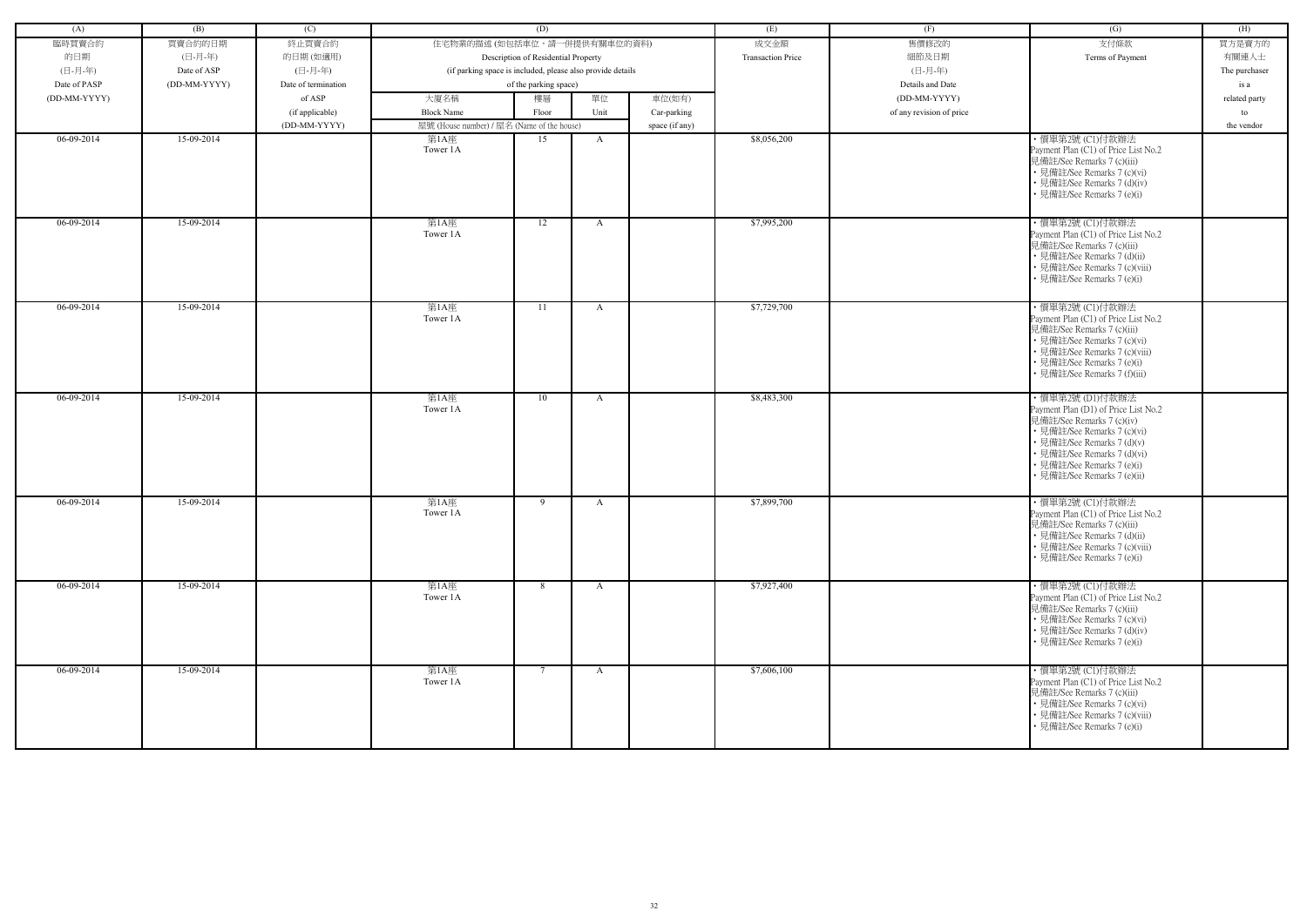| (A)          | (B)          | (C)                 |                                            | (D)                                                        |              |                | (E)                      | (F)                      | (G)                                                                                                                                                                                                               | (H)           |
|--------------|--------------|---------------------|--------------------------------------------|------------------------------------------------------------|--------------|----------------|--------------------------|--------------------------|-------------------------------------------------------------------------------------------------------------------------------------------------------------------------------------------------------------------|---------------|
| 臨時買賣合約       | 買賣合約的日期      | 終止買賣合約              | 住宅物業的描述 (如包括車位,請一併提供有關車位的資料)               |                                                            |              |                | 成交金額                     | 售價修改的                    | 支付條款                                                                                                                                                                                                              | 買方是賣方的        |
| 的日期          | (日-月-年)      | 的日期(如適用)            |                                            | Description of Residential Property                        |              |                | <b>Transaction Price</b> | 細節及日期                    | Terms of Payment                                                                                                                                                                                                  | 有關連人士         |
| (日-月-年)      | Date of ASP  | (日-月-年)             |                                            | (if parking space is included, please also provide details |              |                |                          | (日-月-年)                  |                                                                                                                                                                                                                   | The purchaser |
| Date of PASP | (DD-MM-YYYY) | Date of termination |                                            | of the parking space)                                      |              |                |                          | Details and Date         |                                                                                                                                                                                                                   | is a          |
| (DD-MM-YYYY) |              | of ASP              | 大廈名稱                                       | 樓層                                                         | 單位           | 車位(如有)         |                          | (DD-MM-YYYY)             |                                                                                                                                                                                                                   | related party |
|              |              | (if applicable)     | <b>Block Name</b>                          | Floor                                                      | Unit         | Car-parking    |                          | of any revision of price |                                                                                                                                                                                                                   | to            |
|              |              | (DD-MM-YYYY)        | 屋號 (House number) / 屋名 (Name of the house) |                                                            |              | space (if any) |                          |                          |                                                                                                                                                                                                                   | the vendor    |
| 06-09-2014   | 15-09-2014   |                     | 第1A座                                       | 6                                                          | $\mathbf{A}$ |                | \$7,805,900              |                          | ·價單第2號 (Cl)付款辦法                                                                                                                                                                                                   |               |
|              |              |                     | Tower 1A                                   |                                                            |              |                |                          |                          | Payment Plan (C1) of Price List No.2<br>見備註/See Remarks 7 (c)(iii)<br>• 見備註/See Remarks 7 (d)(ii)<br>• 見備註/See Remarks 7 (c)(viii)<br>• 見備註/See Remarks 7 (e)(i)                                                  |               |
|              |              |                     |                                            |                                                            |              |                |                          |                          |                                                                                                                                                                                                                   |               |
| $06-09-2014$ | 15-09-2014   |                     | 第1A座<br>Tower 1A                           | 5 <sup>5</sup>                                             | A            |                | \$8,031,300              |                          | ・價單第2號 (C1)付款辦法<br>Payment Plan (C1) of Price List No.2<br>見備註/See Remarks 7 (c)(iii)<br>• 見備註/See Remarks 7 (d)(ii)<br>• 見備註/See Remarks 7 (d)(iv)<br>見備註/See Remarks 7 (e)(i)                                   |               |
| 06-09-2014   | 15-09-2014   |                     | 第1A座<br>Tower 1A                           | $\overline{3}$                                             | A            |                | \$7,743,100              |                          | ・價單第2號 (C1)付款辦法<br>Payment Plan (C1) of Price List No.2<br>見備註/See Remarks 7 (c)(iii)<br>• 見備註/See Remarks 7 (d)(ii)<br>• 見備註/See Remarks 7 (c)(viii)<br>• 見備註/See Remarks 7 (e)(i)                               |               |
| 06-09-2014   | 15-09-2014   |                     | 第1A座                                       | 32                                                         | B            |                | \$11,448,700             |                          | ・價單第2號 (C1)付款辦法                                                                                                                                                                                                   |               |
|              |              |                     | Tower 1A                                   |                                                            |              |                |                          |                          | Payment Plan (C1) of Price List No.2<br>見備註/See Remarks 7 (c)(iii)<br>• 見備註/See Remarks 7 (d)(ii)<br>• 見備註/See Remarks 7 (c)(viii)<br>• 見備註/See Remarks 7 (e)(i)<br>見備註/See Remarks 7 (f)(i)                      |               |
| 06-09-2014   | 15-09-2014   |                     | 第1A座<br>Tower 1A                           | 31                                                         | B            |                | \$11,313,100             |                          | ・價單第2號 (C1)付款辦法<br>Payment Plan (C1) of Price List No.2<br>見備註/See Remarks 7 (c)(iii)<br>• 見備註/See Remarks 7 (d)(ii)<br>• 見備註/See Remarks 7 (c)(viii)<br>• 見備註/See Remarks 7 (e)(i)<br>• 見備註/See Remarks 7 (f)(i) |               |
| $06-09-2014$ | 15-09-2014   |                     | 第1A座<br>Tower 1A                           | 30                                                         | $\mathbf{B}$ |                | \$11,257,600             |                          | ・價單第2號 (C1)付款辦法<br>Payment Plan (C1) of Price List No.2<br>見備註/See Remarks 7 (c)(iii)<br>• 見備註/See Remarks 7 (d)(ii)<br>• 見備註/See Remarks 7 (c)(viii)<br>• 見備註/See Remarks 7 (e)(i)<br>• 見備註/See Remarks 7 (f)(i) |               |
| 06-09-2014   | 15-09-2014   |                     | 第1A座<br>Tower 1A                           | 29                                                         | B            |                | \$10,872,100             |                          | ・價單第2號 (C1)付款辦法<br>Payment Plan (C1) of Price List No.2<br>見備註/See Remarks 7 (c)(iii)<br>• 見備註/See Remarks 7 (c)(vi)<br>• 見備註/See Remarks 7 (c)(viii)<br>• 見備註/See Remarks 7 (e)(i)<br>• 見備註/See Remarks 7 (f)(i) |               |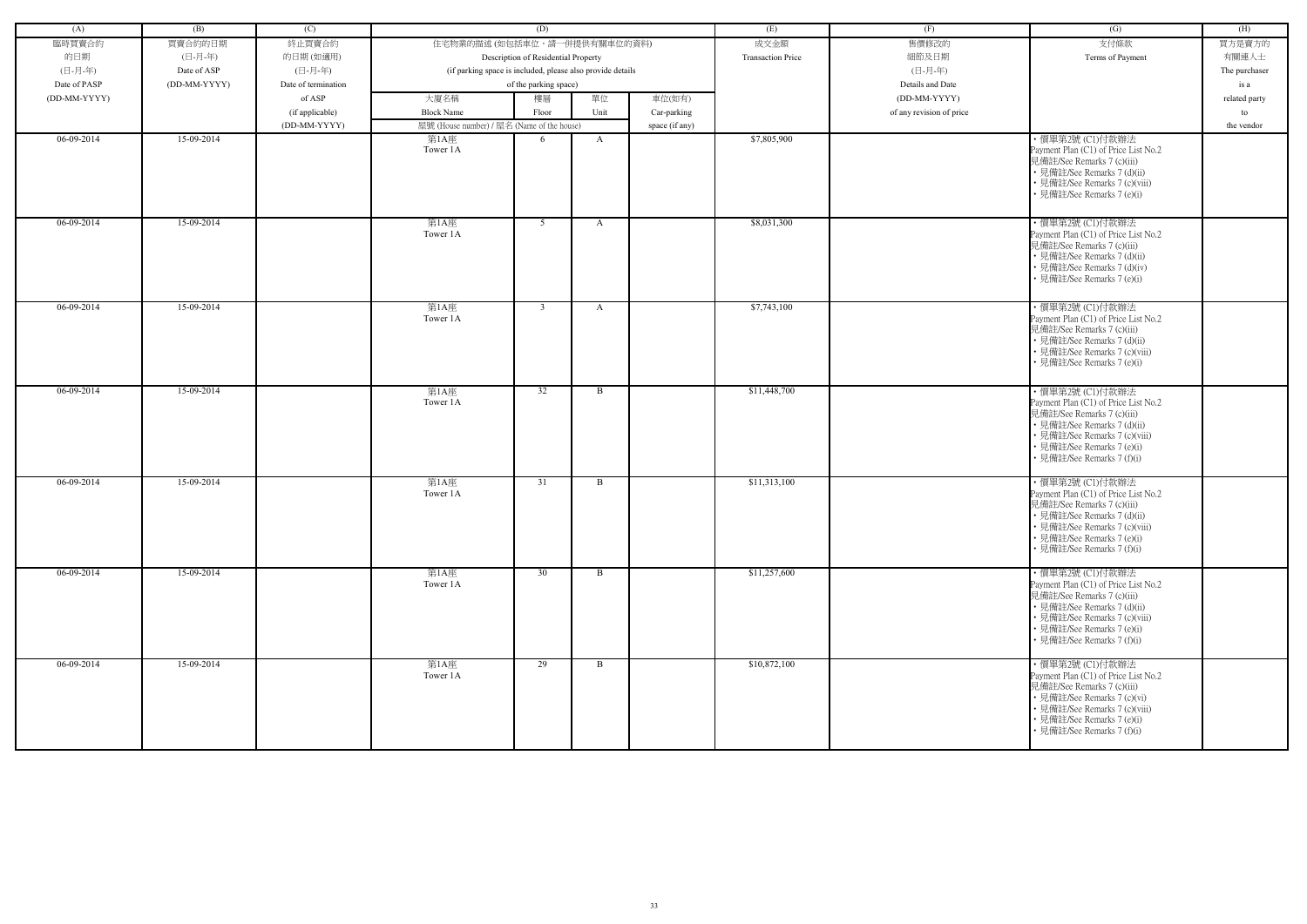| (A)          | (B)          | (C)                 |                                            | (D)                                                        |              |                | (E)                      | (F)                      | (G)                                                                                                                                                                                                                | (H)           |
|--------------|--------------|---------------------|--------------------------------------------|------------------------------------------------------------|--------------|----------------|--------------------------|--------------------------|--------------------------------------------------------------------------------------------------------------------------------------------------------------------------------------------------------------------|---------------|
|              |              |                     |                                            |                                                            |              |                |                          |                          |                                                                                                                                                                                                                    |               |
| 臨時買賣合約       | 買賣合約的日期      | 終止買賣合約              | 住宅物業的描述 (如包括車位,請一併提供有關車位的資料)               |                                                            |              |                | 成交金額                     | 售價修改的                    | 支付條款                                                                                                                                                                                                               | 買方是賣方的        |
| 的日期          | (日-月-年)      | 的日期(如適用)            |                                            | Description of Residential Property                        |              |                | <b>Transaction Price</b> | 細節及日期                    | Terms of Payment                                                                                                                                                                                                   | 有關連人士         |
| (日-月-年)      | Date of ASP  | (日-月-年)             |                                            | (if parking space is included, please also provide details |              |                |                          | (日-月-年)                  |                                                                                                                                                                                                                    | The purchaser |
| Date of PASP | (DD-MM-YYYY) | Date of termination |                                            | of the parking space)                                      |              |                |                          | Details and Date         |                                                                                                                                                                                                                    | is a          |
| (DD-MM-YYYY) |              | of ASP              | 大廈名稱                                       | 樓層                                                         | 單位           | 車位(如有)         |                          | (DD-MM-YYYY)             |                                                                                                                                                                                                                    | related party |
|              |              | (if applicable)     | <b>Block Name</b>                          | Floor                                                      | Unit         | Car-parking    |                          | of any revision of price |                                                                                                                                                                                                                    | to            |
|              |              | (DD-MM-YYYY)        | 屋號 (House number) / 屋名 (Name of the house) |                                                            |              | space (if any) |                          |                          |                                                                                                                                                                                                                    | the vendor    |
| 06-09-2014   | 15-09-2014   |                     | 第1A座<br>Tower 1A                           | 28                                                         | B            |                | \$11,571,400             |                          | ・價單第2號 (C1)付款辦法<br>Payment Plan (C1) of Price List No.2<br>見備註/See Remarks 7 (c)(iii)<br>• 見備註/See Remarks 7 (d)(ii)<br>• 見備註/See Remarks 7 (d)(iv)<br>• 見備註/See Remarks 7 (e)(i)<br>• 見備註/See Remarks 7 (f)(i)    |               |
| 06-09-2014   | 15-09-2014   |                     | 第1A座<br>Tower 1A                           | 27                                                         | $\mathbf{B}$ |                | \$11,090,100             |                          | ・價單第2號 (C1)付款辦法<br>Payment Plan (C1) of Price List No.2<br>見備註/See Remarks 7 (c)(iii)<br>• 見備註/See Remarks 7 (d)(ii)<br>• 見備註/See Remarks 7 (c)(viii)<br>• 見備註/See Remarks 7 (e)(i)<br>• 見備註/See Remarks 7 (f)(i)  |               |
| 06-09-2014   | 15-09-2014   |                     | 第1A座<br>Tower 1A                           | 26                                                         | $\mathbf{B}$ |                | \$11,035,500             |                          | ・價單第2號 (C1)付款辦法<br>Payment Plan (C1) of Price List No.2<br>見備註/See Remarks 7 (c)(iii)<br>• 見備註/See Remarks 7 (d)(ii)<br>• 見備註/See Remarks 7 (c)(viii)<br>• 見備註/See Remarks 7 (e)(i)<br>• 見備註/See Remarks 7 (f)(i)  |               |
| 06-09-2014   | 15-09-2014   |                     | 第1A座<br>Tower 1A                           | 25                                                         | B            |                | \$10,656,600             |                          | ・價單第2號 (C1)付款辦法<br>Payment Plan (C1) of Price List No.2<br>見備註/See Remarks 7 (c)(iii)<br>• 見備註/See Remarks 7 (c)(vi)<br>• 見備註/See Remarks 7 (c)(viii)<br>• 見備註/See Remarks 7 (e)(i)<br>• 見備註/See Remarks 7 (f)(i)  |               |
| 06-09-2014   | 15-09-2014   |                     | 第1A座<br>Tower 1A                           | 23                                                         | $\mathbf{B}$ |                | \$10,615,100             |                          | · 價單第2號 (C1)付款辦法<br>Payment Plan (C1) of Price List No.2<br>見備註/See Remarks 7 (c)(iii)<br>• 見備註/See Remarks 7 (c)(vi)<br>• 見備註/See Remarks 7 (c)(viii)<br>• 見備註/See Remarks 7 (e)(i)<br>• 見備註/See Remarks 7 (f)(i) |               |
| 06-09-2014   | 15-09-2014   |                     | 第1A座<br>Tower 1A                           | 22                                                         | B            |                | \$10,892,700             |                          | ・價單第2號 (C1)付款辦法<br>Payment Plan (C1) of Price List No.2<br>見備註/See Remarks 7 (c)(iii)<br>• 見備註/See Remarks 7 (d)(ii)<br>• 見備註/See Remarks 7 (c)(viii)<br>• 見備註/See Remarks 7 (e)(i)<br>• 見備註/See Remarks 7 (f)(i)  |               |
| 06-09-2014   | 15-09-2014   |                     | 第1A座<br>Tower 1A                           | 21                                                         | $\mathbf{B}$ |                | \$10,529,500             |                          | ・價單第2號 (C1)付款辦法<br>Payment Plan (C1) of Price List No.2<br>見備註/See Remarks 7 (c)(iii)<br>• 見備註/See Remarks 7 (c)(vi)<br>• 見備註/See Remarks 7 (c)(viii)<br>• 見備註/See Remarks 7 (e)(i)<br>• 見備註/See Remarks 7 (f)(i)  |               |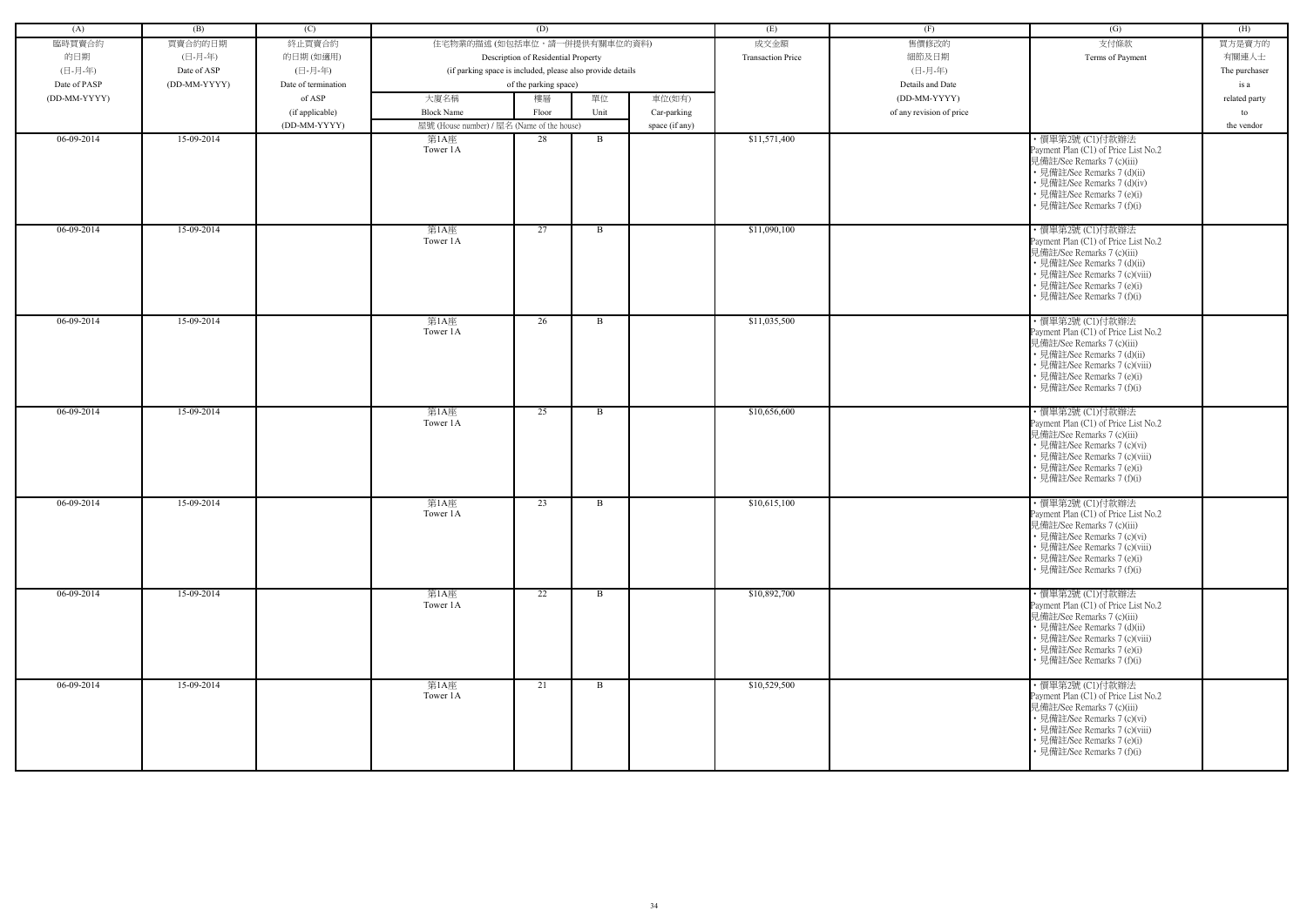| (A)          | (B)          | (C)                 |                                                            | (D)                                 |              |                | (E)                      | (F)                                                                                                                                                                                     | (G)                                                                                                                                                                                                                                                                          | (H)           |
|--------------|--------------|---------------------|------------------------------------------------------------|-------------------------------------|--------------|----------------|--------------------------|-----------------------------------------------------------------------------------------------------------------------------------------------------------------------------------------|------------------------------------------------------------------------------------------------------------------------------------------------------------------------------------------------------------------------------------------------------------------------------|---------------|
| 臨時買賣合約       | 買賣合約的日期      | 終止買賣合約              | 住宅物業的描述 (如包括車位,請一併提供有關車位的資料)                               |                                     |              |                | 成交金額                     | 售價修改的                                                                                                                                                                                   | 支付條款                                                                                                                                                                                                                                                                         | 買方是賣方的        |
| 的日期          | (日-月-年)      | 的日期(如適用)            |                                                            | Description of Residential Property |              |                | <b>Transaction Price</b> | 細節及日期                                                                                                                                                                                   | Terms of Payment                                                                                                                                                                                                                                                             | 有關連人士         |
| (日-月-年)      | Date of ASP  | (日-月-年)             | (if parking space is included, please also provide details |                                     |              |                |                          | (日-月-年)                                                                                                                                                                                 |                                                                                                                                                                                                                                                                              | The purchaser |
| Date of PASP | (DD-MM-YYYY) | Date of termination |                                                            | of the parking space)               |              |                |                          | Details and Date                                                                                                                                                                        |                                                                                                                                                                                                                                                                              | is a          |
| (DD-MM-YYYY) |              | of ASP              | 大廈名稱                                                       | 樓層                                  | 單位           | 車位(如有)         |                          | (DD-MM-YYYY)                                                                                                                                                                            |                                                                                                                                                                                                                                                                              |               |
|              |              |                     |                                                            |                                     |              |                |                          |                                                                                                                                                                                         |                                                                                                                                                                                                                                                                              | related party |
|              |              | (if applicable)     | <b>Block Name</b>                                          | Floor                               | Unit         | Car-parking    |                          | of any revision of price                                                                                                                                                                |                                                                                                                                                                                                                                                                              | to            |
| $06-09-2014$ | 15-09-2014   | (DD-MM-YYYY)        | 屋號 (House number) / 屋名 (Name of the house)                 | 20                                  | $\mathbf{B}$ | space (if any) | \$10,488,000             |                                                                                                                                                                                         | ・價單第2號 (C1)付款辦法                                                                                                                                                                                                                                                              | the vendor    |
|              |              |                     | 第1A座<br>Tower 1A                                           |                                     |              |                |                          |                                                                                                                                                                                         | Payment Plan (C1) of Price List No.2<br>見備註/See Remarks 7 (c)(iii)<br>• 見備註/See Remarks 7 (c)(vi)<br>• 見備註/See Remarks 7 (c)(viii)<br>• 見備註/See Remarks 7 (e)(i)<br>• 見備註/See Remarks 7 (f)(i)                                                                               |               |
| 06-09-2014   | 15-09-2014   |                     | 第1A座<br>Tower 1A                                           | 19                                  | B            |                | \$10,763,400             |                                                                                                                                                                                         | ・價單第2號 (C1)付款辦法<br>Payment Plan (C1) of Price List No.2<br>見備註/See Remarks 7 (c)(iii)<br>• 見備註/See Remarks 7 (d)(ii)<br>• 見備註/See Remarks 7 (c)(viii)<br>• 見備註/See Remarks 7 (e)(i)<br>• 見備註/See Remarks 7 (f)(i)                                                            |               |
| 06-09-2014   | 15-09-2014   |                     | 第1A座<br>Tower 1A                                           | 18                                  | B            |                | \$10,446,400             |                                                                                                                                                                                         | ・價單第2號 (C1)付款辦法<br>Payment Plan (C1) of Price List No.2<br>見備註/See Remarks 7 (c)(iii)<br>• 見備註/See Remarks 7 (c)(vi)<br>• 見備註/See Remarks 7 (c)(viii)<br>• 見備註/See Remarks 7 (e)(i)<br>• 見備註/See Remarks 7 (f)(i)                                                            |               |
| 06-09-2014   | 15-09-2014   |                     | 第1A座<br>Tower 1A                                           | 17                                  | B            |                | \$10,363,400             |                                                                                                                                                                                         | ・價單第2號 (C1)付款辦法<br>Payment Plan (C1) of Price List No.2<br>見備註/See Remarks 7 (c)(iii)<br>• 見備註/See Remarks 7 (c)(vi)<br>• 見備註/See Remarks 7 (c)(viii)<br>• 見備註/See Remarks 7 (e)(i)<br>• 見備註/See Remarks 7 (f)(i)                                                            |               |
| 06-09-2014   | 15-09-2014   |                     | 第1A座<br>Tower 1A                                           | 16                                  | $\mathbf{B}$ |                | \$10,322,800             |                                                                                                                                                                                         | ・價單第2號 (C1)付款辦法<br>Payment Plan (C1) of Price List No.2<br>見備註/See Remarks 7 (c)(iii)<br>• 見備註/See Remarks 7 (c)(vi)<br>• 見備註/See Remarks 7 (c)(viii)<br>• 見備註/See Remarks 7 (e)(i)<br>• 見備註/See Remarks 7 (f)(i)                                                            |               |
| 06-09-2014   | 15-09-2014   |                     | 第1A座<br>Tower 1A                                           | 15                                  | B            |                | \$11,640,000             | 在03-11-2014,基於法例第35(2)(b)條所容許的原因<br>,售價調整為\$10,592,400。<br>On 03-11-2014, the price adjusted to \$10,592,400 due to<br>the reason allowed under section $35(2)(b)$ of the<br>Ordinance. | ← 價單第2號 (D1)付款辦法<br>Payment Plan (D1) of Price List No.2<br>見備註/See Remarks 7 (e)(iv)<br>• 見備註/See Remarks 7 (d)(ii)<br>• 見備註/See Remarks 7 (d)(v)<br>• 見備註/See Remarks 7 (d)(vi)<br>• 見備註/See Remarks 7 (e)(i)<br>• 見備註/See Remarks 7 (e)(ii)<br>• 見備註/See Remarks 7 (f)(i) |               |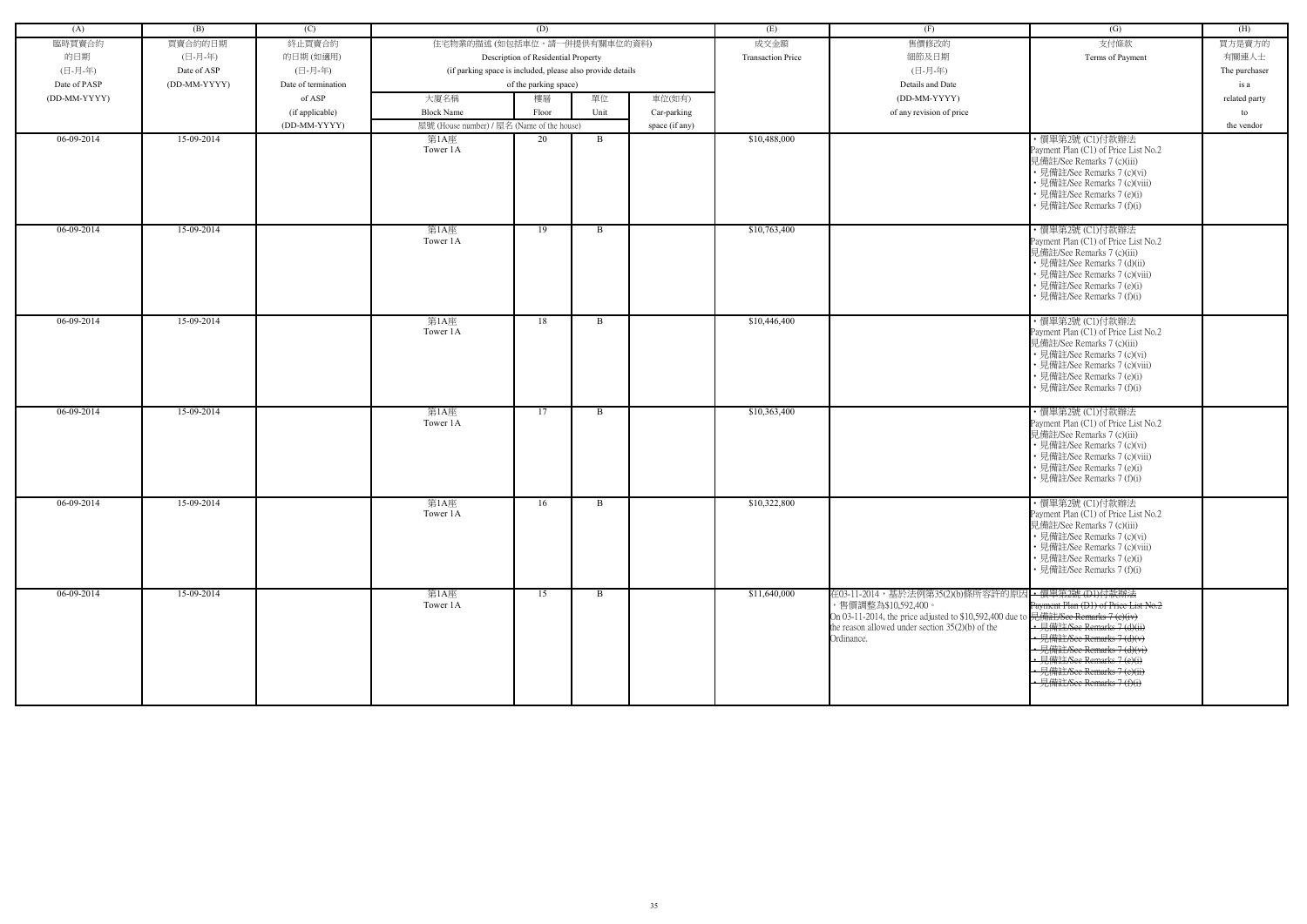| (A)                            | (B)                            | (C)                            |                                                            | (D)                                 |                                                   |                                | (E)                            | (F)                            | (G)                                                                                                                                                                                                                                                               | (H)                            |
|--------------------------------|--------------------------------|--------------------------------|------------------------------------------------------------|-------------------------------------|---------------------------------------------------|--------------------------------|--------------------------------|--------------------------------|-------------------------------------------------------------------------------------------------------------------------------------------------------------------------------------------------------------------------------------------------------------------|--------------------------------|
|                                |                                |                                |                                                            |                                     |                                                   |                                |                                |                                |                                                                                                                                                                                                                                                                   |                                |
| 臨時買賣合約                         | 買賣合約的日期                        | 終止買賣合約                         | 住宅物業的描述 (如包括車位,請一併提供有關車位的資料)                               |                                     |                                                   |                                | 成交金額                           | 售價修改的                          | 支付條款                                                                                                                                                                                                                                                              | 買方是賣方的                         |
| 的日期                            | (日-月-年)                        | 的日期(如適用)                       |                                                            | Description of Residential Property |                                                   |                                | <b>Transaction Price</b>       | 細節及日期                          | Terms of Payment                                                                                                                                                                                                                                                  | 有關連人士                          |
| (日-月-年)                        | Date of ASP                    | (日-月-年)                        | (if parking space is included, please also provide details |                                     |                                                   |                                |                                | (日-月-年)                        |                                                                                                                                                                                                                                                                   | The purchaser                  |
| Date of PASP                   | (DD-MM-YYYY)                   | Date of termination            |                                                            | of the parking space)               |                                                   |                                |                                | Details and Date               |                                                                                                                                                                                                                                                                   | is a                           |
| (DD-MM-YYYY)                   |                                | of ASP                         | 大廈名稱                                                       | 樓層                                  | 單位                                                | 車位(如有)                         |                                | (DD-MM-YYYY)                   |                                                                                                                                                                                                                                                                   | related party                  |
|                                |                                | (if applicable)                | <b>Block Name</b>                                          | Floor                               | Unit                                              | Car-parking                    |                                | of any revision of price       |                                                                                                                                                                                                                                                                   | to                             |
|                                |                                | (DD-MM-YYYY)                   | 屋號 (House number) / 屋名 (Name of the house)                 |                                     |                                                   | space (if any)                 |                                |                                |                                                                                                                                                                                                                                                                   | the vendor                     |
| 參考上頁<br>Refer to previous page | 參考上頁<br>Refer to previous page | 參考上頁<br>Refer to previous page | 參考上頁<br>Refer to previous page                             | 參考上頁<br>Refer to                    | 參考上頁<br>Refer to<br>previous page   previous page | 參考上頁<br>Refer to previous page | 參考上頁<br>Refer to previous page | 參考上頁<br>Refer to previous page | ・價單第2號 (C1)付款辦法<br>Payment Plan (C1) of Price List No.2<br>見備註/See Remarks 7 (c)(iii)<br>• 見備註/See Remarks 7 (d)(ii)<br>• 見備註/See Remarks 7 (c)(viii)<br>• 見備註/See Remarks 7 (e)(i)<br>• 見備註/See Remarks 7 (f)(i)<br>• (在03-11-2014修訂)<br>(revised on 03-11-2014) | 參考上頁<br>Refer to previous page |
| 06-09-2014                     | 15-09-2014                     |                                | 第1A座<br>Tower 1A                                           | 12                                  | B                                                 |                                | \$10,549,600                   |                                | ・價單第2號 (C1)付款辦法<br>Payment Plan (C1) of Price List No.2<br>見備註/See Remarks 7 (c)(iii)<br>• 見備註/See Remarks 7 (d)(ii)<br>• 見備註/See Remarks 7 (c)(viii)<br>• 見備註/See Remarks 7 (e)(i)<br>• 見備註/See Remarks 7 (f)(i)                                                 |                                |
| 06-09-2014                     | 15-09-2014                     |                                | 第1A座<br>Tower 1A                                           | -11                                 | B                                                 |                                | \$10,199,100                   |                                | ・價單第2號 (C1)付款辦法<br>Payment Plan (C1) of Price List No.2<br>見備註/See Remarks 7 (c)(iii)<br>• 見備註/See Remarks 7 (c)(vi)<br>· 見備註/See Remarks 7 (c)(viii)<br>• 見備註/See Remarks 7 (e)(i)<br>• 見備註/See Remarks 7 (f)(i)                                                 |                                |
| $06-09-2014$                   | 15-09-2014                     |                                | 第1A座<br>Tower 1A                                           | 10                                  | B                                                 |                                | \$10,465,900                   |                                | · 價單第2號 (C1)付款辦法<br>Payment Plan (C1) of Price List No.2<br>見備註/See Remarks 7 (c)(iii)<br>• 見備註/See Remarks 7 (d)(ii)<br>• 見備註/See Remarks 7 (c)(viii)<br>• 見備註/See Remarks 7 (e)(i)<br>• 見備註/See Remarks 7 (f)(i)                                                |                                |
| 06-09-2014                     | 15-09-2014                     |                                | 第1A座<br>Tower 1A                                           | 9                                   | $\mathbf{B}$                                      |                                | \$10,424,000                   |                                | ・價單第2號 (C1)付款辦法<br>Payment Plan (C1) of Price List No.2<br>見備註/See Remarks 7 (c)(iii)<br>• 見備註/See Remarks 7 (d)(ii)<br>• 見備註/See Remarks 7 (c)(viii)<br>• 見備註/See Remarks 7 (e)(i)<br>• 見備註/See Remarks 7 (f)(i)                                                 |                                |
| 06-09-2014                     | 15-09-2014                     |                                | 第1A座<br>Tower 1A                                           | 8                                   | B                                                 |                                | \$10,424,000                   |                                | ・價單第2號 (C1)付款辦法<br>Payment Plan (C1) of Price List No.2<br>見備註/See Remarks 7 (c)(iii)<br>• 見備註/See Remarks 7 (d)(ii)<br>• 見備註/See Remarks 7 (c)(viii)<br>• 見備註/See Remarks 7 (e)(i)<br>• 見備註/See Remarks 7 (f)(i)                                                 |                                |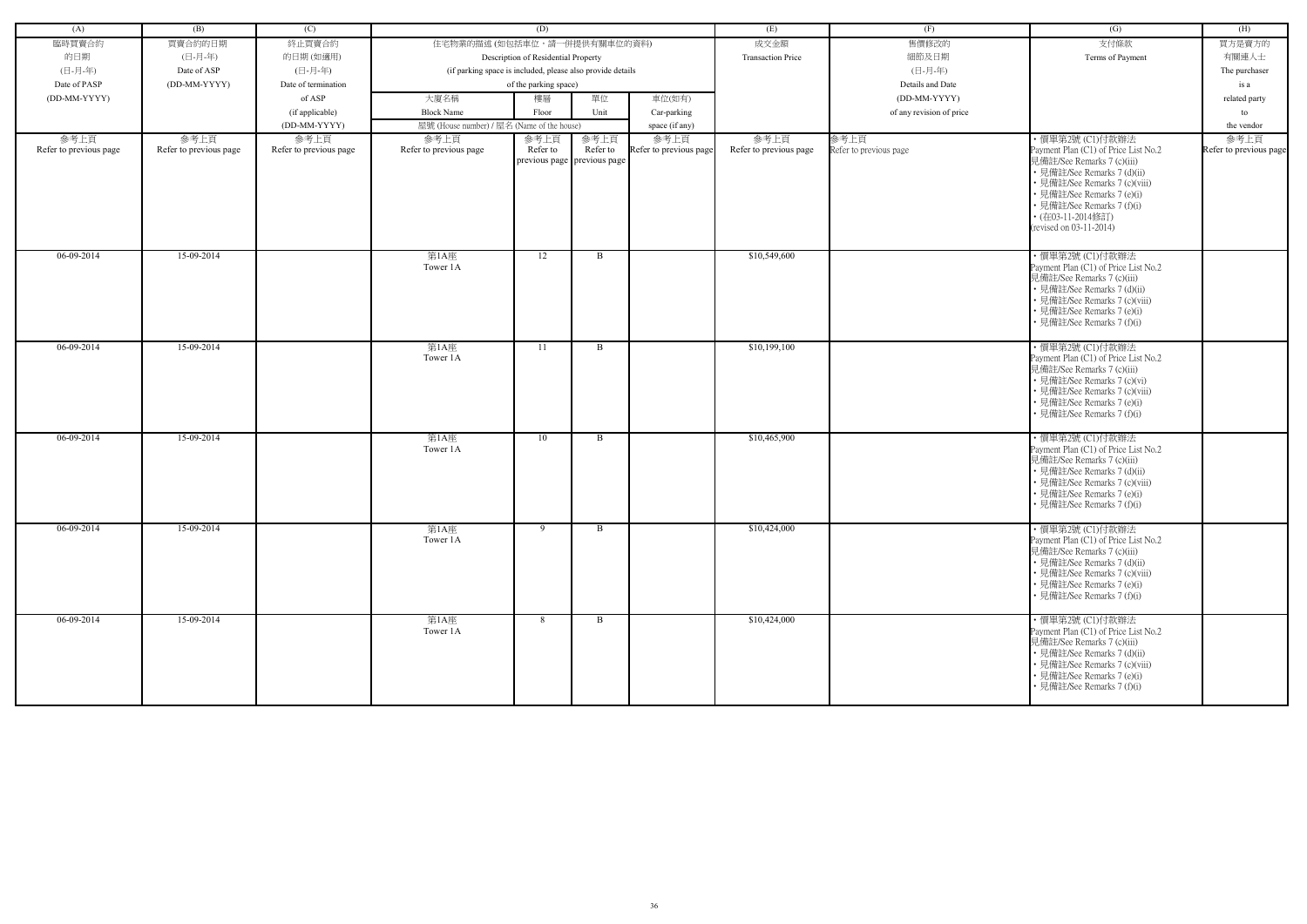| (A)          | (B)          | (C)                 |                                                            | (D)                                 |      |                | (E)                      | (F)                      | (G)                                                                                                                                                                                                                                                                          | (H)           |
|--------------|--------------|---------------------|------------------------------------------------------------|-------------------------------------|------|----------------|--------------------------|--------------------------|------------------------------------------------------------------------------------------------------------------------------------------------------------------------------------------------------------------------------------------------------------------------------|---------------|
| 臨時買賣合約       | 買賣合約的日期      | 終止買賣合約              | 住宅物業的描述 (如包括車位,請一併提供有關車位的資料)                               |                                     |      |                | 成交金額                     | 售價修改的                    | 支付條款                                                                                                                                                                                                                                                                         | 買方是賣方的        |
| 的日期          | (日-月-年)      | 的日期(如適用)            |                                                            | Description of Residential Property |      |                | <b>Transaction Price</b> | 細節及日期                    | Terms of Payment                                                                                                                                                                                                                                                             | 有關連人士         |
| (日-月-年)      | Date of ASP  | (日-月-年)             | (if parking space is included, please also provide details |                                     |      |                |                          | (日-月-年)                  |                                                                                                                                                                                                                                                                              | The purchaser |
| Date of PASP | (DD-MM-YYYY) | Date of termination |                                                            | of the parking space)               |      |                |                          | Details and Date         |                                                                                                                                                                                                                                                                              | is a          |
| (DD-MM-YYYY) |              | of ASP              | 大廈名稱                                                       | 樓層                                  | 單位   | 車位(如有)         |                          | (DD-MM-YYYY)             |                                                                                                                                                                                                                                                                              | related party |
|              |              | (if applicable)     | <b>Block Name</b>                                          | Floor                               | Unit | Car-parking    |                          | of any revision of price |                                                                                                                                                                                                                                                                              | to            |
|              |              | (DD-MM-YYYY)        | 屋號 (House number) / 屋名 (Name of the house)                 |                                     |      | space (if any) |                          |                          |                                                                                                                                                                                                                                                                              | the vendor    |
| 06-09-2014   | 15-09-2014   |                     | 第1A座<br>Tower 1A                                           |                                     | B    |                | \$10,341,200             |                          | ・價單第2號 (C1)付款辦法<br>Payment Plan (C1) of Price List No.2<br>見備註/See Remarks 7 (c)(iii)<br>• 見備註/See Remarks 7 (d)(ii)<br>• 見備註/See Remarks 7 (c)(viii)<br>• 見備註/See Remarks 7 (e)(i)<br>• 見備註/See Remarks 7 (f)(i)                                                            |               |
| 06-09-2014   | 15-09-2014   |                     | 第1A座<br>Tower 1A                                           | 6                                   | B    |                | \$10,299,300             |                          | ・價單第2號 (C1)付款辦法<br>Payment Plan (C1) of Price List No.2<br>見備註/See Remarks 7 (c)(iii)<br>• 見備註/See Remarks 7 (d)(ii)<br>• 見備註/See Remarks 7 (c)(viii)<br>• 見備註/See Remarks 7 (e)(i)<br>• 見備註/See Remarks 7 (f)(i)                                                            |               |
| 06-09-2014   | 15-09-2014   |                     | 第1A座<br>Tower 1A                                           | 5                                   | B    |                | \$10,258,400             |                          | ・價單第2號 (C1)付款辦法<br>Payment Plan (C1) of Price List No.2<br>見備註/See Remarks 7 (c)(iii)<br>• 見備註/See Remarks 7 (d)(ii)<br>• 見備註/See Remarks 7 (c)(viii)<br>• 見備註/See Remarks 7 (e)(i)<br>• 見備註/See Remarks 7 (f)(i)                                                            |               |
| 06-09-2014   | 15-09-2014   |                     | 第1A座<br>Tower 1A                                           | $\mathbf{3}$                        | B    |                | \$10,216,500             |                          | ・價單第2號 (C1)付款辦法<br>Payment Plan (C1) of Price List No.2<br>見備註/See Remarks 7 (c)(iii)<br>• 見備註/See Remarks 7 (d)(ii)<br>• 見備註/See Remarks 7 (c)(viii)<br>• 見備註/See Remarks 7 (e)(i)<br>• 見備註/See Remarks 7 (f)(i)                                                            |               |
| 06-09-2014   | 15-09-2014   |                     | 第1A座<br>Tower 1A                                           | 2                                   | B    |                | \$11,183,000             |                          | · 價單第2號 (D1)付款辦法<br>Payment Plan (D1) of Price List No.2<br>見備註/See Remarks 7 (c)(iv)<br>• 見備註/See Remarks 7 (d)(ii)<br>• 見備註/See Remarks 7 (d)(v)<br>• 見備註/See Remarks 7 (d)(vi)<br>• 見備註/See Remarks 7 (e)(i)<br>• 見備註/See Remarks 7 (e)(ii)<br>• 見備註/See Remarks 7 (f)(i) |               |
| $06-09-2014$ | 15-09-2014   |                     | 第2A座<br>Tower 2A                                           | 17                                  | B    |                | \$4,688,600              |                          | ・價單第2號 (A1)付款辦法<br>Payment Plan (A1) of Price List No.2<br>見備註/See Remarks 7 (c)(i)<br>• 見備註/See Remarks 7 (c)(v)<br>• 見備註/See Remarks 7 (c)(vii)<br>• 見備註/See Remarks 7 (e)(i)                                                                                              |               |
| $06-09-2014$ | 15-09-2014   |                     | 第2A座<br>Tower 2A                                           | 16                                  | B    |                | \$4,669,800              |                          | ・價單第2號 (A1)付款辦法<br>Payment Plan (A1) of Price List No.2<br>見備註/See Remarks 7 (c)(i)<br>• 見備註/See Remarks 7 (c)(v)<br>• 見備註/See Remarks 7 (c)(vii)<br>• 見備註/See Remarks 7 (e)(i)                                                                                              |               |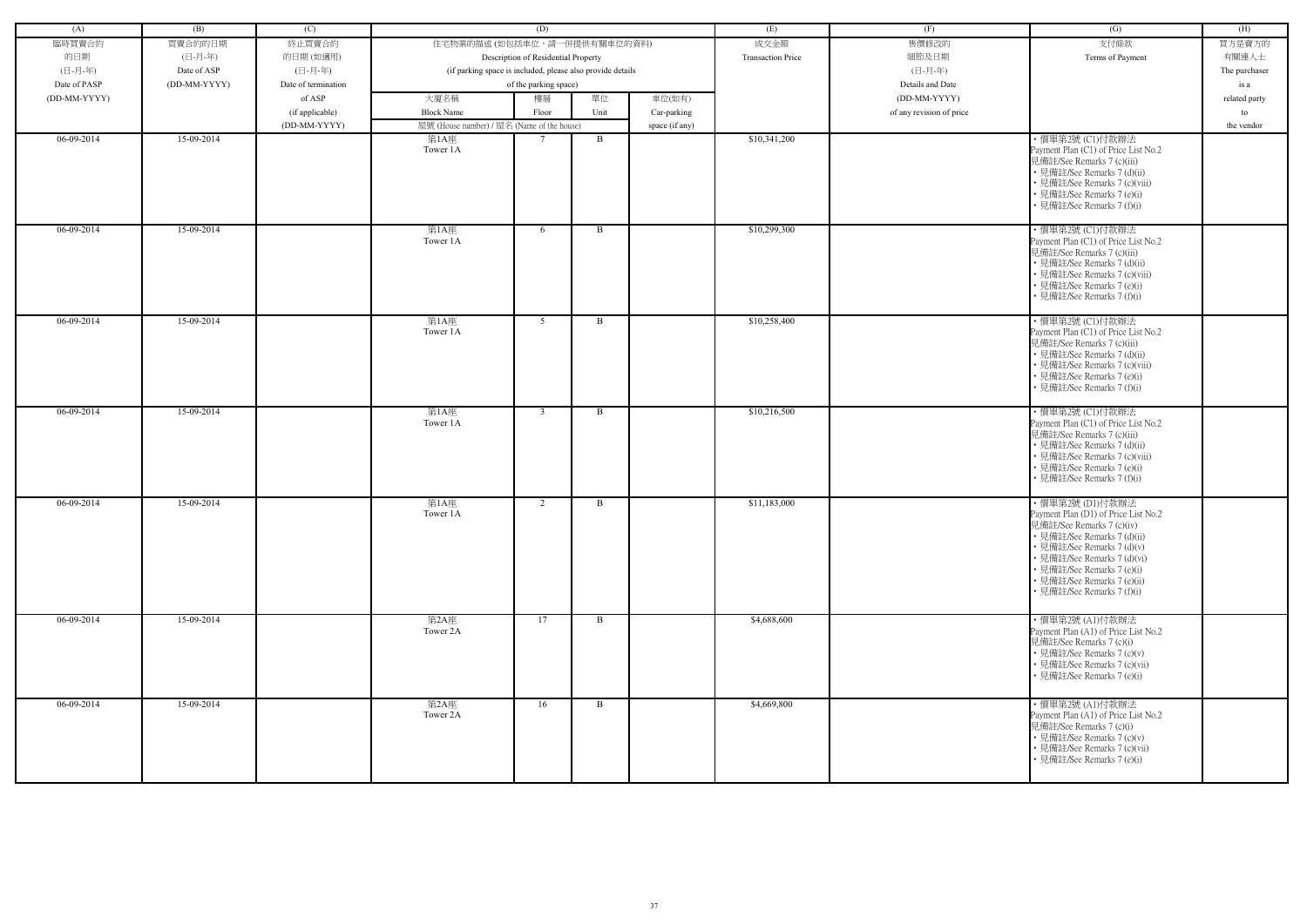| (A)          | (B)          | (C)                 |                                                            | (D)                                 |              |                | (E)                      | (F)                      | (G)                                                                                                                                                                                                            | (H)           |
|--------------|--------------|---------------------|------------------------------------------------------------|-------------------------------------|--------------|----------------|--------------------------|--------------------------|----------------------------------------------------------------------------------------------------------------------------------------------------------------------------------------------------------------|---------------|
| 臨時買賣合約       | 買賣合約的日期      | 終止買賣合約              | 住宅物業的描述 (如包括車位,請一併提供有關車位的資料)                               |                                     |              |                | 成交金額                     | 售價修改的                    | 支付條款                                                                                                                                                                                                           | 買方是賣方的        |
| 的日期          | (日-月-年)      | 的日期(如適用)            |                                                            | Description of Residential Property |              |                | <b>Transaction Price</b> | 細節及日期                    | Terms of Payment                                                                                                                                                                                               | 有關連人士         |
| (日-月-年)      | Date of ASP  | (日-月-年)             | (if parking space is included, please also provide details |                                     |              |                |                          | (日-月-年)                  |                                                                                                                                                                                                                | The purchaser |
| Date of PASP | (DD-MM-YYYY) | Date of termination |                                                            | of the parking space)               |              |                |                          | Details and Date         |                                                                                                                                                                                                                | is a          |
| (DD-MM-YYYY) |              | of ASP              | 大廈名稱                                                       | 樓層                                  | 單位           | 車位(如有)         |                          | (DD-MM-YYYY)             |                                                                                                                                                                                                                | related party |
|              |              |                     |                                                            |                                     |              |                |                          |                          |                                                                                                                                                                                                                |               |
|              |              | (if applicable)     | <b>Block Name</b>                                          | Floor                               | Unit         | Car-parking    |                          | of any revision of price |                                                                                                                                                                                                                | to            |
|              |              | (DD-MM-YYYY)        | 屋號 (House number) / 屋名 (Name of the house)                 |                                     |              | space (if any) |                          |                          |                                                                                                                                                                                                                | the vendor    |
| 06-09-2014   | 15-09-2014   |                     | 第2A座<br>Tower 2A                                           | 15                                  | B            |                | \$4,651,100              |                          | ・價單第2號 (A1)付款辦法<br>Payment Plan (A1) of Price List No.2<br>見備註/See Remarks 7 (c)(i)<br>• 見備註/See Remarks 7 (c)(v)<br>• 見備註/See Remarks 7 (c)(vii)<br>• 見備註/See Remarks 7 (e)(i)                                |               |
| $06-09-2014$ | 15-09-2014   |                     | 第2A座<br>Tower 2A                                           | 12                                  | B            |                | \$5,198,000              |                          | ・價單第2號 (B1)付款辦法<br>Payment Plan (B1) of Price List No.2<br>見備註/See Remarks 7 (c)(ii)<br>• 見備註/See Remarks 7 (d)(ii)<br>• 見備註/See Remarks 7 (d)(v)<br>• 見備註/See Remarks 7 (e)(i)<br>• 見備註/See Remarks 7 (e)(ii) |               |
| 06-09-2014   | 15-09-2014   |                     | 第2A座<br>Tower 2A                                           | 11                                  | B            |                | \$4,613,700              |                          | ・價單第2號 (A1)付款辦法<br>Payment Plan (A1) of Price List No.2<br>見備註/See Remarks 7 (c)(i)<br>• 見備註/See Remarks 7 (c)(v)<br>• 見備註/See Remarks 7 (c)(vii)<br>• 見備註/See Remarks 7 (e)(i)                                |               |
| 06-09-2014   | 15-09-2014   |                     | 第2A座<br>Tower 2A                                           | 10                                  | B            |                | \$4,595,000              |                          | ・價單第2號 (A1)付款辦法<br>Payment Plan (A1) of Price List No.2<br>見備註/See Remarks 7 (c)(i)<br>• 見備註/See Remarks 7 (c)(v)<br>• 見備註/See Remarks 7 (c)(vii)<br>• 見備註/See Remarks 7 (e)(i)                                |               |
| 06-09-2014   | 15-09-2014   |                     | 第2A座<br>Tower 2A                                           | 9                                   | B            |                | \$4,577,200              |                          | ・價單第2號 (A1)付款辦法<br>Payment Plan (A1) of Price List No.2<br>見備註/See Remarks 7 (c)(i)<br>• 見備註/See Remarks 7 (c)(v)<br>• 見備註/See Remarks 7 (c)(vii)<br>• 見備註/See Remarks 7 (e)(i)                                |               |
| 06-09-2014   | 15-09-2014   |                     | 第2A座<br>Tower 2A                                           | 8                                   | B            |                | \$4,577,200              |                          | ・價單第2號 (A1)付款辦法<br>Payment Plan (A1) of Price List No.2<br>見備註/See Remarks 7 (c)(i)<br>• 見備註/See Remarks 7 (c)(v)<br>• 見備註/See Remarks 7 (c)(vii)<br>• 見備註/See Remarks 7 (e)(i)                                |               |
| $06-09-2014$ | 15-09-2014   |                     | 第2A座<br>Tower 2A                                           | $7\phantom{.0}\phantom{.0}7$        | $\mathbf{B}$ |                | \$5,094,000              |                          | ・價單第2號 (B1)付款辦法<br>Payment Plan (B1) of Price List No.2<br>見備註/See Remarks 7 (c)(ii)<br>• 見備註/See Remarks 7 (d)(ii)<br>• 見備註/See Remarks 7 (d)(v)<br>• 見備註/See Remarks 7 (e)(i)<br>• 見備註/See Remarks 7 (e)(ii) |               |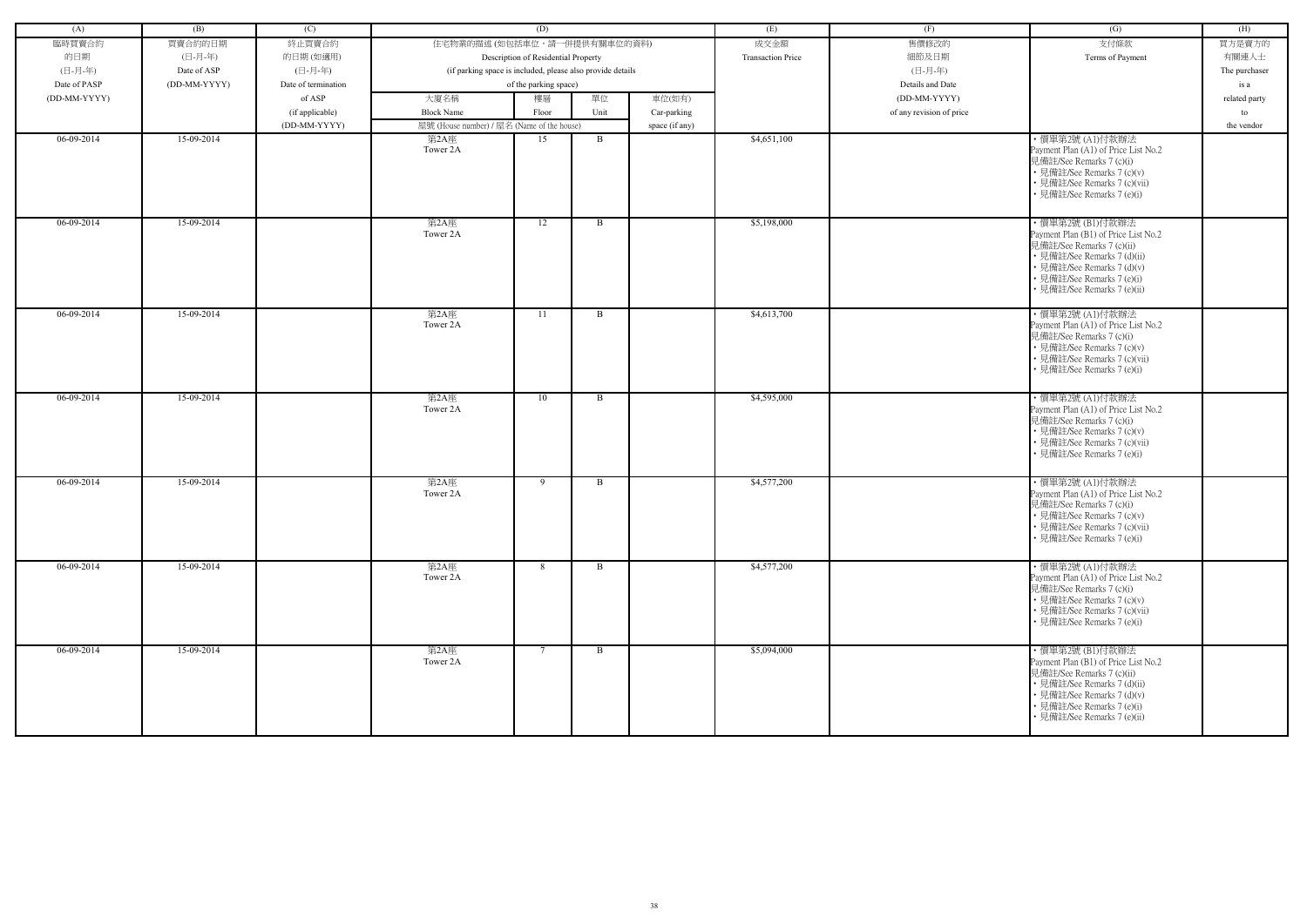| (A)          | (B)                                                           | (C)                 |                                            | (D)                                                        |      |                | (E)                      | (F)                      | (G)                                                                                                                                                                                                                | (H)           |
|--------------|---------------------------------------------------------------|---------------------|--------------------------------------------|------------------------------------------------------------|------|----------------|--------------------------|--------------------------|--------------------------------------------------------------------------------------------------------------------------------------------------------------------------------------------------------------------|---------------|
| 臨時買賣合約       | 買賣合約的日期                                                       | 終止買賣合約              | 住宅物業的描述 (如包括車位,請一併提供有關車位的資料)               |                                                            |      |                | 成交金額                     | 售價修改的                    | 支付條款                                                                                                                                                                                                               | 買方是賣方的        |
| 的日期          | (日-月-年)                                                       | 的日期(如適用)            |                                            | Description of Residential Property                        |      |                | <b>Transaction Price</b> | 細節及日期                    | Terms of Payment                                                                                                                                                                                                   | 有關連人士         |
| (日-月-年)      | Date of ASP                                                   | (日-月-年)             |                                            | (if parking space is included, please also provide details |      |                |                          | (日-月-年)                  |                                                                                                                                                                                                                    | The purchaser |
| Date of PASP | (DD-MM-YYYY)                                                  | Date of termination |                                            | of the parking space)                                      |      |                |                          | Details and Date         |                                                                                                                                                                                                                    | is a          |
|              |                                                               |                     |                                            |                                                            |      |                |                          |                          |                                                                                                                                                                                                                    |               |
| (DD-MM-YYYY) |                                                               | of ASP              | 大廈名稱                                       | 樓層                                                         | 單位   | 車位(如有)         |                          | (DD-MM-YYYY)             |                                                                                                                                                                                                                    | related party |
|              |                                                               | (if applicable)     | <b>Block Name</b>                          | Floor                                                      | Unit | Car-parking    |                          | of any revision of price |                                                                                                                                                                                                                    | to            |
|              |                                                               | (DD-MM-YYYY)        | 屋號 (House number) / 屋名 (Name of the house) |                                                            |      | space (if any) |                          |                          |                                                                                                                                                                                                                    | the vendor    |
| 06-09-2014   | 15-09-2014                                                    |                     | 第2A座<br>Tower 2A                           | 6                                                          | B    |                | \$4,521,900              |                          | ・價單第2號 (A1)付款辦法<br>Payment Plan (A1) of Price List No.2<br>見備註/See Remarks 7 (c)(i)<br>• 見備註/See Remarks 7 (c)(v)<br>• 見備註/See Remarks 7 (c)(vii)<br>• 見備註/See Remarks 7 (e)(i)                                    |               |
| $06-09-2014$ | 簽訂臨時買賣合約後交易再<br>未有進展<br>The PASP has not proceeded<br>further |                     | 第2A座<br>Tower 2A                           | 5                                                          | B    |                | \$4,630,400              |                          | ・價單第2號 (A1)付款辦法<br>Payment Plan (A1) of Price List No.2<br>見備註/See Remarks 7 (c)(i)<br>• 見備註/See Remarks 7 (c)(v)<br>• 見備註/See Remarks 7 (d)(iii)<br>見備註/See Remarks 7 (e)(i)                                      |               |
| 06-09-2014   | 15-09-2014                                                    |                     | 第2A座<br>Tower 2A                           | $\overline{3}$                                             | B    |                | \$4,606,100              |                          | ・價單第2號 (A1)付款辦法<br>Payment Plan (A1) of Price List No.2<br>見備註/See Remarks 7 (c)(i)<br>• 見備註/See Remarks 7 (d)(i)<br>• 見備註/See Remarks 7 (c)(vii)<br>• 見備註/See Remarks 7 (e)(i)                                    |               |
| 06-09-2014   | 15-09-2014                                                    |                     | 第3A座<br>Tower 3A                           | 32                                                         | B    |                | \$10,894,200             |                          | · 價單第2號 (C1)付款辦法<br>Payment Plan (C1) of Price List No.2<br>見備註/See Remarks 7 (c)(iii)<br>• 見備註/See Remarks 7 (c)(vi)<br>• 見備註/See Remarks 7 (c)(viii)<br>• 見備註/See Remarks 7 (e)(i)<br>見備註/See Remarks 7 (f)(i)   |               |
| 06-09-2014   | 15-09-2014                                                    |                     | 第3A座<br>Tower 3A                           | 31                                                         | B    |                | \$10,850,900             |                          | ·價單第2號 (C1)付款辦法<br>Payment Plan (C1) of Price List No.2<br>見備註/See Remarks 7 (c)(iii)<br>• 見備註/See Remarks 7 (c)(vi)<br>• 見備註/See Remarks 7 (c)(viii)<br>• 見備註/See Remarks 7 (e)(i)<br>• 見備註/See Remarks 7 (f)(i)  |               |
| $06-09-2014$ | 15-09-2014                                                    |                     | 第3A座<br>Tower 3A                           | 30                                                         | B    |                | \$11,135,600             |                          | · 價單第2號 (Cl)付款辦法<br>Payment Plan (C1) of Price List No.2<br>見備註/See Remarks 7 (c)(iii)<br>• 見備註/See Remarks 7 (d)(ii)<br>• 見備註/See Remarks 7 (c)(viii)<br>• 見備註/See Remarks 7 (e)(i)<br>• 見備註/See Remarks 7 (f)(i) |               |
| 06-09-2014   | 15-09-2014                                                    |                     | 第3A座<br>Tower 3A                           | 29                                                         | B    |                | \$11,091,000             |                          | ・價單第2號 (C1)付款辦法<br>Payment Plan (C1) of Price List No.2<br>見備註/See Remarks 7 (c)(iii)<br>• 見備註/See Remarks 7 (d)(ii)<br>• 見備註/See Remarks 7 (c)(viii)<br>• 見備註/See Remarks 7 (e)(i)<br>• 見備註/See Remarks 7 (f)(i)  |               |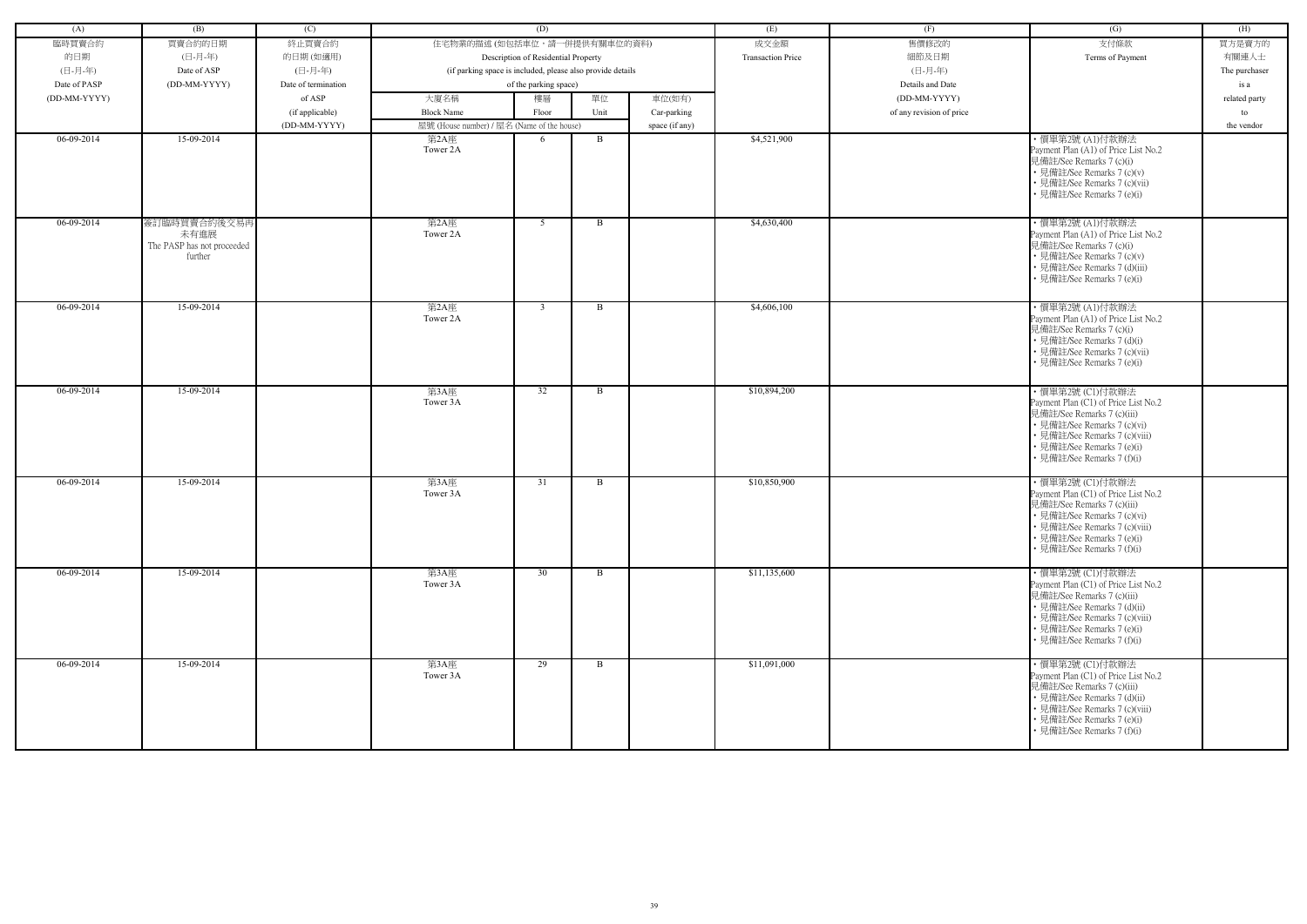| (A)          | (B)          | (C)                 |                                                            | (D)                                 |              |                | (E)                      | (F)                      | (G)                                                                                                                                                                                                                                                                        | (H)           |
|--------------|--------------|---------------------|------------------------------------------------------------|-------------------------------------|--------------|----------------|--------------------------|--------------------------|----------------------------------------------------------------------------------------------------------------------------------------------------------------------------------------------------------------------------------------------------------------------------|---------------|
| 臨時買賣合約       | 買賣合約的日期      | 終止買賣合約              | 住宅物業的描述 (如包括車位,請一併提供有關車位的資料)                               |                                     |              |                | 成交金額                     | 售價修改的                    | 支付條款                                                                                                                                                                                                                                                                       | 買方是賣方的        |
| 的日期          | (日-月-年)      | 的日期(如適用)            |                                                            | Description of Residential Property |              |                | <b>Transaction Price</b> | 細節及日期                    | Terms of Payment                                                                                                                                                                                                                                                           | 有關連人士         |
| (日-月-年)      | Date of ASP  | (日-月-年)             | (if parking space is included, please also provide details |                                     |              |                |                          | (日-月-年)                  |                                                                                                                                                                                                                                                                            | The purchaser |
| Date of PASP | (DD-MM-YYYY) | Date of termination |                                                            | of the parking space)               |              |                |                          | Details and Date         |                                                                                                                                                                                                                                                                            | is a          |
| (DD-MM-YYYY) |              | of ASP              | 大廈名稱                                                       | 樓層                                  | 單位           | 車位(如有)         |                          | (DD-MM-YYYY)             |                                                                                                                                                                                                                                                                            | related party |
|              |              | (if applicable)     | <b>Block Name</b>                                          | Floor                               | Unit         | Car-parking    |                          | of any revision of price |                                                                                                                                                                                                                                                                            | to            |
|              |              | (DD-MM-YYYY)        | 屋號 (House number) / 屋名 (Name of the house)                 |                                     |              | space (if any) |                          |                          |                                                                                                                                                                                                                                                                            | the vendor    |
| 06-09-2014   | 15-09-2014   |                     | 第3A座                                                       | 28                                  | $\mathbf{B}$ |                | \$10,764,400             |                          | ·價單第2號 (C1)付款辦法                                                                                                                                                                                                                                                            |               |
|              |              |                     | Tower 3A                                                   |                                     |              |                |                          |                          | Payment Plan (C1) of Price List No.2<br>見備註/See Remarks 7 (c)(iii)<br>• 見備註/See Remarks 7 (c)(vi)<br>• 見備註/See Remarks 7 (c)(viii)<br>• 見備註/See Remarks 7 (e)(i)<br>• 見備註/See Remarks 7 (f)(i)                                                                             |               |
| 06-09-2014   | 15-09-2014   |                     | 第3A座<br>Tower 3A                                           | 27                                  | B            |                | \$10,679,600             |                          | ・價單第2號 (C1)付款辦法<br>Payment Plan (C1) of Price List No.2<br>見備註/See Remarks 7 (c)(iii)<br>• 見備註/See Remarks 7 (c)(vi)<br>• 見備註/See Remarks 7 (c)(viii)<br>• 見備註/See Remarks 7 (e)(i)<br>• 見備註/See Remarks 7 (f)(i)                                                          |               |
| 06-09-2014   | 15-09-2014   |                     | 第3A座<br>Tower 3A                                           | 26                                  | B            |                | \$10,959,100             |                          | ・價單第2號 (C1)付款辦法<br>Payment Plan (C1) of Price List No.2<br>見備註/See Remarks 7 (c)(iii)<br>• 見備註/See Remarks 7 (d)(ii)<br>• 見備註/See Remarks 7 (c)(viii)<br>• 見備註/See Remarks 7 (e)(i)<br>• 見備註/See Remarks 7 (f)(i)                                                          |               |
| 06-09-2014   | 15-09-2014   |                     | 第3A座<br>Tower 3A                                           | 25                                  | B            |                | \$10,916,300             |                          | · 價單第2號 (C1)付款辦法<br>Payment Plan (C1) of Price List No.2<br>見備註/See Remarks 7 (c)(iii)<br>• 見備註/See Remarks 7 (d)(ii)<br>• 見備註/See Remarks 7 (c)(viii)<br>• 見備註/See Remarks 7 (e)(i)<br>• 見備註/See Remarks 7 (f)(i)                                                         |               |
| 06-09-2014   | 15-09-2014   |                     | 第3A座<br>Tower 3A                                           | 23                                  | B            |                | \$11,626,800             |                          | ·價單第2號(D1)付款辦法<br>Payment Plan (D1) of Price List No.2<br>見備註/See Remarks 7 (c)(iv)<br>• 見備註/See Remarks 7 (c)(vi)<br>• 見備註/See Remarks 7 (d)(v)<br>• 見備註/See Remarks 7 (d)(vi)<br>• 見備註/See Remarks 7 (e)(i)<br>• 見備註/See Remarks 7 (e)(ii)<br>• 見備註/See Remarks 7 (f)(i) |               |
| 06-09-2014   | 15-09-2014   |                     | 第3A座<br>Tower 3A                                           | 22                                  | $\mathbf{B}$ |                | \$10,829,000             |                          | ・價單第2號 (C1)付款辦法<br>Payment Plan (C1) of Price List No.2<br>見備註/See Remarks 7 (c)(iii)<br>• 見備註/See Remarks 7 (d)(ii)<br>• 見備註/See Remarks 7 (c)(viii)<br>• 見備註/See Remarks 7 (e)(i)<br>• 見備註/See Remarks 7 (f)(i)                                                          |               |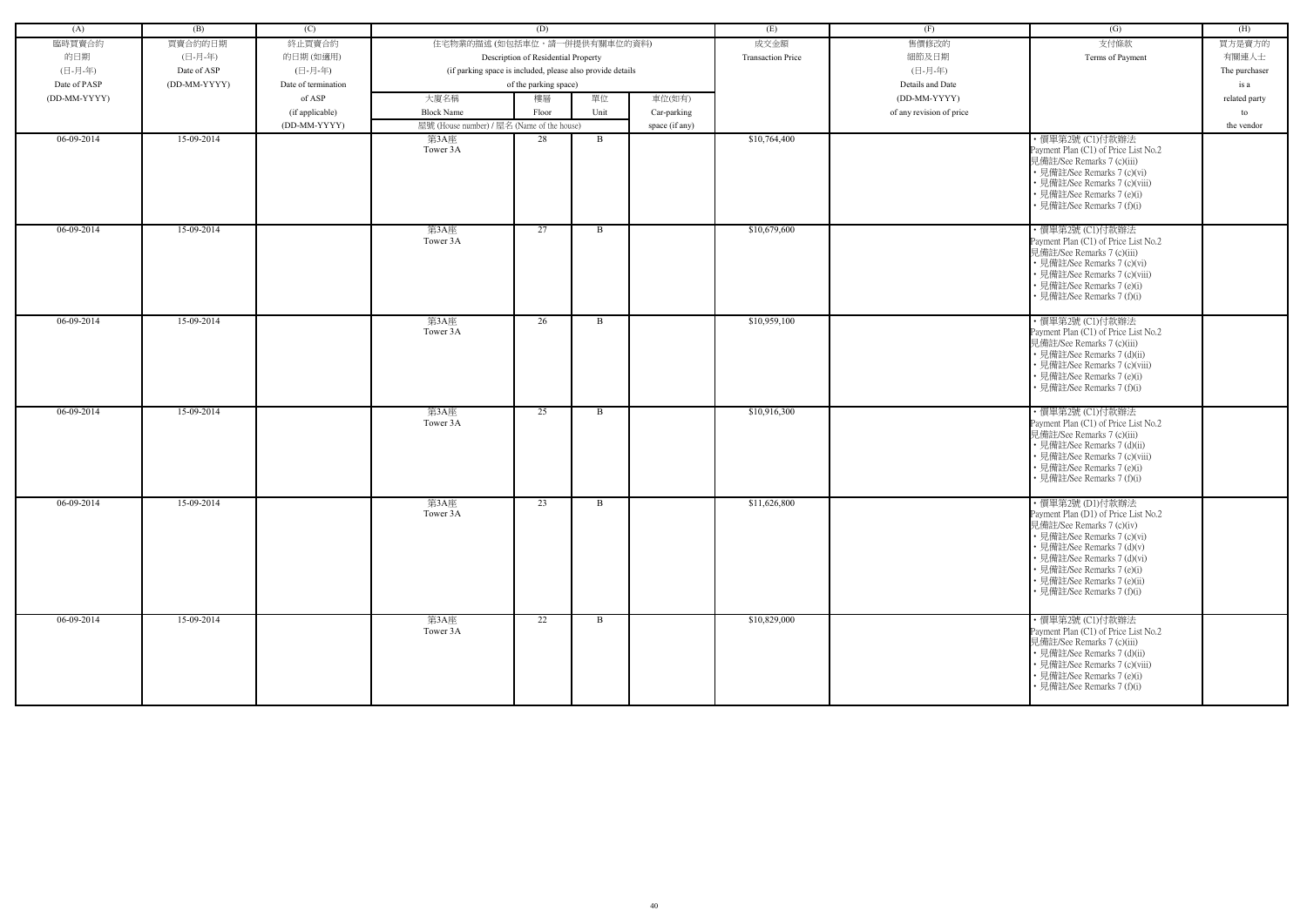| (A)          | (B)          | (C)                 |                                                            | (D)                                 |              |                | (E)                      | (F)                      | (G)                                                                                                                                                                                                                                                                         | (H)           |
|--------------|--------------|---------------------|------------------------------------------------------------|-------------------------------------|--------------|----------------|--------------------------|--------------------------|-----------------------------------------------------------------------------------------------------------------------------------------------------------------------------------------------------------------------------------------------------------------------------|---------------|
| 臨時買賣合約       | 買賣合約的日期      | 終止買賣合約              | 住宅物業的描述 (如包括車位,請一併提供有關車位的資料)                               |                                     |              |                | 成交金額                     | 售價修改的                    | 支付條款                                                                                                                                                                                                                                                                        | 買方是賣方的        |
| 的日期          | (日-月-年)      | 的日期(如適用)            |                                                            | Description of Residential Property |              |                | <b>Transaction Price</b> | 細節及日期                    | Terms of Payment                                                                                                                                                                                                                                                            | 有關連人士         |
| (日-月-年)      | Date of ASP  | (日-月-年)             | (if parking space is included, please also provide details |                                     |              |                |                          | (日-月-年)                  |                                                                                                                                                                                                                                                                             | The purchaser |
| Date of PASP | (DD-MM-YYYY) | Date of termination |                                                            | of the parking space)               |              |                |                          | Details and Date         |                                                                                                                                                                                                                                                                             | is a          |
| (DD-MM-YYYY) |              | of ASP              | 大廈名稱                                                       | 樓層                                  | 單位           | 車位(如有)         |                          | (DD-MM-YYYY)             |                                                                                                                                                                                                                                                                             | related party |
|              |              | (if applicable)     | <b>Block Name</b>                                          | Floor                               | Unit         | Car-parking    |                          | of any revision of price |                                                                                                                                                                                                                                                                             | to            |
|              |              |                     |                                                            |                                     |              |                |                          |                          |                                                                                                                                                                                                                                                                             |               |
|              |              | (DD-MM-YYYY)        | 屋號 (House number) / 屋名 (Name of the house)                 |                                     |              | space (if any) | \$11,141,800             |                          |                                                                                                                                                                                                                                                                             | the vendor    |
| 06-09-2014   | 15-09-2014   |                     | 第3A座<br>Tower 3A                                           | 21                                  | B            |                |                          |                          | ・價單第2號 (C1)付款辦法<br>Payment Plan (C1) of Price List No.2<br>見備註/See Remarks 7 (c)(iii)<br>• 見備註/See Remarks 7 (d)(ii)<br>• 見備註/See Remarks 7 (d)(iv)<br>• 見備註/See Remarks 7 (e)(i)<br>• 見備註/See Remarks 7 (f)(i)                                                             |               |
| 06-09-2014   | 15-09-2014   |                     | 第3A座<br>Tower 3A                                           | 20                                  | $\mathbf{B}$ |                | \$11,805,000             |                          | ・價單第2號 (D1)付款辦法<br>Payment Plan (D1) of Price List No.2<br>見備註/See Remarks 7 (c)(iv)<br>• 見備註/See Remarks 7 (d)(ii)<br>• 見備註/See Remarks 7 (d)(v)<br>• 見備註/See Remarks 7 (d)(vi)<br>• 見備註/See Remarks 7 (e)(i)<br>• 見備註/See Remarks 7 (e)(ii)<br>• 見備註/See Remarks 7 (f)(i) |               |
| 06-09-2014   | 15-09-2014   |                     | 第3A座<br>Tower 3A                                           | 19                                  | $\mathbf{B}$ |                | \$10,385,500             |                          | ・價單第2號 (C1)付款辦法<br>Payment Plan (C1) of Price List No.2<br>見備註/See Remarks 7 (c)(iii)<br>• 見備註/See Remarks 7 (c)(vi)<br>• 見備註/See Remarks 7 (c)(viii)<br>• 見備註/See Remarks 7 (e)(i)<br>• 見備註/See Remarks 7 (f)(i)                                                           |               |
| 06-09-2014   | 15-09-2014   |                     | 第3A座<br>Tower 3A                                           | 18                                  | $\mathbf{B}$ |                | \$11,759,000             |                          | ・價單第2號 (D1)付款辦法<br>Payment Plan (D1) of Price List No.2<br>見備註/See Remarks 7 (c)(iv)<br>• 見備註/See Remarks 7 (d)(ii)<br>• 見備註/See Remarks 7 (d)(v)<br>• 見備註/See Remarks 7 (d)(vi)<br>• 見備註/See Remarks 7 (e)(i)<br>· 見備註/See Remarks 7 (e)(ii)<br>• 見備註/See Remarks 7 (f)(i) |               |
| 06-09-2014   | 15-09-2014   |                     | 第3A座<br>Tower 3A                                           | 17                                  | B            |                | \$4,688,600              |                          | ・價單第2號 (A1)付款辦法<br>Payment Plan (A1) of Price List No.2<br>見備註/See Remarks 7 (c)(i)<br>• 見備註/See Remarks 7 (c)(v)<br>• 見備註/See Remarks 7 (c)(vii)<br>• 見備註/See Remarks 7 (e)(i)                                                                                             |               |
| $06-09-2014$ | 15-09-2014   |                     | 第3A座<br>Tower 3A                                           | 16                                  | $\mathbf{B}$ |                | \$5,240,000              |                          | ・價單第2號 (B1)付款辦法<br>Payment Plan (B1) of Price List No.2<br>見備註/See Remarks 7 (c)(ii)<br>• 見備註/See Remarks 7 (d)(ii)<br>• 見備註/See Remarks 7 (d)(v)<br>• 見備註/See Remarks 7 (e)(i)<br>• 見備註/See Remarks 7 (e)(ii)                                                              |               |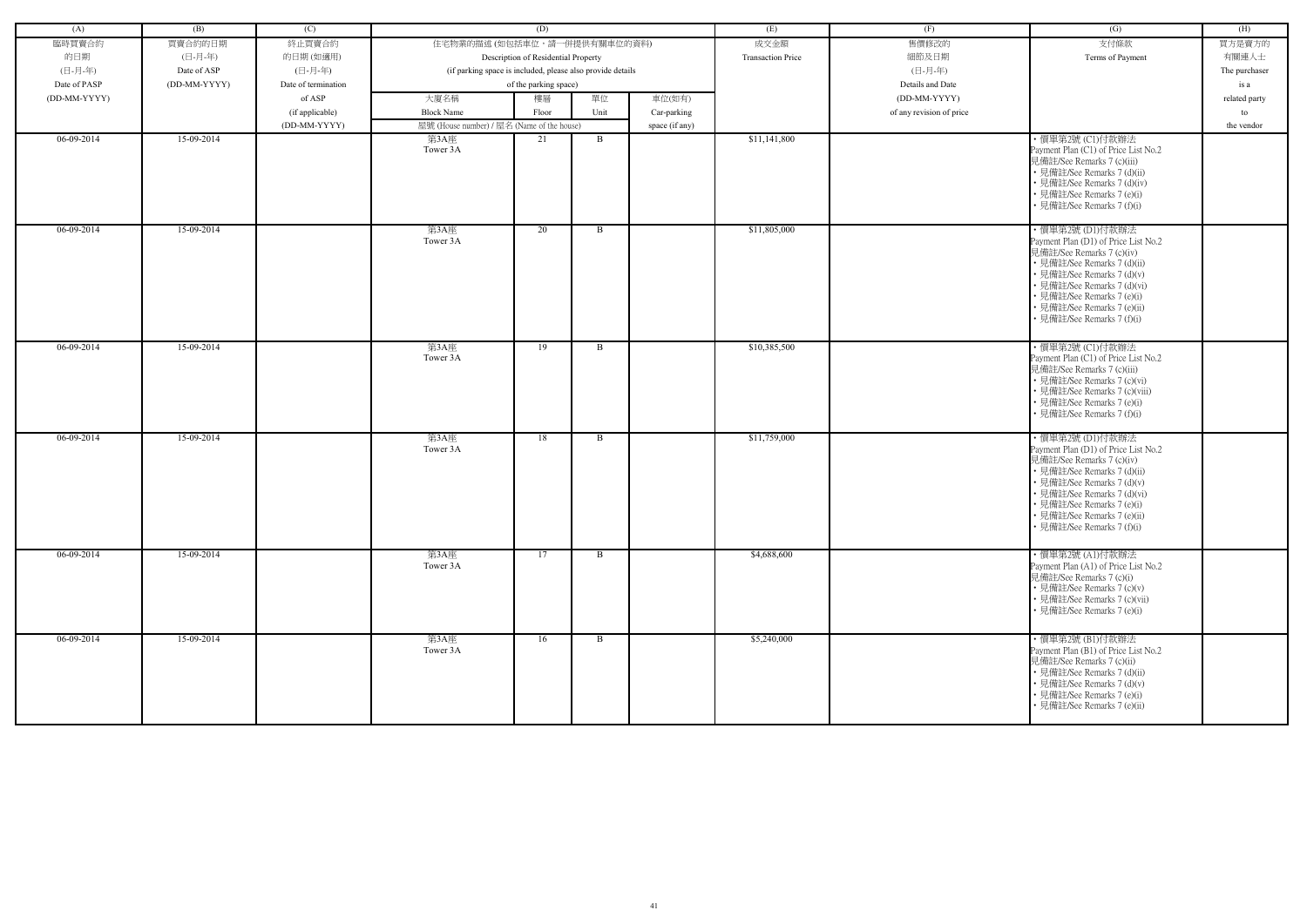| (A)          | (B)          | (C)                 |                                                    | (D)                                                        |              |                | (E)                      | (F)                      | (G)                                                                                                                                                                                                             | (H)           |
|--------------|--------------|---------------------|----------------------------------------------------|------------------------------------------------------------|--------------|----------------|--------------------------|--------------------------|-----------------------------------------------------------------------------------------------------------------------------------------------------------------------------------------------------------------|---------------|
| 臨時買賣合約       | 買賣合約的日期      | 終止買賣合約              | 住宅物業的描述 (如包括車位,請一併提供有關車位的資料)                       |                                                            |              |                | 成交金額                     | 售價修改的                    | 支付條款                                                                                                                                                                                                            | 買方是賣方的        |
| 的日期          | (日-月-年)      | 的日期(如適用)            |                                                    | Description of Residential Property                        |              |                | <b>Transaction Price</b> | 細節及日期                    | Terms of Payment                                                                                                                                                                                                | 有關連人士         |
| (日-月-年)      | Date of ASP  | (日-月-年)             |                                                    | (if parking space is included, please also provide details |              |                |                          | (日-月-年)                  |                                                                                                                                                                                                                 | The purchaser |
| Date of PASP | (DD-MM-YYYY) | Date of termination |                                                    | of the parking space)                                      |              |                |                          | Details and Date         |                                                                                                                                                                                                                 | is a          |
| (DD-MM-YYYY) |              | of ASP              | 大廈名稱                                               | 樓層                                                         | 單位           | 車位(如有)         |                          | (DD-MM-YYYY)             |                                                                                                                                                                                                                 |               |
|              |              |                     | <b>Block Name</b>                                  |                                                            | Unit         |                |                          |                          |                                                                                                                                                                                                                 | related party |
|              |              | (if applicable)     |                                                    | Floor                                                      |              | Car-parking    |                          | of any revision of price |                                                                                                                                                                                                                 | to            |
| 06-09-2014   | 15-09-2014   | (DD-MM-YYYY)        | 屋號 (House number) / 屋名 (Name of the house)<br>第3A座 | 15                                                         | B            | space (if any) | \$4,651,100              |                          | ・價單第2號 (A1)付款辦法                                                                                                                                                                                                 | the vendor    |
|              |              |                     | Tower 3A                                           |                                                            |              |                |                          |                          | Payment Plan (A1) of Price List No.2<br>見備註/See Remarks 7 (c)(i)<br>• 見備註/See Remarks 7 (c)(v)<br>• 見備註/See Remarks 7 (c)(vii)<br>• 見備註/See Remarks 7 (e)(i)                                                    |               |
| $06-09-2014$ | 15-09-2014   |                     | 第3A座<br>Tower 3A                                   | 12                                                         | B            |                | \$4,632,400              |                          | ・價單第2號 (A1)付款辦法<br>Payment Plan (A1) of Price List No.2<br>見備註/See Remarks 7 (c)(i)<br>• 見備註/See Remarks 7 (c)(v)<br>• 見備註/See Remarks 7 (c)(vii)<br>• 見備註/See Remarks 7 (e)(i)                                 |               |
| 06-09-2014   | 15-09-2014   |                     | 第3A座<br>Tower 3A                                   | 11                                                         | B            |                | \$4,613,700              |                          | ・價單第2號 (A1)付款辦法<br>Payment Plan (A1) of Price List No.2<br>見備註/See Remarks 7 (c)(i)<br>• 見備註/See Remarks 7 (c)(v)<br>• 見備註/See Remarks 7 (c)(vii)<br>• 見備註/See Remarks 7 (e)(i)                                 |               |
| 06-09-2014   | 15-09-2014   |                     | 第3A座<br>Tower 3A                                   | 10                                                         | <sub>B</sub> |                | \$5,033,200              |                          | ・價單第2號 (B1)付款辦法<br>Payment Plan (B1) of Price List No.2<br>見備註/See Remarks 7 (c)(ii)<br>• 見備註/See Remarks 7 (c)(v)<br>• 見備註/See Remarks 7 (d)(v)<br>• 見備註/See Remarks 7 (e)(i)<br>· 見備註/See Remarks 7 (e)(ii)   |               |
| 06-09-2014   | 15-09-2014   |                     | 第3A座<br>Tower 3A                                   | 9                                                          | B            |                | \$4,577,200              |                          | ・價單第2號 (A1)付款辦法<br>Payment Plan (A1) of Price List No.2<br>見備註/See Remarks 7 (c)(i)<br>• 見備註/See Remarks 7 (c)(v)<br>• 見備註/See Remarks 7 (c)(vii)<br>• 見備註/See Remarks 7 (e)(i)<br>• 見備註/See Remarks 7 (f)(iii) |               |
| $06-09-2014$ | 15-09-2014   |                     | 第3A座<br>Tower 3A                                   | 8                                                          | $\mathbf{B}$ |                | \$5,136,000              |                          | ・價單第2號 (B1)付款辦法<br>Payment Plan (B1) of Price List No.2<br>見備註/See Remarks 7 (c)(ii)<br>• 見備註/See Remarks 7 (d)(ii)<br>• 見備註/See Remarks 7 (d)(v)<br>• 見備註/See Remarks 7 (e)(i)<br>• 見備註/See Remarks 7 (e)(ii)  |               |
| 06-09-2014   | 15-09-2014   |                     | 第3A座<br>Tower 3A                                   | $7\phantom{.0}$                                            | B            |                | \$4,539,700              |                          | ・價單第2號 (A1)付款辦法<br>Payment Plan (A1) of Price List No.2<br>見備註/See Remarks 7 (c)(i)<br>• 見備註/See Remarks 7 (c)(v)<br>• 見備註/See Remarks 7 (c)(vii)<br>• 見備註/See Remarks 7 (e)(i)                                 |               |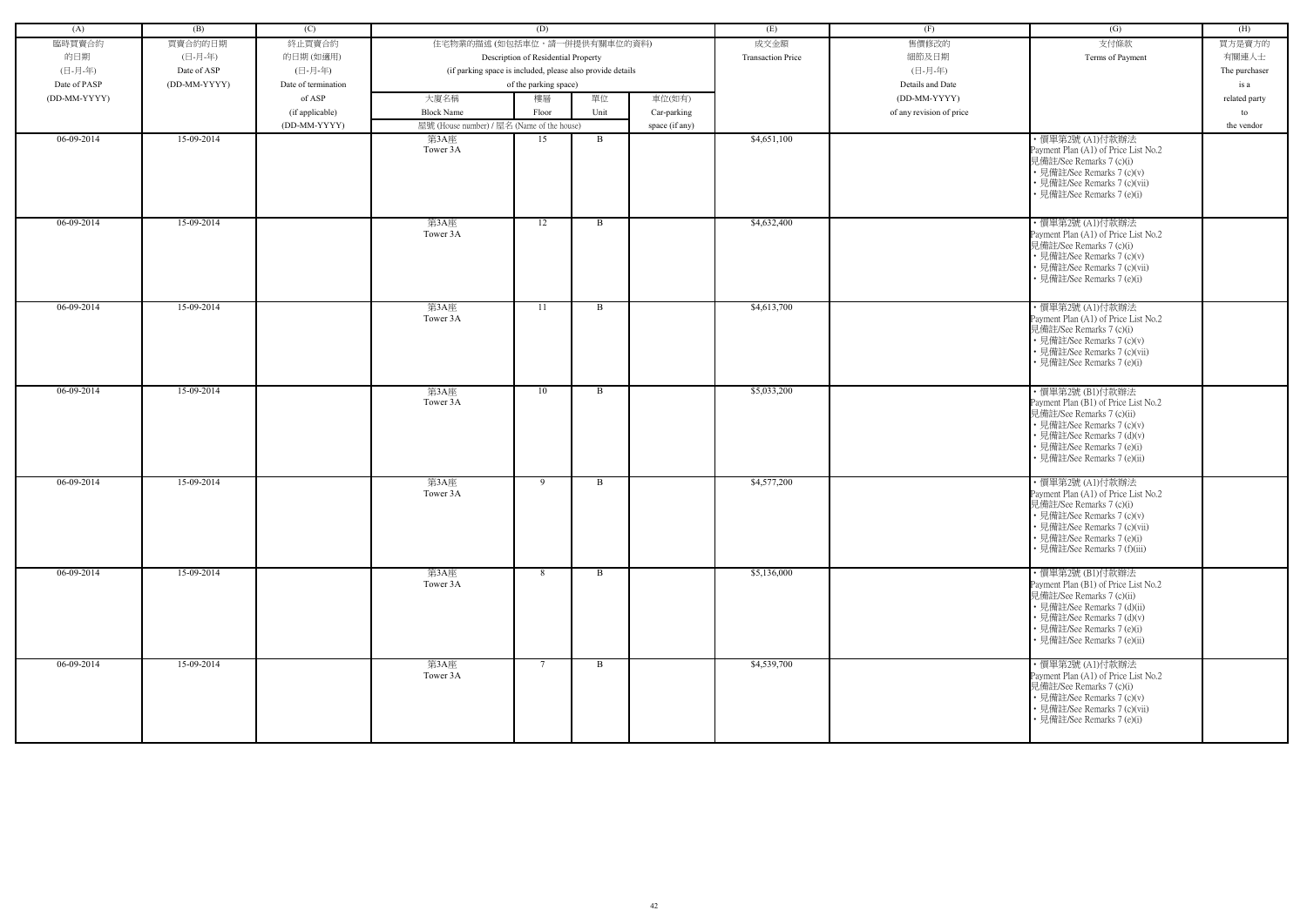| (A)          | (B)          | (C)                 |                                                            | (D)                                 |              |                | (E)                      | (F)                      | (G)                                                                                                                                                                                                             | (H)           |
|--------------|--------------|---------------------|------------------------------------------------------------|-------------------------------------|--------------|----------------|--------------------------|--------------------------|-----------------------------------------------------------------------------------------------------------------------------------------------------------------------------------------------------------------|---------------|
| 臨時買賣合約       | 買賣合約的日期      | 終止買賣合約              | 住宅物業的描述 (如包括車位,請一併提供有關車位的資料)                               |                                     |              |                | 成交金額                     | 售價修改的                    | 支付條款                                                                                                                                                                                                            | 買方是賣方的        |
| 的日期          | (日-月-年)      | 的日期(如適用)            |                                                            | Description of Residential Property |              |                | <b>Transaction Price</b> | 細節及日期                    | Terms of Payment                                                                                                                                                                                                | 有關連人士         |
| (日-月-年)      | Date of ASP  | (日-月-年)             | (if parking space is included, please also provide details |                                     |              |                |                          | (日-月-年)                  |                                                                                                                                                                                                                 | The purchaser |
| Date of PASP | (DD-MM-YYYY) | Date of termination |                                                            | of the parking space)               |              |                |                          | Details and Date         |                                                                                                                                                                                                                 | is a          |
| (DD-MM-YYYY) |              | of ASP              | 大廈名稱                                                       | 樓層                                  | 單位           | 車位(如有)         |                          | (DD-MM-YYYY)             |                                                                                                                                                                                                                 | related party |
|              |              |                     |                                                            |                                     |              |                |                          |                          |                                                                                                                                                                                                                 |               |
|              |              | (if applicable)     | <b>Block Name</b>                                          | Floor                               | Unit         | Car-parking    |                          | of any revision of price |                                                                                                                                                                                                                 | to            |
|              |              | (DD-MM-YYYY)        | 屋號 (House number) / 屋名 (Name of the house)                 |                                     |              | space (if any) |                          |                          |                                                                                                                                                                                                                 | the vendor    |
| 06-09-2014   | 15-09-2014   |                     | 第3A座<br>Tower 3A                                           | 6                                   | B            |                | \$4,642,700              |                          | ・價單第2號 (A1)付款辦法<br>Payment Plan (A1) of Price List No.2<br>見備註/See Remarks 7 (c)(i)<br>• 見備註/See Remarks 7 (d)(i)<br>• 見備註/See Remarks 7 (c)(vii)<br>• 見備註/See Remarks 7 (e)(i)                                 |               |
| $06-09-2014$ | 15-09-2014   |                     | 第3A座<br>Tower 3A                                           | 5                                   | B            |                | \$5,054,000              |                          | ・價單第2號 (B1)付款辦法<br>Payment Plan (B1) of Price List No.2<br>見備註/See Remarks 7 (c)(ii)<br>• 見備註/See Remarks 7 (d)(ii)<br>• 見備註/See Remarks 7 (d)(v)<br>• 見備註/See Remarks 7 (e)(i)<br>• 見備註/See Remarks 7 (e)(ii)  |               |
| 06-09-2014   | 15-09-2014   |                     | 第3A座<br>Tower 3A                                           | $\overline{3}$                      | B            |                | \$4,486,300              |                          | ・價單第2號 (A1)付款辦法<br>Payment Plan (A1) of Price List No.2<br>見備註/See Remarks 7 (c)(i)<br>• 見備註/See Remarks 7 (c)(v)<br>• 見備註/See Remarks 7 (c)(vii)<br>• 見備註/See Remarks 7 (e)(i)                                 |               |
| 06-09-2014   | 15-09-2014   |                     | 第3A座<br>Tower 3A                                           | 17                                  | C            |                | \$7,098,800              |                          | ·價單第2號 (C1)付款辦法<br>Payment Plan (C1) of Price List No.2<br>見備註/See Remarks 7 (c)(iii)<br>• 見備註/See Remarks 7 (d)(ii)<br>• 見備註/See Remarks 7 (d)(iv)<br>• 見備註/See Remarks 7 (e)(i)                               |               |
| 06-09-2014   | 15-09-2014   |                     | 第3A座<br>Tower 3A                                           | 16                                  | $\mathbf{C}$ |                | \$6,643,400              |                          | ・價單第2號 (C1)付款辦法<br>Payment Plan (C1) of Price List No.2<br>見備註/See Remarks 7 (c)(iii)<br>• 見備註/See Remarks 7 (c)(vi)<br>• 見備註/See Remarks 7 (c)(viii)<br>• 見備註/See Remarks 7 (e)(i)                             |               |
| 06-09-2014   | 15-09-2014   |                     | 第3A座<br>Tower 3A                                           | 15                                  | $\mathbf C$  |                | \$6,677,700              |                          | ・價單第2號 (A1)付款辦法<br>Payment Plan (A1) of Price List No.2<br>見備註/See Remarks 7 (c)(i)<br>• 見備註/See Remarks 7 (c)(v)<br>• 見備註/See Remarks 7 (c)(vii)<br>• 見備註/See Remarks 7 (e)(i)                                 |               |
| $06-09-2014$ | 15-09-2014   |                     | 第3A座<br>Tower 3A                                           | 12                                  | $\mathbf{C}$ |                | \$6,651,000              |                          | ・價單第2號 (A1)付款辦法<br>Payment Plan (A1) of Price List No.2<br>見備註/See Remarks 7 (c)(i)<br>• 見備註/See Remarks 7 (c)(v)<br>• 見備註/See Remarks 7 (c)(vii)<br>• 見備註/See Remarks 7 (e)(i)<br>• 見備註/See Remarks 7 (f)(iii) |               |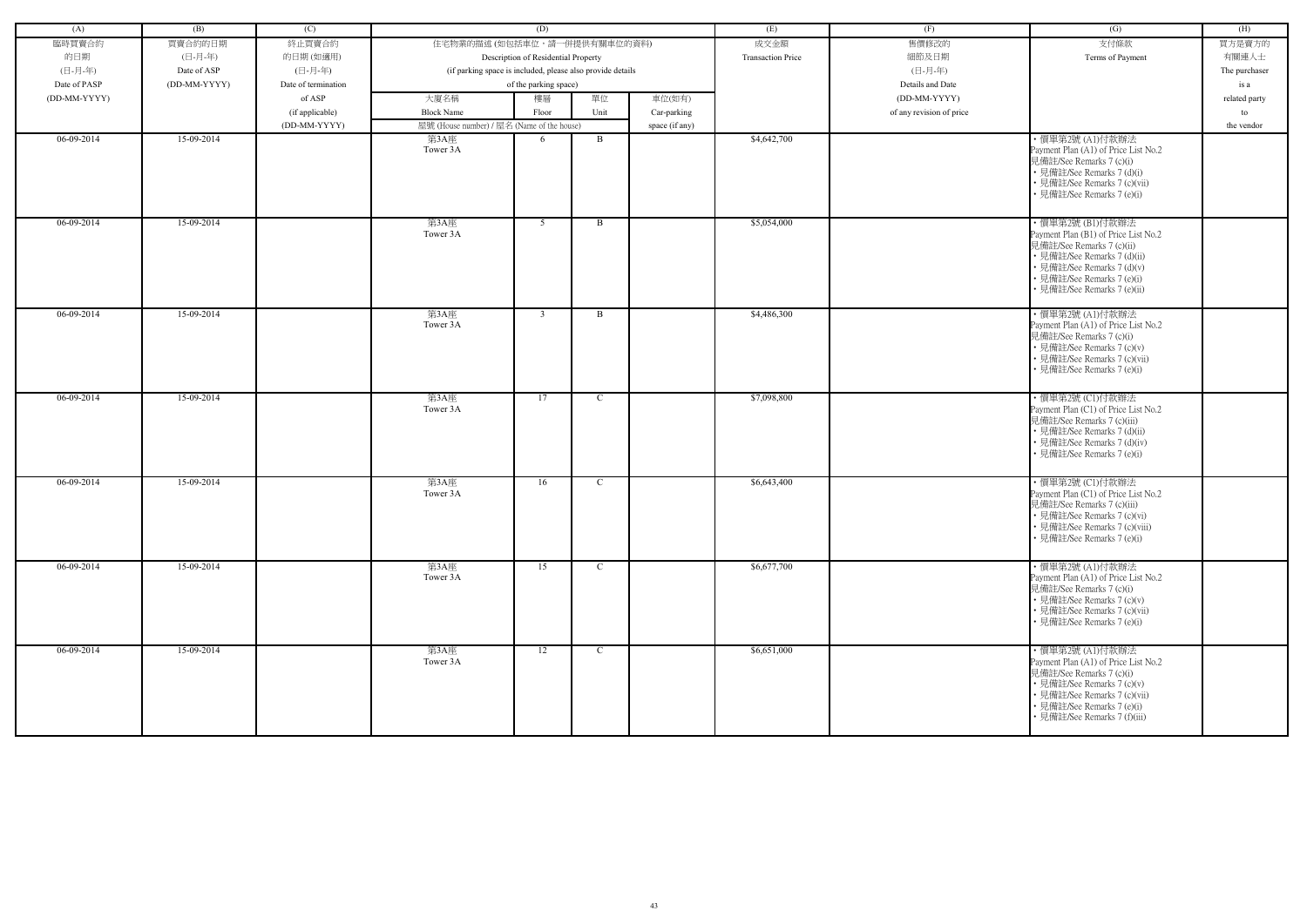| (A)          | (B)          | (C)                 |                                            | (D)                                                        |              |                | (E)                      | (F)                      | (G)                                                                                                                                                                                                            | (H)           |
|--------------|--------------|---------------------|--------------------------------------------|------------------------------------------------------------|--------------|----------------|--------------------------|--------------------------|----------------------------------------------------------------------------------------------------------------------------------------------------------------------------------------------------------------|---------------|
|              | 買賣合約的日期      |                     | 住宅物業的描述 (如包括車位,請一併提供有關車位的資料)               |                                                            |              |                |                          | 售價修改的                    | 支付條款                                                                                                                                                                                                           |               |
| 臨時買賣合約       |              | 終止買賣合約              |                                            |                                                            |              |                | 成交金額                     |                          |                                                                                                                                                                                                                | 買方是賣方的        |
| 的日期          | (日-月-年)      | 的日期(如適用)            |                                            | Description of Residential Property                        |              |                | <b>Transaction Price</b> | 細節及日期                    | Terms of Payment                                                                                                                                                                                               | 有關連人士         |
| (日-月-年)      | Date of ASP  | (日-月-年)             |                                            | (if parking space is included, please also provide details |              |                |                          | (日-月-年)                  |                                                                                                                                                                                                                | The purchaser |
| Date of PASP | (DD-MM-YYYY) | Date of termination |                                            | of the parking space)                                      |              |                |                          | Details and Date         |                                                                                                                                                                                                                | is a          |
| (DD-MM-YYYY) |              | of ASP              | 大廈名稱                                       | 樓層                                                         | 單位           | 車位(如有)         |                          | (DD-MM-YYYY)             |                                                                                                                                                                                                                | related party |
|              |              | (if applicable)     | <b>Block Name</b>                          | Floor                                                      | Unit         | Car-parking    |                          | of any revision of price |                                                                                                                                                                                                                | to            |
|              |              | (DD-MM-YYYY)        | 屋號 (House number) / 屋名 (Name of the house) |                                                            |              | space (if any) |                          |                          |                                                                                                                                                                                                                | the vendor    |
| 06-09-2014   | 15-09-2014   |                     | 第3A座<br>Tower 3A                           | 11                                                         | $\mathbf C$  |                | \$7,433,000              |                          | ・價單第2號 (B1)付款辦法<br>Payment Plan (B1) of Price List No.2<br>見備註/See Remarks 7 (c)(ii)<br>• 見備註/See Remarks 7 (d)(ii)<br>• 見備註/See Remarks 7 (d)(v)<br>• 見備註/See Remarks 7 (e)(i)<br>· 見備註/See Remarks 7 (e)(ii) |               |
| $06-09-2014$ | 15-09-2014   |                     | 第3A座<br>Tower 3A                           | 10                                                         | $\mathbf C$  |                | \$6,597,500              |                          | ·價單第2號 (A1)付款辦法<br>Payment Plan (A1) of Price List No.2<br>見備註/See Remarks 7 (c)(i)<br>• 見備註/See Remarks 7 (c)(v)<br>• 見備註/See Remarks 7 (c)(vii)<br>• 見備註/See Remarks 7 (e)(i)                                |               |
| $06-09-2014$ | 15-09-2014   |                     | 第3A座<br>Tower 3A                           | 9                                                          | $\mathbf C$  |                | \$7,373,000              |                          | ・價單第2號 (B1)付款辦法<br>Payment Plan (B1) of Price List No.2<br>見備註/See Remarks 7 (c)(ii)<br>• 見備註/See Remarks 7 (d)(ii)<br>• 見備註/See Remarks 7 (d)(v)<br>• 見備註/See Remarks 7 (e)(i)<br>• 見備註/See Remarks 7 (e)(ii) |               |
| 06-09-2014   | 15-09-2014   |                     | 第3A座<br>Tower 3A                           | 8                                                          | $\mathbf C$  |                | \$6,570,800              |                          | ・價單第2號 (A1)付款辦法<br>Payment Plan (A1) of Price List No.2<br>見備註/See Remarks 7 (c)(i)<br>• 見備註/See Remarks 7 (c)(v)<br>• 見備註/See Remarks 7 (c)(vii)<br>• 見備註/See Remarks 7 (e)(i)                                |               |
| 06-09-2014   | 15-09-2014   |                     | 第3A座<br>Tower 3A                           | $7\phantom{.0}$                                            | $\mathbf C$  |                | \$6,692,300              |                          | ・價單第2號 (A1)付款辦法<br>Payment Plan (A1) of Price List No.2<br>見備註/See Remarks 7 (c)(i)<br>• 見備註/See Remarks 7 (d)(i)<br>• 見備註/See Remarks 7 (c)(vii)<br>• 見備註/See Remarks 7 (e)(i)                                |               |
| $06-09-2014$ | 15-09-2014   |                     | 第3A座<br>Tower 3A                           | 6                                                          | $\mathbf{C}$ |                | \$6,492,300              |                          | ・價單第2號 (A1)付款辦法<br>Payment Plan (A1) of Price List No.2<br>見備註/See Remarks 7 (c)(i)<br>• 見備註/See Remarks 7 (c)(v)<br>• 見備註/See Remarks 7 (c)(vii)<br>• 見備註/See Remarks 7 (e)(i)                                |               |
| $06-09-2014$ | 15-09-2014   |                     | 第3A座<br>Tower 3A                           | 5                                                          | $\mathbf{C}$ |                | \$6,639,200              |                          | ・價單第2號 (A1)付款辦法<br>Payment Plan (A1) of Price List No.2<br>見備註/See Remarks 7 (c)(i)<br>• 見備註/See Remarks 7 (d)(i)<br>• 見備註/See Remarks 7 (c)(vii)<br>• 見備註/See Remarks 7 (e)(i)                                |               |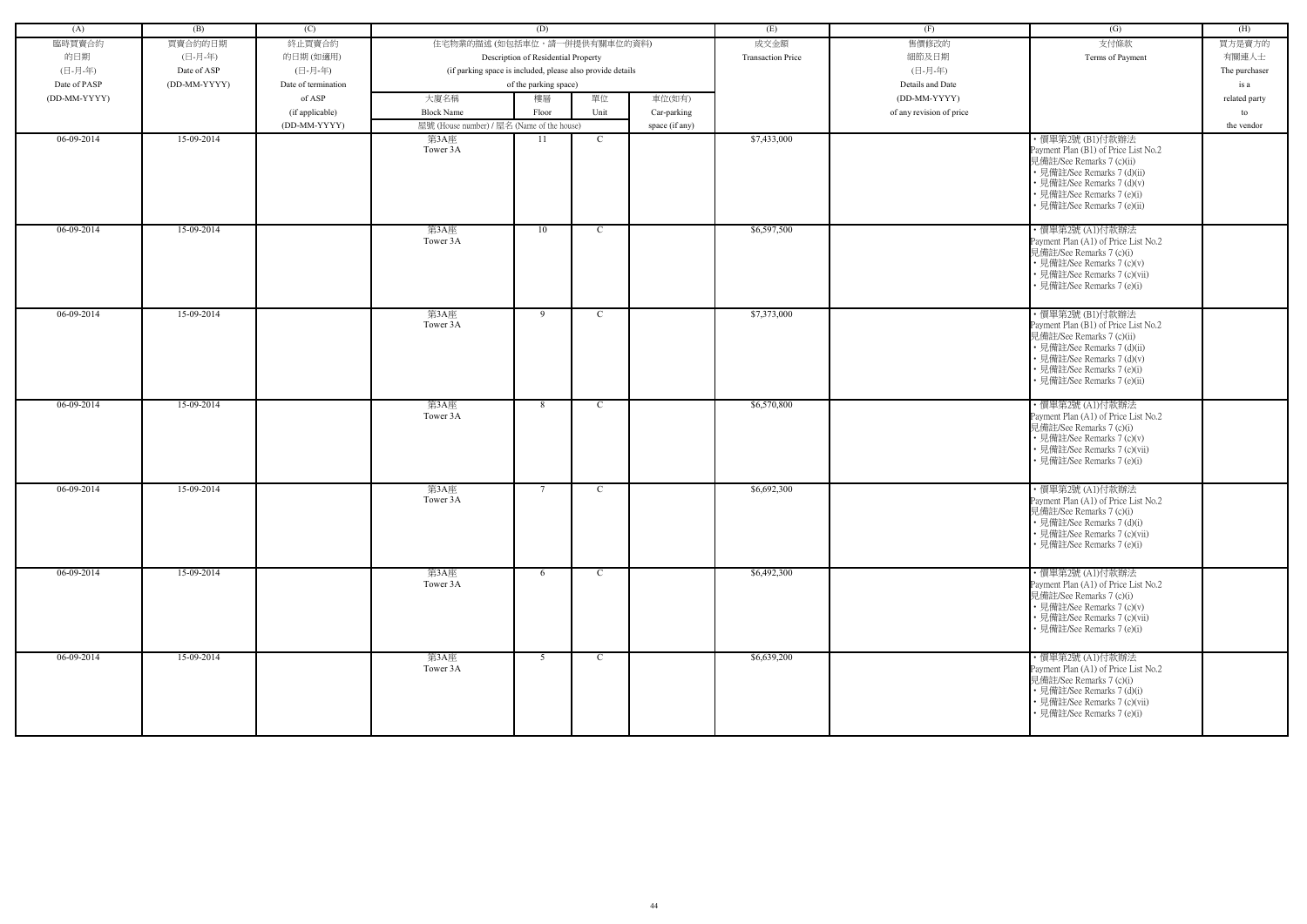| (A)          | (B)          | (C)                 |                                            | (D)                                                        |              |                | (E)                      | (F)                      | (G)                                                                                                                                                                                                               | (H)           |
|--------------|--------------|---------------------|--------------------------------------------|------------------------------------------------------------|--------------|----------------|--------------------------|--------------------------|-------------------------------------------------------------------------------------------------------------------------------------------------------------------------------------------------------------------|---------------|
| 臨時買賣合約       | 買賣合約的日期      | 終止買賣合約              | 住宅物業的描述 (如包括車位,請一併提供有關車位的資料)               |                                                            |              |                | 成交金額                     | 售價修改的                    | 支付條款                                                                                                                                                                                                              | 買方是賣方的        |
| 的日期          | (日-月-年)      | 的日期(如適用)            |                                            | Description of Residential Property                        |              |                | <b>Transaction Price</b> | 細節及日期                    | Terms of Payment                                                                                                                                                                                                  | 有關連人士         |
| (日-月-年)      | Date of ASP  | (日-月-年)             |                                            | (if parking space is included, please also provide details |              |                |                          | (日-月-年)                  |                                                                                                                                                                                                                   | The purchaser |
| Date of PASP | (DD-MM-YYYY) | Date of termination |                                            | of the parking space)                                      |              |                |                          | Details and Date         |                                                                                                                                                                                                                   | is a          |
| (DD-MM-YYYY) |              | of ASP              | 大廈名稱                                       | 樓層                                                         | 單位           | 車位(如有)         |                          | (DD-MM-YYYY)             |                                                                                                                                                                                                                   | related party |
|              |              | (if applicable)     | <b>Block Name</b>                          | Floor                                                      | Unit         | Car-parking    |                          | of any revision of price |                                                                                                                                                                                                                   | to            |
|              |              | (DD-MM-YYYY)        | 屋號 (House number) / 屋名 (Name of the house) |                                                            |              | space (if any) |                          |                          |                                                                                                                                                                                                                   | the vendor    |
| 06-09-2014   | 15-09-2014   |                     | 第3A座                                       | $\overline{3}$                                             | $\mathbf{C}$ |                | \$7,226,000              |                          | ・價單第2號 (B1)付款辦法                                                                                                                                                                                                   |               |
|              |              |                     | Tower 3A                                   |                                                            |              |                |                          |                          | Payment Plan (B1) of Price List No.2<br>見備註/See Remarks 7 (c)(ii)<br>• 見備註/See Remarks 7 (d)(ii)<br>• 見備註/See Remarks 7 (d)(v)<br>• 見備註/See Remarks 7 (e)(i)<br>· 見備註/See Remarks 7 (e)(ii)                       |               |
| 06-09-2014   | 15-09-2014   |                     | 第3B座<br>Tower 3B                           | 17                                                         | A            |                | \$10,614,200             |                          | ・價單第2號 (C1)付款辦法<br>Payment Plan (C1) of Price List No.2<br>見備註/See Remarks 7 (c)(iii)<br>• 見備註/See Remarks 7 (d)(ii)<br>• 見備註/See Remarks 7 (c)(viii)<br>• 見備註/See Remarks 7 (e)(i)<br>• 見備註/See Remarks 7 (f)(i) |               |
| 06-09-2014   | 15-09-2014   |                     | 第3B座<br>Tower 3B                           | 16                                                         | A            |                | \$10,571,400             |                          | ・價單第2號 (C1)付款辦法<br>Payment Plan (C1) of Price List No.2<br>見備註/See Remarks 7 (c)(iii)<br>• 見備註/See Remarks 7 (d)(ii)<br>• 見備註/See Remarks 7 (c)(viii)<br>• 見備註/See Remarks 7 (e)(i)<br>• 見備註/See Remarks 7 (f)(i) |               |
| $06-09-2014$ | 15-09-2014   |                     | 第3B座<br>Tower 3B                           | 15                                                         | $\mathbf{A}$ |                | \$10,529,600             |                          | ・價單第2號 (C1)付款辦法<br>Payment Plan (C1) of Price List No.2<br>見備註/See Remarks 7 (c)(iii)<br>• 見備註/See Remarks 7 (d)(ii)<br>• 見備註/See Remarks 7 (c)(viii)<br>• 見備註/See Remarks 7 (e)(i)<br>• 見備註/See Remarks 7 (f)(i) |               |
| 06-09-2014   | 15-09-2014   |                     | 第3B座<br>Tower 3B                           | 12                                                         | A            |                | \$10,486,800             |                          | ・價單第2號 (C1)付款辦法<br>Payment Plan (C1) of Price List No.2<br>見備註/See Remarks 7 (c)(iii)<br>• 見備註/See Remarks 7 (d)(ii)<br>• 見備註/See Remarks 7 (c)(viii)<br>• 見備註/See Remarks 7 (e)(i)<br>• 見備註/See Remarks 7 (f)(i) |               |
| 06-09-2014   | 15-09-2014   |                     | 第3B座<br>Tower 3B                           | 11                                                         | $\mathbf{A}$ |                | \$10,444,900             |                          | ・價單第2號 (C1)付款辦法<br>Payment Plan (C1) of Price List No.2<br>見備註/See Remarks 7 (c)(iii)<br>• 見備註/See Remarks 7 (d)(ii)<br>• 見備註/See Remarks 7 (c)(viii)<br>• 見備註/See Remarks 7 (e)(i)<br>• 見備註/See Remarks 7 (f)(i) |               |
| $06-09-2014$ | 15-09-2014   |                     | 第3B座<br>Tower 3B                           | 10                                                         | $\mathbf{A}$ |                | \$10,096,700             |                          | ・價單第2號 (C1)付款辦法<br>Payment Plan (C1) of Price List No.2<br>見備註/See Remarks 7 (c)(iii)<br>• 見備註/See Remarks 7 (c)(vi)<br>• 見備註/See Remarks 7 (c)(viii)<br>• 見備註/See Remarks 7 (e)(i)<br>• 見備註/See Remarks 7 (f)(i) |               |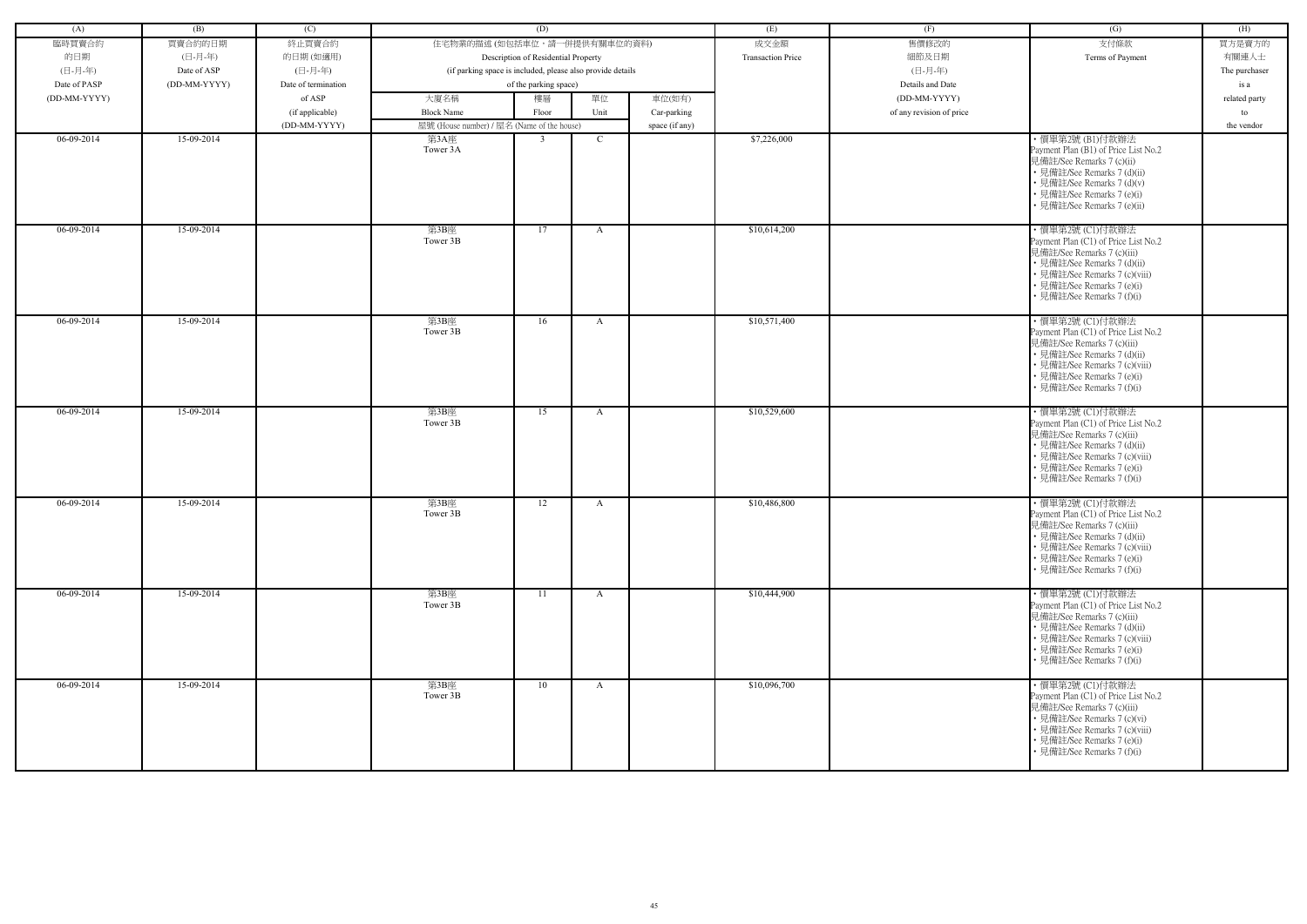| (A)          | (B)          | (C)                 |                                            | (D)                                                        |              |                | (E)                      | (F)                      | (G)                                                                                                                                                                                                                                                                         | (H)           |
|--------------|--------------|---------------------|--------------------------------------------|------------------------------------------------------------|--------------|----------------|--------------------------|--------------------------|-----------------------------------------------------------------------------------------------------------------------------------------------------------------------------------------------------------------------------------------------------------------------------|---------------|
| 臨時買賣合約       | 買賣合約的日期      | 終止買賣合約              | 住宅物業的描述 (如包括車位,請一併提供有關車位的資料)               |                                                            |              |                | 成交金額                     | 售價修改的                    | 支付條款                                                                                                                                                                                                                                                                        | 買方是賣方的        |
| 的日期          | (日-月-年)      | 的日期(如適用)            |                                            | Description of Residential Property                        |              |                | <b>Transaction Price</b> | 細節及日期                    | Terms of Payment                                                                                                                                                                                                                                                            | 有關連人士         |
| (日-月-年)      | Date of ASP  | (日-月-年)             |                                            | (if parking space is included, please also provide details |              |                |                          | (日-月-年)                  |                                                                                                                                                                                                                                                                             | The purchaser |
| Date of PASP | (DD-MM-YYYY) | Date of termination |                                            | of the parking space)                                      |              |                |                          | Details and Date         |                                                                                                                                                                                                                                                                             | is a          |
| (DD-MM-YYYY) |              | of ASP              | 大廈名稱                                       | 樓層                                                         | 單位           | 車位(如有)         |                          | (DD-MM-YYYY)             |                                                                                                                                                                                                                                                                             | related party |
|              |              | (if applicable)     | <b>Block Name</b>                          | Floor                                                      | Unit         | Car-parking    |                          | of any revision of price |                                                                                                                                                                                                                                                                             | to            |
|              |              | (DD-MM-YYYY)        | 屋號 (House number) / 屋名 (Name of the house) |                                                            |              | space (if any) |                          |                          |                                                                                                                                                                                                                                                                             | the vendor    |
| 06-09-2014   | 15-09-2014   |                     | 第3B座                                       | 9                                                          | A            |                | \$11,386,000             |                          | ・價單第2號 (D1)付款辦法                                                                                                                                                                                                                                                             |               |
|              |              |                     | Tower 3B                                   |                                                            |              |                |                          |                          | Payment Plan (D1) of Price List No.2<br>見備註/See Remarks 7 (c)(iv)<br>• 見備註/See Remarks 7 (d)(ii)<br>• 見備註/See Remarks 7 (d)(v)<br>• 見備註/See Remarks 7 (d)(vi)<br>• 見備註/See Remarks 7 (e)(i)<br>• 見備註/See Remarks 7 (e)(ii)<br>• 見備註/See Remarks 7 (f)(i)                    |               |
| $06-09-2014$ | 15-09-2014   |                     | 第3B座<br>Tower 3B                           | 8                                                          | A            |                | \$10,361,200             |                          | ・價單第2號 (C1)付款辦法<br>Payment Plan (C1) of Price List No.2<br>見備註/See Remarks 7 (c)(iii)<br>• 見備註/See Remarks 7 (d)(ii)<br>• 見備註/See Remarks 7 (c)(viii)<br>• 見備註/See Remarks 7 (e)(i)<br>• 見備註/See Remarks 7 (f)(i)                                                           |               |
| 06-09-2014   | 15-09-2014   |                     | 第3B座<br>Tower 3B                           | 7                                                          | A            |                | \$9,976,600              |                          | ・價單第2號 (C1)付款辦法<br>Payment Plan (C1) of Price List No.2<br>見備註/See Remarks 7 (c)(iii)<br>• 見備註/See Remarks 7 (c)(vi)<br>• 見備註/See Remarks 7 (c)(viii)<br>• 見備註/See Remarks 7 (e)(i)<br>• 見備註/See Remarks 7 (f)(i)                                                           |               |
| 06-09-2014   | 15-09-2014   |                     | 第3B座<br>Tower 3B                           | 6                                                          | A            |                | \$11,251,000             |                          | ·價單第2號(D1)付款辦法<br>Payment Plan (D1) of Price List No.2<br>見備註/See Remarks 7 (c)(iv)<br>• 見備註/See Remarks 7 (d)(ii)<br>• 見備註/See Remarks 7 (d)(v)<br>• 見備註/See Remarks 7 (d)(vi)<br>• 見備註/See Remarks 7 (e)(i)<br>• 見備註/See Remarks 7 (e)(ii)<br>• 見備註/See Remarks 7 (f)(i)  |               |
| 06-09-2014   | 15-09-2014   |                     | 第3B座<br>Tower 3B                           | 5                                                          | $\mathbf{A}$ |                | \$11,205,000             |                          | ・價單第2號 (D1)付款辦法<br>Payment Plan (D1) of Price List No.2<br>見備註/See Remarks 7 (c)(iv)<br>• 見備註/See Remarks 7 (d)(ii)<br>• 見備註/See Remarks 7 (d)(v)<br>• 見備註/See Remarks 7 (d)(vi)<br>• 見備註/See Remarks 7 (e)(i)<br>• 見備註/See Remarks 7 (e)(ii)<br>• 見備註/See Remarks 7 (f)(i) |               |
| 06-09-2014   | 15-09-2014   |                     | 第3B座<br>Tower 3B                           | $\overline{3}$                                             | $\mathbf{A}$ |                | \$10,155,600             |                          | ・價單第2號 (C1)付款辦法<br>Payment Plan (C1) of Price List No.2<br>見備註/See Remarks 7 (c)(iii)<br>• 見備註/See Remarks 7 (d)(ii)<br>• 見備註/See Remarks 7 (c)(viii)<br>• 見備註/See Remarks 7 (e)(i)<br>• 見備註/See Remarks 7 (f)(i)                                                           |               |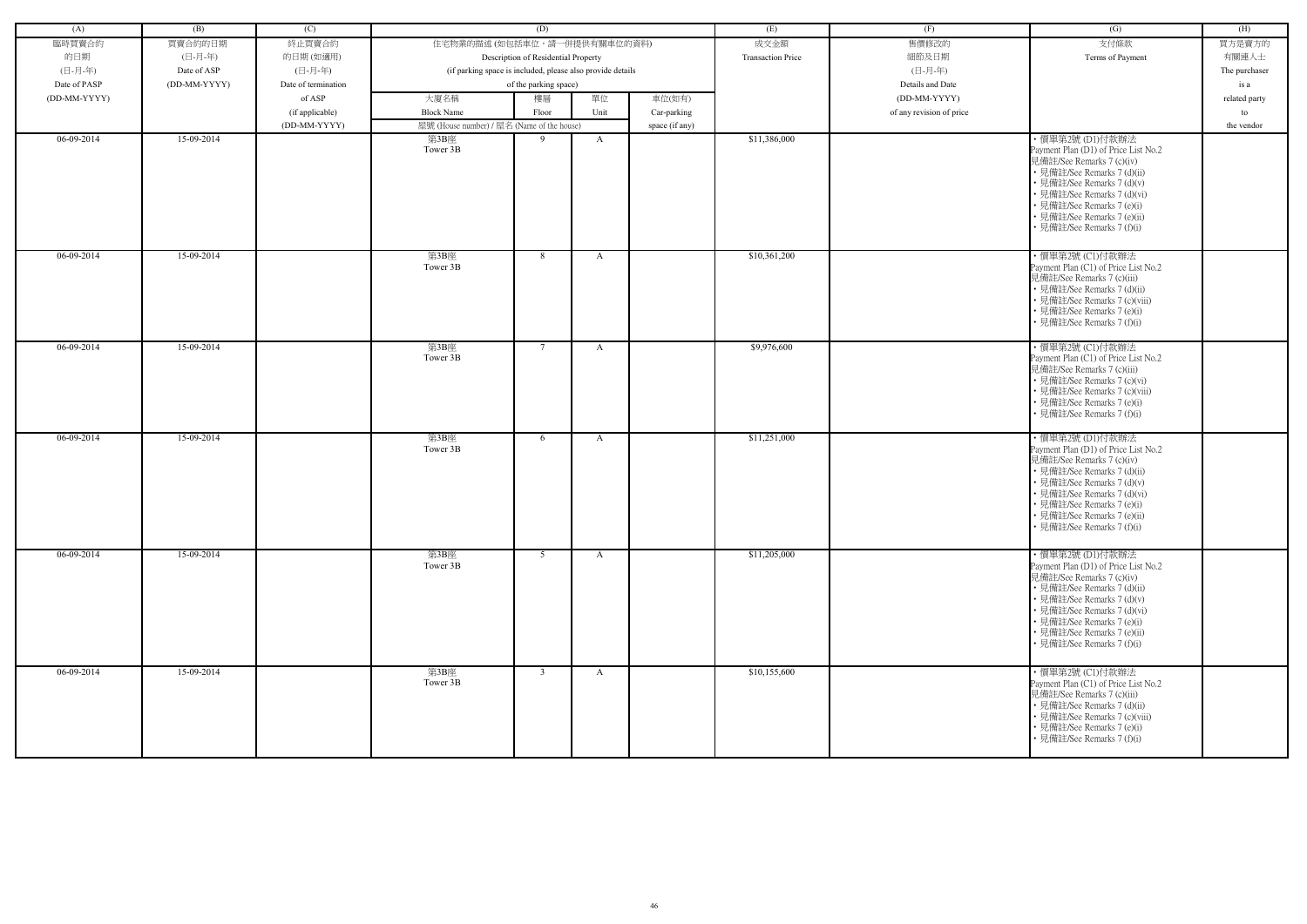| (A)          | (B)          | (C)                 |                                                            | (D)                                 |      |                | (E)                      | (F)                      | (G)                                                                | (H)           |
|--------------|--------------|---------------------|------------------------------------------------------------|-------------------------------------|------|----------------|--------------------------|--------------------------|--------------------------------------------------------------------|---------------|
| 臨時買賣合約       | 買賣合約的日期      | 終止買賣合約              | 住宅物業的描述 (如包括車位,請一併提供有關車位的資料)                               |                                     |      |                | 成交金額                     | 售價修改的                    | 支付條款                                                               | 買方是賣方的        |
| 的日期          | (日-月-年)      | 的日期(如適用)            |                                                            | Description of Residential Property |      |                | <b>Transaction Price</b> | 細節及日期                    | Terms of Payment                                                   | 有關連人士         |
| (日-月-年)      | Date of ASP  | (日-月-年)             | (if parking space is included, please also provide details |                                     |      |                |                          | (日-月-年)                  |                                                                    | The purchaser |
| Date of PASP | (DD-MM-YYYY) | Date of termination |                                                            | of the parking space)               |      |                |                          | Details and Date         |                                                                    | is a          |
| (DD-MM-YYYY) |              | of ASP              | 大廈名稱                                                       | 樓層                                  | 單位   | 車位(如有)         |                          | (DD-MM-YYYY)             |                                                                    | related party |
|              |              | (if applicable)     | <b>Block Name</b>                                          | Floor                               | Unit | Car-parking    |                          | of any revision of price |                                                                    | to            |
|              |              | (DD-MM-YYYY)        | 屋號 (House number) / 屋名 (Name of the house)                 |                                     |      | space (if any) |                          |                          |                                                                    | the vendor    |
| 06-09-2014   | 15-09-2014   |                     | 第3B座                                                       | 32                                  | E    |                | \$9,528,600              |                          | ·價單第2號 (C1)付款辦法                                                    |               |
|              |              |                     | Tower 3B                                                   |                                     |      |                |                          |                          | Payment Plan (C1) of Price List No.2<br>見備註/See Remarks 7 (c)(iii) |               |
|              |              |                     |                                                            |                                     |      |                |                          |                          | • 見備註/See Remarks 7 (d)(ii)                                        |               |
|              |              |                     |                                                            |                                     |      |                |                          |                          | • 見備註/See Remarks 7 (c)(viii)                                      |               |
|              |              |                     |                                                            |                                     |      |                |                          |                          | • 見備註/See Remarks 7 (e)(i)                                         |               |
|              |              |                     |                                                            |                                     |      |                |                          |                          |                                                                    |               |
| $06-09-2014$ | 15-09-2014   |                     | 第3B座<br>Tower 3B                                           | 31                                  | E    |                | \$9,486,700              |                          | ・價單第2號 (C1)付款辦法<br>Payment Plan (C1) of Price List No.2            |               |
|              |              |                     |                                                            |                                     |      |                |                          |                          | 見備註/See Remarks 7 (c)(iii)                                         |               |
|              |              |                     |                                                            |                                     |      |                |                          |                          | • 見備註/See Remarks 7 (d)(ii)                                        |               |
|              |              |                     |                                                            |                                     |      |                |                          |                          | • 見備註/See Remarks 7 (c)(viii)                                      |               |
|              |              |                     |                                                            |                                     |      |                |                          |                          | • 見備註/See Remarks 7 (e)(i)                                         |               |
| 06-09-2014   | 15-09-2014   |                     | 第3B座                                                       | 30                                  | E    |                | \$10,377,000             |                          | ・價單第2號(D1)付款辦法                                                     |               |
|              |              |                     | Tower 3B                                                   |                                     |      |                |                          |                          | Payment Plan (D1) of Price List No.2                               |               |
|              |              |                     |                                                            |                                     |      |                |                          |                          | 見備註/See Remarks 7 (c)(iv)<br>• 見備註/See Remarks 7 (d)(ii)           |               |
|              |              |                     |                                                            |                                     |      |                |                          |                          | • 見備註/See Remarks 7 (d)(v)                                         |               |
|              |              |                     |                                                            |                                     |      |                |                          |                          | • 見備註/See Remarks 7 (d)(vi)                                        |               |
|              |              |                     |                                                            |                                     |      |                |                          |                          | • 見備註/See Remarks 7 (e)(i)                                         |               |
|              |              |                     |                                                            |                                     |      |                |                          |                          | · 見備註/See Remarks 7 (e)(ii)                                        |               |
| 06-09-2014   | 15-09-2014   |                     | 第3B座                                                       | 29                                  | E    |                | \$9,124,300              |                          | ・價單第2號 (C1)付款辦法                                                    |               |
|              |              |                     | Tower 3B                                                   |                                     |      |                |                          |                          | Payment Plan (C1) of Price List No.2                               |               |
|              |              |                     |                                                            |                                     |      |                |                          |                          | 見備註/See Remarks 7 (c)(iii)<br>• 見備註/See Remarks 7 (c)(vi)          |               |
|              |              |                     |                                                            |                                     |      |                |                          |                          | • 見備註/See Remarks 7 (c)(viii)                                      |               |
|              |              |                     |                                                            |                                     |      |                |                          |                          | • 見備註/See Remarks 7 (e)(i)                                         |               |
|              |              |                     |                                                            |                                     |      |                |                          |                          |                                                                    |               |
| 06-09-2014   | 15-09-2014   |                     | 第3B座<br>Tower 3B                                           | 28                                  | Е    |                | \$9,401,200              |                          | ·價單第2號 (C1)付款辦法                                                    |               |
|              |              |                     |                                                            |                                     |      |                |                          |                          | Payment Plan (C1) of Price List No.2<br>見備註/See Remarks 7 (c)(iii) |               |
|              |              |                     |                                                            |                                     |      |                |                          |                          | • 見備註/See Remarks 7 (d)(ii)                                        |               |
|              |              |                     |                                                            |                                     |      |                |                          |                          | • 見備註/See Remarks 7 (c)(viii)                                      |               |
|              |              |                     |                                                            |                                     |      |                |                          |                          | • 見備註/See Remarks 7 (e)(i)                                         |               |
| 06-09-2014   | 15-09-2014   |                     | 第3B座                                                       | 27                                  | E    |                | \$9,043,000              |                          | ・價單第2號 (C1)付款辦法                                                    |               |
|              |              |                     | Tower 3B                                                   |                                     |      |                |                          |                          | Payment Plan (C1) of Price List No.2                               |               |
|              |              |                     |                                                            |                                     |      |                |                          |                          | 見備註/See Remarks 7 (c)(iii)                                         |               |
|              |              |                     |                                                            |                                     |      |                |                          |                          | • 見備註/See Remarks 7 (c)(vi)<br>• 見備註/See Remarks 7 (c)(viii)       |               |
|              |              |                     |                                                            |                                     |      |                |                          |                          | • 見備註/See Remarks 7 (e)(i)                                         |               |
|              |              |                     |                                                            |                                     |      |                |                          |                          |                                                                    |               |
| $06-09-2014$ | 15-09-2014   |                     | 第3B座<br>Tower 3B                                           | 26                                  | E    |                | \$9,003,300              |                          | ・價單第2號 (C1)付款辦法                                                    |               |
|              |              |                     |                                                            |                                     |      |                |                          |                          | Payment Plan (C1) of Price List No.2<br>見備註/See Remarks 7 (c)(iii) |               |
|              |              |                     |                                                            |                                     |      |                |                          |                          | • 見備註/See Remarks 7 (c)(vi)                                        |               |
|              |              |                     |                                                            |                                     |      |                |                          |                          | • 見備註/See Remarks 7 (c)(viii)                                      |               |
|              |              |                     |                                                            |                                     |      |                |                          |                          | • 見備註/See Remarks 7 (e)(i)                                         |               |
|              |              |                     |                                                            |                                     |      |                |                          |                          |                                                                    |               |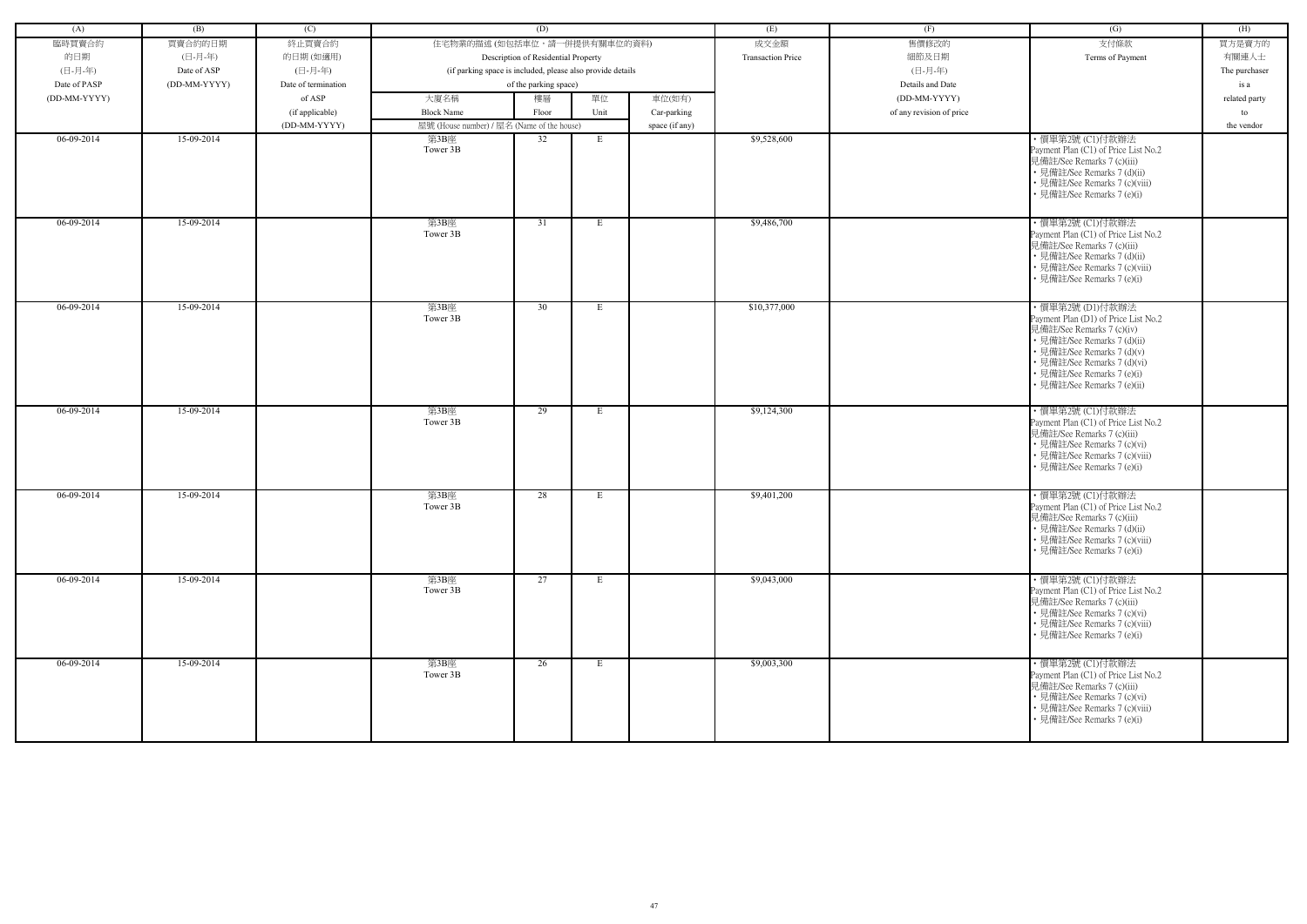| (A)          | (B)          | (C)                 |                                                            | (D)                                 |      |                | (E)                      | (F)                      | (G)                                                                                                                                                                                                                                           | (H)           |
|--------------|--------------|---------------------|------------------------------------------------------------|-------------------------------------|------|----------------|--------------------------|--------------------------|-----------------------------------------------------------------------------------------------------------------------------------------------------------------------------------------------------------------------------------------------|---------------|
| 臨時買賣合約       | 買賣合約的日期      | 終止買賣合約              | 住宅物業的描述 (如包括車位,請一併提供有關車位的資料)                               |                                     |      |                | 成交金額                     | 售價修改的                    | 支付條款                                                                                                                                                                                                                                          | 買方是賣方的        |
| 的日期          | (日-月-年)      | 的日期(如適用)            |                                                            |                                     |      |                | <b>Transaction Price</b> | 細節及日期                    |                                                                                                                                                                                                                                               | 有關連人士         |
| (日-月-年)      |              | (日-月-年)             |                                                            | Description of Residential Property |      |                |                          | (日-月-年)                  | Terms of Payment                                                                                                                                                                                                                              |               |
|              | Date of ASP  |                     | (if parking space is included, please also provide details |                                     |      |                |                          |                          |                                                                                                                                                                                                                                               | The purchaser |
| Date of PASP | (DD-MM-YYYY) | Date of termination |                                                            | of the parking space)               |      |                |                          | Details and Date         |                                                                                                                                                                                                                                               | is a          |
| (DD-MM-YYYY) |              | of ASP              | 大廈名稱                                                       | 樓層                                  | 單位   | 車位(如有)         |                          | (DD-MM-YYYY)             |                                                                                                                                                                                                                                               | related party |
|              |              | (if applicable)     | <b>Block Name</b>                                          | Floor                               | Unit | Car-parking    |                          | of any revision of price |                                                                                                                                                                                                                                               | to            |
|              |              | (DD-MM-YYYY)        | 屋號 (House number) / 屋名 (Name of the house)                 |                                     |      | space (if any) |                          |                          |                                                                                                                                                                                                                                               | the vendor    |
| 06-09-2014   | 15-09-2014   |                     | 第3B座<br>Tower 3B                                           | 25                                  | E    |                | \$9,267,100              |                          | ·價單第2號 (C1)付款辦法<br>Payment Plan (C1) of Price List No.2<br>見備註/See Remarks 7 (c)(iii)<br>• 見備註/See Remarks 7 (c)(vi)<br>• 見備註/See Remarks 7 (d)(iv)<br>• 見備註/See Remarks 7 (e)(i)                                                             |               |
| $06-09-2014$ | 15-09-2014   |                     | 第3B座<br>Tower 3B                                           | 23                                  | E    |                | \$9,197,300              |                          | ・價單第2號 (C1)付款辦法<br>Payment Plan (C1) of Price List No.2<br>見備註/See Remarks 7 (c)(iii)<br>• 見備註/See Remarks 7 (d)(ii)<br>• 見備註/See Remarks 7 (c)(viii)<br>• 見備註/See Remarks 7 (e)(i)                                                           |               |
| 06-09-2014   | 15-09-2014   |                     | 第3B座<br>Tower 3B                                           | 22                                  | E    |                | \$9,160,900              |                          | ・價單第2號 (C1)付款辦法<br>Payment Plan (C1) of Price List No.2<br>見備註/See Remarks 7 (c)(iii)<br>• 見備註/See Remarks 7 (d)(ii)<br>• 見備註/See Remarks 7 (c)(viii)<br>• 見備註/See Remarks 7 (e)(i)                                                           |               |
| 06-09-2014   | 15-09-2014   |                     | 第3B座<br>Tower 3B                                           | 21                                  | E    |                | \$10,027,000             |                          | ・價單第2號 (D1)付款辦法<br>Payment Plan (D1) of Price List No.2<br>見備註/See Remarks 7 (c)(iv)<br>• 見備註/See Remarks 7 (d)(ii)<br>• 見備註/See Remarks 7 (d)(v)<br>• 見備註/See Remarks 7 (d)(vi)<br>• 見備註/See Remarks 7 (e)(i)<br>· 見備註/See Remarks 7 (e)(ii) |               |
| 06-09-2014   | 15-09-2014   |                     | 第3B座<br>Tower 3B                                           | 20                                  | E    |                | \$9,120,100              |                          | · 價單第2號 (C1)付款辦法<br>Payment Plan (C1) of Price List No.2<br>見備註/See Remarks 7 (c)(iii)<br>• 見備註/See Remarks 7 (c)(vi)<br>• 見備註/See Remarks 7 (d)(iv)<br>• 見備註/See Remarks 7 (e)(i)                                                            |               |
| 06-09-2014   | 15-09-2014   |                     | 第3B座<br>Tower 3B                                           | 19                                  | E    |                | \$9,051,700              |                          | ・價單第2號 (C1)付款辦法<br>Payment Plan (C1) of Price List No.2<br>見備註/See Remarks 7 (c)(iii)<br>• 見備註/See Remarks 7 (d)(ii)<br>• 見備註/See Remarks 7 (c)(viii)<br>• 見備註/See Remarks 7 (e)(i)                                                           |               |
| 06-09-2014   | 15-09-2014   |                     | 第3B座<br>Tower 3B                                           | 18                                  | E    |                | \$9,680,400              |                          | ・價單第2號 (D1)付款辦法<br>Payment Plan (D1) of Price List No.2<br>見備註/See Remarks 7 (c)(iv)<br>• 見備註/See Remarks 7 (c)(vi)<br>• 見備註/See Remarks 7 (d)(v)<br>• 見備註/See Remarks 7 (d)(vi)<br>• 見備註/See Remarks 7 (e)(i)<br>• 見備註/See Remarks 7 (e)(ii) |               |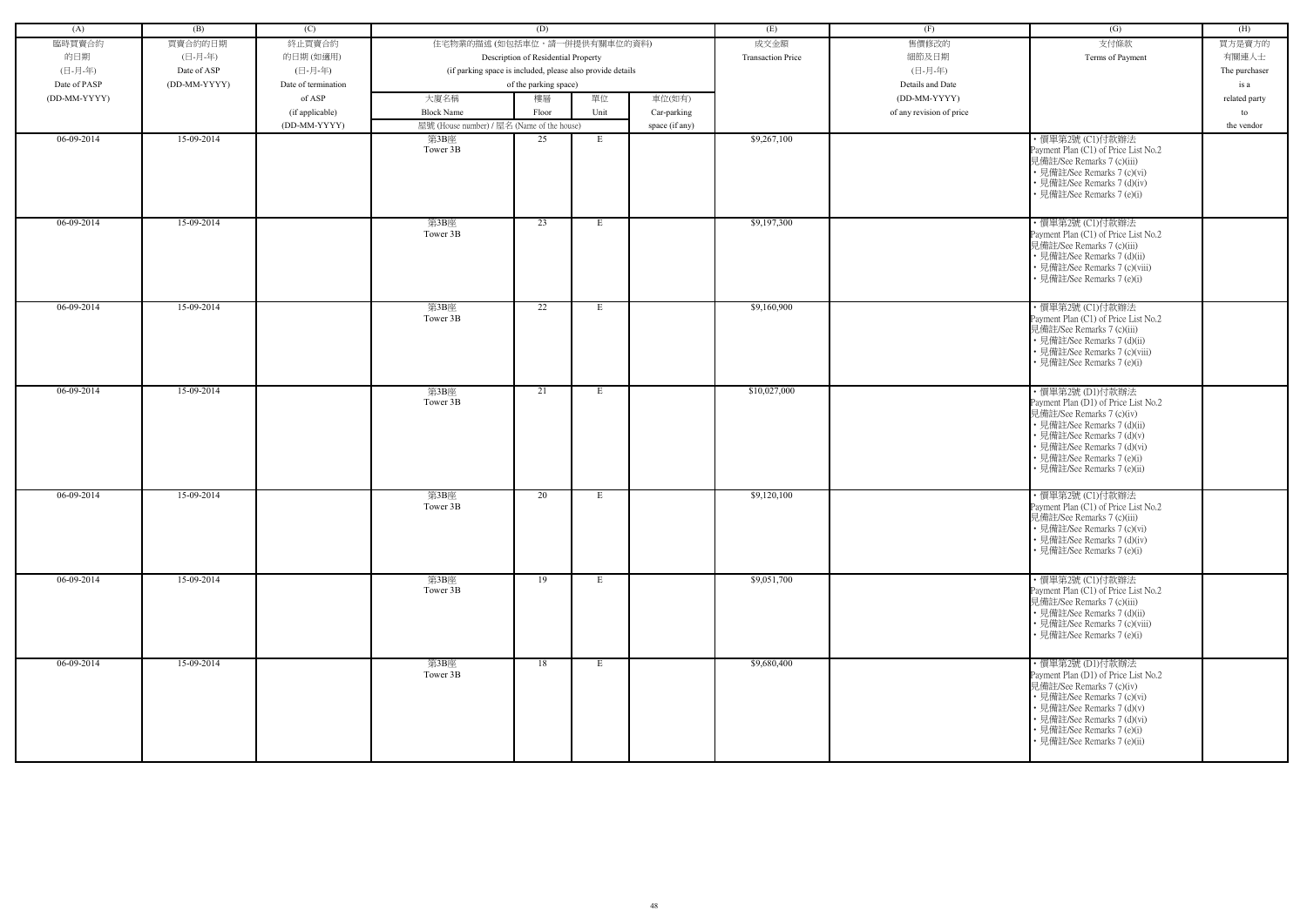| (A)          | (B)          | (C)                 |                                            | (D)                                                        |             |                | (E)                      | (F)                      | (G)                                                                                                                                                                                                                                           | (H)           |
|--------------|--------------|---------------------|--------------------------------------------|------------------------------------------------------------|-------------|----------------|--------------------------|--------------------------|-----------------------------------------------------------------------------------------------------------------------------------------------------------------------------------------------------------------------------------------------|---------------|
| 臨時買賣合約       | 買賣合約的日期      | 終止買賣合約              | 住宅物業的描述 (如包括車位,請一併提供有關車位的資料)               |                                                            |             |                | 成交金額                     | 售價修改的                    | 支付條款                                                                                                                                                                                                                                          | 買方是賣方的        |
| 的日期          | (日-月-年)      | 的日期(如適用)            |                                            | Description of Residential Property                        |             |                | <b>Transaction Price</b> | 細節及日期                    | Terms of Payment                                                                                                                                                                                                                              | 有關連人士         |
| (日-月-年)      | Date of ASP  | (日-月-年)             |                                            | (if parking space is included, please also provide details |             |                |                          | (日-月-年)                  |                                                                                                                                                                                                                                               | The purchaser |
| Date of PASP | (DD-MM-YYYY) | Date of termination |                                            | of the parking space)                                      |             |                |                          | Details and Date         |                                                                                                                                                                                                                                               | is a          |
| (DD-MM-YYYY) |              | of ASP              | 大廈名稱                                       | 樓層                                                         | 單位          | 車位(如有)         |                          | (DD-MM-YYYY)             |                                                                                                                                                                                                                                               | related party |
|              |              | (if applicable)     | <b>Block Name</b>                          | Floor                                                      | Unit        | Car-parking    |                          | of any revision of price |                                                                                                                                                                                                                                               | to            |
|              |              | (DD-MM-YYYY)        | 屋號 (House number) / 屋名 (Name of the house) |                                                            |             | space (if any) |                          |                          |                                                                                                                                                                                                                                               | the vendor    |
| 06-09-2014   | 15-09-2014   |                     | 第3B座                                       | 17                                                         | E           |                | \$8,979,800              |                          | ・價單第2號 (C1)付款辦法                                                                                                                                                                                                                               |               |
|              |              |                     | Tower 3B                                   |                                                            |             |                |                          |                          | Payment Plan (C1) of Price List No.2<br>見備註/See Remarks 7 (c)(iii)<br>• 見備註/See Remarks 7 (d)(ii)<br>• 見備註/See Remarks 7 (c)(viii)<br>• 見備註/See Remarks 7 (e)(i)                                                                              |               |
| $06-09-2014$ | 15-09-2014   |                     | 第3B座<br>Tower 3B                           | 16                                                         | E           |                | \$8,944,300              |                          | ·價單第2號 (C1)付款辦法<br>Payment Plan (C1) of Price List No.2<br>見備註/See Remarks 7 (c)(iii)<br>• 見備註/See Remarks 7 (d)(ii)<br>• 見備註/See Remarks 7 (c)(viii)<br>• 見備註/See Remarks 7 (e)(i)                                                           |               |
| $06-09-2014$ | 15-09-2014   |                     | 第3B座<br>Tower 3B                           | 15                                                         | E           |                | \$8,907,900              |                          | ・價單第2號 (C1)付款辦法<br>Payment Plan (C1) of Price List No.2<br>見備註/See Remarks 7 (c)(iii)<br>• 見備註/See Remarks 7 (d)(ii)<br>• 見備註/See Remarks 7 (c)(viii)<br>• 見備註/See Remarks 7 (e)(i)                                                           |               |
| 06-09-2014   | 15-09-2014   |                     | 第3B座<br>Tower 3B                           | 12                                                         | E           |                | \$8,872,500              |                          | · 價單第2號 (C1)付款辦法<br>Payment Plan (C1) of Price List No.2<br>見備註/See Remarks 7 (c)(iii)<br>• 見備註/See Remarks 7 (d)(ii)<br>• 見備註/See Remarks 7 (c)(viii)<br>• 見備註/See Remarks 7 (e)(i)                                                          |               |
| 06-09-2014   | 15-09-2014   |                     | 第3B座<br>Tower 3B                           | 11                                                         | E           |                | \$8,868,000              |                          | ・價單第2號 (C1)付款辦法<br>Payment Plan (C1) of Price List No.2<br>見備註/See Remarks 7 (c)(iii)<br>• 見備註/See Remarks 7 (c)(vi)<br>• 見備註/See Remarks 7 (d)(iv)<br>• 見備註/See Remarks 7 (e)(i)                                                             |               |
| 06-09-2014   | 15-09-2014   |                     | 第3B座<br>Tower 3B                           | 10                                                         | E           |                | \$8,801,500              |                          | ・價單第2號 (C1)付款辦法<br>Payment Plan (C1) of Price List No.2<br>見備註/See Remarks 7 (c)(iii)<br>• 見備註/See Remarks 7 (d)(ii)<br>• 見備註/See Remarks 7 (c)(viii)<br>• 見備註/See Remarks 7 (e)(i)                                                           |               |
| $06-09-2014$ | 15-09-2014   |                     | 第3B座<br>Tower 3B                           | 9                                                          | $E_{\perp}$ |                | \$9,634,000              |                          | ・價單第2號 (D1)付款辦法<br>Payment Plan (D1) of Price List No.2<br>見備註/See Remarks 7 (c)(iv)<br>• 見備註/See Remarks 7 (d)(ii)<br>• 見備註/See Remarks 7 (d)(v)<br>• 見備註/See Remarks 7 (d)(vi)<br>• 見備註/See Remarks 7 (e)(i)<br>· 見備註/See Remarks 7 (e)(ii) |               |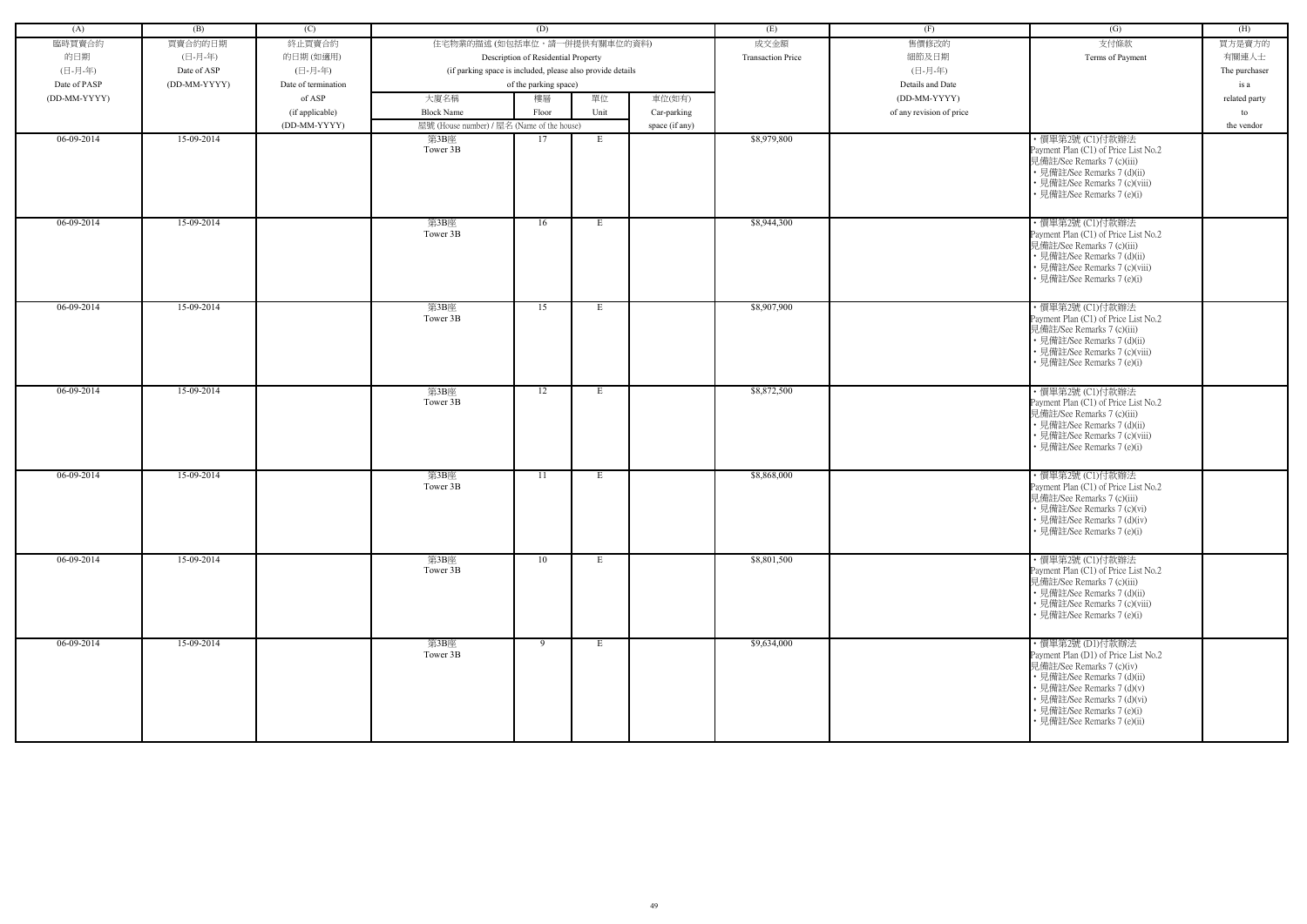| (A)          | (B)                                | (C)                 |                                                            | (D)                                 |             |                | (E)                      | (F)                      | (G)                                                                | (H)           |
|--------------|------------------------------------|---------------------|------------------------------------------------------------|-------------------------------------|-------------|----------------|--------------------------|--------------------------|--------------------------------------------------------------------|---------------|
| 臨時買賣合約       | 買賣合約的日期                            | 終止買賣合約              | 住宅物業的描述 (如包括車位,請一併提供有關車位的資料)                               |                                     |             |                | 成交金額                     | 售價修改的                    | 支付條款                                                               | 買方是賣方的        |
| 的日期          | (日-月-年)                            | 的日期(如適用)            |                                                            | Description of Residential Property |             |                | <b>Transaction Price</b> | 細節及日期                    | Terms of Payment                                                   | 有關連人士         |
| (日-月-年)      | Date of ASP                        | (日-月-年)             | (if parking space is included, please also provide details |                                     |             |                |                          | (日-月-年)                  |                                                                    | The purchaser |
| Date of PASP | (DD-MM-YYYY)                       | Date of termination |                                                            | of the parking space)               |             |                |                          | Details and Date         |                                                                    | is a          |
| (DD-MM-YYYY) |                                    | of ASP              | 大廈名稱                                                       | 樓層                                  | 單位          | 車位(如有)         |                          | (DD-MM-YYYY)             |                                                                    | related party |
|              |                                    | (if applicable)     | <b>Block Name</b>                                          | Floor                               | Unit        | Car-parking    |                          | of any revision of price |                                                                    | to            |
|              |                                    | (DD-MM-YYYY)        | 屋號 (House number) / 屋名 (Name of the house)                 |                                     |             | space (if any) |                          |                          |                                                                    | the vendor    |
| 06-09-2014   | 簽訂臨時買賣合約後交易再                       |                     | 第3B座                                                       | 8                                   | E           |                | \$8,766,900              |                          | ・價單第2號 (C1)付款辦法                                                    |               |
|              | 未有進展<br>The PASP has not proceeded |                     | Tower 3B                                                   |                                     |             |                |                          |                          | Payment Plan (C1) of Price List No.2<br>見備註/See Remarks 7 (c)(iii) |               |
|              | further                            |                     |                                                            |                                     |             |                |                          |                          | • 見備註/See Remarks 7 (d)(ii)                                        |               |
|              |                                    |                     |                                                            |                                     |             |                |                          |                          | • 見備註/See Remarks 7 (c)(viii)                                      |               |
|              |                                    |                     |                                                            |                                     |             |                |                          |                          | • 見備註/See Remarks 7 (e)(i)                                         |               |
|              |                                    |                     |                                                            |                                     |             |                |                          |                          |                                                                    |               |
| $06-09-2014$ | 15-09-2014                         |                     | 第3B座<br>Tower 3B                                           | $7\phantom{.0}$                     | E           |                | \$8,696,800              |                          | ·價單第2號 (C1)付款辦法                                                    |               |
|              |                                    |                     |                                                            |                                     |             |                |                          |                          | Payment Plan (C1) of Price List No.2<br>見備註/See Remarks 7 (c)(iii) |               |
|              |                                    |                     |                                                            |                                     |             |                |                          |                          | • 見備註/See Remarks 7 (d)(ii)                                        |               |
|              |                                    |                     |                                                            |                                     |             |                |                          |                          | • 見備註/See Remarks 7 (c)(viii)                                      |               |
|              |                                    |                     |                                                            |                                     |             |                |                          |                          | • 見備註/See Remarks 7 (e)(i)                                         |               |
|              |                                    |                     |                                                            |                                     |             |                |                          |                          |                                                                    |               |
| 06-09-2014   | 15-09-2014                         |                     | 第3B座                                                       | 6                                   | E           |                | \$8,661,300              |                          | ・價單第2號 (C1)付款辦法                                                    |               |
|              |                                    |                     | Tower 3B                                                   |                                     |             |                |                          |                          | Payment Plan (C1) of Price List No.2<br>見備註/See Remarks 7 (c)(iii) |               |
|              |                                    |                     |                                                            |                                     |             |                |                          |                          | • 見備註/See Remarks 7 (d)(ii)                                        |               |
|              |                                    |                     |                                                            |                                     |             |                |                          |                          | • 見備註/See Remarks 7 (c)(viii)                                      |               |
|              |                                    |                     |                                                            |                                     |             |                |                          |                          | • 見備註/See Remarks 7 (e)(i)                                         |               |
|              |                                    |                     |                                                            |                                     |             |                |                          |                          |                                                                    |               |
| 06-09-2014   | 15-09-2014                         |                     | 第3B座                                                       | 5                                   | E           |                | \$8,372,700              |                          | · 價單第2號 (C1)付款辦法                                                   |               |
|              |                                    |                     | Tower 3B                                                   |                                     |             |                |                          |                          | Payment Plan (C1) of Price List No.2<br>見備註/See Remarks 7 (c)(iii) |               |
|              |                                    |                     |                                                            |                                     |             |                |                          |                          | • 見備註/See Remarks 7 (c)(vi)                                        |               |
|              |                                    |                     |                                                            |                                     |             |                |                          |                          | • 見備註/See Remarks 7 (c)(viii)                                      |               |
|              |                                    |                     |                                                            |                                     |             |                |                          |                          | • 見備註/See Remarks 7 (e)(i)                                         |               |
|              |                                    |                     |                                                            |                                     |             |                |                          |                          |                                                                    |               |
| 06-09-2014   | 15-09-2014                         |                     | 第3B座                                                       | $\overline{3}$                      | E           |                | \$8,592,200              |                          | ・價單第2號 (C1)付款辦法                                                    |               |
|              |                                    |                     | Tower 3B                                                   |                                     |             |                |                          |                          | Payment Plan (C1) of Price List No.2                               |               |
|              |                                    |                     |                                                            |                                     |             |                |                          |                          | 見備註/See Remarks 7 (c)(iii)<br>• 見備註/See Remarks 7 (d)(ii)          |               |
|              |                                    |                     |                                                            |                                     |             |                |                          |                          | • 見備註/See Remarks 7 (c)(viii)                                      |               |
|              |                                    |                     |                                                            |                                     |             |                |                          |                          | • 見備註/See Remarks 7 (e)(i)                                         |               |
|              |                                    |                     |                                                            |                                     |             |                |                          |                          |                                                                    |               |
| 06-09-2014   | 15-09-2014                         |                     | 第3B座                                                       | 2                                   | $E_{\perp}$ |                | \$7,887,800              |                          | ・價單第2號 (C1)付款辦法                                                    |               |
|              |                                    |                     | Tower 3B                                                   |                                     |             |                |                          |                          | Payment Plan (C1) of Price List No.2                               |               |
|              |                                    |                     |                                                            |                                     |             |                |                          |                          | 見備註/See Remarks 7 (c)(iii)                                         |               |
|              |                                    |                     |                                                            |                                     |             |                |                          |                          | • 見備註/See Remarks 7 (c)(vi)<br>• 見備註/See Remarks 7 (c)(viii)       |               |
|              |                                    |                     |                                                            |                                     |             |                |                          |                          | • 見備註/See Remarks 7 (e)(i)                                         |               |
|              |                                    |                     |                                                            |                                     |             |                |                          |                          |                                                                    |               |
| $06-09-2014$ | 15-09-2014                         |                     | 第5A座                                                       | 17                                  | $\mathbf C$ |                | \$6,513,800              |                          | ・價單第2號 (A1)付款辦法                                                    |               |
|              |                                    |                     | Tower 5A                                                   |                                     |             |                |                          |                          | Payment Plan (A1) of Price List No.2                               |               |
|              |                                    |                     |                                                            |                                     |             |                |                          |                          | 見備註/See Remarks 7 (c)(i)                                           |               |
|              |                                    |                     |                                                            |                                     |             |                |                          |                          | • 見備註/See Remarks 7 (d)(i)<br>• 見備註/See Remarks 7 (c)(vii)         |               |
|              |                                    |                     |                                                            |                                     |             |                |                          |                          | • 見備註/See Remarks 7 (e)(i)                                         |               |
|              |                                    |                     |                                                            |                                     |             |                |                          |                          |                                                                    |               |
|              |                                    |                     |                                                            |                                     |             |                |                          |                          |                                                                    |               |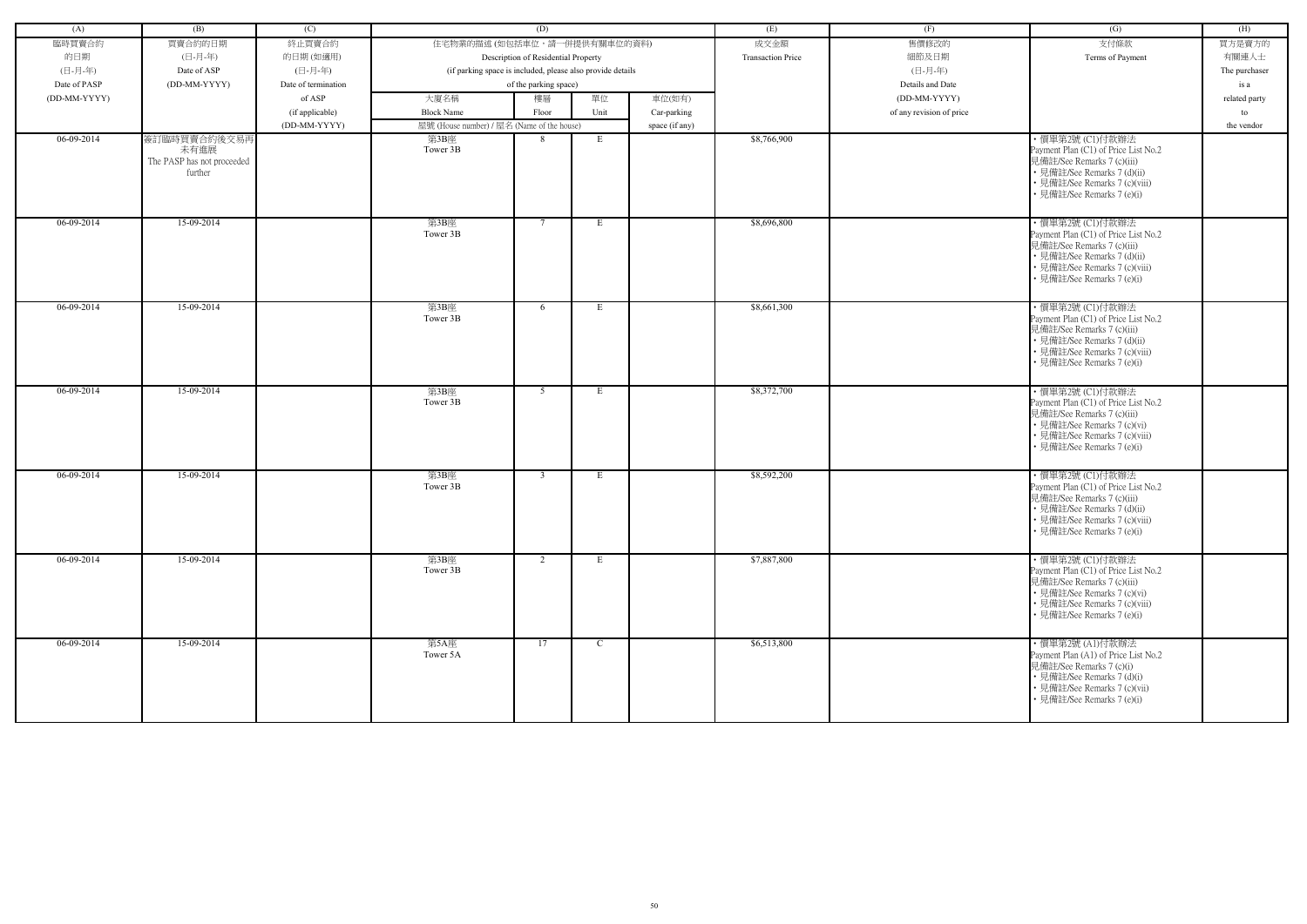| (A)          | (B)          | (C)                 |                                            | (D)                                                        |              |                | (E)                      | (F)                      | (G)                                                                                                                                                                                                            | (H)           |
|--------------|--------------|---------------------|--------------------------------------------|------------------------------------------------------------|--------------|----------------|--------------------------|--------------------------|----------------------------------------------------------------------------------------------------------------------------------------------------------------------------------------------------------------|---------------|
|              |              |                     | 住宅物業的描述 (如包括車位,請一併提供有關車位的資料)               |                                                            |              |                |                          | 售價修改的                    | 支付條款                                                                                                                                                                                                           |               |
| 臨時買賣合約       | 買賣合約的日期      | 終止買賣合約              |                                            |                                                            |              |                | 成交金額                     |                          |                                                                                                                                                                                                                | 買方是賣方的        |
| 的日期          | (日-月-年)      | 的日期(如適用)            |                                            | Description of Residential Property                        |              |                | <b>Transaction Price</b> | 細節及日期                    | Terms of Payment                                                                                                                                                                                               | 有關連人士         |
| (日-月-年)      | Date of ASP  | (日-月-年)             |                                            | (if parking space is included, please also provide details |              |                |                          | (日-月-年)                  |                                                                                                                                                                                                                | The purchaser |
| Date of PASP | (DD-MM-YYYY) | Date of termination |                                            | of the parking space)                                      |              |                |                          | Details and Date         |                                                                                                                                                                                                                | is a          |
| (DD-MM-YYYY) |              | of ASP              | 大廈名稱                                       | 樓層                                                         | 單位           | 車位(如有)         |                          | (DD-MM-YYYY)             |                                                                                                                                                                                                                | related party |
|              |              | (if applicable)     | <b>Block Name</b>                          | Floor                                                      | Unit         | Car-parking    |                          | of any revision of price |                                                                                                                                                                                                                | to            |
|              |              | (DD-MM-YYYY)        | 屋號 (House number) / 屋名 (Name of the house) |                                                            |              | space (if any) |                          |                          |                                                                                                                                                                                                                | the vendor    |
| 06-09-2014   | 15-09-2014   |                     | 第5A座<br>Tower 5A                           | 16                                                         | $\mathbf C$  |                | \$7,091,000              |                          | ・價單第2號 (B1)付款辦法<br>Payment Plan (B1) of Price List No.2<br>見備註/See Remarks 7 (c)(ii)<br>• 見備註/See Remarks 7 (d)(ii)<br>• 見備註/See Remarks 7 (d)(v)<br>• 見備註/See Remarks 7 (e)(i)<br>• 見備註/See Remarks 7 (e)(ii) |               |
| $06-09-2014$ | 15-09-2014   |                     | 第5A座<br>Tower 5A                           | 15                                                         | $\mathbf C$  |                | \$6,461,700              |                          | ・價單第2號 (A1)付款辦法<br>Payment Plan (A1) of Price List No.2<br>見備註/See Remarks 7 (c)(i)<br>• 見備註/See Remarks 7 (d)(i)<br>• 見備註/See Remarks 7 (c)(vii)<br>• 見備註/See Remarks 7 (e)(i)                                |               |
| $06-09-2014$ | 15-09-2014   |                     | 第5A座<br>Tower 5A                           | 12                                                         | $\mathbf C$  |                | \$6,437,000              |                          | ・價單第2號 (A1)付款辦法<br>Payment Plan (A1) of Price List No.2<br>見備註/See Remarks 7 (c)(i)<br>• 見備註/See Remarks 7 (d)(i)<br>• 見備註/See Remarks 7 (c)(vii)<br>• 見備註/See Remarks 7 (e)(i)                                |               |
| 06-09-2014   | 15-09-2014   |                     | 第5A座<br>Tower 5A                           | 11                                                         | $\mathbf{C}$ |                | \$7,006,000              |                          | ・價單第2號 (B1)付款辦法<br>Payment Plan (B1) of Price List No.2<br>見備註/See Remarks 7 (c)(ii)<br>• 見備註/See Remarks 7 (d)(ii)<br>• 見備註/See Remarks 7 (d)(v)<br>• 見備註/See Remarks 7 (e)(i)<br>• 見備註/See Remarks 7 (e)(ii) |               |
| 06-09-2014   | 15-09-2014   |                     | 第5A座<br>Tower 5A                           | 10                                                         | $\mathbf C$  |                | \$6,384,800              |                          | ・價單第2號 (A1)付款辦法<br>Payment Plan (A1) of Price List No.2<br>見備註/See Remarks 7 (c)(i)<br>• 見備註/See Remarks 7 (d)(i)<br>• 見備註/See Remarks 7 (c)(vii)<br>• 見備註/See Remarks 7 (e)(i)                                |               |
| $06-09-2014$ | 15-09-2014   |                     | 第5A座<br>Tower 5A                           | 9                                                          | $\mathbf{C}$ |                | \$6,368,500              |                          | ・價單第2號 (A1)付款辦法<br>Payment Plan (A1) of Price List No.2<br>見備註/See Remarks 7 (c)(i)<br>• 見備註/See Remarks 7 (c)(v)<br>• 見備註/See Remarks 7 (d)(iii)<br>• 見備註/See Remarks 7 (e)(i)                                |               |
| 06-09-2014   | 15-09-2014   |                     | 第5A座<br>Tower 5A                           | 8                                                          | $\mathbf{C}$ |                | \$6,194,700              |                          | ・價單第2號 (A1)付款辦法<br>Payment Plan (A1) of Price List No.2<br>見備註/See Remarks 7 (c)(i)<br>• 見備註/See Remarks 7 (c)(v)<br>• 見備註/See Remarks 7 (c)(vii)<br>• 見備註/See Remarks 7 (e)(i)                                |               |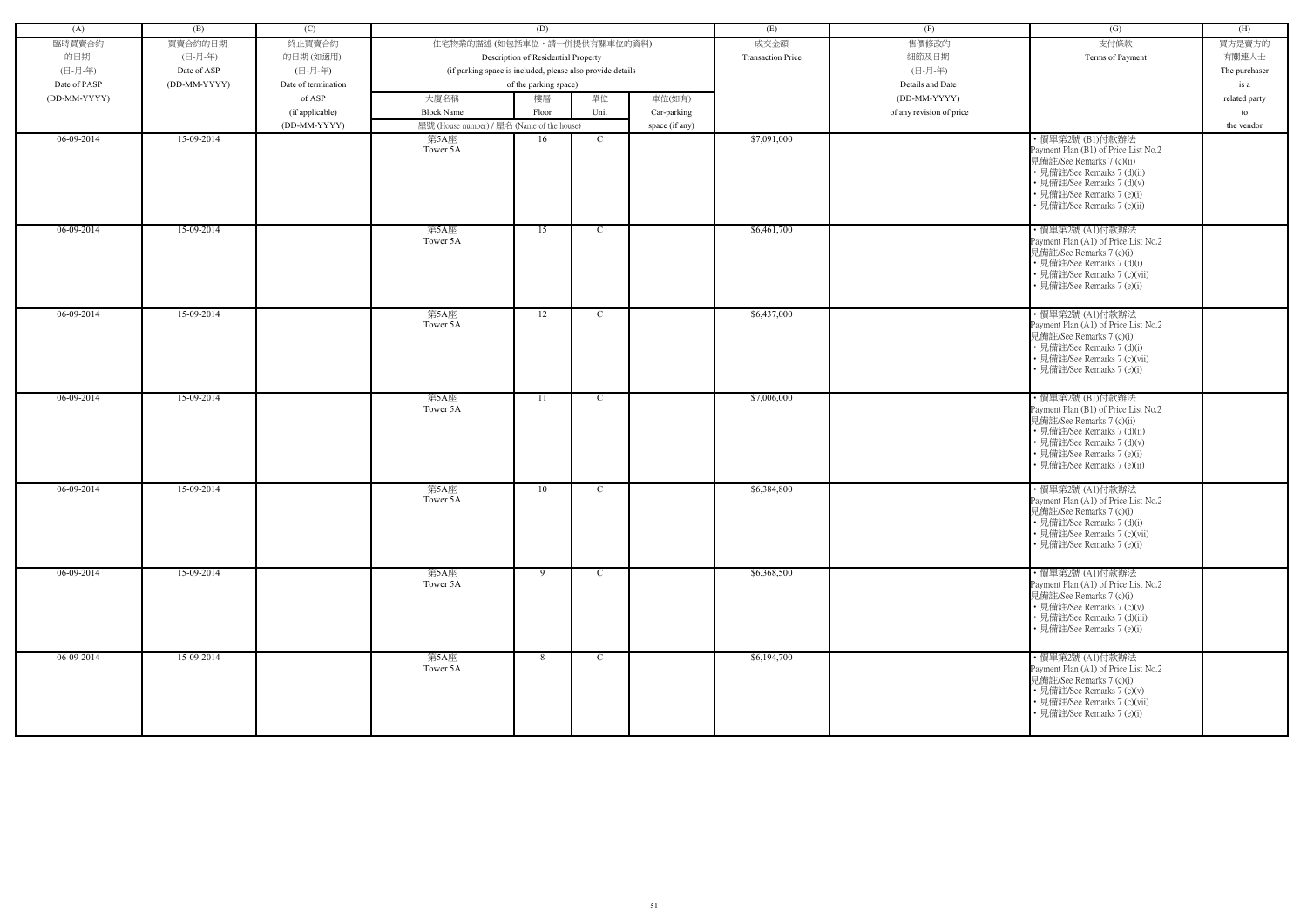| (A)          | (B)          | (C)                 |                                            | (D)                                                        |               |                | (E)                      | (F)                      | (G)                                                                                                                                                                                                               | (H)           |
|--------------|--------------|---------------------|--------------------------------------------|------------------------------------------------------------|---------------|----------------|--------------------------|--------------------------|-------------------------------------------------------------------------------------------------------------------------------------------------------------------------------------------------------------------|---------------|
|              |              |                     |                                            |                                                            |               |                |                          |                          |                                                                                                                                                                                                                   |               |
| 臨時買賣合約       | 買賣合約的日期      | 終止買賣合約              | 住宅物業的描述 (如包括車位,請一併提供有關車位的資料)               |                                                            |               |                | 成交金額                     | 售價修改的                    | 支付條款                                                                                                                                                                                                              | 買方是賣方的        |
| 的日期          | (日-月-年)      | 的日期(如適用)            |                                            | Description of Residential Property                        |               |                | <b>Transaction Price</b> | 細節及日期                    | Terms of Payment                                                                                                                                                                                                  | 有關連人士         |
| (日-月-年)      | Date of ASP  | (日-月-年)             |                                            | (if parking space is included, please also provide details |               |                |                          | (日-月-年)                  |                                                                                                                                                                                                                   | The purchaser |
| Date of PASP | (DD-MM-YYYY) | Date of termination |                                            | of the parking space)                                      |               |                |                          | Details and Date         |                                                                                                                                                                                                                   | is a          |
| (DD-MM-YYYY) |              | of ASP              | 大廈名稱                                       | 樓層                                                         | 單位            | 車位(如有)         |                          | (DD-MM-YYYY)             |                                                                                                                                                                                                                   | related party |
|              |              | (if applicable)     | <b>Block Name</b>                          | Floor                                                      | Unit          | Car-parking    |                          | of any revision of price |                                                                                                                                                                                                                   | to            |
|              |              | (DD-MM-YYYY)        | 屋號 (House number) / 屋名 (Name of the house) |                                                            |               | space (if any) |                          |                          |                                                                                                                                                                                                                   | the vendor    |
| 06-09-2014   | 15-09-2014   |                     | 第5A座<br>Tower 5A                           |                                                            | $\mathbf C$   |                | \$6,308,900              |                          | ・價單第2號 (A1)付款辦法<br>Payment Plan (A1) of Price List No.2<br>見備註/See Remarks 7 (c)(i)<br>• 見備註/See Remarks 7 (d)(i)<br>• 見備註/See Remarks 7 (c)(vii)<br>• 見備註/See Remarks 7 (e)(i)                                   |               |
| $06-09-2014$ | 15-09-2014   |                     | 第5A座<br>Tower 5A                           | 6                                                          | $\mathbf C$   |                | \$6,291,500              |                          | · 價單第2號 (A1)付款辦法<br>Payment Plan (A1) of Price List No.2<br>見備註/See Remarks 7 (c)(i)<br>• 見備註/See Remarks 7 (c)(v)<br>• 見備註/See Remarks 7 (d)(iii)<br>• 見備註/See Remarks 7 (e)(i)                                  |               |
| 06-09-2014   | 15-09-2014   |                     | 第5A座<br>Tower 5A                           | 5                                                          | $\mathcal{C}$ |                | \$6,095,800              |                          | ・價單第2號 (A1)付款辦法<br>Payment Plan (A1) of Price List No.2<br>見備註/See Remarks 7 (c)(i)<br>• 見備註/See Remarks 7 (c)(v)<br>• 見備註/See Remarks 7 (c)(vii)<br>• 見備註/See Remarks 7 (e)(i)                                   |               |
| 06-09-2014   | 15-09-2014   |                     | 第5A座<br>Tower 5A                           | $\overline{3}$                                             | C             |                | \$6,071,700              |                          | ・價單第2號 (A1)付款辦法<br>Payment Plan (A1) of Price List No.2<br>見備註/See Remarks 7 (c)(i)<br>• 見備註/See Remarks 7 (c)(v)<br>• 見備註/See Remarks 7 (c)(vii)<br>• 見備註/See Remarks 7 (e)(i)                                   |               |
| 06-09-2014   | 15-09-2014   |                     | 第5B座<br>Tower 5B                           | 32                                                         | B             |                | \$12,159,000             |                          | ・價單第2號 (C1)付款辦法<br>Payment Plan (C1) of Price List No.2<br>見備註/See Remarks 7 (c)(iii)<br>• 見備註/See Remarks 7 (c)(vi)<br>• 見備註/See Remarks 7 (c)(viii)<br>• 見備註/See Remarks 7 (e)(i)<br>• 見備註/See Remarks 7 (f)(i) |               |
| $06-09-2014$ | 15-09-2014   |                     | 第5B座<br>Tower 5B                           | 31                                                         | $\mathbf{B}$  |                | \$12,478,800             |                          | ・價單第2號 (C1)付款辦法<br>Payment Plan (C1) of Price List No.2<br>見備註/See Remarks 7 (c)(iii)<br>• 見備註/See Remarks 7 (d)(ii)<br>• 見備註/See Remarks 7 (c)(viii)<br>• 見備註/See Remarks 7 (e)(i)<br>• 見備註/See Remarks 7 (f)(i) |               |
| $06-09-2014$ | 15-09-2014   |                     | 第5B座<br>Tower 5B                           | 30                                                         | $\mathbf{B}$  |                | \$12,428,700             |                          | ・價單第2號 (C1)付款辦法<br>Payment Plan (C1) of Price List No.2<br>見備註/See Remarks 7 (c)(iii)<br>• 見備註/See Remarks 7 (d)(ii)<br>• 見備註/See Remarks 7 (c)(viii)<br>• 見備註/See Remarks 7 (e)(i)<br>• 見備註/See Remarks 7 (f)(i) |               |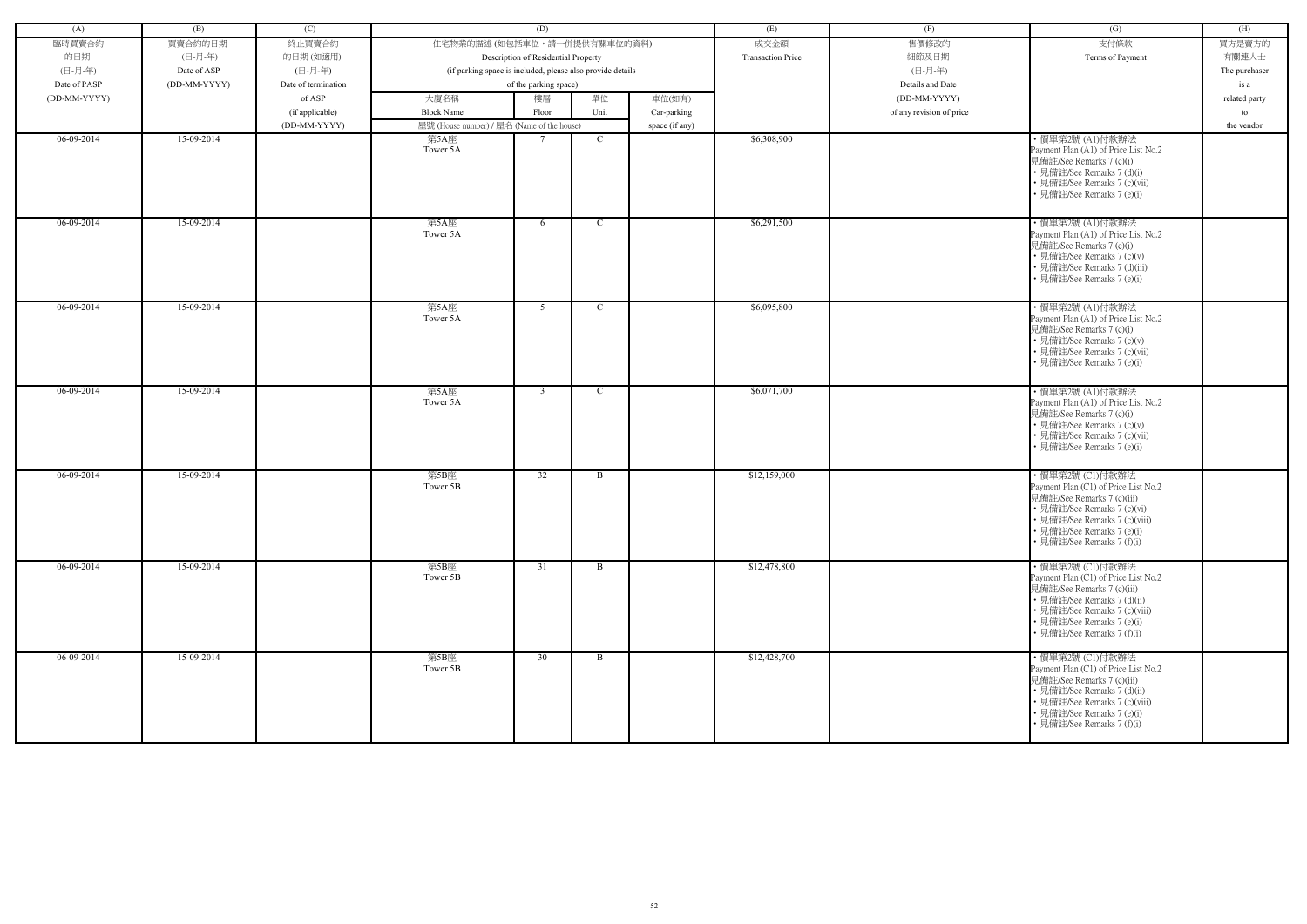| (A)          | (B)          | (C)                 |                                                            | (D)                                 |              |                | (E)                      | (F)                      | (G)                                                                                                                                                                                                                                                                         | (H)           |
|--------------|--------------|---------------------|------------------------------------------------------------|-------------------------------------|--------------|----------------|--------------------------|--------------------------|-----------------------------------------------------------------------------------------------------------------------------------------------------------------------------------------------------------------------------------------------------------------------------|---------------|
| 臨時買賣合約       | 買賣合約的日期      | 終止買賣合約              | 住宅物業的描述 (如包括車位,請一併提供有關車位的資料)                               |                                     |              |                | 成交金額                     | 售價修改的                    | 支付條款                                                                                                                                                                                                                                                                        | 買方是賣方的        |
| 的日期          | (日-月-年)      | 的日期(如適用)            |                                                            | Description of Residential Property |              |                | <b>Transaction Price</b> | 細節及日期                    | Terms of Payment                                                                                                                                                                                                                                                            | 有關連人士         |
| (日-月-年)      | Date of ASP  | (日-月-年)             | (if parking space is included, please also provide details |                                     |              |                |                          | (日-月-年)                  |                                                                                                                                                                                                                                                                             | The purchaser |
| Date of PASP | (DD-MM-YYYY) | Date of termination |                                                            | of the parking space)               |              |                |                          | Details and Date         |                                                                                                                                                                                                                                                                             | is a          |
| (DD-MM-YYYY) |              | of ASP              | 大廈名稱                                                       | 樓層                                  | 單位           | 車位(如有)         |                          | (DD-MM-YYYY)             |                                                                                                                                                                                                                                                                             | related party |
|              |              | (if applicable)     | <b>Block Name</b>                                          | Floor                               | Unit         | Car-parking    |                          | of any revision of price |                                                                                                                                                                                                                                                                             | to            |
|              |              | (DD-MM-YYYY)        | 屋號 (House number) / 屋名 (Name of the house)                 |                                     |              | space (if any) |                          |                          |                                                                                                                                                                                                                                                                             | the vendor    |
| 06-09-2014   | 15-09-2014   |                     | 第5B座                                                       | 29                                  | $\mathbf{B}$ |                | \$12,379,600             |                          | ・價單第2號 (C1)付款辦法                                                                                                                                                                                                                                                             |               |
|              |              |                     | Tower 5B                                                   |                                     |              |                |                          |                          | Payment Plan (C1) of Price List No.2<br>見備註/See Remarks 7 (c)(iii)<br>• 見備註/See Remarks 7 (d)(ii)<br>• 見備註/See Remarks 7 (c)(viii)<br>• 見備註/See Remarks 7 (e)(i)<br>• 見備註/See Remarks 7 (f)(i)                                                                              |               |
| $06-09-2014$ | 15-09-2014   |                     | 第5B座<br>Tower 5B                                           | 28                                  | $\mathbf{B}$ |                | \$13,604,000             |                          | ・價單第2號 (D1)付款辦法<br>Payment Plan (D1) of Price List No.2<br>見備註/See Remarks 7 (c)(iv)<br>• 見備註/See Remarks 7 (d)(ii)<br>· 見備註/See Remarks 7 (d)(v)<br>· 見備註/See Remarks 7 (d)(vi)<br>• 見備註/See Remarks 7 (e)(i)<br>· 見備註/See Remarks 7 (e)(ii)<br>• 見備註/See Remarks 7 (f)(i) |               |
| $06-09-2014$ | 15-09-2014   |                     | 第5B座<br>Tower 5B                                           | 27                                  | $\mathbf{B}$ |                | \$13,495,000             |                          | ・價單第2號 (D1)付款辦法<br>Payment Plan (D1) of Price List No.2<br>見備註/See Remarks 7 (c)(iv)<br>• 見備註/See Remarks 7 (d)(ii)<br>· 見備註/See Remarks 7 (d)(v)<br>• 見備註/See Remarks 7 (d)(vi)<br>• 見備註/See Remarks 7 (e)(i)<br>• 見備註/See Remarks 7 (e)(ii)<br>• 見備註/See Remarks 7 (f)(i) |               |
| 06-09-2014   | 15-09-2014   |                     | 第5B座<br>Tower 5B                                           | 26                                  | B            |                | \$13,442,000             |                          | ・價單第2號 (D1)付款辦法<br>Payment Plan (D1) of Price List No.2<br>見備註/See Remarks 7 (c)(iv)<br>• 見備註/See Remarks 7 (d)(ii)<br>• 見備註/See Remarks 7 (d)(v)<br>• 見備註/See Remarks 7 (d)(vi)<br>• 見備註/See Remarks 7 (e)(i)<br>• 見備註/See Remarks 7 (e)(ii)<br>• 見備註/See Remarks 7 (f)(i) |               |
| $06-09-2014$ | 15-09-2014   |                     | 第5B座<br>Tower 5B                                           | 25                                  | $\mathbf{B}$ |                | \$12,183,000             |                          | ・價單第2號 (C1)付款辦法<br>Payment Plan (C1) of Price List No.2<br>見備註/See Remarks 7 (c)(iii)<br>• 見備註/See Remarks 7 (d)(ii)<br>• 見備註/See Remarks 7 (c)(viii)<br>• 見備註/See Remarks 7 (e)(i)<br>• 見備註/See Remarks 7 (f)(i)                                                           |               |
| $06-09-2014$ | 15-09-2014   |                     | 第5B座<br>Tower 5B                                           | 23                                  | $\mathbf{B}$ |                | \$12,134,800             |                          | ・價單第2號 (C1)付款辦法<br>Payment Plan (C1) of Price List No.2<br>見備註/See Remarks 7 (c)(iii)<br>• 見備註/See Remarks 7 (d)(ii)<br>• 見備註/See Remarks 7 (c)(viii)<br>• 見備註/See Remarks 7 (e)(i)<br>• 見備註/See Remarks 7 (f)(i)                                                           |               |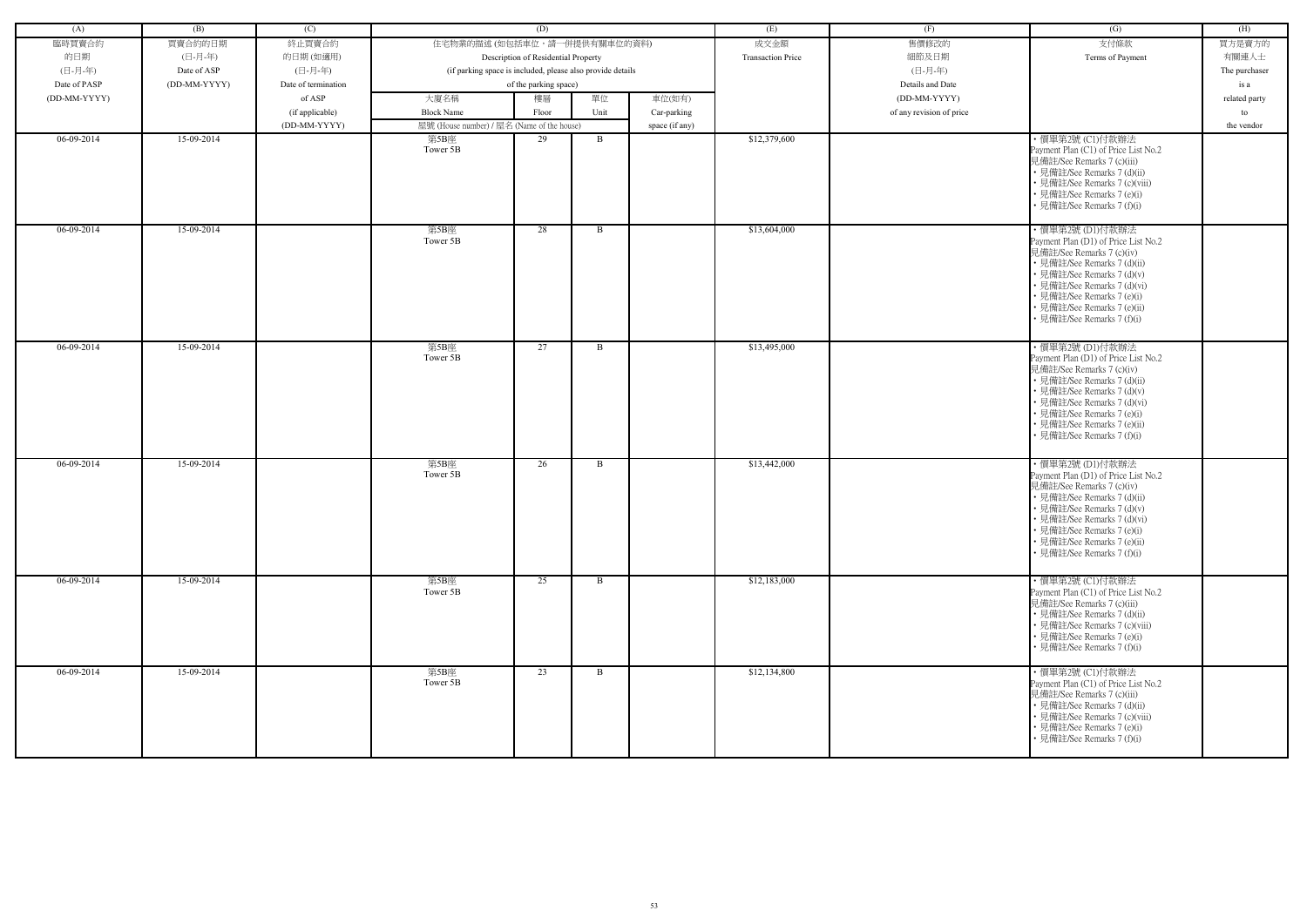| (A)          | (B)          | (C)                 |                                                            | (D)                                 |              |                | (E)                      | (F)                      | (G)                                                                                                                                                                                                                | (H)           |
|--------------|--------------|---------------------|------------------------------------------------------------|-------------------------------------|--------------|----------------|--------------------------|--------------------------|--------------------------------------------------------------------------------------------------------------------------------------------------------------------------------------------------------------------|---------------|
| 臨時買賣合約       | 買賣合約的日期      | 終止買賣合約              | 住宅物業的描述 (如包括車位,請一併提供有關車位的資料)                               |                                     |              |                | 成交金額                     | 售價修改的                    | 支付條款                                                                                                                                                                                                               | 買方是賣方的        |
| 的日期          | (日-月-年)      | 的日期(如適用)            |                                                            | Description of Residential Property |              |                | <b>Transaction Price</b> | 細節及日期                    | Terms of Payment                                                                                                                                                                                                   | 有關連人士         |
| (日-月-年)      | Date of ASP  | (日-月-年)             | (if parking space is included, please also provide details |                                     |              |                |                          | (日-月-年)                  |                                                                                                                                                                                                                    | The purchaser |
| Date of PASP | (DD-MM-YYYY) | Date of termination |                                                            | of the parking space)               |              |                |                          | Details and Date         |                                                                                                                                                                                                                    | is a          |
| (DD-MM-YYYY) |              | of ASP              | 大廈名稱                                                       | 樓層                                  | 單位           | 車位(如有)         |                          | (DD-MM-YYYY)             |                                                                                                                                                                                                                    | related party |
|              |              |                     |                                                            |                                     |              |                |                          |                          |                                                                                                                                                                                                                    |               |
|              |              | (if applicable)     | <b>Block Name</b>                                          | Floor                               | Unit         | Car-parking    |                          | of any revision of price |                                                                                                                                                                                                                    | to            |
|              |              | (DD-MM-YYYY)        | 屋號 (House number) / 屋名 (Name of the house)                 |                                     |              | space (if any) |                          |                          |                                                                                                                                                                                                                    | the vendor    |
| 06-09-2014   | 15-09-2014   |                     | 第5B座<br>Tower 5B                                           | 22                                  | B            |                | \$11,730,600             |                          | ・價單第2號 (C1)付款辦法<br>Payment Plan (C1) of Price List No.2<br>見備註/See Remarks 7 (c)(iii)<br>• 見備註/See Remarks 7 (c)(vi)<br>• 見備註/See Remarks 7 (c)(viii)<br>• 見備註/See Remarks 7 (e)(i)<br>• 見備註/See Remarks 7 (f)(i)  |               |
| 06-09-2014   | 15-09-2014   |                     | 第5B座<br>Tower 5B                                           | 21                                  | $\mathbf{B}$ |                | \$12,434,300             |                          | ·價單第2號 (C1)付款辦法<br>Payment Plan (C1) of Price List No.2<br>見備註/See Remarks 7 (c)(iii)<br>• 見備註/See Remarks 7 (d)(ii)<br>• 見備註/See Remarks 7 (d)(iv)<br>• 見備註/See Remarks 7 (e)(i)<br>• 見備註/See Remarks 7 (f)(i)    |               |
| 06-09-2014   | 15-09-2014   |                     | 第5B座<br>Tower 5B                                           | 20                                  | B            |                | \$11,990,100             |                          | ・價單第2號 (C1)付款辦法<br>Payment Plan (C1) of Price List No.2<br>見備註/See Remarks 7 (c)(iii)<br>• 見備註/See Remarks 7 (d)(ii)<br>• 見備註/See Remarks 7 (c)(viii)<br>• 見備註/See Remarks 7 (e)(i)<br>• 見備註/See Remarks 7 (f)(i)  |               |
| 06-09-2014   | 15-09-2014   |                     | 第5B座<br>Tower 5B                                           | 19                                  | B            |                | \$11,590,200             |                          | ・價單第2號 (C1)付款辦法<br>Payment Plan (C1) of Price List No.2<br>見備註/See Remarks 7 (c)(iii)<br>• 見備註/See Remarks 7 (c)(vi)<br>• 見備註/See Remarks 7 (c)(viii)<br>• 見備註/See Remarks 7 (e)(i)<br>• 見備註/See Remarks 7 (f)(i)  |               |
| 06-09-2014   | 15-09-2014   |                     | 第5B座<br>Tower 5B                                           | 18                                  | B            |                | \$11,941,900             |                          | · 價單第2號 (C1)付款辦法<br>Payment Plan (C1) of Price List No.2<br>見備註/See Remarks 7 (c)(iii)<br>• 見備註/See Remarks 7 (d)(ii)<br>• 見備註/See Remarks 7 (c)(viii)<br>• 見備註/See Remarks 7 (e)(i)<br>• 見備註/See Remarks 7 (f)(i) |               |
| $06-09-2014$ | 15-09-2014   |                     | 第5B座<br>Tower 5B                                           | 17                                  | $\mathbf{B}$ |                | \$11,847,200             |                          | ・價單第2號 (C1)付款辦法<br>Payment Plan (C1) of Price List No.2<br>見備註/See Remarks 7 (c)(iii)<br>• 見備註/See Remarks 7 (d)(ii)<br>• 見備註/See Remarks 7 (c)(viii)<br>• 見備註/See Remarks 7 (e)(i)<br>• 見備註/See Remarks 7 (f)(i)  |               |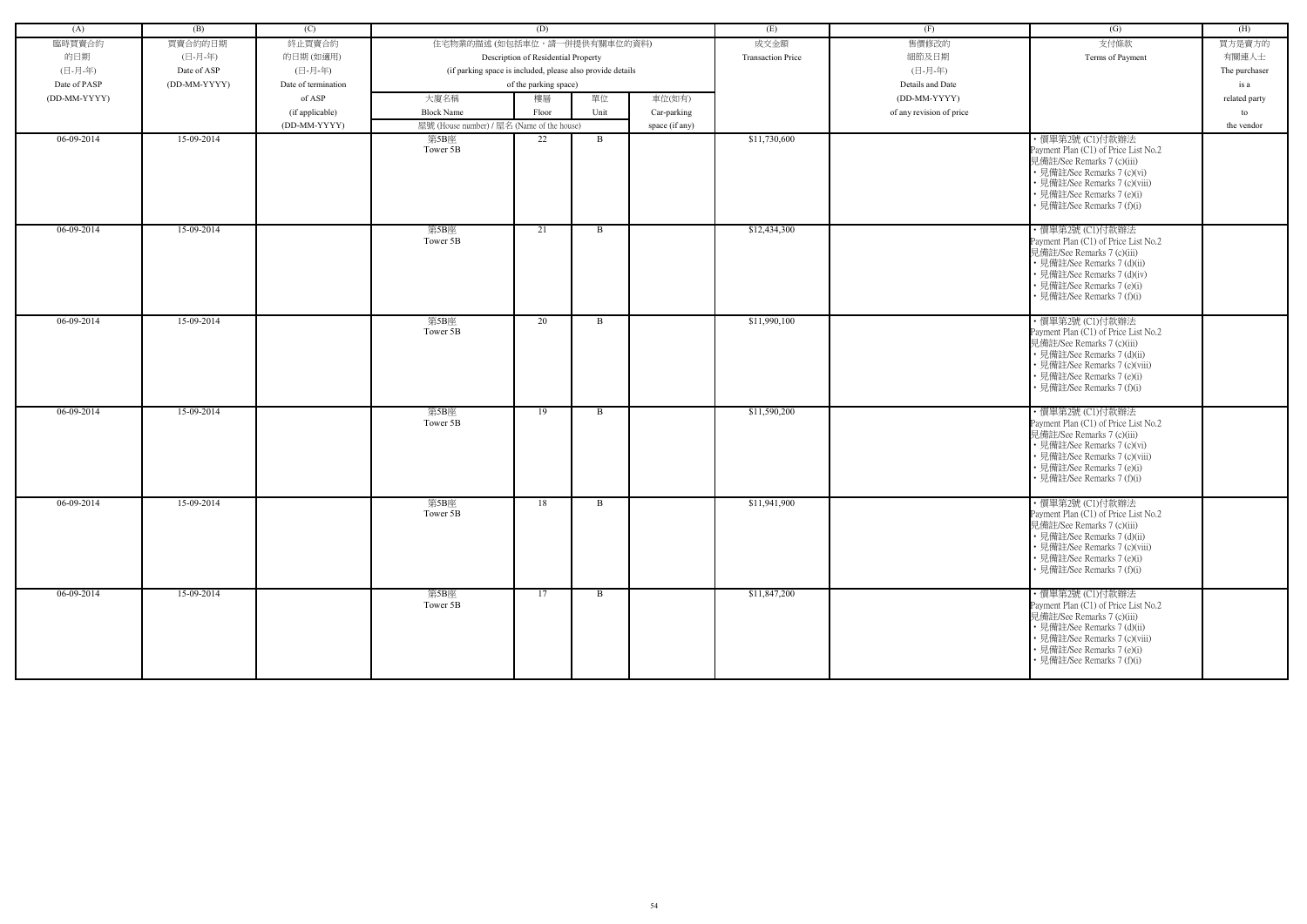| (A)          | (B)          | (C)                 |                                                            | (D)                                 |      |                | (E)                      | (F)                      | (G)                                                                                                                                                                                                                                                                         | (H)           |
|--------------|--------------|---------------------|------------------------------------------------------------|-------------------------------------|------|----------------|--------------------------|--------------------------|-----------------------------------------------------------------------------------------------------------------------------------------------------------------------------------------------------------------------------------------------------------------------------|---------------|
|              |              |                     |                                                            |                                     |      |                |                          |                          |                                                                                                                                                                                                                                                                             |               |
| 臨時買賣合約       | 買賣合約的日期      | 終止買賣合約              | 住宅物業的描述 (如包括車位,請一併提供有關車位的資料)                               |                                     |      |                | 成交金額                     | 售價修改的                    | 支付條款                                                                                                                                                                                                                                                                        | 買方是賣方的        |
| 的日期          | (日-月-年)      | 的日期(如適用)            |                                                            | Description of Residential Property |      |                | <b>Transaction Price</b> | 細節及日期                    | Terms of Payment                                                                                                                                                                                                                                                            | 有關連人士         |
| (日-月-年)      | Date of ASP  | (日-月-年)             | (if parking space is included, please also provide details |                                     |      |                |                          | (日-月-年)                  |                                                                                                                                                                                                                                                                             | The purchaser |
| Date of PASP | (DD-MM-YYYY) | Date of termination |                                                            | of the parking space)               |      |                |                          | Details and Date         |                                                                                                                                                                                                                                                                             | is a          |
| (DD-MM-YYYY) |              | of ASP              | 大廈名稱                                                       | 樓層                                  | 單位   | 車位(如有)         |                          | (DD-MM-YYYY)             |                                                                                                                                                                                                                                                                             | related party |
|              |              | (if applicable)     | <b>Block Name</b>                                          | Floor                               | Unit | Car-parking    |                          | of any revision of price |                                                                                                                                                                                                                                                                             | to            |
|              |              | (DD-MM-YYYY)        | 屋號 (House number) / 屋名 (Name of the house)                 |                                     |      | space (if any) |                          |                          |                                                                                                                                                                                                                                                                             | the vendor    |
| 06-09-2014   | 15-09-2014   |                     | 第5B座<br>Tower 5B                                           | 16                                  | B    |                | \$12,619,400             |                          | ・價單第2號 (D1)付款辦法<br>Payment Plan (D1) of Price List No.2<br>見備註/See Remarks 7 (c)(iv)<br>• 見備註/See Remarks 7 (c)(vi)<br>• 見備註/See Remarks 7 (d)(v)<br>• 見備註/See Remarks 7 (d)(vi)<br>• 見備註/See Remarks 7 (e)(i)<br>• 見備註/See Remarks 7 (e)(ii)<br>• 見備註/See Remarks 7 (f)(i) |               |
| 06-09-2014   | 15-09-2014   |                     | 第5B座<br>Tower 5B                                           | 15                                  | B    |                | \$11,752,600             |                          | ・價單第2號 (C1)付款辦法<br>Payment Plan (C1) of Price List No.2<br>見備註/See Remarks 7 (c)(iii)<br>• 見備註/See Remarks 7 (d)(ii)<br>• 見備註/See Remarks 7 (c)(viii)<br>• 見備註/See Remarks 7 (e)(i)<br>• 見備註/See Remarks 7 (f)(i)                                                           |               |
| 06-09-2014   | 15-09-2014   |                     | 第5B座<br>Tower 5B                                           | 12                                  | B    |                | \$11,361,400             |                          | ・價單第2號 (C1)付款辦法<br>Payment Plan (C1) of Price List No.2<br>見備註/See Remarks 7 (c)(iii)<br>• 見備註/See Remarks 7 (c)(vi)<br>• 見備註/See Remarks 7 (c)(viii)<br>• 見備註/See Remarks 7 (e)(i)<br>見備註/See Remarks 7 (f)(i)                                                             |               |
| $06-09-2014$ | 15-09-2014   |                     | 第5B座<br>Tower 5B                                           | 11                                  | B    |                | \$11,315,500             |                          | ・價單第2號 (C1)付款辦法<br>Payment Plan (C1) of Price List No.2<br>見備註/See Remarks 7 (c)(iii)<br>• 見備註/See Remarks 7 (c)(vi)<br>• 見備註/See Remarks 7 (c)(viii)<br>• 見備註/See Remarks 7 (e)(i)<br>• 見備註/See Remarks 7 (f)(i)                                                           |               |
| 06-09-2014   | 15-09-2014   |                     | 第5B座<br>Tower 5B                                           | 10                                  | B    |                | \$11,612,500             |                          | ・價單第2號 (C1)付款辦法<br>Payment Plan (C1) of Price List No.2<br>見備註/See Remarks 7 (c)(iii)<br>• 見備註/See Remarks 7 (d)(ii)<br>• 見備註/See Remarks 7 (c)(viii)<br>• 見備註/See Remarks 7 (e)(i)<br>• 見備註/See Remarks 7 (f)(i)                                                           |               |
| $06-09-2014$ | 15-09-2014   |                     | 第5B座<br>Tower 5B                                           | -7                                  | B    |                | \$12,608,000             |                          | ・價單第2號 (D1)付款辦法<br>Payment Plan (D1) of Price List No.2<br>見備註/See Remarks 7 (c)(iv)<br>• 見備註/See Remarks 7 (d)(ii)<br>• 見備註/See Remarks 7 (d)(v)<br>• 見備註/See Remarks 7 (d)(vi)<br>• 見備註/See Remarks 7 (e)(i)<br>• 見備註/See Remarks 7 (e)(ii)<br>• 見備註/See Remarks 7 (f)(i) |               |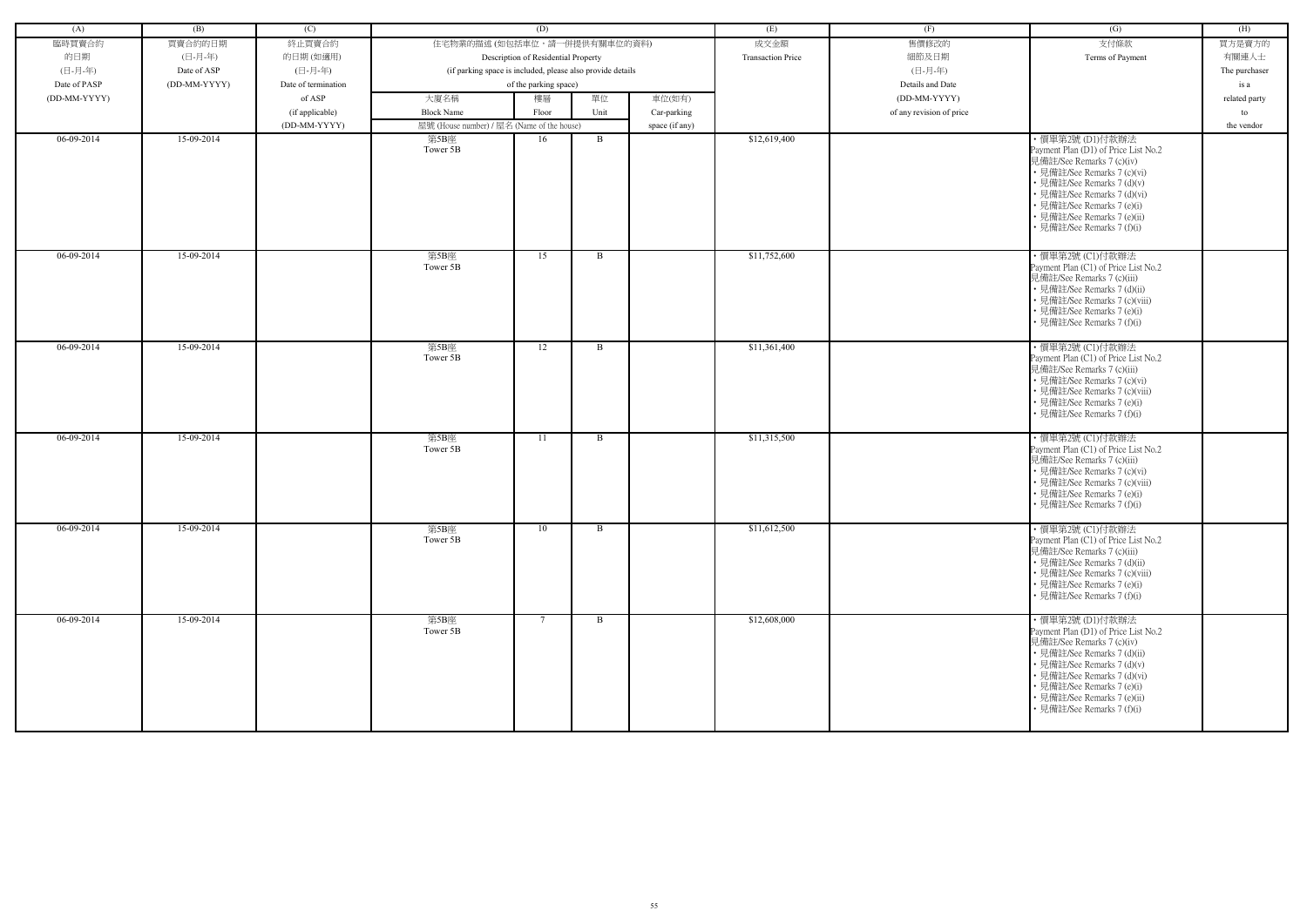| (A)          | (B)          | (C)                 |                                                            | (D)                                 |              |                | (E)                      | (F)                      | (G)                                                                                                                                                                                                                                                                         | (H)           |
|--------------|--------------|---------------------|------------------------------------------------------------|-------------------------------------|--------------|----------------|--------------------------|--------------------------|-----------------------------------------------------------------------------------------------------------------------------------------------------------------------------------------------------------------------------------------------------------------------------|---------------|
|              |              |                     | 住宅物業的描述 (如包括車位,請一併提供有關車位的資料)                               |                                     |              |                |                          |                          |                                                                                                                                                                                                                                                                             |               |
| 臨時買賣合約       | 買賣合約的日期      | 終止買賣合約              |                                                            |                                     |              |                | 成交金額                     | 售價修改的                    | 支付條款                                                                                                                                                                                                                                                                        | 買方是賣方的        |
| 的日期          | (日-月-年)      | 的日期(如適用)            |                                                            | Description of Residential Property |              |                | <b>Transaction Price</b> | 細節及日期                    | Terms of Payment                                                                                                                                                                                                                                                            | 有關連人士         |
| (日-月-年)      | Date of ASP  | (日-月-年)             | (if parking space is included, please also provide details |                                     |              |                |                          | (日-月-年)                  |                                                                                                                                                                                                                                                                             | The purchaser |
| Date of PASP | (DD-MM-YYYY) | Date of termination |                                                            | of the parking space)               |              |                |                          | Details and Date         |                                                                                                                                                                                                                                                                             | is a          |
| (DD-MM-YYYY) |              | of ASP              | 大廈名稱                                                       | 樓層                                  | 單位           | 車位(如有)         |                          | (DD-MM-YYYY)             |                                                                                                                                                                                                                                                                             | related party |
|              |              | (if applicable)     | <b>Block Name</b>                                          | Floor                               | Unit         | Car-parking    |                          | of any revision of price |                                                                                                                                                                                                                                                                             | to            |
|              |              | (DD-MM-YYYY)        | 屋號 (House number) / 屋名 (Name of the house)                 |                                     |              | space (if any) |                          |                          |                                                                                                                                                                                                                                                                             | the vendor    |
| 06-09-2014   | 15-09-2014   |                     | 第5B座<br>Tower 5B                                           | -6                                  | B            |                | \$11,427,700             |                          | ・價單第2號 (C1)付款辦法<br>Payment Plan (C1) of Price List No.2<br>見備註/See Remarks 7 (c)(iii)<br>• 見備註/See Remarks 7 (d)(ii)<br>• 見備註/See Remarks 7 (c)(viii)<br>• 見備註/See Remarks 7 (e)(i)<br>• 見備註/See Remarks 7 (f)(i)                                                           |               |
| $06-09-2014$ | 15-09-2014   |                     | 第5B座<br>Tower 5B                                           | 5                                   | $\mathbf{B}$ |                | \$11,046,100             |                          | ・價單第2號 (C1)付款辦法<br>Payment Plan (C1) of Price List No.2<br>見備註/See Remarks 7 (c)(iii)<br>• 見備註/See Remarks 7 (c)(vi)<br>• 見備註/See Remarks 7 (c)(viii)<br>• 見備註/See Remarks 7 (e)(i)<br>• 見備註/See Remarks 7 (f)(i)                                                           |               |
| $06-09-2014$ | 15-09-2014   |                     | 第5B座<br>Tower 5B                                           | $\mathbf{3}$                        | $\mathbf{B}$ |                | \$12,458,000             |                          | ・價單第2號 (D1)付款辦法<br>Payment Plan (D1) of Price List No.2<br>見備註/See Remarks 7 (c)(iv)<br>• 見備註/See Remarks 7 (d)(ii)<br>• 見備註/See Remarks 7 (d)(v)<br>• 見備註/See Remarks 7 (d)(vi)<br>• 見備註/See Remarks 7 (e)(i)<br>• 見備註/See Remarks 7 (e)(ii)<br>• 見備註/See Remarks 7 (f)(i) |               |
| 06-09-2014   | 15-09-2014   |                     | 第5B座<br>Tower 5B                                           | 32                                  | $\mathbf C$  |                | \$9,061,700              |                          | ・價單第2號 (C1)付款辦法<br>Payment Plan (C1) of Price List No.2<br>見備註/See Remarks 7 (c)(iii)<br>• 見備註/See Remarks 7 (d)(ii)<br>• 見備註/See Remarks 7 (c)(viii)<br>• 見備註/See Remarks 7 (e)(i)                                                                                         |               |
| 06-09-2014   | 15-09-2014   |                     | 第5B座<br>Tower 5B                                           | 31                                  | $\mathbf{C}$ |                | \$9,021,700              |                          | ・價單第2號 (C1)付款辦法<br>Payment Plan (C1) of Price List No.2<br>見備註/See Remarks 7 (c)(iii)<br>• 見備註/See Remarks 7 (d)(ii)<br>• 見備註/See Remarks 7 (c)(viii)<br>• 見備註/See Remarks 7 (e)(i)                                                                                         |               |
| 06-09-2014   | 15-09-2014   |                     | 第5B座<br>Tower 5B                                           | 30                                  | $\mathbf C$  |                | \$8,981,700              |                          | ・價單第2號 (C1)付款辦法<br>Payment Plan (C1) of Price List No.2<br>見備註/See Remarks 7 (c)(iii)<br>• 見備註/See Remarks 7 (d)(ii)<br>• 見備註/See Remarks 7 (c)(viii)<br>• 見備註/See Remarks 7 (e)(i)                                                                                         |               |
| $06-09-2014$ | 15-09-2014   |                     | 第5B座<br>Tower 5B                                           | 29                                  | $\mathbf{C}$ |                | \$8,677,400              |                          | ・價單第2號 (C1)付款辦法<br>Payment Plan (C1) of Price List No.2<br>見備註/See Remarks 7 (c)(iii)<br>• 見備註/See Remarks 7 (c)(vi)<br>• 見備註/See Remarks 7 (c)(viii)<br>• 見備註/See Remarks 7 (e)(i)                                                                                         |               |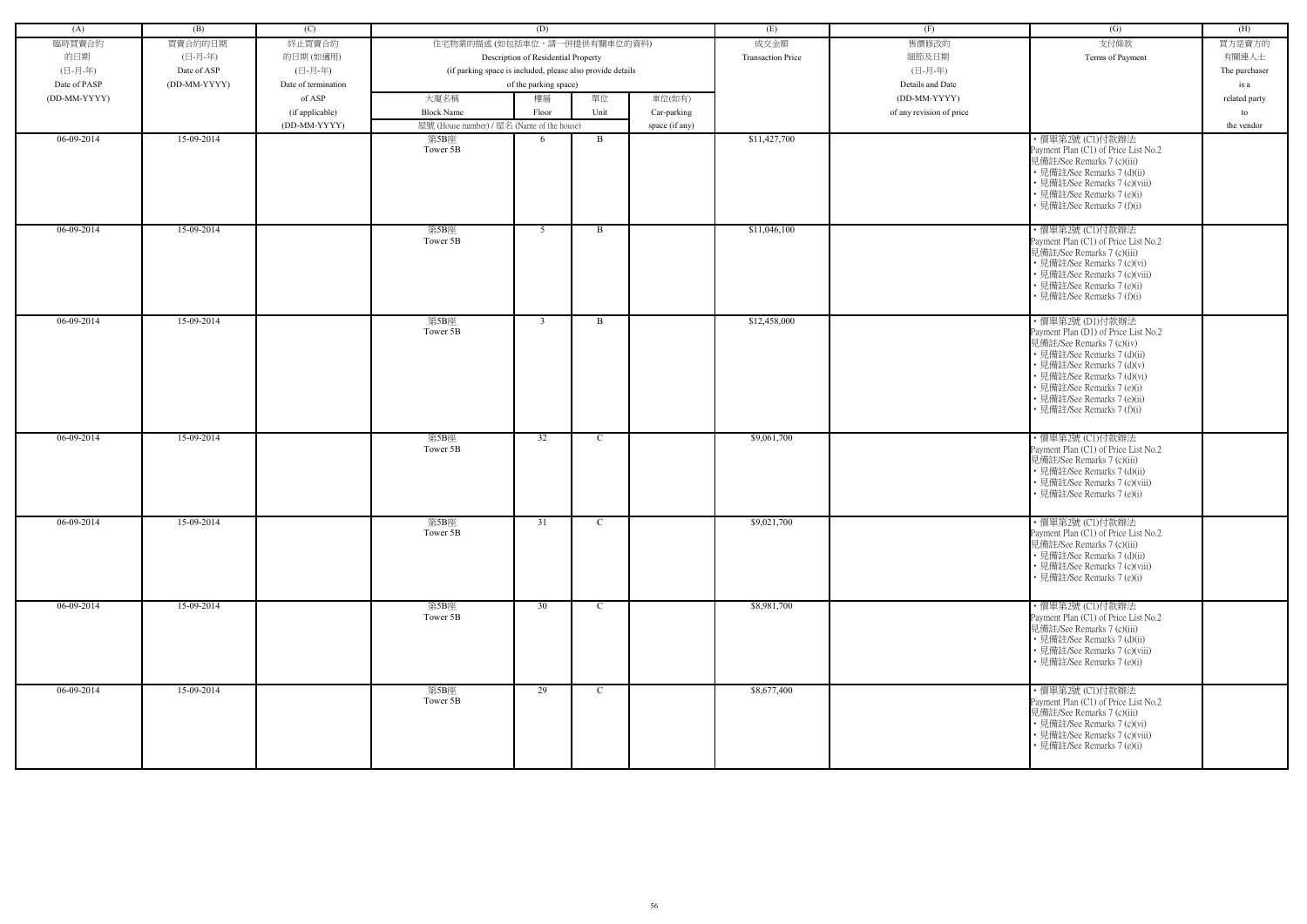| (A)          | (B)          | (C)                 |                                            | (D)                                                        |              |                | (E)                      | (F)                      | (G)                                                                                                                                                                                  | (H)           |
|--------------|--------------|---------------------|--------------------------------------------|------------------------------------------------------------|--------------|----------------|--------------------------|--------------------------|--------------------------------------------------------------------------------------------------------------------------------------------------------------------------------------|---------------|
| 臨時買賣合約       | 買賣合約的日期      | 終止買賣合約              | 住宅物業的描述 (如包括車位,請一併提供有關車位的資料)               |                                                            |              |                | 成交金額                     | 售價修改的                    | 支付條款                                                                                                                                                                                 | 買方是賣方的        |
| 的日期          | (日-月-年)      | 的日期(如適用)            |                                            | Description of Residential Property                        |              |                | <b>Transaction Price</b> | 細節及日期                    | Terms of Payment                                                                                                                                                                     | 有關連人士         |
| (日-月-年)      | Date of ASP  | (日-月-年)             |                                            | (if parking space is included, please also provide details |              |                |                          | (日-月-年)                  |                                                                                                                                                                                      | The purchaser |
| Date of PASP | (DD-MM-YYYY) | Date of termination |                                            | of the parking space)                                      |              |                |                          | Details and Date         |                                                                                                                                                                                      | is a          |
| (DD-MM-YYYY) |              | of ASP              | 大廈名稱                                       | 樓層                                                         | 單位           | 車位(如有)         |                          | (DD-MM-YYYY)             |                                                                                                                                                                                      | related party |
|              |              | (if applicable)     | <b>Block Name</b>                          | Floor                                                      | Unit         | Car-parking    |                          | of any revision of price |                                                                                                                                                                                      | to            |
|              |              | (DD-MM-YYYY)        | 屋號 (House number) / 屋名 (Name of the house) |                                                            |              | space (if any) |                          |                          |                                                                                                                                                                                      | the vendor    |
| 06-09-2014   | 15-09-2014   |                     | 第5B座                                       | 28                                                         | $\mathbf{C}$ |                | \$8,940,700              |                          | ·價單第2號 (C1)付款辦法                                                                                                                                                                      |               |
|              |              |                     | Tower 5B                                   |                                                            |              |                |                          |                          | Payment Plan (C1) of Price List No.2<br>見備註/See Remarks 7 (c)(iii)<br>• 見備註/See Remarks 7 (d)(ii)<br>• 見備註/See Remarks 7 (c)(viii)<br>• 見備註/See Remarks 7 (e)(i)                     |               |
| $06-09-2014$ | 15-09-2014   |                     | 第5B座<br>Tower 5B                           | 27                                                         | $\mathbf C$  |                | \$8,891,800              |                          | ·價單第2號 (C1)付款辦法<br>Payment Plan (C1) of Price List No.2<br>見備註/See Remarks 7 (c)(iii)<br>• 見備註/See Remarks 7 (c)(vi)<br>• 見備註/See Remarks 7 (d)(iv)<br>見備註/See Remarks 7 (e)(i)      |               |
| 06-09-2014   | 15-09-2014   |                     | 第5B座<br>Tower 5B                           | 26                                                         | $\mathbf C$  |                | \$8,561,700              |                          | ・價單第2號 (C1)付款辦法<br>Payment Plan (C1) of Price List No.2<br>見備註/See Remarks 7 (c)(iii)<br>• 見備註/See Remarks 7 (c)(vi)<br>• 見備註/See Remarks 7 (c)(viii)<br>• 見備註/See Remarks 7 (e)(i)  |               |
| 06-09-2014   | 15-09-2014   |                     | 第5B座<br>Tower 5B                           | 25                                                         | $\mathbf{C}$ |                | \$8,523,700              |                          | · 價單第2號 (C1)付款辦法<br>Payment Plan (C1) of Price List No.2<br>見備註/See Remarks 7 (c)(iii)<br>• 見備註/See Remarks 7 (c)(vi)<br>• 見備註/See Remarks 7 (c)(viii)<br>• 見備註/See Remarks 7 (e)(i) |               |
| 06-09-2014   | 15-09-2014   |                     | 第5B座<br>Tower 5B                           | 23                                                         | $\mathbf C$  |                | \$8,747,800              |                          | ・價單第2號 (C1)付款辦法<br>Payment Plan (C1) of Price List No.2<br>見備註/See Remarks 7 (c)(iii)<br>• 見備註/See Remarks 7 (d)(ii)<br>• 見備註/See Remarks 7 (c)(viii)<br>見備註/See Remarks 7 (e)(i)    |               |
| 06-09-2014   | 15-09-2014   |                     | 第5B座<br>Tower 5B                           | 22                                                         | $\mathbf{C}$ |                | \$8,455,700              |                          | ・價單第2號 (C1)付款辦法<br>Payment Plan (C1) of Price List No.2<br>見備註/See Remarks 7 (c)(iii)<br>• 見備註/See Remarks 7 (c)(vi)<br>• 見備註/See Remarks 7 (c)(viii)<br>• 見備註/See Remarks 7 (e)(i)  |               |
| 06-09-2014   | 15-09-2014   |                     | 第5B座<br>Tower 5B                           | 21                                                         | $\mathbf C$  |                | \$8,677,700              |                          | ・價單第2號 (C1)付款辦法<br>Payment Plan (C1) of Price List No.2<br>見備註/See Remarks 7 (c)(iii)<br>• 見備註/See Remarks 7 (d)(ii)<br>• 見備註/See Remarks 7 (c)(viii)<br>• 見備註/See Remarks 7 (e)(i)  |               |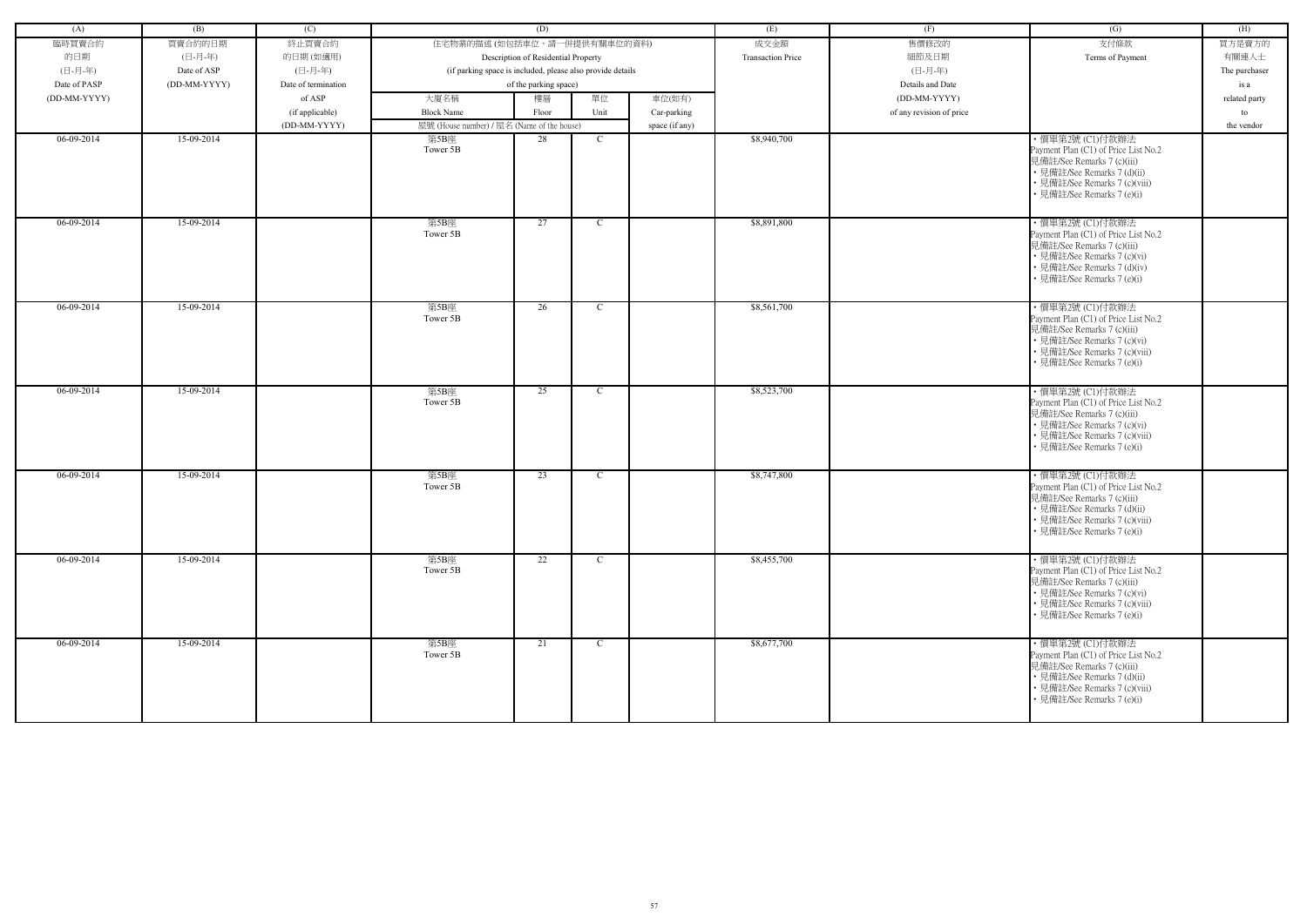| (A)          | (B)          | (C)                 |                                                            | (D)                                 |               |                | (E)                      | (F)                      | (G)                                                                                                                                                                                                                                           | (H)           |
|--------------|--------------|---------------------|------------------------------------------------------------|-------------------------------------|---------------|----------------|--------------------------|--------------------------|-----------------------------------------------------------------------------------------------------------------------------------------------------------------------------------------------------------------------------------------------|---------------|
| 臨時買賣合約       | 買賣合約的日期      | 終止買賣合約              | 住宅物業的描述 (如包括車位,請一併提供有關車位的資料)                               |                                     |               |                | 成交金額                     | 售價修改的                    | 支付條款                                                                                                                                                                                                                                          | 買方是賣方的        |
| 的日期          | (日-月-年)      | 的日期(如適用)            |                                                            | Description of Residential Property |               |                | <b>Transaction Price</b> | 細節及日期                    | Terms of Payment                                                                                                                                                                                                                              | 有關連人士         |
| (日-月-年)      | Date of ASP  | (日-月-年)             | (if parking space is included, please also provide details |                                     |               |                |                          | (日-月-年)                  |                                                                                                                                                                                                                                               | The purchaser |
| Date of PASP | (DD-MM-YYYY) | Date of termination |                                                            | of the parking space)               |               |                |                          | Details and Date         |                                                                                                                                                                                                                                               | is a          |
| (DD-MM-YYYY) |              | of ASP              | 大廈名稱                                                       | 樓層                                  | 單位            | 車位(如有)         |                          | (DD-MM-YYYY)             |                                                                                                                                                                                                                                               | related party |
|              |              | (if applicable)     | <b>Block Name</b>                                          | Floor                               | Unit          | Car-parking    |                          | of any revision of price |                                                                                                                                                                                                                                               | to            |
|              |              | (DD-MM-YYYY)        | 屋號 (House number) / 屋名 (Name of the house)                 |                                     |               | space (if any) |                          |                          |                                                                                                                                                                                                                                               | the vendor    |
| 06-09-2014   | 15-09-2014   |                     | 第5B座<br>Tower 5B                                           | 20                                  | $\mathbf C$   |                | \$9,498,000              |                          | ・價單第2號 (D1)付款辦法<br>Payment Plan (D1) of Price List No.2<br>見備註/See Remarks 7 (c)(iv)<br>• 見備註/See Remarks 7 (d)(ii)<br>• 見備註/See Remarks 7 (d)(v)<br>• 見備註/See Remarks 7 (d)(vi)<br>• 見備註/See Remarks 7 (e)(i)<br>· 見備註/See Remarks 7 (e)(ii) |               |
| 06-09-2014   | 15-09-2014   |                     | 第5B座<br>Tower 5B                                           | 19                                  | C             |                | \$8,608,600              |                          | ・價單第2號 (C1)付款辦法<br>Payment Plan (C1) of Price List No.2<br>見備註/See Remarks 7 (c)(iii)<br>• 見備註/See Remarks 7 (d)(ii)<br>• 見備註/See Remarks 7 (c)(viii)<br>• 見備註/See Remarks 7 (e)(i)                                                           |               |
| 06-09-2014   | 15-09-2014   |                     | 第5B座<br>Tower 5B                                           | 18                                  | $\mathcal{C}$ |                | \$8,608,600              |                          | ・價單第2號 (C1)付款辦法<br>Payment Plan (C1) of Price List No.2<br>見備註/See Remarks 7 (c)(iii)<br>• 見備註/See Remarks 7 (d)(ii)<br>• 見備註/See Remarks 7 (c)(viii)<br>• 見備註/See Remarks 7 (e)(i)                                                           |               |
| 06-09-2014   | 15-09-2014   |                     | 第5B座<br>Tower 5B                                           | 17                                  | $\mathcal{C}$ |                | \$8,288,800              |                          | · 價單第2號 (Cl)付款辦法<br>Payment Plan (C1) of Price List No.2<br>見備註/See Remarks 7 (c)(iii)<br>• 見備註/See Remarks 7 (c)(vi)<br>• 見備註/See Remarks 7 (c)(viii)<br>• 見備註/See Remarks 7 (e)(i)                                                          |               |
| 06-09-2014   | 15-09-2014   |                     | 第5B座<br>Tower 5B                                           | 16                                  | $\mathbf C$   |                | \$8,255,200              |                          | ·價單第2號 (C1)付款辦法<br>Payment Plan (C1) of Price List No.2<br>見備註/See Remarks 7 (c)(iii)<br>• 見備註/See Remarks 7 (c)(vi)<br>• 見備註/See Remarks 7 (c)(viii)<br>• 見備註/See Remarks 7 (e)(i)                                                           |               |
| $06-09-2014$ | 15-09-2014   |                     | 第5B座<br>Tower 5B                                           | 15                                  | C             |                | \$8,472,100              |                          | ・價單第2號 (C1)付款辦法<br>Payment Plan (C1) of Price List No.2<br>見備註/See Remarks 7 (c)(iii)<br>• 見備註/See Remarks 7 (d)(ii)<br>• 見備註/See Remarks 7 (c)(viii)<br>• 見備註/See Remarks 7 (e)(i)                                                           |               |
| 06-09-2014   | 15-09-2014   |                     | 第5B座<br>Tower 5B                                           | 12                                  | $\mathbf{C}$  |                | \$8,189,000              |                          | ・價單第2號 (C1)付款辦法<br>Payment Plan (C1) of Price List No.2<br>見備註/See Remarks 7 (c)(iii)<br>• 見備註/See Remarks 7 (c)(vi)<br>• 見備註/See Remarks 7 (c)(viii)<br>• 見備註/See Remarks 7 (e)(i)                                                           |               |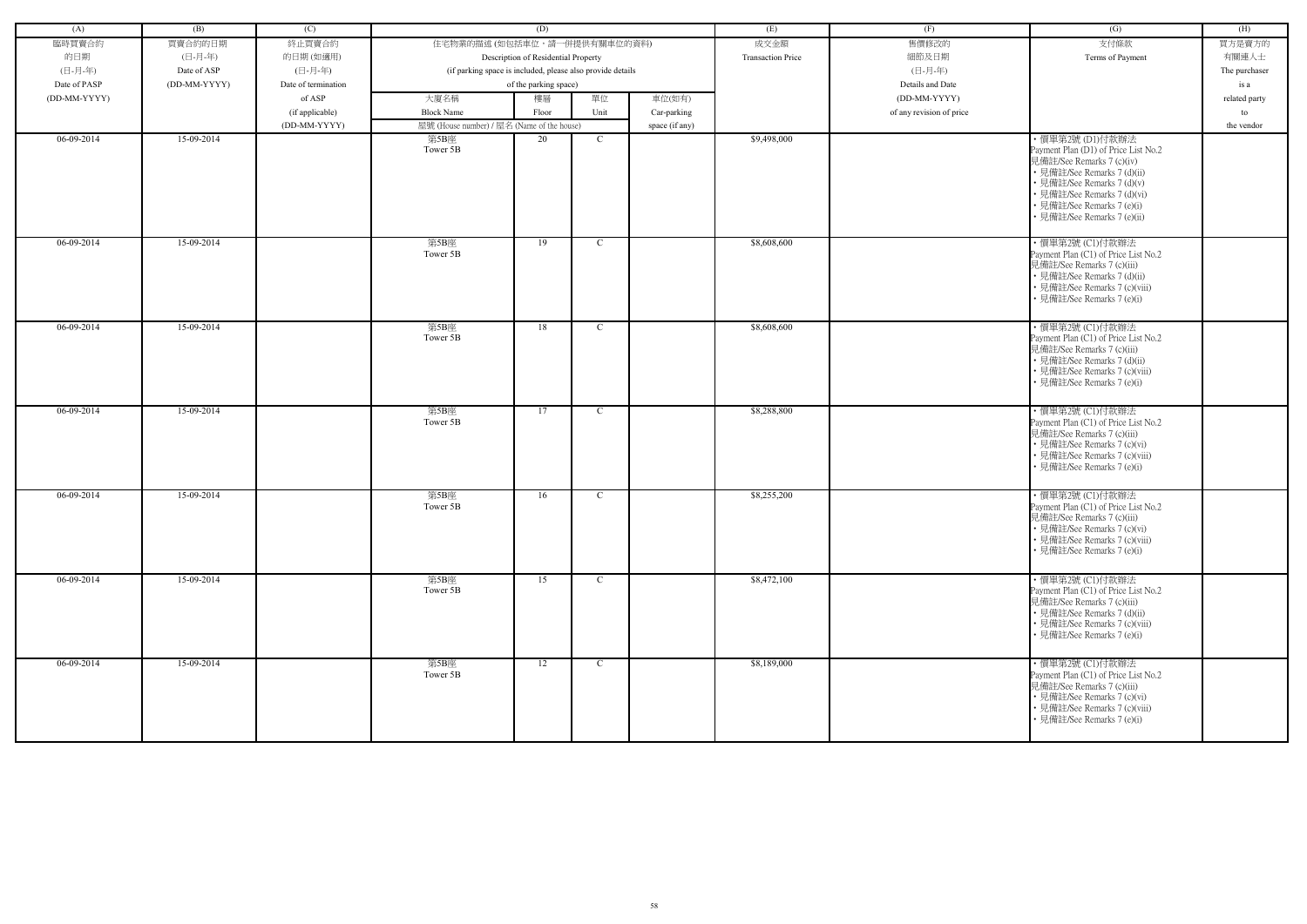| (A)          | (B)          | (C)                 |                                            | (D)                                                        |              |                | (E)                      | (F)                      | (G)                                                                                                                                                                                                                                           | (H)           |
|--------------|--------------|---------------------|--------------------------------------------|------------------------------------------------------------|--------------|----------------|--------------------------|--------------------------|-----------------------------------------------------------------------------------------------------------------------------------------------------------------------------------------------------------------------------------------------|---------------|
| 臨時買賣合約       | 買賣合約的日期      | 終止買賣合約              | 住宅物業的描述 (如包括車位,請一併提供有關車位的資料)               |                                                            |              |                | 成交金額                     | 售價修改的                    | 支付條款                                                                                                                                                                                                                                          | 買方是賣方的        |
| 的日期          | (日-月-年)      | 的日期(如適用)            |                                            | Description of Residential Property                        |              |                | <b>Transaction Price</b> | 細節及日期                    | Terms of Payment                                                                                                                                                                                                                              | 有關連人士         |
| (日-月-年)      | Date of ASP  | (日-月-年)             |                                            | (if parking space is included, please also provide details |              |                |                          | (日-月-年)                  |                                                                                                                                                                                                                                               | The purchaser |
| Date of PASP | (DD-MM-YYYY) | Date of termination |                                            | of the parking space)                                      |              |                |                          | Details and Date         |                                                                                                                                                                                                                                               | is a          |
| (DD-MM-YYYY) |              | of ASP              | 大廈名稱                                       | 樓層                                                         | 單位           | 車位(如有)         |                          | (DD-MM-YYYY)             |                                                                                                                                                                                                                                               | related party |
|              |              | (if applicable)     | <b>Block Name</b>                          | Floor                                                      | Unit         | Car-parking    |                          | of any revision of price |                                                                                                                                                                                                                                               | to            |
|              |              | (DD-MM-YYYY)        | 屋號 (House number) / 屋名 (Name of the house) |                                                            |              | space (if any) |                          |                          |                                                                                                                                                                                                                                               | the vendor    |
| 06-09-2014   | 15-09-2014   |                     | 第5B座<br>Tower 5B                           | 11                                                         | $\mathbf C$  |                | \$9,235,000              |                          | ・價單第2號 (D1)付款辦法<br>Payment Plan (D1) of Price List No.2<br>見備註/See Remarks 7 (c)(iv)<br>• 見備註/See Remarks 7 (d)(ii)<br>• 見備註/See Remarks 7 (d)(v)<br>• 見備註/See Remarks 7 (d)(vi)<br>• 見備註/See Remarks 7 (e)(i)<br>• 見備註/See Remarks 7 (e)(ii) |               |
| 06-09-2014   | 15-09-2014   |                     | 第5B座<br>Tower 5B                           | 10                                                         | $\mathbf C$  |                | \$8,123,600              |                          | ・價單第2號 (C1)付款辦法<br>Payment Plan (C1) of Price List No.2<br>見備註/See Remarks 7 (c)(iii)<br>• 見備註/See Remarks 7 (c)(vi)<br>• 見備註/See Remarks 7 (c)(viii)<br>見備註/See Remarks 7 (e)(i)                                                             |               |
| $06-09-2014$ | 15-09-2014   |                     | 第5B座<br>Tower 5B                           | 9                                                          | $\mathbf C$  |                | \$8,612,200              |                          | ・價單第2號 (C1)付款辦法<br>Payment Plan (C1) of Price List No.2<br>見備註/See Remarks 7 (c)(iii)<br>• 見備註/See Remarks 7 (d)(ii)<br>• 見備註/See Remarks 7 (d)(iv)<br>• 見備註/See Remarks 7 (e)(i)                                                             |               |
| $06-09-2014$ | 15-09-2014   |                     | 第5B座<br>Tower 5B                           | 8                                                          | C            |                | \$8,337,400              |                          | ·價單第2號 (C1)付款辦法<br>Payment Plan (C1) of Price List No.2<br>見備註/See Remarks 7 (c)(iii)<br>• 見備註/See Remarks 7 (d)(ii)<br>• 見備註/See Remarks 7 (c)(viii)<br>• 見備註/See Remarks 7 (e)(i)                                                           |               |
| 06-09-2014   | 15-09-2014   |                     | 第5B座<br>Tower 5B                           | $7\phantom{.0}$                                            | $\mathbf C$  |                | \$8,300,000              |                          | ·價單第2號 (C1)付款辦法<br>Payment Plan (C1) of Price List No.2<br>見備註/See Remarks 7 (c)(iii)<br>• 見備註/See Remarks 7 (c)(vi)<br>• 見備註/See Remarks 7 (d)(iv)<br>• 見備註/See Remarks 7 (e)(i)                                                             |               |
| 06-09-2014   | 15-09-2014   |                     | 第5B座<br>Tower 5B                           | 6                                                          | $\mathbf{C}$ |                | \$9,052,000              |                          | ·價單第2號(D1)付款辦法<br>Payment Plan (D1) of Price List No.2<br>見備註/See Remarks 7 (c)(iv)<br>• 見備註/See Remarks 7 (d)(ii)<br>• 見備註/See Remarks 7 (d)(v)<br>• 見備註/See Remarks 7 (d)(vi)<br>• 見備註/See Remarks 7 (e)(i)<br>• 見備註/See Remarks 7 (e)(ii)  |               |
| $06-09-2014$ | 15-09-2014   |                     | 第5B座<br>Tower 5B                           | 5                                                          | $\mathbf{C}$ |                | \$8,475,000              |                          | ・價單第2號 (C1)付款辦法<br>Payment Plan (C1) of Price List No.2<br>見備註/See Remarks 7 (c)(iii)<br>• 見備註/See Remarks 7 (d)(ii)<br>• 見備註/See Remarks 7 (d)(iv)<br>• 見備註/See Remarks 7 (e)(i)                                                             |               |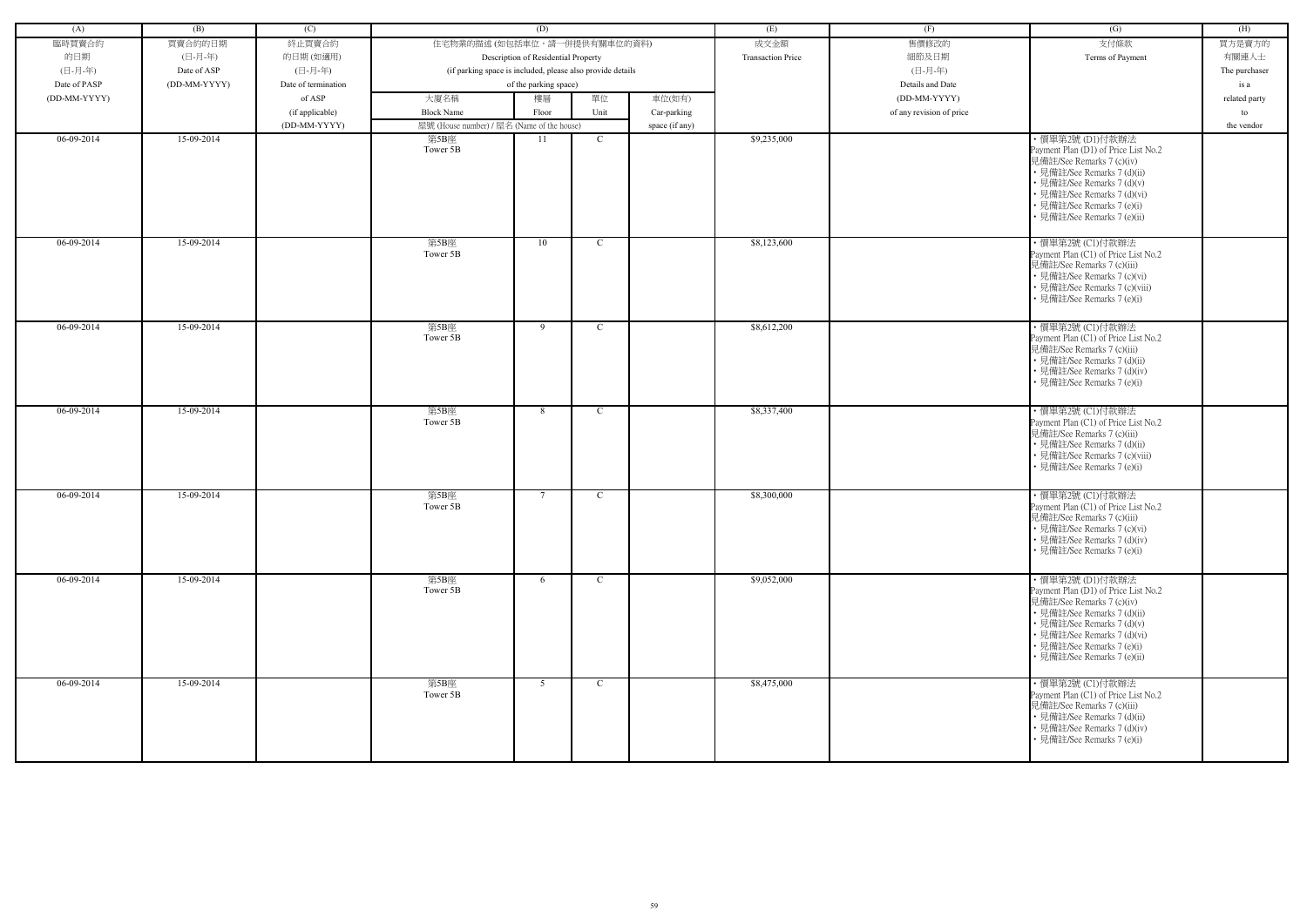| (A)          | (B)          | (C)                 |                                                            | (D)                                 |                              |                | (E)                      | (F)                      | (G)                                                                                                                                                                                                                                                                           | (H)           |
|--------------|--------------|---------------------|------------------------------------------------------------|-------------------------------------|------------------------------|----------------|--------------------------|--------------------------|-------------------------------------------------------------------------------------------------------------------------------------------------------------------------------------------------------------------------------------------------------------------------------|---------------|
| 臨時買賣合約       | 買賣合約的日期      | 終止買賣合約              | 住宅物業的描述 (如包括車位,請一併提供有關車位的資料)                               |                                     |                              |                | 成交金額                     | 售價修改的                    | 支付條款                                                                                                                                                                                                                                                                          | 買方是賣方的        |
|              |              |                     |                                                            |                                     |                              |                | <b>Transaction Price</b> |                          |                                                                                                                                                                                                                                                                               |               |
| 的日期          | (日-月-年)      | 的日期(如適用)            |                                                            | Description of Residential Property |                              |                |                          | 細節及日期                    | Terms of Payment                                                                                                                                                                                                                                                              | 有關連人士         |
| (日-月-年)      | Date of ASP  | (日-月-年)             | (if parking space is included, please also provide details |                                     |                              |                |                          | (日-月-年)                  |                                                                                                                                                                                                                                                                               | The purchaser |
| Date of PASP | (DD-MM-YYYY) | Date of termination |                                                            | of the parking space)               |                              |                |                          | Details and Date         |                                                                                                                                                                                                                                                                               | is a          |
| (DD-MM-YYYY) |              | of ASP              | 大廈名稱                                                       | 樓層                                  | 單位                           | 車位(如有)         |                          | (DD-MM-YYYY)             |                                                                                                                                                                                                                                                                               | related party |
|              |              | (if applicable)     | <b>Block Name</b>                                          | Floor                               | Unit                         | Car-parking    |                          | of any revision of price |                                                                                                                                                                                                                                                                               | to            |
|              |              | (DD-MM-YYYY)        | 屋號 (House number) / 屋名 (Name of the house)                 |                                     |                              | space (if any) |                          |                          |                                                                                                                                                                                                                                                                               | the vendor    |
| 06-09-2014   | 15-09-2014   |                     | 第5B座<br>Tower 5B                                           | $\mathcal{R}$                       | $\mathbf C$                  |                | \$7,930,200              |                          | ・價單第2號 (C1)付款辦法<br>Payment Plan (C1) of Price List No.2<br>見備註/See Remarks 7 (c)(iii)<br>• 見備註/See Remarks 7 (c)(vi)<br>• 見備註/See Remarks 7 (c)(viii)<br>• 見備註/See Remarks 7 (e)(i)                                                                                           |               |
| $06-09-2014$ | 15-09-2014   |                     | 第5B座<br>Tower 5B<br>第5B座                                   | 9<br>8                              | $\mathbf{B}$<br>$\mathbf{B}$ |                | \$23,132,200             |                          | ·價單第2號 (C1)付款辦法<br>Payment Plan (C1) of Price List No.2<br>見備註/See Remarks 7 (c)(iii)<br>• 見備註/See Remarks 7 (d)(ii)<br>• 見備註/See Remarks 7 (c)(viii)<br>• 見備註/See Remarks 7 (e)(i)<br>• 見備註/See Remarks 7 (f)(i)<br>·價單第2號 (C1)付款辦法                                          |               |
|              |              |                     | Tower 5B                                                   |                                     |                              |                |                          |                          | Payment Plan (C1) of Price List No.2<br>見備註/See Remarks 7 (c)(iii)<br>• 見備註/See Remarks 7 (d)(ii)<br>• 見備註/See Remarks 7 (c)(viii)<br>• 見備註/See Remarks 7 (e)(i)<br>見備註/See Remarks 7 (f)(i)                                                                                  |               |
| 12-09-2014   | 19-09-2014   |                     | 第1A座<br>Tower 1A                                           | 33                                  | B                            |                | \$10,622,000             |                          | ·價單第3號 (E2)付款辦法<br>Payment Plan (E2) of Price List No.3<br>見備註/See Remarks 7 (c)(ix)<br>• 見備註/See Remarks 7 (d)(vii)<br>• 見備註/See Remarks 7 (d)(v)<br>• 見備註/See Remarks 7 (d)(vi)<br>• 見備註/See Remarks 7 (e)(i)<br>• 見備註/See Remarks 7 (e)(ii)<br>• 見備註/See Remarks 7 (f)(i)  |               |
| 12-09-2014   | 19-09-2014   |                     | 第1B座<br>Tower 1B                                           | 33                                  | B                            |                | \$19,235,000             |                          | ・價單第3號 (E2)付款辦法<br>Payment Plan (E2) of Price List No.3<br>見備註/See Remarks 7 (c)(ix)<br>• 見備註/See Remarks 7 (d)(vii)<br>• 見備註/See Remarks 7 (d)(v)<br>• 見備註/See Remarks 7 (d)(vi)<br>• 見備註/See Remarks 7 (e)(i)<br>• 見備註/See Remarks 7 (e)(ii)<br>• 見備註/See Remarks 7 (f)(ii) |               |
| 12-09-2014   | 19-09-2014   |                     | 第2A座<br>Tower 2A                                           | 33                                  | $\mathbf{B}$                 |                | \$11,955,000             |                          | ·價單第3號 (E2)付款辦法<br>Payment Plan (E2) of Price List No.3<br>見備註/See Remarks 7 (c)(ix)<br>• 見備註/See Remarks 7 (d)(vii)<br>• 見備註/See Remarks 7 (d)(v)<br>• 見備註/See Remarks 7 (d)(vi)<br>• 見備註/See Remarks 7 (e)(i)<br>• 見備註/See Remarks 7 (e)(ii)<br>• 見備註/See Remarks 7 (f)(i)  |               |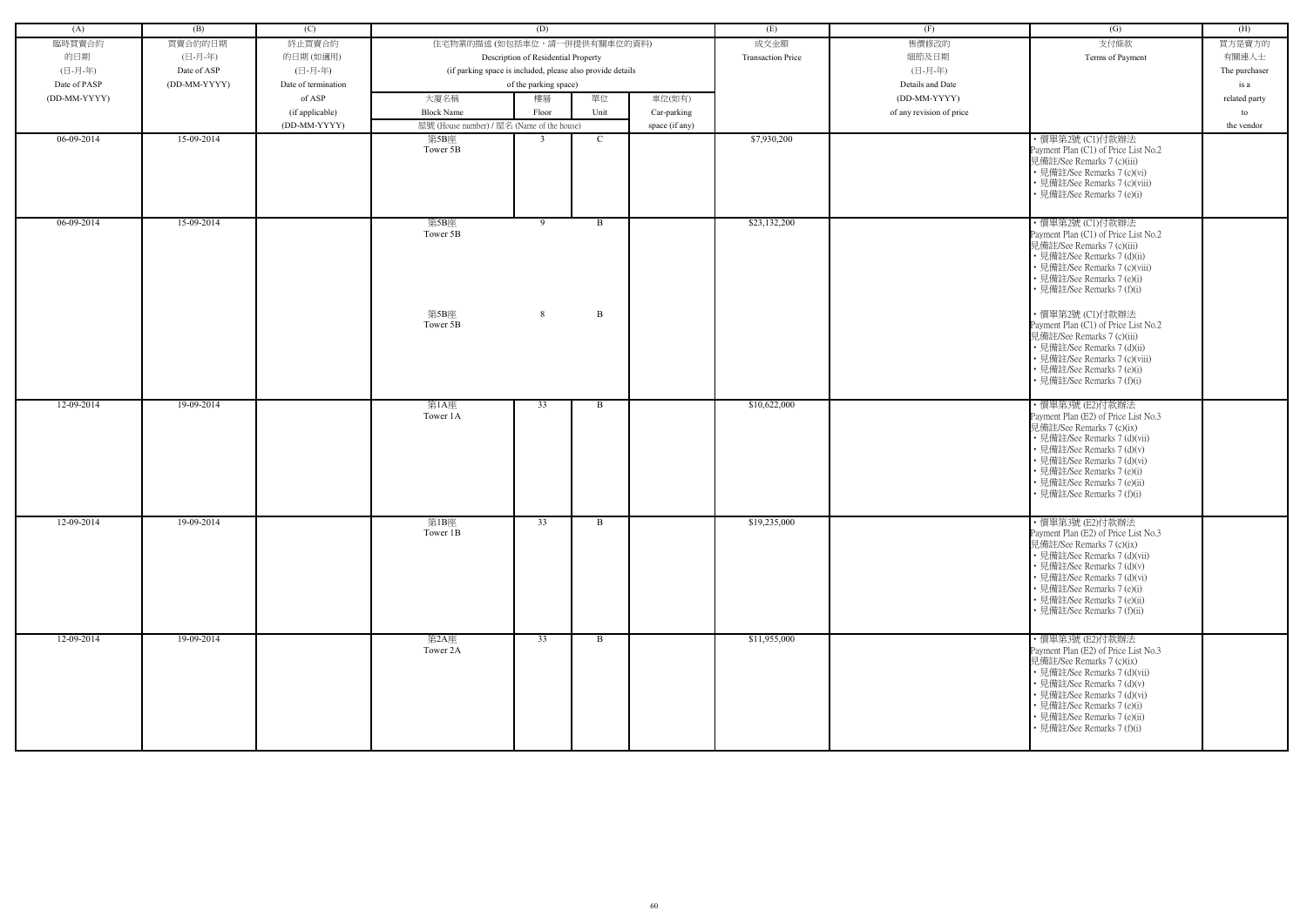| (A)          | (B)          | (C)                 |                                                            | (D)                                 |               |                | (E)                      | (F)                                                                                                                                                                                   | (G)                                                                                                                                                                                                                                                                                                                                                                                                                                               | (H)           |
|--------------|--------------|---------------------|------------------------------------------------------------|-------------------------------------|---------------|----------------|--------------------------|---------------------------------------------------------------------------------------------------------------------------------------------------------------------------------------|---------------------------------------------------------------------------------------------------------------------------------------------------------------------------------------------------------------------------------------------------------------------------------------------------------------------------------------------------------------------------------------------------------------------------------------------------|---------------|
| 臨時買賣合約       | 買賣合約的日期      | 終止買賣合約              | 住宅物業的描述 (如包括車位,請一併提供有關車位的資料)                               |                                     |               |                | 成交金額                     | 售價修改的                                                                                                                                                                                 | 支付條款                                                                                                                                                                                                                                                                                                                                                                                                                                              | 買方是賣方的        |
| 的日期          | (日-月-年)      | 的日期(如適用)            |                                                            | Description of Residential Property |               |                | <b>Transaction Price</b> | 細節及日期                                                                                                                                                                                 | Terms of Payment                                                                                                                                                                                                                                                                                                                                                                                                                                  | 有關連人士         |
| (日-月-年)      | Date of ASP  | (日-月-年)             | (if parking space is included, please also provide details |                                     |               |                |                          | (日-月-年)                                                                                                                                                                               |                                                                                                                                                                                                                                                                                                                                                                                                                                                   | The purchaser |
| Date of PASP | (DD-MM-YYYY) | Date of termination |                                                            | of the parking space)               |               |                |                          | Details and Date                                                                                                                                                                      |                                                                                                                                                                                                                                                                                                                                                                                                                                                   | is a          |
| (DD-MM-YYYY) |              | of ASP              | 大廈名稱                                                       | 樓層                                  | 單位            | 車位(如有)         |                          | (DD-MM-YYYY)                                                                                                                                                                          |                                                                                                                                                                                                                                                                                                                                                                                                                                                   | related party |
|              |              | (if applicable)     | <b>Block Name</b>                                          | Floor                               | Unit          | Car-parking    |                          | of any revision of price                                                                                                                                                              |                                                                                                                                                                                                                                                                                                                                                                                                                                                   | to            |
|              |              | (DD-MM-YYYY)        | 屋號 (House number) / 屋名 (Name of the house)                 |                                     |               | space (if any) |                          |                                                                                                                                                                                       |                                                                                                                                                                                                                                                                                                                                                                                                                                                   | the vendor    |
| 12-09-2014   | 19-09-2014   |                     | 第3A座<br>Tower 3A                                           | 33                                  | B             |                | \$21,254,000             |                                                                                                                                                                                       | ·價單第3號 (E2)付款辦法<br>Payment Plan (E2) of Price List No.3<br>見備註/See Remarks 7 (c)(ix)<br>• 見備註/See Remarks 7 (d)(vii)<br>• 見備註/See Remarks 7 (d)(v)<br>• 見備註/See Remarks 7 (d)(vi)<br>• 見備註/See Remarks 7 (e)(i)<br>• 見備註/See Remarks 7 (e)(ii)<br>• 見備註/See Remarks 7 (f)(ii)                                                                                                                                                                     |               |
| 12-09-2014   | 19-09-2014   |                     | 第5B座<br>Tower 5B                                           | 33                                  | B             |                | \$18,537,500             |                                                                                                                                                                                       | ·價單第3號 (E2)付款辦法<br>Payment Plan (E2) of Price List No.3<br>見備註/See Remarks 7 (c)(ix)<br>• 見備註/See Remarks 7 (c)(vi)<br>• 見備註/See Remarks 7 (d)(v)<br>• 見備註/See Remarks 7 (d)(vi)<br>• 見備註/See Remarks 7 (e)(i)<br>• 見備註/See Remarks 7 (e)(ii)<br>• 見備註/See Remarks 7 (f)(ii)                                                                                                                                                                      |               |
| 13-09-2014   | 19-09-2014   |                     | 第1A座<br>Tower 1A                                           | 17                                  | $\mathbf C$   |                | \$4,667,200              |                                                                                                                                                                                       | · 價單第3號 (A2)付款辦法<br>Payment Plan (A2) of Price List No.3<br>見備註/See Remarks 7 (c)(i)<br>• 見備註/See Remarks 7 (c)(v)<br>• 見備註/See Remarks 7 (c)(vii)<br>• 見備註/See Remarks 7 (e)(i)                                                                                                                                                                                                                                                                  |               |
| 13-09-2014   | 19-09-2014   |                     | 第1A座<br>Tower 1A                                           | 16                                  | $\mathcal{C}$ |                | \$4,772,600              | 在12-03-2015,基於法例第35(2)(b)條所容許的原因<br>,售價調整為\$5,216,000。<br>On 12-03-2015, the price adjusted to \$5,216,000 due to<br>the reason allowed under section $35(2)(b)$ of the<br>Ordinance. | ← 價單第3號 (A2)付款辦法<br>Payment Plan (A2) of Price List No.3<br>見備註/See Remarks 7 (e)(i)<br>• 見備註/See Remarks 7 (d)(i<br>· 見備註/See Remarks 7 (e)(vii)<br>• 見備註/See Remarks 7 (e)(i)<br>・價單第3號 (B2)付款辦法<br>Payment Plan (B2) of Price List No.3<br>見備註/See Remarks 7 (c)(ii)<br>• 見備註/See Remarks 7 (d)(ii)<br>• 見備註/See Remarks 7 (d)(v)<br>• 見備註/See Remarks 7 (e)(i)<br>• 見備註/See Remarks 7 (e)(ii)<br>• (在12-03-2015修訂)<br>(revised on 12-03-2015) |               |
| 13-09-2014   | 19-09-2014   |                     | 第1A座<br>Tower 1A                                           | 15                                  | $\mathcal{C}$ |                | \$4,754,300              |                                                                                                                                                                                       | ・價單第3號 (A2)付款辦法<br>Payment Plan (A2) of Price List No.3<br>見備註/See Remarks 7 (c)(i)<br>• 見備註/See Remarks 7 (d)(i)<br>• 見備註/See Remarks 7 (c)(vii)<br>• 見備註/See Remarks 7 (e)(i)                                                                                                                                                                                                                                                                   |               |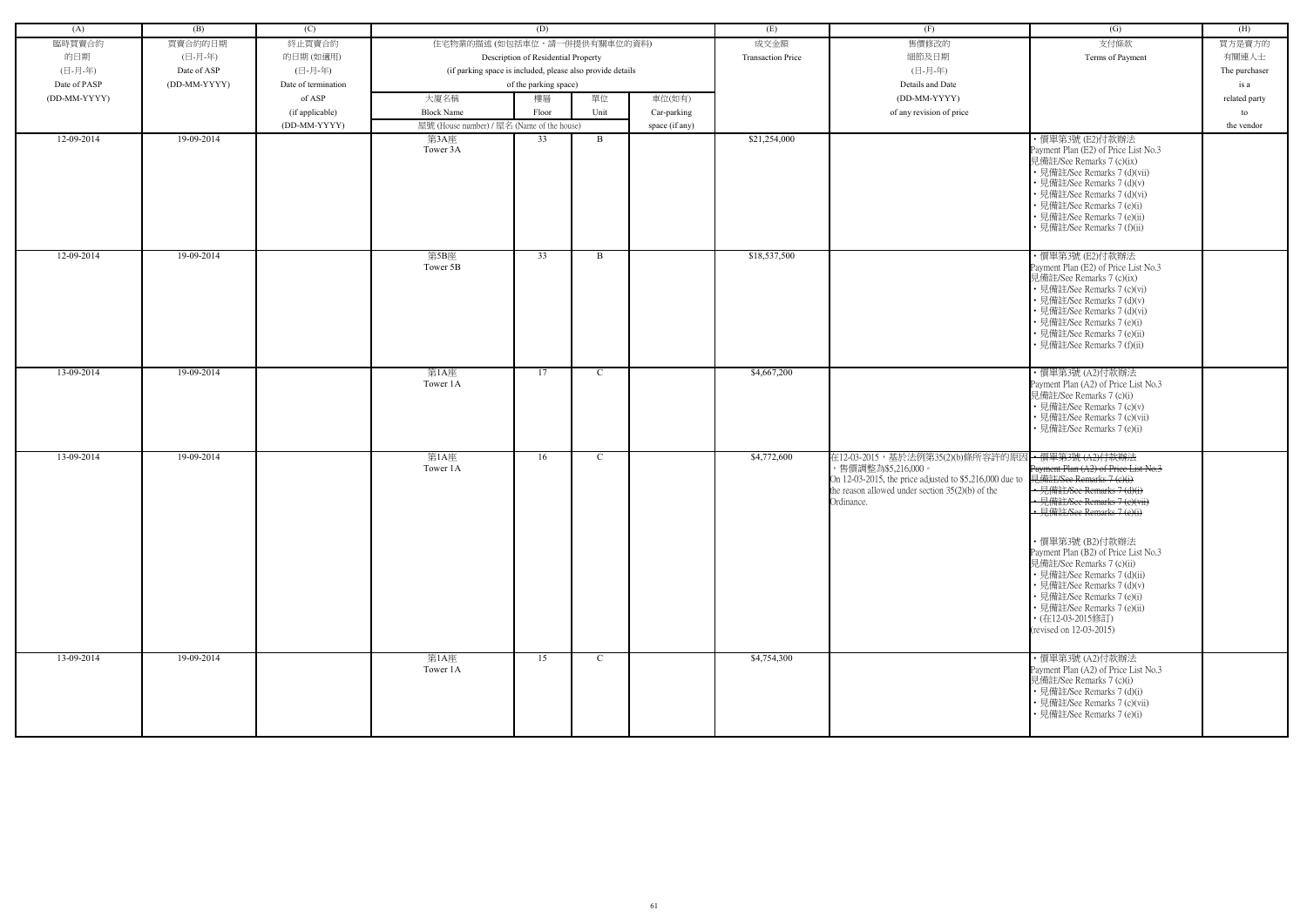| (A)          | (B)                                                           | (C)                             |                                            | (D)                                                        |               |                               | (E)                      | (F)                      | (G)                                                                                                                                                                                                            | (H)           |
|--------------|---------------------------------------------------------------|---------------------------------|--------------------------------------------|------------------------------------------------------------|---------------|-------------------------------|--------------------------|--------------------------|----------------------------------------------------------------------------------------------------------------------------------------------------------------------------------------------------------------|---------------|
| 臨時買賣合約       | 買賣合約的日期                                                       | 終止買賣合約                          | 住宅物業的描述 (如包括車位,請一併提供有關車位的資料)               |                                                            |               |                               | 成交金額                     | 售價修改的                    | 支付條款                                                                                                                                                                                                           | 買方是賣方的        |
| 的日期          | (日-月-年)                                                       | 的日期(如適用)                        |                                            | Description of Residential Property                        |               |                               | <b>Transaction Price</b> | 細節及日期                    | Terms of Payment                                                                                                                                                                                               | 有關連人士         |
| (日-月-年)      | Date of ASP                                                   | (日-月-年)                         |                                            | (if parking space is included, please also provide details |               |                               |                          | (日-月-年)                  |                                                                                                                                                                                                                | The purchaser |
| Date of PASP | (DD-MM-YYYY)                                                  | Date of termination             |                                            | of the parking space)                                      |               |                               |                          | Details and Date         |                                                                                                                                                                                                                | is a          |
| (DD-MM-YYYY) |                                                               | of ASP                          | 大廈名稱                                       | 樓層                                                         | 單位            | 車位(如有)                        |                          | (DD-MM-YYYY)             |                                                                                                                                                                                                                | related party |
|              |                                                               |                                 | <b>Block Name</b>                          | Floor                                                      | Unit          |                               |                          | of any revision of price |                                                                                                                                                                                                                | to            |
|              |                                                               | (if applicable)<br>(DD-MM-YYYY) | 屋號 (House number) / 屋名 (Name of the house) |                                                            |               | Car-parking<br>space (if any) |                          |                          |                                                                                                                                                                                                                | the vendor    |
| 13-09-2014   | 19-09-2014                                                    |                                 | 第1A座                                       | 12                                                         | C             |                               | \$4,611,000              |                          | · 價單第3號 (A2)付款辦法                                                                                                                                                                                               |               |
|              |                                                               |                                 | Tower 1A                                   |                                                            |               |                               |                          |                          | Payment Plan (A2) of Price List No.3<br>見備註/See Remarks 7 (c)(i)<br>• 見備註/See Remarks 7 (c)(v)<br>• 見備註/See Remarks 7 (c)(vii)<br>• 見備註/See Remarks 7 (e)(i)                                                   |               |
| 13-09-2014   | 19-09-2014                                                    |                                 | 第1A座<br>Tower 1A                           | 11                                                         | $\mathbf{C}$  |                               | \$4,593,200              |                          | ・價單第3號 (A2)付款辦法<br>Payment Plan (A2) of Price List No.3<br>見備註/See Remarks 7 (c)(i)<br>• 見備註/See Remarks 7 (c)(v)<br>• 見備註/See Remarks 7 (c)(vii)<br>• 見備註/See Remarks 7 (e)(i)                                |               |
| 13-09-2014   | 19-09-2014                                                    |                                 | 第1A座<br>Tower 1A                           | 10                                                         | $\mathcal{C}$ |                               | \$5,133,000              |                          | ・價單第3號 (B2)付款辦法<br>Payment Plan (B2) of Price List No.3<br>見備註/See Remarks 7 (c)(ii)<br>• 見備註/See Remarks 7 (d)(ii)<br>• 見備註/See Remarks 7 (d)(v)<br>• 見備註/See Remarks 7 (e)(i)<br>· 見備註/See Remarks 7 (e)(ii) |               |
| 13-09-2014   | 19-09-2014                                                    |                                 | 第1A座<br>Tower 1A                           | -9                                                         | $\mathcal{C}$ |                               | \$5,112,000              |                          | ・價單第3號 (B2)付款辦法<br>Payment Plan (B2) of Price List No.3<br>見備註/See Remarks 7 (c)(ii)<br>• 見備註/See Remarks 7 (d)(ii)<br>• 見備註/See Remarks 7 (d)(v)<br>• 見備註/See Remarks 7 (e)(i)<br>• 見備註/See Remarks 7 (e)(ii) |               |
| 13-09-2014   | 簽訂臨時買賣合約後交易再<br>未有進展<br>The PASP has not proceeded<br>further |                                 | 第1A座<br>Tower 1A                           | 8                                                          | C             |                               | \$4,990,300              |                          | ・價單第3號 (B2)付款辦法<br>Payment Plan (B2) of Price List No.3<br>見備註/See Remarks 7 (c)(ii)<br>• 見備註/See Remarks 7 (c)(v)<br>• 見備註/See Remarks 7 (d)(v)<br>• 見備註/See Remarks 7 (e)(i)<br>• 見備註/See Remarks 7 (e)(ii)  |               |
| 13-09-2014   | 19-09-2014                                                    |                                 | 第1A座<br>Tower 1A                           | $7\phantom{.0}$                                            | $\mathbf C$   |                               | \$4,640,800              |                          | · 價單第3號 (A2)付款辦法<br>Payment Plan (A2) of Price List No.3<br>見備註/See Remarks 7 (c)(i)<br>• 見備註/See Remarks 7 (d)(i)<br>• 見備註/See Remarks 7 (c)(vii)<br>• 見備註/See Remarks 7 (e)(i)                               |               |
| 13-09-2014   | 19-09-2014                                                    |                                 | 第1A座<br>Tower 1A                           | 6                                                          | $\mathbf{C}$  |                               | \$4,502,300              |                          | ・價單第3號 (A2)付款辦法<br>Payment Plan (A2) of Price List No.3<br>見備註/See Remarks 7 (c)(i)<br>• 見備註/See Remarks 7 (c)(v)<br>• 見備註/See Remarks 7 (c)(vii)<br>• 見備註/See Remarks 7 (e)(i)                                |               |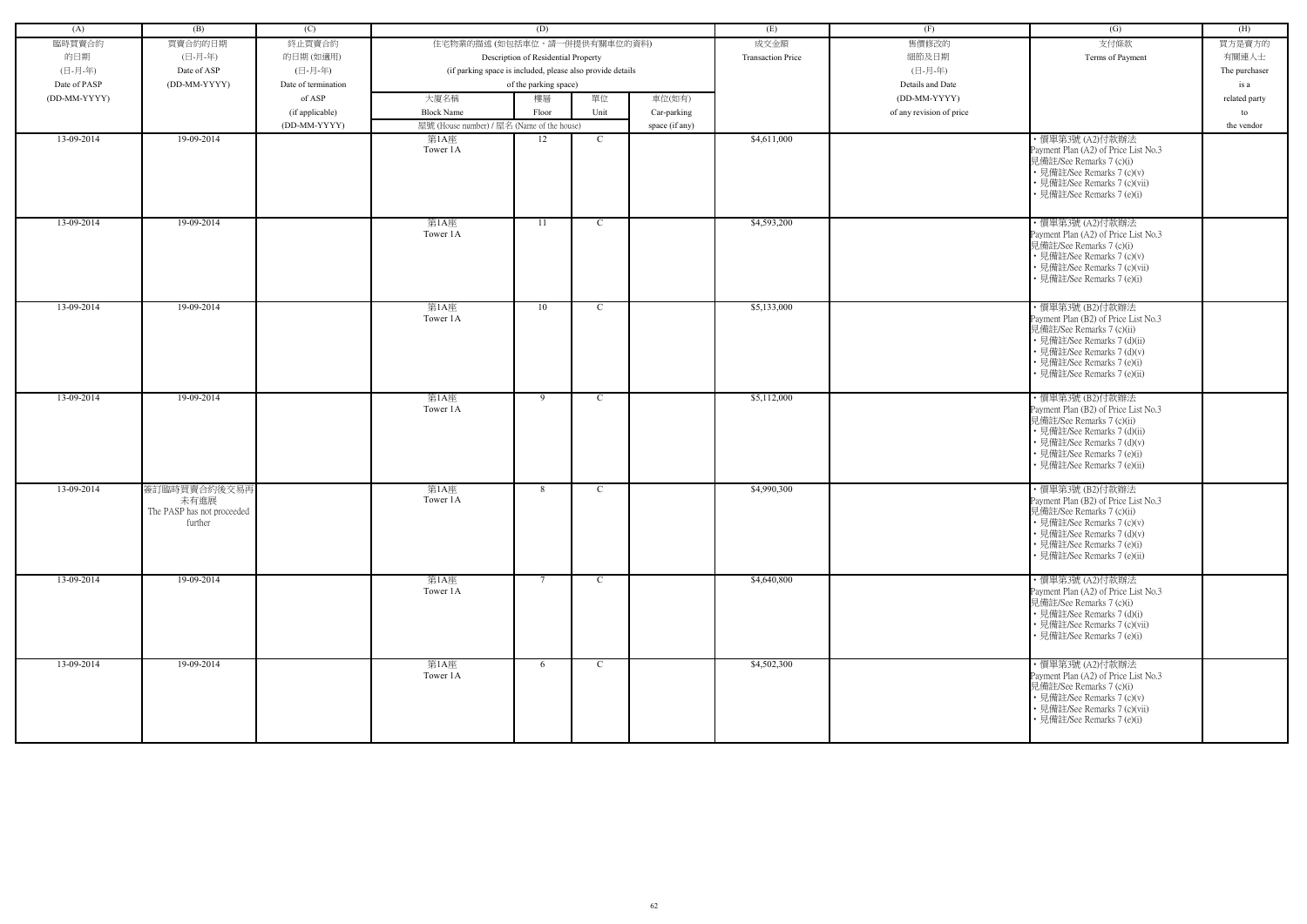| (A)          | (B)          | (C)                 |                                                            | (D)                                 |              |                | (E)                      | (F)                      | (G)                                                                                                                                                                                                                                                                         | (H)           |
|--------------|--------------|---------------------|------------------------------------------------------------|-------------------------------------|--------------|----------------|--------------------------|--------------------------|-----------------------------------------------------------------------------------------------------------------------------------------------------------------------------------------------------------------------------------------------------------------------------|---------------|
| 臨時買賣合約       | 買賣合約的日期      | 終止買賣合約              | 住宅物業的描述 (如包括車位,請一併提供有關車位的資料)                               |                                     |              |                | 成交金額                     | 售價修改的                    | 支付條款                                                                                                                                                                                                                                                                        | 買方是賣方的        |
| 的日期          | (日-月-年)      | 的日期(如適用)            |                                                            | Description of Residential Property |              |                | <b>Transaction Price</b> | 細節及日期                    | Terms of Payment                                                                                                                                                                                                                                                            | 有關連人士         |
| (日-月-年)      | Date of ASP  | (日-月-年)             | (if parking space is included, please also provide details |                                     |              |                |                          | (日-月-年)                  |                                                                                                                                                                                                                                                                             | The purchaser |
| Date of PASP | (DD-MM-YYYY) | Date of termination |                                                            | of the parking space)               |              |                |                          | Details and Date         |                                                                                                                                                                                                                                                                             | is a          |
| (DD-MM-YYYY) |              | of ASP              | 大廈名稱                                                       | 樓層                                  | 單位           | 車位(如有)         |                          | (DD-MM-YYYY)             |                                                                                                                                                                                                                                                                             |               |
|              |              |                     |                                                            |                                     |              |                |                          |                          |                                                                                                                                                                                                                                                                             | related party |
|              |              | (if applicable)     | <b>Block Name</b>                                          | Floor                               | Unit         | Car-parking    |                          | of any revision of price |                                                                                                                                                                                                                                                                             | to            |
|              |              | (DD-MM-YYYY)        | 屋號 (House number) / 屋名 (Name of the house)                 |                                     |              | space (if any) |                          |                          |                                                                                                                                                                                                                                                                             | the vendor    |
| 13-09-2014   | 19-09-2014   |                     | 第1A座<br>Tower 1A                                           | 5                                   | <sup>C</sup> |                | \$4,603,300              |                          | · 價單第3號 (A2)付款辦法<br>Payment Plan (A2) of Price List No.3<br>見備註/See Remarks 7 (c)(i)<br>• 見備註/See Remarks 7 (d)(i)<br>• 見備註/See Remarks 7 (c)(vii)<br>• 見備註/See Remarks 7 (e)(i)                                                                                            |               |
| 13-09-2014   | 19-09-2014   |                     | 第1A座<br>Tower 1A                                           | $\overline{3}$                      | $\mathbf C$  |                | \$4,585,000              |                          | ・價單第3號 (A2)付款辦法<br>Payment Plan (A2) of Price List No.3<br>見備註/See Remarks 7 (c)(i)<br>• 見備註/See Remarks 7 (d)(i)<br>• 見備註/See Remarks 7 (c)(vii)<br>• 見備註/See Remarks 7 (e)(i)                                                                                             |               |
| 13-09-2014   | 19-09-2014   |                     | 第2A座<br>Tower 2A                                           | 32                                  | $\mathbf{A}$ |                | \$11,376,600             |                          | ・價單第3號 (C2)付款辦法<br>Payment Plan (C2) of Price List No.3<br>見備註/See Remarks 7 (c)(iii)<br>• 見備註/See Remarks 7 (c)(vi)<br>• 見備註/See Remarks 7 (d)(iv)<br>• 見備註/See Remarks 7 (e)(i)<br>• 見備註/See Remarks 7 (f)(i)                                                             |               |
| 13-09-2014   | 19-09-2014   |                     | 第2A座<br>Tower 2A                                           | 31                                  | A            |                | \$12,409,000             |                          | ・價單第3號 (D2)付款辦法<br>Payment Plan (D2) of Price List No.3<br>見備註/See Remarks 7 (c)(iv)<br>• 見備註/See Remarks 7 (d)(ii)<br>• 見備註/See Remarks 7 (d)(v)<br>• 見備註/See Remarks 7 (d)(vi)<br>• 見備註/See Remarks 7 (e)(i)<br>• 見備註/See Remarks 7 (e)(ii)<br>• 見備註/See Remarks 7 (f)(i) |               |
| 13-09-2014   | 19-09-2014   |                     | 第2A座<br>Tower 2A                                           | 30                                  | A            |                | \$10,915,400             |                          | ·價單第3號 (C2)付款辦法<br>Payment Plan (C2) of Price List No.3<br>見備註/See Remarks 7 (c)(iii)<br>• 見備註/See Remarks 7 (c)(vi)<br>• 見備註/See Remarks 7 (c)(viii)<br>• 見備註/See Remarks 7 (e)(i)<br>• 見備註/See Remarks 7 (f)(i)                                                           |               |
| 13-09-2014   | 19-09-2014   |                     | 第2A座<br>Tower 2A                                           | 29                                  | $\mathbf{A}$ |                | \$11,202,100             |                          | ・價單第3號 (C2)付款辦法<br>Payment Plan (C2) of Price List No.3<br>見備註/See Remarks 7 (c)(iii)<br>• 見備註/See Remarks 7 (d)(ii)<br>• 見備註/See Remarks 7 (c)(viii)<br>• 見備註/See Remarks 7 (e)(i)<br>• 見備註/See Remarks 7 (f)(i)                                                           |               |
| 13-09-2014   | 19-09-2014   |                     | 第2A座<br>Tower 2A                                           | 28                                  | $\mathbf{A}$ |                | \$11,241,400             |                          | ・價單第3號 (C2)付款辦法<br>Payment Plan (C2) of Price List No.3<br>見備註/See Remarks 7 (c)(iii)<br>• 見備註/See Remarks 7 (c)(vi)<br>• 見備註/See Remarks 7 (d)(iv)<br>• 見備註/See Remarks 7 (e)(i)<br>• 見備註/See Remarks 7 (f)(i)                                                             |               |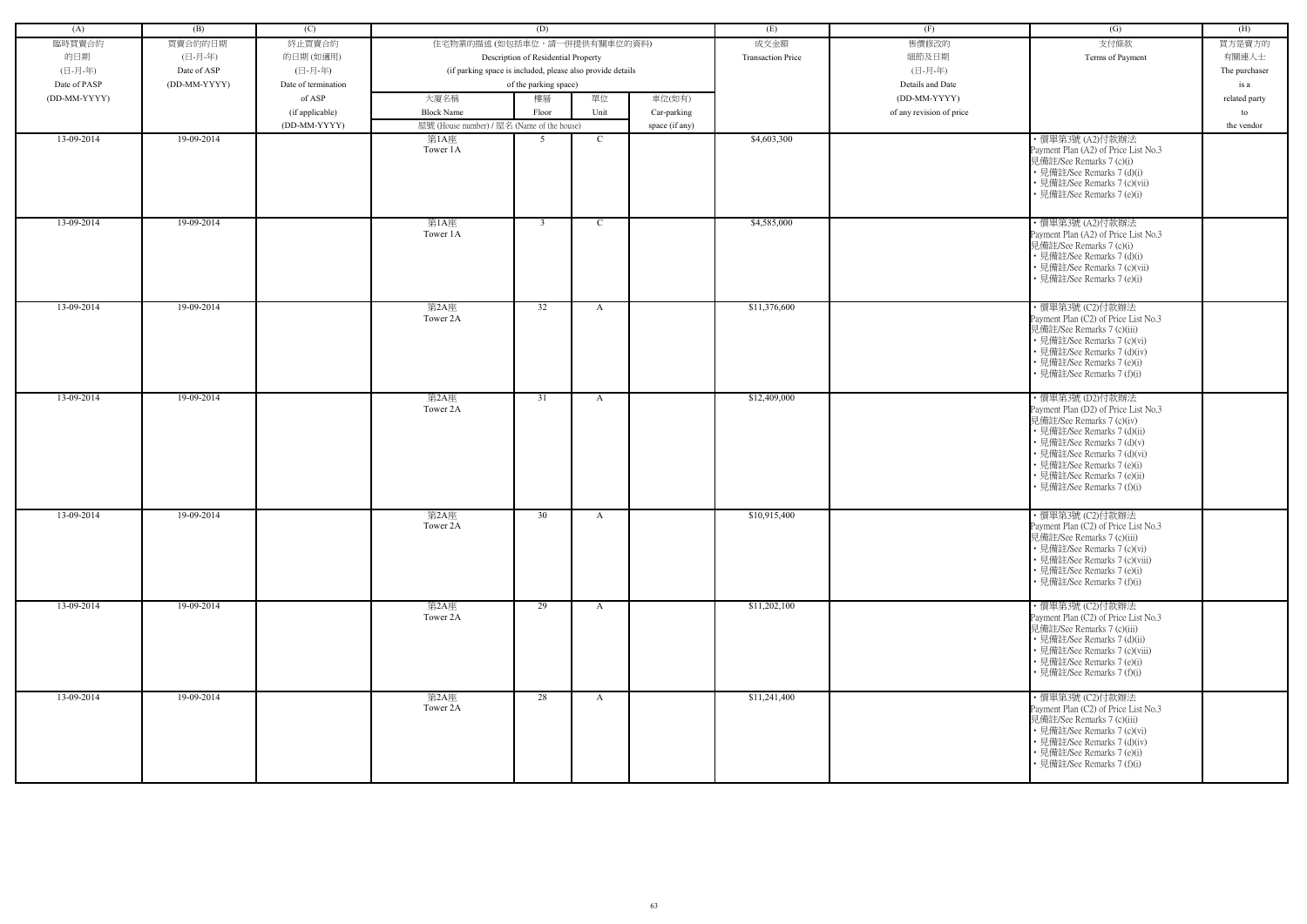| (A)          | (B)          | (C)                 |                                                            | (D)                                 |              |                | (E)                      | (F)                      | (G)                                                                                                                                                                                                                                                    | (H)           |
|--------------|--------------|---------------------|------------------------------------------------------------|-------------------------------------|--------------|----------------|--------------------------|--------------------------|--------------------------------------------------------------------------------------------------------------------------------------------------------------------------------------------------------------------------------------------------------|---------------|
| 臨時買賣合約       | 買賣合約的日期      | 終止買賣合約              | 住宅物業的描述 (如包括車位,請一併提供有關車位的資料)                               |                                     |              |                | 成交金額                     | 售價修改的                    | 支付條款                                                                                                                                                                                                                                                   | 買方是賣方的        |
| 的日期          | (日-月-年)      | 的日期(如適用)            |                                                            | Description of Residential Property |              |                | <b>Transaction Price</b> | 細節及日期                    | Terms of Payment                                                                                                                                                                                                                                       | 有關連人士         |
| (日-月-年)      | Date of ASP  | (日-月-年)             | (if parking space is included, please also provide details |                                     |              |                |                          | (日-月-年)                  |                                                                                                                                                                                                                                                        | The purchaser |
| Date of PASP | (DD-MM-YYYY) | Date of termination |                                                            | of the parking space)               |              |                |                          | Details and Date         |                                                                                                                                                                                                                                                        | is a          |
| (DD-MM-YYYY) |              | of ASP              | 大廈名稱                                                       | 樓層                                  | 單位           | 車位(如有)         |                          | (DD-MM-YYYY)             |                                                                                                                                                                                                                                                        | related party |
|              |              | (if applicable)     | <b>Block Name</b>                                          | Floor                               | Unit         | Car-parking    |                          | of any revision of price |                                                                                                                                                                                                                                                        | to            |
|              |              | (DD-MM-YYYY)        | 屋號 (House number) / 屋名 (Name of the house)                 |                                     |              | space (if any) |                          |                          |                                                                                                                                                                                                                                                        | the vendor    |
| 13-09-2014   | 19-09-2014   |                     | 第2A座                                                       | 27                                  | $\mathbf{A}$ |                | \$12,212,000             |                          | ・價單第3號 (D2)付款辦法                                                                                                                                                                                                                                        |               |
|              |              |                     | Tower 2A                                                   |                                     |              |                |                          |                          | Payment Plan (D2) of Price List No.3<br>見備註/See Remarks 7 (c)(iv)<br>• 見備註/See Remarks 7 (d)(ii)<br>· 見備註/See Remarks 7 (d)(v)<br>• 見備註/See Remarks 7 (d)(vi)<br>• 見備註/See Remarks 7 (e)(i)<br>• 見備註/See Remarks 7 (e)(ii)<br>見備註/See Remarks 7 (f)(i) |               |
| 13-09-2014   | 19-09-2014   |                     | 第2A座<br>Tower 2A                                           | 26                                  | $\mathbf{A}$ |                | \$11,069,200             |                          | ·價單第3號 (C2)付款辦法<br>Payment Plan (C2) of Price List No.3<br>見備註/See Remarks 7 (c)(iii)<br>• 見備註/See Remarks 7 (d)(ii)<br>• 見備註/See Remarks 7 (c)(viii)<br>• 見備註/See Remarks 7 (e)(i)<br>見備註/See Remarks 7 (f)(i)                                        |               |
| 13-09-2014   | 19-09-2014   |                     | 第2A座<br>Tower 2A                                           | 25                                  | A            |                | \$11,064,300             |                          | ・價單第3號 (C2)付款辦法<br>Payment Plan (C2) of Price List No.3<br>見備註/See Remarks 7 (c)(iii)<br>• 見備註/See Remarks 7 (c)(vi)<br>• 見備註/See Remarks 7 (d)(iv)<br>• 見備註/See Remarks 7 (e)(i)<br>見備註/See Remarks 7 (f)(i)                                          |               |
| 13-09-2014   | 19-09-2014   |                     | 第2A座<br>Tower 2A                                           | 23                                  | A            |                | \$10,980,900             |                          | · 價單第3號 (C2)付款辦法<br>Payment Plan (C2) of Price List No.3<br>見備註/See Remarks 7 (c)(iii)<br>• 見備註/See Remarks 7 (d)(ii)<br>• 見備註/See Remarks 7 (c)(viii)<br>• 見備註/See Remarks 7 (e)(i)<br>• 見備註/See Remarks 7 (f)(i)                                     |               |
| 13-09-2014   | 19-09-2014   |                     | 第2A座<br>Tower 2A                                           | 22                                  | $\mathbf{A}$ |                | \$10,937,200             |                          | · 價單第3號 (C2)付款辦法<br>Payment Plan (C2) of Price List No.3<br>見備註/See Remarks 7 (c)(iii)<br>• 見備註/See Remarks 7 (d)(ii)<br>• 見備註/See Remarks 7 (c)(viii)<br>• 見備註/See Remarks 7 (e)(i)<br>• 見備註/See Remarks 7 (f)(i)                                     |               |
| 13-09-2014   | 19-09-2014   |                     | 第2A座<br>Tower 2A                                           | 21                                  | $\mathbf{A}$ |                | \$10,893,600             |                          | ・價單第3號 (C2)付款辦法<br>Payment Plan (C2) of Price List No.3<br>見備註/See Remarks 7 (c)(iii)<br>• 見備註/See Remarks 7 (d)(ii)<br>• 見備註/See Remarks 7 (c)(viii)<br>• 見備註/See Remarks 7 (e)(i)<br>• 見備註/See Remarks 7 (f)(i)                                      |               |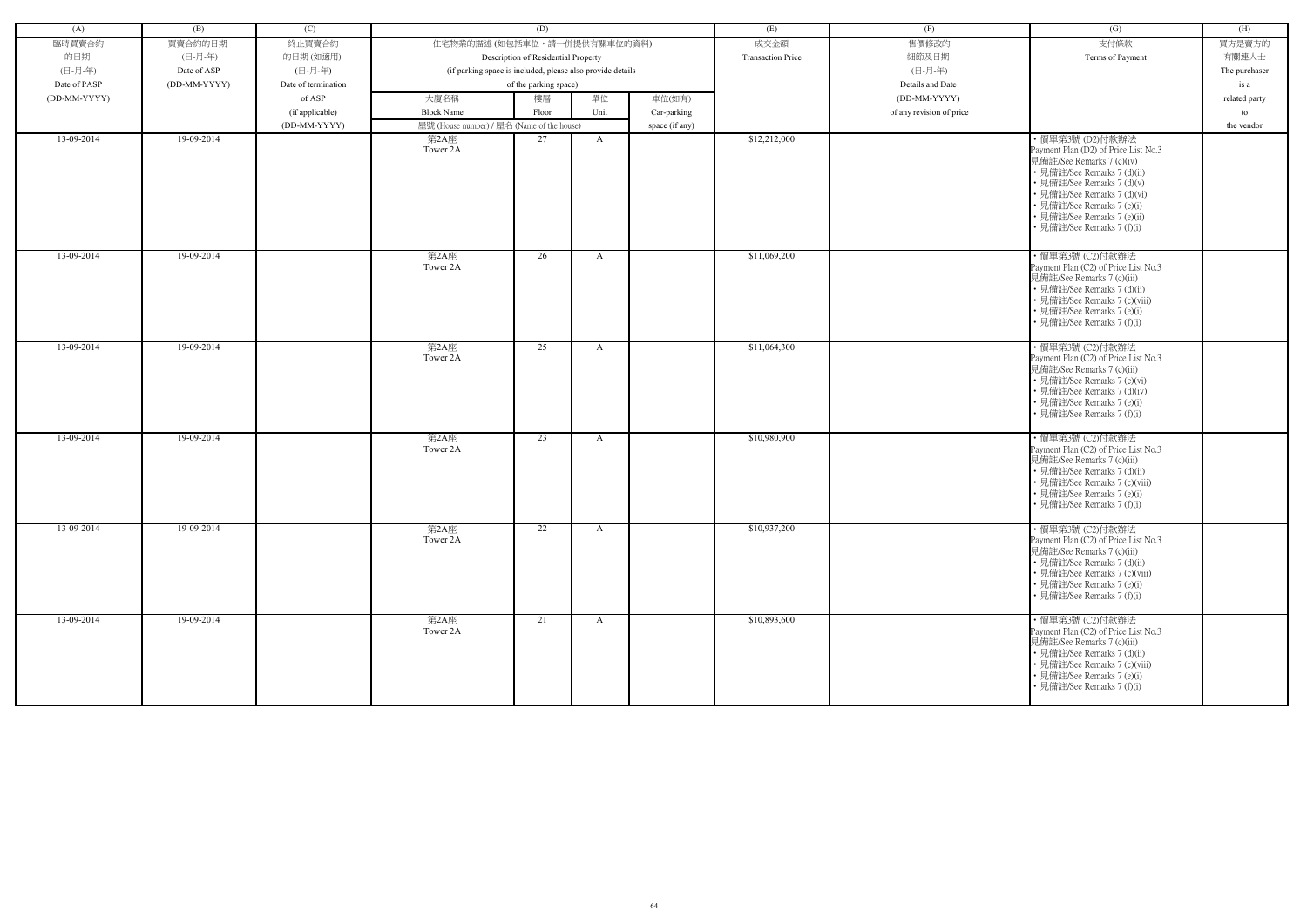| (A)          | (B)          | (C)                 |                                                            | (D)                                 |              |                | (E)                      | (F)                      | (G)                                                                                                                                                                                                                                                                         | (H)           |
|--------------|--------------|---------------------|------------------------------------------------------------|-------------------------------------|--------------|----------------|--------------------------|--------------------------|-----------------------------------------------------------------------------------------------------------------------------------------------------------------------------------------------------------------------------------------------------------------------------|---------------|
| 臨時買賣合約       | 買賣合約的日期      | 終止買賣合約              | 住宅物業的描述 (如包括車位,請一併提供有關車位的資料)                               |                                     |              |                | 成交金額                     | 售價修改的                    | 支付條款                                                                                                                                                                                                                                                                        | 買方是賣方的        |
|              |              |                     |                                                            |                                     |              |                |                          |                          |                                                                                                                                                                                                                                                                             |               |
| 的日期          | (日-月-年)      | 的日期(如適用)            |                                                            | Description of Residential Property |              |                | <b>Transaction Price</b> | 細節及日期                    | Terms of Payment                                                                                                                                                                                                                                                            | 有關連人士         |
| (日-月-年)      | Date of ASP  | (日-月-年)             | (if parking space is included, please also provide details |                                     |              |                |                          | (日-月-年)                  |                                                                                                                                                                                                                                                                             | The purchaser |
| Date of PASP | (DD-MM-YYYY) | Date of termination |                                                            | of the parking space)               |              |                |                          | Details and Date         |                                                                                                                                                                                                                                                                             | is a          |
| (DD-MM-YYYY) |              | of ASP              | 大廈名稱                                                       | 樓層                                  | 單位           | 車位(如有)         |                          | (DD-MM-YYYY)             |                                                                                                                                                                                                                                                                             | related party |
|              |              | (if applicable)     | <b>Block Name</b>                                          | Floor                               | Unit         | Car-parking    |                          | of any revision of price |                                                                                                                                                                                                                                                                             | to            |
|              |              | (DD-MM-YYYY)        | 屋號 (House number) / 屋名 (Name of the house)                 |                                     |              | space (if any) |                          |                          |                                                                                                                                                                                                                                                                             | the vendor    |
| 13-09-2014   | 19-09-2014   |                     | 第2A座<br>Tower 2A                                           | 20                                  | A            |                | \$10,888,000             |                          | ·價單第3號 (C2)付款辦法<br>Payment Plan (C2) of Price List No.3<br>見備註/See Remarks 7 (c)(iii)<br>• 見備註/See Remarks 7 (c)(vi)<br>• 見備註/See Remarks 7 (d)(iv)<br>• 見備註/See Remarks 7 (e)(i)<br>• 見備註/See Remarks 7 (f)(i)                                                             |               |
| 13-09-2014   | 19-09-2014   |                     | 第2A座<br>Tower 2A                                           | 19                                  | A            |                | \$10,489,700             |                          | ·價單第3號 (C2)付款辦法<br>Payment Plan (C2) of Price List No.3<br>見備註/See Remarks 7 (c)(iii)<br>• 見備註/See Remarks 7 (c)(vi)<br>• 見備註/See Remarks 7 (c)(viii)<br>• 見備註/See Remarks 7 (e)(i)<br>• 見備註/See Remarks 7 (f)(i)                                                           |               |
| 13-09-2014   | 19-09-2014   |                     | 第2A座<br>Tower 2A                                           | 18                                  | A            |                | \$11,877,000             |                          | ・價單第3號 (D2)付款辦法<br>Payment Plan (D2) of Price List No.3<br>見備註/See Remarks 7 (c)(iv)<br>• 見備註/See Remarks 7 (d)(ii)<br>• 見備註/See Remarks 7 (d)(v)<br>• 見備註/See Remarks 7 (d)(vi)<br>• 見備註/See Remarks 7 (e)(i)<br>• 見備註/See Remarks 7 (e)(ii)<br>• 見備註/See Remarks 7 (f)(i) |               |
| 13-09-2014   | 19-09-2014   |                     | 第2A座<br>Tower 2A                                           | 32                                  | $\mathbf{B}$ |                | \$9,007,000              |                          | ・價單第3號 (C2)付款辦法<br>Payment Plan (C2) of Price List No.3<br>見備註/See Remarks 7 (c)(iii)<br>• 見備註/See Remarks 7 (d)(ii)<br>• 見備註/See Remarks 7 (d)(iv)<br>• 見備註/See Remarks 7 (e)(i)                                                                                           |               |
| 13-09-2014   | 19-09-2014   |                     | 第2A座<br>Tower 2A                                           | 31                                  | B            |                | \$8,411,500              |                          | ・價單第3號 (C2)付款辦法<br>Payment Plan (C2) of Price List No.3<br>見備註/See Remarks 7 (c)(iii)<br>• 見備註/See Remarks 7 (c)(vi)<br>• 見備註/See Remarks 7 (c)(viii)<br>• 見備註/See Remarks 7 (e)(i)                                                                                         |               |
| 13-09-2014   | 19-09-2014   |                     | 第2A座<br>Tower 2A                                           | 30                                  | $\mathbf{B}$ |                | \$8,361,200              |                          | ·價單第3號 (C2)付款辦法<br>Payment Plan (C2) of Price List No.3<br>見備註/See Remarks 7 (c)(iii)<br>• 見備註/See Remarks 7 (c)(vi)<br>• 見備註/See Remarks 7 (c)(viii)<br>• 見備註/See Remarks 7 (e)(i)                                                                                         |               |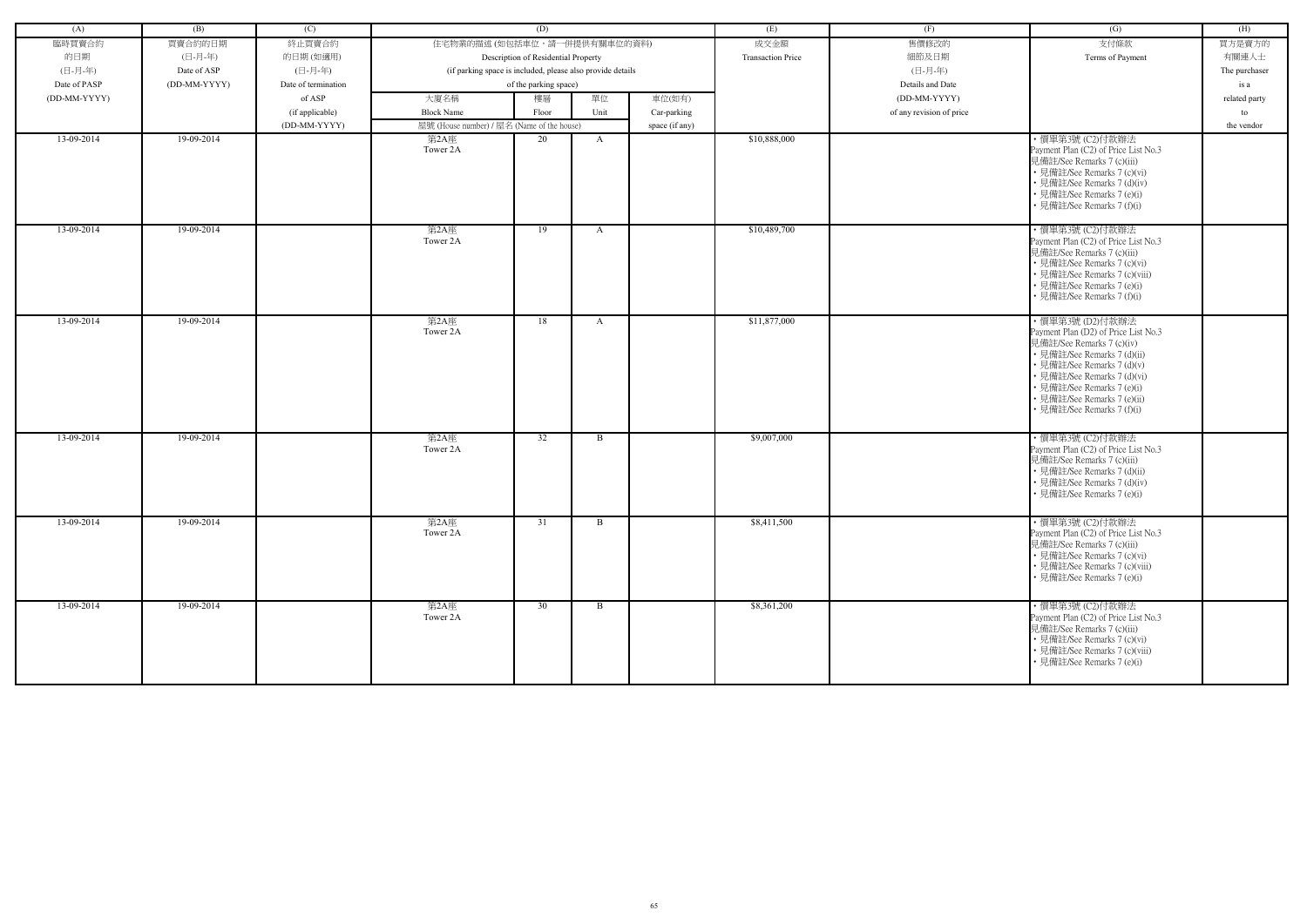| (A)          | (B)          | (C)                 |                                                            | (D)                                 |              |                | (E)                      | (F)                      | (G)                                                                                                                                                                                                                        | (H)           |
|--------------|--------------|---------------------|------------------------------------------------------------|-------------------------------------|--------------|----------------|--------------------------|--------------------------|----------------------------------------------------------------------------------------------------------------------------------------------------------------------------------------------------------------------------|---------------|
| 臨時買賣合約       | 買賣合約的日期      | 終止買賣合約              | 住宅物業的描述 (如包括車位,請一併提供有關車位的資料)                               |                                     |              |                | 成交金額                     | 售價修改的                    | 支付條款                                                                                                                                                                                                                       | 買方是賣方的        |
| 的日期          | (日-月-年)      | 的日期(如適用)            |                                                            | Description of Residential Property |              |                | <b>Transaction Price</b> | 細節及日期                    | Terms of Payment                                                                                                                                                                                                           | 有關連人士         |
| (日-月-年)      | Date of ASP  | (日-月-年)             | (if parking space is included, please also provide details |                                     |              |                |                          | (日-月-年)                  |                                                                                                                                                                                                                            | The purchaser |
| Date of PASP | (DD-MM-YYYY) | Date of termination |                                                            | of the parking space)               |              |                |                          | Details and Date         |                                                                                                                                                                                                                            | is a          |
| (DD-MM-YYYY) |              | of ASP              | 大廈名稱                                                       | 樓層                                  | 單位           | 車位(如有)         |                          | (DD-MM-YYYY)             |                                                                                                                                                                                                                            | related party |
|              |              | (if applicable)     | <b>Block Name</b>                                          | Floor                               | Unit         | Car-parking    |                          | of any revision of price |                                                                                                                                                                                                                            | to            |
|              |              | (DD-MM-YYYY)        | 屋號 (House number) / 屋名 (Name of the house)                 |                                     |              | space (if any) |                          |                          |                                                                                                                                                                                                                            | the vendor    |
| 13-09-2014   | 19-09-2014   |                     | 第2A座                                                       | 29                                  | B            |                | \$9,159,700              |                          | ・價單第3號 (D2)付款辦法                                                                                                                                                                                                            |               |
|              |              |                     | Tower 2A                                                   |                                     |              |                |                          |                          | Payment Plan (D2) of Price List No.3<br>見備註/See Remarks 7 (c)(iv)<br>• 見備註/See Remarks 7 (c)(vi)<br>• 見備註/See Remarks 7 (d)(v)<br>• 見備註/See Remarks 7 (d)(vi)<br>• 見備註/See Remarks 7 (e)(i)<br>• 見備註/See Remarks 7 (e)(ii) |               |
| 13-09-2014   | 19-09-2014   |                     | 第2A座<br>Tower 2A                                           | 28                                  | B            |                | \$8,564,900              |                          | ·價單第3號 (C2)付款辦法<br>Payment Plan (C2) of Price List No.3<br>見備註/See Remarks 7 (c)(iii)<br>• 見備註/See Remarks 7 (d)(ii)<br>• 見備註/See Remarks 7 (c)(viii)<br>見備註/See Remarks 7 (e)(i)                                          |               |
| 13-09-2014   | 19-09-2014   |                     | 第2A座<br>Tower 2A                                           | 27                                  | $\mathbf{B}$ |                | \$8,213,700              |                          | ・價單第3號 (C2)付款辦法<br>Payment Plan (C2) of Price List No.3<br>見備註/See Remarks 7 (c)(iii)<br>• 見備註/See Remarks 7 (c)(vi)<br>• 見備註/See Remarks 7 (c)(viii)<br>• 見備註/See Remarks 7 (e)(i)                                        |               |
| 13-09-2014   | 19-09-2014   |                     | 第2B座<br>Tower 2B                                           | 32                                  | -E           |                | \$8,614,900              |                          | · 價單第3號 (C2)付款辦法<br>Payment Plan (C2) of Price List No.3<br>見備註/See Remarks 7 (c)(iii)<br>• 見備註/See Remarks 7 (d)(ii)<br>• 見備註/See Remarks 7 (c)(viii)<br>• 見備註/See Remarks 7 (e)(i)                                       |               |
| 13-09-2014   | 19-09-2014   |                     | 第2B座<br>Tower 2B                                           | 31                                  | E            |                | \$8,324,100              |                          | · 價單第3號 (C2)付款辦法<br>Payment Plan (C2) of Price List No.3<br>見備註/See Remarks 7 (c)(iii)<br>• 見備註/See Remarks 7 (c)(vi)<br>• 見備註/See Remarks 7 (c)(viii)<br>• 見備註/See Remarks 7 (e)(i)                                       |               |
| 13-09-2014   | 19-09-2014   |                     | 第2B座<br>Tower 2B                                           | 30                                  | E            |                | \$8,287,000              |                          | ・價單第3號 (C2)付款辦法<br>Payment Plan (C2) of Price List No.3<br>見備註/See Remarks 7 (c)(iii)<br>• 見備註/See Remarks 7 (c)(vi)<br>• 見備註/See Remarks 7 (c)(viii)<br>• 見備註/See Remarks 7 (e)(i)                                        |               |
| 13-09-2014   | 19-09-2014   |                     | 第2B座<br>Tower 2B                                           | 29                                  | E            |                | \$8,500,300              |                          | ・價單第3號 (C2)付款辦法<br>Payment Plan (C2) of Price List No.3<br>見備註/See Remarks 7 (c)(iii)<br>• 見備註/See Remarks 7 (d)(ii)<br>• 見備註/See Remarks 7 (c)(viii)<br>• 見備註/See Remarks 7 (e)(i)                                        |               |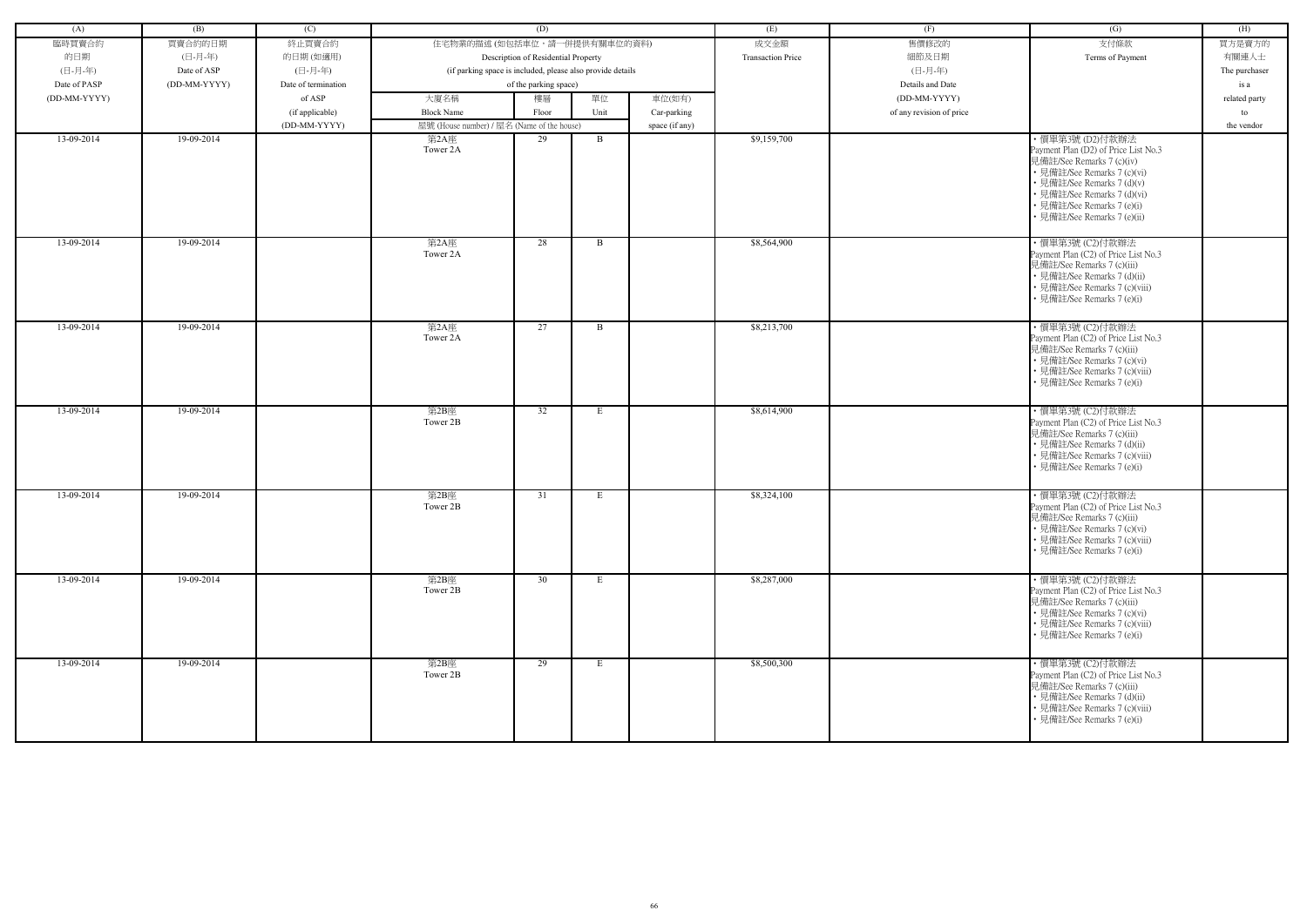| (A)          | (B)          | (C)                 |                                            | (D)                                                        |      |                | (E)                      | (F)                      | (G)                                                                                                                                                                                                                                            | (H)           |
|--------------|--------------|---------------------|--------------------------------------------|------------------------------------------------------------|------|----------------|--------------------------|--------------------------|------------------------------------------------------------------------------------------------------------------------------------------------------------------------------------------------------------------------------------------------|---------------|
| 臨時買賣合約       | 買賣合約的日期      | 終止買賣合約              | 住宅物業的描述 (如包括車位,請一併提供有關車位的資料)               |                                                            |      |                | 成交金額                     | 售價修改的                    | 支付條款                                                                                                                                                                                                                                           | 買方是賣方的        |
| 的日期          | (日-月-年)      | 的日期(如適用)            |                                            |                                                            |      |                | <b>Transaction Price</b> | 細節及日期                    |                                                                                                                                                                                                                                                | 有關連人士         |
| (日-月-年)      |              | (日-月-年)             |                                            | Description of Residential Property                        |      |                |                          | (日-月-年)                  | Terms of Payment                                                                                                                                                                                                                               |               |
|              | Date of ASP  |                     |                                            | (if parking space is included, please also provide details |      |                |                          |                          |                                                                                                                                                                                                                                                | The purchaser |
| Date of PASP | (DD-MM-YYYY) | Date of termination |                                            | of the parking space)                                      |      |                |                          | Details and Date         |                                                                                                                                                                                                                                                | is a          |
| (DD-MM-YYYY) |              | of ASP              | 大廈名稱                                       | 樓層                                                         | 單位   | 車位(如有)         |                          | (DD-MM-YYYY)             |                                                                                                                                                                                                                                                | related party |
|              |              | (if applicable)     | <b>Block Name</b>                          | Floor                                                      | Unit | Car-parking    |                          | of any revision of price |                                                                                                                                                                                                                                                | to            |
|              |              | (DD-MM-YYYY)        | 屋號 (House number) / 屋名 (Name of the house) |                                                            |      | space (if any) |                          |                          |                                                                                                                                                                                                                                                | the vendor    |
| 13-09-2014   | 19-09-2014   |                     | 第2B座<br>Tower 2B                           | 28                                                         | E    |                | \$9,090,600              |                          | ・價單第3號 (D2)付款辦法<br>Payment Plan (D2) of Price List No.3<br>見備註/See Remarks 7 (c)(iv)<br>• 見備註/See Remarks 7 (c)(vi)<br>• 見備註/See Remarks 7 (d)(v)<br>• 見備註/See Remarks 7 (d)(vi)<br>• 見備註/See Remarks 7 (e)(i)<br>• 見備註/See Remarks 7 (e)(ii)  |               |
| 13-09-2014   | 19-09-2014   |                     | 第2B座<br>Tower 2B                           | 27                                                         | E    |                | \$8,424,700              |                          | · 價單第3號 (C2)付款辦法<br>Payment Plan (C2) of Price List No.3<br>見備註/See Remarks 7 (c)(iii)<br>• 見備註/See Remarks 7 (d)(ii)<br>• 見備註/See Remarks 7 (c)(viii)<br>見備註/See Remarks 7 (e)(i)                                                             |               |
| 13-09-2014   | 19-09-2014   |                     | 第2B座<br>Tower 2B                           | 26                                                         | Е    |                | \$8,385,600              |                          | ·價單第3號 (C2)付款辦法<br>Payment Plan (C2) of Price List No.3<br>見備註/See Remarks 7 (c)(iii)<br>• 見備註/See Remarks 7 (d)(ii)<br>• 見備註/See Remarks 7 (c)(viii)<br>• 見備註/See Remarks 7 (e)(i)                                                            |               |
| 13-09-2014   | 19-09-2014   |                     | 第2B座<br>Tower 2B                           | 25                                                         | -E   |                | \$8,102,400              |                          | · 價單第3號 (C2)付款辦法<br>Payment Plan (C2) of Price List No.3<br>見備註/See Remarks 7 (c)(iii)<br>• 見備註/See Remarks 7 (c)(vi)<br>• 見備註/See Remarks 7 (c)(viii)<br>• 見備註/See Remarks 7 (e)(i)                                                           |               |
| 13-09-2014   | 19-09-2014   |                     | 第2B座<br>Tower 2B                           | 23                                                         | E    |                | \$8,893,100              |                          | · 價單第3號 (D2)付款辦法<br>Payment Plan (D2) of Price List No.3<br>見備註/See Remarks 7 (c)(iv)<br>• 見備註/See Remarks 7 (c)(vi)<br>• 見備註/See Remarks 7 (d)(v)<br>• 見備註/See Remarks 7 (d)(vi)<br>• 見備註/See Remarks 7 (e)(i)<br>• 見備註/See Remarks 7 (e)(ii) |               |
| 13-09-2014   | 19-09-2014   |                     | 第2B座<br>Tower 2B                           | 22                                                         | Е    |                | \$8,038,000              |                          | ・價單第3號 (C2)付款辦法<br>Payment Plan (C2) of Price List No.3<br>見備註/See Remarks 7 (c)(iii)<br>• 見備註/See Remarks 7 (c)(vi)<br>• 見備註/See Remarks 7 (c)(viii)<br>• 見備註/See Remarks 7 (e)(i)                                                            |               |
| 13-09-2014   | 19-09-2014   |                     | 第2B座<br>Tower 2B                           | 21                                                         | E    |                | \$8,249,100              |                          | · 價單第3號 (C2)付款辦法<br>Payment Plan (C2) of Price List No.3<br>見備註/See Remarks 7 (c)(iii)<br>• 見備註/See Remarks 7 (d)(ii)<br>• 見備註/See Remarks 7 (c)(viii)<br>• 見備註/See Remarks 7 (e)(i)                                                           |               |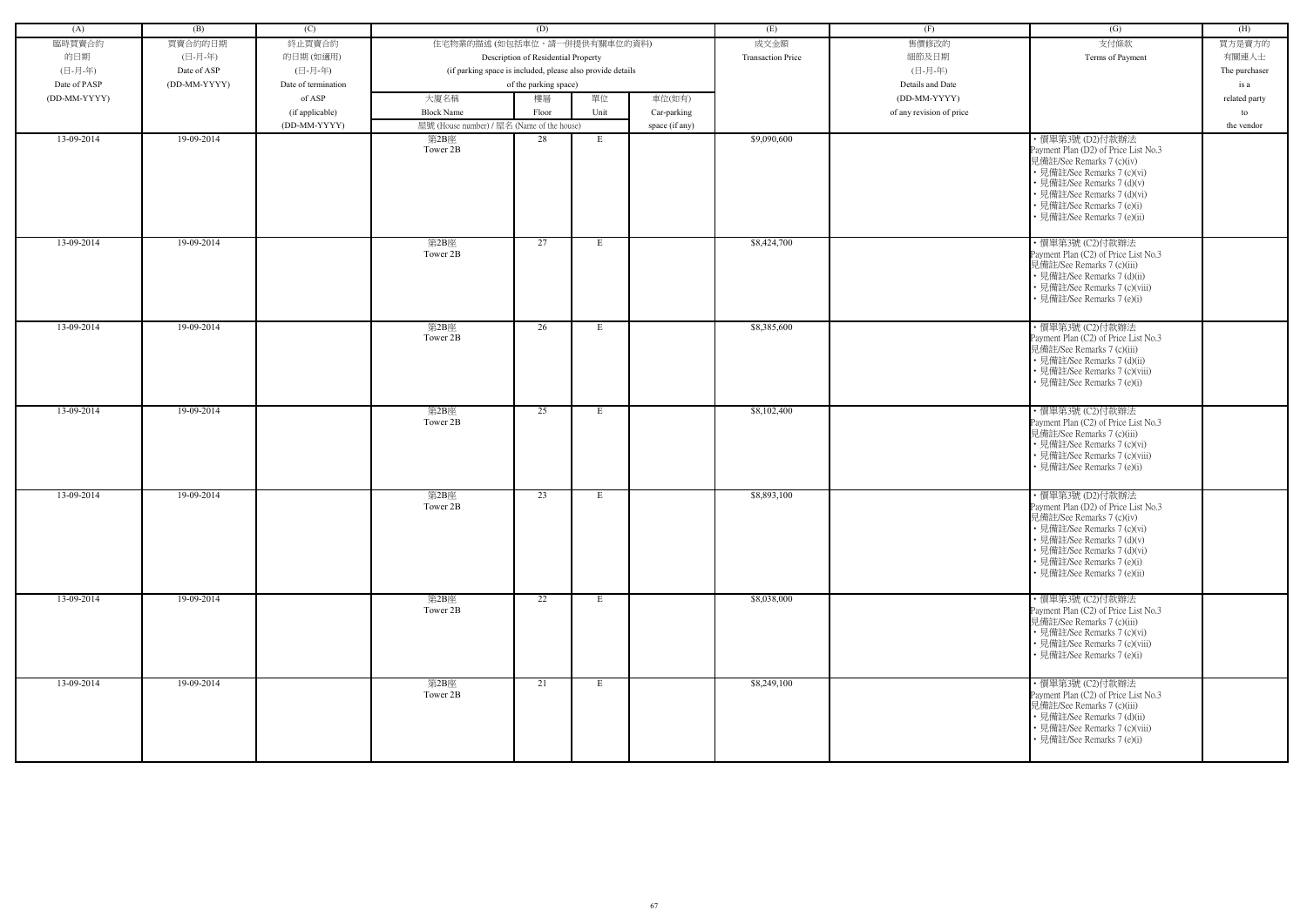| (A)          | (B)          | (C)                 |                                                            | (D)                                 |                 |                | (E)                      | (F)                      | (G)                                                                                                                                                                                                                                            | (H)           |
|--------------|--------------|---------------------|------------------------------------------------------------|-------------------------------------|-----------------|----------------|--------------------------|--------------------------|------------------------------------------------------------------------------------------------------------------------------------------------------------------------------------------------------------------------------------------------|---------------|
|              |              |                     |                                                            |                                     |                 |                |                          |                          |                                                                                                                                                                                                                                                |               |
| 臨時買賣合約       | 買賣合約的日期      | 終止買賣合約              | 住宅物業的描述 (如包括車位,請一併提供有關車位的資料)                               |                                     |                 |                | 成交金額                     | 售價修改的                    | 支付條款                                                                                                                                                                                                                                           | 買方是賣方的        |
| 的日期          | (日-月-年)      | 的日期(如適用)            |                                                            | Description of Residential Property |                 |                | <b>Transaction Price</b> | 細節及日期                    | Terms of Payment                                                                                                                                                                                                                               | 有關連人士         |
| (日-月-年)      | Date of ASP  | (日-月-年)             | (if parking space is included, please also provide details |                                     |                 |                |                          | (日-月-年)                  |                                                                                                                                                                                                                                                | The purchaser |
| Date of PASP | (DD-MM-YYYY) | Date of termination |                                                            | of the parking space)               |                 |                |                          | Details and Date         |                                                                                                                                                                                                                                                | is a          |
| (DD-MM-YYYY) |              | of ASP              | 大廈名稱                                                       | 樓層                                  | 單位              | 車位(如有)         |                          | (DD-MM-YYYY)             |                                                                                                                                                                                                                                                | related party |
|              |              | (if applicable)     | <b>Block Name</b>                                          | Floor                               | Unit            | Car-parking    |                          | of any revision of price |                                                                                                                                                                                                                                                | to            |
|              |              | (DD-MM-YYYY)        | 屋號 (House number) / 屋名 (Name of the house)                 |                                     |                 | space (if any) |                          |                          |                                                                                                                                                                                                                                                | the vendor    |
| 13-09-2014   | 19-09-2014   |                     | 第2B座<br>Tower 2B                                           | 20                                  | E               |                | \$8,216,300              |                          | ・價單第3號 (C2)付款辦法<br>Payment Plan (C2) of Price List No.3<br>見備註/See Remarks 7 (c)(iii)<br>• 見備註/See Remarks 7 (d)(ii)<br>• 見備註/See Remarks 7 (c)(viii)<br>• 見備註/See Remarks 7 (e)(i)                                                            |               |
| 13-09-2014   | 19-09-2014   |                     | 第2B座<br>Tower 2B                                           | 19                                  | E               |                | \$8,183,600              |                          | ・價單第3號 (C2)付款辦法<br>Payment Plan (C2) of Price List No.3<br>見備註/See Remarks 7 (c)(iii)<br>• 見備註/See Remarks 7 (d)(ii)<br>• 見備註/See Remarks 7 (c)(viii)<br>• 見備註/See Remarks 7 (e)(i)                                                            |               |
| 13-09-2014   | 19-09-2014   |                     | 第2B座<br>Tower 2B                                           | 18                                  | E               |                | \$7,942,600              |                          | ・價單第3號 (C2)付款辦法<br>Payment Plan (C2) of Price List No.3<br>見備註/See Remarks 7 (c)(iii)<br>• 見備註/See Remarks 7 (c)(vi)<br>• 見備註/See Remarks 7 (c)(viii)<br>• 見備註/See Remarks 7 (e)(i)                                                            |               |
| 13-09-2014   | 19-09-2014   |                     | 第2B座<br>Tower 2B                                           | 17                                  | E               |                | \$7,879,900              |                          | ·價單第3號 (C2)付款辦法<br>Payment Plan (C2) of Price List No.3<br>見備註/See Remarks 7 (c)(iii)<br>• 見備註/See Remarks 7 (c)(vi)<br>• 見備註/See Remarks 7 (c)(viii)<br>• 見備註/See Remarks 7 (e)(i)                                                            |               |
| 13-09-2014   | 19-09-2014   |                     | 第2B座<br>Tower 2B                                           | 16                                  | E               |                | \$8,086,200              |                          | · 價單第3號 (C2)付款辦法<br>Payment Plan (C2) of Price List No.3<br>見備註/See Remarks 7 (c)(iii)<br>• 見備註/See Remarks 7 (d)(ii)<br>• 見備註/See Remarks 7 (c)(viii)<br>• 見備註/See Remarks 7 (e)(i)                                                           |               |
| 13-09-2014   | 19-09-2014   |                     | 第2B座<br>Tower 2B                                           | 15                                  | E               |                | \$8,851,000              |                          | · 價單第3號 (D2)付款辦法<br>Payment Plan (D2) of Price List No.3<br>見備註/See Remarks 7 (c)(iv)<br>• 見備註/See Remarks 7 (d)(ii)<br>• 見備註/See Remarks 7 (d)(v)<br>• 見備註/See Remarks 7 (d)(vi)<br>• 見備註/See Remarks 7 (e)(i)<br>• 見備註/See Remarks 7 (e)(ii) |               |
| 13-09-2014   | 19-09-2014   |                     | 第2B座<br>Tower 2B                                           | 12                                  | $E_{\parallel}$ |                | \$8,824,000              |                          | ・價單第3號 (D2)付款辦法<br>Payment Plan (D2) of Price List No.3<br>見備註/See Remarks 7 (c)(iv)<br>• 見備註/See Remarks 7 (d)(ii)<br>• 見備註/See Remarks 7 (d)(v)<br>• 見備註/See Remarks 7 (d)(vi)<br>• 見備註/See Remarks 7 (e)(i)<br>• 見備註/See Remarks 7 (e)(ii)  |               |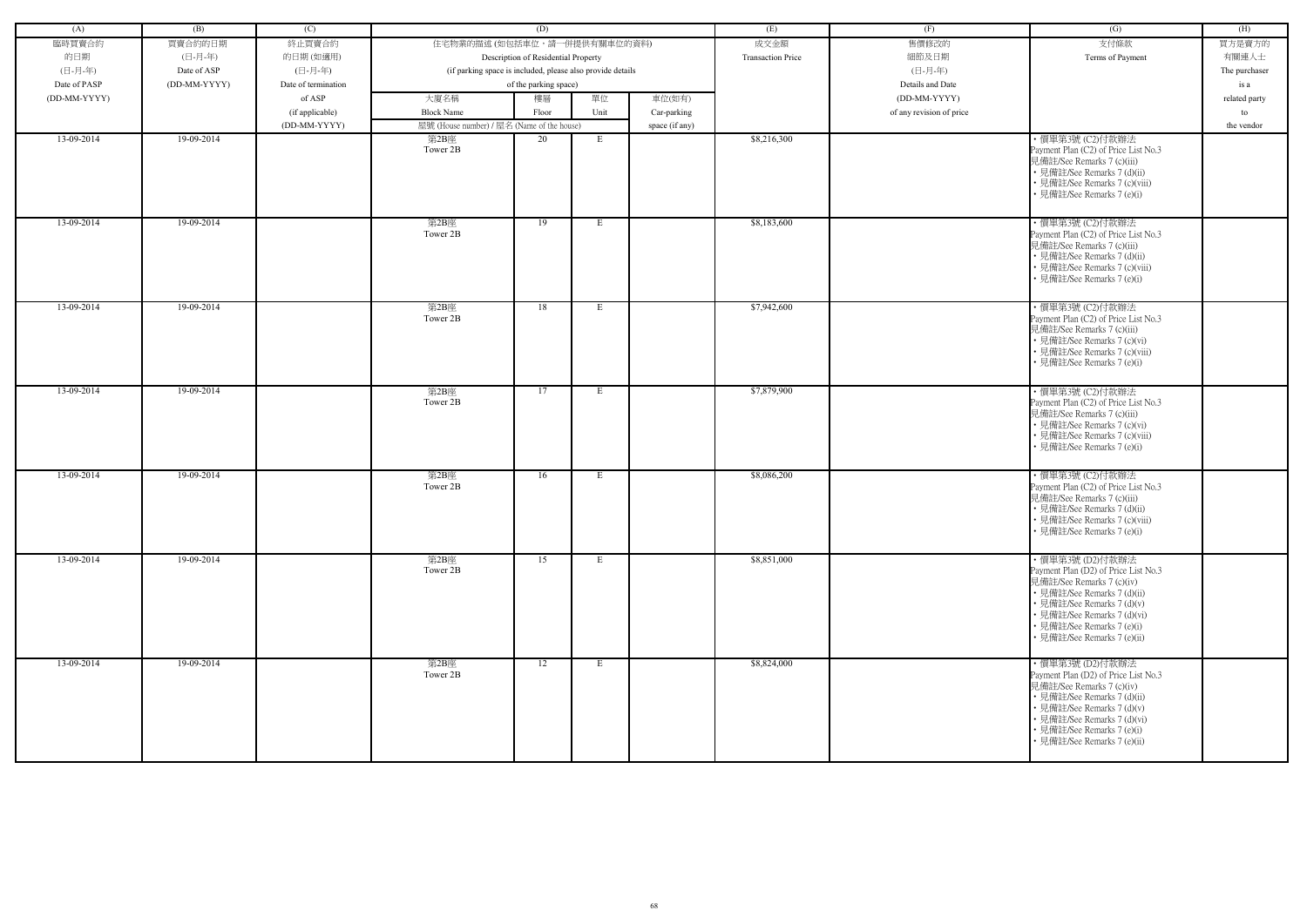| (A)          | (B)          | (C)                 |                                            | (D)                                                        |             |                | (E)                      | (F)                      | (G)                                                                                                                                                                                  | (H)           |
|--------------|--------------|---------------------|--------------------------------------------|------------------------------------------------------------|-------------|----------------|--------------------------|--------------------------|--------------------------------------------------------------------------------------------------------------------------------------------------------------------------------------|---------------|
| 臨時買賣合約       | 買賣合約的日期      | 終止買賣合約              | 住宅物業的描述 (如包括車位,請一併提供有關車位的資料)               |                                                            |             |                | 成交金額                     | 售價修改的                    | 支付條款                                                                                                                                                                                 | 買方是賣方的        |
| 的日期          | (日-月-年)      | 的日期(如適用)            |                                            | Description of Residential Property                        |             |                | <b>Transaction Price</b> | 細節及日期                    | Terms of Payment                                                                                                                                                                     | 有關連人士         |
| (日-月-年)      | Date of ASP  | (日-月-年)             |                                            | (if parking space is included, please also provide details |             |                |                          | (日-月-年)                  |                                                                                                                                                                                      | The purchaser |
| Date of PASP | (DD-MM-YYYY) | Date of termination |                                            | of the parking space)                                      |             |                |                          | Details and Date         |                                                                                                                                                                                      | is a          |
|              |              |                     |                                            |                                                            |             |                |                          |                          |                                                                                                                                                                                      |               |
| (DD-MM-YYYY) |              | of ASP              | 大廈名稱                                       | 樓層                                                         | 單位          | 車位(如有)         |                          | (DD-MM-YYYY)             |                                                                                                                                                                                      | related party |
|              |              | (if applicable)     | <b>Block Name</b>                          | Floor                                                      | Unit        | Car-parking    |                          | of any revision of price |                                                                                                                                                                                      | to            |
|              |              | (DD-MM-YYYY)        | 屋號 (House number) / 屋名 (Name of the house) |                                                            |             | space (if any) |                          |                          |                                                                                                                                                                                      | the vendor    |
| 13-09-2014   | 19-09-2014   |                     | 第2B座<br>Tower 2B                           | -11                                                        | E           |                | \$8,006,100              |                          | · 價單第3號 (C2)付款辦法<br>Payment Plan (C2) of Price List No.3<br>見備註/See Remarks 7 (c)(iii)<br>• 見備註/See Remarks 7 (d)(ii)<br>• 見備註/See Remarks 7 (c)(viii)<br>• 見備註/See Remarks 7 (e)(i) |               |
| 13-09-2014   | 19-09-2014   |                     | 第2B座<br>Tower 2B                           | 10                                                         | E           |                | \$7,746,500              |                          | ·價單第3號 (C2)付款辦法<br>Payment Plan (C2) of Price List No.3<br>見備註/See Remarks 7 (c)(iii)<br>• 見備註/See Remarks 7 (c)(vi)<br>• 見備註/See Remarks 7 (c)(viii)<br>• 見備註/See Remarks 7 (e)(i)  |               |
| 13-09-2014   | 19-09-2014   |                     | 第2B座<br>Tower 2B                           | 9                                                          | E           |                | \$7,723,500              |                          | ・價單第3號 (C2)付款辦法<br>Payment Plan (C2) of Price List No.3<br>見備註/See Remarks 7 (c)(iii)<br>• 見備註/See Remarks 7 (c)(vi)<br>• 見備註/See Remarks 7 (c)(viii)<br>• 見備註/See Remarks 7 (e)(i)  |               |
| 13-09-2014   | 19-09-2014   |                     | 第2B座<br>Tower 2B                           | 8                                                          | E           |                | \$7,957,900              |                          | · 價單第3號 (C2)付款辦法<br>Payment Plan (C2) of Price List No.3<br>見備註/See Remarks 7 (c)(iii)<br>• 見備註/See Remarks 7 (d)(ii)<br>• 見備註/See Remarks 7 (c)(viii)<br>• 見備註/See Remarks 7 (e)(i) |               |
| 13-09-2014   | 19-09-2014   |                     | 第2B座<br>Tower 2B                           | $7\phantom{.0}$                                            | E           |                | \$7,926,100              |                          | ・價單第3號 (C2)付款辦法<br>Payment Plan (C2) of Price List No.3<br>見備註/See Remarks 7 (c)(iii)<br>• 見備註/See Remarks 7 (d)(ii)<br>• 見備註/See Remarks 7 (c)(viii)<br>• 見備註/See Remarks 7 (e)(i)  |               |
| 13-09-2014   | 19-09-2014   |                     | 第2B座<br>Tower 2B                           | 6                                                          | $E_{\perp}$ |                | \$7,910,600              |                          | ・價單第3號 (C2)付款辦法<br>Payment Plan (C2) of Price List No.3<br>見備註/See Remarks 7 (c)(iii)<br>• 見備註/See Remarks 7 (d)(ii)<br>• 見備註/See Remarks 7 (c)(viii)<br>• 見備註/See Remarks 7 (e)(i)  |               |
| 13-09-2014   | 19-09-2014   |                     | 第2B座<br>Tower 2B                           | 5                                                          | $E_{\perp}$ |                | \$7,661,700              |                          | ・價單第3號 (C2)付款辦法<br>Payment Plan (C2) of Price List No.3<br>見備註/See Remarks 7 (c)(iii)<br>• 見備註/See Remarks 7 (c)(vi)<br>• 見備註/See Remarks 7 (c)(viii)<br>• 見備註/See Remarks 7 (e)(i)  |               |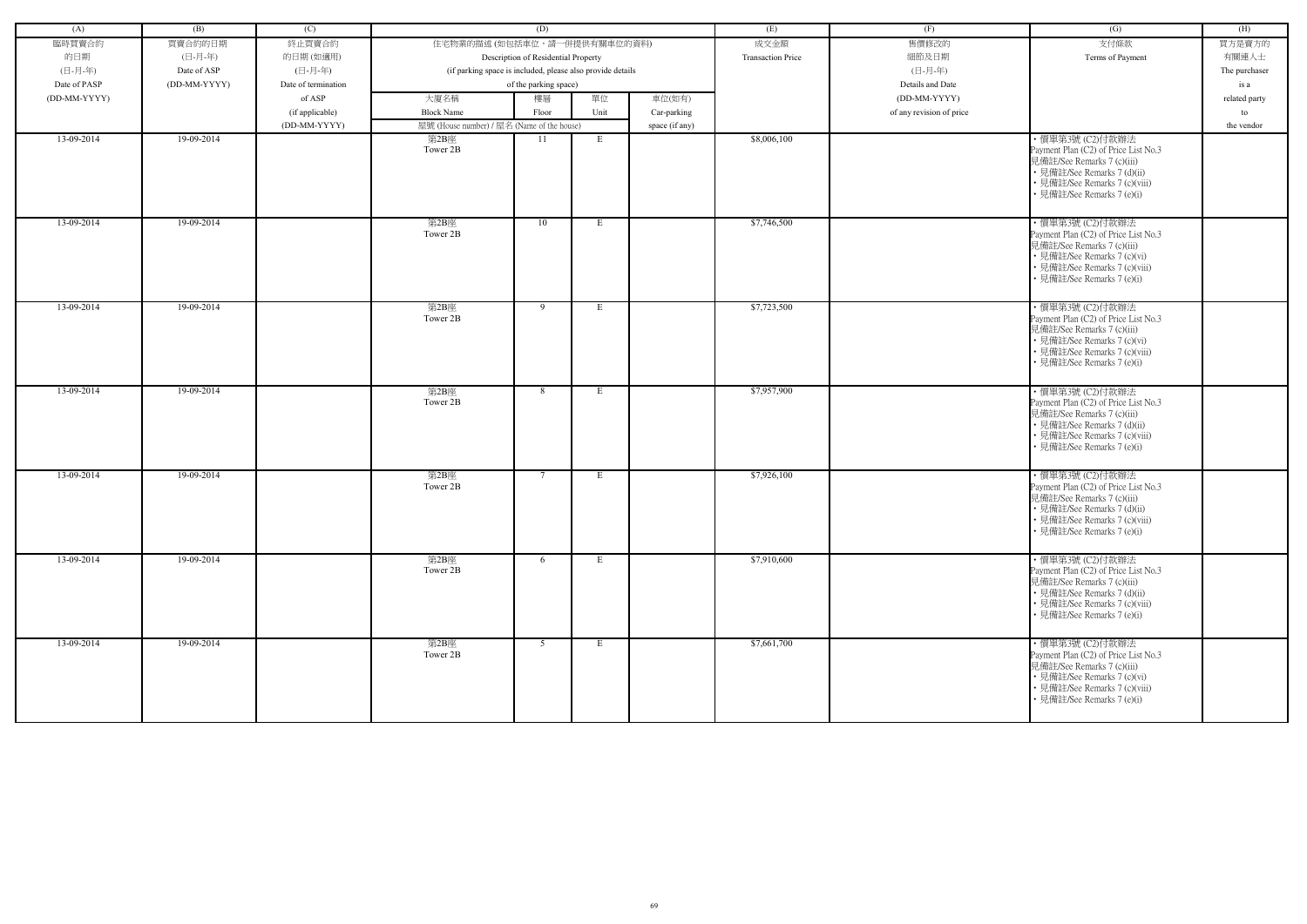| (A)          | (B)                                   | (C)                 |                                            | (D)                                                        |              |                | (E)                      | (F)                      | (G)                                                         | (H)           |
|--------------|---------------------------------------|---------------------|--------------------------------------------|------------------------------------------------------------|--------------|----------------|--------------------------|--------------------------|-------------------------------------------------------------|---------------|
| 臨時買賣合約       | 買賣合約的日期                               | 終止買賣合約              | 住宅物業的描述 (如包括車位,請一併提供有關車位的資料)               |                                                            |              |                | 成交金額                     | 售價修改的                    | 支付條款                                                        | 買方是賣方的        |
| 的日期          | (日-月-年)                               | 的日期(如適用)            |                                            | Description of Residential Property                        |              |                | <b>Transaction Price</b> | 細節及日期                    | Terms of Payment                                            | 有關連人士         |
| (日-月-年)      | Date of ASP                           | (日-月-年)             |                                            | (if parking space is included, please also provide details |              |                |                          | (日-月-年)                  |                                                             | The purchaser |
| Date of PASP | (DD-MM-YYYY)                          | Date of termination |                                            | of the parking space)                                      |              |                |                          | Details and Date         |                                                             | is a          |
|              |                                       |                     |                                            |                                                            |              |                |                          |                          |                                                             |               |
| (DD-MM-YYYY) |                                       | of ASP              | 大廈名稱                                       | 樓層                                                         | 單位           | 車位(如有)         |                          | (DD-MM-YYYY)             |                                                             | related party |
|              |                                       | (if applicable)     | <b>Block Name</b>                          | Floor                                                      | Unit         | Car-parking    |                          | of any revision of price |                                                             | to            |
|              |                                       | (DD-MM-YYYY)        | 屋號 (House number) / 屋名 (Name of the house) |                                                            |              | space (if any) |                          |                          |                                                             | the vendor    |
| 13-09-2014   | 簽訂臨時買賣合約後交易再                          |                     | 第2B座                                       | 3                                                          | E            |                | \$7,646,700              |                          | ·價單第3號 (C2)付款辦法                                             |               |
|              | 未有進展                                  |                     | Tower 2B                                   |                                                            |              |                |                          |                          | Payment Plan (C2) of Price List No.3                        |               |
|              | The PASP has not proceeded<br>further |                     |                                            |                                                            |              |                |                          |                          | 見備註/See Remarks 7 (c)(iii)<br>• 見備註/See Remarks 7 (c)(vi)   |               |
|              |                                       |                     |                                            |                                                            |              |                |                          |                          | • 見備註/See Remarks 7 (c)(viii)                               |               |
|              |                                       |                     |                                            |                                                            |              |                |                          |                          | • 見備註/See Remarks 7 (e)(i)                                  |               |
|              |                                       |                     |                                            |                                                            |              |                |                          |                          |                                                             |               |
| 13-09-2014   | 19-09-2014                            |                     | 第3A座                                       | $\overline{32}$                                            |              |                | \$8,479,600              |                          | ·價單第3號 (C2)付款辦法                                             |               |
|              |                                       |                     | Tower 3A                                   |                                                            | $\mathbf{A}$ |                |                          |                          | Payment Plan (C2) of Price List No.3                        |               |
|              |                                       |                     |                                            |                                                            |              |                |                          |                          | 見備註/See Remarks 7 (c)(iii)                                  |               |
|              |                                       |                     |                                            |                                                            |              |                |                          |                          | • 見備註/See Remarks 7 (c)(vi)                                 |               |
|              |                                       |                     |                                            |                                                            |              |                |                          |                          | • 見備註/See Remarks 7 (c)(viii)                               |               |
|              |                                       |                     |                                            |                                                            |              |                |                          |                          | • 見備註/See Remarks 7 (e)(i)                                  |               |
|              |                                       |                     |                                            |                                                            |              |                |                          |                          |                                                             |               |
| 13-09-2014   | 19-09-2014                            |                     | 第3A座                                       | 31                                                         | $\mathbf{A}$ |                | \$8,684,100              |                          | ・價單第3號 (C2)付款辦法                                             |               |
|              |                                       |                     | Tower 3A                                   |                                                            |              |                |                          |                          | Payment Plan (C2) of Price List No.3                        |               |
|              |                                       |                     |                                            |                                                            |              |                |                          |                          | 見備註/See Remarks 7 (c)(iii)                                  |               |
|              |                                       |                     |                                            |                                                            |              |                |                          |                          | • 見備註/See Remarks 7 (d)(ii)                                 |               |
|              |                                       |                     |                                            |                                                            |              |                |                          |                          | • 見備註/See Remarks 7 (c)(viii)                               |               |
|              |                                       |                     |                                            |                                                            |              |                |                          |                          | • 見備註/See Remarks 7 (e)(i)                                  |               |
|              |                                       |                     |                                            |                                                            |              |                |                          |                          |                                                             |               |
| 13-09-2014   | 19-09-2014                            |                     | 第3A座                                       | 30                                                         | $\mathbf{A}$ |                | \$8,632,200              |                          | · 價單第3號 (C2)付款辦法                                            |               |
|              |                                       |                     | Tower 3A                                   |                                                            |              |                |                          |                          | Payment Plan (C2) of Price List No.3                        |               |
|              |                                       |                     |                                            |                                                            |              |                |                          |                          | 見備註/See Remarks 7 (c)(iii)<br>• 見備註/See Remarks 7 (d)(ii)   |               |
|              |                                       |                     |                                            |                                                            |              |                |                          |                          | • 見備註/See Remarks 7 (c)(viii)                               |               |
|              |                                       |                     |                                            |                                                            |              |                |                          |                          | • 見備註/See Remarks 7 (e)(i)                                  |               |
|              |                                       |                     |                                            |                                                            |              |                |                          |                          |                                                             |               |
| 13-09-2014   | 19-09-2014                            |                     | 第3A座                                       | 29                                                         | $\mathbf{A}$ |                | \$8,328,500              |                          | ・價單第3號 (C2)付款辦法                                             |               |
|              |                                       |                     | Tower 3A                                   |                                                            |              |                |                          |                          | Payment Plan (C2) of Price List No.3                        |               |
|              |                                       |                     |                                            |                                                            |              |                |                          |                          | 見備註/See Remarks 7 (c)(iii)                                  |               |
|              |                                       |                     |                                            |                                                            |              |                |                          |                          | • 見備註/See Remarks 7 (c)(vi)                                 |               |
|              |                                       |                     |                                            |                                                            |              |                |                          |                          | • 見備註/See Remarks 7 (c)(viii)                               |               |
|              |                                       |                     |                                            |                                                            |              |                |                          |                          | • 見備註/See Remarks 7 (e)(i)                                  |               |
|              |                                       |                     |                                            |                                                            |              |                |                          |                          |                                                             |               |
| 13-09-2014   | 19-09-2014                            |                     | 第3A座                                       | 28                                                         | $\mathbf{A}$ |                | \$8,581,300              |                          | ・價單第3號 (C2)付款辦法                                             |               |
|              |                                       |                     | Tower 3A                                   |                                                            |              |                |                          |                          | Payment Plan (C2) of Price List No.3                        |               |
|              |                                       |                     |                                            |                                                            |              |                |                          |                          | 見備註/See Remarks 7 (c)(iii)                                  |               |
|              |                                       |                     |                                            |                                                            |              |                |                          |                          | • 見備註/See Remarks 7 (d)(ii)                                 |               |
|              |                                       |                     |                                            |                                                            |              |                |                          |                          | • 見備註/See Remarks 7 (c)(viii)<br>• 見備註/See Remarks 7 (e)(i) |               |
|              |                                       |                     |                                            |                                                            |              |                |                          |                          |                                                             |               |
|              |                                       |                     |                                            |                                                            |              |                |                          |                          |                                                             |               |
| 13-09-2014   | 19-09-2014                            |                     | 第3A座<br>Tower 3A                           | 27                                                         | $\mathbf{A}$ |                | \$9,069,200              |                          | ・價單第3號 (D2)付款辦法<br>Payment Plan (D2) of Price List No.3     |               |
|              |                                       |                     |                                            |                                                            |              |                |                          |                          | 見備註/See Remarks 7 (c)(iv)                                   |               |
|              |                                       |                     |                                            |                                                            |              |                |                          |                          | • 見備註/See Remarks 7 (c)(vi)                                 |               |
|              |                                       |                     |                                            |                                                            |              |                |                          |                          | • 見備註/See Remarks 7 (d)(v)                                  |               |
|              |                                       |                     |                                            |                                                            |              |                |                          |                          | • 見備註/See Remarks 7 (d)(vi)                                 |               |
|              |                                       |                     |                                            |                                                            |              |                |                          |                          | • 見備註/See Remarks 7 (e)(i)                                  |               |
|              |                                       |                     |                                            |                                                            |              |                |                          |                          | · 見備註/See Remarks 7 (e)(ii)                                 |               |
|              |                                       |                     |                                            |                                                            |              |                |                          |                          |                                                             |               |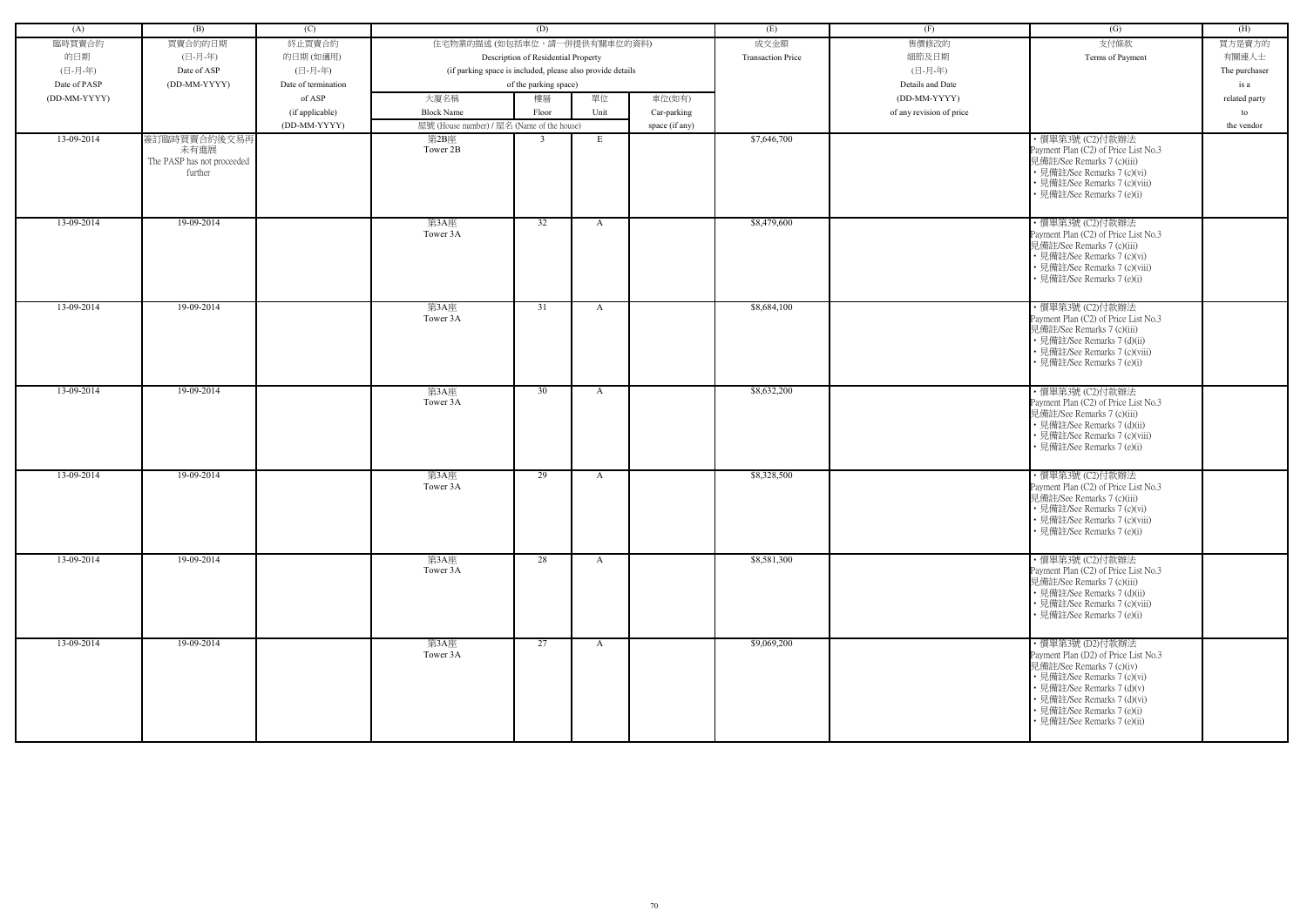| (A)          | (B)          | (C)                 |                                            | (D)                                                        |      |                | (E)                      | (F)                                                                                                                                                                                                 | (G)                                                                                                                                                                                                                         | (H)           |
|--------------|--------------|---------------------|--------------------------------------------|------------------------------------------------------------|------|----------------|--------------------------|-----------------------------------------------------------------------------------------------------------------------------------------------------------------------------------------------------|-----------------------------------------------------------------------------------------------------------------------------------------------------------------------------------------------------------------------------|---------------|
| 臨時買賣合約       | 買賣合約的日期      | 終止買賣合約              | 住宅物業的描述 (如包括車位,請一併提供有關車位的資料)               |                                                            |      |                | 成交金額                     | 售價修改的                                                                                                                                                                                               | 支付條款                                                                                                                                                                                                                        | 買方是賣方的        |
| 的日期          | (日-月-年)      | 的日期(如適用)            |                                            | Description of Residential Property                        |      |                | <b>Transaction Price</b> | 細節及日期                                                                                                                                                                                               | Terms of Payment                                                                                                                                                                                                            | 有關連人士         |
| (日-月-年)      | Date of ASP  | (日-月-年)             |                                            | (if parking space is included, please also provide details |      |                |                          | (日-月-年)                                                                                                                                                                                             |                                                                                                                                                                                                                             | The purchaser |
| Date of PASP | (DD-MM-YYYY) | Date of termination |                                            | of the parking space)                                      |      |                |                          | Details and Date                                                                                                                                                                                    |                                                                                                                                                                                                                             | is a          |
| (DD-MM-YYYY) |              | of ASP              | 大廈名稱                                       | 樓層                                                         | 單位   | 車位(如有)         |                          | (DD-MM-YYYY)                                                                                                                                                                                        |                                                                                                                                                                                                                             | related party |
|              |              | (if applicable)     | <b>Block Name</b>                          | Floor                                                      | Unit | Car-parking    |                          | of any revision of price                                                                                                                                                                            |                                                                                                                                                                                                                             | to            |
|              |              | (DD-MM-YYYY)        | 屋號 (House number) / 屋名 (Name of the house) |                                                            |      | space (if any) |                          |                                                                                                                                                                                                     |                                                                                                                                                                                                                             | the vendor    |
| 13-09-2014   | 19-09-2014   |                     | 第3A座                                       | 17                                                         | E    |                | \$7,402,000              |                                                                                                                                                                                                     | ・價單第3號 (B2)付款辦法                                                                                                                                                                                                             |               |
|              |              |                     | Tower 3A                                   |                                                            |      |                |                          |                                                                                                                                                                                                     | Payment Plan (B2) of Price List No.3<br>見備註/See Remarks 7 (c)(ii)<br>• 見備註/See Remarks 7 (d)(ii)<br>• 見備註/See Remarks 7 (d)(v)<br>• 見備註/See Remarks 7 (e)(i)<br>• 見備註/See Remarks 7 (e)(ii)<br>• 見備註/See Remarks 7 (f)(iii) |               |
| 13-09-2014   | 19-09-2014   |                     | 第3A座<br>Tower 3A                           | 16                                                         | E    |                | \$6,746,200              |                                                                                                                                                                                                     | ・價單第3號 (A2)付款辦法<br>Payment Plan (A2) of Price List No.3<br>見備註/See Remarks 7 (c)(i)<br>• 見備註/See Remarks 7 (d)(i)<br>• 見備註/See Remarks 7 (c)(vii)<br>• 見備註/See Remarks 7 (e)(i)<br>• 見備註/See Remarks 7 (f)(iii)             |               |
| 13-09-2014   | 19-09-2014   |                     | 第3A座<br>Tower 3A                           | 15                                                         | E    |                | \$6,718,800              |                                                                                                                                                                                                     | ・價單第3號 (A2)付款辦法<br>Payment Plan (A2) of Price List No.3<br>見備註/See Remarks 7 (c)(i)<br>• 見備註/See Remarks 7 (d)(i)<br>• 見備註/See Remarks 7 (c)(vii)<br>• 見備註/See Remarks 7 (e)(i)                                             |               |
| 13-09-2014   | 19-09-2014   |                     | 第3A座<br>Tower 3A                           | 12                                                         | E    |                | \$6,525,300              |                                                                                                                                                                                                     | ・價單第3號 (A2)付款辦法<br>Payment Plan (A2) of Price List No.3<br>見備註/See Remarks 7 (c)(i)<br>• 見備註/See Remarks 7 (c)(v)<br>• 見備註/See Remarks 7 (c)(vii)<br>• 見備註/See Remarks 7 (e)(i)                                             |               |
| 13-09-2014   | 19-09-2014   |                     | 第3A座<br>Tower 3A                           | 11                                                         | Е    |                | \$6,678,500              |                                                                                                                                                                                                     | ·價單第3號 (A2)付款辦法<br>Payment Plan (A2) of Price List No.3<br>見備註/See Remarks 7 (c)(i)<br>• 見備註/See Remarks 7 (d)(i)<br>• 見備註/See Remarks 7 (c)(vii)<br>• 見備註/See Remarks 7 (e)(i)                                             |               |
| 13-09-2014   | 19-09-2014   |                     | 第3A座<br>Tower 3A                           | 10                                                         | E    |                | \$6,841,300              |                                                                                                                                                                                                     | ·價單第3號 (A2)付款辦法<br>Payment Plan (A2) of Price List No.3<br>見備註/See Remarks 7 (c)(i)<br>• 見備註/See Remarks 7 (d)(i)<br>• 見備註/See Remarks 7 (d)(iii)<br>• 見備註/See Remarks 7 (e)(i)                                             |               |
| 13-09-2014   | 19-09-2014   |                     | 第3A座<br>Tower 3A                           | 9                                                          | E    |                | \$7,082,300              | 在29-10-2014,基於法例第35(2)(b)條所容許的原因→價單第3號(B2)付款辦法<br>,售價調整為\$6,465,600。<br>On 29-10-2014, the price adjusted to \$6,465,600 due to<br>the reason allowed under section $35(2)(b)$ of the<br>Ordinance. | Payment Plan (B2) of Price List No.3<br>見備註/See Remarks 7 (e)(ii)<br>• 見備註/See Remarks 7 (e)(v)<br>· 見備註/See Remarks 7 (d)(v)<br>• 見備註/See Remarks 7 (e)(i)<br>· 見備註/See Remarks 7 (e)(ii)                                  |               |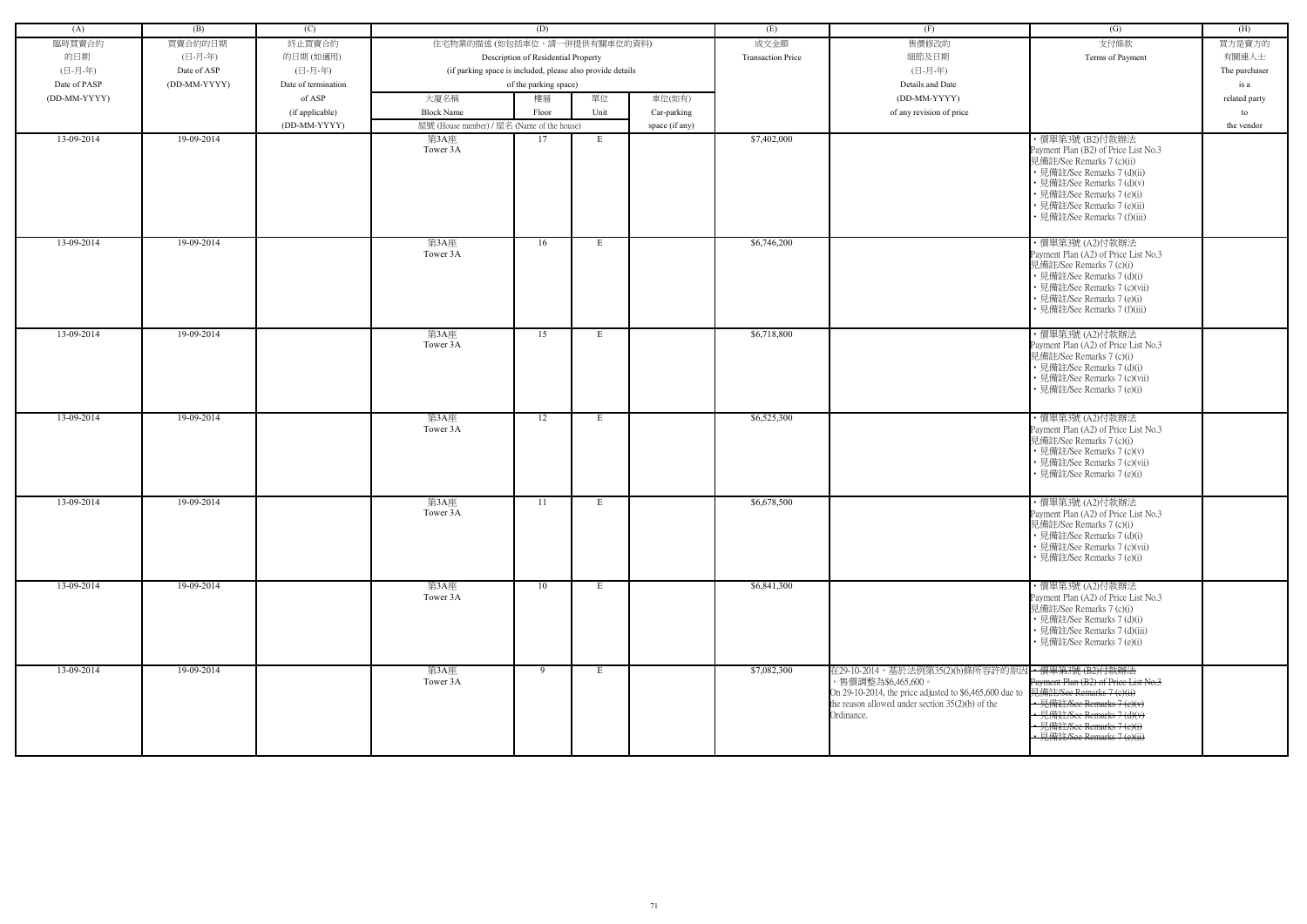| (A)                    | (B)                    | (C)                    |                                                            | (D)                                 |                                                   |                        | (E)                      | (F)                            | (G)                                                                                                                                                                                                          | (H)                    |
|------------------------|------------------------|------------------------|------------------------------------------------------------|-------------------------------------|---------------------------------------------------|------------------------|--------------------------|--------------------------------|--------------------------------------------------------------------------------------------------------------------------------------------------------------------------------------------------------------|------------------------|
| 臨時買賣合約                 | 買賣合約的日期                | 終止買賣合約                 | 住宅物業的描述 (如包括車位,請一併提供有關車位的資料)                               |                                     |                                                   |                        | 成交金額                     | 售價修改的                          | 支付條款                                                                                                                                                                                                         | 買方是賣方的                 |
| 的日期                    | (日-月-年)                | 的日期(如適用)               |                                                            | Description of Residential Property |                                                   |                        | <b>Transaction Price</b> | 細節及日期                          | Terms of Payment                                                                                                                                                                                             | 有關連人士                  |
| (日-月-年)                | Date of ASP            | (日-月-年)                | (if parking space is included, please also provide details |                                     |                                                   |                        |                          | (日-月-年)                        |                                                                                                                                                                                                              | The purchaser          |
| Date of PASP           | (DD-MM-YYYY)           | Date of termination    |                                                            | of the parking space)               |                                                   |                        |                          | Details and Date               |                                                                                                                                                                                                              | is a                   |
| (DD-MM-YYYY)           |                        | of ASP                 | 大廈名稱                                                       | 樓層                                  | 單位                                                | 車位(如有)                 |                          | (DD-MM-YYYY)                   |                                                                                                                                                                                                              | related party          |
|                        |                        | (if applicable)        | <b>Block Name</b>                                          | Floor                               | Unit                                              | Car-parking            |                          | of any revision of price       |                                                                                                                                                                                                              | to                     |
|                        |                        | (DD-MM-YYYY)           | 屋號 (House number) / 屋名 (Name of the house)                 |                                     |                                                   |                        |                          |                                |                                                                                                                                                                                                              | the vendor             |
| 參考上頁                   | 參考上頁                   | 參考上頁                   |                                                            |                                     |                                                   | space (if any)<br>參考上頁 | 參考上頁                     |                                | 便單第3號 (A2)付款辦法                                                                                                                                                                                               | 參考上頁                   |
| Refer to previous page | Refer to previous page | Refer to previous page | 參考上頁<br>Refer to previous page                             | 參考上頁<br>Refer to                    | 參考上頁<br>Refer to<br>previous page   previous page | Refer to previous page | Refer to previous page   | 參考上頁<br>Refer to previous page | Payment Plan (A2) of Price List No.3<br>見備註/See Remarks 7 (c)(i)<br>• 見備註/See Remarks 7 (c)(v)<br>· 見備註/See Remarks 7 (c)(vii)<br>• 見備註/See Remarks 7 (e)(i)<br>• (在29-10-2014修訂)<br>(revised on 29-10-2014) | Refer to previous page |
| 13-09-2014             | 19-09-2014             |                        | 第3A座<br>Tower 3A                                           | 8                                   | E                                                 |                        | \$6,638,300              |                                | · 價單第3號 (A2)付款辦法<br>Payment Plan (A2) of Price List No.3<br>見備註/See Remarks 7 (c)(i)<br>• 見備註/See Remarks 7 (d)(i)<br>• 見備註/See Remarks 7 (c)(vii)<br>見備註/See Remarks 7 (e)(i)                               |                        |
| 13-09-2014             | 19-09-2014             |                        | 第3A座<br>Tower 3A                                           | $7\phantom{.0}$                     | E                                                 |                        | \$6,439,800              |                                | ・價單第3號 (A2)付款辦法<br>Payment Plan (A2) of Price List No.3<br>見備註/See Remarks 7 (c)(i)<br>• 見備註/See Remarks 7 (c)(v)<br>• 見備註/See Remarks 7 (c)(vii)<br>見備註/See Remarks 7 (e)(i)                                |                        |
| 13-09-2014             | 19-09-2014             |                        | 第3A座<br>Tower 3A                                           | 6                                   | E                                                 |                        | \$6,427,300              |                                | ・價單第3號 (A2)付款辦法<br>Payment Plan (A2) of Price List No.3<br>見備註/See Remarks 7 (c)(i)<br>• 見備註/See Remarks 7 (c)(v)<br>• 見備註/See Remarks 7 (c)(vii)<br>見備註/See Remarks 7 (e)(i)                                |                        |
| 13-09-2014             | 19-09-2014             |                        | 第3A座<br>Tower 3A                                           | 5 <sup>5</sup>                      | E                                                 |                        | \$6,414,800              |                                | ・價單第3號 (A2)付款辦法<br>Payment Plan (A2) of Price List No.3<br>見備註/See Remarks 7 (c)(i)<br>• 見備註/See Remarks 7 (c)(v)<br>• 見備註/See Remarks 7 (c)(vii)<br>• 見備註/See Remarks 7 (e)(i)                              |                        |
| 13-09-2014             | 19-09-2014             |                        | 第3A座<br>Tower 3A                                           | $\overline{3}$                      | Е                                                 |                        | \$6,573,300              |                                | ・價單第3號 (A2)付款辦法<br>Payment Plan (A2) of Price List No.3<br>見備註/See Remarks 7 (c)(i)<br>• 見備註/See Remarks 7 (d)(i)<br>• 見備註/See Remarks 7 (c)(vii)<br>• 見備註/See Remarks 7 (e)(i)                              |                        |
| 13-09-2014             | 19-09-2014             |                        | 第3B座<br>Tower 3B                                           | 32                                  | $\mathbf{C}$                                      |                        | \$8,043,400              |                                | ·價單第3號 (C2)付款辦法<br>Payment Plan (C2) of Price List No.3<br>見備註/See Remarks 7 (c)(iii)<br>• 見備註/See Remarks 7 (d)(ii)<br>• 見備註/See Remarks 7 (c)(viii)<br>• 見備註/See Remarks 7 (e)(i)                          |                        |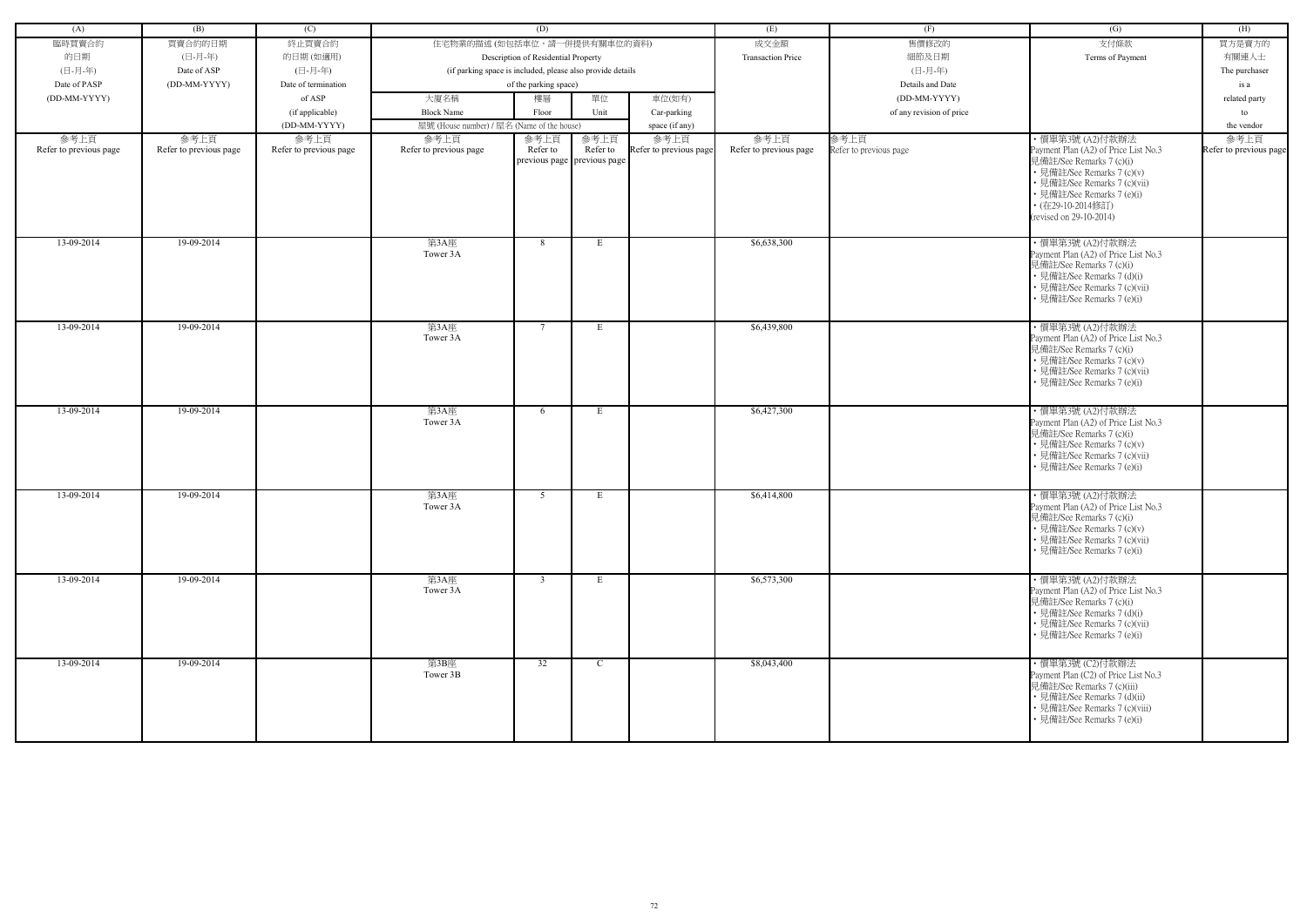| (A)          | (B)          | (C)                 |                                                            | (D)                                 |              |                | (E)                      | (F)                      | (G)                                                                                                                                                                                  | (H)           |
|--------------|--------------|---------------------|------------------------------------------------------------|-------------------------------------|--------------|----------------|--------------------------|--------------------------|--------------------------------------------------------------------------------------------------------------------------------------------------------------------------------------|---------------|
| 臨時買賣合約       | 買賣合約的日期      | 終止買賣合約              | 住宅物業的描述 (如包括車位,請一併提供有關車位的資料)                               |                                     |              |                | 成交金額                     | 售價修改的                    | 支付條款                                                                                                                                                                                 | 買方是賣方的        |
| 的日期          | (日-月-年)      | 的日期(如適用)            |                                                            | Description of Residential Property |              |                | <b>Transaction Price</b> | 細節及日期                    | Terms of Payment                                                                                                                                                                     | 有關連人士         |
| (日-月-年)      | Date of ASP  | (日-月-年)             | (if parking space is included, please also provide details |                                     |              |                |                          | (日-月-年)                  |                                                                                                                                                                                      | The purchaser |
| Date of PASP | (DD-MM-YYYY) | Date of termination |                                                            | of the parking space)               |              |                |                          | Details and Date         |                                                                                                                                                                                      | is a          |
|              |              | of ASP              |                                                            |                                     |              |                |                          | (DD-MM-YYYY)             |                                                                                                                                                                                      |               |
| (DD-MM-YYYY) |              |                     | 大廈名稱                                                       | 樓層                                  | 單位           | 車位(如有)         |                          |                          |                                                                                                                                                                                      | related party |
|              |              | (if applicable)     | <b>Block Name</b>                                          | Floor                               | Unit         | Car-parking    |                          | of any revision of price |                                                                                                                                                                                      | to            |
|              |              | (DD-MM-YYYY)        | 屋號 (House number) / 屋名 (Name of the house)                 |                                     |              | space (if any) |                          |                          |                                                                                                                                                                                      | the vendor    |
| 13-09-2014   | 19-09-2014   |                     | 第3B座<br>Tower 3B                                           | 31                                  | <sup>C</sup> |                | \$7,771,200              |                          | ·價單第3號 (C2)付款辦法<br>Payment Plan (C2) of Price List No.3<br>見備註/See Remarks 7 (c)(iii)<br>• 見備註/See Remarks 7 (c)(vi)<br>• 見備註/See Remarks 7 (c)(viii)<br>• 見備註/See Remarks 7 (e)(i)  |               |
| 13-09-2014   | 19-09-2014   |                     | 第3B座<br>Tower 3B                                           | 30                                  | $\mathbf C$  |                | \$7,971,600              |                          | ·價單第3號 (C2)付款辦法<br>Payment Plan (C2) of Price List No.3<br>見備註/See Remarks 7 (c)(iii)<br>• 見備註/See Remarks 7 (d)(ii)<br>• 見備註/See Remarks 7 (c)(viii)<br>• 見備註/See Remarks 7 (e)(i)  |               |
| 13-09-2014   | 19-09-2014   |                     | 第3B座<br>Tower 3B                                           | 29                                  | C.           |                | \$7,701,500              |                          | ・價單第3號 (C2)付款辦法<br>Payment Plan (C2) of Price List No.3<br>見備註/See Remarks 7 (c)(iii)<br>• 見備註/See Remarks 7 (c)(vi)<br>• 見備註/See Remarks 7 (c)(viii)<br>• 見備註/See Remarks 7 (e)(i)  |               |
| 13-09-2014   | 19-09-2014   |                     | 第3B座<br>Tower 3B                                           | 28                                  | $\mathbf C$  |                | \$7,701,500              |                          | · 價單第3號 (C2)付款辦法<br>Payment Plan (C2) of Price List No.3<br>見備註/See Remarks 7 (c)(iii)<br>• 見備註/See Remarks 7 (c)(vi)<br>• 見備註/See Remarks 7 (c)(viii)<br>• 見備註/See Remarks 7 (e)(i) |               |
| 13-09-2014   | 19-09-2014   |                     | 第3B座<br>Tower 3B                                           | 27                                  | $\mathbf C$  |                | \$7,864,200              |                          | ・價單第3號 (C2)付款辦法<br>Payment Plan (C2) of Price List No.3<br>見備註/See Remarks 7 (c)(iii)<br>• 見備註/See Remarks 7 (d)(ii)<br>• 見備註/See Remarks 7 (c)(viii)<br>• 見備註/See Remarks 7 (e)(i)  |               |
| 13-09-2014   | 19-09-2014   |                     | 第3B座<br>Tower 3B                                           | 26                                  | $\mathbf{C}$ |                | \$7,598,100              |                          | ・價單第3號 (C2)付款辦法<br>Payment Plan (C2) of Price List No.3<br>見備註/See Remarks 7 (c)(iii)<br>• 見備註/See Remarks 7 (c)(vi)<br>• 見備註/See Remarks 7 (c)(viii)<br>• 見備註/See Remarks 7 (e)(i)  |               |
| 13-09-2014   | 19-09-2014   |                     | 第3B座<br>Tower 3B                                           | 25                                  | $\mathbf C$  |                | \$7,564,600              |                          | ・價單第3號 (C2)付款辦法<br>Payment Plan (C2) of Price List No.3<br>見備註/See Remarks 7 (c)(iii)<br>• 見備註/See Remarks 7 (c)(vi)<br>• 見備註/See Remarks 7 (c)(viii)<br>• 見備註/See Remarks 7 (e)(i)  |               |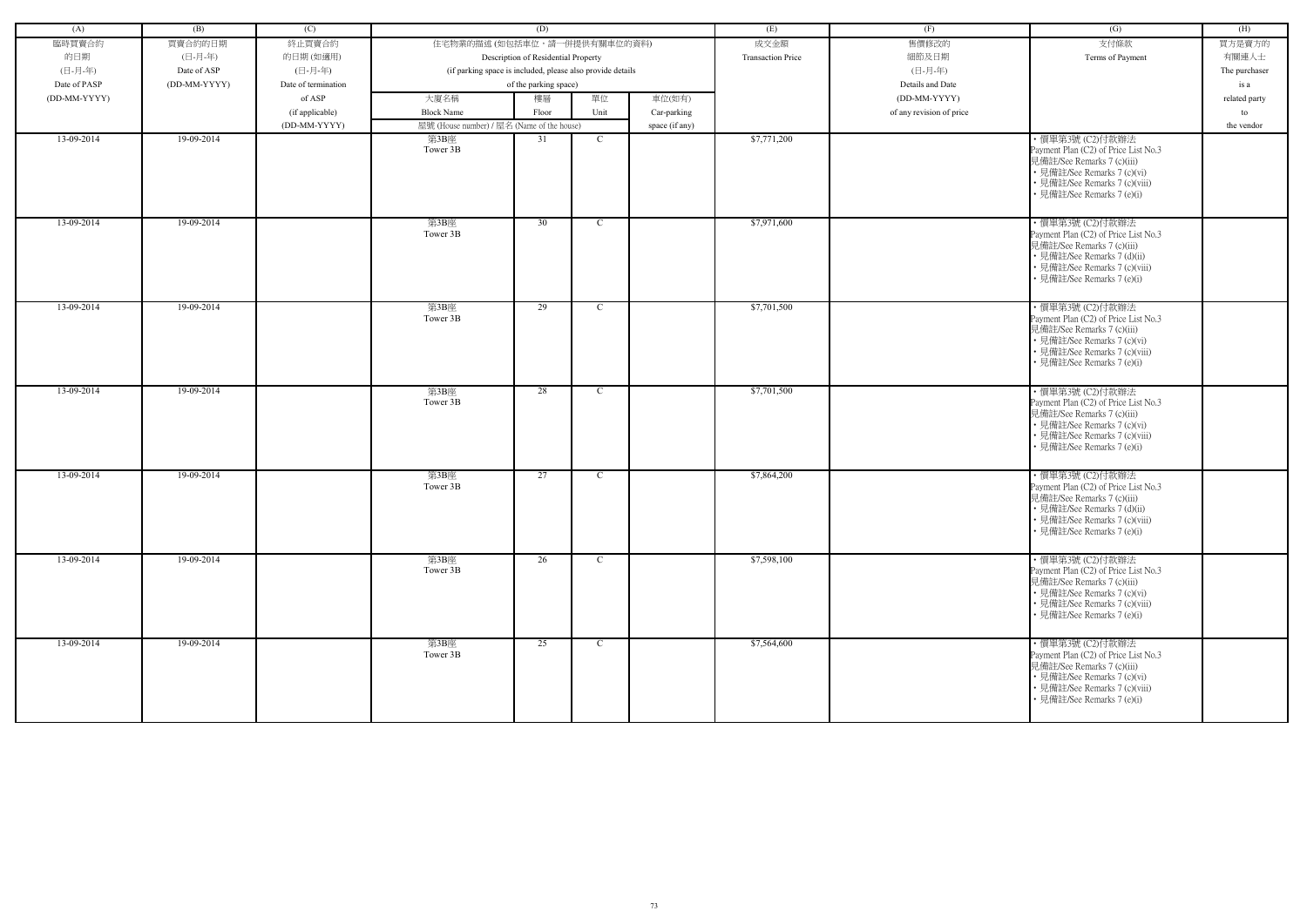| (A)          | (B)          | (C)                 |                                                            | (D)                                 |              |                | (E)                      | (F)                      | (G)                                                                                                                                                                                                                                           | (H)           |
|--------------|--------------|---------------------|------------------------------------------------------------|-------------------------------------|--------------|----------------|--------------------------|--------------------------|-----------------------------------------------------------------------------------------------------------------------------------------------------------------------------------------------------------------------------------------------|---------------|
| 臨時買賣合約       | 買賣合約的日期      | 終止買賣合約              | 住宅物業的描述 (如包括車位,請一併提供有關車位的資料)                               |                                     |              |                | 成交金額                     | 售價修改的                    | 支付條款                                                                                                                                                                                                                                          | 買方是賣方的        |
| 的日期          | (日-月-年)      | 的日期(如適用)            |                                                            | Description of Residential Property |              |                | <b>Transaction Price</b> | 細節及日期                    | Terms of Payment                                                                                                                                                                                                                              | 有關連人士         |
| (日-月-年)      | Date of ASP  | (日-月-年)             | (if parking space is included, please also provide details |                                     |              |                |                          | (日-月-年)                  |                                                                                                                                                                                                                                               | The purchaser |
| Date of PASP | (DD-MM-YYYY) | Date of termination |                                                            | of the parking space)               |              |                |                          | Details and Date         |                                                                                                                                                                                                                                               | is a          |
| (DD-MM-YYYY) |              | of ASP              | 大廈名稱                                                       | 樓層                                  | 單位           | 車位(如有)         |                          | (DD-MM-YYYY)             |                                                                                                                                                                                                                                               | related party |
|              |              | (if applicable)     | <b>Block Name</b>                                          | Floor                               | Unit         | Car-parking    |                          | of any revision of price |                                                                                                                                                                                                                                               | to            |
|              |              | (DD-MM-YYYY)        | 屋號 (House number) / 屋名 (Name of the house)                 |                                     |              | space (if any) |                          |                          |                                                                                                                                                                                                                                               | the vendor    |
| 13-09-2014   | 19-09-2014   |                     | 第3B座                                                       | 23                                  | <sup>C</sup> |                | \$7,534,500              |                          | ·價單第3號 (C2)付款辦法                                                                                                                                                                                                                               |               |
|              |              |                     | Tower 3B                                                   |                                     |              |                |                          |                          | Payment Plan (C2) of Price List No.3<br>見備註/See Remarks 7 (c)(iii)<br>• 見備註/See Remarks 7 (c)(vi)<br>• 見備註/See Remarks 7 (c)(viii)<br>• 見備註/See Remarks 7 (e)(i)                                                                              |               |
| 13-09-2014   | 19-09-2014   |                     | 第3B座<br>Tower 3B                                           | 22                                  | $\mathbf C$  |                | \$7,504,500              |                          | ·價單第3號 (C2)付款辦法<br>Payment Plan (C2) of Price List No.3<br>見備註/See Remarks 7 (c)(iii)<br>• 見備註/See Remarks 7 (c)(vi)<br>• 見備註/See Remarks 7 (c)(viii)<br>• 見備註/See Remarks 7 (e)(i)                                                           |               |
| 13-09-2014   | 19-09-2014   |                     | 第3B座<br>Tower 3B                                           | 21                                  | C.           |                | \$7,474,500              |                          | ・價單第3號 (C2)付款辦法<br>Payment Plan (C2) of Price List No.3<br>見備註/See Remarks 7 (c)(iii)<br>• 見備註/See Remarks 7 (c)(vi)<br>• 見備註/See Remarks 7 (c)(viii)<br>• 見備註/See Remarks 7 (e)(i)                                                           |               |
| 13-09-2014   | 19-09-2014   |                     | 第3B座<br>Tower 3B                                           | 20                                  | $\mathbf C$  |                | \$7,444,400              |                          | · 價單第3號 (C2)付款辦法<br>Payment Plan (C2) of Price List No.3<br>見備註/See Remarks 7 (c)(iii)<br>• 見備註/See Remarks 7 (c)(vi)<br>• 見備註/See Remarks 7 (c)(viii)<br>• 見備註/See Remarks 7 (e)(i)                                                          |               |
| 13-09-2014   | 19-09-2014   |                     | 第3B座<br>Tower 3B                                           | 19                                  | $\mathbf C$  |                | \$7,415,300              |                          | ・價單第3號 (C2)付款辦法<br>Payment Plan (C2) of Price List No.3<br>見備註/See Remarks 7 (c)(iii)<br>• 見備註/See Remarks 7 (c)(vi)<br>• 見備註/See Remarks 7 (c)(viii)<br>• 見備註/See Remarks 7 (e)(i)                                                           |               |
| 13-09-2014   | 19-09-2014   |                     | 第3B座<br>Tower 3B                                           | 18                                  | $\mathbf{C}$ |                | \$8,170,900              |                          | ・價單第3號 (D2)付款辦法<br>Payment Plan (D2) of Price List No.3<br>見備註/See Remarks 7 (c)(iv)<br>• 見備註/See Remarks 7 (c)(vi)<br>• 見備註/See Remarks 7 (d)(v)<br>• 見備註/See Remarks 7 (d)(vi)<br>• 見備註/See Remarks 7 (e)(i)<br>• 見備註/See Remarks 7 (e)(ii) |               |
| 13-09-2014   | 19-09-2014   |                     | 第3B座<br>Tower 3B                                           | 17                                  | $\mathbf{C}$ |                | \$7,580,300              |                          | ・價單第3號 (C2)付款辦法<br>Payment Plan (C2) of Price List No.3<br>見備註/See Remarks 7 (c)(iii)<br>• 見備註/See Remarks 7 (d)(ii)<br>• 見備註/See Remarks 7 (c)(viii)<br>• 見備註/See Remarks 7 (e)(i)                                                           |               |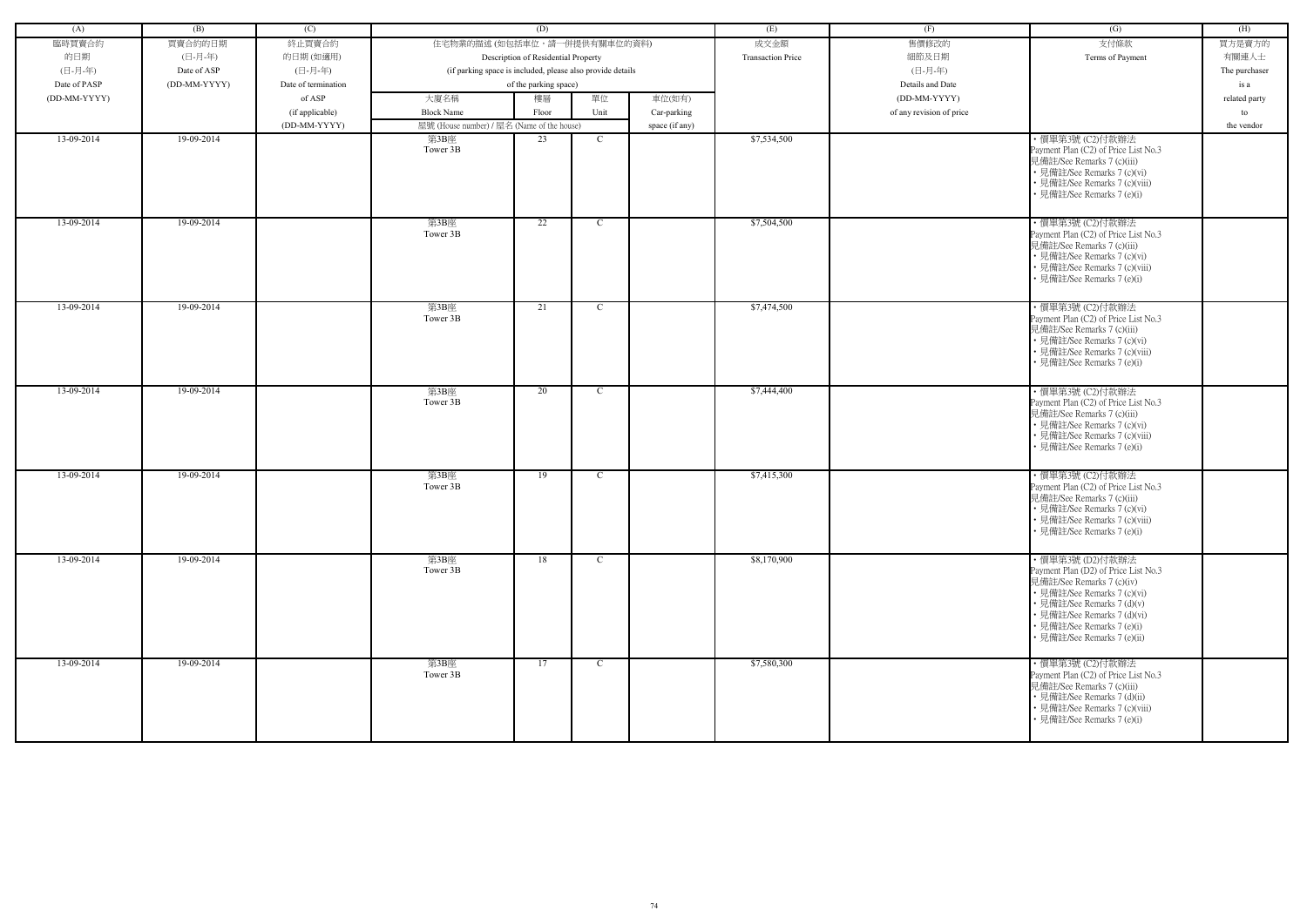| (A)          | (B)          | (C)                 |                                                            | (D)                                 |              |                | (E)                      | (F)                      | (G)                                                                                                                                                                                                                                           | (H)           |
|--------------|--------------|---------------------|------------------------------------------------------------|-------------------------------------|--------------|----------------|--------------------------|--------------------------|-----------------------------------------------------------------------------------------------------------------------------------------------------------------------------------------------------------------------------------------------|---------------|
| 臨時買賣合約       | 買賣合約的日期      | 終止買賣合約              | 住宅物業的描述 (如包括車位,請一併提供有關車位的資料)                               |                                     |              |                | 成交金額                     | 售價修改的                    | 支付條款                                                                                                                                                                                                                                          | 買方是賣方的        |
| 的日期          | (日-月-年)      |                     |                                                            |                                     |              |                | <b>Transaction Price</b> | 細節及日期                    | Terms of Payment                                                                                                                                                                                                                              | 有關連人士         |
| (日-月-年)      | Date of ASP  | 的日期(如適用)<br>(日-月-年) |                                                            | Description of Residential Property |              |                |                          | (日-月-年)                  |                                                                                                                                                                                                                                               |               |
|              |              |                     | (if parking space is included, please also provide details |                                     |              |                |                          |                          |                                                                                                                                                                                                                                               | The purchaser |
| Date of PASP | (DD-MM-YYYY) | Date of termination |                                                            | of the parking space)               |              |                |                          | Details and Date         |                                                                                                                                                                                                                                               | is a          |
| (DD-MM-YYYY) |              | of ASP              | 大廈名稱                                                       | 樓層                                  | 單位           | 車位(如有)         |                          | (DD-MM-YYYY)             |                                                                                                                                                                                                                                               | related party |
|              |              | (if applicable)     | <b>Block Name</b>                                          | Floor                               | Unit         | Car-parking    |                          | of any revision of price |                                                                                                                                                                                                                                               | to            |
|              |              | (DD-MM-YYYY)        | 屋號 (House number) / 屋名 (Name of the house)                 |                                     |              | space (if any) |                          |                          |                                                                                                                                                                                                                                               | the vendor    |
| 13-09-2014   | 19-09-2014   |                     | 第3B座<br>Tower 3B                                           | 16                                  | $\mathbf C$  |                | \$7,549,300              |                          | · 價單第3號 (C2)付款辦法<br>Payment Plan (C2) of Price List No.3<br>見備註/See Remarks 7 (c)(iii)<br>• 見備註/See Remarks 7 (d)(ii)<br>• 見備註/See Remarks 7 (c)(viii)<br>• 見備註/See Remarks 7 (e)(i)                                                          |               |
| 13-09-2014   | 19-09-2014   |                     | 第3B座<br>Tower 3B                                           | 15                                  | $\mathbf C$  |                | \$7,297,800              |                          | ·價單第3號 (C2)付款辦法<br>Payment Plan (C2) of Price List No.3<br>見備註/See Remarks 7 (c)(iii)<br>• 見備註/See Remarks 7 (c)(vi)<br>• 見備註/See Remarks 7 (c)(viii)<br>• 見備註/See Remarks 7 (e)(i)                                                           |               |
| 13-09-2014   | 19-09-2014   |                     | 第3B座<br>Tower 3B                                           | 12                                  | $\mathbf C$  |                | \$8,230,000              |                          | ・價單第3號 (D2)付款辦法<br>Payment Plan (D2) of Price List No.3<br>見備註/See Remarks 7 (c)(iv)<br>• 見備註/See Remarks 7 (d)(ii)<br>• 見備註/See Remarks 7 (d)(v)<br>• 見備註/See Remarks 7 (d)(vi)<br>• 見備註/See Remarks 7 (e)(i)<br>· 見備註/See Remarks 7 (e)(ii) |               |
| 13-09-2014   | 19-09-2014   |                     | 第3B座<br>Tower 3B                                           | 11                                  | $\mathbf C$  |                | \$7,459,200              |                          | · 價單第3號 (C2)付款辦法<br>Payment Plan (C2) of Price List No.3<br>見備註/See Remarks 7 (c)(iii)<br>• 見備註/See Remarks 7 (d)(ii)<br>• 見備註/See Remarks 7 (c)(viii)<br>• 見備註/See Remarks 7 (e)(i)                                                          |               |
| 13-09-2014   | 19-09-2014   |                     | 第3B座<br>Tower 3B                                           | 10                                  | $\mathbf C$  |                | \$7,210,400              |                          | ·價單第3號 (C2)付款辦法<br>Payment Plan (C2) of Price List No.3<br>見備註/See Remarks 7 (c)(iii)<br>• 見備註/See Remarks 7 (c)(vi)<br>• 見備註/See Remarks 7 (c)(viii)<br>• 見備註/See Remarks 7 (e)(i)                                                           |               |
| 13-09-2014   | 19-09-2014   |                     | 第3B座<br>Tower 3B                                           | 9                                   | $\mathbf{C}$ |                | \$8,132,000              |                          | ・價單第3號 (D2)付款辦法<br>Payment Plan (D2) of Price List No.3<br>見備註/See Remarks 7 (c)(iv)<br>• 見備註/See Remarks 7 (d)(ii)<br>• 見備註/See Remarks 7 (d)(v)<br>• 見備註/See Remarks 7 (d)(vi)<br>• 見備註/See Remarks 7 (e)(i)<br>• 見備註/See Remarks 7 (e)(ii) |               |
| 13-09-2014   | 19-09-2014   |                     | 第3B座<br>Tower 3B                                           | 8                                   | $\mathbf{C}$ |                | \$7,400,100              |                          | ・價單第3號 (C2)付款辦法<br>Payment Plan (C2) of Price List No.3<br>見備註/See Remarks 7 (c)(iii)<br>• 見備註/See Remarks 7 (d)(ii)<br>• 見備註/See Remarks 7 (c)(viii)<br>• 見備註/See Remarks 7 (e)(i)                                                           |               |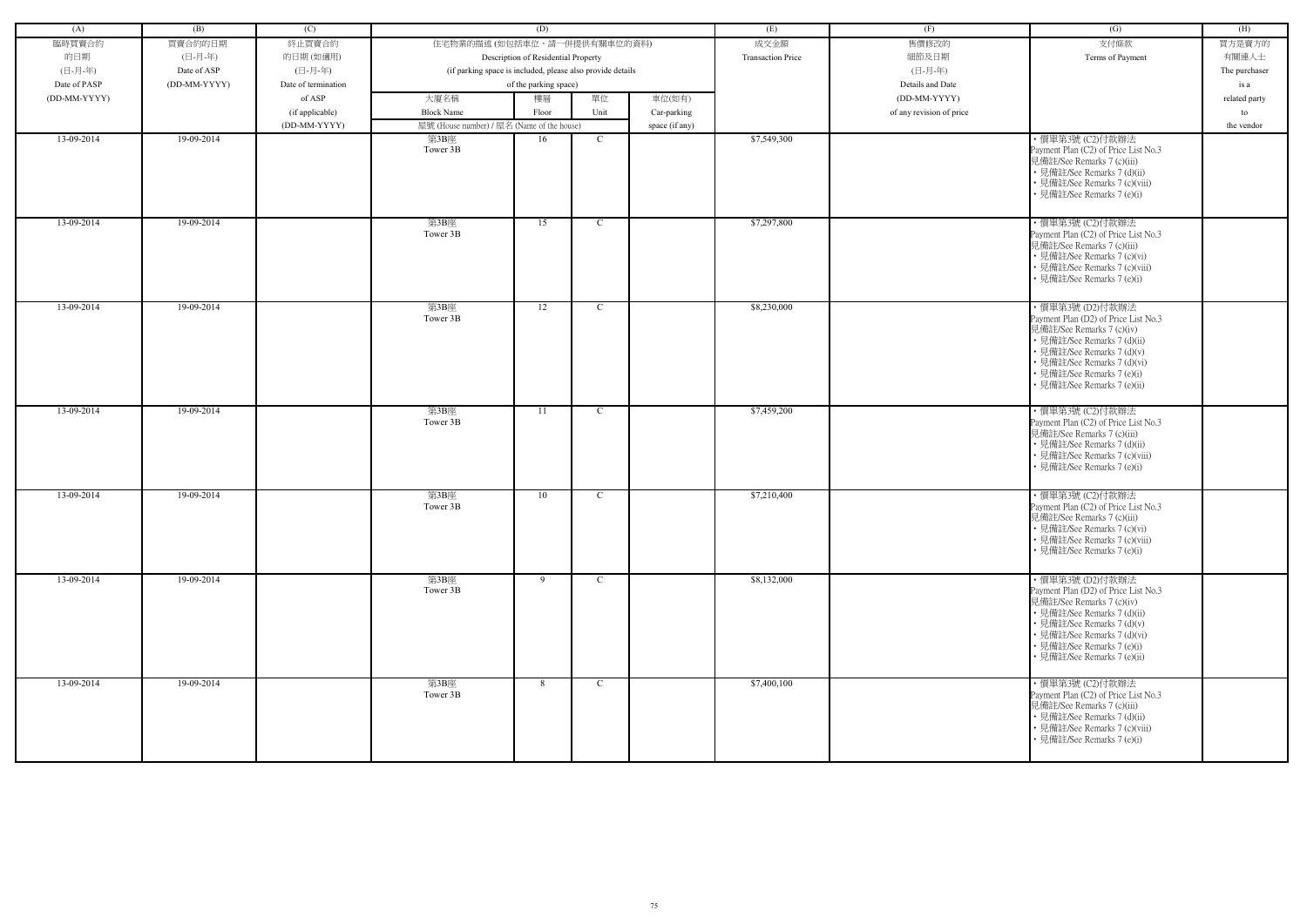| (A)          | (B)          | (C)                 |                                                    | (D)                                                        |               |                | (E)                      | (F)                      | (G)                                                                                                                                                                                                               | (H)           |
|--------------|--------------|---------------------|----------------------------------------------------|------------------------------------------------------------|---------------|----------------|--------------------------|--------------------------|-------------------------------------------------------------------------------------------------------------------------------------------------------------------------------------------------------------------|---------------|
| 臨時買賣合約       | 買賣合約的日期      | 終止買賣合約              | 住宅物業的描述 (如包括車位,請一併提供有關車位的資料)                       |                                                            |               |                | 成交金額                     | 售價修改的                    | 支付條款                                                                                                                                                                                                              | 買方是賣方的        |
| 的日期          | (日-月-年)      | 的日期(如適用)            |                                                    | Description of Residential Property                        |               |                | <b>Transaction Price</b> | 細節及日期                    | Terms of Payment                                                                                                                                                                                                  | 有關連人士         |
| (日-月-年)      | Date of ASP  | (日-月-年)             |                                                    | (if parking space is included, please also provide details |               |                |                          | (日-月-年)                  |                                                                                                                                                                                                                   | The purchaser |
| Date of PASP | (DD-MM-YYYY) | Date of termination |                                                    | of the parking space)                                      |               |                |                          | Details and Date         |                                                                                                                                                                                                                   | is a          |
| (DD-MM-YYYY) |              | of ASP              | 大廈名稱                                               | 樓層                                                         | 單位            | 車位(如有)         |                          | (DD-MM-YYYY)             |                                                                                                                                                                                                                   |               |
|              |              |                     | <b>Block Name</b>                                  |                                                            | Unit          |                |                          |                          |                                                                                                                                                                                                                   | related party |
|              |              | (if applicable)     |                                                    | Floor                                                      |               | Car-parking    |                          | of any revision of price |                                                                                                                                                                                                                   | to            |
| 13-09-2014   | 19-09-2014   | (DD-MM-YYYY)        | 屋號 (House number) / 屋名 (Name of the house)<br>第3B座 |                                                            | C             | space (if any) | \$7,123,800              |                          | ·價單第3號 (C2)付款辦法                                                                                                                                                                                                   | the vendor    |
|              |              |                     | Tower 3B                                           |                                                            |               |                |                          |                          | Payment Plan (C2) of Price List No.3<br>見備註/See Remarks 7 (c)(iii)<br>• 見備註/See Remarks 7 (c)(vi)<br>• 見備註/See Remarks 7 (c)(viii)<br>• 見備註/See Remarks 7 (e)(i)                                                  |               |
| 13-09-2014   | 19-09-2014   |                     | 第3B座<br>Tower 3B                                   | 6                                                          | $\mathbf C$   |                | \$7,310,900              |                          | ·價單第3號 (C2)付款辦法<br>Payment Plan (C2) of Price List No.3<br>見備註/See Remarks 7 (c)(iii)<br>• 見備註/See Remarks 7 (d)(ii)<br>• 見備註/See Remarks 7 (c)(viii)<br>• 見備註/See Remarks 7 (e)(i)                               |               |
| 13-09-2014   | 19-09-2014   |                     | 第3B座<br>Tower 3B                                   | 5                                                          | $\mathcal{C}$ |                | \$7,066,400              |                          | ・價單第3號 (C2)付款辦法<br>Payment Plan (C2) of Price List No.3<br>見備註/See Remarks 7 (c)(iii)<br>• 見備註/See Remarks 7 (c)(vi)<br>• 見備註/See Remarks 7 (c)(viii)<br>• 見備註/See Remarks 7 (e)(i)                               |               |
| 13-09-2014   | 19-09-2014   |                     | 第3B座<br>Tower 3B                                   | $\overline{3}$                                             | $\mathcal{C}$ |                | \$7,039,100              |                          | · 價單第3號 (C2)付款辦法<br>Payment Plan (C2) of Price List No.3<br>見備註/See Remarks 7 (c)(iii)<br>• 見備註/See Remarks 7 (c)(vi)<br>• 見備註/See Remarks 7 (c)(viii)<br>• 見備註/See Remarks 7 (e)(i)                              |               |
| 13-09-2014   | 19-09-2014   |                     | 第5A座<br>Tower 5A                                   | 30                                                         | A             |                | \$11,669,800             |                          | ・價單第3號 (C2)付款辦法<br>Payment Plan (C2) of Price List No.3<br>見備註/See Remarks 7 (c)(iii)<br>• 見備註/See Remarks 7 (d)(ii)<br>• 見備註/See Remarks 7 (c)(viii)<br>• 見備註/See Remarks 7 (e)(i)<br>• 見備註/See Remarks 7 (f)(i) |               |
| 13-09-2014   | 19-09-2014   |                     | 第5A座<br>Tower 5A                                   | 29                                                         | $\mathbf{A}$  |                | \$12,000,900             |                          | ・價單第3號 (C2)付款辦法<br>Payment Plan (C2) of Price List No.3<br>見備註/See Remarks 7 (c)(iii)<br>• 見備註/See Remarks 7 (d)(ii)<br>• 見備註/See Remarks 7 (d)(iv)<br>• 見備註/See Remarks 7 (e)(i)<br>• 見備註/See Remarks 7 (f)(i)   |               |
| 13-09-2014   | 19-09-2014   |                     | 第5A座<br>Tower 5A                                   | 26                                                         | $\mathbf{A}$  |                | \$11,463,200             |                          | ・價單第3號 (C2)付款辦法<br>Payment Plan (C2) of Price List No.3<br>見備註/See Remarks 7 (c)(iii)<br>• 見備註/See Remarks 7 (d)(ii)<br>• 見備註/See Remarks 7 (c)(viii)<br>• 見備註/See Remarks 7 (e)(i)<br>• 見備註/See Remarks 7 (f)(i) |               |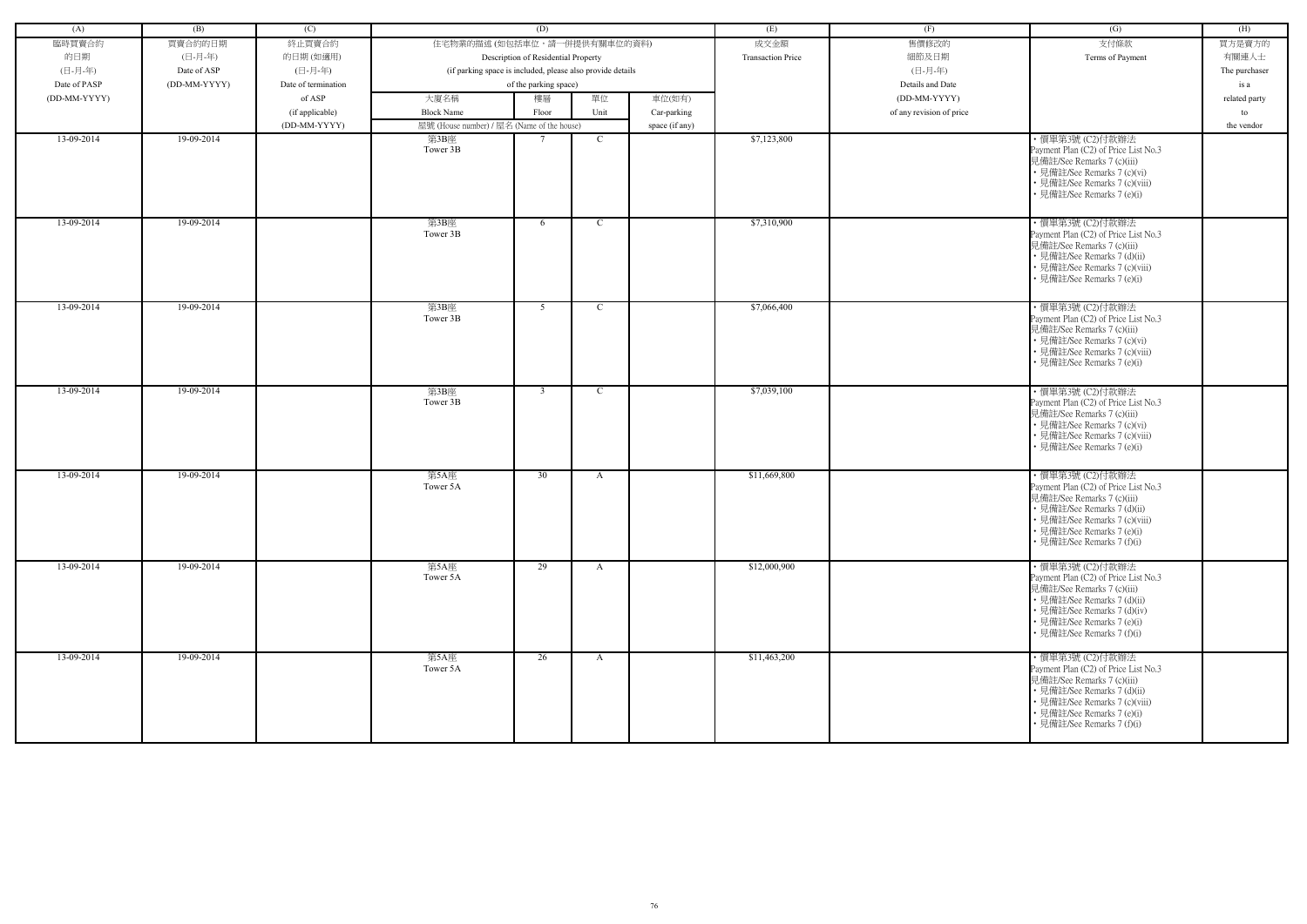| (A)          | (B)          | (C)                 |                                            | (D)                                                        |              |                | (E)                      | (F)                      | (G)                                                                                                                                                                                                                | (H)           |
|--------------|--------------|---------------------|--------------------------------------------|------------------------------------------------------------|--------------|----------------|--------------------------|--------------------------|--------------------------------------------------------------------------------------------------------------------------------------------------------------------------------------------------------------------|---------------|
| 臨時買賣合約       | 買賣合約的日期      | 終止買賣合約              | 住宅物業的描述 (如包括車位,請一併提供有關車位的資料)               |                                                            |              |                | 成交金額                     | 售價修改的                    | 支付條款                                                                                                                                                                                                               | 買方是賣方的        |
| 的日期          | (日-月-年)      | 的日期(如適用)            |                                            | Description of Residential Property                        |              |                | <b>Transaction Price</b> | 細節及日期                    | Terms of Payment                                                                                                                                                                                                   | 有關連人士         |
| (日-月-年)      | Date of ASP  | (日-月-年)             |                                            | (if parking space is included, please also provide details |              |                |                          | (日-月-年)                  |                                                                                                                                                                                                                    | The purchaser |
| Date of PASP | (DD-MM-YYYY) | Date of termination |                                            | of the parking space)                                      |              |                |                          | Details and Date         |                                                                                                                                                                                                                    | is a          |
| (DD-MM-YYYY) |              | of ASP              | 大廈名稱                                       | 樓層                                                         | 單位           | 車位(如有)         |                          | (DD-MM-YYYY)             |                                                                                                                                                                                                                    | related party |
|              |              | (if applicable)     | <b>Block Name</b>                          | Floor                                                      | Unit         | Car-parking    |                          | of any revision of price |                                                                                                                                                                                                                    | to            |
|              |              | (DD-MM-YYYY)        | 屋號 (House number) / 屋名 (Name of the house) |                                                            |              | space (if any) |                          |                          |                                                                                                                                                                                                                    | the vendor    |
| 13-09-2014   | 19-09-2014   |                     | 第5A座<br>Tower 5A                           | 25                                                         | A            |                | \$11,076,200             |                          | · 價單第3號 (C2)付款辦法<br>Payment Plan (C2) of Price List No.3<br>見備註/See Remarks 7 (c)(iii)<br>• 見備註/See Remarks 7 (c)(vi)<br>• 見備註/See Remarks 7 (c)(viii)<br>• 見備註/See Remarks 7 (e)(i)<br>見備註/See Remarks 7 (f)(i)   |               |
| 13-09-2014   | 19-09-2014   |                     | 第5A座<br>Tower 5A                           | 21                                                         | A            |                | \$10,926,900             |                          | · 價單第3號 (C2)付款辦法<br>Payment Plan (C2) of Price List No.3<br>見備註/See Remarks 7 (c)(iii)<br>• 見備註/See Remarks 7 (c)(vi)<br>• 見備註/See Remarks 7 (c)(viii)<br>• 見備註/See Remarks 7 (e)(i)<br>• 見備註/See Remarks 7 (f)(i) |               |
| 13-09-2014   | 19-09-2014   |                     | 第5A座<br>Tower 5A                           | 20                                                         | A            |                | \$11,208,400             |                          | ・價單第3號 (C2)付款辦法<br>Payment Plan (C2) of Price List No.3<br>見備註/See Remarks 7 (c)(iii)<br>• 見備註/See Remarks 7 (d)(ii)<br>• 見備註/See Remarks 7 (c)(viii)<br>• 見備註/See Remarks 7 (e)(i)<br>見備註/See Remarks 7 (f)(i)    |               |
| 13-09-2014   | 19-09-2014   |                     | 第5A座<br>Tower 5A                           | 17                                                         | A            |                | \$11,058,300             |                          | ・價單第3號 (C2)付款辦法<br>Payment Plan (C2) of Price List No.3<br>見備註/See Remarks 7 (c)(iii)<br>• 見備註/See Remarks 7 (d)(ii)<br>• 見備註/See Remarks 7 (c)(viii)<br>• 見備註/See Remarks 7 (e)(i)<br>見備註/See Remarks 7 (f)(i)    |               |
| 13-09-2014   | 19-09-2014   |                     | 第5A座<br>Tower 5A                           | 16                                                         | A            |                | \$11,014,600             |                          | · 價單第3號 (C2)付款辦法<br>Payment Plan (C2) of Price List No.3<br>見備註/See Remarks 7 (c)(iii)<br>• 見備註/See Remarks 7 (d)(ii)<br>• 見備註/See Remarks 7 (c)(viii)<br>• 見備註/See Remarks 7 (e)(i)<br>• 見備註/See Remarks 7 (f)(i) |               |
| 13-09-2014   | 19-09-2014   |                     | 第5A座<br>Tower 5A                           | 11                                                         | $\mathbf{A}$ |                | \$10,905,400             |                          | ・價單第3號 (C2)付款辦法<br>Payment Plan (C2) of Price List No.3<br>見備註/See Remarks 7 (c)(iii)<br>• 見備註/See Remarks 7 (d)(ii)<br>• 見備註/See Remarks 7 (c)(viii)<br>• 見備註/See Remarks 7 (e)(i)<br>見備註/See Remarks 7 (f)(i)    |               |
| 13-09-2014   | 19-09-2014   |                     | 第5A座<br>Tower 5A                           | 10                                                         | $\mathbf{A}$ |                | \$10,871,700             |                          | ・價單第3號 (C2)付款辦法<br>Payment Plan (C2) of Price List No.3<br>見備註/See Remarks 7 (c)(iii)<br>• 見備註/See Remarks 7 (d)(ii)<br>• 見備註/See Remarks 7 (c)(viii)<br>• 見備註/See Remarks 7 (e)(i)<br>• 見備註/See Remarks 7 (f)(i)  |               |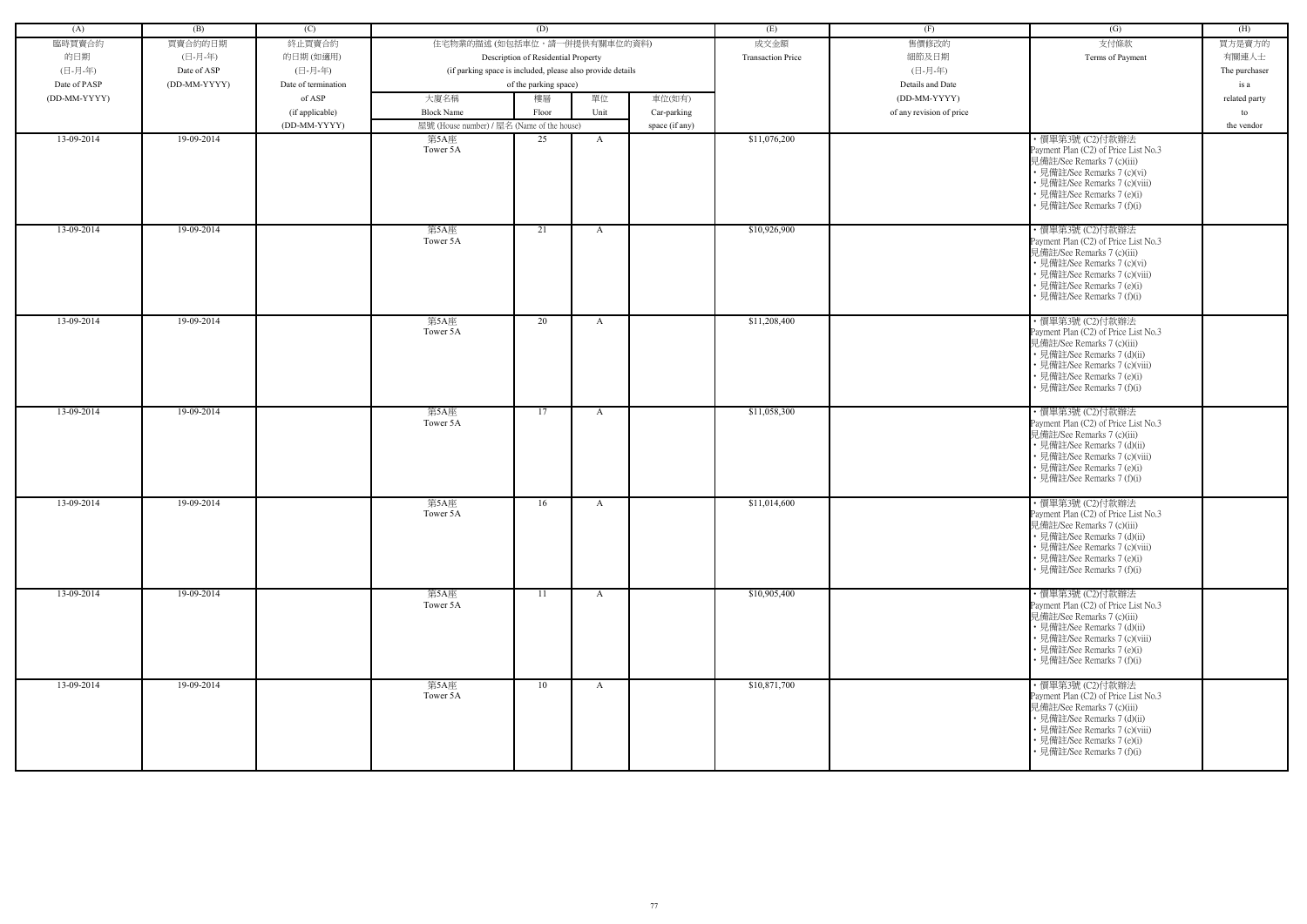| (A)          | (B)          | (C)                 |                                                            | (D)                                 |      |                | (E)                      | (F)                      | (G)                                                                                                                                                                                                               | (H)           |
|--------------|--------------|---------------------|------------------------------------------------------------|-------------------------------------|------|----------------|--------------------------|--------------------------|-------------------------------------------------------------------------------------------------------------------------------------------------------------------------------------------------------------------|---------------|
| 臨時買賣合約       | 買賣合約的日期      | 終止買賣合約              | 住宅物業的描述 (如包括車位,請一併提供有關車位的資料)                               |                                     |      |                | 成交金額                     | 售價修改的                    | 支付條款                                                                                                                                                                                                              | 買方是賣方的        |
| 的日期          | (日-月-年)      | 的日期(如適用)            |                                                            | Description of Residential Property |      |                | <b>Transaction Price</b> | 細節及日期                    | Terms of Payment                                                                                                                                                                                                  | 有關連人士         |
| (日-月-年)      | Date of ASP  | (日-月-年)             | (if parking space is included, please also provide details |                                     |      |                |                          | (日-月-年)                  |                                                                                                                                                                                                                   | The purchaser |
| Date of PASP | (DD-MM-YYYY) | Date of termination |                                                            | of the parking space)               |      |                |                          | Details and Date         |                                                                                                                                                                                                                   | is a          |
| (DD-MM-YYYY) |              | of ASP              | 大廈名稱                                                       | 樓層                                  | 單位   | 車位(如有)         |                          | (DD-MM-YYYY)             |                                                                                                                                                                                                                   | related party |
|              |              | (if applicable)     | <b>Block Name</b>                                          | Floor                               | Unit | Car-parking    |                          | of any revision of price |                                                                                                                                                                                                                   | to            |
|              |              | (DD-MM-YYYY)        | 屋號 (House number) / 屋名 (Name of the house)                 |                                     |      | space (if any) |                          |                          |                                                                                                                                                                                                                   | the vendor    |
| 13-09-2014   | 19-09-2014   |                     | 第5A座                                                       |                                     | A    |                | \$10,796,200             |                          | · 價單第3號 (C2)付款辦法                                                                                                                                                                                                  |               |
|              |              |                     | Tower 5A                                                   |                                     |      |                |                          |                          | Payment Plan (C2) of Price List No.3<br>見備註/See Remarks 7 (c)(iii)<br>• 見備註/See Remarks 7 (d)(ii)<br>• 見備註/See Remarks 7 (c)(viii)<br>• 見備註/See Remarks 7 (e)(i)<br>• 見備註/See Remarks 7 (f)(i)                    |               |
| 13-09-2014   | 19-09-2014   |                     | 第5A座<br>Tower 5A                                           | 6                                   | A    |                | \$10,457,000             |                          | ・價單第3號 (C2)付款辦法<br>Payment Plan (C2) of Price List No.3<br>見備註/See Remarks 7 (c)(iii)<br>• 見備註/See Remarks 7 (c)(vi)<br>• 見備註/See Remarks 7 (c)(viii)<br>• 見備註/See Remarks 7 (e)(i)<br>• 見備註/See Remarks 7 (f)(i) |               |
| 13-09-2014   | 19-09-2014   |                     | 第5A座<br>Tower 5A                                           | 17                                  | D    |                | \$4,932,800              |                          | ・價單第3號 (A2)付款辦法<br>Payment Plan (A2) of Price List No.3<br>見備註/See Remarks 7 (c)(i)<br>• 見備註/See Remarks 7 (c)(v)<br>• 見備註/See Remarks 7 (d)(iii)<br>• 見備註/See Remarks 7 (e)(i)                                   |               |
| 13-09-2014   | 19-09-2014   |                     | 第5A座<br>Tower 5A                                           | 16                                  | D    |                | \$4,779,500              |                          | · 價單第3號 (A2)付款辦法<br>Payment Plan (A2) of Price List No.3<br>見備註/See Remarks 7 (c)(i)<br>• 見備註/See Remarks 7 (c)(v)<br>· 見備註/See Remarks 7 (c)(vii)<br>• 見備註/See Remarks 7 (e)(i)<br>· 見備註/See Remarks 7 (f)(iii)  |               |
| 13-09-2014   | 19-09-2014   |                     | 第5A座<br>Tower 5A                                           | 15                                  | D    |                | \$4,759,800              |                          | · 價單第3號 (A2)付款辦法<br>Payment Plan (A2) of Price List No.3<br>見備註/See Remarks 7 (c)(i)<br>• 見備註/See Remarks 7 (c)(v)<br>• 見備註/See Remarks 7 (c)(vii)<br>• 見備註/See Remarks 7 (e)(i)                                  |               |
| 13-09-2014   | 19-09-2014   |                     | 第5A座<br>Tower 5A                                           | 12                                  | D    |                | \$4,740,200              |                          | · 價單第3號 (A2)付款辦法<br>Payment Plan (A2) of Price List No.3<br>見備註/See Remarks 7 (c)(i)<br>• 見備註/See Remarks 7 (c)(v)<br>• 見備註/See Remarks 7 (c)(vii)<br>• 見備註/See Remarks 7 (e)(i)                                  |               |
| 13-09-2014   | 19-09-2014   |                     | 第5A座<br>Tower 5A                                           | 11                                  | D    |                | \$4,722,400              |                          | ・價單第3號 (A2)付款辦法<br>Payment Plan (A2) of Price List No.3<br>見備註/See Remarks 7 (c)(i)<br>• 見備註/See Remarks 7 (c)(v)<br>• 見備註/See Remarks 7 (c)(vii)<br>• 見備註/See Remarks 7 (e)(i)                                   |               |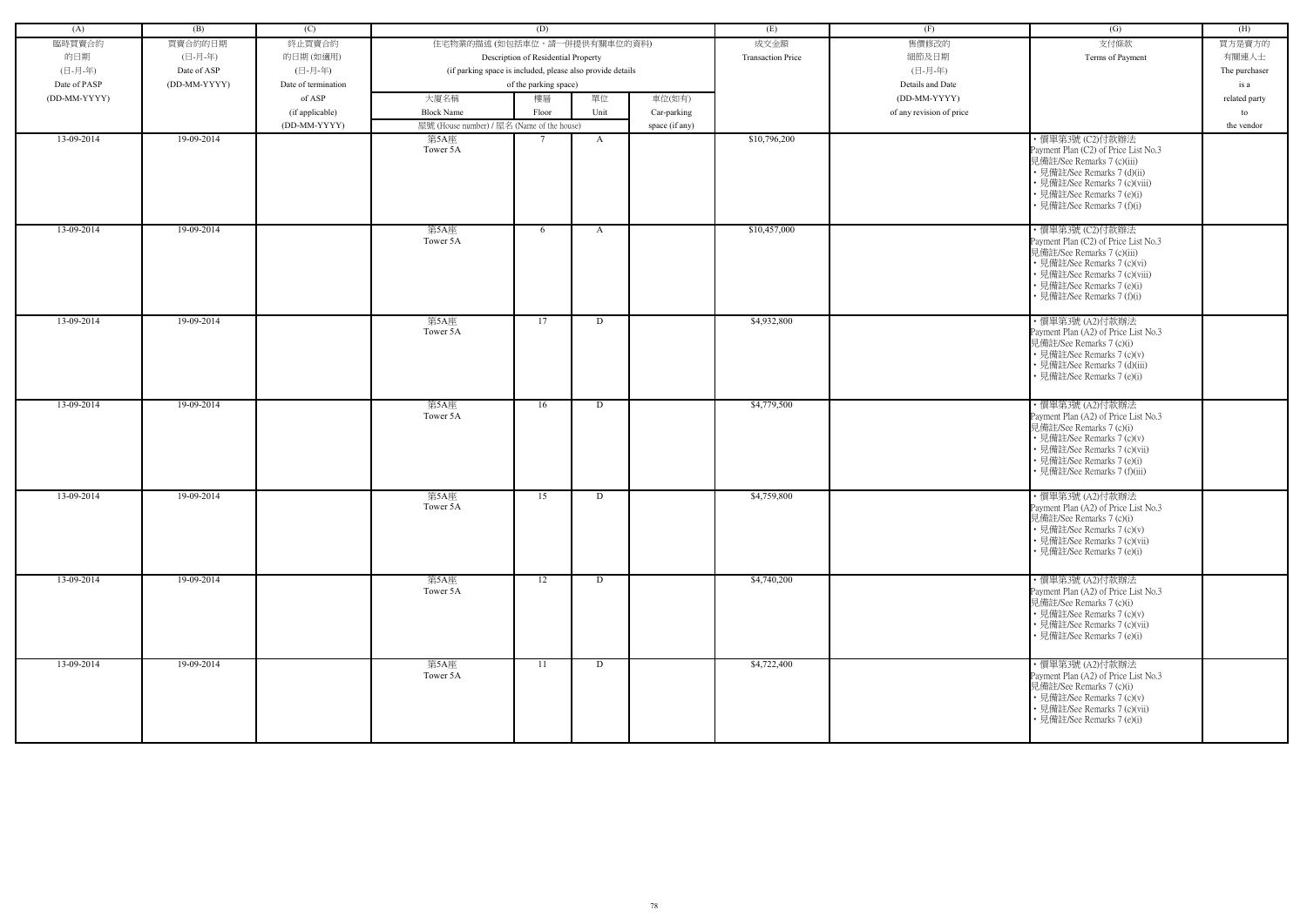| (A)          | (B)          | (C)                 |                                            | (D)                                                        |      |                | (E)                      | (F)                      | (G)                                                                                                                                                                                                           | (H)           |
|--------------|--------------|---------------------|--------------------------------------------|------------------------------------------------------------|------|----------------|--------------------------|--------------------------|---------------------------------------------------------------------------------------------------------------------------------------------------------------------------------------------------------------|---------------|
| 臨時買賣合約       | 買賣合約的日期      | 終止買賣合約              | 住宅物業的描述 (如包括車位,請一併提供有關車位的資料)               |                                                            |      |                | 成交金額                     | 售價修改的                    | 支付條款                                                                                                                                                                                                          | 買方是賣方的        |
| 的日期          | (日-月-年)      | 的日期(如適用)            |                                            | Description of Residential Property                        |      |                | <b>Transaction Price</b> | 細節及日期                    | Terms of Payment                                                                                                                                                                                              | 有關連人士         |
| (日-月-年)      | Date of ASP  | (日-月-年)             |                                            | (if parking space is included, please also provide details |      |                |                          | (日-月-年)                  |                                                                                                                                                                                                               | The purchaser |
| Date of PASP | (DD-MM-YYYY) | Date of termination |                                            | of the parking space)                                      |      |                |                          | Details and Date         |                                                                                                                                                                                                               | is a          |
| (DD-MM-YYYY) |              | of ASP              | 大廈名稱                                       | 樓層                                                         | 單位   | 車位(如有)         |                          | (DD-MM-YYYY)             |                                                                                                                                                                                                               | related party |
|              |              |                     | <b>Block Name</b>                          |                                                            | Unit |                |                          | of any revision of price |                                                                                                                                                                                                               |               |
|              |              | (if applicable)     |                                            | Floor                                                      |      | Car-parking    |                          |                          |                                                                                                                                                                                                               | to            |
|              |              | (DD-MM-YYYY)        | 屋號 (House number) / 屋名 (Name of the house) |                                                            |      | space (if any) |                          |                          |                                                                                                                                                                                                               | the vendor    |
| 13-09-2014   | 19-09-2014   |                     | 第5A座<br>Tower 5A                           | 10                                                         | D    |                | \$4,703,700              |                          | · 價單第3號 (A2)付款辦法<br>Payment Plan (A2) of Price List No.3<br>見備註/See Remarks 7 (c)(i)<br>• 見備註/See Remarks 7 (c)(v)<br>• 見備註/See Remarks 7 (c)(vii)<br>• 見備註/See Remarks 7 (e)(i)                              |               |
| 13-09-2014   | 19-09-2014   |                     | 第5A座<br>Tower 5A                           | 9                                                          | D    |                | \$5,130,900              |                          | ・價單第3號 (B2)付款辦法<br>Payment Plan (B2) of Price List No.3<br>見備註/See Remarks 7 (c)(ii)<br>• 見備註/See Remarks 7 (c)(v)<br>• 見備註/See Remarks 7 (d)(v)<br>• 見備註/See Remarks 7 (e)(i)<br>• 見備註/See Remarks 7 (e)(ii) |               |
| 13-09-2014   | 19-09-2014   |                     | 第5A座<br>Tower 5A                           | 8                                                          | D    |                | \$4,684,100              |                          | ・價單第3號 (A2)付款辦法<br>Payment Plan (A2) of Price List No.3<br>見備註/See Remarks 7 (c)(i)<br>• 見備註/See Remarks 7 (c)(v)<br>• 見備註/See Remarks 7 (c)(vii)<br>· 見備註/See Remarks 7 (e)(i)                               |               |
| 13-09-2014   | 19-09-2014   |                     | 第5A座<br>Tower 5A                           | 7                                                          | D    |                | \$4,647,600              |                          | · 價單第3號 (A2)付款辦法<br>Payment Plan (A2) of Price List No.3<br>見備註/See Remarks 7 (c)(i)<br>• 見備註/See Remarks 7 (c)(v)<br>• 見備註/See Remarks 7 (c)(vii)<br>• 見備註/See Remarks 7 (e)(i)                              |               |
| 13-09-2014   | 19-09-2014   |                     | 第5A座<br>Tower 5A                           | 6                                                          | D    |                | \$4,628,800              |                          | · 價單第3號 (A2)付款辦法<br>Payment Plan (A2) of Price List No.3<br>見備註/See Remarks 7 (c)(i)<br>見備註/See Remarks 7 (c)(v)<br>• 見備註/See Remarks 7 (c)(vii)<br>• 見備註/See Remarks 7 (e)(i)                                |               |
| $13-09-2014$ | 19-09-2014   |                     | 第5A座<br>Tower 5A                           | 5                                                          | D    |                | \$4,610,100              |                          | ・價單第3號 (A2)付款辦法<br>Payment Plan (A2) of Price List No.3<br>見備註/See Remarks 7 (c)(i)<br>• 見備註/See Remarks 7 (c)(v)<br>• 見備註/See Remarks 7 (c)(vii)<br>• 見備註/See Remarks 7 (e)(i)                               |               |
| 13-09-2014   | 19-09-2014   |                     | 第5A座<br>Tower 5A                           | $\overline{3}$                                             | D    |                | \$4,714,000              |                          | · 價單第3號 (A2)付款辦法<br>Payment Plan (A2) of Price List No.3<br>見備註/See Remarks 7 (c)(i)<br>• 見備註/See Remarks 7 (d)(i)<br>• 見備註/See Remarks 7 (c)(vii)<br>• 見備註/See Remarks 7 (e)(i)                              |               |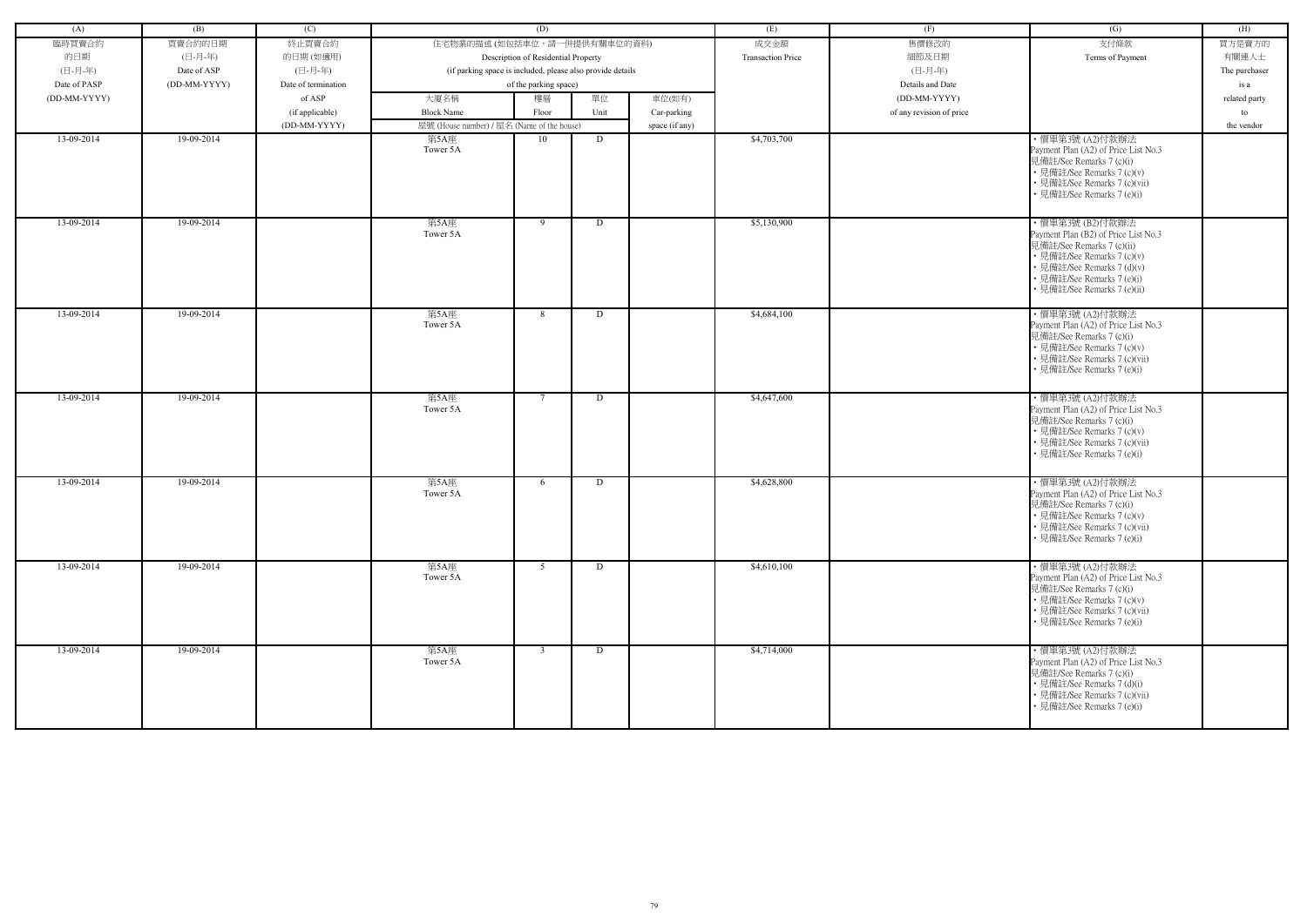| (A)          | (B)          | (C)                 |                                                            | (D)                                 |              |                | (E)                      | (F)                      | (G)                                                                                                                                                                                                                                                                         | (H)           |
|--------------|--------------|---------------------|------------------------------------------------------------|-------------------------------------|--------------|----------------|--------------------------|--------------------------|-----------------------------------------------------------------------------------------------------------------------------------------------------------------------------------------------------------------------------------------------------------------------------|---------------|
| 臨時買賣合約       | 買賣合約的日期      | 終止買賣合約              | 住宅物業的描述 (如包括車位,請一併提供有關車位的資料)                               |                                     |              |                | 成交金額                     | 售價修改的                    | 支付條款                                                                                                                                                                                                                                                                        | 買方是賣方的        |
| 的日期          | (日-月-年)      | 的日期(如適用)            |                                                            | Description of Residential Property |              |                | <b>Transaction Price</b> | 細節及日期                    | Terms of Payment                                                                                                                                                                                                                                                            | 有關連人士         |
| (日-月-年)      | Date of ASP  | (日-月-年)             | (if parking space is included, please also provide details |                                     |              |                |                          | (日-月-年)                  |                                                                                                                                                                                                                                                                             | The purchaser |
| Date of PASP | (DD-MM-YYYY) | Date of termination |                                                            | of the parking space)               |              |                |                          | Details and Date         |                                                                                                                                                                                                                                                                             | is a          |
| (DD-MM-YYYY) |              | of ASP              | 大廈名稱                                                       | 樓層                                  | 單位           | 車位(如有)         |                          | (DD-MM-YYYY)             |                                                                                                                                                                                                                                                                             | related party |
|              |              | (if applicable)     | <b>Block Name</b>                                          | Floor                               | Unit         | Car-parking    |                          | of any revision of price |                                                                                                                                                                                                                                                                             | to            |
|              |              | (DD-MM-YYYY)        | 屋號 (House number) / 屋名 (Name of the house)                 |                                     |              | space (if any) |                          |                          |                                                                                                                                                                                                                                                                             | the vendor    |
| 13-09-2014   | 19-09-2014   |                     | 第5B座<br>Tower 5B                                           | 32                                  | A            |                | \$12,722,700             |                          | ·價單第3號 (C2)付款辦法<br>Payment Plan (C2) of Price List No.3<br>見備註/See Remarks 7 (c)(iii)<br>• 見備註/See Remarks 7 (d)(ii)<br>• 見備註/See Remarks 7 (c)(viii)<br>• 見備註/See Remarks 7 (e)(i)<br>• 見備註/See Remarks 7 (f)(i)                                                           |               |
| 13-09-2014   | 19-09-2014   |                     | 第5B座<br>Tower 5B                                           | 31                                  | $\mathbf{A}$ |                | \$12,299,400             |                          | ·價單第3號 (C2)付款辦法<br>Payment Plan (C2) of Price List No.3<br>見備註/See Remarks 7 (c)(iii)<br>• 見備註/See Remarks 7 (c)(vi)<br>• 見備註/See Remarks 7 (c)(viii)<br>• 見備註/See Remarks 7 (e)(i)<br>• 見備註/See Remarks 7 (f)(i)                                                           |               |
| 13-09-2014   | 19-09-2014   |                     | 第5B座<br>Tower 5B                                           | 30                                  | $\mathbf{A}$ |                | \$12,621,700             |                          | ・價單第3號 (C2)付款辦法<br>Payment Plan (C2) of Price List No.3<br>見備註/See Remarks 7 (c)(iii)<br>• 見備註/See Remarks 7 (d)(ii)<br>• 見備註/See Remarks 7 (c)(viii)<br>• 見備註/See Remarks 7 (e)(i)<br>• 見備註/See Remarks 7 (f)(i)                                                           |               |
| 13-09-2014   | 19-09-2014   |                     | 第5B座<br>Tower 5B                                           | 29                                  | A            |                | \$13,815,000             |                          | ・價單第3號 (D2)付款辦法<br>Payment Plan (D2) of Price List No.3<br>見備註/See Remarks 7 (c)(iv)<br>• 見備註/See Remarks 7 (d)(ii)<br>• 見備註/See Remarks 7 (d)(v)<br>• 見備註/See Remarks 7 (d)(vi)<br>• 見備註/See Remarks 7 (e)(i)<br>· 見備註/See Remarks 7 (e)(ii)<br>• 見備註/See Remarks 7 (f)(i) |               |
| 13-09-2014   | 19-09-2014   |                     | 第5B座<br>Tower 5B                                           | 28                                  | $\mathbf{A}$ |                | \$12,571,600             |                          | ·價單第3號 (C2)付款辦法<br>Payment Plan (C2) of Price List No.3<br>見備註/See Remarks 7 (c)(iii)<br>• 見備註/See Remarks 7 (d)(ii)<br>• 見備註/See Remarks 7 (c)(viii)<br>• 見備註/See Remarks 7 (e)(i)<br>• 見備註/See Remarks 7 (f)(i)                                                           |               |
| 13-09-2014   | 19-09-2014   |                     | 第5B座<br>Tower 5B                                           | 27                                  | $\mathbf{A}$ |                | \$13,337,700             |                          | ・價單第3號 (D2)付款辦法<br>Payment Plan (D2) of Price List No.3<br>見備註/See Remarks 7 (c)(iv)<br>• 見備註/See Remarks 7 (c)(vi)<br>• 見備註/See Remarks 7 (d)(v)<br>• 見備註/See Remarks 7 (d)(vi)<br>• 見備註/See Remarks 7 (e)(i)<br>• 見備註/See Remarks 7 (e)(ii)<br>• 見備註/See Remarks 7 (f)(i) |               |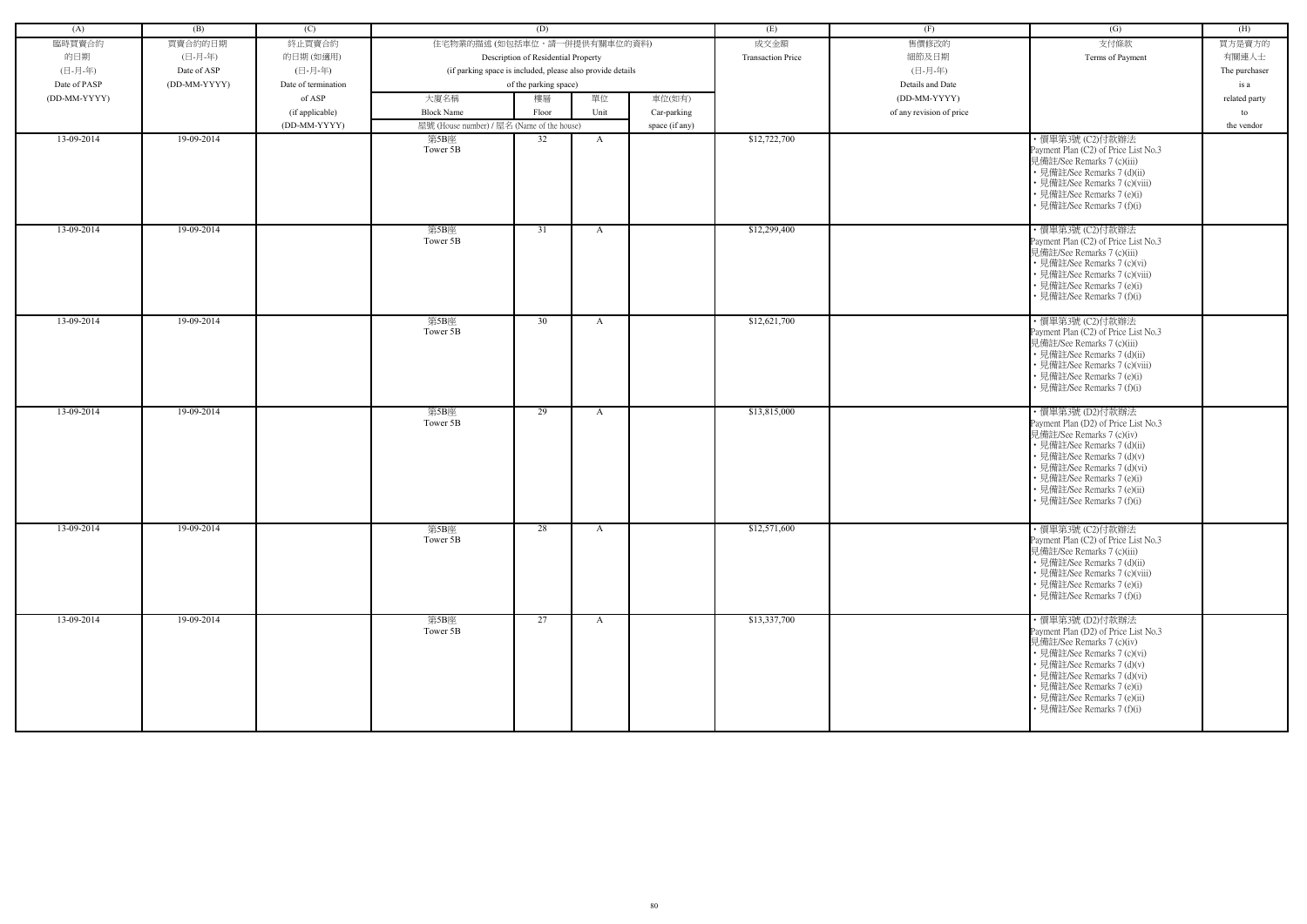| (A)          | (B)          | (C)                 |                                                            | (D)                                 |              |                | (E)                      | (F)                      | (G)                                                                                                                                                                                                                                                                         | (H)           |
|--------------|--------------|---------------------|------------------------------------------------------------|-------------------------------------|--------------|----------------|--------------------------|--------------------------|-----------------------------------------------------------------------------------------------------------------------------------------------------------------------------------------------------------------------------------------------------------------------------|---------------|
| 臨時買賣合約       | 買賣合約的日期      | 終止買賣合約              | 住宅物業的描述 (如包括車位,請一併提供有關車位的資料)                               |                                     |              |                | 成交金額                     | 售價修改的                    | 支付條款                                                                                                                                                                                                                                                                        | 買方是賣方的        |
| 的日期          | (日-月-年)      | 的日期(如適用)            |                                                            | Description of Residential Property |              |                | <b>Transaction Price</b> | 細節及日期                    | Terms of Payment                                                                                                                                                                                                                                                            | 有關連人士         |
| (日-月-年)      | Date of ASP  | (日-月-年)             | (if parking space is included, please also provide details |                                     |              |                |                          | (日-月-年)                  |                                                                                                                                                                                                                                                                             | The purchaser |
| Date of PASP | (DD-MM-YYYY) | Date of termination |                                                            | of the parking space)               |              |                |                          | Details and Date         |                                                                                                                                                                                                                                                                             | is a          |
| (DD-MM-YYYY) |              | of ASP              | 大廈名稱                                                       | 樓層                                  | 單位           | 車位(如有)         |                          | (DD-MM-YYYY)             |                                                                                                                                                                                                                                                                             | related party |
|              |              | (if applicable)     | <b>Block Name</b>                                          | Floor                               | Unit         | Car-parking    |                          | of any revision of price |                                                                                                                                                                                                                                                                             | to            |
|              |              | (DD-MM-YYYY)        | 屋號 (House number) / 屋名 (Name of the house)                 |                                     |              | space (if any) |                          |                          |                                                                                                                                                                                                                                                                             | the vendor    |
| 13-09-2014   | 19-09-2014   |                     | 第5B座                                                       | 26                                  | A            |                | \$12,056,500             |                          | ・價單第3號 (C2)付款辦法                                                                                                                                                                                                                                                             |               |
|              |              |                     | Tower 5B                                                   |                                     |              |                |                          |                          | Payment Plan (C2) of Price List No.3<br>見備註/See Remarks 7 (c)(iii)<br>• 見備註/See Remarks 7 (c)(vi)<br>• 見備註/See Remarks 7 (c)(viii)<br>• 見備註/See Remarks 7 (e)(i)<br>• 見備註/See Remarks 7 (f)(i)                                                                              |               |
| 13-09-2014   | 19-09-2014   |                     | 第5B座<br>Tower 5B                                           | 25                                  | A            |                | \$12,372,300             |                          | · 價單第3號 (C2)付款辦法<br>Payment Plan (C2) of Price List No.3<br>見備註/See Remarks 7 (c)(iii)<br>• 見備註/See Remarks 7 (d)(ii)<br>• 見備註/See Remarks 7 (c)(viii)<br>• 見備註/See Remarks 7 (e)(i)<br>• 見備註/See Remarks 7 (f)(i)                                                          |               |
| 13-09-2014   | 19-09-2014   |                     | 第5B座<br>Tower 5B                                           | 23                                  | $\mathbf{A}$ |                | \$12,323,200             |                          | ・價單第3號 (C2)付款辦法<br>Payment Plan (C2) of Price List No.3<br>見備註/See Remarks 7 (c)(iii)<br>• 見備註/See Remarks 7 (d)(ii)<br>• 見備註/See Remarks 7 (c)(viii)<br>• 見備註/See Remarks 7 (e)(i)<br>• 見備註/See Remarks 7 (f)(i)                                                           |               |
| 13-09-2014   | 19-09-2014   |                     | 第5B座<br>Tower 5B                                           | 22                                  | A            |                | \$13,489,000             |                          | ·價單第3號 (D2)付款辦法<br>Payment Plan (D2) of Price List No.3<br>見備註/See Remarks 7 (c)(iv)<br>• 見備註/See Remarks 7 (d)(ii)<br>• 見備註/See Remarks 7 (d)(v)<br>• 見備註/See Remarks 7 (d)(vi)<br>• 見備註/See Remarks 7 (e)(i)<br>• 見備註/See Remarks 7 (e)(ii)<br>• 見備註/See Remarks 7 (f)(i) |               |
| 13-09-2014   | 19-09-2014   |                     | 第5B座<br>Tower 5B                                           | 21                                  | $\mathbf{A}$ |                | \$13,434,000             |                          | ・價單第3號 (D2)付款辦法<br>Payment Plan (D2) of Price List No.3<br>見備註/See Remarks 7 (c)(iv)<br>• 見備註/See Remarks 7 (d)(ii)<br>• 見備註/See Remarks 7 (d)(v)<br>• 見備註/See Remarks 7 (d)(vi)<br>• 見備註/See Remarks 7 (e)(i)<br>• 見備註/See Remarks 7 (e)(ii)<br>• 見備註/See Remarks 7 (f)(i) |               |
| 13-09-2014   | 19-09-2014   |                     | 第5B座<br>Tower 5B                                           | 20                                  | $\mathbf{A}$ |                | \$11,818,000             |                          | ・價單第3號 (C2)付款辦法<br>Payment Plan (C2) of Price List No.3<br>見備註/See Remarks 7 (c)(iii)<br>• 見備註/See Remarks 7 (c)(vi)<br>• 見備註/See Remarks 7 (c)(viii)<br>• 見備註/See Remarks 7 (e)(i)<br>• 見備註/See Remarks 7 (f)(i)                                                           |               |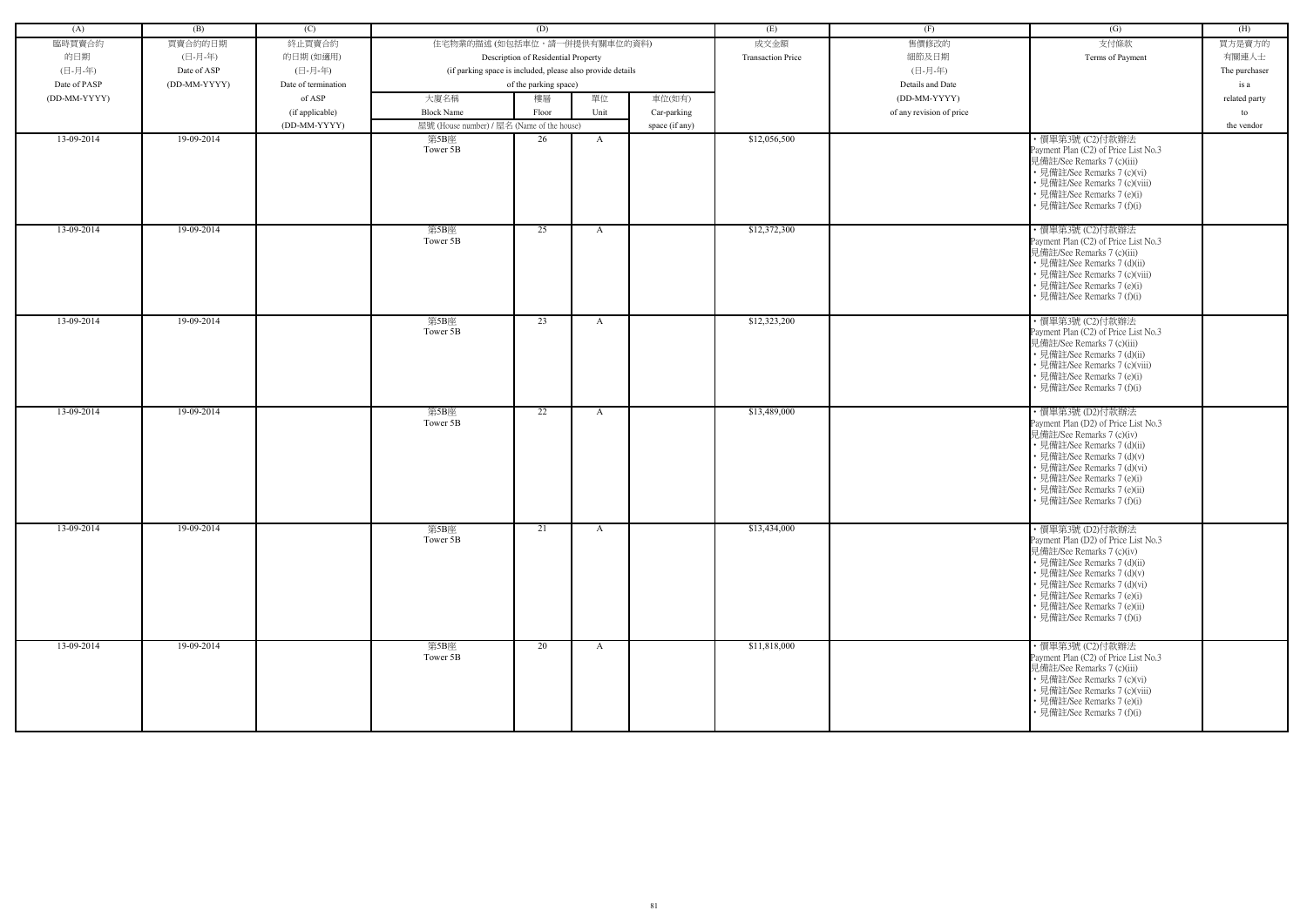| (A)          | (B)          | (C)                 |                                                            | (D)                                 |              |                | (E)                      | (F)                                                                                                                                                                                     | (G)                                                                                                                                                                                                                                                                                                                                                                                                                                                                                                                                            | (H)           |
|--------------|--------------|---------------------|------------------------------------------------------------|-------------------------------------|--------------|----------------|--------------------------|-----------------------------------------------------------------------------------------------------------------------------------------------------------------------------------------|------------------------------------------------------------------------------------------------------------------------------------------------------------------------------------------------------------------------------------------------------------------------------------------------------------------------------------------------------------------------------------------------------------------------------------------------------------------------------------------------------------------------------------------------|---------------|
| 臨時買賣合約       | 買賣合約的日期      | 終止買賣合約              | 住宅物業的描述 (如包括車位,請一併提供有關車位的資料)                               |                                     |              |                | 成交金額                     | 售價修改的                                                                                                                                                                                   | 支付條款                                                                                                                                                                                                                                                                                                                                                                                                                                                                                                                                           | 買方是賣方的        |
| 的日期          | (日-月-年)      | 的日期(如適用)            |                                                            | Description of Residential Property |              |                | <b>Transaction Price</b> | 細節及日期                                                                                                                                                                                   | Terms of Payment                                                                                                                                                                                                                                                                                                                                                                                                                                                                                                                               | 有關連人士         |
| (日-月-年)      | Date of ASP  | (日-月-年)             | (if parking space is included, please also provide details |                                     |              |                |                          | (日-月-年)                                                                                                                                                                                 |                                                                                                                                                                                                                                                                                                                                                                                                                                                                                                                                                | The purchaser |
| Date of PASP | (DD-MM-YYYY) | Date of termination |                                                            | of the parking space)               |              |                |                          | Details and Date                                                                                                                                                                        |                                                                                                                                                                                                                                                                                                                                                                                                                                                                                                                                                | is a          |
| (DD-MM-YYYY) |              | of ASP              | 大廈名稱                                                       | 樓層                                  | 單位           | 車位(如有)         |                          | (DD-MM-YYYY)                                                                                                                                                                            |                                                                                                                                                                                                                                                                                                                                                                                                                                                                                                                                                | related party |
|              |              | (if applicable)     | <b>Block Name</b>                                          | Floor                               | Unit         | Car-parking    |                          | of any revision of price                                                                                                                                                                |                                                                                                                                                                                                                                                                                                                                                                                                                                                                                                                                                | to            |
|              |              | (DD-MM-YYYY)        | 屋號 (House number) / 屋名 (Name of the house)                 |                                     |              | space (if any) |                          |                                                                                                                                                                                         |                                                                                                                                                                                                                                                                                                                                                                                                                                                                                                                                                | the vendor    |
| 13-09-2014   | 19-09-2014   |                     | 第5B座<br>Tower 5B                                           | 19                                  | A            |                | \$12,528,300             | 在03-11-2014,基於法例第35(2)(b)條所容許的原因<br>,售價調整為\$13,328,000。<br>On 03-11-2014, the price adjusted to \$13,328,000 due to<br>the reason allowed under section $35(2)(b)$ of the<br>Ordinance. | ← 價單第3號 (C2)付款辦法<br>Payment Plan (C2) of Price List No.3<br>見備註/See Remarks 7 (e)(iii)<br>-見備註/See Remarks 7 (d)(ii)<br>· 見備註/See Remarks 7 (d)(iv)<br>• 見備註/See Remarks 7 (e)(i)<br>· 見備註/See Remarks 7 (f)(i)<br>・價單第3號 (D2)付款辦法<br>Payment Plan (D2) of Price List No.3<br>見備註/See Remarks 7 (c)(iv)<br>• 見備註/See Remarks 7 (d)(ii)<br>• 見備註/See Remarks 7 (d)(v)<br>• 見備註/See Remarks 7 (d)(vi)<br>• 見備註/See Remarks 7 (e)(i)<br>· 見備註/See Remarks 7 (e)(ii)<br>• 見備註/See Remarks 7 (f)(i)<br>• (在03-11-2014修訂)<br>(revised on 03-11-2014) |               |
| 13-09-2014   | 19-09-2014   |                     | 第5B座<br>Tower 5B                                           | 18                                  | A            |                | \$12,128,400             |                                                                                                                                                                                         | · 價單第3號 (C2)付款辦法<br>Payment Plan (C2) of Price List No.3<br>見備註/See Remarks 7 (c)(iii)<br>• 見備註/See Remarks 7 (d)(ii)<br>• 見備註/See Remarks 7 (c)(viii)<br>• 見備註/See Remarks 7 (e)(i)<br>• 見備註/See Remarks 7 (f)(i)                                                                                                                                                                                                                                                                                                                             |               |
| 13-09-2014   | 19-09-2014   |                     | 第5B座<br>Tower 5B                                           | 17                                  | A            |                | \$12,032,000             |                                                                                                                                                                                         | ・價單第3號 (C2)付款辦法<br>Payment Plan (C2) of Price List No.3<br>見備註/See Remarks 7 (c)(iii)<br>• 見備註/See Remarks 7 (d)(ii)<br>• 見備註/See Remarks 7 (c)(viii)<br>• 見備註/See Remarks 7 (e)(i)<br>• 見備註/See Remarks 7 (f)(i)                                                                                                                                                                                                                                                                                                                              |               |
| 13-09-2014   | 19-09-2014   |                     | 第5B座<br>Tower 5B                                           | 16                                  | $\mathbf{A}$ |                | \$13,169,000             |                                                                                                                                                                                         | ・價單第3號 (D2)付款辦法<br>Payment Plan (D2) of Price List No.3<br>見備註/See Remarks 7 (c)(iv)<br>• 見備註/See Remarks 7 (d)(ii)<br>• 見備註/See Remarks 7 (d)(v)<br>• 見備註/See Remarks 7 (d)(vi)<br>• 見備註/See Remarks 7 (e)(i)<br>• 見備註/See Remarks 7 (e)(ii)<br>• 見備註/See Remarks 7 (f)(i)                                                                                                                                                                                                                                                                    |               |
| 13-09-2014   | 19-09-2014   |                     | 第5B座<br>Tower 5B                                           | 15                                  | $\mathbf{A}$ |                | \$11,936,400             |                                                                                                                                                                                         | ·價單第3號 (C2)付款辦法<br>Payment Plan (C2) of Price List No.3<br>見備註/See Remarks 7 (c)(iii)<br>• 見備註/See Remarks 7 (d)(ii)<br>• 見備註/See Remarks 7 (c)(viii)<br>• 見備註/See Remarks 7 (e)(i)<br>• 見備註/See Remarks 7 (f)(i)                                                                                                                                                                                                                                                                                                                              |               |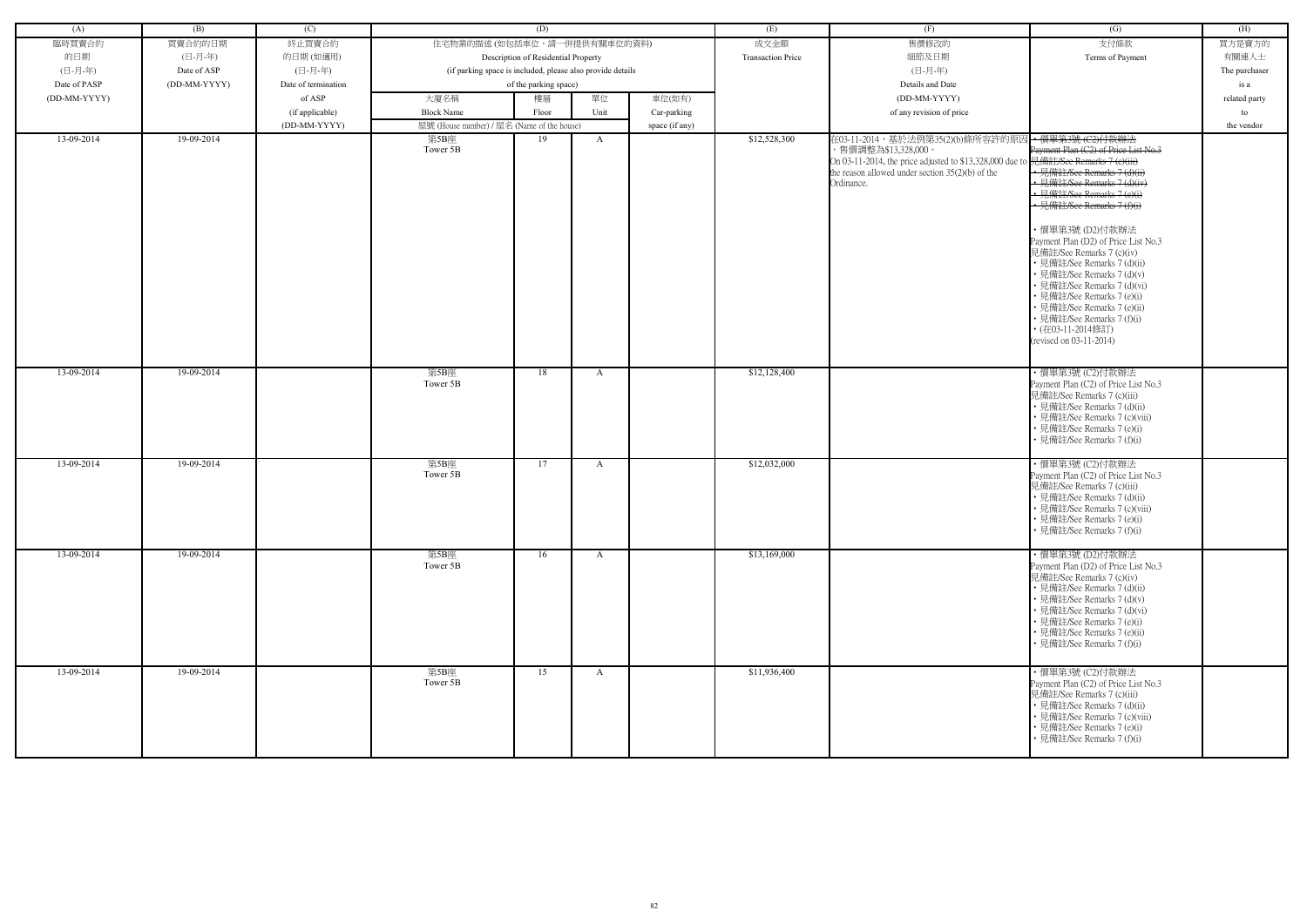| (A)          | (B)          | (C)                             |                                                            | (D)                                 |              |                               | (E)                      | (F)                      | (G)                                                                                                                                                                                                                                                                          | (H)              |
|--------------|--------------|---------------------------------|------------------------------------------------------------|-------------------------------------|--------------|-------------------------------|--------------------------|--------------------------|------------------------------------------------------------------------------------------------------------------------------------------------------------------------------------------------------------------------------------------------------------------------------|------------------|
| 臨時買賣合約       | 買賣合約的日期      | 終止買賣合約                          | 住宅物業的描述 (如包括車位,請一併提供有關車位的資料)                               |                                     |              |                               | 成交金額                     | 售價修改的                    | 支付條款                                                                                                                                                                                                                                                                         | 買方是賣方的           |
| 的日期          | (日-月-年)      | 的日期(如適用)                        |                                                            | Description of Residential Property |              |                               | <b>Transaction Price</b> | 細節及日期                    | Terms of Payment                                                                                                                                                                                                                                                             | 有關連人士            |
| (日-月-年)      | Date of ASP  | (日-月-年)                         | (if parking space is included, please also provide details |                                     |              |                               |                          | (日-月-年)                  |                                                                                                                                                                                                                                                                              | The purchaser    |
| Date of PASP | (DD-MM-YYYY) | Date of termination             |                                                            | of the parking space)               |              |                               |                          | Details and Date         |                                                                                                                                                                                                                                                                              | is a             |
| (DD-MM-YYYY) |              | of ASP                          | 大廈名稱                                                       | 樓層                                  | 單位           | 車位(如有)                        |                          | (DD-MM-YYYY)             |                                                                                                                                                                                                                                                                              | related party    |
|              |              |                                 | <b>Block Name</b>                                          | Floor                               | Unit         |                               |                          | of any revision of price |                                                                                                                                                                                                                                                                              |                  |
|              |              | (if applicable)<br>(DD-MM-YYYY) | 屋號 (House number) / 屋名 (Name of the house)                 |                                     |              | Car-parking<br>space (if any) |                          |                          |                                                                                                                                                                                                                                                                              | to<br>the vendor |
| 13-09-2014   | 19-09-2014   |                                 | 第5B座                                                       | 12                                  | A            |                               | \$11,538,100             |                          | ·價單第3號 (C2)付款辦法                                                                                                                                                                                                                                                              |                  |
|              |              |                                 | Tower 5B                                                   |                                     |              |                               |                          |                          | Payment Plan (C2) of Price List No.3<br>見備註/See Remarks 7 (c)(iii)<br>• 見備註/See Remarks 7 (c)(vi)<br>• 見備註/See Remarks 7 (c)(viii)<br>• 見備註/See Remarks 7 (e)(i)<br>• 見備註/See Remarks 7 (f)(i)                                                                               |                  |
| 13-09-2014   | 19-09-2014   |                                 | 第5B座<br>Tower 5B                                           | -11                                 | A            |                               | \$11,840,000             |                          | ·價單第3號 (C2)付款辦法<br>Payment Plan (C2) of Price List No.3<br>見備註/See Remarks 7 (c)(iii)<br>• 見備註/See Remarks 7 (d)(ii)<br>• 見備註/See Remarks 7 (c)(viii)<br>• 見備註/See Remarks 7 (e)(i)<br>• 見備註/See Remarks 7 (f)(i)                                                            |                  |
| 13-09-2014   | 19-09-2014   |                                 | 第5B座<br>Tower 5B                                           | 10                                  | A            |                               | \$11,445,300             |                          | ・價單第3號 (C2)付款辦法<br>Payment Plan (C2) of Price List No.3<br>見備註/See Remarks 7 (c)(iii)<br>• 見備註/See Remarks 7 (c)(vi)<br>• 見備註/See Remarks 7 (c)(viii)<br>• 見備註/See Remarks 7 (e)(i)<br>• 見備註/See Remarks 7 (f)(i)                                                            |                  |
| 13-09-2014   | 19-09-2014   |                                 | 第5B座<br>Tower 5B                                           | 9                                   | A            |                               | \$11,400,300             |                          | ・價單第3號 (C2)付款辦法<br>Payment Plan (C2) of Price List No.3<br>見備註/See Remarks 7 (c)(iii)<br>• 見備註/See Remarks 7 (c)(vi)<br>• 見備註/See Remarks 7 (c)(viii)<br>• 見備註/See Remarks 7 (e)(i)<br>• 見備註/See Remarks 7 (f)(i)                                                            |                  |
| 13-09-2014   | 19-09-2014   |                                 | 第5B座<br>Tower 5B                                           | 8                                   | A            |                               | \$12,562,000             |                          | · 價單第3號 (D2)付款辦法<br>Payment Plan (D2) of Price List No.3<br>見備註/See Remarks 7 (c)(iv)<br>• 見備註/See Remarks 7 (c)(vi)<br>• 見備註/See Remarks 7 (d)(v)<br>• 見備註/See Remarks 7 (d)(vi)<br>• 見備註/See Remarks 7 (e)(i)<br>• 見備註/See Remarks 7 (e)(ii)<br>• 見備註/See Remarks 7 (f)(i) |                  |
| 13-09-2014   | 19-09-2014   |                                 | 第5B座<br>Tower 5B                                           | $7\phantom{.0}$                     | $\mathbf{A}$ |                               | \$11,309,300             |                          | ・價單第3號 (C2)付款辦法<br>Payment Plan (C2) of Price List No.3<br>見備註/See Remarks 7 (c)(iii)<br>• 見備註/See Remarks 7 (c)(vi)<br>• 見備註/See Remarks 7 (c)(viii)<br>• 見備註/See Remarks 7 (e)(i)<br>• 見備註/See Remarks 7 (f)(i)                                                            |                  |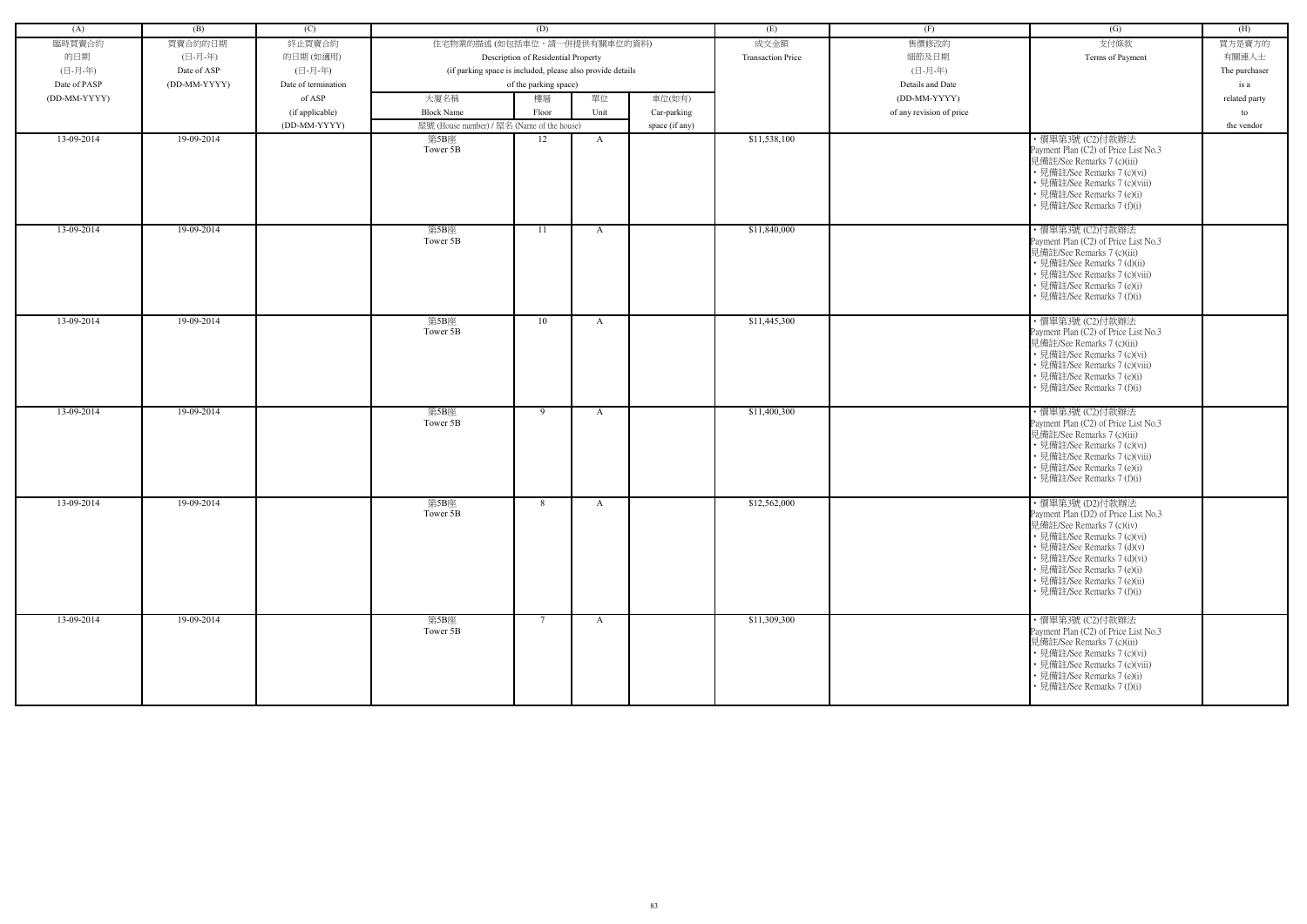| (A)          | (B)          | (C)                 |                                            | (D)                                                        |              |                | (E)                      |                          |                                                                                                                                                                                                                                                                               | (H)           |
|--------------|--------------|---------------------|--------------------------------------------|------------------------------------------------------------|--------------|----------------|--------------------------|--------------------------|-------------------------------------------------------------------------------------------------------------------------------------------------------------------------------------------------------------------------------------------------------------------------------|---------------|
|              |              |                     |                                            |                                                            |              |                |                          | (F)                      | (G)                                                                                                                                                                                                                                                                           |               |
| 臨時買賣合約       | 買賣合約的日期      | 終止買賣合約              | 住宅物業的描述 (如包括車位,請一併提供有關車位的資料)               |                                                            |              |                | 成交金額                     | 售價修改的                    | 支付條款                                                                                                                                                                                                                                                                          | 買方是賣方的        |
| 的日期          | (日-月-年)      | 的日期(如適用)            |                                            | Description of Residential Property                        |              |                | <b>Transaction Price</b> | 細節及日期                    | Terms of Payment                                                                                                                                                                                                                                                              | 有關連人士         |
| (日-月-年)      | Date of ASP  | (日-月-年)             |                                            | (if parking space is included, please also provide details |              |                |                          | (日-月-年)                  |                                                                                                                                                                                                                                                                               | The purchaser |
| Date of PASP | (DD-MM-YYYY) | Date of termination |                                            | of the parking space)                                      |              |                |                          | Details and Date         |                                                                                                                                                                                                                                                                               | is a          |
| (DD-MM-YYYY) |              | of ASP              | 大廈名稱                                       | 樓層                                                         | 單位           | 車位(如有)         |                          | (DD-MM-YYYY)             |                                                                                                                                                                                                                                                                               | related party |
|              |              | (if applicable)     | <b>Block Name</b>                          | Floor                                                      | Unit         | Car-parking    |                          | of any revision of price |                                                                                                                                                                                                                                                                               | to            |
|              |              | (DD-MM-YYYY)        | 屋號 (House number) / 屋名 (Name of the house) |                                                            |              | space (if any) |                          |                          |                                                                                                                                                                                                                                                                               | the vendor    |
| 13-09-2014   | $19-09-2014$ |                     | 第5B座<br>Tower 5B                           | -6                                                         | $\mathbf{A}$ |                | \$11,606,100             |                          | ·價單第3號 (C2)付款辦法<br>Payment Plan (C2) of Price List No.3<br>見備註/See Remarks 7 (c)(iii)<br>• 見備註/See Remarks 7 (d)(ii)<br>• 見備註/See Remarks 7 (c)(viii)<br>• 見備註/See Remarks 7 (e)(i)<br>見備註/See Remarks 7 (f)(i)                                                               |               |
| 13-09-2014   | 19-09-2014   |                     | 第5B座<br>Tower 5B                           | 5 <sup>5</sup>                                             | $\mathbf{A}$ |                | \$22,393,500             |                          | ·價單第3號 (C2)付款辦法<br>Payment Plan (C2) of Price List No.3<br>見備註/See Remarks 7 (c)(iii)<br>• 見備註/See Remarks 7 (c)(vi)<br>• 見備註/See Remarks 7 (c)(viii)<br>• 見備註/See Remarks 7 (e)(i)<br>• 見備註/See Remarks 7 (f)(i)                                                             |               |
|              |              |                     | 第5B座<br>Tower 5B                           | $\overline{3}$                                             | $\mathbf{A}$ |                |                          |                          | · 價單第3號 (C2)付款辦法<br>Payment Plan (C2) of Price List No.3<br>見備註/See Remarks 7 (c)(iii)<br>• 見備註/See Remarks 7 (c)(vi)<br>• 見備註/See Remarks 7 (c)(viii)<br>• 見備註/See Remarks 7 (e)(i)<br>• 見備註/See Remarks 7 (f)(i)                                                            |               |
| 19-09-2014   | 26-09-2014   |                     | 第1A座<br>Tower 1A                           | 33                                                         | A            |                | \$25,519,000             |                          | ·價單第4號 (E3)付款辦法<br>Payment Plan (E3) of Price List No.4<br>見備註/See Remarks 7 (c)(ix)<br>• 見備註/See Remarks 7 (d)(vii)<br>• 見備註/See Remarks 7 (d)(v)<br>• 見備註/See Remarks 7 (d)(vi)<br>• 見備註/See Remarks 7 (e)(i)<br>• 見備註/See Remarks 7 (e)(ii)<br>• 見備註/See Remarks 7 (f)(ii) |               |
| 19-09-2014   | 26-09-2014   |                     | 第2A座<br>Tower 2A                           | 33                                                         | A            |                | \$22,120,000             |                          | ·價單第4號 (E3)付款辦法<br>Payment Plan (E3) of Price List No.4<br>見備註/See Remarks 7 (c)(ix)<br>• 見備註/See Remarks 7 (d)(vii)<br>• 見備註/See Remarks 7 (d)(v)<br>• 見備註/See Remarks 7 (d)(vi)<br>• 見備註/See Remarks 7 (e)(i)<br>• 見備註/See Remarks 7 (e)(ii)<br>• 見備註/See Remarks 7 (f)(ii) |               |
| 19-09-2014   | 26-09-2014   |                     | 第2B座<br>Tower 2B                           | 33                                                         | $\mathbf{B}$ |                | \$22,042,000             |                          | ・價單第4號 (E3)付款辦法<br>Payment Plan (E3) of Price List No.4<br>見備註/See Remarks 7 (c)(ix)<br>• 見備註/See Remarks 7 (c)(vi)<br>• 見備註/See Remarks 7 (d)(v)<br>• 見備註/See Remarks 7 (d)(vi)<br>• 見備註/See Remarks 7 (e)(i)<br>• 見備註/See Remarks 7 (e)(ii)<br>• 見備註/See Remarks 7 (f)(ii)  |               |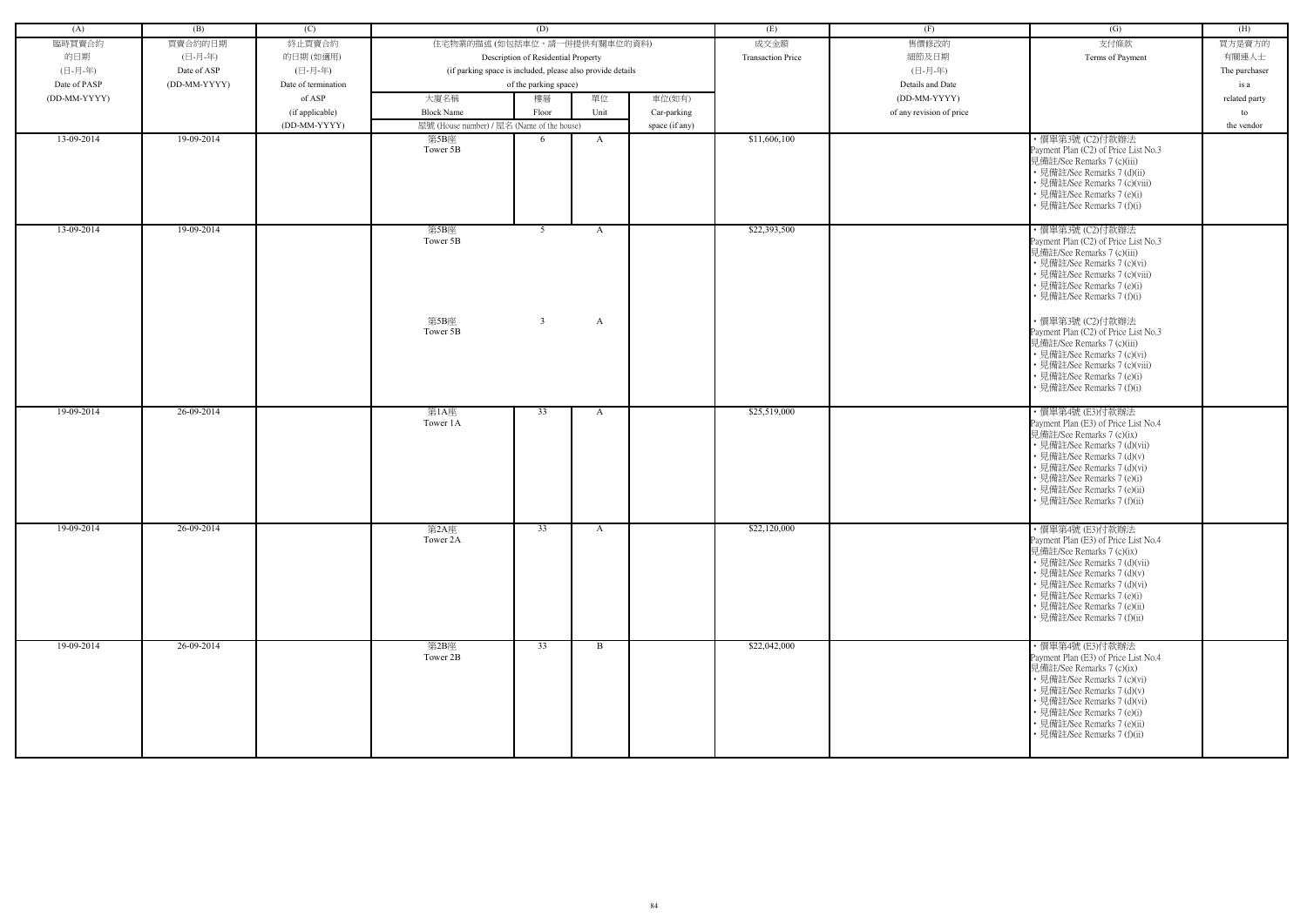| (A)          | (B)                         | (C)                 |                                                            | (D)                                 |              |                | (E)                      | (F)                      | (G)                                                                                                                                                                                                                                                                            | (H)           |
|--------------|-----------------------------|---------------------|------------------------------------------------------------|-------------------------------------|--------------|----------------|--------------------------|--------------------------|--------------------------------------------------------------------------------------------------------------------------------------------------------------------------------------------------------------------------------------------------------------------------------|---------------|
| 臨時買賣合約       | 買賣合約的日期                     | 終止買賣合約              | 住宅物業的描述 (如包括車位,請一併提供有關車位的資料)                               |                                     |              |                | 成交金額                     | 售價修改的                    | 支付條款                                                                                                                                                                                                                                                                           | 買方是賣方的        |
| 的日期          | (日-月-年)                     | 的日期(如適用)            |                                                            | Description of Residential Property |              |                | <b>Transaction Price</b> | 細節及日期                    | Terms of Payment                                                                                                                                                                                                                                                               | 有關連人士         |
| (日-月-年)      |                             | (日-月-年)             |                                                            |                                     |              |                |                          | (日-月-年)                  |                                                                                                                                                                                                                                                                                |               |
| Date of PASP | Date of ASP<br>(DD-MM-YYYY) | Date of termination | (if parking space is included, please also provide details | of the parking space)               |              |                |                          | Details and Date         |                                                                                                                                                                                                                                                                                | The purchaser |
|              |                             |                     |                                                            |                                     |              |                |                          |                          |                                                                                                                                                                                                                                                                                | is a          |
| (DD-MM-YYYY) |                             | of ASP              | 大廈名稱                                                       | 樓層                                  | 單位           | 車位(如有)         |                          | (DD-MM-YYYY)             |                                                                                                                                                                                                                                                                                | related party |
|              |                             | (if applicable)     | <b>Block Name</b>                                          | Floor                               | Unit         | Car-parking    |                          | of any revision of price |                                                                                                                                                                                                                                                                                | to            |
| 19-09-2014   | 26-09-2014                  | (DD-MM-YYYY)        | 屋號 (House number) / 屋名 (Name of the house)                 | 33                                  |              | space (if any) | \$21,868,000             |                          |                                                                                                                                                                                                                                                                                | the vendor    |
|              |                             |                     | 第3B座<br>Tower 3B                                           |                                     | A            |                |                          |                          | ·價單第4號 (E3)付款辦法<br>Payment Plan (E3) of Price List No.4<br>見備註/See Remarks 7 (c)(ix)<br>• 見備註/See Remarks 7 (d)(vii)<br>• 見備註/See Remarks 7 (d)(v)<br>• 見備註/See Remarks 7 (d)(vi)<br>• 見備註/See Remarks 7 (e)(i)<br>• 見備註/See Remarks 7 (e)(ii)<br>• 見備註/See Remarks 7 (f)(ii)  |               |
| 19-09-2014   | 26-09-2014                  |                     | 第3B座<br>Tower 3B                                           | 33                                  | B            |                | \$27,323,000             |                          | · 價單第4號 (E3)付款辦法<br>Payment Plan (E3) of Price List No.4<br>見備註/See Remarks 7 (c)(ix)<br>• 見備註/See Remarks 7 (d)(vii)<br>• 見備註/See Remarks 7 (d)(v)<br>• 見備註/See Remarks 7 (d)(vi)<br>• 見備註/See Remarks 7 (e)(i)<br>• 見備註/See Remarks 7 (e)(ii)<br>· 見備註/See Remarks 7 (f)(ii) |               |
| 19-09-2014   | 26-09-2014                  |                     | 第5A座<br>Tower 5A                                           | 33                                  | B            |                | \$12,940,000             |                          | · 價單第4號 (E3)付款辦法<br>Payment Plan (E3) of Price List No.4<br>見備註/See Remarks 7 (c)(ix)<br>• 見備註/See Remarks 7 (d)(vii)<br>• 見備註/See Remarks 7 (d)(v)<br>• 見備註/See Remarks 7 (d)(vi)<br>• 見備註/See Remarks 7 (e)(i)<br>• 見備註/See Remarks 7 (e)(ii)<br>• 見備註/See Remarks 7 (f)(i)  |               |
| 20-09-2014   | 26-09-2014                  |                     | 第1B座<br>Tower 1B                                           | 17                                  | B            |                | \$9,396,200              |                          | · 價單第4號 (C3)付款辦法<br>Payment Plan (C3) of Price List No.4<br>見備註/See Remarks 7 (c)(iii)<br>• 見備註/See Remarks 7 (d)(ii)<br>• 見備註/See Remarks 7 (d)(iv)<br>• 見備註/See Remarks 7 (e)(i)                                                                                             |               |
| 20-09-2014   | 26-09-2014                  |                     | 第1B座<br>Tower 1B                                           | 16                                  | $\mathbf{B}$ |                | \$9,059,900              |                          | ・價單第4號 (C3)付款辦法<br>Payment Plan (C3) of Price List No.4<br>見備註/See Remarks 7 (c)(iii)<br>• 見備註/See Remarks 7 (d)(ii)<br>• 見備註/See Remarks 7 (c)(viii)<br>• 見備註/See Remarks 7 (e)(i)                                                                                            |               |
| 20-09-2014   | 26-09-2014                  |                     | 第1B座<br>Tower 1B                                           | 15                                  | $\mathbf{B}$ |                | \$9,023,500              |                          | ・價單第4號 (C3)付款辦法<br>Payment Plan (C3) of Price List No.4<br>見備註/See Remarks 7 (c)(iii)<br>• 見備註/See Remarks 7 (d)(ii)<br>• 見備註/See Remarks 7 (c)(viii)<br>• 見備註/See Remarks 7 (e)(i)                                                                                            |               |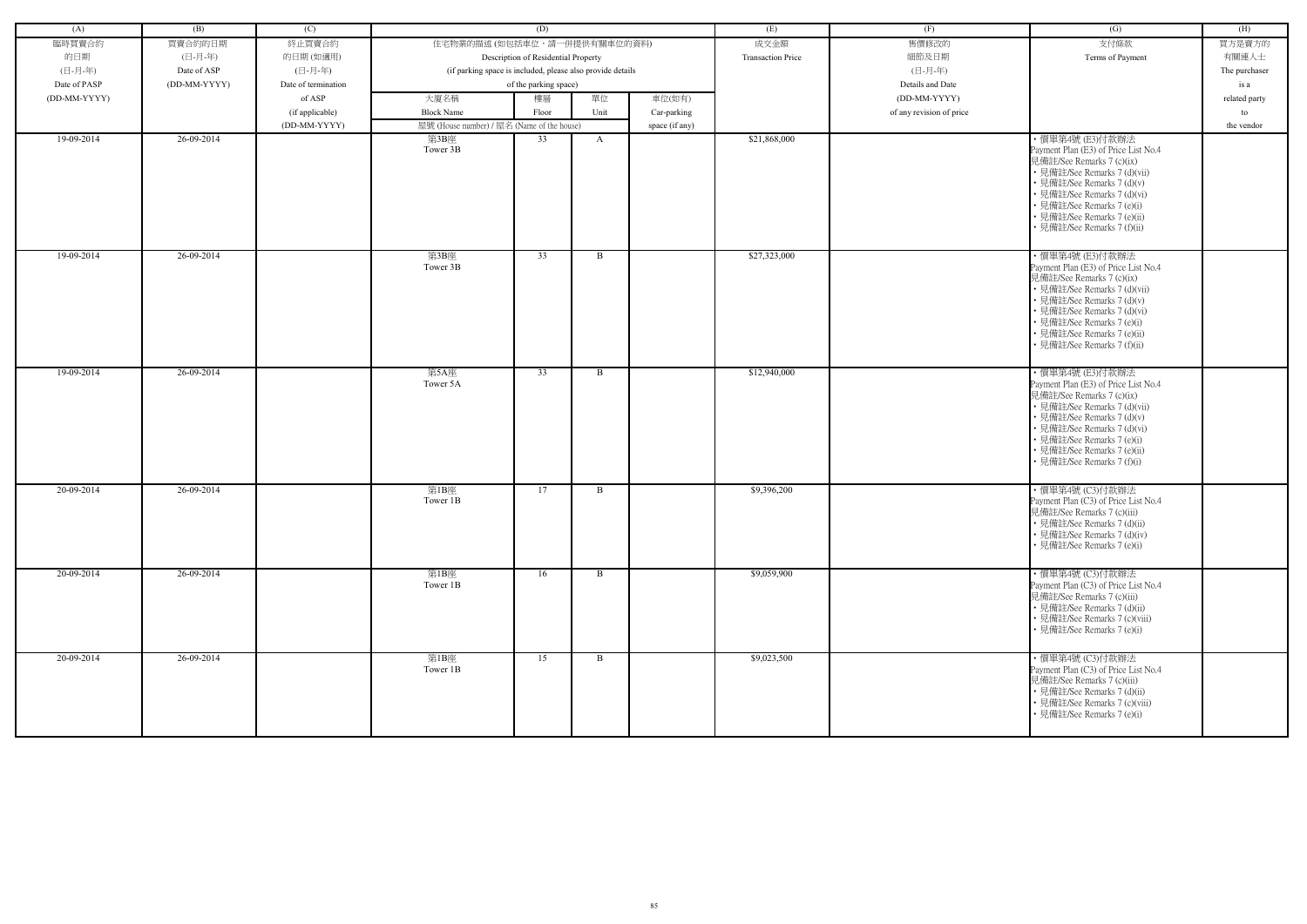| (A)          | (B)          | (C)                 |                                                            | (D)                                 |              |                | (E)                      | (F)                      | (G)                                                                                                                                                                                  | (H)           |
|--------------|--------------|---------------------|------------------------------------------------------------|-------------------------------------|--------------|----------------|--------------------------|--------------------------|--------------------------------------------------------------------------------------------------------------------------------------------------------------------------------------|---------------|
| 臨時買賣合約       | 買賣合約的日期      | 終止買賣合約              | 住宅物業的描述 (如包括車位,請一併提供有關車位的資料)                               |                                     |              |                | 成交金額                     | 售價修改的                    | 支付條款                                                                                                                                                                                 | 買方是賣方的        |
| 的日期          | (日-月-年)      | 的日期(如適用)            |                                                            | Description of Residential Property |              |                | <b>Transaction Price</b> | 細節及日期                    | Terms of Payment                                                                                                                                                                     | 有關連人士         |
| (日-月-年)      | Date of ASP  | (日-月-年)             | (if parking space is included, please also provide details |                                     |              |                |                          | (日-月-年)                  |                                                                                                                                                                                      | The purchaser |
| Date of PASP | (DD-MM-YYYY) | Date of termination |                                                            | of the parking space)               |              |                |                          | Details and Date         |                                                                                                                                                                                      | is a          |
| (DD-MM-YYYY) |              | of ASP              | 大廈名稱                                                       | 樓層                                  | 單位           | 車位(如有)         |                          | (DD-MM-YYYY)             |                                                                                                                                                                                      |               |
|              |              |                     |                                                            |                                     |              |                |                          |                          |                                                                                                                                                                                      | related party |
|              |              | (if applicable)     | <b>Block Name</b>                                          | Floor                               | Unit         | Car-parking    |                          | of any revision of price |                                                                                                                                                                                      | to            |
|              |              | (DD-MM-YYYY)        | 屋號 (House number) / 屋名 (Name of the house)                 |                                     |              | space (if any) |                          |                          |                                                                                                                                                                                      | the vendor    |
| 20-09-2014   | 26-09-2014   |                     | 第1B座<br>Tower 1B                                           | 12                                  | B            |                | \$8,731,300              |                          | ·價單第4號 (C3)付款辦法<br>Payment Plan (C3) of Price List No.4<br>見備註/See Remarks 7 (c)(iii)<br>• 見備註/See Remarks 7 (c)(vi)<br>• 見備註/See Remarks 7 (c)(viii)<br>• 見備註/See Remarks 7 (e)(i)  |               |
| 20-09-2014   | 26-09-2014   |                     | 第1B座<br>Tower 1B                                           | 11                                  | $\mathbf{B}$ |                | \$8,704,800              |                          | ·價單第4號 (C3)付款辦法<br>Payment Plan (C3) of Price List No.4<br>見備註/See Remarks 7 (c)(iii)<br>• 見備註/See Remarks 7 (c)(vi)<br>• 見備註/See Remarks 7 (c)(viii)<br>• 見備註/See Remarks 7 (e)(i)  |               |
| $20-09-2014$ | 26-09-2014   |                     | 第1B座<br>Tower 1B                                           | 10                                  | $\mathbf{B}$ |                | \$8,942,500              |                          | ・價單第4號 (C3)付款辦法<br>Payment Plan (C3) of Price List No.4<br>見備註/See Remarks 7 (c)(iii)<br>• 見備註/See Remarks 7 (d)(ii)<br>• 見備註/See Remarks 7 (c)(viii)<br>• 見備註/See Remarks 7 (e)(i)  |               |
| 20-09-2014   | 26-09-2014   |                     | 第1B座<br>Tower 1B                                           | 9                                   | B            |                | \$8,915,200              |                          | · 價單第4號 (C3)付款辦法<br>Payment Plan (C3) of Price List No.4<br>見備註/See Remarks 7 (c)(iii)<br>• 見備註/See Remarks 7 (d)(ii)<br>• 見備註/See Remarks 7 (c)(viii)<br>• 見備註/See Remarks 7 (e)(i) |               |
| 20-09-2014   | 26-09-2014   |                     | 第1B座<br>Tower 1B                                           | 8                                   | B            |                | \$8,915,200              |                          | ・價單第4號 (C3)付款辦法<br>Payment Plan (C3) of Price List No.4<br>見備註/See Remarks 7 (c)(iii)<br>• 見備註/See Remarks 7 (d)(ii)<br>• 見備註/See Remarks 7 (c)(viii)<br>• 見備註/See Remarks 7 (e)(i)  |               |
| 20-09-2014   | 26-09-2014   |                     | 第1B座<br>Tower 1B                                           | $7^{\circ}$                         | $\mathbf{B}$ |                | \$8,911,900              |                          | ・價單第4號 (C3)付款辦法<br>Payment Plan (C3) of Price List No.4<br>見備註/See Remarks 7 (c)(iii)<br>• 見備註/See Remarks 7 (c)(vi)<br>• 見備註/See Remarks 7 (d)(iv)<br>• 見備註/See Remarks 7 (e)(i)    |               |
| 20-09-2014   | 26-09-2014   |                     | 第1B座<br>Tower 1B                                           | 6                                   | B            |                | \$8,601,400              |                          | ・價單第4號 (C3)付款辦法<br>Payment Plan (C3) of Price List No.4<br>見備註/See Remarks 7 (c)(iii)<br>• 見備註/See Remarks 7 (c)(vi)<br>• 見備註/See Remarks 7 (c)(viii)<br>• 見備註/See Remarks 7 (e)(i)  |               |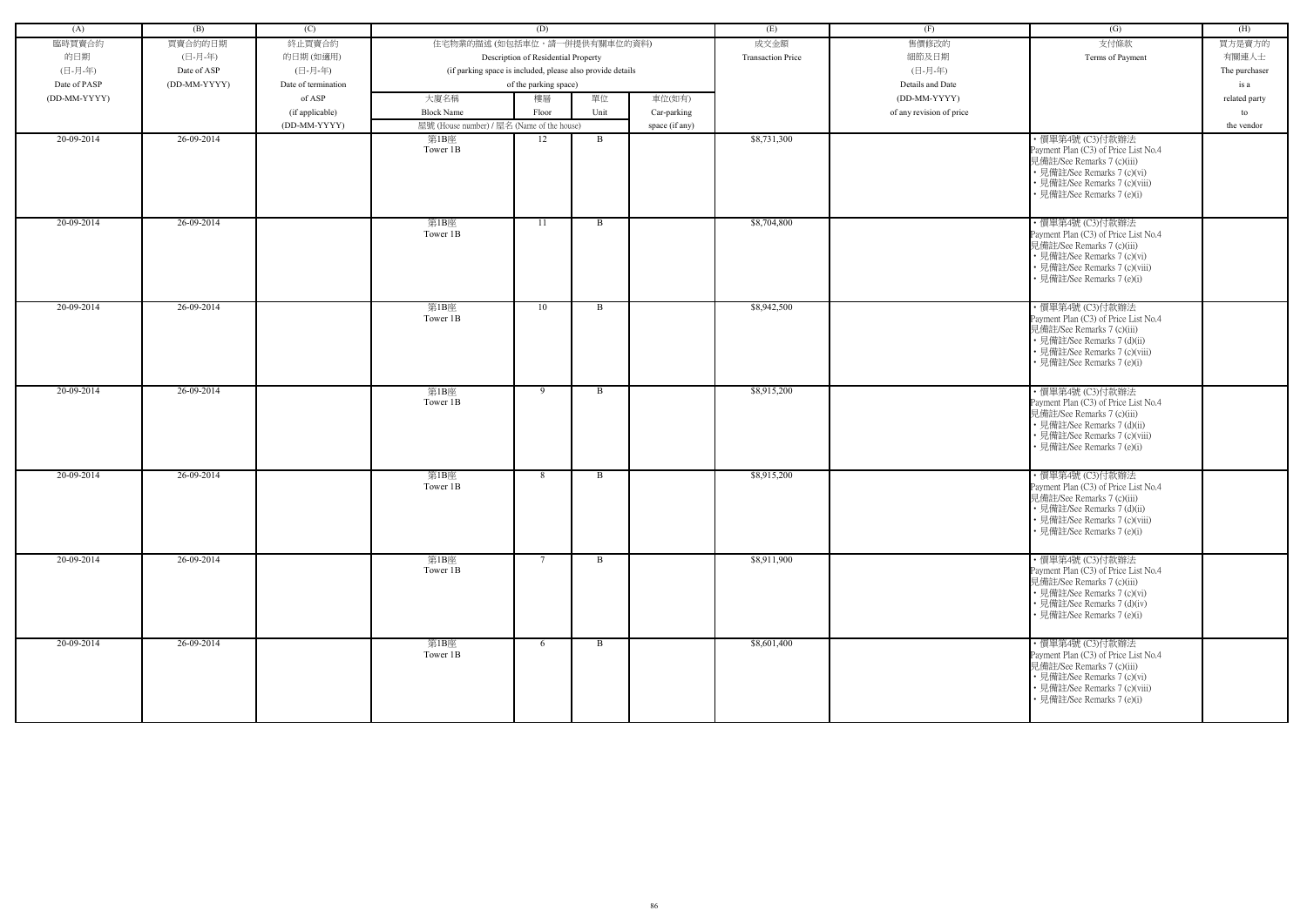| (A)          | (B)          | (C)                 |                                                            | (D)                                 |          |                | (E)                      | (F)                                                                                                                                                                                   | (G)                                                                                                                                                                                                                                                                                                                                                                                                                      | (H)           |
|--------------|--------------|---------------------|------------------------------------------------------------|-------------------------------------|----------|----------------|--------------------------|---------------------------------------------------------------------------------------------------------------------------------------------------------------------------------------|--------------------------------------------------------------------------------------------------------------------------------------------------------------------------------------------------------------------------------------------------------------------------------------------------------------------------------------------------------------------------------------------------------------------------|---------------|
| 臨時買賣合約       | 買賣合約的日期      | 終止買賣合約              | 住宅物業的描述 (如包括車位,請一併提供有關車位的資料)                               |                                     |          |                | 成交金額                     | 售價修改的                                                                                                                                                                                 | 支付條款                                                                                                                                                                                                                                                                                                                                                                                                                     | 買方是賣方的        |
| 的日期          | (日-月-年)      | 的日期(如適用)            |                                                            | Description of Residential Property |          |                | <b>Transaction Price</b> | 細節及日期                                                                                                                                                                                 | Terms of Payment                                                                                                                                                                                                                                                                                                                                                                                                         | 有關連人士         |
| (日-月-年)      | Date of ASP  | (日-月-年)             | (if parking space is included, please also provide details |                                     |          |                |                          | (日-月-年)                                                                                                                                                                               |                                                                                                                                                                                                                                                                                                                                                                                                                          | The purchaser |
| Date of PASP | (DD-MM-YYYY) | Date of termination |                                                            | of the parking space)               |          |                |                          | Details and Date                                                                                                                                                                      |                                                                                                                                                                                                                                                                                                                                                                                                                          | is a          |
| (DD-MM-YYYY) |              | of ASP              | 大廈名稱                                                       | 樓層                                  | 單位       | 車位(如有)         |                          | (DD-MM-YYYY)                                                                                                                                                                          |                                                                                                                                                                                                                                                                                                                                                                                                                          | related party |
|              |              | (if applicable)     | <b>Block Name</b>                                          | Floor                               | Unit     | Car-parking    |                          | of any revision of price                                                                                                                                                              |                                                                                                                                                                                                                                                                                                                                                                                                                          | to            |
|              |              | (DD-MM-YYYY)        | 屋號 (House number) / 屋名 (Name of the house)                 |                                     |          | space (if any) |                          |                                                                                                                                                                                       |                                                                                                                                                                                                                                                                                                                                                                                                                          | the vendor    |
| 20-09-2014   | 26-09-2014   |                     | 第1B座<br>Tower 1B                                           | 5                                   | B        |                | \$8,584,700              | 在19-03-2015,基於法例第35(2)(c)條所容許的原因<br>,售價調整為\$8,876,300。<br>On 19-03-2015, the price adjusted to \$8,876,300 due to<br>the reason allowed under section $35(2)(c)$ of the<br>Ordinance. | ← 價單第4號 (C3)付款辦法<br>Payment Plan (C3) of Price List No.4<br>見備註/See Remarks 7 (e)(iii)<br>• 見備註/See Remarks 7 (e)(vi<br>• 見備註/See Remarks 7 (e)(viii)<br>- 見備註/See Remarks 7 (e)(i)<br>·價單第4號 (C3)付款辦法<br>Payment Plan (C3) of Price List No.4<br>見備註/See Remarks 7 (c)(iii)<br>• 見備註/See Remarks 7 (c)(vi)<br>• 見備註/See Remarks 7 (d)(iv)<br>• 見備註/See Remarks 7 (e)(i)<br>• (在19-03-2015修訂)<br>(revised on 19-03-2015) |               |
| 20-09-2014   | 26-09-2014   |                     | 第1B座<br>Tower 1B                                           | $\overline{3}$                      | $\bf{B}$ |                | \$9,118,000              |                                                                                                                                                                                       | ・價單第4號 (C3)付款辦法<br>Payment Plan (C3) of Price List No.4<br>見備註/See Remarks 7 (c)(iii)<br>• 見備註/See Remarks 7 (d)(ii)<br>• 見備註/See Remarks 7 (d)(iv)<br>• 見備註/See Remarks 7 (e)(i)                                                                                                                                                                                                                                        |               |
| 20-09-2014   | 26-09-2014   |                     | 第1B座<br>Tower 1B                                           | 17                                  | D        |                | \$8,816,000              |                                                                                                                                                                                       | ・價單第4號 (D3)付款辦法<br>Payment Plan (D3) of Price List No.4<br>見備註/See Remarks 7 (c)(iv)<br>• 見備註/See Remarks 7 (d)(ii)<br>• 見備註/See Remarks 7 (d)(v)<br>• 見備註/See Remarks 7 (d)(vi)<br>• 見備註/See Remarks 7 (e)(i)<br>• 見備註/See Remarks 7 (e)(ii)                                                                                                                                                                            |               |
| 20-09-2014   | 26-09-2014   |                     | 第1B座<br>Tower 1B                                           | 16                                  | D        |                | \$7,754,400              |                                                                                                                                                                                       | · 價單第4號 (C3)付款辦法<br>Payment Plan (C3) of Price List No.4<br>見備註/See Remarks 7 (c)(iii)<br>• 見備註/See Remarks 7 (c)(vi)<br>• 見備註/See Remarks 7 (c)(viii)<br>• 見備註/See Remarks 7 (e)(i)                                                                                                                                                                                                                                     |               |
| 20-09-2014   | 26-09-2014   |                     | 第1B座<br>Tower 1B                                           | 15                                  | D        |                | \$7,958,800              |                                                                                                                                                                                       | ・價單第4號 (C3)付款辦法<br>Payment Plan (C3) of Price List No.4<br>見備註/See Remarks 7 (c)(iii)<br>• 見備註/See Remarks 7 (d)(ii)<br>• 見備註/See Remarks 7 (c)(viii)<br>• 見備註/See Remarks 7 (e)(i)                                                                                                                                                                                                                                      |               |
| 20-09-2014   | 26-09-2014   |                     | 第1B座<br>Tower 1B                                           | 12                                  | D        |                | \$7,927,000              |                                                                                                                                                                                       | ·價單第4號 (C3)付款辦法<br>Payment Plan (C3) of Price List No.4<br>見備註/See Remarks 7 (c)(iii)<br>• 見備註/See Remarks 7 (d)(ii)<br>• 見備註/See Remarks 7 (c)(viii)<br>• 見備註/See Remarks 7 (e)(i)                                                                                                                                                                                                                                      |               |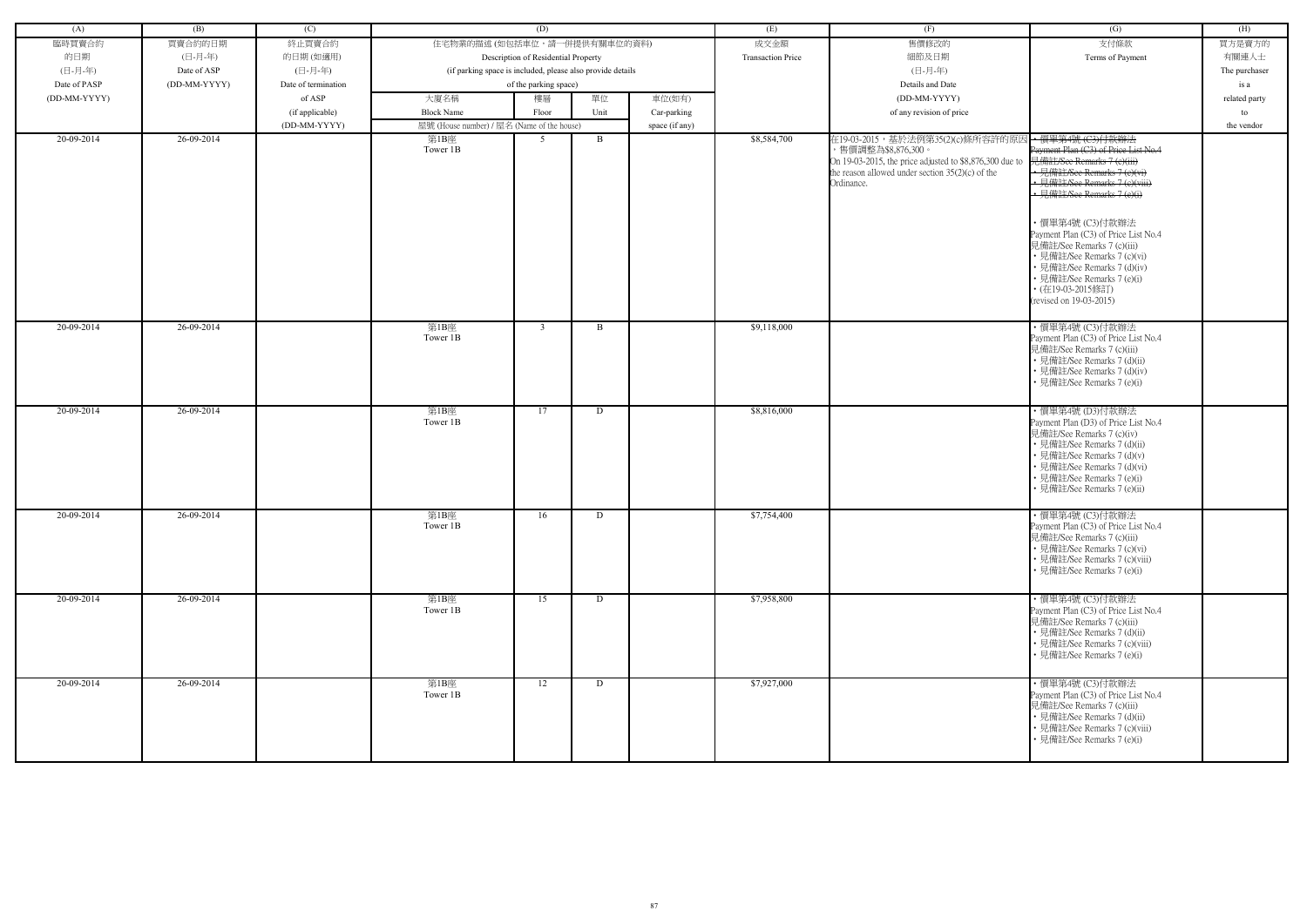| (A)          | (B)          | (C)                 |                                            | (D)                                                        |      |                | (E)                      | (F)                      | (G)                                                                                                                                                                                                                                           | (H)           |
|--------------|--------------|---------------------|--------------------------------------------|------------------------------------------------------------|------|----------------|--------------------------|--------------------------|-----------------------------------------------------------------------------------------------------------------------------------------------------------------------------------------------------------------------------------------------|---------------|
| 臨時買賣合約       | 買賣合約的日期      | 終止買賣合約              | 住宅物業的描述 (如包括車位,請一併提供有關車位的資料)               |                                                            |      |                | 成交金額                     | 售價修改的                    | 支付條款                                                                                                                                                                                                                                          | 買方是賣方的        |
| 的日期          | (日-月-年)      | 的日期(如適用)            |                                            | Description of Residential Property                        |      |                | <b>Transaction Price</b> | 細節及日期                    | Terms of Payment                                                                                                                                                                                                                              | 有關連人士         |
| (日-月-年)      | Date of ASP  | (日-月-年)             |                                            | (if parking space is included, please also provide details |      |                |                          | (日-月-年)                  |                                                                                                                                                                                                                                               | The purchaser |
| Date of PASP | (DD-MM-YYYY) | Date of termination |                                            | of the parking space)                                      |      |                |                          | Details and Date         |                                                                                                                                                                                                                                               | is a          |
| (DD-MM-YYYY) |              | of ASP              | 大廈名稱                                       | 樓層                                                         | 單位   | 車位(如有)         |                          | (DD-MM-YYYY)             |                                                                                                                                                                                                                                               | related party |
|              |              | (if applicable)     | <b>Block Name</b>                          | Floor                                                      | Unit | Car-parking    |                          | of any revision of price |                                                                                                                                                                                                                                               | to            |
|              |              | (DD-MM-YYYY)        | 屋號 (House number) / 屋名 (Name of the house) |                                                            |      | space (if any) |                          |                          |                                                                                                                                                                                                                                               | the vendor    |
| 20-09-2014   | 26-09-2014   |                     | 第1B座<br>Tower 1B                           | 11                                                         | D    |                | \$7,894,200              |                          | ·價單第4號 (C3)付款辦法<br>Payment Plan (C3) of Price List No.4<br>見備註/See Remarks 7 (c)(iii)<br>• 見備註/See Remarks 7 (d)(ii)<br>• 見備註/See Remarks 7 (c)(viii)<br>• 見備註/See Remarks 7 (e)(i)                                                           |               |
| 20-09-2014   | 26-09-2014   |                     | 第1B座<br>Tower 1B                           | 10                                                         | D    |                | \$7,631,700              |                          | ・價單第4號 (C3)付款辦法<br>Payment Plan (C3) of Price List No.4<br>見備註/See Remarks 7 (c)(iii)<br>• 見備註/See Remarks 7 (c)(vi)<br>• 見備註/See Remarks 7 (c)(viii)<br>• 見備註/See Remarks 7 (e)(i)                                                           |               |
| 20-09-2014   | 26-09-2014   |                     | 第1B座<br>Tower 1B                           | 9                                                          | D    |                | \$7,601,700              |                          | ・價單第4號 (C3)付款辦法<br>Payment Plan (C3) of Price List No.4<br>見備註/See Remarks 7 (c)(iii)<br>• 見備註/See Remarks 7 (c)(vi)<br>• 見備註/See Remarks 7 (c)(viii)<br>• 見備註/See Remarks 7 (e)(i)                                                           |               |
| 20-09-2014   | 26-09-2014   |                     | 第1B座<br>Tower 1B                           | 8                                                          | D    |                | \$8,376,300              |                          | ・價單第4號 (D3)付款辦法<br>Payment Plan (D3) of Price List No.4<br>見備註/See Remarks 7 (c)(iv)<br>• 見備註/See Remarks 7 (c)(vi)<br>• 見備註/See Remarks 7 (d)(v)<br>• 見備註/See Remarks 7 (d)(vi)<br>• 見備註/See Remarks 7 (e)(i)<br>· 見備註/See Remarks 7 (e)(ii) |               |
| 20-09-2014   | 26-09-2014   |                     | 第1B座<br>Tower 1B                           | $7\phantom{.0}$                                            | D    |                | \$7,795,900              |                          | · 價單第4號 (C3)付款辦法<br>Payment Plan (C3) of Price List No.4<br>見備註/See Remarks 7 (c)(iii)<br>• 見備註/See Remarks 7 (c)(vi)<br>• 見備註/See Remarks 7 (d)(iv)<br>• 見備註/See Remarks 7 (e)(i)                                                            |               |
| 20-09-2014   | 26-09-2014   |                     | 第1B座<br>Tower 1B                           | 6                                                          | D    |                | \$7,738,600              |                          | ・價單第4號 (C3)付款辦法<br>Payment Plan (C3) of Price List No.4<br>見備註/See Remarks 7 (c)(iii)<br>• 見備註/See Remarks 7 (d)(ii)<br>• 見備註/See Remarks 7 (c)(viii)<br>• 見備註/See Remarks 7 (e)(i)                                                           |               |
| 20-09-2014   | 26-09-2014   |                     | 第1B座<br>Tower 1B                           | 5                                                          | D    |                | \$7,706,700              |                          | ・價單第4號 (C3)付款辦法<br>Payment Plan (C3) of Price List No.4<br>見備註/See Remarks 7 (c)(iii)<br>• 見備註/See Remarks 7 (d)(ii)<br>• 見備註/See Remarks 7 (c)(viii)<br>• 見備註/See Remarks 7 (e)(i)                                                           |               |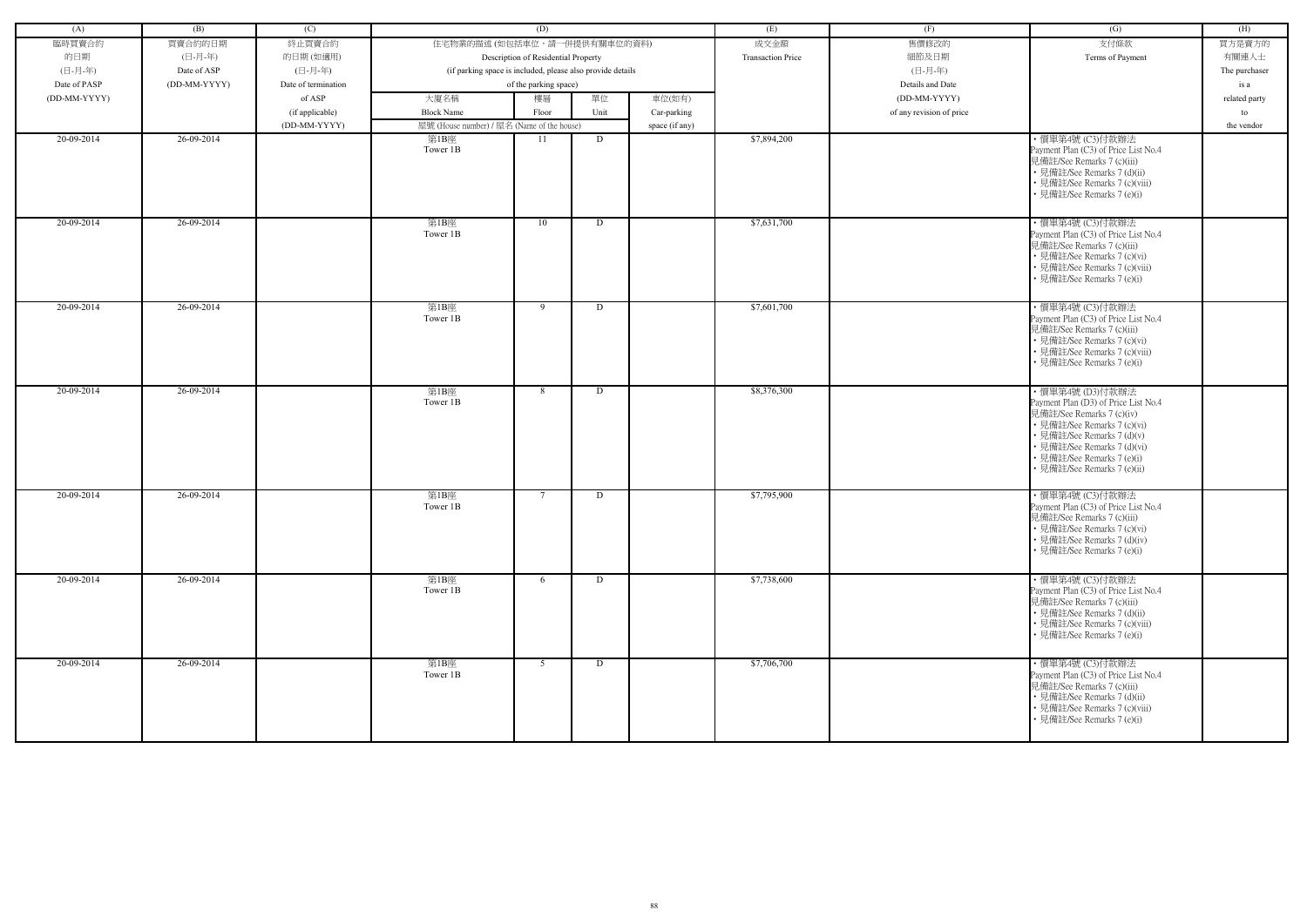| (A)          | (B)          | (C)                 |                                                            | (D)                                 |              |                | (E)                      | (F)                      | (G)                                                                                                                                                                                  | (H)           |
|--------------|--------------|---------------------|------------------------------------------------------------|-------------------------------------|--------------|----------------|--------------------------|--------------------------|--------------------------------------------------------------------------------------------------------------------------------------------------------------------------------------|---------------|
| 臨時買賣合約       | 買賣合約的日期      | 終止買賣合約              | 住宅物業的描述 (如包括車位,請一併提供有關車位的資料)                               |                                     |              |                | 成交金額                     | 售價修改的                    | 支付條款                                                                                                                                                                                 | 買方是賣方的        |
| 的日期          | (日-月-年)      | 的日期(如適用)            |                                                            | Description of Residential Property |              |                | <b>Transaction Price</b> | 細節及日期                    | Terms of Payment                                                                                                                                                                     | 有關連人士         |
| (日-月-年)      | Date of ASP  | (日-月-年)             | (if parking space is included, please also provide details |                                     |              |                |                          | (日-月-年)                  |                                                                                                                                                                                      | The purchaser |
| Date of PASP | (DD-MM-YYYY) | Date of termination |                                                            | of the parking space)               |              |                |                          | Details and Date         |                                                                                                                                                                                      | is a          |
| (DD-MM-YYYY) |              | of ASP              | 大廈名稱                                                       | 樓層                                  | 單位           | 車位(如有)         |                          | (DD-MM-YYYY)             |                                                                                                                                                                                      | related party |
|              |              |                     | <b>Block Name</b>                                          | Floor                               | Unit         |                |                          | of any revision of price |                                                                                                                                                                                      |               |
|              |              | (if applicable)     |                                                            |                                     |              | Car-parking    |                          |                          |                                                                                                                                                                                      | to            |
|              |              | (DD-MM-YYYY)        | 屋號 (House number) / 屋名 (Name of the house)                 |                                     |              | space (if any) |                          |                          |                                                                                                                                                                                      | the vendor    |
| 20-09-2014   | 26-09-2014   |                     | 第1B座<br>Tower 1B                                           | $\overline{3}$                      | D            |                | \$7,675,800              |                          | ·價單第4號 (C3)付款辦法<br>Payment Plan (C3) of Price List No.4<br>見備註/See Remarks 7 (c)(iii)<br>• 見備註/See Remarks 7 (d)(ii)<br>• 見備註/See Remarks 7 (c)(viii)<br>• 見備註/See Remarks 7 (e)(i)  |               |
| 20-09-2014   | 26-09-2014   |                     | 第2A座<br>Tower 2A                                           | 9                                   | $\mathbf{A}$ |                | \$6,984,200              |                          | ·價單第4號 (C3)付款辦法<br>Payment Plan (C3) of Price List No.4<br>見備註/See Remarks 7 (c)(iii)<br>• 見備註/See Remarks 7 (d)(ii)<br>• 見備註/See Remarks 7 (c)(viii)<br>• 見備註/See Remarks 7 (e)(i)  |               |
| $20-09-2014$ | 26-09-2014   |                     | 第2A座<br>Tower 2A                                           | 8                                   | $\mathbf{A}$ |                | \$6,778,500              |                          | ・價單第4號 (C3)付款辦法<br>Payment Plan (C3) of Price List No.4<br>見備註/See Remarks 7 (c)(iii)<br>• 見備註/See Remarks 7 (c)(vi)<br>• 見備註/See Remarks 7 (c)(viii)<br>• 見備註/See Remarks 7 (e)(i)  |               |
| 20-09-2014   | 26-09-2014   |                     | 第2A座<br>Tower 2A                                           | $7\overline{ }$                     | $\mathbf{A}$ |                | \$6,942,300              |                          | · 價單第4號 (C3)付款辦法<br>Payment Plan (C3) of Price List No.4<br>見備註/See Remarks 7 (c)(iii)<br>• 見備註/See Remarks 7 (d)(ii)<br>• 見備註/See Remarks 7 (c)(viii)<br>• 見備註/See Remarks 7 (e)(i) |               |
| 20-09-2014   | 26-09-2014   |                     | 第2A座<br>Tower 2A                                           | 6                                   | A            |                | \$6,717,600              |                          | ・價單第4號 (C3)付款辦法<br>Payment Plan (C3) of Price List No.4<br>見備註/See Remarks 7 (c)(iii)<br>• 見備註/See Remarks 7 (c)(vi)<br>• 見備註/See Remarks 7 (c)(viii)<br>• 見備註/See Remarks 7 (e)(i)  |               |
| 20-09-2014   | 26-09-2014   |                     | 第2A座<br>Tower 2A                                           | 5 <sup>5</sup>                      | $\mathbf{A}$ |                | \$6,697,300              |                          | ・價單第4號 (C3)付款辦法<br>Payment Plan (C3) of Price List No.4<br>見備註/See Remarks 7 (c)(iii)<br>• 見備註/See Remarks 7 (c)(vi)<br>• 見備註/See Remarks 7 (c)(viii)<br>• 見備註/See Remarks 7 (e)(i)  |               |
| 20-09-2014   | 26-09-2014   |                     | 第2A座<br>Tower 2A                                           | $\mathbf{3}$                        | A            |                | \$6,903,700              |                          | ・價單第4號 (C3)付款辦法<br>Payment Plan (C3) of Price List No.4<br>見備註/See Remarks 7 (c)(iii)<br>• 見備註/See Remarks 7 (c)(vi)<br>• 見備註/See Remarks 7 (d)(iv)<br>• 見備註/See Remarks 7 (e)(i)    |               |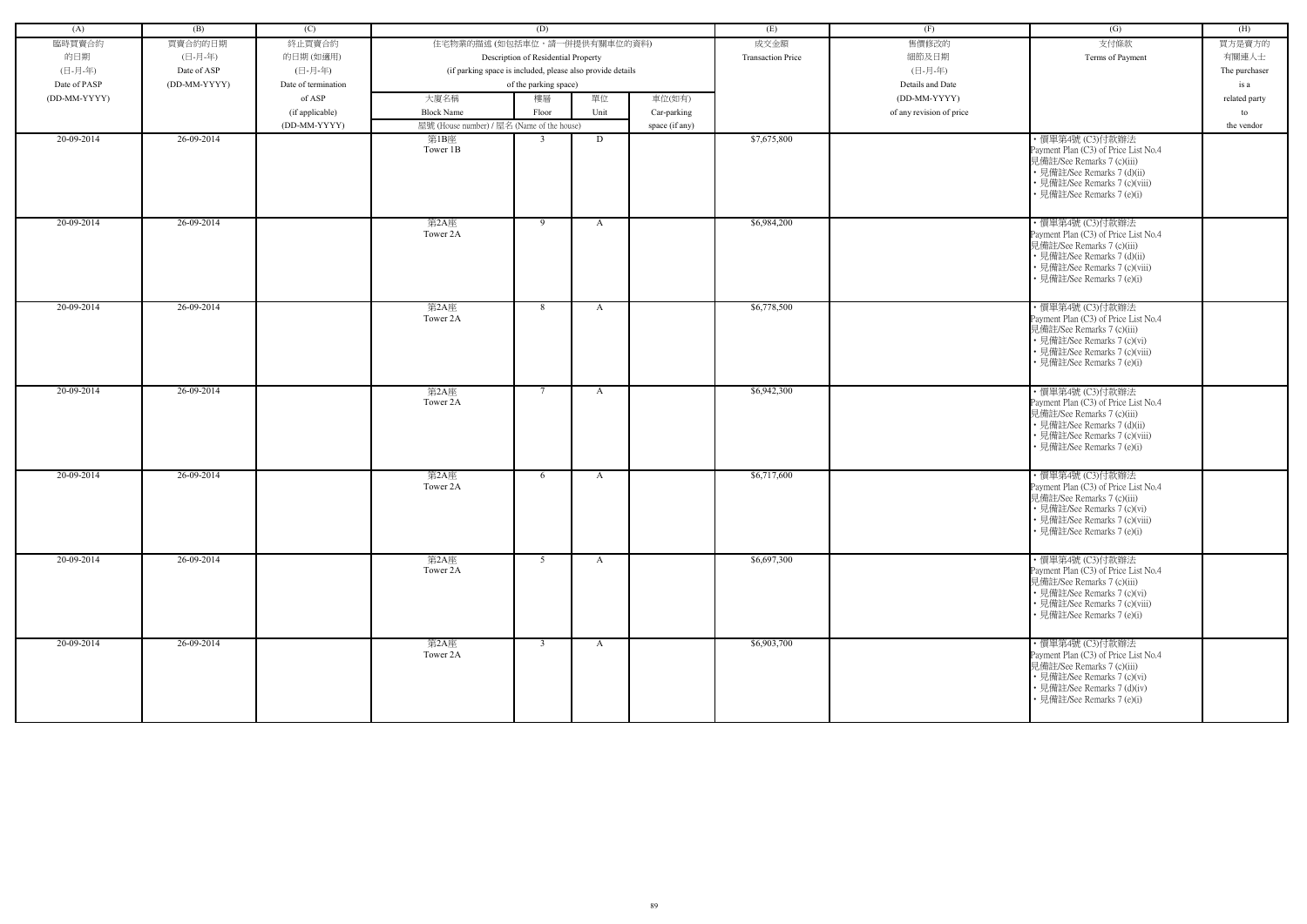| (A)          | (B)          | (C)                 |                                            | (D)                                                        |              |                | (E)                      | (F)                      | (G)                                                                                                                                                                                                                | (H)           |
|--------------|--------------|---------------------|--------------------------------------------|------------------------------------------------------------|--------------|----------------|--------------------------|--------------------------|--------------------------------------------------------------------------------------------------------------------------------------------------------------------------------------------------------------------|---------------|
|              |              |                     |                                            |                                                            |              |                |                          |                          |                                                                                                                                                                                                                    |               |
| 臨時買賣合約       | 買賣合約的日期      | 終止買賣合約              | 住宅物業的描述 (如包括車位,請一併提供有關車位的資料)               |                                                            |              |                | 成交金額                     | 售價修改的                    | 支付條款                                                                                                                                                                                                               | 買方是賣方的        |
| 的日期          | (日-月-年)      | 的日期(如適用)            |                                            | Description of Residential Property                        |              |                | <b>Transaction Price</b> | 細節及日期                    | Terms of Payment                                                                                                                                                                                                   | 有關連人士         |
| (日-月-年)      | Date of ASP  | (日-月-年)             |                                            | (if parking space is included, please also provide details |              |                |                          | (日-月-年)                  |                                                                                                                                                                                                                    | The purchaser |
| Date of PASP | (DD-MM-YYYY) | Date of termination |                                            | of the parking space)                                      |              |                |                          | Details and Date         |                                                                                                                                                                                                                    | is a          |
| (DD-MM-YYYY) |              | of ASP              | 大廈名稱                                       | 樓層                                                         | 單位           | 車位(如有)         |                          | (DD-MM-YYYY)             |                                                                                                                                                                                                                    | related party |
|              |              | (if applicable)     | <b>Block Name</b>                          | Floor                                                      | Unit         | Car-parking    |                          | of any revision of price |                                                                                                                                                                                                                    | to            |
|              |              | (DD-MM-YYYY)        | 屋號 (House number) / 屋名 (Name of the house) |                                                            |              | space (if any) |                          |                          |                                                                                                                                                                                                                    | the vendor    |
| 20-09-2014   | 26-09-2014   |                     | 第2B座<br>Tower 2B                           | 25                                                         | B            |                | \$12,900,000             |                          | · 價單第4號 (C3)付款辦法<br>Payment Plan (C3) of Price List No.4<br>見備註/See Remarks 7 (c)(iii)<br>• 見備註/See Remarks 7 (c)(vi)<br>• 見備註/See Remarks 7 (c)(viii)<br>• 見備註/See Remarks 7 (e)(i)<br>• 見備註/See Remarks 7 (f)(i) |               |
| 20-09-2014   | 26-09-2014   |                     | 第2B座<br>Tower 2B                           | 23                                                         | $\mathbf{B}$ |                | \$13,238,600             |                          | · 價單第4號 (C3)付款辦法<br>Payment Plan (C3) of Price List No.4<br>見備註/See Remarks 7 (c)(iii)<br>• 見備註/See Remarks 7 (d)(ii)<br>• 見備註/See Remarks 7 (c)(viii)<br>• 見備註/See Remarks 7 (e)(i)<br>• 見備註/See Remarks 7 (f)(i) |               |
| 20-09-2014   | 26-09-2014   |                     | 第2B座<br>Tower 2B                           | 22                                                         | B            |                | \$13,620,600             |                          | ・價單第4號 (C3)付款辦法<br>Payment Plan (C3) of Price List No.4<br>見備註/See Remarks 7 (c)(iii)<br>• 見備註/See Remarks 7 (d)(ii)<br>• 見備註/See Remarks 7 (d)(iv)<br>• 見備註/See Remarks 7 (e)(i)<br>• 見備註/See Remarks 7 (f)(i)    |               |
| 20-09-2014   | 26-09-2014   |                     | 第2B座<br>Tower 2B                           | 21                                                         | B            |                | \$13,566,000             |                          | ・價單第4號 (C3)付款辦法<br>Payment Plan (C3) of Price List No.4<br>見備註/See Remarks 7 (c)(iii)<br>• 見備註/See Remarks 7 (d)(ii)<br>• 見備註/See Remarks 7 (d)(iv)<br>• 見備註/See Remarks 7 (e)(i)<br>• 見備註/See Remarks 7 (f)(i)    |               |
| 20-09-2014   | 26-09-2014   |                     | 第2B座<br>Tower 2B                           | 20                                                         | B            |                | \$12,696,000             |                          | · 價單第4號 (C3)付款辦法<br>Payment Plan (C3) of Price List No.4<br>見備註/See Remarks 7 (c)(iii)<br>• 見備註/See Remarks 7 (c)(vi)<br>• 見備註/See Remarks 7 (c)(viii)<br>• 見備註/See Remarks 7 (e)(i)<br>• 見備註/See Remarks 7 (f)(i) |               |
| 20-09-2014   | 26-09-2014   |                     | 第2B座<br>Tower 2B                           | 19                                                         | $\mathbf{B}$ |                | \$13,028,400             |                          | ・價單第4號 (C3)付款辦法<br>Payment Plan (C3) of Price List No.4<br>見備註/See Remarks 7 (c)(iii)<br>• 見備註/See Remarks 7 (d)(ii)<br>• 見備註/See Remarks 7 (c)(viii)<br>• 見備註/See Remarks 7 (e)(i)<br>• 見備註/See Remarks 7 (f)(i)  |               |
| 20-09-2014   | 26-09-2014   |                     | 第2B座<br>Tower 2B                           | 18                                                         | $\mathbf{B}$ |                | \$13,028,400             |                          | ・價單第4號 (C3)付款辦法<br>Payment Plan (C3) of Price List No.4<br>見備註/See Remarks 7 (c)(iii)<br>• 見備註/See Remarks 7 (d)(ii)<br>• 見備註/See Remarks 7 (c)(viii)<br>• 見備註/See Remarks 7 (e)(i)<br>• 見備註/See Remarks 7 (f)(i)  |               |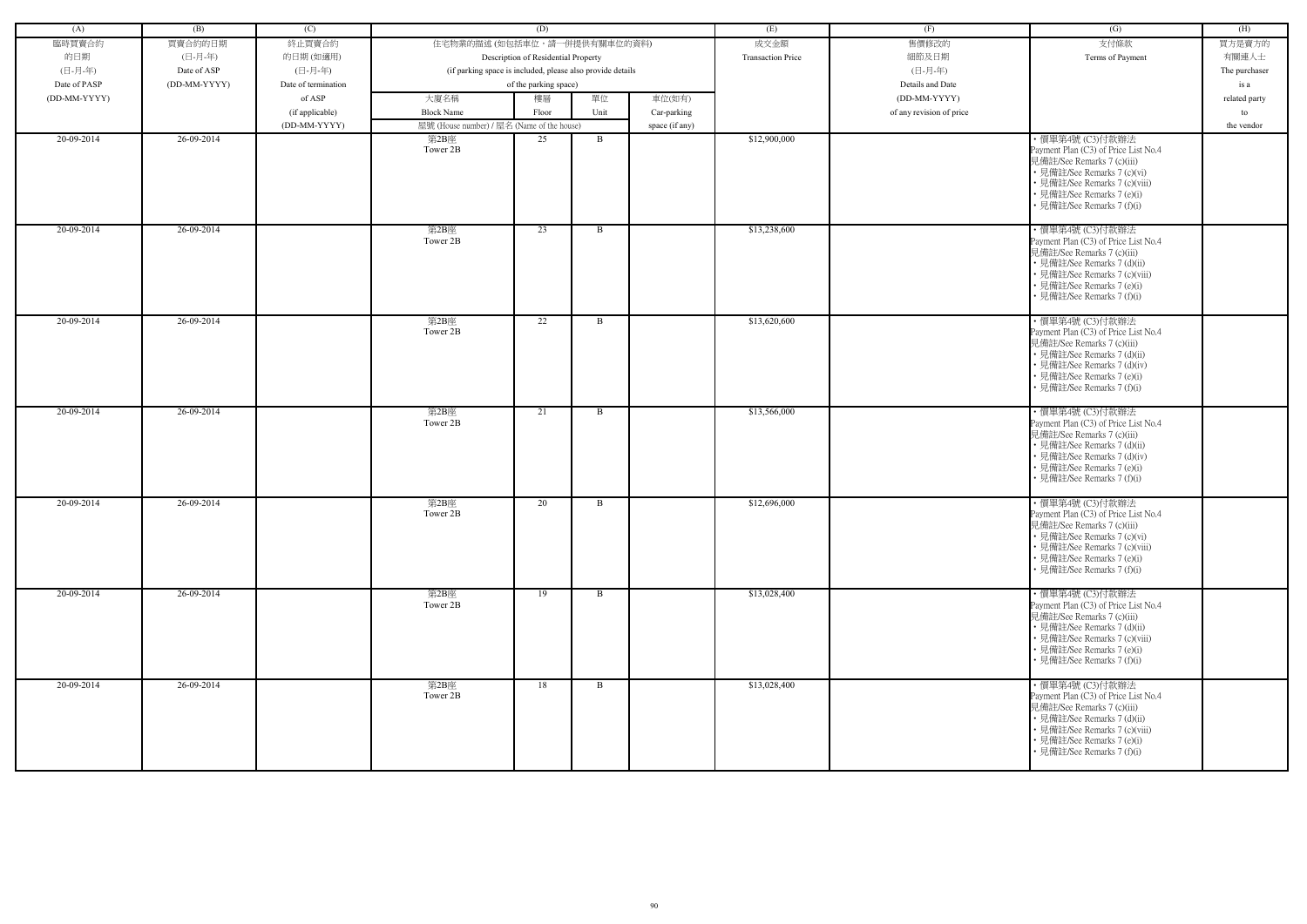| (A)          | (B)          | (C)                 |                                                            | (D)                                 |               |                | (E)                      | (F)                      | (G)                                                                                                                                                                                                                                           | (H)              |
|--------------|--------------|---------------------|------------------------------------------------------------|-------------------------------------|---------------|----------------|--------------------------|--------------------------|-----------------------------------------------------------------------------------------------------------------------------------------------------------------------------------------------------------------------------------------------|------------------|
| 臨時買賣合約       | 買賣合約的日期      | 終止買賣合約              | 住宅物業的描述 (如包括車位,請一併提供有關車位的資料)                               |                                     |               |                | 成交金額                     | 售價修改的                    | 支付條款                                                                                                                                                                                                                                          | 買方是賣方的           |
| 的日期          | (日-月-年)      | 的日期(如適用)            |                                                            | Description of Residential Property |               |                | <b>Transaction Price</b> | 細節及日期                    | Terms of Payment                                                                                                                                                                                                                              | 有關連人士            |
| (日-月-年)      | Date of ASP  | (日-月-年)             | (if parking space is included, please also provide details |                                     |               |                |                          | (日-月-年)                  |                                                                                                                                                                                                                                               |                  |
| Date of PASP | (DD-MM-YYYY) | Date of termination |                                                            | of the parking space)               |               |                |                          | Details and Date         |                                                                                                                                                                                                                                               | The purchaser    |
| (DD-MM-YYYY) |              | of ASP              | 大廈名稱                                                       | 樓層                                  | 單位            | 車位(如有)         |                          | (DD-MM-YYYY)             |                                                                                                                                                                                                                                               | is a             |
|              |              |                     | <b>Block Name</b>                                          |                                     | Unit          |                |                          |                          |                                                                                                                                                                                                                                               | related party    |
|              |              | (if applicable)     |                                                            | Floor                               |               | Car-parking    |                          | of any revision of price |                                                                                                                                                                                                                                               | to<br>the vendor |
| 20-09-2014   | 26-09-2014   | (DD-MM-YYYY)        | 屋號 (House number) / 屋名 (Name of the house)<br>第2B座         | 17                                  | C             | space (if any) | \$9,416,600              |                          | · 價單第4號 (C3)付款辦法                                                                                                                                                                                                                              |                  |
|              |              |                     | Tower 2B                                                   |                                     |               |                |                          |                          | Payment Plan (C3) of Price List No.4<br>見備註/See Remarks 7 (c)(iii)<br>• 見備註/See Remarks 7 (d)(ii)<br>• 見備註/See Remarks 7 (c)(viii)<br>• 見備註/See Remarks 7 (e)(i)                                                                              |                  |
| 20-09-2014   | 26-09-2014   |                     | 第2B座<br>Tower 2B                                           | 16                                  | $\mathbf{C}$  |                | \$9,101,300              |                          | ・價單第4號 (C3)付款辦法<br>Payment Plan (C3) of Price List No.4<br>見備註/See Remarks 7 (c)(iii)<br>• 見備註/See Remarks 7 (c)(vi)<br>• 見備註/See Remarks 7 (c)(viii)<br>• 見備註/See Remarks 7 (e)(i)                                                           |                  |
| 20-09-2014   | 26-09-2014   |                     | 第2B座<br>Tower 2B                                           | 15                                  | $\mathcal{C}$ |                | \$9,341,100              |                          | ・價單第4號 (C3)付款辦法<br>Payment Plan (C3) of Price List No.4<br>見備註/See Remarks 7 (c)(iii)<br>• 見備註/See Remarks 7 (d)(ii)<br>• 見備註/See Remarks 7 (c)(viii)<br>• 見備註/See Remarks 7 (e)(i)                                                           |                  |
| 20-09-2014   | 26-09-2014   |                     | 第2B座<br>Tower 2B                                           | 12                                  | $\mathcal{C}$ |                | \$10,234,000             |                          | ・價單第4號 (D3)付款辦法<br>Payment Plan (D3) of Price List No.4<br>見備註/See Remarks 7 (c)(iv)<br>• 見備註/See Remarks 7 (d)(ii)<br>• 見備註/See Remarks 7 (d)(v)<br>• 見備註/See Remarks 7 (d)(vi)<br>• 見備註/See Remarks 7 (e)(i)<br>· 見備註/See Remarks 7 (e)(ii) |                  |
| 20-09-2014   | 26-09-2014   |                     | 第2B座<br>Tower 2B                                           | 11                                  | C             |                | \$9,011,200              |                          | · 價單第4號 (C3)付款辦法<br>Payment Plan (C3) of Price List No.4<br>見備註/See Remarks 7 (c)(iii)<br>• 見備註/See Remarks 7 (c)(vi)<br>• 見備註/See Remarks 7 (c)(viii)<br>• 見備註/See Remarks 7 (e)(i)                                                          |                  |
| 20-09-2014   | 26-09-2014   |                     | 第2B座<br>Tower 2B                                           | 10                                  | $\mathbf C$   |                | \$8,983,900              |                          | ・價單第4號 (C3)付款辦法<br>Payment Plan (C3) of Price List No.4<br>見備註/See Remarks 7 (c)(iii)<br>• 見備註/See Remarks 7 (c)(vi)<br>• 見備註/See Remarks 7 (c)(viii)<br>• 見備註/See Remarks 7 (e)(i)                                                           |                  |
| 20-09-2014   | 26-09-2014   |                     | 第2B座<br>Tower 2B                                           | 9                                   | $\mathbf{C}$  |                | \$8,957,400              |                          | · 價單第4號 (C3)付款辦法<br>Payment Plan (C3) of Price List No.4<br>見備註/See Remarks 7 (c)(iii)<br>• 見備註/See Remarks 7 (c)(vi)<br>• 見備註/See Remarks 7 (c)(viii)<br>• 見備註/See Remarks 7 (e)(i)                                                          |                  |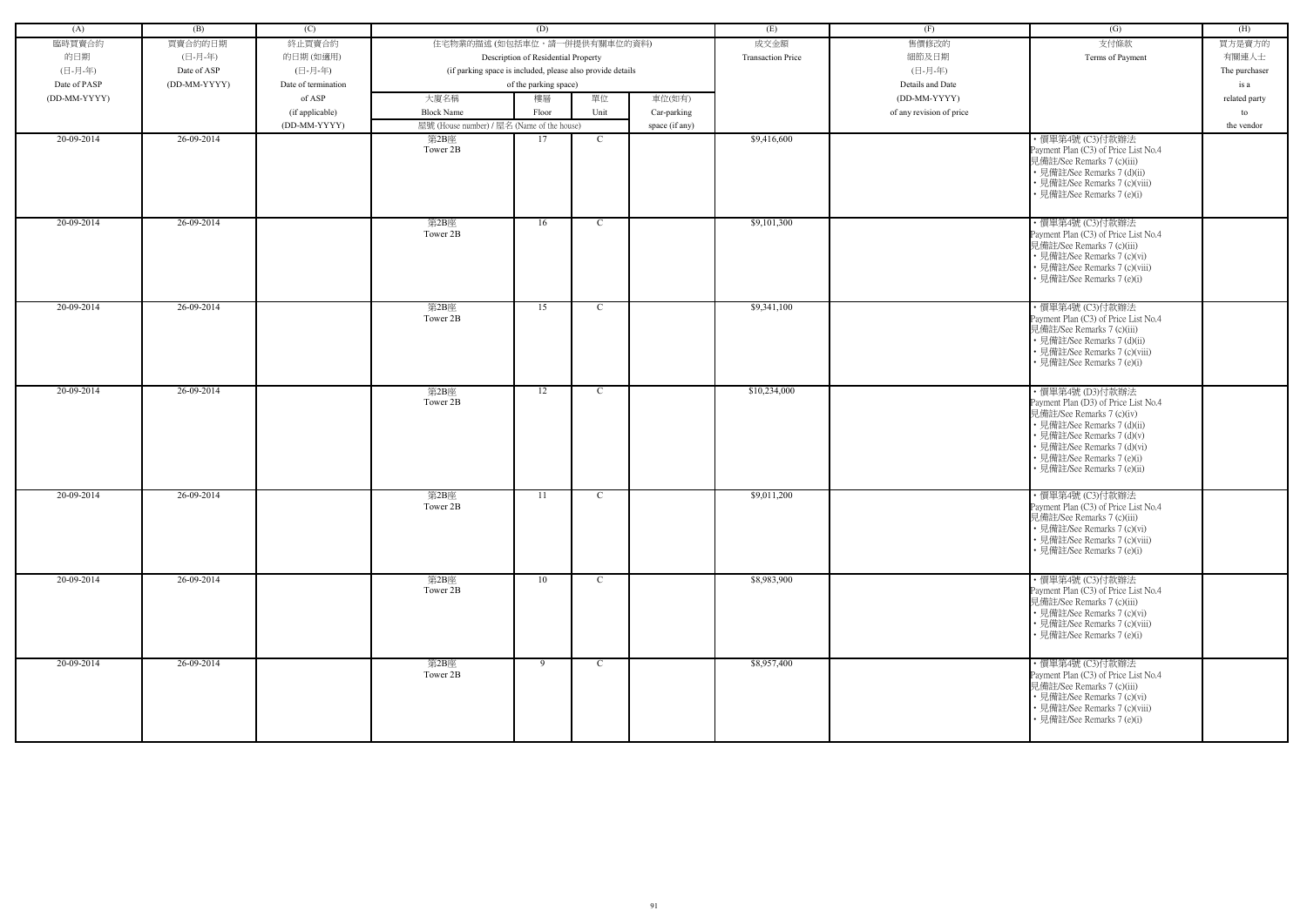| (A)          | (B)          | (C)                 |                                                            | (D)                                 |             |                | (E)                      | (F)                      | (G)                                                                                                                                                                                                                                           | (H)           |
|--------------|--------------|---------------------|------------------------------------------------------------|-------------------------------------|-------------|----------------|--------------------------|--------------------------|-----------------------------------------------------------------------------------------------------------------------------------------------------------------------------------------------------------------------------------------------|---------------|
| 臨時買賣合約       | 買賣合約的日期      | 終止買賣合約              | 住宅物業的描述 (如包括車位,請一併提供有關車位的資料)                               |                                     |             |                | 成交金額                     | 售價修改的                    | 支付條款                                                                                                                                                                                                                                          | 買方是賣方的        |
| 的日期          | (日-月-年)      | 的日期(如適用)            |                                                            | Description of Residential Property |             |                | <b>Transaction Price</b> | 細節及日期                    | Terms of Payment                                                                                                                                                                                                                              | 有關連人士         |
| (日-月-年)      |              | (日-月-年)             |                                                            |                                     |             |                |                          | (日-月-年)                  |                                                                                                                                                                                                                                               |               |
|              | Date of ASP  |                     | (if parking space is included, please also provide details |                                     |             |                |                          |                          |                                                                                                                                                                                                                                               | The purchaser |
| Date of PASP | (DD-MM-YYYY) | Date of termination |                                                            | of the parking space)               |             |                |                          | Details and Date         |                                                                                                                                                                                                                                               | is a          |
| (DD-MM-YYYY) |              | of ASP              | 大廈名稱                                                       | 樓層                                  | 單位          | 車位(如有)         |                          | (DD-MM-YYYY)             |                                                                                                                                                                                                                                               | related party |
|              |              | (if applicable)     | <b>Block Name</b>                                          | Floor                               | Unit        | Car-parking    |                          | of any revision of price |                                                                                                                                                                                                                                               | to            |
|              |              | (DD-MM-YYYY)        | 屋號 (House number) / 屋名 (Name of the house)                 |                                     |             | space (if any) |                          |                          |                                                                                                                                                                                                                                               | the vendor    |
| 20-09-2014   | 26-09-2014   |                     | 第2B座<br>Tower 2B                                           | 8                                   | $\mathbf C$ |                | \$8,957,400              |                          | ·價單第4號 (C3)付款辦法<br>Payment Plan (C3) of Price List No.4<br>見備註/See Remarks 7 (c)(iii)<br>• 見備註/See Remarks 7 (c)(vi)<br>• 見備註/See Remarks 7 (c)(viii)<br>• 見備註/See Remarks 7 (e)(i)                                                           |               |
| 20-09-2014   | 26-09-2014   |                     | 第2B座<br>Tower 2B                                           | $7\phantom{.0}$                     | $\mathbf C$ |                | \$9,191,900              |                          | ・價單第4號 (C3)付款辦法<br>Payment Plan (C3) of Price List No.4<br>見備註/See Remarks 7 (c)(iii)<br>• 見備註/See Remarks 7 (d)(ii)<br>• 見備註/See Remarks 7 (c)(viii)<br>· 見備註/See Remarks 7 (e)(i)                                                           |               |
| 20-09-2014   | 26-09-2014   |                     | 第2B座<br>Tower 2B                                           | 6                                   | $\mathbf C$ |                | \$9,174,600              |                          | ・價單第4號 (C3)付款辦法<br>Payment Plan (C3) of Price List No.4<br>見備註/See Remarks 7 (c)(iii)<br>• 見備註/See Remarks 7 (d)(ii)<br>• 見備註/See Remarks 7 (c)(viii)<br>• 見備註/See Remarks 7 (e)(i)                                                           |               |
| 20-09-2014   | 26-09-2014   |                     | 第2B座<br>Tower 2B                                           | 5 <sup>5</sup>                      | $\mathbf C$ |                | \$8,885,800              |                          | · 價單第4號 (C3)付款辦法<br>Payment Plan (C3) of Price List No.4<br>見備註/See Remarks 7 (c)(iii)<br>• 見備註/See Remarks 7 (c)(vi)<br>• 見備註/See Remarks 7 (c)(viii)<br>• 見備註/See Remarks 7 (e)(i)                                                          |               |
| 20-09-2014   | 26-09-2014   |                     | 第2B座<br>Tower 2B                                           | 2                                   | $\mathbf C$ |                | \$10,021,000             |                          | ・價單第4號 (D3)付款辦法<br>Payment Plan (D3) of Price List No.4<br>見備註/See Remarks 7 (c)(iv)<br>• 見備註/See Remarks 7 (d)(ii)<br>• 見備註/See Remarks 7 (d)(v)<br>• 見備註/See Remarks 7 (d)(vi)<br>• 見備註/See Remarks 7 (e)(i)<br>• 見備註/See Remarks 7 (e)(ii) |               |
| 20-09-2014   | 26-09-2014   |                     | 第3A座<br>Tower 3A                                           | 32                                  | D           |                | \$8,030,000              |                          | ・價單第4號 (D3)付款辦法<br>Payment Plan (D3) of Price List No.4<br>見備註/See Remarks 7 (c)(iv)<br>• 見備註/See Remarks 7 (d)(ii)<br>• 見備註/See Remarks 7 (d)(v)<br>• 見備註/See Remarks 7 (d)(vi)<br>• 見備註/See Remarks 7 (e)(i)<br>• 見備註/See Remarks 7 (e)(ii) |               |
| 20-09-2014   | 26-09-2014   |                     | 第3A座<br>Tower 3A                                           | 31                                  | D           |                | \$7,061,100              |                          | ・價單第4號 (C3)付款辦法<br>Payment Plan (C3) of Price List No.4<br>見備註/See Remarks 7 (c)(iii)<br>• 見備註/See Remarks 7 (c)(vi)<br>• 見備註/See Remarks 7 (c)(viii)<br>• 見備註/See Remarks 7 (e)(i)                                                           |               |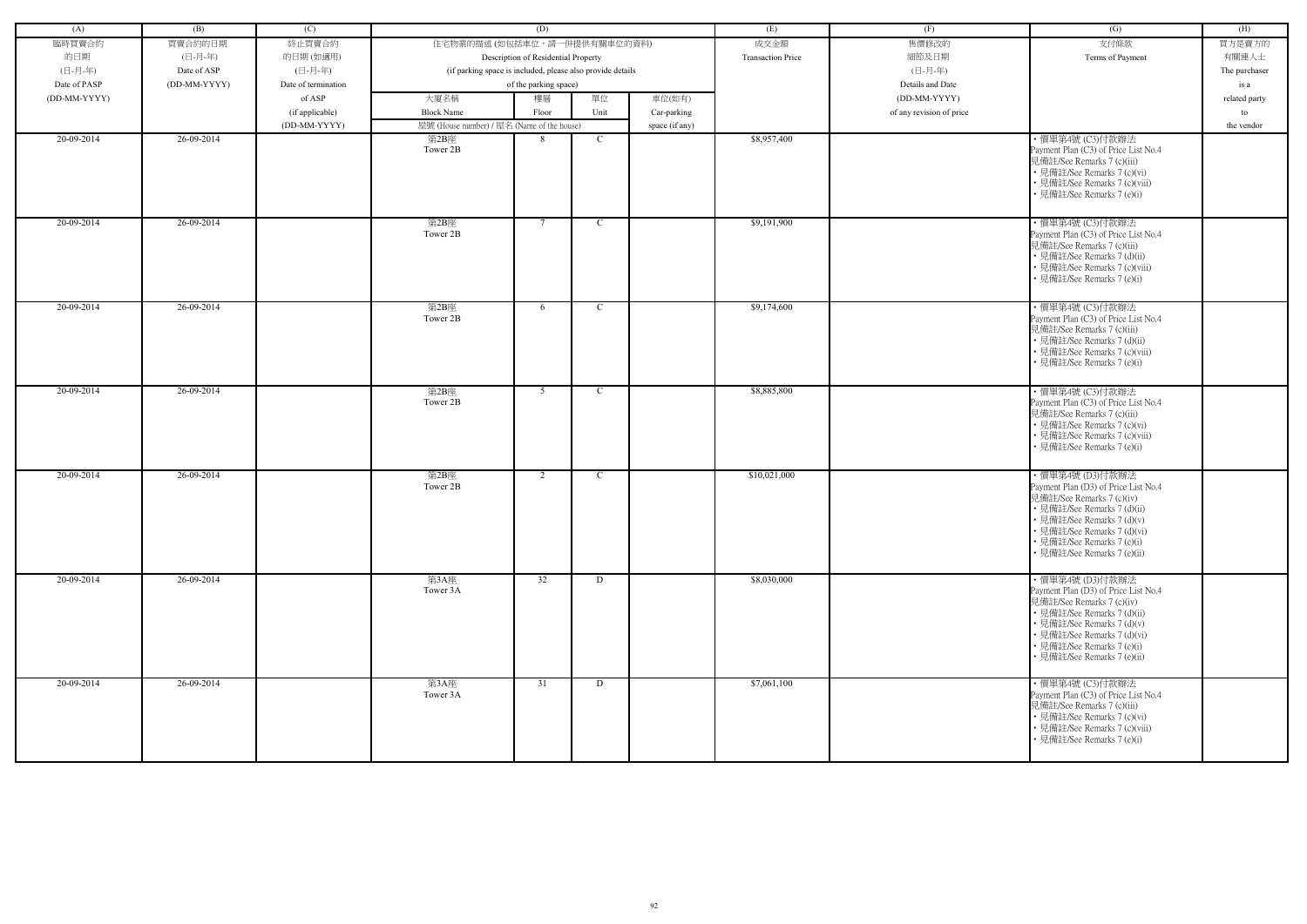| (A)          | (B)          | (C)                 |                                                            | (D)                                 |      |                | (E)                      | (F)                      | (G)                                                                                                                                                                                                                                            | (H)           |
|--------------|--------------|---------------------|------------------------------------------------------------|-------------------------------------|------|----------------|--------------------------|--------------------------|------------------------------------------------------------------------------------------------------------------------------------------------------------------------------------------------------------------------------------------------|---------------|
|              |              |                     |                                                            |                                     |      |                |                          |                          |                                                                                                                                                                                                                                                |               |
| 臨時買賣合約       | 買賣合約的日期      | 終止買賣合約              | 住宅物業的描述 (如包括車位,請一併提供有關車位的資料)                               |                                     |      |                | 成交金額                     | 售價修改的                    | 支付條款                                                                                                                                                                                                                                           | 買方是賣方的        |
| 的日期          | (日-月-年)      | 的日期(如適用)            |                                                            | Description of Residential Property |      |                | <b>Transaction Price</b> | 細節及日期                    | Terms of Payment                                                                                                                                                                                                                               | 有關連人士         |
| (日-月-年)      | Date of ASP  | (日-月-年)             | (if parking space is included, please also provide details |                                     |      |                |                          | (日-月-年)                  |                                                                                                                                                                                                                                                | The purchaser |
| Date of PASP | (DD-MM-YYYY) | Date of termination |                                                            | of the parking space)               |      |                |                          | Details and Date         |                                                                                                                                                                                                                                                | is a          |
| (DD-MM-YYYY) |              | of ASP              | 大廈名稱                                                       | 樓層                                  | 單位   | 車位(如有)         |                          | (DD-MM-YYYY)             |                                                                                                                                                                                                                                                | related party |
|              |              | (if applicable)     | <b>Block Name</b>                                          | Floor                               | Unit | Car-parking    |                          | of any revision of price |                                                                                                                                                                                                                                                | to            |
|              |              | (DD-MM-YYYY)        | 屋號 (House number) / 屋名 (Name of the house)                 |                                     |      | space (if any) |                          |                          |                                                                                                                                                                                                                                                | the vendor    |
| 20-09-2014   | 26-09-2014   |                     | 第3A座<br>Tower 3A                                           | 30                                  | D    |                | \$7,241,700              |                          | ・價單第4號 (C3)付款辦法<br>Payment Plan (C3) of Price List No.4<br>見備註/See Remarks 7 (c)(iii)<br>• 見備註/See Remarks 7 (d)(ii)<br>• 見備註/See Remarks 7 (c)(viii)<br>• 見備註/See Remarks 7 (e)(i)                                                            |               |
| 20-09-2014   | 26-09-2014   |                     | 第3A座<br>Tower 3A                                           | 29                                  | D    |                | \$7,209,900              |                          | · 價單第4號 (C3)付款辦法<br>Payment Plan (C3) of Price List No.4<br>見備註/See Remarks 7 (c)(iii)<br>• 見備註/See Remarks 7 (d)(ii)<br>• 見備註/See Remarks 7 (c)(viii)<br>• 見備註/See Remarks 7 (e)(i)                                                           |               |
| 20-09-2014   | 26-09-2014   |                     | 第3A座<br>Tower 3A                                           | 28                                  | D    |                | \$7,209,900              |                          | ・價單第4號 (C3)付款辦法<br>Payment Plan (C3) of Price List No.4<br>見備註/See Remarks 7 (c)(iii)<br>• 見備註/See Remarks 7 (d)(ii)<br>• 見備註/See Remarks 7 (c)(viii)<br>• 見備註/See Remarks 7 (e)(i)                                                            |               |
| 20-09-2014   | 26-09-2014   |                     | 第3A座<br>Tower 3A                                           | 27                                  | D    |                | \$7,170,400              |                          | ·價單第4號 (C3)付款辦法<br>Payment Plan (C3) of Price List No.4<br>見備註/See Remarks 7 (c)(iii)<br>• 見備註/See Remarks 7 (c)(vi)<br>• 見備註/See Remarks 7 (d)(iv)<br>• 見備註/See Remarks 7 (e)(i)                                                              |               |
| 20-09-2014   | 26-09-2014   |                     | 第3A座<br>Tower 3A                                           | 26                                  | D    |                | \$7,818,000              |                          | · 價單第4號 (D3)付款辦法<br>Payment Plan (D3) of Price List No.4<br>見備註/See Remarks 7 (c)(iv)<br>• 見備註/See Remarks 7 (d)(ii)<br>• 見備註/See Remarks 7 (d)(v)<br>• 見備註/See Remarks 7 (d)(vi)<br>• 見備註/See Remarks 7 (e)(i)<br>• 見備註/See Remarks 7 (e)(ii) |               |
| 20-09-2014   | 26-09-2014   |                     | 第3A座<br>Tower 3A                                           | 25                                  | D    |                | \$6,873,000              |                          | ・價單第4號 (C3)付款辦法<br>Payment Plan (C3) of Price List No.4<br>見備註/See Remarks 7 (c)(iii)<br>• 見備註/See Remarks 7 (c)(vi)<br>• 見備註/See Remarks 7 (c)(viii)<br>• 見備註/See Remarks 7 (e)(i)                                                            |               |
| 20-09-2014   | 26-09-2014   |                     | 第3A座<br>Tower 3A                                           | 23                                  | D    |                | \$7,049,700              |                          | · 價單第4號 (C3)付款辦法<br>Payment Plan (C3) of Price List No.4<br>見備註/See Remarks 7 (c)(iii)<br>• 見備註/See Remarks 7 (d)(ii)<br>• 見備註/See Remarks 7 (c)(viii)<br>• 見備註/See Remarks 7 (e)(i)                                                           |               |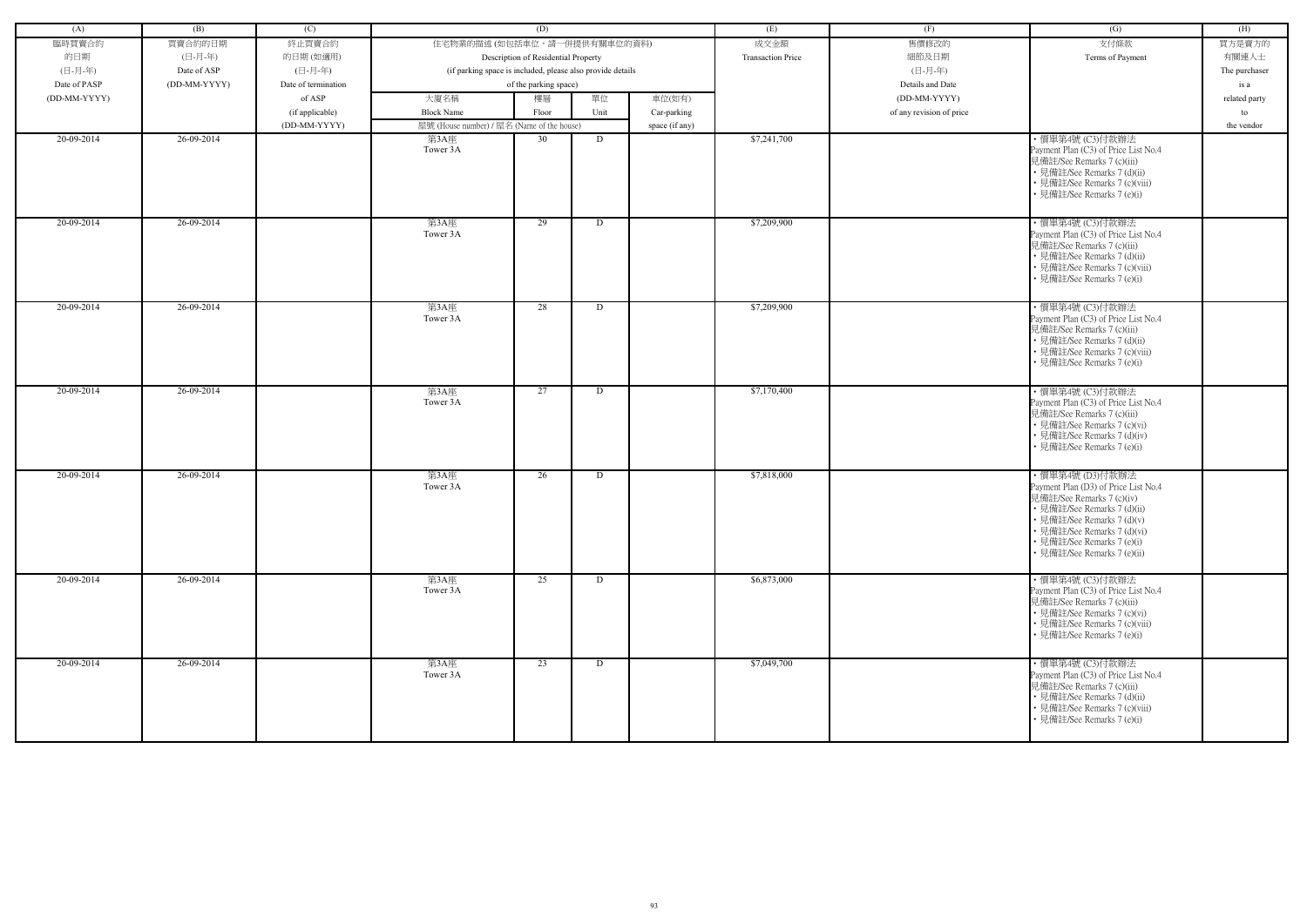| (A)          | (B)          | (C)                 |                                                            | (D)                                 |      |                | (E)                      | (F)                                                                                                                                                                                                  | (G)                                                                                                                                                                                                                                                                                                                                                                                                                                                        | (H)           |
|--------------|--------------|---------------------|------------------------------------------------------------|-------------------------------------|------|----------------|--------------------------|------------------------------------------------------------------------------------------------------------------------------------------------------------------------------------------------------|------------------------------------------------------------------------------------------------------------------------------------------------------------------------------------------------------------------------------------------------------------------------------------------------------------------------------------------------------------------------------------------------------------------------------------------------------------|---------------|
| 臨時買賣合約       | 買賣合約的日期      | 終止買賣合約              | 住宅物業的描述 (如包括車位,請一併提供有關車位的資料)                               |                                     |      |                | 成交金額                     | 售價修改的                                                                                                                                                                                                | 支付條款                                                                                                                                                                                                                                                                                                                                                                                                                                                       | 買方是賣方的        |
| 的日期          | (日-月-年)      | 的日期(如適用)            |                                                            | Description of Residential Property |      |                | <b>Transaction Price</b> | 細節及日期                                                                                                                                                                                                | Terms of Payment                                                                                                                                                                                                                                                                                                                                                                                                                                           | 有關連人士         |
| (日-月-年)      | Date of ASP  | (日-月-年)             | (if parking space is included, please also provide details |                                     |      |                |                          | (日-月-年)                                                                                                                                                                                              |                                                                                                                                                                                                                                                                                                                                                                                                                                                            | The purchaser |
| Date of PASP | (DD-MM-YYYY) | Date of termination |                                                            | of the parking space)               |      |                |                          | Details and Date                                                                                                                                                                                     |                                                                                                                                                                                                                                                                                                                                                                                                                                                            | is a          |
| (DD-MM-YYYY) |              | of ASP              | 大廈名稱                                                       | 樓層                                  | 單位   | 車位(如有)         |                          | (DD-MM-YYYY)                                                                                                                                                                                         |                                                                                                                                                                                                                                                                                                                                                                                                                                                            | related party |
|              |              | (if applicable)     | <b>Block Name</b>                                          | Floor                               | Unit | Car-parking    |                          | of any revision of price                                                                                                                                                                             |                                                                                                                                                                                                                                                                                                                                                                                                                                                            | to            |
|              |              | (DD-MM-YYYY)        | 屋號 (House number) / 屋名 (Name of the house)                 |                                     |      | space (if any) |                          |                                                                                                                                                                                                      |                                                                                                                                                                                                                                                                                                                                                                                                                                                            | the vendor    |
| 20-09-2014   | 26-09-2014   |                     | 第3A座<br>Tower 3A                                           | 22                                  | D    |                | \$6,812,100              |                                                                                                                                                                                                      | ・價單第4號 (C3)付款辦法<br>Payment Plan (C3) of Price List No.4<br>見備註/See Remarks 7 (c)(iii)<br>• 見備註/See Remarks 7 (c)(vi)<br>• 見備註/See Remarks 7 (c)(viii)<br>• 見備註/See Remarks 7 (e)(i)                                                                                                                                                                                                                                                                        |               |
| 20-09-2014   | 26-09-2014   |                     | 第3A座<br>Tower 3A                                           | 21                                  | D    |                | \$7,678,000              |                                                                                                                                                                                                      | · 價單第4號 (D3)付款辦法<br>Payment Plan (D3) of Price List No.4<br>見備註/See Remarks 7 (c)(iv)<br>• 見備註/See Remarks 7 (d)(ii)<br>· 見備註/See Remarks 7 (d)(v)<br>• 見備註/See Remarks 7 (d)(vi)<br>• 見備註/See Remarks 7 (e)(i)<br>· 見備註/See Remarks 7 (e)(ii)                                                                                                                                                                                                             |               |
| 20-09-2014   | 26-09-2014   |                     | 第3A座<br>Tower 3A                                           | 20                                  | D    |                | \$7,185,300              | 在06-03-2015,基於法例第35(2)(b)條所容許的原因--價單第4號(C3)付款辦法<br>,售價調整為\$7,644,000。<br>On 06-03-2015, the price adjusted to \$7,644,000 due to<br>the reason allowed under section $35(2)(b)$ of the<br>Ordinance. | Payment Plan (C3) of Price List No.4<br>見備註/See Remarks 7 (e)(iii)<br>• 見備註/See Remarks 7 (d)(ii)<br>· 見備註/See Remarks 7 (d)(iv<br>見備註/See Remarks 7 (e)(i)<br>・價單第4號 (D3)付款辦法<br>Payment Plan (D3) of Price List No.4<br>見備註/See Remarks 7 (c)(iv)<br>• 見備註/See Remarks 7 (d)(ii)<br>• 見備註/See Remarks 7 (d)(v)<br>· 見備註/See Remarks 7 (d)(vi)<br>• 見備註/See Remarks 7 (e)(i)<br>· 見備註/See Remarks 7 (e)(ii)<br>(在06-03-2015修訂)<br>(revised on 06-03-2015) |               |
| 20-09-2014   | 26-09-2014   |                     | 第3A座<br>Tower 3A                                           | 19                                  | D    |                | \$6,721,100              |                                                                                                                                                                                                      | ・價單第4號 (C3)付款辦法<br>Payment Plan (C3) of Price List No.4<br>見備註/See Remarks 7 (c)(iii)<br>• 見備註/See Remarks 7 (c)(vi)<br>• 見備註/See Remarks 7 (c)(viii)<br>• 見備註/See Remarks 7 (e)(i)                                                                                                                                                                                                                                                                        | $\sqrt{ }$    |
| 20-09-2014   | 26-09-2014   |                     | 第3A座<br>Tower 3A                                           | 18                                  | D    |                | \$6,721,100              |                                                                                                                                                                                                      | ・價單第4號 (C3)付款辦法<br>Payment Plan (C3) of Price List No.4<br>見備註/See Remarks 7 (c)(iii)<br>• 見備註/See Remarks 7 (c)(vi)<br>• 見備註/See Remarks 7 (c)(viii)<br>• 見備註/See Remarks 7 (e)(i)                                                                                                                                                                                                                                                                        |               |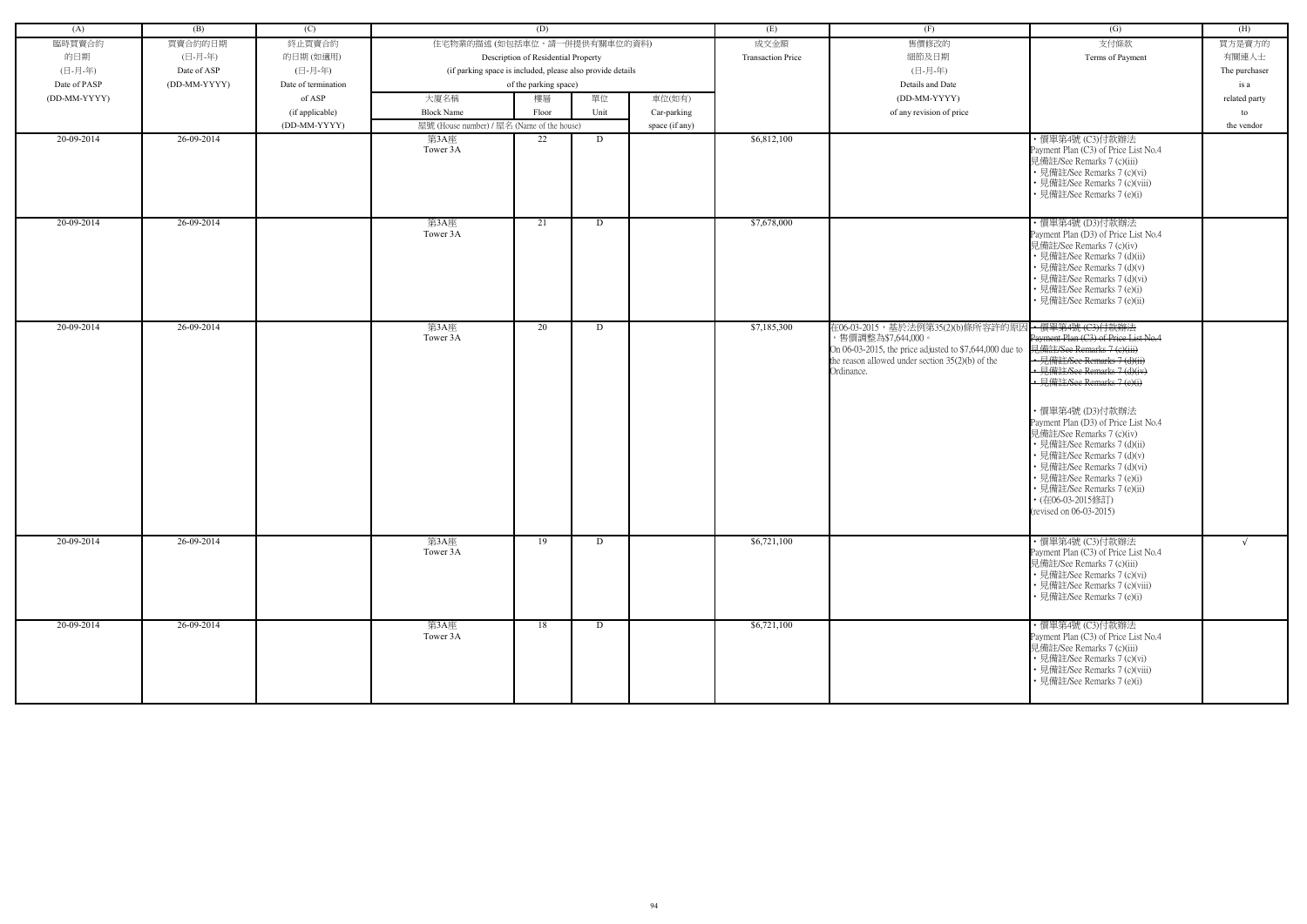| (A)          | (B)          | (C)                 |                                            | (D)                                                        |      |                | (E)                      | (F)                      | (G)                                                                                                                                                                                                             | (H)           |
|--------------|--------------|---------------------|--------------------------------------------|------------------------------------------------------------|------|----------------|--------------------------|--------------------------|-----------------------------------------------------------------------------------------------------------------------------------------------------------------------------------------------------------------|---------------|
| 臨時買賣合約       | 買賣合約的日期      | 終止買賣合約              | 住宅物業的描述 (如包括車位,請一併提供有關車位的資料)               |                                                            |      |                | 成交金額                     | 售價修改的                    | 支付條款                                                                                                                                                                                                            | 買方是賣方的        |
| 的日期          | (日-月-年)      | 的日期(如適用)            |                                            | Description of Residential Property                        |      |                | <b>Transaction Price</b> | 細節及日期                    | Terms of Payment                                                                                                                                                                                                | 有關連人士         |
| (日-月-年)      | Date of ASP  | (日-月-年)             |                                            | (if parking space is included, please also provide details |      |                |                          | (日-月-年)                  |                                                                                                                                                                                                                 | The purchaser |
| Date of PASP | (DD-MM-YYYY) | Date of termination |                                            | of the parking space)                                      |      |                |                          | Details and Date         |                                                                                                                                                                                                                 | is a          |
| (DD-MM-YYYY) |              | of ASP              | 大廈名稱                                       | 樓層                                                         | 單位   | 車位(如有)         |                          | (DD-MM-YYYY)             |                                                                                                                                                                                                                 | related party |
|              |              | (if applicable)     | <b>Block Name</b>                          | Floor                                                      | Unit | Car-parking    |                          | of any revision of price |                                                                                                                                                                                                                 | to            |
|              |              | (DD-MM-YYYY)        | 屋號 (House number) / 屋名 (Name of the house) |                                                            |      | space (if any) |                          |                          |                                                                                                                                                                                                                 | the vendor    |
| 20-09-2014   | 26-09-2014   |                     | 第3A座                                       | 17                                                         | D    |                | \$5,057,500              |                          | ・價單第4號 (A3)付款辦法                                                                                                                                                                                                 |               |
|              |              |                     | Tower 3A                                   |                                                            |      |                |                          |                          | Payment Plan (A3) of Price List No.4<br>見備註/See Remarks 7 (c)(i)<br>• 見備註/See Remarks 7 (c)(v)<br>• 見備註/See Remarks 7 (c)(vii)<br>• 見備註/See Remarks 7 (e)(i)<br>· 見備註/See Remarks 7 (f)(iii)                    |               |
| 20-09-2014   | 26-09-2014   |                     | 第3A座<br>Tower 3A                           | 16                                                         | D    |                | \$5,037,000              |                          | ·價單第4號 (A3)付款辦法<br>Payment Plan (A3) of Price List No.4<br>見備註/See Remarks 7 (c)(i)<br>• 見備註/See Remarks 7 (c)(v)<br>• 見備註/See Remarks 7 (c)(vii)<br>• 見備註/See Remarks 7 (e)(i)<br>• 見備註/See Remarks 7 (f)(iii) |               |
| 20-09-2014   | 26-09-2014   |                     | 第3A座<br>Tower 3A                           | 15                                                         | D    |                | \$5,016,500              |                          | ・價單第4號 (A3)付款辦法<br>Payment Plan (A3) of Price List No.4<br>見備註/See Remarks 7 (c)(i)<br>• 見備註/See Remarks 7 (c)(v)<br>• 見備註/See Remarks 7 (c)(vii)<br>• 見備註/See Remarks 7 (e)(i)                                 |               |
| 20-09-2014   | 26-09-2014   |                     | 第3A座<br>Tower 3A                           | 12                                                         | D    |                | \$5,001,400              |                          | · 價單第4號 (A3)付款辦法<br>Payment Plan (A3) of Price List No.4<br>見備註/See Remarks 7 (c)(i)<br>• 見備註/See Remarks 7 (c)(v)<br>• 見備註/See Remarks 7 (c)(vii)<br>• 見備註/See Remarks 7 (e)(i)                                |               |
| 20-09-2014   | 26-09-2014   |                     | 第3A座<br>Tower 3A                           | 11                                                         | D    |                | \$5,120,300              |                          | · 價單第4號 (A3)付款辦法<br>Payment Plan (A3) of Price List No.4<br>見備註/See Remarks 7 (c)(i)<br>• 見備註/See Remarks 7 (d)(i)<br>• 見備註/See Remarks 7 (c)(vii)<br>• 見備註/See Remarks 7 (e)(i)                                |               |
| 20-09-2014   | 26-09-2014   |                     | 第3A座<br>Tower 3A                           | 10                                                         | D    |                | \$4,971,100              |                          | · 價單第4號 (A3)付款辦法<br>Payment Plan (A3) of Price List No.4<br>見備註/See Remarks 7 (c)(i)<br>• 見備註/See Remarks 7 (c)(v)<br>• 見備註/See Remarks 7 (c)(vii)<br>• 見備註/See Remarks 7 (e)(i)                                |               |
| 20-09-2014   | 26-09-2014   |                     | 第3A座<br>Tower 3A                           | 9                                                          | D    |                | \$5,089,200              |                          | ・價單第4號 (A3)付款辦法<br>Payment Plan (A3) of Price List No.4<br>見備註/See Remarks 7 (c)(i)<br>• 見備註/See Remarks 7 (d)(i)<br>• 見備註/See Remarks 7 (c)(vii)<br>• 見備註/See Remarks 7 (e)(i)                                 |               |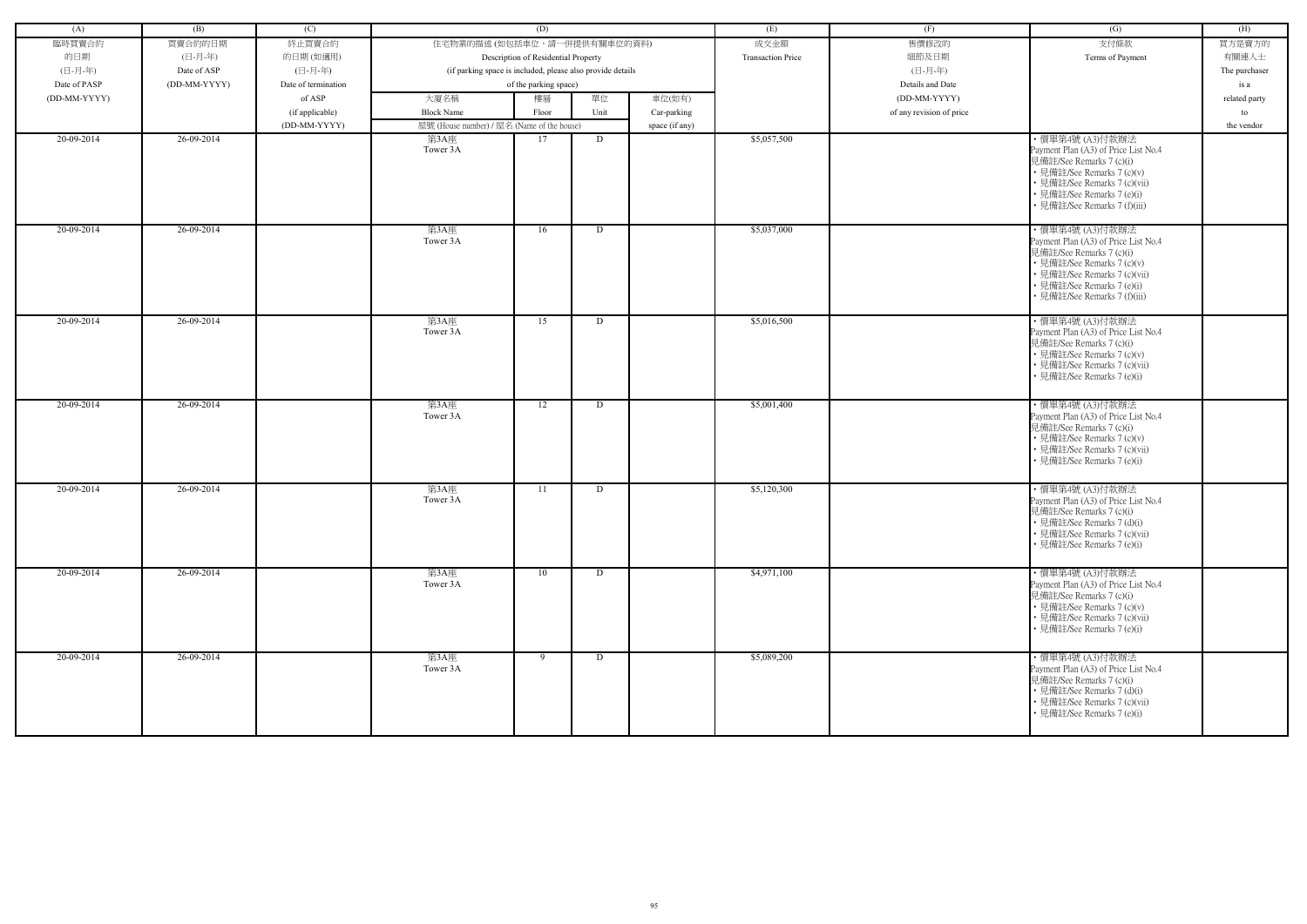| (A)          | (B)          | (C)                 |                                                            | (D)                                 |              |                | (E)                      | (F)                      | (G)                                                                                                                                                                                                               | (H)           |
|--------------|--------------|---------------------|------------------------------------------------------------|-------------------------------------|--------------|----------------|--------------------------|--------------------------|-------------------------------------------------------------------------------------------------------------------------------------------------------------------------------------------------------------------|---------------|
|              |              |                     |                                                            |                                     |              |                |                          |                          |                                                                                                                                                                                                                   |               |
| 臨時買賣合約       | 買賣合約的日期      | 終止買賣合約              | 住宅物業的描述 (如包括車位,請一併提供有關車位的資料)                               |                                     |              |                | 成交金額                     | 售價修改的                    | 支付條款                                                                                                                                                                                                              | 買方是賣方的        |
| 的日期          | (日-月-年)      | 的日期(如適用)            |                                                            | Description of Residential Property |              |                | <b>Transaction Price</b> | 細節及日期                    | Terms of Payment                                                                                                                                                                                                  | 有關連人士         |
| (日-月-年)      | Date of ASP  | (日-月-年)             | (if parking space is included, please also provide details |                                     |              |                |                          | (日-月-年)                  |                                                                                                                                                                                                                   | The purchaser |
| Date of PASP | (DD-MM-YYYY) | Date of termination |                                                            | of the parking space)               |              |                |                          | Details and Date         |                                                                                                                                                                                                                   | is a          |
| (DD-MM-YYYY) |              | of ASP              | 大廈名稱                                                       | 樓層                                  | 單位           | 車位(如有)         |                          | (DD-MM-YYYY)             |                                                                                                                                                                                                                   | related party |
|              |              | (if applicable)     | <b>Block Name</b>                                          | Floor                               | Unit         | Car-parking    |                          | of any revision of price |                                                                                                                                                                                                                   | to            |
|              |              | (DD-MM-YYYY)        | 屋號 (House number) / 屋名 (Name of the house)                 |                                     |              | space (if any) |                          |                          |                                                                                                                                                                                                                   | the vendor    |
| 20-09-2014   | 26-09-2014   |                     | 第3A座<br>Tower 3A                                           | 8                                   | D            |                | \$4,956,800              |                          | ・價單第4號 (A3)付款辦法<br>Payment Plan (A3) of Price List No.4<br>見備註/See Remarks 7 (c)(i)<br>• 見備註/See Remarks 7 (c)(v)<br>• 見備註/See Remarks 7 (c)(vii)<br>• 見備註/See Remarks 7 (e)(i)<br>見備註/See Remarks 7 (f)(iii)     |               |
| 20-09-2014   | 26-09-2014   |                     | 第3A座<br>Tower 3A                                           | -7                                  | D            |                | \$4,937,200              |                          | · 價單第4號 (A3)付款辦法<br>Payment Plan (A3) of Price List No.4<br>見備註/See Remarks 7 (c)(i)<br>• 見備註/See Remarks 7 (c)(v)<br>· 見備註/See Remarks 7 (c)(vii)<br>• 見備註/See Remarks 7 (e)(i)                                  |               |
| 20-09-2014   | 26-09-2014   |                     | 第3A座<br>Tower 3A                                           | 6                                   | D            |                | \$4,927,400              |                          | ・價單第4號 (A3)付款辦法<br>Payment Plan (A3) of Price List No.4<br>見備註/See Remarks 7 (c)(i)<br>• 見備註/See Remarks 7 (c)(v)<br>• 見備註/See Remarks 7 (c)(vii)<br>• 見備註/See Remarks 7 (e)(i)                                   |               |
| 20-09-2014   | 26-09-2014   |                     | 第3A座<br>Tower 3A                                           | 5                                   | D            |                | \$5,048,000              |                          | ·價單第4號 (A3)付款辦法<br>Payment Plan (A3) of Price List No.4<br>見備註/See Remarks 7 (c)(i)<br>• 見備註/See Remarks 7 (d)(i)<br>• 見備註/See Remarks 7 (c)(vii)<br>• 見備註/See Remarks 7 (e)(i)                                   |               |
| 20-09-2014   | 26-09-2014   |                     | 第3A座<br>Tower 3A                                           | $\overline{3}$                      | D            |                | \$5,037,900              |                          | ・價單第4號 (A3)付款辦法<br>Payment Plan (A3) of Price List No.4<br>見備註/See Remarks 7 (c)(i)<br>• 見備註/See Remarks 7 (d)(i)<br>• 見備註/See Remarks 7 (c)(vii)<br>• 見備註/See Remarks 7 (e)(i)                                   |               |
| 20-09-2014   | 26-09-2014   |                     | 第3B座<br>Tower 3B                                           | $\overline{26}$                     | $\mathbf{A}$ |                | \$11,244,800             |                          | ・價單第4號 (C3)付款辦法<br>Payment Plan (C3) of Price List No.4<br>見備註/See Remarks 7 (c)(iii)<br>• 見備註/See Remarks 7 (d)(ii)<br>• 見備註/See Remarks 7 (c)(viii)<br>• 見備註/See Remarks 7 (e)(i)<br>• 見備註/See Remarks 7 (f)(i) |               |
| 20-09-2014   | 26-09-2014   |                     | 第3B座<br>Tower 3B                                           | 25                                  | A            |                | \$11,200,200             |                          | ・價單第4號 (C3)付款辦法<br>Payment Plan (C3) of Price List No.4<br>見備註/See Remarks 7 (c)(iii)<br>• 見備註/See Remarks 7 (d)(ii)<br>• 見備註/See Remarks 7 (c)(viii)<br>• 見備註/See Remarks 7 (e)(i)<br>• 見備註/See Remarks 7 (f)(i) |               |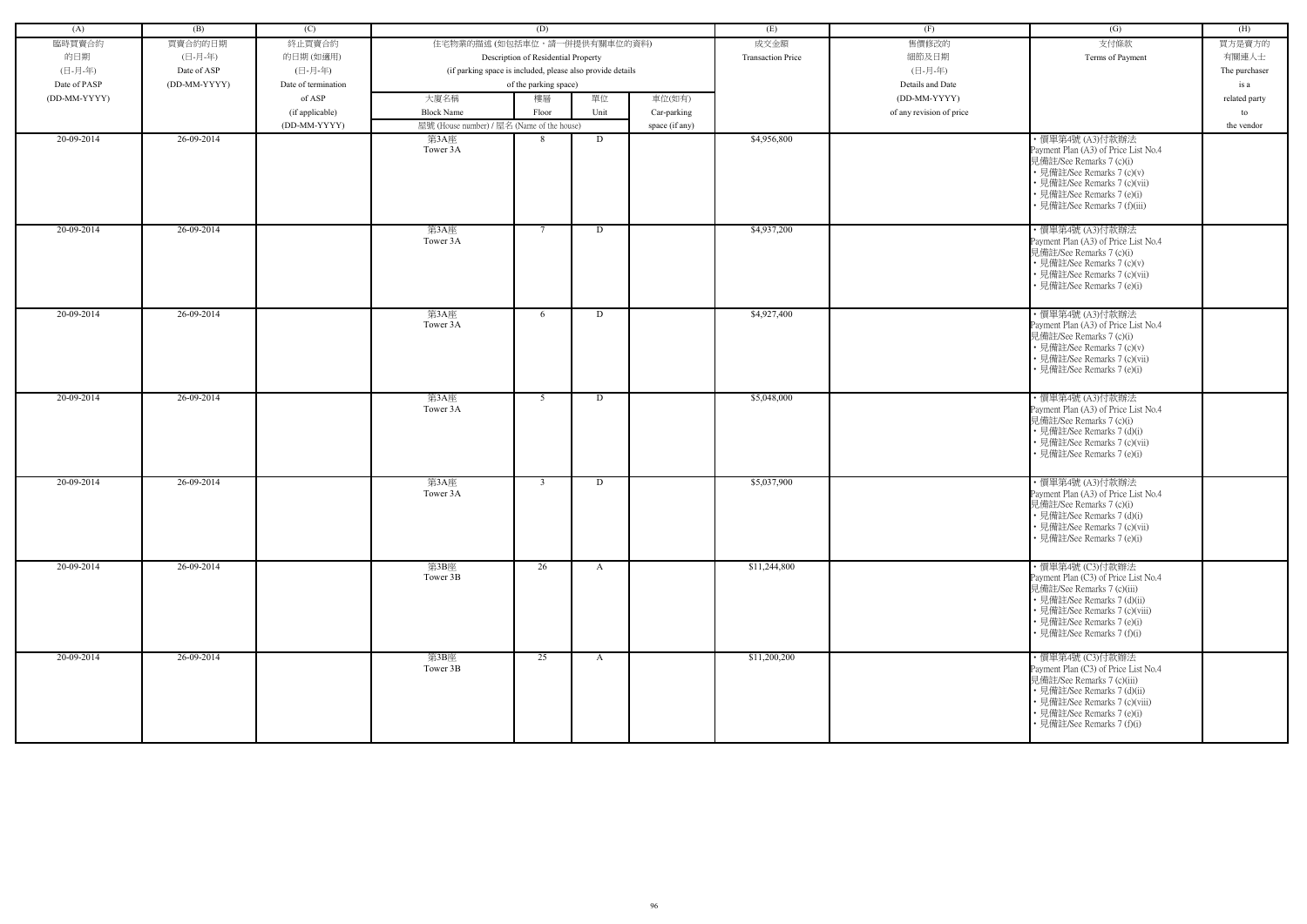| (A)          | (B)          | (C)                 |                                                            | (D)                                 |              |                | (E)                      | (F)                      | (G)                                                                                                                                                                                                                                                                         | (H)           |
|--------------|--------------|---------------------|------------------------------------------------------------|-------------------------------------|--------------|----------------|--------------------------|--------------------------|-----------------------------------------------------------------------------------------------------------------------------------------------------------------------------------------------------------------------------------------------------------------------------|---------------|
| 臨時買賣合約       | 買賣合約的日期      | 終止買賣合約              | 住宅物業的描述 (如包括車位,請一併提供有關車位的資料)                               |                                     |              |                | 成交金額                     | 售價修改的                    | 支付條款                                                                                                                                                                                                                                                                        | 買方是賣方的        |
| 的日期          | (日-月-年)      | 的日期(如適用)            |                                                            | Description of Residential Property |              |                | <b>Transaction Price</b> | 細節及日期                    | Terms of Payment                                                                                                                                                                                                                                                            | 有關連人士         |
| (日-月-年)      | Date of ASP  | (日-月-年)             | (if parking space is included, please also provide details |                                     |              |                |                          | (日-月-年)                  |                                                                                                                                                                                                                                                                             | The purchaser |
| Date of PASP | (DD-MM-YYYY) | Date of termination |                                                            | of the parking space)               |              |                |                          | Details and Date         |                                                                                                                                                                                                                                                                             | is a          |
| (DD-MM-YYYY) |              | of ASP              | 大廈名稱                                                       | 樓層                                  | 單位           | 車位(如有)         |                          | (DD-MM-YYYY)             |                                                                                                                                                                                                                                                                             | related party |
|              |              | (if applicable)     | <b>Block Name</b>                                          | Floor                               | Unit         | Car-parking    |                          | of any revision of price |                                                                                                                                                                                                                                                                             | to            |
|              |              | (DD-MM-YYYY)        | 屋號 (House number) / 屋名 (Name of the house)                 |                                     |              | space (if any) |                          |                          |                                                                                                                                                                                                                                                                             | the vendor    |
| 20-09-2014   | 26-09-2014   |                     | 第3B座<br>Tower 3B                                           | 23                                  | A            |                | \$11,523,400             |                          | ・價單第4號 (C3)付款辦法<br>Payment Plan (C3) of Price List No.4<br>見備註/See Remarks 7 (c)(iii)<br>• 見備註/See Remarks 7 (d)(ii)<br>• 見備註/See Remarks 7 (d)(iv)<br>• 見備註/See Remarks 7 (e)(i)<br>• 見備註/See Remarks 7 (f)(i)                                                             |               |
| 20-09-2014   | 26-09-2014   |                     | 第3B座<br>Tower 3B                                           | 22                                  | A            |                | \$11,111,100             |                          | · 價單第4號 (C3)付款辦法<br>Payment Plan (C3) of Price List No.4<br>見備註/See Remarks 7 (c)(iii)<br>• 見備註/See Remarks 7 (d)(ii)<br>• 見備註/See Remarks 7 (c)(viii)<br>• 見備註/See Remarks 7 (e)(i)<br>• 見備註/See Remarks 7 (f)(i)                                                          |               |
| 20-09-2014   | 26-09-2014   |                     | 第3B座<br>Tower 3B                                           | 21                                  | A            |                | \$12,161,000             |                          | ・價單第4號 (D3)付款辦法<br>Payment Plan (D3) of Price List No.4<br>見備註/See Remarks 7 (c)(iv)<br>• 見備註/See Remarks 7 (d)(ii)<br>• 見備註/See Remarks 7 (d)(v)<br>· 見備註/See Remarks 7 (d)(vi)<br>• 見備註/See Remarks 7 (e)(i)<br>· 見備註/See Remarks 7 (e)(ii)<br>• 見備註/See Remarks 7 (f)(i) |               |
| 20-09-2014   | 26-09-2014   |                     | 第3B座<br>Tower 3B                                           | 20                                  | A            |                | \$11,788,300             |                          | ・價單第4號 (D3)付款辦法<br>Payment Plan (D3) of Price List No.4<br>見備註/See Remarks 7 (c)(iv)<br>• 見備註/See Remarks 7 (c)(vi)<br>· 見備註/See Remarks 7 (d)(v)<br>• 見備註/See Remarks 7 (d)(vi)<br>• 見備註/See Remarks 7 (e)(i)<br>• 見備註/See Remarks 7 (e)(ii)<br>• 見備註/See Remarks 7 (f)(i) |               |
| 20-09-2014   | 26-09-2014   |                     | 第3B座<br>Tower 3B                                           | 19                                  | $\mathbf{A}$ |                | \$10,979,100             |                          | ・價單第4號 (C3)付款辦法<br>Payment Plan (C3) of Price List No.4<br>見備註/See Remarks 7 (c)(iii)<br>• 見備註/See Remarks 7 (d)(ii)<br>• 見備註/See Remarks 7 (c)(viii)<br>• 見備註/See Remarks 7 (e)(i)<br>• 見備註/See Remarks 7 (f)(i)                                                           |               |
| 20-09-2014   | 26-09-2014   |                     | 第3B座<br>Tower 3B                                           | 18                                  | $\mathbf{A}$ |                | \$10,979,100             |                          | ・價單第4號 (C3)付款辦法<br>Payment Plan (C3) of Price List No.4<br>見備註/See Remarks 7 (c)(iii)<br>• 見備註/See Remarks 7 (d)(ii)<br>• 見備註/See Remarks 7 (c)(viii)<br>• 見備註/See Remarks 7 (e)(i)<br>• 見備註/See Remarks 7 (f)(i)                                                           |               |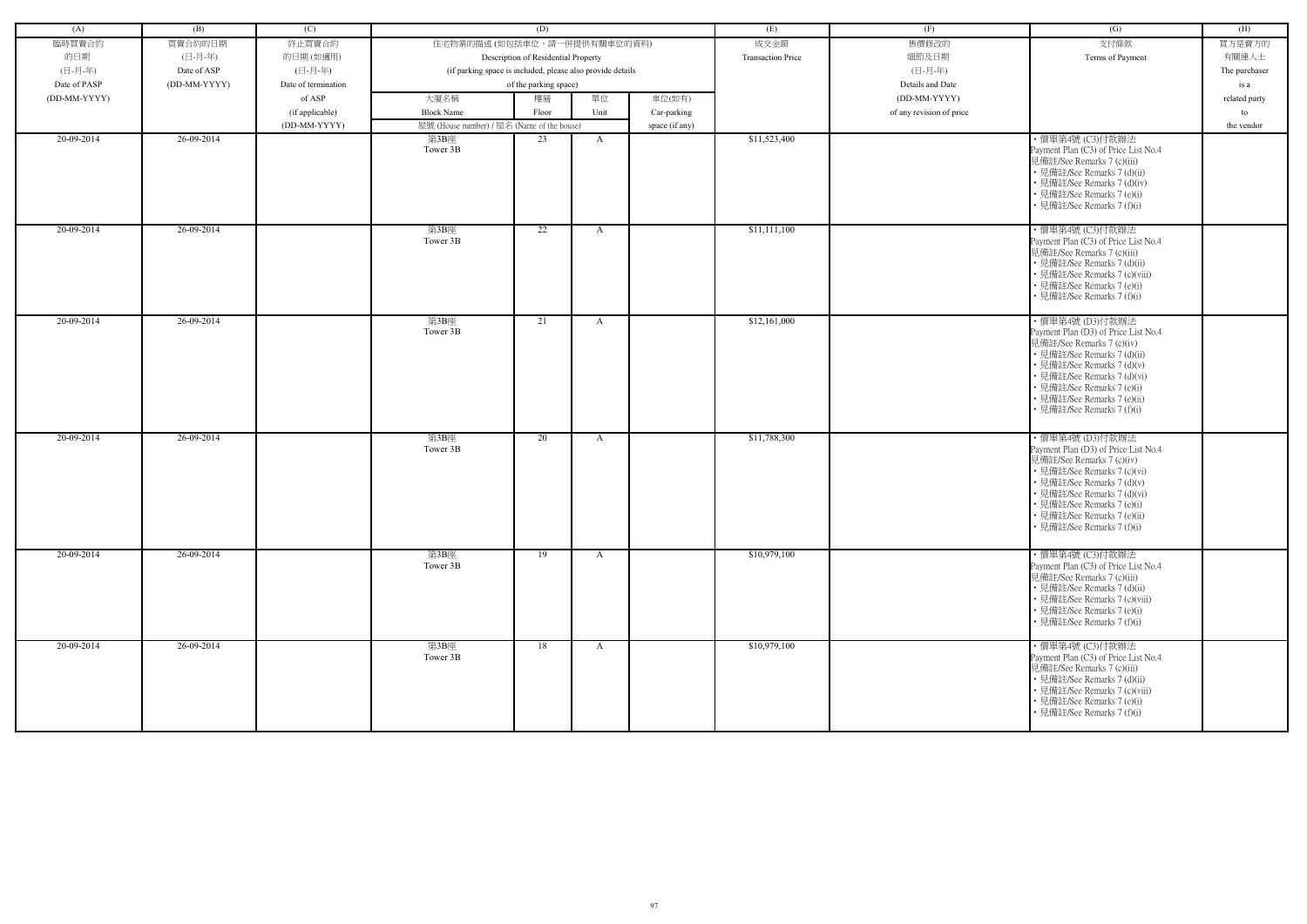| (A)          | (B)          | (C)                 |                                                            | (D)                                 |              |                | (E)                      | (F)                      | (G)                                                                                                                                                                                                                                            | (H)           |
|--------------|--------------|---------------------|------------------------------------------------------------|-------------------------------------|--------------|----------------|--------------------------|--------------------------|------------------------------------------------------------------------------------------------------------------------------------------------------------------------------------------------------------------------------------------------|---------------|
| 臨時買賣合約       | 買賣合約的日期      | 終止買賣合約              | 住宅物業的描述 (如包括車位,請一併提供有關車位的資料)                               |                                     |              |                | 成交金額                     | 售價修改的                    | 支付條款                                                                                                                                                                                                                                           | 買方是賣方的        |
| 的日期          | (日-月-年)      | 的日期(如適用)            |                                                            | Description of Residential Property |              |                | <b>Transaction Price</b> | 細節及日期                    | Terms of Payment                                                                                                                                                                                                                               | 有關連人士         |
| (日-月-年)      | Date of ASP  | (日-月-年)             | (if parking space is included, please also provide details |                                     |              |                |                          | (日-月-年)                  |                                                                                                                                                                                                                                                | The purchaser |
| Date of PASP | (DD-MM-YYYY) | Date of termination |                                                            | of the parking space)               |              |                |                          | Details and Date         |                                                                                                                                                                                                                                                | is a          |
| (DD-MM-YYYY) |              | of ASP              | 大廈名稱                                                       | 樓層                                  | 單位           | 車位(如有)         |                          | (DD-MM-YYYY)             |                                                                                                                                                                                                                                                | related party |
|              |              | (if applicable)     | <b>Block Name</b>                                          | Floor                               | Unit         | Car-parking    |                          | of any revision of price |                                                                                                                                                                                                                                                | to            |
|              |              | (DD-MM-YYYY)        | 屋號 (House number) / 屋名 (Name of the house)                 |                                     |              | space (if any) |                          |                          |                                                                                                                                                                                                                                                | the vendor    |
| 20-09-2014   | 26-09-2014   |                     | 第3B座                                                       | 32                                  | B            |                | \$8,981,700              |                          | ・價單第4號 (C3)付款辦法                                                                                                                                                                                                                                |               |
|              |              |                     | Tower 3B                                                   |                                     |              |                |                          |                          | Payment Plan (C3) of Price List No.4<br>見備註/See Remarks 7 (c)(iii)<br>• 見備註/See Remarks 7 (d)(ii)<br>• 見備註/See Remarks 7 (c)(viii)<br>• 見備註/See Remarks 7 (e)(i)                                                                               |               |
| 20-09-2014   | 26-09-2014   |                     | 第3B座<br>Tower 3B                                           | 31                                  | B            |                | \$8,681,800              |                          | · 價單第4號 (C3)付款辦法<br>Payment Plan (C3) of Price List No.4<br>見備註/See Remarks 7 (c)(iii)<br>• 見備註/See Remarks 7 (c)(vi)<br>• 見備註/See Remarks 7 (c)(viii)<br>• 見備註/See Remarks 7 (e)(i)                                                           |               |
| 20-09-2014   | 26-09-2014   |                     | 第3B座<br>Tower 3B                                           | 30                                  | B            |                | \$9,791,000              |                          | · 價單第4號 (D3)付款辦法<br>Payment Plan (D3) of Price List No.4<br>見備註/See Remarks 7 (c)(iv)<br>• 見備註/See Remarks 7 (d)(ii)<br>• 見備註/See Remarks 7 (d)(v)<br>• 見備註/See Remarks 7 (d)(vi)<br>• 見備註/See Remarks 7 (e)(i)<br>· 見備註/See Remarks 7 (e)(ii) |               |
| 20-09-2014   | 26-09-2014   |                     | 第3B座<br>Tower 3B                                           | 29                                  | B            |                | \$9,752,000              |                          | · 價單第4號 (D3)付款辦法<br>Payment Plan (D3) of Price List No.4<br>見備註/See Remarks 7 (c)(iv)<br>• 見備註/See Remarks 7 (d)(ii)<br>• 見備註/See Remarks 7 (d)(v)<br>• 見備註/See Remarks 7 (d)(vi)<br>• 見備註/See Remarks 7 (e)(i)<br>· 見備註/See Remarks 7 (e)(ii) |               |
| 20-09-2014   | 26-09-2014   |                     | 第3B座<br>Tower 3B                                           | 28                                  | B            |                | \$8,874,300              |                          | ・價單第4號 (C3)付款辦法<br>Payment Plan (C3) of Price List No.4<br>見備註/See Remarks 7 (c)(iii)<br>• 見備註/See Remarks 7 (d)(ii)<br>• 見備註/See Remarks 7 (c)(viii)<br>• 見備註/See Remarks 7 (e)(i)                                                            |               |
| 20-09-2014   | 26-09-2014   |                     | 第3B座<br>Tower 3B                                           | 27                                  | $\mathbf{B}$ |                | \$8,804,200              |                          | ・價單第4號 (C3)付款辦法<br>Payment Plan (C3) of Price List No.4<br>見備註/See Remarks 7 (c)(iii)<br>• 見備註/See Remarks 7 (d)(ii)<br>• 見備註/See Remarks 7 (c)(viii)<br>• 見備註/See Remarks 7 (e)(i)                                                            |               |
| 20-09-2014   | 26-09-2014   |                     | 第3B座<br>Tower 3B                                           | 26                                  | B            |                | \$8,510,500              |                          | ・價單第4號 (C3)付款辦法<br>Payment Plan (C3) of Price List No.4<br>見備註/See Remarks 7 (c)(iii)<br>• 見備註/See Remarks 7 (c)(vi)<br>• 見備註/See Remarks 7 (c)(viii)<br>• 見備註/See Remarks 7 (e)(i)                                                            |               |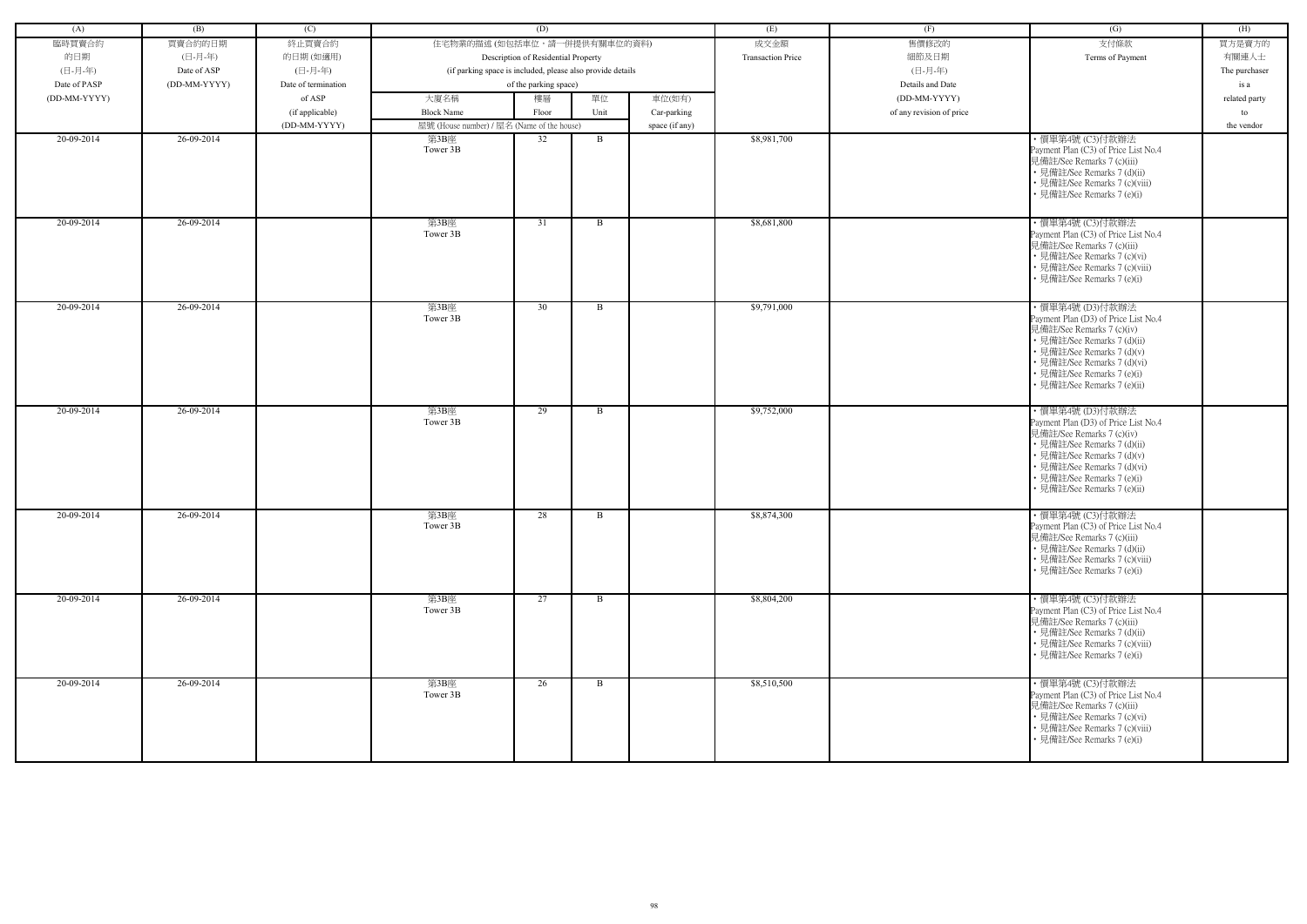|              |              |                     |                                                            | (D)                                 |              |                |                          |                          |                                                                                                                                                                                                                                               |               |
|--------------|--------------|---------------------|------------------------------------------------------------|-------------------------------------|--------------|----------------|--------------------------|--------------------------|-----------------------------------------------------------------------------------------------------------------------------------------------------------------------------------------------------------------------------------------------|---------------|
| (A)          | (B)          | (C)                 |                                                            |                                     |              |                | (E)                      | (F)                      | (G)                                                                                                                                                                                                                                           | (H)           |
| 臨時買賣合約       | 買賣合約的日期      | 終止買賣合約              | 住宅物業的描述 (如包括車位,請一併提供有關車位的資料)                               |                                     |              |                | 成交金額                     | 售價修改的                    | 支付條款                                                                                                                                                                                                                                          | 買方是賣方的        |
| 的日期          | (日-月-年)      | 的日期(如適用)            |                                                            | Description of Residential Property |              |                | <b>Transaction Price</b> | 細節及日期                    | Terms of Payment                                                                                                                                                                                                                              | 有關連人士         |
| (日-月-年)      | Date of ASP  | (日-月-年)             | (if parking space is included, please also provide details |                                     |              |                |                          | (日-月-年)                  |                                                                                                                                                                                                                                               | The purchaser |
| Date of PASP | (DD-MM-YYYY) | Date of termination |                                                            | of the parking space)               |              |                |                          | Details and Date         |                                                                                                                                                                                                                                               | is a          |
| (DD-MM-YYYY) |              | of ASP              | 大廈名稱                                                       | 樓層                                  | 單位           | 車位(如有)         |                          | (DD-MM-YYYY)             |                                                                                                                                                                                                                                               | related party |
|              |              | (if applicable)     | <b>Block Name</b>                                          | Floor                               | Unit         | Car-parking    |                          | of any revision of price |                                                                                                                                                                                                                                               | to            |
|              |              | (DD-MM-YYYY)        | 屋號 (House number) / 屋名 (Name of the house)                 |                                     |              | space (if any) |                          |                          |                                                                                                                                                                                                                                               | the vendor    |
| 20-09-2014   | 26-09-2014   |                     | 第3B座<br>Tower 3B                                           | 25                                  | B            |                | \$8,476,000              |                          | ・價單第4號 (C3)付款辦法<br>Payment Plan (C3) of Price List No.4<br>見備註/See Remarks 7 (c)(iii)<br>• 見備註/See Remarks 7 (c)(vi)<br>• 見備註/See Remarks 7 (c)(viii)<br>• 見備註/See Remarks 7 (e)(i)                                                           |               |
| 20-09-2014   | 26-09-2014   |                     | 第3B座<br>Tower 3B                                           | 23                                  | B            |                | \$8,729,200              |                          | ·價單第4號 (C3)付款辦法<br>Payment Plan (C3) of Price List No.4<br>見備註/See Remarks 7 (c)(iii)<br>• 見備註/See Remarks 7 (c)(vi)<br>• 見備註/See Remarks 7 (d)(iv)<br>• 見備註/See Remarks 7 (e)(i)                                                             |               |
| 20-09-2014   | 26-09-2014   |                     | 第3B座<br>Tower 3B                                           | 22                                  | B            |                | \$8,409,800              |                          | ・價單第4號 (C3)付款辦法<br>Payment Plan (C3) of Price List No.4<br>見備註/See Remarks 7 (c)(iii)<br>• 見備註/See Remarks 7 (c)(vi)<br>• 見備註/See Remarks 7 (c)(viii)<br>• 見備註/See Remarks 7 (e)(i)                                                           |               |
| 20-09-2014   | 26-09-2014   |                     | 第3B座<br>Tower 3B                                           | 20                                  | B            |                | \$9,445,000              |                          | ・價單第4號 (D3)付款辦法<br>Payment Plan (D3) of Price List No.4<br>見備註/See Remarks 7 (c)(iv)<br>• 見備註/See Remarks 7 (d)(ii)<br>• 見備註/See Remarks 7 (d)(v)<br>• 見備註/See Remarks 7 (d)(vi)<br>• 見備註/See Remarks 7 (e)(i)<br>· 見備註/See Remarks 7 (e)(ii) |               |
| 20-09-2014   | 26-09-2014   |                     | 第3B座<br>Tower 3B                                           | 19                                  | B            |                | \$8,561,200              |                          | · 價單第4號 (C3)付款辦法<br>Payment Plan (C3) of Price List No.4<br>見備註/See Remarks 7 (c)(iii)<br>• 見備註/See Remarks 7 (d)(ii)<br>• 見備註/See Remarks 7 (c)(viii)<br>• 見備註/See Remarks 7 (e)(i)                                                          |               |
| 20-09-2014   | 26-09-2014   |                     | 第3B座<br>Tower 3B                                           | 18                                  | $\mathbf{B}$ |                | \$9,155,800              |                          | ・價單第4號 (D3)付款辦法<br>Payment Plan (D3) of Price List No.4<br>見備註/See Remarks 7 (c)(iv)<br>• 見備註/See Remarks 7 (c)(vi)<br>• 見備註/See Remarks 7 (d)(v)<br>• 見備註/See Remarks 7 (d)(vi)<br>• 見備註/See Remarks 7 (e)(i)<br>• 見備註/See Remarks 7 (e)(ii) |               |
| 20-09-2014   | 26-09-2014   |                     | 第3B座<br>Tower 3B                                           | 17                                  | B            |                | \$8,493,900              |                          | ・價單第4號 (C3)付款辦法<br>Payment Plan (C3) of Price List No.4<br>見備註/See Remarks 7 (c)(iii)<br>• 見備註/See Remarks 7 (d)(ii)<br>• 見備註/See Remarks 7 (c)(viii)<br>• 見備註/See Remarks 7 (e)(i)                                                           |               |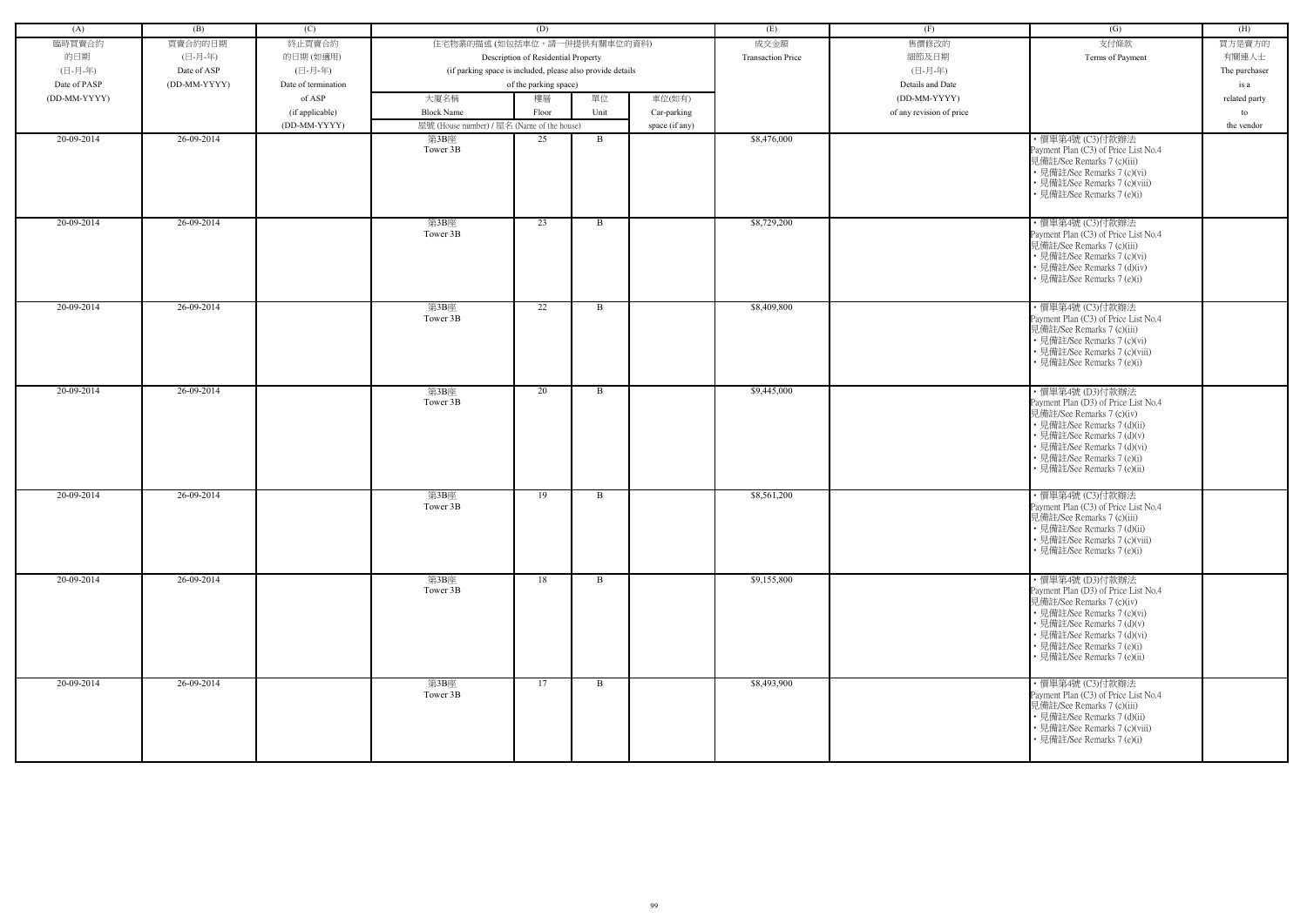| (A)          | (B)          | (C)                 |                                            | (D)                                                        |              |                | (E)                      | (F)                      | (G)                                                                                                                                                                                                                                           | (H)           |
|--------------|--------------|---------------------|--------------------------------------------|------------------------------------------------------------|--------------|----------------|--------------------------|--------------------------|-----------------------------------------------------------------------------------------------------------------------------------------------------------------------------------------------------------------------------------------------|---------------|
| 臨時買賣合約       | 買賣合約的日期      | 終止買賣合約              | 住宅物業的描述 (如包括車位,請一併提供有關車位的資料)               |                                                            |              |                | 成交金額                     | 售價修改的                    | 支付條款                                                                                                                                                                                                                                          | 買方是賣方的        |
| 的日期          | (日-月-年)      | 的日期(如適用)            |                                            | Description of Residential Property                        |              |                | <b>Transaction Price</b> | 細節及日期                    | Terms of Payment                                                                                                                                                                                                                              | 有關連人士         |
| (日-月-年)      | Date of ASP  | (日-月-年)             |                                            | (if parking space is included, please also provide details |              |                |                          | (日-月-年)                  |                                                                                                                                                                                                                                               | The purchaser |
| Date of PASP | (DD-MM-YYYY) | Date of termination |                                            | of the parking space)                                      |              |                |                          | Details and Date         |                                                                                                                                                                                                                                               | is a          |
| (DD-MM-YYYY) |              | of ASP              | 大廈名稱                                       | 樓層                                                         | 單位           | 車位(如有)         |                          | (DD-MM-YYYY)             |                                                                                                                                                                                                                                               | related party |
|              |              | (if applicable)     | <b>Block Name</b>                          | Floor                                                      | Unit         | Car-parking    |                          | of any revision of price |                                                                                                                                                                                                                                               | to            |
|              |              | (DD-MM-YYYY)        | 屋號 (House number) / 屋名 (Name of the house) |                                                            |              | space (if any) |                          |                          |                                                                                                                                                                                                                                               | the vendor    |
| 20-09-2014   | 26-09-2014   |                     | 第3B座<br>Tower 3B                           | 16                                                         | B            |                | \$9,297,000              |                          | ・價單第4號 (D3)付款辦法<br>Payment Plan (D3) of Price List No.4<br>見備註/See Remarks 7 (c)(iv)                                                                                                                                                          |               |
|              |              |                     |                                            |                                                            |              |                |                          |                          | • 見備註/See Remarks 7 (d)(ii)<br>• 見備註/See Remarks 7 (d)(v)<br>• 見備註/See Remarks 7 (d)(vi)<br>• 見備註/See Remarks 7 (e)(i)<br>• 見備註/See Remarks 7 (e)(ii)                                                                                         |               |
| 20-09-2014   | 26-09-2014   |                     | 第3B座<br>Tower 3B                           | 15                                                         | B            |                | \$8,177,500              |                          | ·價單第4號 (C3)付款辦法<br>Payment Plan (C3) of Price List No.4<br>見備註/See Remarks 7 (c)(iii)<br>• 見備註/See Remarks 7 (c)(vi)<br>• 見備註/See Remarks 7 (c)(viii)<br>見備註/See Remarks 7 (e)(i)                                                             |               |
| 20-09-2014   | 26-09-2014   |                     | 第3B座<br>Tower 3B                           | 12                                                         | B            |                | \$8,668,600              |                          | ・價單第4號 (C3)付款辦法<br>Payment Plan (C3) of Price List No.4<br>見備註/See Remarks 7 (c)(iii)<br>• 見備註/See Remarks 7 (d)(ii)<br>• 見備註/See Remarks 7 (d)(iv)<br>• 見備註/See Remarks 7 (e)(i)                                                             |               |
| 20-09-2014   | 26-09-2014   |                     | 第3B座<br>Tower 3B                           | 11                                                         | B            |                | \$8,112,100              |                          | · 價單第4號 (C3)付款辦法<br>Payment Plan (C3) of Price List No.4<br>見備註/See Remarks 7 (c)(iii)<br>• 見備註/See Remarks 7 (c)(vi)<br>• 見備註/See Remarks 7 (c)(viii)<br>• 見備註/See Remarks 7 (e)(i)                                                          |               |
| 20-09-2014   | 26-09-2014   |                     | 第3B座<br>Tower 3B                           | 10                                                         | B            |                | \$8,079,500              |                          | · 價單第4號 (C3)付款辦法<br>Payment Plan (C3) of Price List No.4<br>見備註/See Remarks 7 (c)(iii)<br>• 見備註/See Remarks 7 (c)(vi)<br>• 見備註/See Remarks 7 (c)(viii)<br>• 見備註/See Remarks 7 (e)(i)                                                          |               |
| 20-09-2014   | 26-09-2014   |                     | 第3B座<br>Tower 3B                           | 9                                                          | $\mathbf{B}$ |                | \$8,291,900              |                          | ·價單第4號 (C3)付款辦法<br>Payment Plan (C3) of Price List No.4<br>見備註/See Remarks 7 (c)(iii)<br>• 見備註/See Remarks 7 (d)(ii)<br>• 見備註/See Remarks 7 (c)(viii)<br>• 見備註/See Remarks 7 (e)(i)                                                           |               |
| 20-09-2014   | 26-09-2014   |                     | 第3B座<br>Tower 3B                           | 8                                                          | $\mathbf{B}$ |                | \$9,112,000              |                          | ・價單第4號 (D3)付款辦法<br>Payment Plan (D3) of Price List No.4<br>見備註/See Remarks 7 (c)(iv)<br>• 見備註/See Remarks 7 (d)(ii)<br>• 見備註/See Remarks 7 (d)(v)<br>• 見備註/See Remarks 7 (d)(vi)<br>• 見備註/See Remarks 7 (e)(i)<br>• 見備註/See Remarks 7 (e)(ii) |               |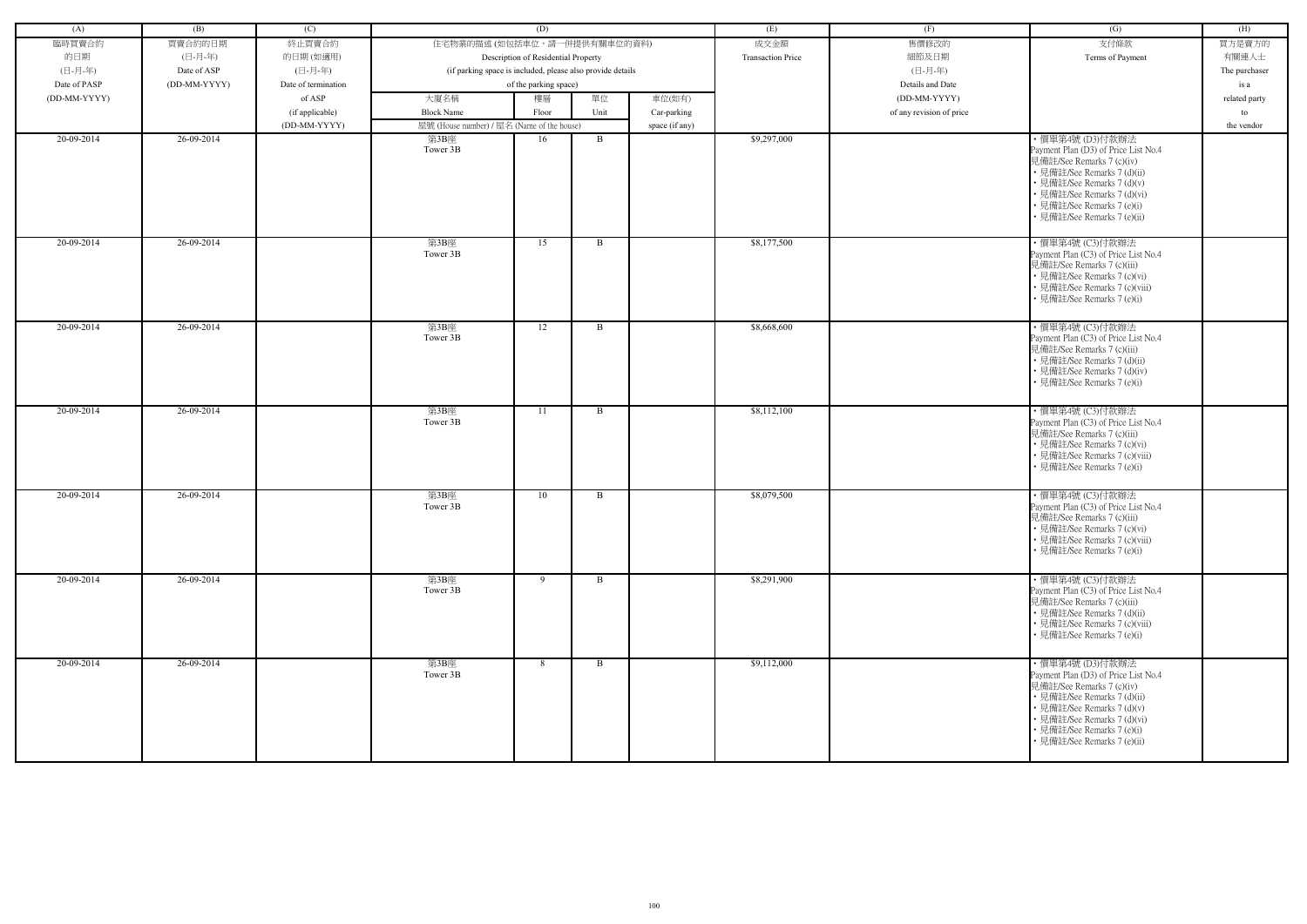| (A)          | (B)          | (C)                 |                                                            | (D)                                 |              |                | (E)                      | (F)                      | (G)                                                                                                                                                                                                                                                                         | (H)                 |
|--------------|--------------|---------------------|------------------------------------------------------------|-------------------------------------|--------------|----------------|--------------------------|--------------------------|-----------------------------------------------------------------------------------------------------------------------------------------------------------------------------------------------------------------------------------------------------------------------------|---------------------|
| 臨時買賣合約       | 買賣合約的日期      | 終止買賣合約              | 住宅物業的描述 (如包括車位,請一併提供有關車位的資料)                               |                                     |              |                | 成交金額                     | 售價修改的                    | 支付條款                                                                                                                                                                                                                                                                        | 買方是賣方的              |
| 的日期          | (日-月-年)      | 的日期(如適用)            |                                                            | Description of Residential Property |              |                | <b>Transaction Price</b> | 細節及日期                    | Terms of Payment                                                                                                                                                                                                                                                            | 有關連人士               |
| (日-月-年)      | Date of ASP  | (日-月-年)             | (if parking space is included, please also provide details |                                     |              |                |                          | (日-月-年)                  |                                                                                                                                                                                                                                                                             | The purchaser       |
| Date of PASP | (DD-MM-YYYY) | Date of termination |                                                            | of the parking space)               |              |                |                          | Details and Date         |                                                                                                                                                                                                                                                                             | is a                |
| (DD-MM-YYYY) |              | of ASP              | 大廈名稱                                                       | 樓層                                  | 單位           | 車位(如有)         |                          | (DD-MM-YYYY)             |                                                                                                                                                                                                                                                                             |                     |
|              |              | (if applicable)     | <b>Block Name</b>                                          | Floor                               | Unit         | Car-parking    |                          | of any revision of price |                                                                                                                                                                                                                                                                             | related party<br>to |
|              |              | (DD-MM-YYYY)        | 屋號 (House number) / 屋名 (Name of the house)                 |                                     |              |                |                          |                          |                                                                                                                                                                                                                                                                             | the vendor          |
| 20-09-2014   | 26-09-2014   |                     | 第3B座                                                       |                                     | B            | space (if any) | \$9,039,000              |                          | ・價單第4號 (D3)付款辦法                                                                                                                                                                                                                                                             |                     |
|              |              |                     | Tower 3B                                                   |                                     |              |                |                          |                          | Payment Plan (D3) of Price List No.4<br>見備註/See Remarks 7 (c)(iv)<br>• 見備註/See Remarks 7 (d)(ii)<br>• 見備註/See Remarks 7 (d)(v)<br>• 見備註/See Remarks 7 (d)(vi)<br>• 見備註/See Remarks 7 (e)(i)<br>• 見備註/See Remarks 7 (e)(ii)                                                  |                     |
| 20-09-2014   | 26-09-2014   |                     | 第3B座<br>Tower 3B                                           | 6                                   | B            |                | \$9,003,000              |                          | ・價單第4號 (D3)付款辦法<br>Payment Plan (D3) of Price List No.4<br>見備註/See Remarks 7 (c)(iv)<br>• 見備註/See Remarks 7 (d)(ii)<br>• 見備註/See Remarks 7 (d)(v)<br>• 見備註/See Remarks 7 (d)(vi)<br>• 見備註/See Remarks 7 (e)(i)<br>• 見備註/See Remarks 7 (e)(ii)                               |                     |
| 20-09-2014   | 26-09-2014   |                     | 第3B座<br>Tower 3B                                           | 5                                   | $\mathbf{B}$ |                | \$8,159,900              |                          | ・價單第4號 (C3)付款辦法<br>Payment Plan (C3) of Price List No.4<br>見備註/See Remarks 7 (c)(iii)<br>• 見備註/See Remarks 7 (d)(ii)<br>• 見備註/See Remarks 7 (c)(viii)<br>• 見備註/See Remarks 7 (e)(i)                                                                                         |                     |
| 20-09-2014   | 26-09-2014   |                     | 第3B座<br>Tower 3B                                           | $\overline{3}$                      | B            |                | \$8,127,200              |                          | · 價單第4號 (C3)付款辦法<br>Payment Plan (C3) of Price List No.4<br>見備註/See Remarks 7 (c)(iii)<br>• 見備註/See Remarks 7 (d)(ii)<br>• 見備註/See Remarks 7 (c)(viii)<br>• 見備註/See Remarks 7 (e)(i)                                                                                        |                     |
| 20-09-2014   | 26-09-2014   |                     | 第5A座<br>Tower 5A                                           | 15                                  | A            |                | \$11,078,300             |                          | ·價單第4號 (C3)付款辦法<br>Payment Plan (C3) of Price List No.4<br>見備註/See Remarks 7 (c)(iii)<br>• 見備註/See Remarks 7 (d)(ii)<br>• 見備註/See Remarks 7 (c)(viii)<br>• 見備註/See Remarks 7 (e)(i)<br>• 見備註/See Remarks 7 (f)(i)                                                           |                     |
| 20-09-2014   | 26-09-2014   |                     | 第5A座<br>Tower 5A                                           | 12                                  | $\mathbf{A}$ |                | \$12,137,000             |                          | ・價單第4號 (D3)付款辦法<br>Payment Plan (D3) of Price List No.4<br>見備註/See Remarks 7 (c)(iv)<br>• 見備註/See Remarks 7 (d)(ii)<br>• 見備註/See Remarks 7 (d)(v)<br>• 見備註/See Remarks 7 (d)(vi)<br>• 見備註/See Remarks 7 (e)(i)<br>• 見備註/See Remarks 7 (e)(ii)<br>• 見備註/See Remarks 7 (f)(i) |                     |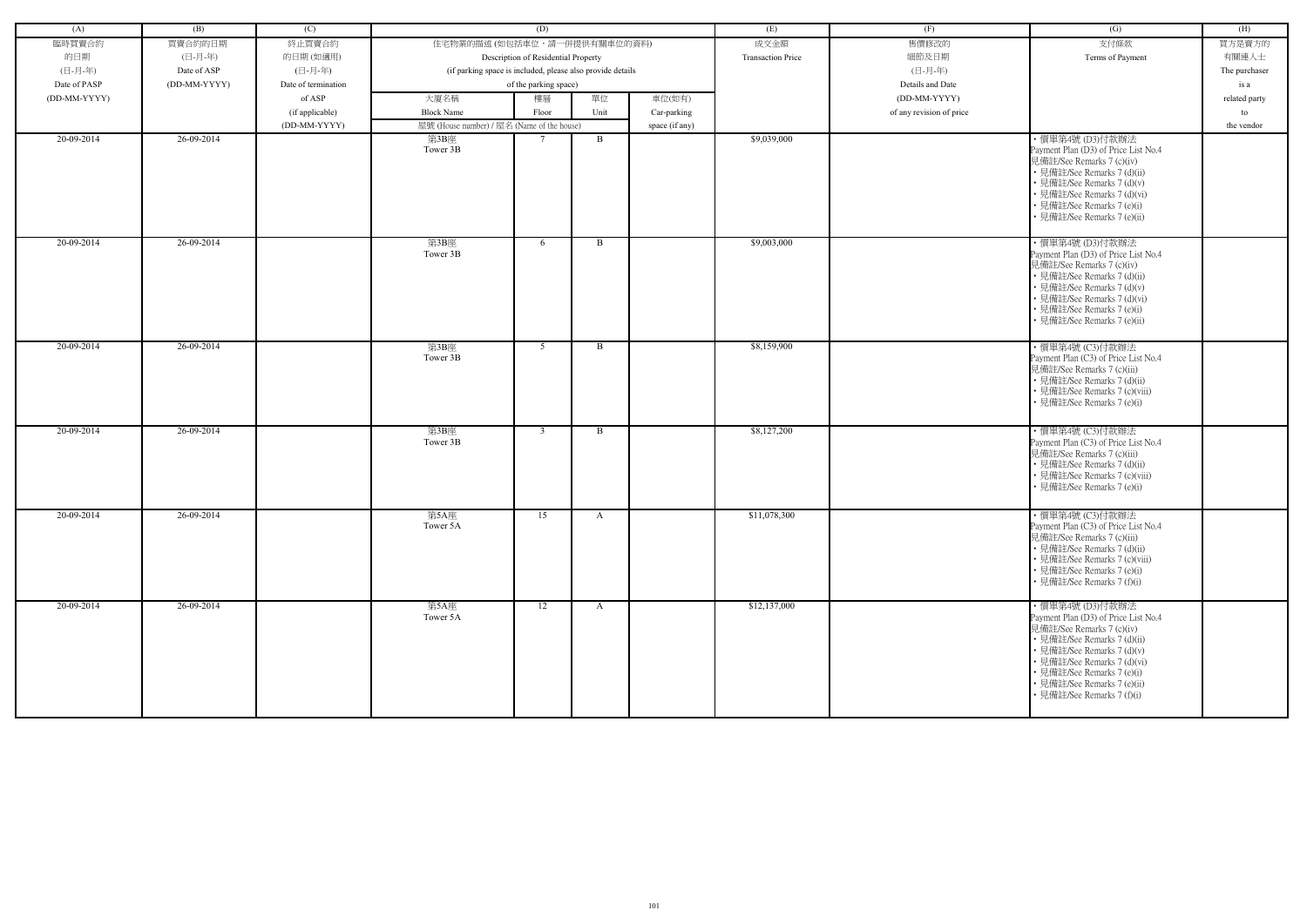| (A)          | (B)                                                           | (C)                 |                                                            | (D)                                 |              |                | (E)                      | (F)                      | (G)                                                                                                                                                                                                                                                                         | (H)           |
|--------------|---------------------------------------------------------------|---------------------|------------------------------------------------------------|-------------------------------------|--------------|----------------|--------------------------|--------------------------|-----------------------------------------------------------------------------------------------------------------------------------------------------------------------------------------------------------------------------------------------------------------------------|---------------|
|              |                                                               |                     | 住宅物業的描述 (如包括車位,請一併提供有關車位的資料)                               |                                     |              |                |                          |                          |                                                                                                                                                                                                                                                                             |               |
| 臨時買賣合約       | 買賣合約的日期                                                       | 終止買賣合約              |                                                            |                                     |              |                | 成交金額                     | 售價修改的                    | 支付條款                                                                                                                                                                                                                                                                        | 買方是賣方的        |
| 的日期          | (日-月-年)                                                       | 的日期(如適用)            |                                                            | Description of Residential Property |              |                | <b>Transaction Price</b> | 細節及日期                    | Terms of Payment                                                                                                                                                                                                                                                            | 有關連人士         |
| (日-月-年)      | Date of ASP                                                   | (日-月-年)             | (if parking space is included, please also provide details |                                     |              |                |                          | (日-月-年)                  |                                                                                                                                                                                                                                                                             | The purchaser |
| Date of PASP | (DD-MM-YYYY)                                                  | Date of termination |                                                            | of the parking space)               |              |                |                          | Details and Date         |                                                                                                                                                                                                                                                                             | is a          |
| (DD-MM-YYYY) |                                                               | of ASP              | 大廈名稱                                                       | 樓層                                  | 單位           | 車位(如有)         |                          | (DD-MM-YYYY)             |                                                                                                                                                                                                                                                                             | related party |
|              |                                                               | (if applicable)     | <b>Block Name</b>                                          | Floor                               | Unit         | Car-parking    |                          | of any revision of price |                                                                                                                                                                                                                                                                             | to            |
|              |                                                               | (DD-MM-YYYY)        | 屋號 (House number) / 屋名 (Name of the house)                 |                                     |              | space (if any) |                          |                          |                                                                                                                                                                                                                                                                             | the vendor    |
| 20-09-2014   | 26-09-2014                                                    |                     | 第5A座<br>Tower 5A                                           | 9                                   | A            |                | \$10,945,400             |                          | · 價單第4號 (C3)付款辦法<br>Payment Plan (C3) of Price List No.4<br>見備註/See Remarks 7 (c)(iii)<br>• 見備註/See Remarks 7 (d)(ii)<br>• 見備註/See Remarks 7 (c)(viii)<br>• 見備註/See Remarks 7 (e)(i)<br>• 見備註/See Remarks 7 (f)(i)                                                          |               |
| 20-09-2014   | 26-09-2014                                                    |                     | 第5A座<br>Tower 5A                                           | 8                                   | A            |                | \$10,623,100             |                          | · 價單第4號 (C3)付款辦法<br>Payment Plan (C3) of Price List No.4<br>見備註/See Remarks 7 (c)(iii)<br>• 見備註/See Remarks 7 (c)(vi)<br>• 見備註/See Remarks 7 (c)(viii)<br>• 見備註/See Remarks 7 (e)(i)<br>• 見備註/See Remarks 7 (f)(i)                                                          |               |
| 20-09-2014   | 26-09-2014                                                    |                     | 第5A座<br>Tower 5A                                           | 5                                   | A            |                | \$10,858,100             |                          | ・價單第4號 (C3)付款辦法<br>Payment Plan (C3) of Price List No.4<br>見備註/See Remarks 7 (c)(iii)<br>• 見備註/See Remarks 7 (d)(ii)<br>• 見備註/See Remarks 7 (c)(viii)<br>• 見備註/See Remarks 7 (e)(i)<br>• 見備註/See Remarks 7 (f)(i)                                                           |               |
| 20-09-2014   | 26-09-2014                                                    |                     | 第5A座<br>Tower 5A                                           | $\overline{3}$                      | A            |                | \$10,836,200             |                          | ・價單第4號 (C3)付款辦法<br>Payment Plan (C3) of Price List No.4<br>見備註/See Remarks 7 (c)(iii)<br>• 見備註/See Remarks 7 (d)(ii)<br>• 見備註/See Remarks 7 (c)(viii)<br>• 見備註/See Remarks 7 (e)(i)<br>見備註/See Remarks 7 (f)(i)                                                             |               |
| 20-09-2014   | 簽訂臨時買賣合約後交易再<br>未有進展<br>The PASP has not proceeded<br>further |                     | 第2B座<br>Tower 2B                                           | $\overline{3}$                      | $\mathbf C$  |                | \$17,830,200             |                          | · 價單第4號 (C3)付款辦法<br>Payment Plan (C3) of Price List No.4<br>見備註/See Remarks 7 (c)(iii)<br>• 見備註/See Remarks 7 (c)(vi)<br>• 見備註/See Remarks 7 (d)(iv)<br>• 見備註/See Remarks 7 (e)(i)                                                                                          |               |
|              |                                                               |                     | 第3B座<br>Tower 3B                                           | 21                                  | $\mathbf{B}$ |                |                          |                          | ·價單第4號 (C3)付款辦法<br>Payment Plan (C3) of Price List No.4<br>見備註/See Remarks 7 (c)(iii)<br>• 見備註/See Remarks 7 (c)(vi)<br>• 見備註/See Remarks 7 (d)(iv)<br>• 見備註/See Remarks 7 (e)(i)                                                                                           |               |
| 26-09-2014   | $07-10-2014$                                                  |                     | 第1B座<br>Tower 1B                                           | 33                                  | A            |                | \$17,595,400             |                          | ・價單第5號 (E4)付款辦法<br>Payment Plan (E4) of Price List No.5<br>見備註/See Remarks 7 (c)(ix)<br>• 見備註/See Remarks 7 (c)(vi)<br>• 見備註/See Remarks 7 (d)(v)<br>• 見備註/See Remarks 7 (d)(vi)<br>• 見備註/See Remarks 7 (e)(i)<br>• 見備註/See Remarks 7 (e)(ii)<br>• 見備註/See Remarks 7 (f)(i) |               |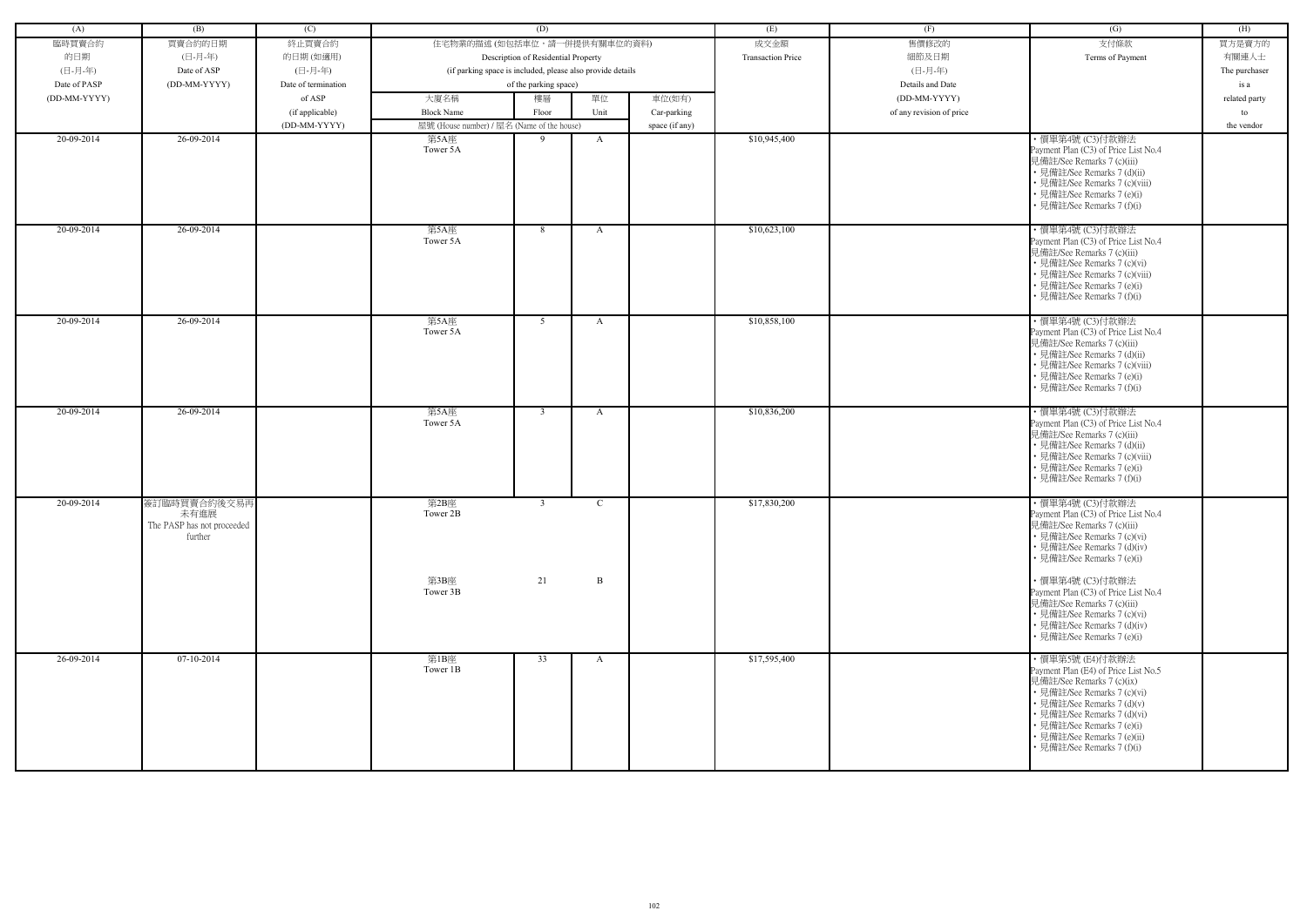| (A)          | (B)          | (C)                 |                                                            | (D)                                 |              |                | (E)                      | (F)                      | (G)                                                                                                                                                                                                                                                                           | (H)           |
|--------------|--------------|---------------------|------------------------------------------------------------|-------------------------------------|--------------|----------------|--------------------------|--------------------------|-------------------------------------------------------------------------------------------------------------------------------------------------------------------------------------------------------------------------------------------------------------------------------|---------------|
| 臨時買賣合約       | 買賣合約的日期      | 終止買賣合約              | 住宅物業的描述 (如包括車位,請一併提供有關車位的資料)                               |                                     |              |                | 成交金額                     | 售價修改的                    | 支付條款                                                                                                                                                                                                                                                                          | 買方是賣方的        |
| 的日期          | (日-月-年)      | 的日期(如適用)            |                                                            | Description of Residential Property |              |                | <b>Transaction Price</b> | 細節及日期                    | Terms of Payment                                                                                                                                                                                                                                                              | 有關連人士         |
| (日-月-年)      | Date of ASP  | (日-月-年)             | (if parking space is included, please also provide details |                                     |              |                |                          | (日-月-年)                  |                                                                                                                                                                                                                                                                               | The purchaser |
|              | (DD-MM-YYYY) |                     |                                                            |                                     |              |                |                          |                          |                                                                                                                                                                                                                                                                               |               |
| Date of PASP |              | Date of termination |                                                            | of the parking space)               |              |                |                          | Details and Date         |                                                                                                                                                                                                                                                                               | is a          |
| (DD-MM-YYYY) |              | of ASP              | 大廈名稱                                                       | 樓層                                  | 單位           | 車位(如有)         |                          | (DD-MM-YYYY)             |                                                                                                                                                                                                                                                                               | related party |
|              |              | (if applicable)     | <b>Block Name</b>                                          | Floor                               | Unit         | Car-parking    |                          | of any revision of price |                                                                                                                                                                                                                                                                               | to            |
|              | $07-10-2014$ | (DD-MM-YYYY)        | 屋號 (House number) / 屋名 (Name of the house)                 |                                     |              | space (if any) |                          |                          |                                                                                                                                                                                                                                                                               | the vendor    |
| 26-09-2014   |              |                     | 第2B座<br>Tower 2B                                           | 33                                  | A            |                | \$31,666,000             |                          | ・價單第5號 (E4)付款辦法<br>Payment Plan (E4) of Price List No.5<br>見備註/See Remarks 7 (c)(ix)<br>• 見備註/See Remarks 7 (d)(vii)<br>• 見備註/See Remarks 7 (d)(v)<br>• 見備註/See Remarks 7 (d)(vi)<br>• 見備註/See Remarks 7 (e)(i)<br>• 見備註/See Remarks 7 (e)(ii)<br>• 見備註/See Remarks 7 (f)(ii) |               |
| 26-09-2014   | 07-10-2014   |                     | 第3A座<br>Tower 3A                                           | 33                                  | A            |                | \$13,292,000             |                          | ・價單第5號 (E4)付款辦法<br>Payment Plan (E4) of Price List No.5<br>見備註/See Remarks 7 (c)(ix)<br>• 見備註/See Remarks 7 (d)(vii)<br>• 見備註/See Remarks 7 (d)(v)<br>• 見備註/See Remarks 7 (d)(vi)<br>• 見備註/See Remarks 7 (e)(i)<br>• 見備註/See Remarks 7 (e)(ii)<br>• 見備註/See Remarks 7 (f)(i)  |               |
| 26-09-2014   | $07-10-2014$ |                     | 第5A座<br>Tower 5A                                           | 33                                  | A            |                | \$25,257,000             |                          | ・價單第5號 (E4)付款辦法<br>Payment Plan (E4) of Price List No.5<br>見備註/See Remarks 7 (c)(ix)<br>• 見備註/See Remarks 7 (d)(vii)<br>• 見備註/See Remarks 7 (d)(v)<br>• 見備註/See Remarks 7 (d)(vi)<br>• 見備註/See Remarks 7 (e)(i)<br>• 見備註/See Remarks 7 (e)(ii)<br>• 見備註/See Remarks 7 (f)(ii) |               |
| 27-09-2014   | 07-10-2014   |                     | 第1A座<br>Tower 1A                                           | 2                                   | C            |                | \$5,356,000              |                          | ・價單第5號 (E4)付款辦法<br>Payment Plan (E4) of Price List No.5<br>見備註/See Remarks 7 (c)(ix)<br>• 見備註/See Remarks 7 (d)(vii)<br>• 見備註/See Remarks 7 (d)(v)<br>• 見備註/See Remarks 7 (d)(vi)<br>• 見備註/See Remarks 7 (e)(i)<br>• 見備註/See Remarks 7 (e)(ii)                                |               |
| 27-09-2014   | $07-10-2014$ |                     | 第1B座<br>Tower 1B                                           | 32                                  | $\mathbf{A}$ |                | \$7,281,800              |                          | ・價單第5號 (C4)付款辦法<br>Payment Plan (C4) of Price List No.5<br>見備註/See Remarks 7 (c)(iii)<br>• 見備註/See Remarks 7 (d)(ii)<br>• 見備註/See Remarks 7 (c)(viii)<br>• 見備註/See Remarks 7 (e)(i)                                                                                           |               |
| 27-09-2014   | $07-10-2014$ |                     | 第1B座<br>Tower 1B                                           | 31                                  | A            |                | \$7,039,100              |                          | · 價單第5號 (C4)付款辦法<br>Payment Plan (C4) of Price List No.5<br>見備註/See Remarks 7 (c)(iii)<br>• 見備註/See Remarks 7 (c)(vi)<br>• 見備註/See Remarks 7 (c)(viii)<br>• 見備註/See Remarks 7 (e)(i)                                                                                          |               |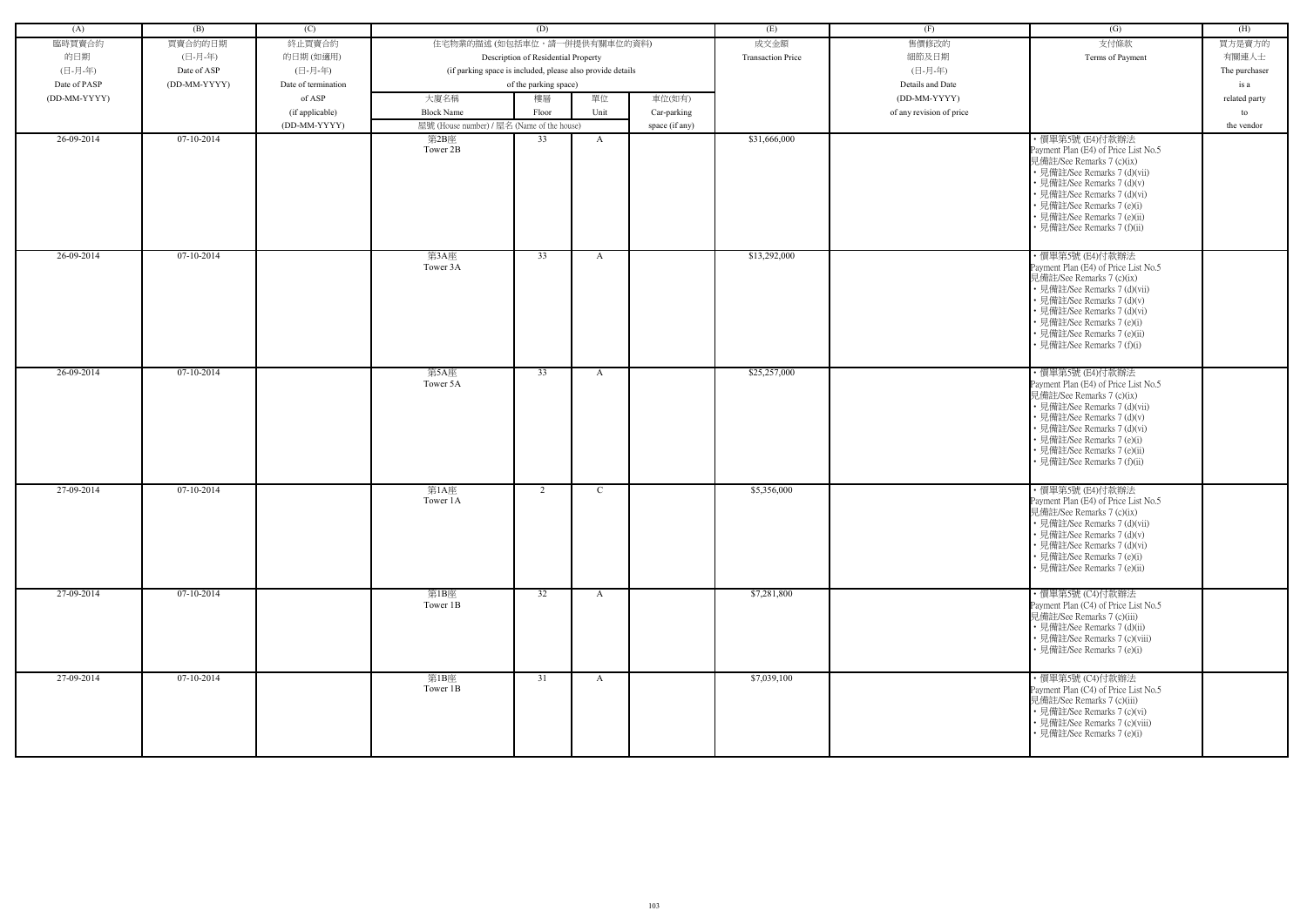| (A)          | (B)          | (C)                 |                                                            | (D)                                 |              |                | (E)                      | (F)                      | (G)                                                                                                                                                                                  | (H)           |
|--------------|--------------|---------------------|------------------------------------------------------------|-------------------------------------|--------------|----------------|--------------------------|--------------------------|--------------------------------------------------------------------------------------------------------------------------------------------------------------------------------------|---------------|
| 臨時買賣合約       | 買賣合約的日期      | 終止買賣合約              | 住宅物業的描述 (如包括車位,請一併提供有關車位的資料)                               |                                     |              |                | 成交金額                     | 售價修改的                    | 支付條款                                                                                                                                                                                 | 買方是賣方的        |
| 的日期          | (日-月-年)      | 的日期(如適用)            |                                                            | Description of Residential Property |              |                | <b>Transaction Price</b> | 細節及日期                    | Terms of Payment                                                                                                                                                                     | 有關連人士         |
| (日-月-年)      | Date of ASP  | (日-月-年)             | (if parking space is included, please also provide details |                                     |              |                |                          | (日-月-年)                  |                                                                                                                                                                                      | The purchaser |
| Date of PASP | (DD-MM-YYYY) | Date of termination |                                                            | of the parking space)               |              |                |                          | Details and Date         |                                                                                                                                                                                      | is a          |
| (DD-MM-YYYY) |              | of ASP              | 大廈名稱                                                       | 樓層                                  | 單位           | 車位(如有)         |                          | (DD-MM-YYYY)             |                                                                                                                                                                                      | related party |
|              |              | (if applicable)     | <b>Block Name</b>                                          | Floor                               | Unit         | Car-parking    |                          | of any revision of price |                                                                                                                                                                                      | to            |
|              |              | (DD-MM-YYYY)        | 屋號 (House number) / 屋名 (Name of the house)                 |                                     |              | space (if any) |                          |                          |                                                                                                                                                                                      | the vendor    |
| 27-09-2014   | 07-10-2014   |                     | 第1B座                                                       | 30                                  | A            |                | \$7,010,800              |                          | · 價單第5號 (C4)付款辦法                                                                                                                                                                     |               |
|              |              |                     | Tower 1B                                                   |                                     |              |                |                          |                          | Payment Plan (C4) of Price List No.5<br>見備註/See Remarks 7 (c)(iii)<br>• 見備註/See Remarks 7 (c)(vi)<br>• 見備註/See Remarks 7 (c)(viii)<br>• 見備註/See Remarks 7 (e)(i)                     |               |
| 27-09-2014   | 07-10-2014   |                     | 第1B座<br>Tower 1B                                           | 29                                  | $\mathbf{A}$ |                | \$6,983,400              |                          | ・價單第5號 (C4)付款辦法<br>Payment Plan (C4) of Price List No.5<br>見備註/See Remarks 7 (c)(iii)<br>• 見備註/See Remarks 7 (c)(vi)<br>• 見備註/See Remarks 7 (c)(viii)<br>• 見備註/See Remarks 7 (e)(i)  |               |
| 27-09-2014   | 07-10-2014   |                     | 第1B座<br>Tower 1B                                           | 28                                  | $\mathbf{A}$ |                | \$7,195,300              |                          | ・價單第5號 (C4)付款辦法<br>Payment Plan (C4) of Price List No.5<br>見備註/See Remarks 7 (c)(iii)<br>• 見備註/See Remarks 7 (d)(ii)<br>• 見備註/See Remarks 7 (c)(viii)<br>• 見備註/See Remarks 7 (e)(i)  |               |
| 27-09-2014   | 07-10-2014   |                     | 第1B座<br>Tower 1B                                           | 27                                  | $\mathbf{A}$ |                | \$7,373,300              |                          | · 價單第5號 (C4)付款辦法<br>Payment Plan (C4) of Price List No.5<br>見備註/See Remarks 7 (c)(iii)<br>• 見備註/See Remarks 7 (d)(ii)<br>• 見備註/See Remarks 7 (d)(iv)<br>• 見備註/See Remarks 7 (e)(i)   |               |
| 27-09-2014   | 07-10-2014   |                     | 第1B座<br>Tower 1B                                           | 26                                  | A            |                | \$7,344,200              |                          | ・價單第5號 (C4)付款辦法<br>Payment Plan (C4) of Price List No.5<br>見備註/See Remarks 7 (c)(iii)<br>• 見備註/See Remarks 7 (d)(ii)<br>• 見備註/See Remarks 7 (d)(iv)<br>• 見備註/See Remarks 7 (e)(i)    |               |
| 27-09-2014   | $07-10-2014$ |                     | 第1B座<br>Tower 1B                                           | 25                                  | $\mathbf{A}$ |                | \$7,080,700              |                          | · 價單第5號 (C4)付款辦法<br>Payment Plan (C4) of Price List No.5<br>見備註/See Remarks 7 (c)(iii)<br>• 見備註/See Remarks 7 (d)(ii)<br>• 見備註/See Remarks 7 (c)(viii)<br>• 見備註/See Remarks 7 (e)(i) |               |
| 27-09-2014   | $07-10-2014$ |                     | 第1B座<br>Tower 1B                                           | $\overline{23}$                     | A            |                | \$7,052,500              |                          | ・價單第5號 (C4)付款辦法<br>Payment Plan (C4) of Price List No.5<br>見備註/See Remarks 7 (c)(iii)<br>• 見備註/See Remarks 7 (d)(ii)<br>• 見備註/See Remarks 7 (c)(viii)<br>• 見備註/See Remarks 7 (e)(i)  |               |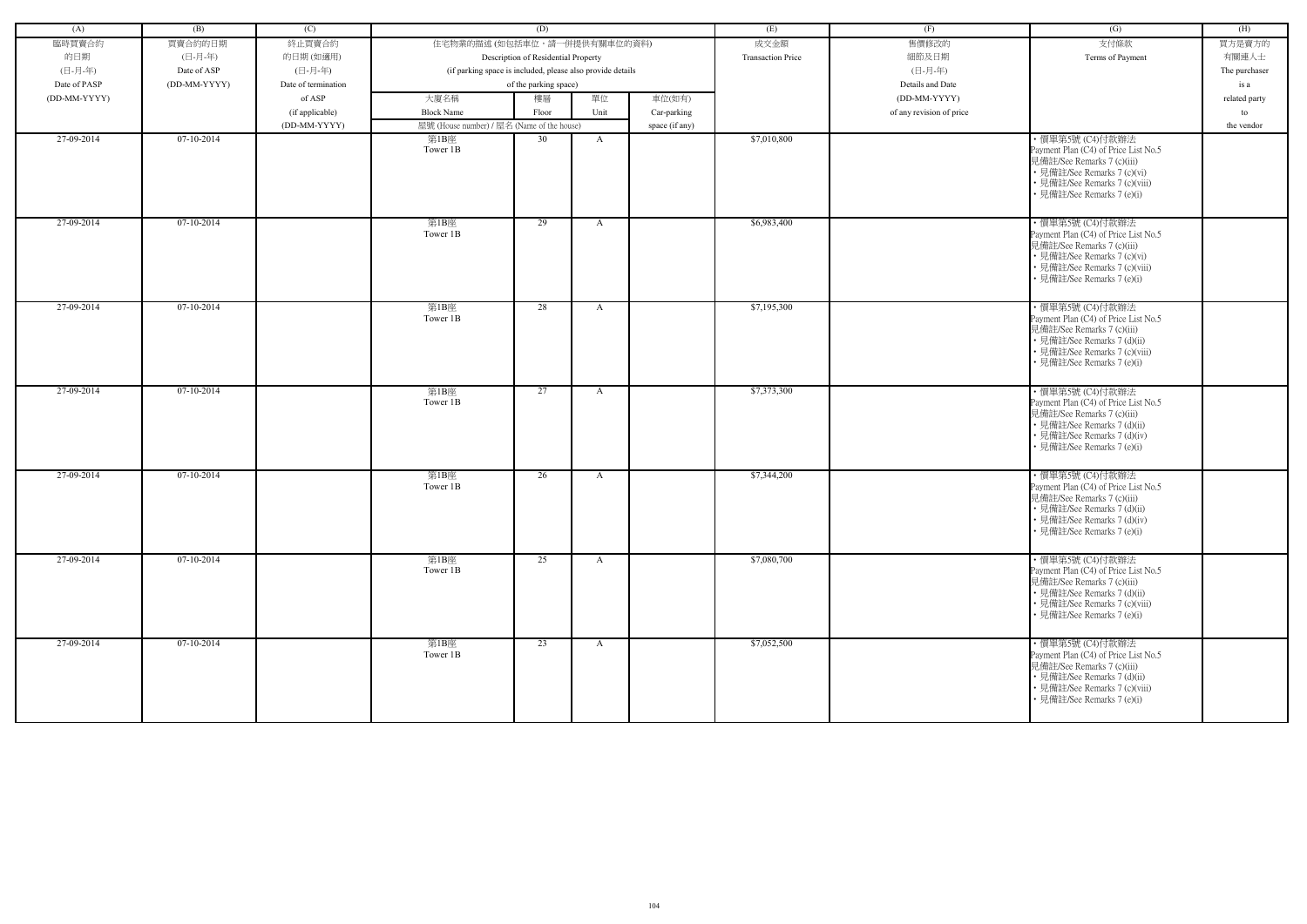| (A)          | (B)          | (C)                 |                                            | (D)                                                        |              |                | (E)                      | (F)                      | (G)                                                                                                                                                                                                                                            | (H)           |
|--------------|--------------|---------------------|--------------------------------------------|------------------------------------------------------------|--------------|----------------|--------------------------|--------------------------|------------------------------------------------------------------------------------------------------------------------------------------------------------------------------------------------------------------------------------------------|---------------|
| 臨時買賣合約       | 買賣合約的日期      | 終止買賣合約              | 住宅物業的描述 (如包括車位,請一併提供有關車位的資料)               |                                                            |              |                | 成交金額                     | 售價修改的                    | 支付條款                                                                                                                                                                                                                                           | 買方是賣方的        |
| 的日期          | (日-月-年)      | 的日期(如適用)            |                                            | Description of Residential Property                        |              |                | <b>Transaction Price</b> | 細節及日期                    | Terms of Payment                                                                                                                                                                                                                               | 有關連人士         |
| (日-月-年)      | Date of ASP  | (日-月-年)             |                                            | (if parking space is included, please also provide details |              |                |                          | (日-月-年)                  |                                                                                                                                                                                                                                                | The purchaser |
| Date of PASP | (DD-MM-YYYY) | Date of termination |                                            | of the parking space)                                      |              |                |                          | Details and Date         |                                                                                                                                                                                                                                                | is a          |
| (DD-MM-YYYY) |              | of ASP              | 大廈名稱                                       | 樓層                                                         | 單位           | 車位(如有)         |                          | (DD-MM-YYYY)             |                                                                                                                                                                                                                                                | related party |
|              |              | (if applicable)     | <b>Block Name</b>                          | Floor                                                      | Unit         | Car-parking    |                          | of any revision of price |                                                                                                                                                                                                                                                | to            |
|              |              | (DD-MM-YYYY)        | 屋號 (House number) / 屋名 (Name of the house) |                                                            |              | space (if any) |                          |                          |                                                                                                                                                                                                                                                | the vendor    |
| 27-09-2014   | 07-10-2014   |                     | 第1B座<br>Tower 1B                           | 22                                                         | A            |                | \$7,720,000              |                          | ・價單第5號 (D4)付款辦法<br>Payment Plan (D4) of Price List No.5<br>見備註/See Remarks 7 (c)(iv)<br>• 見備註/See Remarks 7 (d)(ii)<br>• 見備註/See Remarks 7 (d)(v)<br>• 見備註/See Remarks 7 (d)(vi)<br>• 見備註/See Remarks 7 (e)(i)<br>• 見備註/See Remarks 7 (e)(ii)  |               |
| 27-09-2014   | $07-10-2014$ |                     | 第1B座<br>Tower 1B                           | 21                                                         | A            |                | \$6,790,900              |                          | ・價單第5號 (C4)付款辦法<br>Payment Plan (C4) of Price List No.5<br>見備註/See Remarks 7 (c)(iii)<br>• 見備註/See Remarks 7 (c)(vi)<br>• 見備註/See Remarks 7 (c)(viii)<br>見備註/See Remarks 7 (e)(i)                                                              |               |
| $27-09-2014$ | $07-10-2014$ |                     | 第1B座<br>Tower 1B                           | 20                                                         | A            |                | \$6,993,200              |                          | ・價單第5號 (C4)付款辦法<br>Payment Plan (C4) of Price List No.5<br>見備註/See Remarks 7 (c)(iii)<br>• 見備註/See Remarks 7 (c)(vi)<br>• 見備註/See Remarks 7 (d)(iv)<br>• 見備註/See Remarks 7 (e)(i)                                                              |               |
| 27-09-2014   | $07-10-2014$ |                     | 第1B座<br>Tower 1B                           | 19                                                         | A            |                | \$6,737,000              |                          | · 價單第5號 (C4)付款辦法<br>Payment Plan (C4) of Price List No.5<br>見備註/See Remarks 7 (c)(iii)<br>• 見備註/See Remarks 7 (c)(vi)<br>• 見備註/See Remarks 7 (c)(viii)<br>• 見備註/See Remarks 7 (e)(i)                                                           |               |
| 27-09-2014   | 07-10-2014   |                     | 第1B座<br>Tower 1B                           | 18                                                         | A            |                | \$6,737,000              |                          | · 價單第5號 (C4)付款辦法<br>Payment Plan (C4) of Price List No.5<br>見備註/See Remarks 7 (c)(iii)<br>• 見備註/See Remarks 7 (c)(vi)<br>• 見備註/See Remarks 7 (c)(viii)<br>• 見備註/See Remarks 7 (e)(i)                                                           |               |
| 27-09-2014   | 07-10-2014   |                     | 第1B座<br>Tower 1B                           | 2                                                          | $\mathbf{A}$ |                | \$8,474,000              |                          | ・價單第5號 (E4)付款辦法<br>Payment Plan (E4) of Price List No.5<br>見備註/See Remarks 7 (c)(ix)<br>• 見備註/See Remarks 7 (d)(vii)<br>• 見備註/See Remarks 7 (d)(v)<br>• 見備註/See Remarks 7 (d)(vi)<br>• 見備註/See Remarks 7 (e)(i)<br>• 見備註/See Remarks 7 (e)(ii) |               |
| 27-09-2014   | $07-10-2014$ |                     | 第1B座<br>Tower 1B                           | 32                                                         | $\mathbf{B}$ |                | \$9,465,200              |                          | ・價單第5號 (C4)付款辦法<br>Payment Plan (C4) of Price List No.5<br>見備註/See Remarks 7 (c)(iii)<br>• 見備註/See Remarks 7 (c)(vi)<br>• 見備註/See Remarks 7 (c)(viii)<br>• 見備註/See Remarks 7 (e)(i)                                                            |               |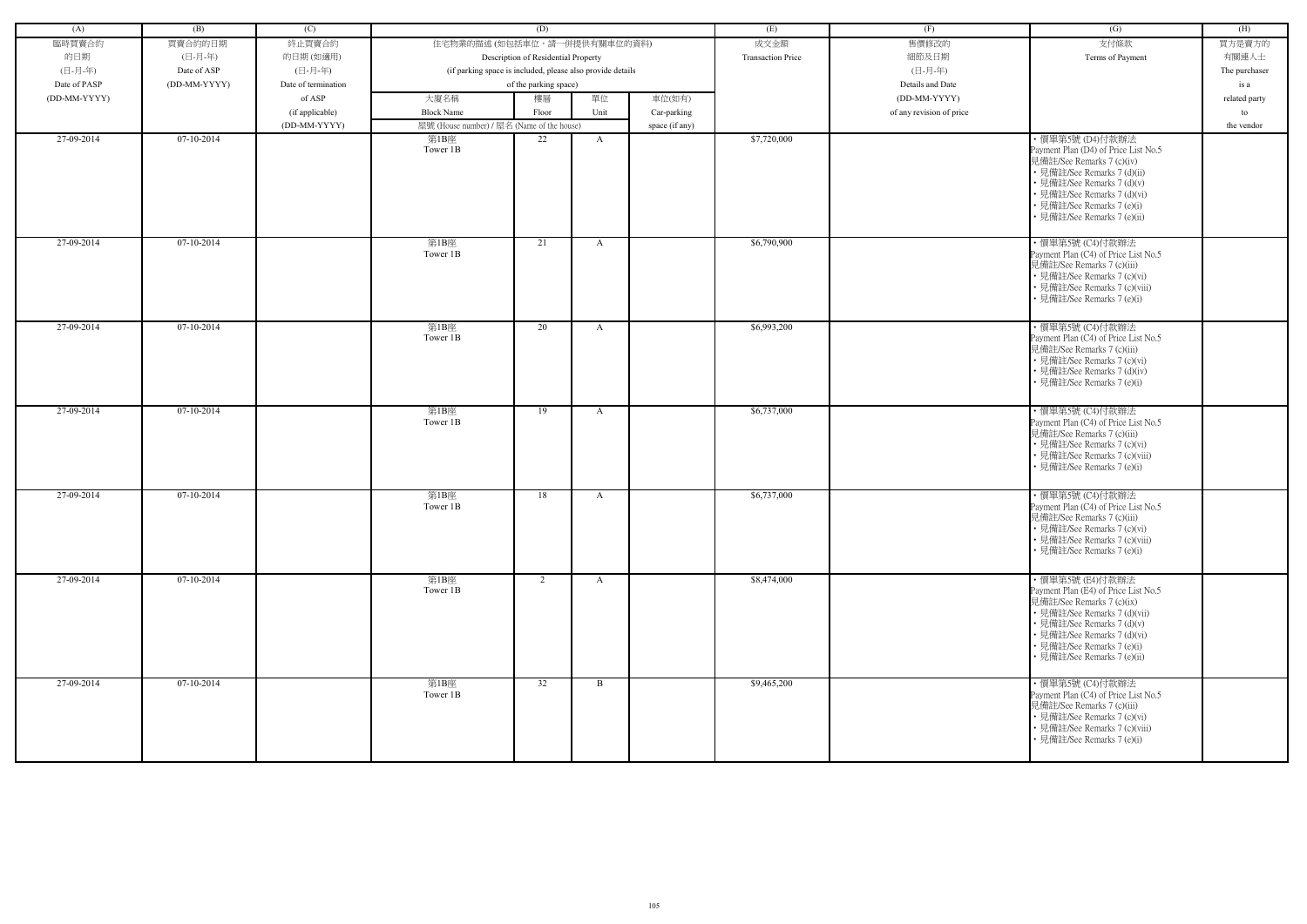| (A)          | (B)          | (C)                 |                                                            | (D)                                 |              |                | (E)                      | (F)                      | (G)                                                                                                                                                                                  | (H)           |
|--------------|--------------|---------------------|------------------------------------------------------------|-------------------------------------|--------------|----------------|--------------------------|--------------------------|--------------------------------------------------------------------------------------------------------------------------------------------------------------------------------------|---------------|
| 臨時買賣合約       | 買賣合約的日期      | 終止買賣合約              | 住宅物業的描述 (如包括車位,請一併提供有關車位的資料)                               |                                     |              |                | 成交金額                     | 售價修改的                    | 支付條款                                                                                                                                                                                 | 買方是賣方的        |
| 的日期          | (日-月-年)      | 的日期(如適用)            |                                                            | Description of Residential Property |              |                | <b>Transaction Price</b> | 細節及日期                    | Terms of Payment                                                                                                                                                                     | 有關連人士         |
| (日-月-年)      | Date of ASP  | (日-月-年)             | (if parking space is included, please also provide details |                                     |              |                |                          | (日-月-年)                  |                                                                                                                                                                                      | The purchaser |
| Date of PASP | (DD-MM-YYYY) | Date of termination |                                                            | of the parking space)               |              |                |                          | Details and Date         |                                                                                                                                                                                      | is a          |
| (DD-MM-YYYY) |              | of ASP              | 大廈名稱                                                       | 樓層                                  | 單位           | 車位(如有)         |                          | (DD-MM-YYYY)             |                                                                                                                                                                                      | related party |
|              |              | (if applicable)     | <b>Block Name</b>                                          | Floor                               | Unit         | Car-parking    |                          | of any revision of price |                                                                                                                                                                                      | to            |
|              |              | (DD-MM-YYYY)        | 屋號 (House number) / 屋名 (Name of the house)                 |                                     |              | space (if any) |                          |                          |                                                                                                                                                                                      | the vendor    |
| 27-09-2014   | 07-10-2014   |                     | 第1B座                                                       | 31                                  | B            |                | \$9,428,100              |                          | · 價單第5號 (C4)付款辦法                                                                                                                                                                     |               |
|              |              |                     | Tower 1B                                                   |                                     |              |                |                          |                          | Payment Plan (C4) of Price List No.5<br>見備註/See Remarks 7 (c)(iii)<br>• 見備註/See Remarks 7 (c)(vi)<br>• 見備註/See Remarks 7 (c)(viii)<br>• 見備註/See Remarks 7 (e)(i)                     |               |
| 27-09-2014   | 07-10-2014   |                     | 第1B座<br>Tower 1B                                           | 30                                  | $\mathbf{B}$ |                | \$9,390,100              |                          | ・價單第5號 (C4)付款辦法<br>Payment Plan (C4) of Price List No.5<br>見備註/See Remarks 7 (c)(iii)<br>• 見備註/See Remarks 7 (c)(vi)<br>• 見備註/See Remarks 7 (c)(viii)<br>• 見備註/See Remarks 7 (e)(i)  |               |
| 27-09-2014   | 07-10-2014   |                     | 第1B座<br>Tower 1B                                           | 29                                  | $\mathbf{B}$ |                | \$9,635,900              |                          | ・價單第5號 (C4)付款辦法<br>Payment Plan (C4) of Price List No.5<br>見備註/See Remarks 7 (c)(iii)<br>• 見備註/See Remarks 7 (d)(ii)<br>• 見備註/See Remarks 7 (c)(viii)<br>• 見備註/See Remarks 7 (e)(i)  |               |
| 27-09-2014   | 07-10-2014   |                     | 第1B座<br>Tower 1B                                           | 28                                  | B            |                | \$9,352,200              |                          | · 價單第5號 (C4)付款辦法<br>Payment Plan (C4) of Price List No.5<br>見備註/See Remarks 7 (c)(iii)<br>• 見備註/See Remarks 7 (c)(vi)<br>• 見備註/See Remarks 7 (c)(viii)<br>• 見備註/See Remarks 7 (e)(i) |               |
| 27-09-2014   | 07-10-2014   |                     | 第1B座<br>Tower 1B                                           | 27                                  | B            |                | \$9,278,000              |                          | ・價單第5號 (C4)付款辦法<br>Payment Plan (C4) of Price List No.5<br>見備註/See Remarks 7 (c)(iii)<br>• 見備註/See Remarks 7 (c)(vi)<br>• 見備註/See Remarks 7 (c)(viii)<br>• 見備註/See Remarks 7 (e)(i)  |               |
| 27-09-2014   | $07-10-2014$ |                     | 第1B座<br>Tower 1B                                           | 26                                  | B            |                | \$9,522,200              |                          | · 價單第5號 (C4)付款辦法<br>Payment Plan (C4) of Price List No.5<br>見備註/See Remarks 7 (c)(iii)<br>• 見備註/See Remarks 7 (d)(ii)<br>• 見備註/See Remarks 7 (c)(viii)<br>• 見備註/See Remarks 7 (e)(i) |               |
| 27-09-2014   | $07-10-2014$ |                     | 第1B座<br>Tower 1B                                           | 25                                  | B            |                | \$9,204,700              |                          | ・價單第5號 (C4)付款辦法<br>Payment Plan (C4) of Price List No.5<br>見備註/See Remarks 7 (c)(iii)<br>• 見備註/See Remarks 7 (c)(vi)<br>• 見備註/See Remarks 7 (c)(viii)<br>• 見備註/See Remarks 7 (e)(i)  |               |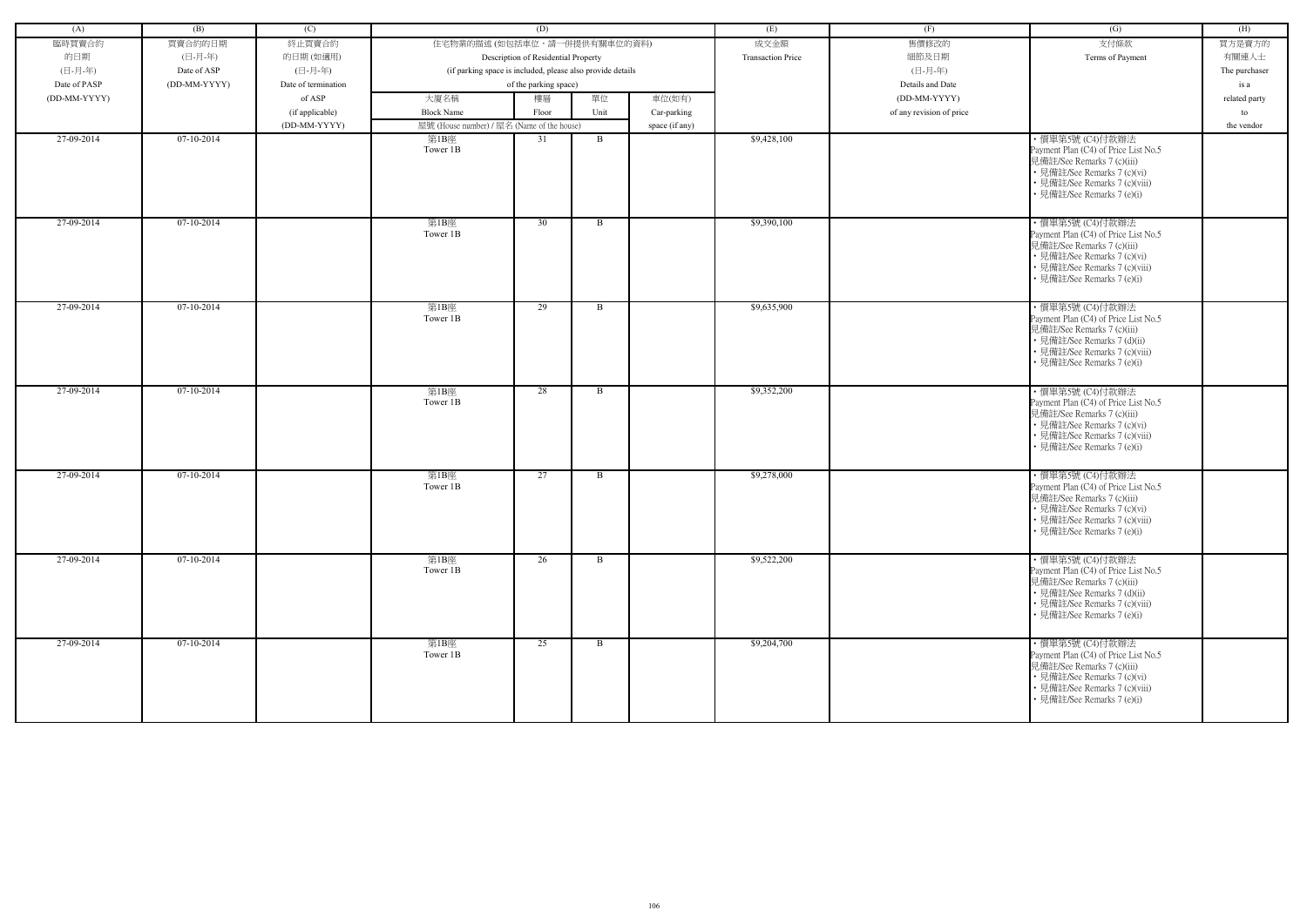| (A)          | (B)                                                           | (C)                 |                                                            | (D)                                 |              |                | (E)                      | (F)                                                                                                                                                                                                 | (G)                                                                                                                                                                                                                                                                                                                                                                                                                                                               | (H)           |
|--------------|---------------------------------------------------------------|---------------------|------------------------------------------------------------|-------------------------------------|--------------|----------------|--------------------------|-----------------------------------------------------------------------------------------------------------------------------------------------------------------------------------------------------|-------------------------------------------------------------------------------------------------------------------------------------------------------------------------------------------------------------------------------------------------------------------------------------------------------------------------------------------------------------------------------------------------------------------------------------------------------------------|---------------|
| 臨時買賣合約       | 買賣合約的日期                                                       | 終止買賣合約              | 住宅物業的描述 (如包括車位,請一併提供有關車位的資料)                               |                                     |              |                | 成交金額                     | 售價修改的                                                                                                                                                                                               | 支付條款                                                                                                                                                                                                                                                                                                                                                                                                                                                              | 買方是賣方的        |
| 的日期          | (日-月-年)                                                       | 的日期(如適用)            |                                                            | Description of Residential Property |              |                | <b>Transaction Price</b> | 細節及日期                                                                                                                                                                                               | Terms of Payment                                                                                                                                                                                                                                                                                                                                                                                                                                                  | 有關連人士         |
| (日-月-年)      | Date of ASP                                                   | (日-月-年)             | (if parking space is included, please also provide details |                                     |              |                |                          | (日-月-年)                                                                                                                                                                                             |                                                                                                                                                                                                                                                                                                                                                                                                                                                                   | The purchaser |
| Date of PASP | (DD-MM-YYYY)                                                  | Date of termination |                                                            | of the parking space)               |              |                |                          | Details and Date                                                                                                                                                                                    |                                                                                                                                                                                                                                                                                                                                                                                                                                                                   | is a          |
| (DD-MM-YYYY) |                                                               | of ASP              | 大廈名稱                                                       | 樓層                                  | 單位           | 車位(如有)         |                          | (DD-MM-YYYY)                                                                                                                                                                                        |                                                                                                                                                                                                                                                                                                                                                                                                                                                                   | related party |
|              |                                                               | (if applicable)     | <b>Block Name</b>                                          | Floor                               | Unit         | Car-parking    |                          | of any revision of price                                                                                                                                                                            |                                                                                                                                                                                                                                                                                                                                                                                                                                                                   | to            |
|              |                                                               | (DD-MM-YYYY)        | 屋號 (House number) / 屋名 (Name of the house)                 |                                     |              | space (if any) |                          |                                                                                                                                                                                                     |                                                                                                                                                                                                                                                                                                                                                                                                                                                                   | the vendor    |
| 27-09-2014   | 07-10-2014                                                    |                     | 第1B座<br>Tower 1B                                           | 23                                  | $\mathbf{B}$ |                | \$10,381,000             |                                                                                                                                                                                                     | ・價單第5號 (D4)付款辦法<br>Payment Plan (D4) of Price List No.5<br>見備註/See Remarks 7 (c)(iv)<br>• 見備註/See Remarks 7 (d)(ii)<br>• 見備註/See Remarks 7 (d)(v)<br>• 見備註/See Remarks 7 (d)(vi)<br>• 見備註/See Remarks 7 (e)(i)<br>• 見備註/See Remarks 7 (e)(ii)                                                                                                                                                                                                                     |               |
| 27-09-2014   | 簽訂臨時買賣合約後交易再<br>未有進展<br>The PASP has not proceeded<br>further |                     | 第1B座<br>Tower 1B                                           | 22                                  | B            |                | \$10,339,000             |                                                                                                                                                                                                     | ・價單第5號 (D4)付款辦法<br>Payment Plan (D4) of Price List No.5<br>見備註/See Remarks 7 (c)(iv)<br>• 見備註/See Remarks 7 (d)(ii)<br>• 見備註/See Remarks 7 (d)(v)<br>• 見備註/See Remarks 7 (d)(vi)<br>• 見備註/See Remarks 7 (e)(i)<br>• 見備註/See Remarks 7 (e)(ii)                                                                                                                                                                                                                     |               |
| 27-09-2014   | 07-10-2014                                                    |                     | 第1B座<br>Tower 1B                                           | 21                                  | B            |                | \$9,371,100              |                                                                                                                                                                                                     | ・價單第5號 (C4)付款辦法<br>Payment Plan (C4) of Price List No.5<br>見備註/See Remarks 7 (c)(iii)<br>• 見備註/See Remarks 7 (d)(ii)<br>• 見備註/See Remarks 7 (c)(viii)<br>• 見備註/See Remarks 7 (e)(i)                                                                                                                                                                                                                                                                               |               |
| 27-09-2014   | $07-10-2014$                                                  |                     | 第1B座<br>Tower 1B                                           | 20                                  | B            |                | \$9,332,900              |                                                                                                                                                                                                     | · 價單第5號 (C4)付款辦法<br>Payment Plan (C4) of Price List No.5<br>見備註/See Remarks 7 (c)(iii)<br>• 見備註/See Remarks 7 (d)(ii)<br>• 見備註/See Remarks 7 (c)(viii)<br>• 見備註/See Remarks 7 (e)(i)                                                                                                                                                                                                                                                                              |               |
| 27-09-2014   | 07-10-2014                                                    |                     | 第1B座<br>Tower 1B                                           | 19                                  | B            |                | \$9,329,200              | 在26-03-2015,基於法例第35(2)(b)條所容許的原因→價單第5號(C4)付款辦法<br>,售價調整為\$9,942,200。<br>On 26-03-2015, the price adjusted to \$9,942,200 due to<br>the reason allowed under section $35(2)(b)$ of the<br>Ordinance. | Payment Plan (C4) of Price List No.5<br>見備註/See Remarks 7 (e)(iii)<br>• 見備註/See Remarks $7$ (c)(vi)<br>• 見備註/See Remarks 7 (d)(iv)<br>• 見備註/See Remarks 7 (e)(i)<br>・價單第5號 (D4)付款辦法<br>Payment Plan (D4) of Price List No.5<br>見備註/See Remarks 7 (c)(iv)<br>• 見備註/See Remarks 7 (c)(vi)<br>• 見備註/See Remarks 7 (d)(v)<br>• 見備註/See Remarks 7 (d)(vi)<br>• 見備註/See Remarks 7 (e)(i)<br>• 見備註/See Remarks 7 (e)(ii)<br>• (在26-03-2015修訂)<br>(revised on 26-03-2015) |               |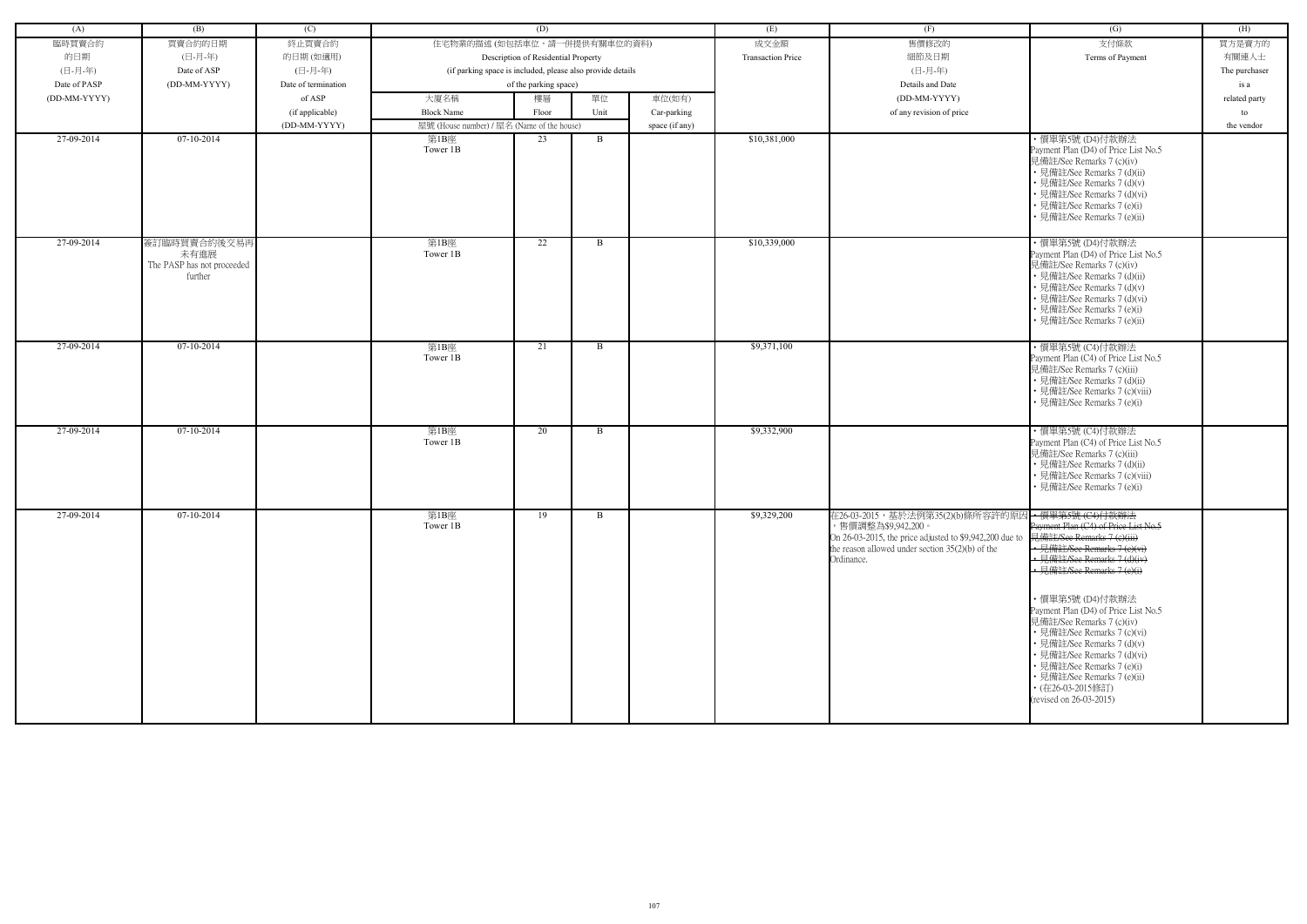| (A)          | (B)          | (C)                 |                                                            | (D)                                 |              |                | (E)                      | (F)                      | (G)                                                                                                                                                                                                                                                                            | (H)           |
|--------------|--------------|---------------------|------------------------------------------------------------|-------------------------------------|--------------|----------------|--------------------------|--------------------------|--------------------------------------------------------------------------------------------------------------------------------------------------------------------------------------------------------------------------------------------------------------------------------|---------------|
| 臨時買賣合約       | 買賣合約的日期      | 終止買賣合約              | 住宅物業的描述 (如包括車位,請一併提供有關車位的資料)                               |                                     |              |                | 成交金額                     | 售價修改的                    | 支付條款                                                                                                                                                                                                                                                                           | 買方是賣方的        |
| 的日期          | (日-月-年)      | 的日期(如適用)            |                                                            | Description of Residential Property |              |                | <b>Transaction Price</b> | 細節及日期                    | Terms of Payment                                                                                                                                                                                                                                                               | 有關連人士         |
| (日-月-年)      | Date of ASP  | (日-月-年)             | (if parking space is included, please also provide details |                                     |              |                |                          | (日-月-年)                  |                                                                                                                                                                                                                                                                                | The purchaser |
| Date of PASP | (DD-MM-YYYY) | Date of termination |                                                            | of the parking space)               |              |                |                          | Details and Date         |                                                                                                                                                                                                                                                                                | is a          |
| (DD-MM-YYYY) |              | of ASP              | 大廈名稱                                                       | 樓層                                  | 單位           | 車位(如有)         |                          | (DD-MM-YYYY)             |                                                                                                                                                                                                                                                                                | related party |
|              |              | (if applicable)     | <b>Block Name</b>                                          | Floor                               | Unit         | Car-parking    |                          | of any revision of price |                                                                                                                                                                                                                                                                                | to            |
|              |              | (DD-MM-YYYY)        | 屋號 (House number) / 屋名 (Name of the house)                 |                                     |              | space (if any) |                          |                          |                                                                                                                                                                                                                                                                                | the vendor    |
| 27-09-2014   | $07-10-2014$ |                     | 第1B座                                                       | 18                                  | $\mathbf{B}$ |                | \$9,296,500              |                          | ・價單第5號 (C4)付款辦法                                                                                                                                                                                                                                                                |               |
|              |              |                     | Tower 1B                                                   |                                     |              |                |                          |                          | Payment Plan (C4) of Price List No.5<br>見備註/See Remarks 7 (c)(iii)<br>• 見備註/See Remarks 7 (d)(ii)<br>• 見備註/See Remarks 7 (c)(viii)<br>• 見備註/See Remarks 7 (e)(i)                                                                                                               |               |
| 27-09-2014   | $07-10-2014$ |                     | 第1B座<br>Tower 1B                                           | 2                                   | $\mathbf{B}$ |                | \$10,306,100             |                          | ·價單第5號 (E4)付款辦法<br>Payment Plan (E4) of Price List No.5<br>見備註/See Remarks 7 (c)(ix)<br>• 見備註/See Remarks 7 (c)(vi)<br>• 見備註/See Remarks 7 (d)(v)<br>• 見備註/See Remarks 7 (d)(vi)<br>• 見備註/See Remarks 7 (e)(i)<br>• 見備註/See Remarks 7 (e)(ii)                                  |               |
| 27-09-2014   | 07-10-2014   |                     | 第1B座<br>Tower 1B                                           | 2                                   | $\mathbf C$  |                | \$11,572,000             |                          | ・價單第3A號 (E5)付款辦法<br>Payment Plan (E5) of Price List No.3A<br>見備註/See Remarks 7 (c)(ix)<br>• 見備註/See Remarks 7 (d)(vii)<br>• 見備註/See Remarks 7 (d)(v)<br>• 見備註/See Remarks 7 (d)(vi)<br>• 見備註/See Remarks 7 (e)(i)<br>· 見備註/See Remarks 7 (e)(ii)<br>• 見備註/See Remarks 7 (f)(i) |               |
| 27-09-2014   | $07-10-2014$ |                     | 第1B座<br>Tower 1B                                           | 32                                  | D            |                | \$8,658,600              |                          | ・價單第5號 (C4)付款辦法<br>Payment Plan (C4) of Price List No.5<br>見備註/See Remarks 7 (c)(iii)<br>• 見備註/See Remarks 7 (d)(ii)<br>• 見備註/See Remarks 7 (c)(viii)<br>• 見備註/See Remarks 7 (e)(i)                                                                                            |               |
| 27-09-2014   | 07-10-2014   |                     | 第1B座<br>Tower 1B                                           | 31                                  | D            |                | \$8,366,500              |                          | ・價單第5號 (C4)付款辦法<br>Payment Plan (C4) of Price List No.5<br>見備註/See Remarks 7 (c)(iii)<br>• 見備註/See Remarks 7 (c)(vi)<br>• 見備註/See Remarks 7 (c)(viii)<br>• 見備註/See Remarks 7 (e)(i)                                                                                            |               |
| 27-09-2014   | 07-10-2014   |                     | 第1B座<br>Tower 1B                                           | 30                                  | D            |                | \$8,582,200              |                          | ・價單第5號 (C4)付款辦法<br>Payment Plan (C4) of Price List No.5<br>見備註/See Remarks 7 (c)(iii)<br>• 見備註/See Remarks 7 (d)(ii)<br>• 見備註/See Remarks 7 (c)(viii)<br>• 見備註/See Remarks 7 (e)(i)                                                                                            |               |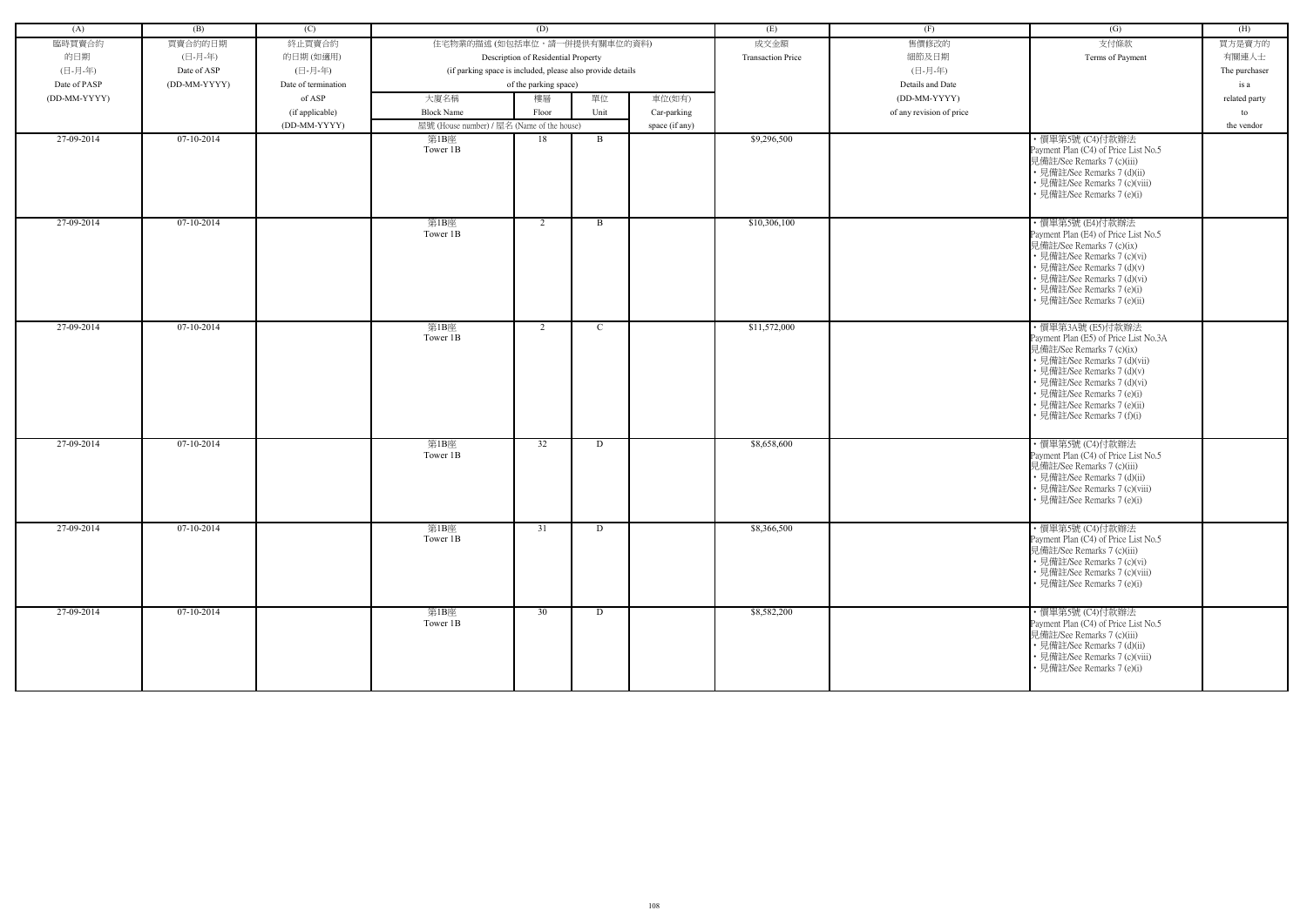| (A)          | (B)          | (C)                 |                                                            | (D)                                 |      |                | (E)                      | (F)                      | (G)                                                                                                                                                                                                                                           | (H)           |
|--------------|--------------|---------------------|------------------------------------------------------------|-------------------------------------|------|----------------|--------------------------|--------------------------|-----------------------------------------------------------------------------------------------------------------------------------------------------------------------------------------------------------------------------------------------|---------------|
| 臨時買賣合約       | 買賣合約的日期      | 終止買賣合約              | 住宅物業的描述 (如包括車位,請一併提供有關車位的資料)                               |                                     |      |                | 成交金額                     | 售價修改的                    | 支付條款                                                                                                                                                                                                                                          | 買方是賣方的        |
| 的日期          | (日-月-年)      | 的日期(如適用)            |                                                            | Description of Residential Property |      |                | <b>Transaction Price</b> | 細節及日期                    | Terms of Payment                                                                                                                                                                                                                              | 有關連人士         |
| (日-月-年)      | Date of ASP  | (日-月-年)             | (if parking space is included, please also provide details |                                     |      |                |                          | (日-月-年)                  |                                                                                                                                                                                                                                               | The purchaser |
| Date of PASP | (DD-MM-YYYY) | Date of termination |                                                            | of the parking space)               |      |                |                          | Details and Date         |                                                                                                                                                                                                                                               | is a          |
| (DD-MM-YYYY) |              | of ASP              | 大廈名稱                                                       | 樓層                                  | 單位   | 車位(如有)         |                          | (DD-MM-YYYY)             |                                                                                                                                                                                                                                               | related party |
|              |              |                     | <b>Block Name</b>                                          | Floor                               | Unit |                |                          | of any revision of price |                                                                                                                                                                                                                                               | to            |
|              |              | (if applicable)     |                                                            |                                     |      | Car-parking    |                          |                          |                                                                                                                                                                                                                                               |               |
| 27-09-2014   | $07-10-2014$ | (DD-MM-YYYY)        | 屋號 (House number) / 屋名 (Name of the house)                 | 29                                  |      | space (if any) | \$9,388,000              |                          |                                                                                                                                                                                                                                               | the vendor    |
|              |              |                     | 第1B座<br>Tower 1B                                           |                                     | D    |                |                          |                          | ・價單第5號 (D4)付款辦法<br>Payment Plan (D4) of Price List No.5<br>見備註/See Remarks 7 (c)(iv)<br>• 見備註/See Remarks 7 (d)(ii)<br>• 見備註/See Remarks 7 (d)(v)<br>• 見備註/See Remarks 7 (d)(vi)<br>• 見備註/See Remarks 7 (e)(i)<br>• 見備註/See Remarks 7 (e)(ii) |               |
| 27-09-2014   | 07-10-2014   |                     | 第1B座<br>Tower 1B                                           | 28                                  | D    |                | \$8,543,000              |                          | ・價單第5號 (C4)付款辦法<br>Payment Plan (C4) of Price List No.5<br>見備註/See Remarks 7 (c)(iii)<br>• 見備註/See Remarks 7 (d)(ii)<br>• 見備註/See Remarks 7 (c)(viii)<br>見備註/See Remarks 7 (e)(i)                                                             |               |
| 27-09-2014   | $07-10-2014$ |                     | 第1B座<br>Tower 1B                                           | 27                                  | D    |                | \$8,466,600              |                          | ・價單第5號 (C4)付款辦法<br>Payment Plan (C4) of Price List No.5<br>見備註/See Remarks 7 (c)(iii)<br>• 見備註/See Remarks 7 (d)(ii)<br>• 見備註/See Remarks 7 (c)(viii)<br>• 見備註/See Remarks 7 (e)(i)                                                           |               |
| 27-09-2014   | $07-10-2014$ |                     | 第1B座<br>Tower 1B                                           | 26                                  | D    |                | \$8,181,000              |                          | · 價單第5號 (C4)付款辦法<br>Payment Plan (C4) of Price List No.5<br>見備註/See Remarks 7 (c)(iii)<br>• 見備註/See Remarks 7 (c)(vi)<br>• 見備註/See Remarks 7 (c)(viii)<br>• 見備註/See Remarks 7 (e)(i)                                                          |               |
| 27-09-2014   | $07-10-2014$ |                     | 第1B座<br>Tower 1B                                           | 25                                  | D    |                | \$8,143,100              |                          | ・價單第5號 (C4)付款辦法<br>Payment Plan (C4) of Price List No.5<br>見備註/See Remarks 7 (c)(iii)<br>• 見備註/See Remarks 7 (c)(vi)<br>• 見備註/See Remarks 7 (c)(viii)<br>• 見備註/See Remarks 7 (e)(i)                                                           |               |
| 27-09-2014   | $07-10-2014$ |                     | 第1B座<br>Tower 1B                                           | 23                                  | D    |                | \$8,382,200              |                          | ·價單第5號 (C4)付款辦法<br>Payment Plan (C4) of Price List No.5<br>見備註/See Remarks 7 (c)(iii)<br>• 見備註/See Remarks 7 (c)(vi)<br>• 見備註/See Remarks 7 (d)(iv)<br>• 見備註/See Remarks 7 (e)(i)                                                             |               |
| 27-09-2014   | 07-10-2014   |                     | 第1B座<br>Tower 1B                                           | 22                                  | D    |                | \$8,070,600              |                          | ・價單第5號 (C4)付款辦法<br>Payment Plan (C4) of Price List No.5<br>見備註/See Remarks 7 (c)(iii)<br>• 見備註/See Remarks 7 (c)(vi)<br>• 見備註/See Remarks 7 (c)(viii)<br>• 見備註/See Remarks 7 (e)(i)                                                           |               |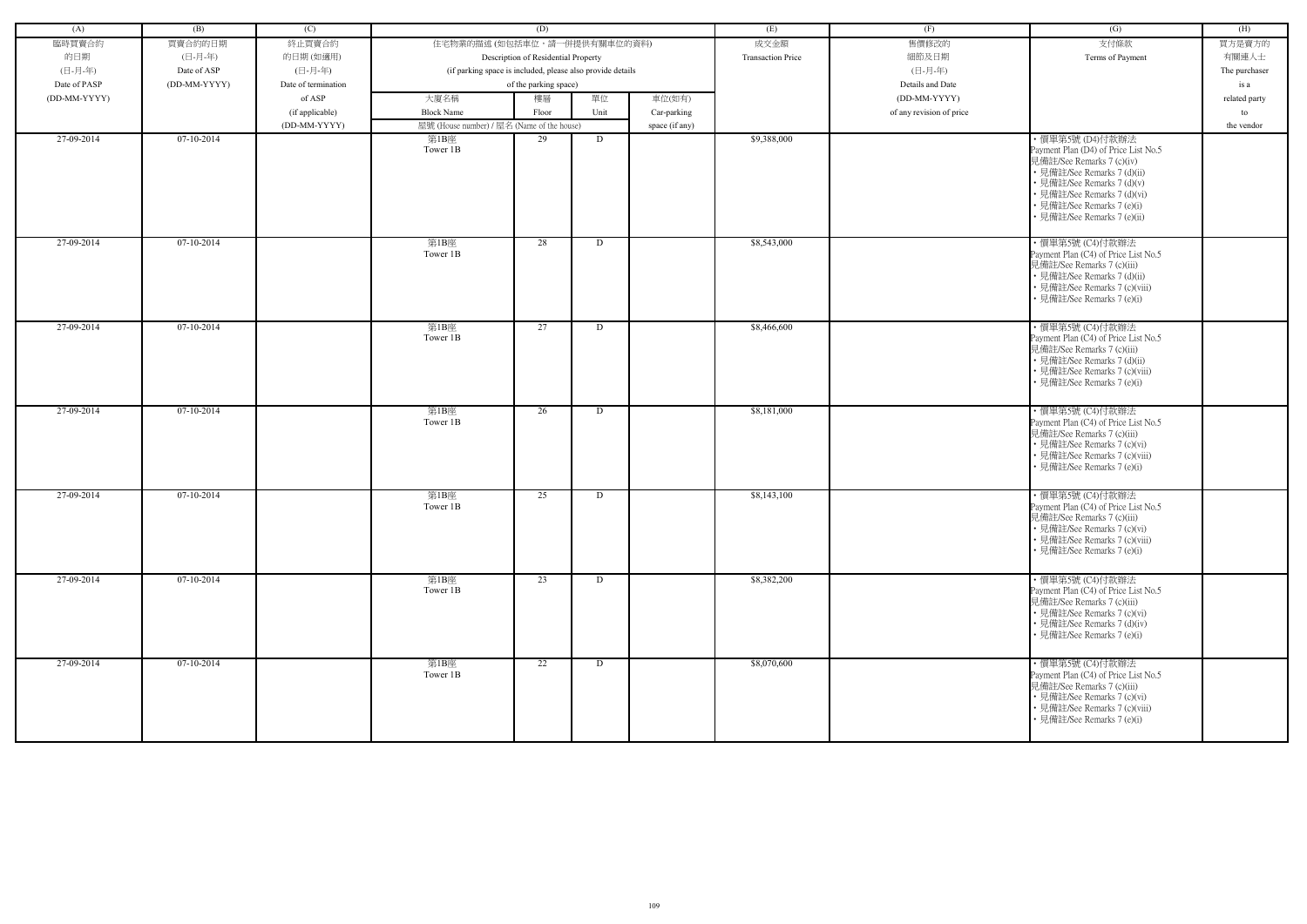| (A)          | (B)                                                           | (C)                 |                                                            | (D)                                 |              |                | (E)                      | (F)                      | (G)                                                                                                                                                                                                                                            | (H)           |
|--------------|---------------------------------------------------------------|---------------------|------------------------------------------------------------|-------------------------------------|--------------|----------------|--------------------------|--------------------------|------------------------------------------------------------------------------------------------------------------------------------------------------------------------------------------------------------------------------------------------|---------------|
| 臨時買賣合約       | 買賣合約的日期                                                       | 終止買賣合約              | 住宅物業的描述 (如包括車位,請一併提供有關車位的資料)                               |                                     |              |                | 成交金額                     | 售價修改的                    | 支付條款                                                                                                                                                                                                                                           | 買方是賣方的        |
| 的日期          | (日-月-年)                                                       | 的日期(如適用)            |                                                            | Description of Residential Property |              |                | <b>Transaction Price</b> | 細節及日期                    | Terms of Payment                                                                                                                                                                                                                               | 有關連人士         |
| (日-月-年)      | Date of ASP                                                   | (日-月-年)             | (if parking space is included, please also provide details |                                     |              |                |                          | (日-月-年)                  |                                                                                                                                                                                                                                                | The purchaser |
| Date of PASP | (DD-MM-YYYY)                                                  | Date of termination |                                                            | of the parking space)               |              |                |                          | Details and Date         |                                                                                                                                                                                                                                                | is a          |
| (DD-MM-YYYY) |                                                               | of ASP              | 大廈名稱                                                       | 樓層                                  | 單位           | 車位(如有)         |                          | (DD-MM-YYYY)             |                                                                                                                                                                                                                                                | related party |
|              |                                                               | (if applicable)     | <b>Block Name</b>                                          | Floor                               | Unit         | Car-parking    |                          | of any revision of price |                                                                                                                                                                                                                                                | to            |
|              |                                                               | (DD-MM-YYYY)        | 屋號 (House number) / 屋名 (Name of the house)                 |                                     |              | space (if any) |                          |                          |                                                                                                                                                                                                                                                | the vendor    |
| 27-09-2014   | $07-10-2014$                                                  |                     | 第1B座<br>Tower 1B                                           | 21                                  | D            |                | \$8,034,400              |                          | ・價單第5號 (C4)付款辦法<br>Payment Plan (C4) of Price List No.5<br>見備註/See Remarks 7 (c)(iii)<br>• 見備註/See Remarks 7 (c)(vi)<br>• 見備註/See Remarks 7 (c)(viii)<br>• 見備註/See Remarks 7 (e)(i)                                                            |               |
| 27-09-2014   | $07-10-2014$                                                  |                     | 第1B座<br>Tower 1B                                           | 20                                  | D            |                | \$8,241,800              |                          | ·價單第5號 (C4)付款辦法<br>Payment Plan (C4) of Price List No.5<br>見備註/See Remarks 7 (c)(iii)<br>• 見備註/See Remarks 7 (d)(ii)<br>• 見備註/See Remarks 7 (c)(viii)<br>• 見備註/See Remarks 7 (e)(i)                                                            |               |
| 27-09-2014   | 07-10-2014                                                    |                     | 第1B座<br>Tower 1B                                           | 19                                  | D            |                | \$8,204,500              |                          | ・價單第5號 (C4)付款辦法<br>Payment Plan (C4) of Price List No.5<br>見備註/See Remarks 7 (c)(iii)<br>• 見備註/See Remarks 7 (d)(ii)<br>• 見備註/See Remarks 7 (c)(viii)<br>• 見備註/See Remarks 7 (e)(i)                                                            |               |
| 27-09-2014   | $07-10-2014$                                                  |                     | 第1B座<br>Tower 1B                                           | 18                                  | D            |                | \$7,962,900              |                          | ・價單第5號 (C4)付款辦法<br>Payment Plan (C4) of Price List No.5<br>見備註/See Remarks 7 (c)(iii)<br>• 見備註/See Remarks 7 (c)(vi)<br>• 見備註/See Remarks 7 (c)(viii)<br>• 見備註/See Remarks 7 (e)(i)                                                            |               |
| 27-09-2014   | 簽訂臨時買賣合約後交易再<br>未有進展<br>The PASP has not proceeded<br>further |                     | 第1B座<br>Tower 1B                                           | $\overline{2}$                      | D            |                | \$8,532,000              |                          | ・價單第5號 (E4)付款辦法<br>Payment Plan (E4) of Price List No.5<br>見備註/See Remarks 7 (c)(ix)<br>• 見備註/See Remarks 7 (d)(vii)<br>• 見備註/See Remarks 7 (d)(v)<br>• 見備註/See Remarks 7 (d)(vi)<br>• 見備註/See Remarks 7 (e)(i)<br>• 見備註/See Remarks 7 (e)(ii) |               |
| 27-09-2014   | 07-10-2014                                                    |                     | 第2A座<br>Tower 2A                                           | 17                                  | $\mathbf{A}$ |                | \$7,006,400              |                          | ・價單第5號 (C4)付款辦法<br>Payment Plan (C4) of Price List No.5<br>見備註/See Remarks 7 (c)(iii)<br>• 見備註/See Remarks 7 (c)(vi)<br>• 見備註/See Remarks 7 (c)(viii)<br>• 見備註/See Remarks 7 (e)(i)                                                            |               |
| 27-09-2014   | 07-10-2014                                                    |                     | 第2A座<br>Tower 2A                                           | 16                                  | $\mathbf{A}$ |                | \$6,979,000              |                          | ・價單第5號 (C4)付款辦法<br>Payment Plan (C4) of Price List No.5<br>見備註/See Remarks 7 (c)(iii)<br>• 見備註/See Remarks 7 (c)(vi)<br>• 見備註/See Remarks 7 (c)(viii)<br>• 見備註/See Remarks 7 (e)(i)                                                            |               |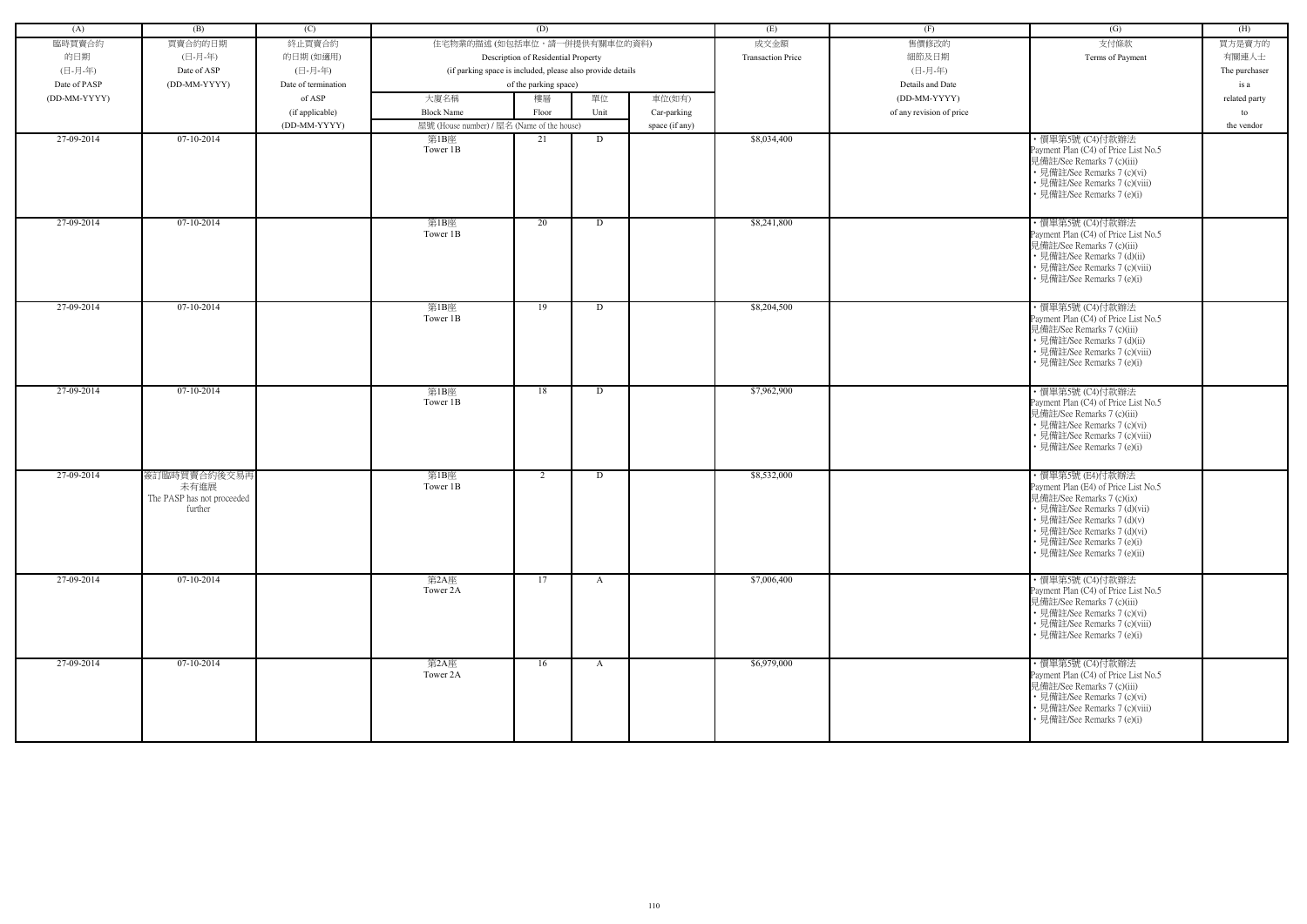| (A)          | (B)          | (C)                 |                                                            | (D)                                 |              |                | (E)                      | (F)                      | (G)                                                                                                                                                                                                                                                                        | (H)           |
|--------------|--------------|---------------------|------------------------------------------------------------|-------------------------------------|--------------|----------------|--------------------------|--------------------------|----------------------------------------------------------------------------------------------------------------------------------------------------------------------------------------------------------------------------------------------------------------------------|---------------|
| 臨時買賣合約       | 買賣合約的日期      | 終止買賣合約              | 住宅物業的描述 (如包括車位,請一併提供有關車位的資料)                               |                                     |              |                | 成交金額                     | 售價修改的                    | 支付條款                                                                                                                                                                                                                                                                       | 買方是賣方的        |
| 的日期          | (日-月-年)      |                     |                                                            |                                     |              |                | <b>Transaction Price</b> | 細節及日期                    | Terms of Payment                                                                                                                                                                                                                                                           | 有關連人士         |
|              |              | 的日期(如適用)            |                                                            | Description of Residential Property |              |                |                          |                          |                                                                                                                                                                                                                                                                            |               |
| (日-月-年)      | Date of ASP  | (日-月-年)             | (if parking space is included, please also provide details |                                     |              |                |                          | (日-月-年)                  |                                                                                                                                                                                                                                                                            | The purchaser |
| Date of PASP | (DD-MM-YYYY) | Date of termination |                                                            | of the parking space)               |              |                |                          | Details and Date         |                                                                                                                                                                                                                                                                            | is a          |
| (DD-MM-YYYY) |              | of ASP              | 大廈名稱                                                       | 樓層                                  | 單位           | 車位(如有)         |                          | (DD-MM-YYYY)             |                                                                                                                                                                                                                                                                            | related party |
|              |              | (if applicable)     | <b>Block Name</b>                                          | Floor                               | Unit         | Car-parking    |                          | of any revision of price |                                                                                                                                                                                                                                                                            | to            |
|              |              | (DD-MM-YYYY)        | 屋號 (House number) / 屋名 (Name of the house)                 |                                     |              | space (if any) |                          |                          |                                                                                                                                                                                                                                                                            | the vendor    |
| 27-09-2014   | 07-10-2014   |                     | 第2A座<br>Tower 2A                                           | 15                                  | A            |                | \$6,951,600              |                          | ・價單第5號 (C4)付款辦法<br>Payment Plan (C4) of Price List No.5<br>見備註/See Remarks 7 (c)(iii)<br>• 見備註/See Remarks 7 (c)(vi)<br>• 見備註/See Remarks 7 (c)(viii)<br>見備註/See Remarks 7 (e)(i)                                                                                          |               |
| 27-09-2014   | $07-10-2014$ |                     | 第2A座<br>Tower 2A                                           | 12                                  | $\mathbf{A}$ |                | \$6,923,400              |                          | ・價單第5號 (C4)付款辦法<br>Payment Plan (C4) of Price List No.5<br>見備註/See Remarks 7 (c)(iii)<br>• 見備註/See Remarks 7 (c)(vi)<br>• 見備註/See Remarks 7 (c)(viii)<br>見備註/See Remarks 7 (e)(i)                                                                                          |               |
| 27-09-2014   | 07-10-2014   |                     | 第2A座<br>Tower 2A                                           | 11                                  | $\mathbf{A}$ |                | \$7,130,200              |                          | ・價單第5號 (C4)付款辦法<br>Payment Plan (C4) of Price List No.5<br>見備註/See Remarks 7 (c)(iii)<br>• 見備註/See Remarks 7 (c)(vi)<br>• 見備註/See Remarks 7 (d)(iv)<br>• 見備註/See Remarks 7 (e)(i)                                                                                          |               |
| 27-09-2014   | $07-10-2014$ |                     | 第2A座<br>Tower 2A                                           | 10                                  | $\mathbf{A}$ |                | \$7,101,900              |                          | · 價單第5號 (C4)付款辦法<br>Payment Plan (C4) of Price List No.5<br>見備註/See Remarks 7 (c)(iii)<br>• 見備註/See Remarks 7 (c)(vi)<br>• 見備註/See Remarks 7 (d)(iv)<br>• 見備註/See Remarks 7 (e)(i)                                                                                         |               |
| 27-09-2014   | 07-10-2014   |                     | 第2A座<br>Tower 2A                                           | 2                                   | $\mathbf C$  |                | \$13,562,000             |                          | ・價單第3A號 (E5)付款辦法<br>Payment Plan (E5) of Price List No.3A<br>見備註/See Remarks 7 (c)(ix)<br>• 見備註/See Remarks 7 (d)(vii)<br>• 見備註/See Remarks 7 (d)(v)<br>見備註/See Remarks 7 (d)(vi)<br>• 見備註/See Remarks 7 (e)(i)<br>• 見備註/See Remarks 7 (e)(ii)<br>見備註/See Remarks 7 (f)(i) |               |
| 27-09-2014   | $07-10-2014$ |                     | 第2B座<br>Tower 2B                                           | 32                                  | $\mathbf{B}$ |                | \$14,054,300             |                          | · 價單第5號 (C4)付款辦法<br>Payment Plan (C4) of Price List No.5<br>見備註/See Remarks 7 (c)(iii)<br>• 見備註/See Remarks 7 (c)(vi)<br>• 見備註/See Remarks 7 (c)(viii)<br>• 見備註/See Remarks 7 (e)(i)<br>• 見備註/See Remarks 7 (f)(i)                                                         |               |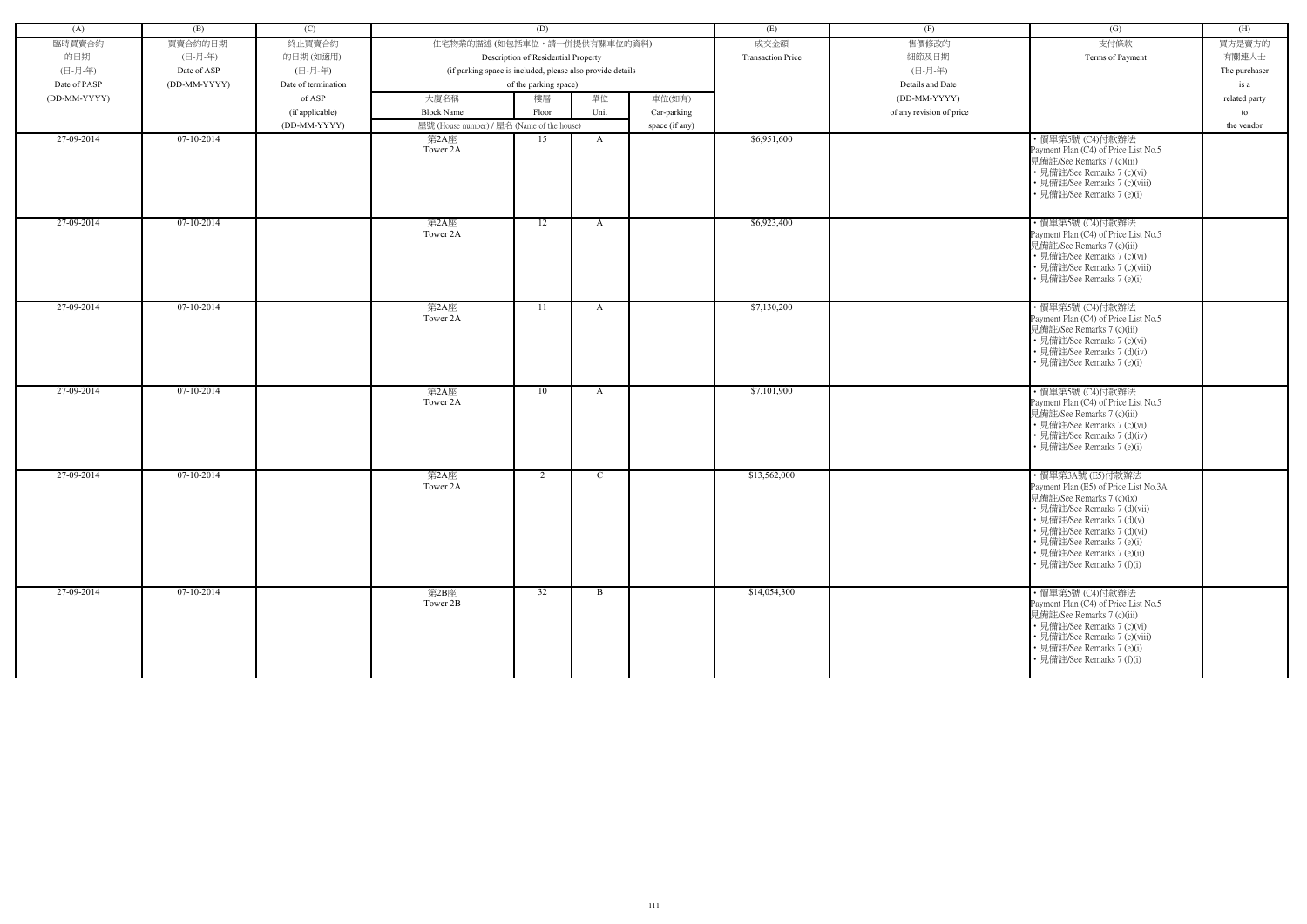| (A)          | (B)          | (C)                 |                                                            | (D)                                 |              |                | (E)                      | (F)                      | (G)                                                                                                                                                                                                                | (H)           |
|--------------|--------------|---------------------|------------------------------------------------------------|-------------------------------------|--------------|----------------|--------------------------|--------------------------|--------------------------------------------------------------------------------------------------------------------------------------------------------------------------------------------------------------------|---------------|
| 臨時買賣合約       | 買賣合約的日期      | 終止買賣合約              | 住宅物業的描述 (如包括車位,請一併提供有關車位的資料)                               |                                     |              |                | 成交金額                     | 售價修改的                    | 支付條款                                                                                                                                                                                                               | 買方是賣方的        |
| 的日期          | (日-月-年)      | 的日期(如適用)            |                                                            | Description of Residential Property |              |                | <b>Transaction Price</b> | 細節及日期                    | Terms of Payment                                                                                                                                                                                                   | 有關連人士         |
| (日-月-年)      | Date of ASP  | (日-月-年)             | (if parking space is included, please also provide details |                                     |              |                |                          | (日-月-年)                  |                                                                                                                                                                                                                    | The purchaser |
| Date of PASP | (DD-MM-YYYY) | Date of termination |                                                            | of the parking space)               |              |                |                          | Details and Date         |                                                                                                                                                                                                                    | is a          |
| (DD-MM-YYYY) |              | of ASP              | 大廈名稱                                                       | 樓層                                  | 單位           | 車位(如有)         |                          | (DD-MM-YYYY)             |                                                                                                                                                                                                                    | related party |
|              |              | (if applicable)     | <b>Block Name</b>                                          | Floor                               | Unit         | Car-parking    |                          | of any revision of price |                                                                                                                                                                                                                    | to            |
|              |              | (DD-MM-YYYY)        | 屋號 (House number) / 屋名 (Name of the house)                 |                                     |              | space (if any) |                          |                          |                                                                                                                                                                                                                    | the vendor    |
| 27-09-2014   | $07-10-2014$ |                     | 第2B座                                                       | 31                                  | $\mathbf{B}$ |                | \$15,762,000             |                          | ・價單第5號 (D4)付款辦法                                                                                                                                                                                                    |               |
|              |              |                     | Tower 2B                                                   |                                     |              |                |                          |                          | Payment Plan (D4) of Price List No.5<br>見備註/See Remarks 7 (c)(iv)<br>• 見備註/See Remarks 7 (d)(ii)<br>· 見備註/See Remarks 7 (d)(v)                                                                                     |               |
|              |              |                     |                                                            |                                     |              |                |                          |                          | • 見備註/See Remarks 7 (d)(vi)<br>• 見備註/See Remarks 7 (e)(i)<br>• 見備註/See Remarks 7 (e)(ii)<br>見備註/See Remarks 7 (f)(i)                                                                                               |               |
|              |              |                     |                                                            |                                     |              |                |                          |                          |                                                                                                                                                                                                                    |               |
| 27-09-2014   | $07-10-2014$ |                     | 第2B座<br>Tower 2B                                           | 30                                  | $\mathbf{B}$ |                | \$13,789,400             |                          | · 價單第5號 (C4)付款辦法<br>Payment Plan (C4) of Price List No.5<br>見備註/See Remarks 7 (c)(iii)<br>• 見備註/See Remarks 7 (c)(vi)<br>• 見備註/See Remarks 7 (c)(viii)<br>• 見備註/See Remarks 7 (e)(i)<br>見備註/See Remarks 7 (f)(i)   |               |
| 27-09-2014   | 07-10-2014   |                     | 第2B座<br>Tower 2B                                           | 29                                  | B            |                | \$14,073,100             |                          | ・價單第5號 (C4)付款辦法<br>Payment Plan (C4) of Price List No.5<br>見備註/See Remarks 7 (c)(iii)<br>• 見備註/See Remarks 7 (d)(ii)<br>• 見備註/See Remarks 7 (c)(viii)<br>• 見備註/See Remarks 7 (e)(i)<br>見備註/See Remarks 7 (f)(i)    |               |
| 27-09-2014   | $07-10-2014$ |                     | 第2B座<br>Tower 2B                                           | 28                                  | B            |                | \$14,008,500             |                          | ・價單第5號 (C4)付款辦法<br>Payment Plan (C4) of Price List No.5<br>見備註/See Remarks 7 (c)(iii)<br>• 見備註/See Remarks 7 (d)(ii)<br>• 見備註/See Remarks 7 (c)(viii)<br>• 見備註/See Remarks 7 (e)(i)<br>• 見備註/See Remarks 7 (f)(i)  |               |
| 27-09-2014   | 07-10-2014   |                     | 第2B座<br>Tower 2B                                           | 27                                  | B            |                | \$13,399,900             |                          | · 價單第5號 (C4)付款辦法<br>Payment Plan (C4) of Price List No.5<br>見備註/See Remarks 7 (c)(iii)<br>• 見備註/See Remarks 7 (c)(vi)<br>• 見備註/See Remarks 7 (c)(viii)<br>• 見備註/See Remarks 7 (e)(i)<br>• 見備註/See Remarks 7 (f)(i) |               |
| 27-09-2014   | 07-10-2014   |                     | 第2B座<br>Tower 2B                                           | 26                                  | B            |                | \$13,271,800             |                          | · 價單第5號 (C4)付款辦法<br>Payment Plan (C4) of Price List No.5<br>見備註/See Remarks 7 (c)(iii)<br>• 見備註/See Remarks 7 (c)(vi)<br>• 見備註/See Remarks 7 (c)(viii)<br>• 見備註/See Remarks 7 (e)(i)<br>• 見備註/See Remarks 7 (f)(i) |               |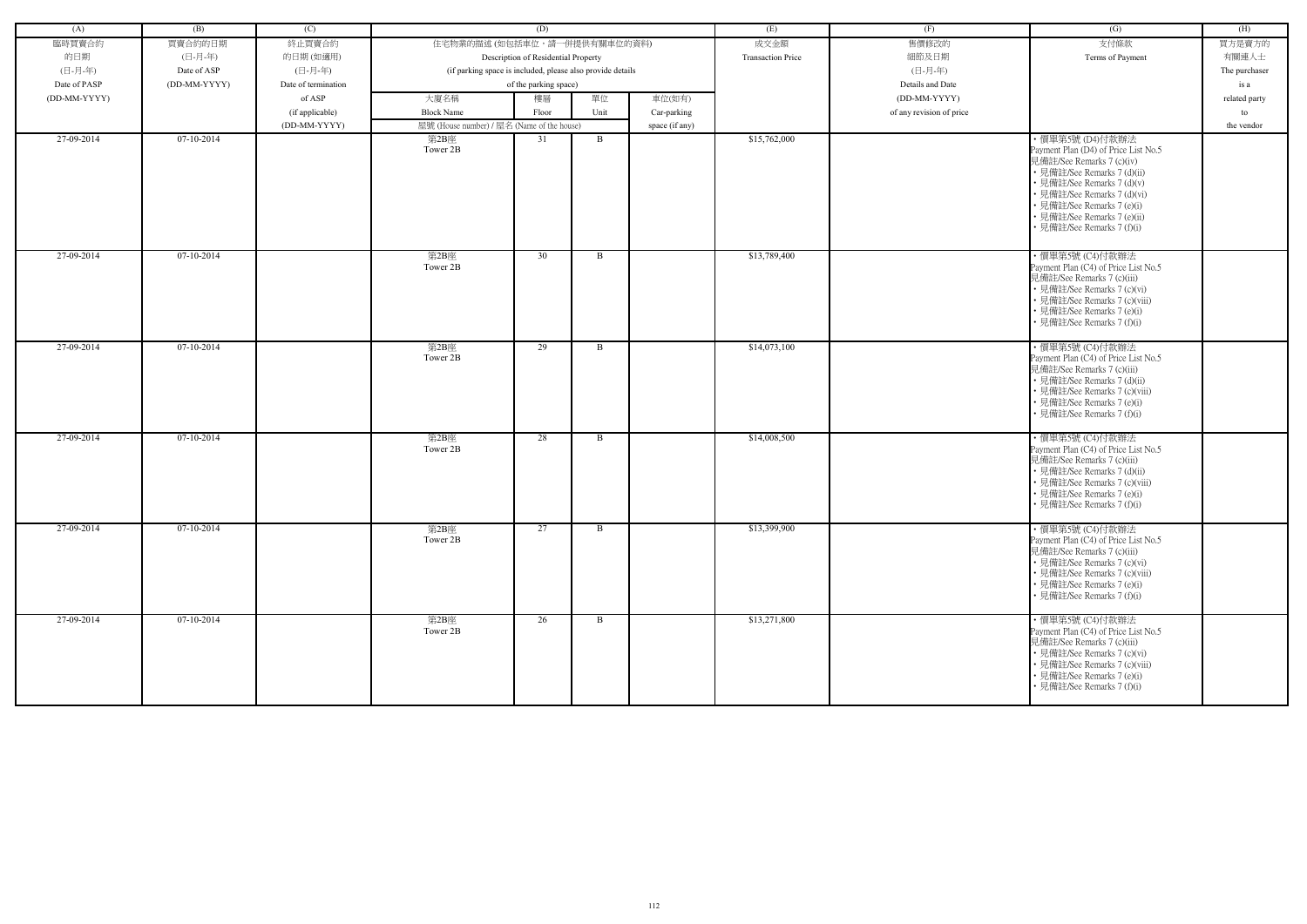| (A)          | (B)          | (C)                 |                                                            | (D)                                 |              |                | (E)                      | (F)                      | (G)                                                                                                                                                                                                                                           | (H)           |
|--------------|--------------|---------------------|------------------------------------------------------------|-------------------------------------|--------------|----------------|--------------------------|--------------------------|-----------------------------------------------------------------------------------------------------------------------------------------------------------------------------------------------------------------------------------------------|---------------|
| 臨時買賣合約       | 買賣合約的日期      | 終止買賣合約              | 住宅物業的描述 (如包括車位,請一併提供有關車位的資料)                               |                                     |              |                | 成交金額                     | 售價修改的                    | 支付條款                                                                                                                                                                                                                                          | 買方是賣方的        |
| 的日期          | (日-月-年)      | 的日期(如適用)            |                                                            | Description of Residential Property |              |                | <b>Transaction Price</b> | 細節及日期                    | Terms of Payment                                                                                                                                                                                                                              | 有關連人士         |
| (日-月-年)      | Date of ASP  | (日-月-年)             | (if parking space is included, please also provide details |                                     |              |                |                          | (日-月-年)                  |                                                                                                                                                                                                                                               | The purchaser |
| Date of PASP | (DD-MM-YYYY) | Date of termination |                                                            | of the parking space)               |              |                |                          | Details and Date         |                                                                                                                                                                                                                                               | is a          |
| (DD-MM-YYYY) |              | of ASP              | 大廈名稱                                                       | 樓層                                  | 單位           | 車位(如有)         |                          | (DD-MM-YYYY)             |                                                                                                                                                                                                                                               | related party |
|              |              | (if applicable)     | <b>Block Name</b>                                          | Floor                               | Unit         | Car-parking    |                          | of any revision of price |                                                                                                                                                                                                                                               | to            |
|              |              | (DD-MM-YYYY)        | 屋號 (House number) / 屋名 (Name of the house)                 |                                     |              | space (if any) |                          |                          |                                                                                                                                                                                                                                               | the vendor    |
| 27-09-2014   | $07-10-2014$ |                     | 第2B座<br>Tower 2B                                           | 2                                   | $\mathbf{B}$ |                | \$15,936,000             |                          | ・價單第5號 (E4)付款辦法<br>Payment Plan (E4) of Price List No.5<br>見備註/See Remarks 7 (c)(ix)<br>• 見備註/See Remarks 7 (d)(vii)<br>• 見備註/See Remarks 7 (d)(v)<br>• 見備註/See Remarks 7 (d)(vi)                                                             |               |
|              |              |                     |                                                            |                                     |              |                |                          |                          | • 見備註/See Remarks 7 (e)(i)<br>• 見備註/See Remarks 7 (e)(ii)<br>見備註/See Remarks 7 (f)(i)                                                                                                                                                         |               |
| 27-09-2014   | $07-10-2014$ |                     | 第2B座<br>Tower 2B                                           | 32                                  | C            |                | \$10,130,100             |                          | ・價單第5號 (C4)付款辦法<br>Payment Plan (C4) of Price List No.5<br>見備註/See Remarks 7 (c)(iii)<br>• 見備註/See Remarks 7 (d)(ii)<br>• 見備註/See Remarks 7 (c)(viii)<br>• 見備註/See Remarks 7 (e)(i)                                                           |               |
| 27-09-2014   | $07-10-2014$ |                     | 第2B座<br>Tower 2B                                           | 31                                  | $\mathbf C$  |                | \$10,085,500             |                          | · 價單第5號 (C4)付款辦法<br>Payment Plan (C4) of Price List No.5<br>見備註/See Remarks 7 (c)(iii)<br>• 見備註/See Remarks 7 (d)(ii)<br>• 見備註/See Remarks 7 (c)(viii)<br>• 見備註/See Remarks 7 (e)(i)                                                          |               |
| 27-09-2014   | $07-10-2014$ |                     | 第2B座<br>Tower 2B                                           | 30                                  | $\mathbf C$  |                | \$11,033,000             |                          | ・價單第5號 (D4)付款辦法<br>Payment Plan (D4) of Price List No.5<br>見備註/See Remarks 7 (c)(iv)<br>• 見備註/See Remarks 7 (d)(ii)<br>• 見備註/See Remarks 7 (d)(v)<br>• 見備註/See Remarks 7 (d)(vi)<br>• 見備註/See Remarks 7 (e)(i)<br>• 見備註/See Remarks 7 (e)(ii) |               |
| 27-09-2014   | 07-10-2014   |                     | 第2B座<br>Tower 2B                                           | 29                                  | $\mathbf C$  |                | \$9,994,500              |                          | ・價單第5號 (C4)付款辦法<br>Payment Plan (C4) of Price List No.5<br>見備註/See Remarks 7 (c)(iii)<br>• 見備註/See Remarks 7 (d)(ii)<br>• 見備註/See Remarks 7 (c)(viii)<br>• 見備註/See Remarks 7 (e)(i)                                                           |               |
| 27-09-2014   | $07-10-2014$ |                     | 第2B座<br>Tower 2B                                           | 28                                  | $\mathbf{C}$ |                | \$9,700,100              |                          | ・價單第5號 (C4)付款辦法<br>Payment Plan (C4) of Price List No.5<br>見備註/See Remarks 7 (c)(iii)<br>• 見備註/See Remarks 7 (c)(vi)<br>• 見備註/See Remarks 7 (c)(viii)<br>• 見備註/See Remarks 7 (e)(i)                                                           |               |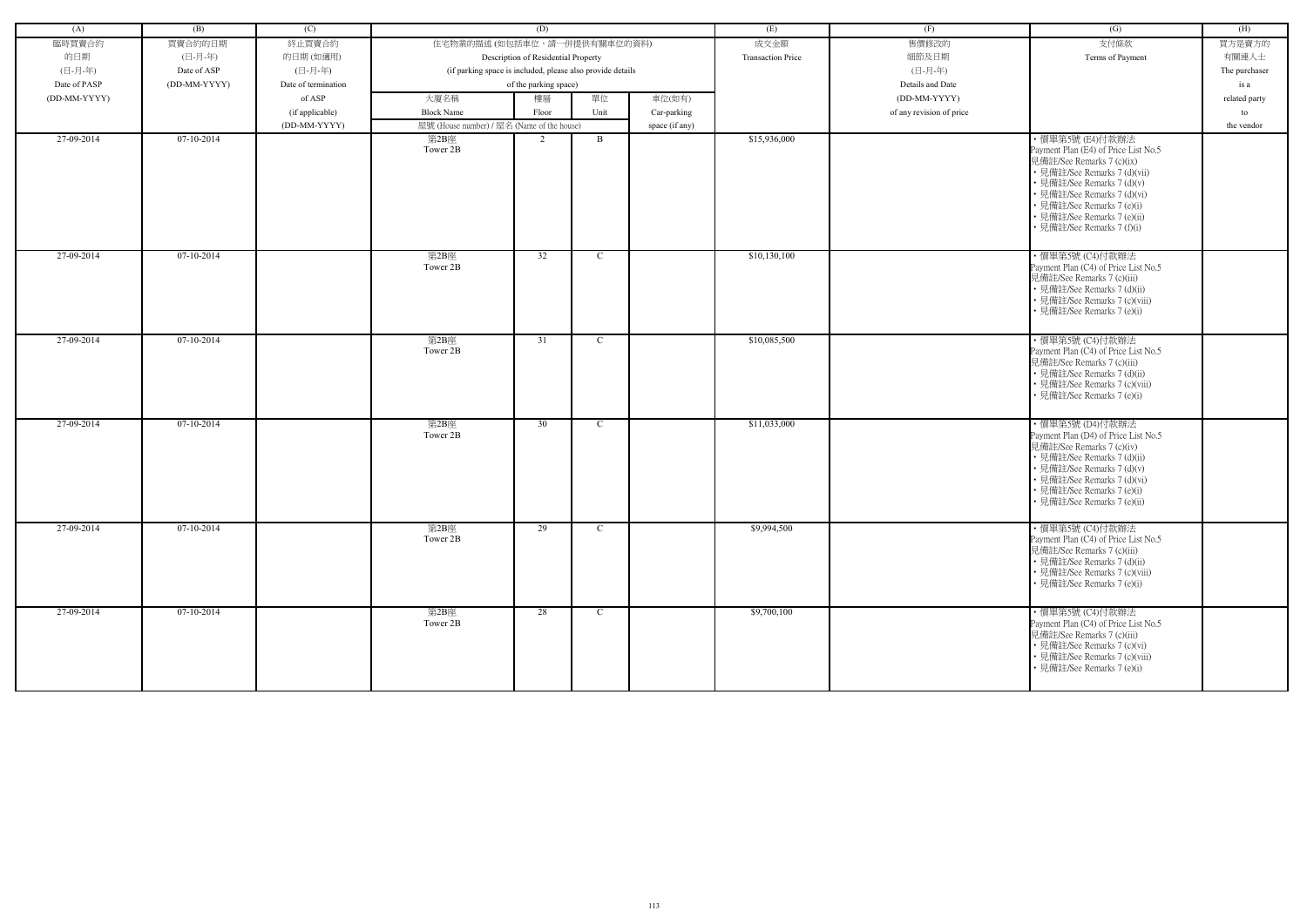| (A)          | (B)          | (C)                 |                                            | (D)                                                        |              |                | (E)                      | (F)                      | (G)                                                                                                                                                                                                                                           | (H)           |
|--------------|--------------|---------------------|--------------------------------------------|------------------------------------------------------------|--------------|----------------|--------------------------|--------------------------|-----------------------------------------------------------------------------------------------------------------------------------------------------------------------------------------------------------------------------------------------|---------------|
| 臨時買賣合約       | 買賣合約的日期      | 終止買賣合約              | 住宅物業的描述 (如包括車位,請一併提供有關車位的資料)               |                                                            |              |                | 成交金額                     | 售價修改的                    | 支付條款                                                                                                                                                                                                                                          | 買方是賣方的        |
| 的日期          | (日-月-年)      |                     |                                            |                                                            |              |                | <b>Transaction Price</b> | 細節及日期                    |                                                                                                                                                                                                                                               | 有關連人士         |
| (日-月-年)      |              | 的日期(如適用)<br>(日-月-年) |                                            | Description of Residential Property                        |              |                |                          | (日-月-年)                  | Terms of Payment                                                                                                                                                                                                                              |               |
|              | Date of ASP  |                     |                                            | (if parking space is included, please also provide details |              |                |                          |                          |                                                                                                                                                                                                                                               | The purchaser |
| Date of PASP | (DD-MM-YYYY) | Date of termination |                                            | of the parking space)                                      |              |                |                          | Details and Date         |                                                                                                                                                                                                                                               | is a          |
| (DD-MM-YYYY) |              | of ASP              | 大廈名稱                                       | 樓層                                                         | 單位           | 車位(如有)         |                          | (DD-MM-YYYY)             |                                                                                                                                                                                                                                               | related party |
|              |              | (if applicable)     | <b>Block Name</b>                          | Floor                                                      | Unit         | Car-parking    |                          | of any revision of price |                                                                                                                                                                                                                                               | to            |
|              |              | (DD-MM-YYYY)        | 屋號 (House number) / 屋名 (Name of the house) |                                                            |              | space (if any) |                          |                          |                                                                                                                                                                                                                                               | the vendor    |
| 27-09-2014   | 07-10-2014   |                     | 第2B座<br>Tower 2B                           | 27                                                         | C            |                | \$10,885,000             |                          | ・價單第5號 (D4)付款辦法<br>Payment Plan (D4) of Price List No.5<br>見備註/See Remarks 7 (c)(iv)<br>• 見備註/See Remarks 7 (d)(ii)<br>• 見備註/See Remarks 7 (d)(v)<br>• 見備註/See Remarks 7 (d)(vi)<br>• 見備註/See Remarks 7 (e)(i)<br>• 見備註/See Remarks 7 (e)(ii) |               |
| 27-09-2014   | $07-10-2014$ |                     | 第2B座<br>Tower 2B                           | 26                                                         | C            |                | \$9,861,600              |                          | · 價單第5號 (C4)付款辦法<br>Payment Plan (C4) of Price List No.5<br>見備註/See Remarks 7 (c)(iii)<br>• 見備註/See Remarks 7 (d)(ii)<br>• 見備註/See Remarks 7 (c)(viii)<br>• 見備註/See Remarks 7 (e)(i)                                                          |               |
| 27-09-2014   | $07-10-2014$ |                     | 第2B座<br>Tower 2B                           | 25                                                         | C            |                | \$10,787,000             |                          | ・價單第5號 (D4)付款辦法<br>Payment Plan (D4) of Price List No.5<br>見備註/See Remarks 7 (c)(iv)<br>• 見備註/See Remarks 7 (d)(ii)<br>• 見備註/See Remarks 7 (d)(v)<br>• 見備註/See Remarks 7 (d)(vi)<br>• 見備註/See Remarks 7 (e)(i)<br>· 見備註/See Remarks 7 (e)(ii) |               |
| 27-09-2014   | $07-10-2014$ |                     | 第2B座<br>Tower 2B                           | 23                                                         | C            |                | \$9,777,900              |                          | ・價單第5號 (C4)付款辦法<br>Payment Plan (C4) of Price List No.5<br>見備註/See Remarks 7 (c)(iii)<br>• 見備註/See Remarks 7 (d)(ii)<br>• 見備註/See Remarks 7 (c)(viii)<br>• 見備註/See Remarks 7 (e)(i)                                                           |               |
| 27-09-2014   | 07-10-2014   |                     | 第2B座<br>Tower 2B                           | 22                                                         | C            |                | \$9,452,000              |                          | ・價單第5號 (C4)付款辦法<br>Payment Plan (C4) of Price List No.5<br>見備註/See Remarks 7 (c)(iii)<br>• 見備註/See Remarks 7 (c)(vi)<br>• 見備註/See Remarks 7 (c)(viii)<br>• 見備註/See Remarks 7 (e)(i)                                                           |               |
| 27-09-2014   | $07-10-2014$ |                     | 第2B座<br>Tower 2B                           | 21                                                         | $\mathbf C$  |                | \$9,414,900              |                          | ・價單第5號 (C4)付款辦法<br>Payment Plan (C4) of Price List No.5<br>見備註/See Remarks 7 (c)(iii)<br>• 見備註/See Remarks 7 (c)(vi)<br>• 見備註/See Remarks 7 (c)(viii)<br>• 見備註/See Remarks 7 (e)(i)                                                           |               |
| 27-09-2014   | $07-10-2014$ |                     | 第2B座<br>Tower 2B                           | 20                                                         | $\mathbf{C}$ |                | \$9,376,900              |                          | · 價單第5號 (C4)付款辦法<br>Payment Plan (C4) of Price List No.5<br>見備註/See Remarks 7 (c)(iii)<br>• 見備註/See Remarks 7 (c)(vi)<br>• 見備註/See Remarks 7 (c)(viii)<br>• 見備註/See Remarks 7 (e)(i)                                                          |               |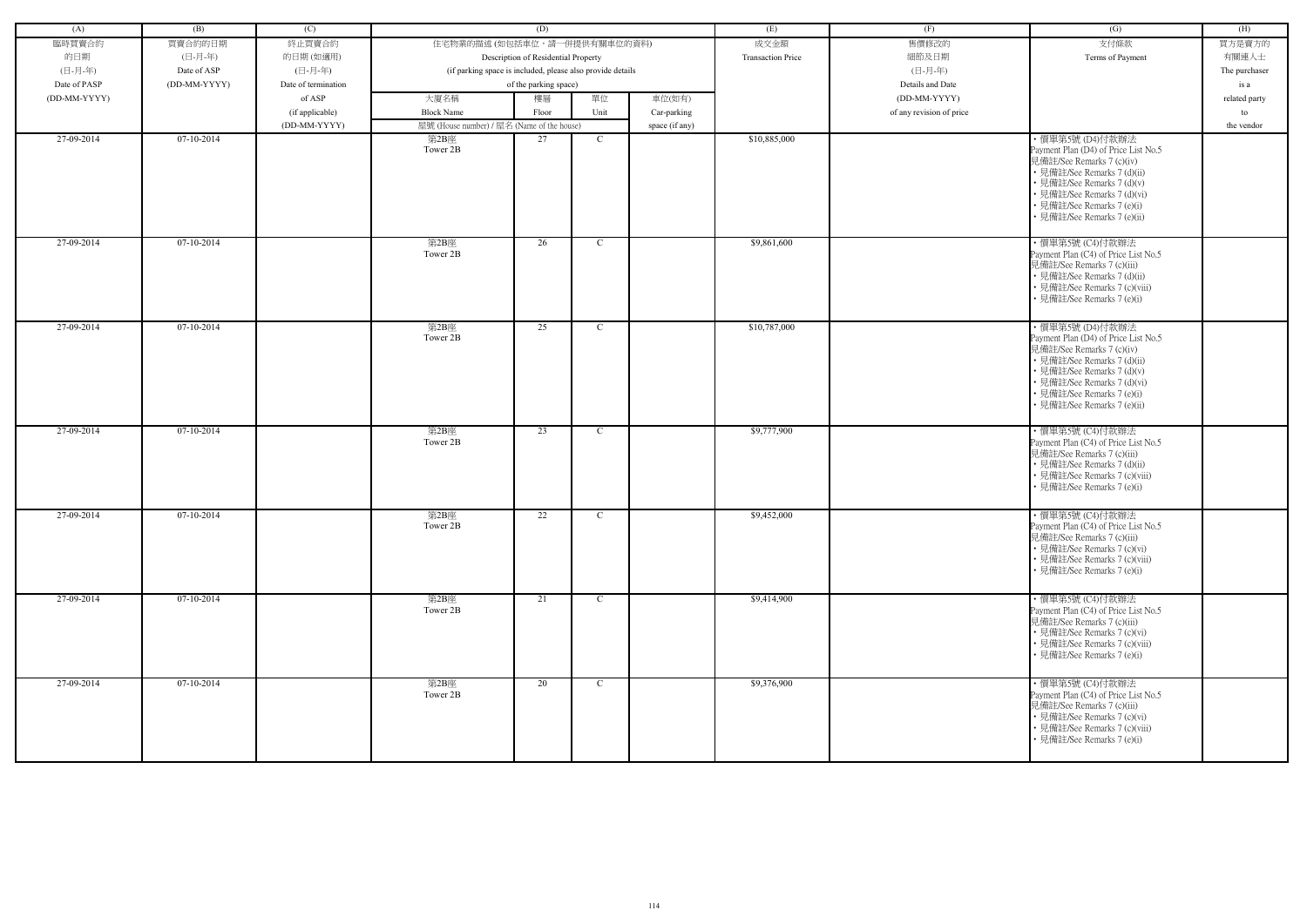| (A)          | (B)          | (C)                 |                                                            | (D)                                 |             |                | (E)                      | (F)                                                      | (G)                                                        | (H)           |
|--------------|--------------|---------------------|------------------------------------------------------------|-------------------------------------|-------------|----------------|--------------------------|----------------------------------------------------------|------------------------------------------------------------|---------------|
| 臨時買賣合約       | 買賣合約的日期      | 終止買賣合約              | 住宅物業的描述 (如包括車位,請一併提供有關車位的資料)                               |                                     |             |                | 成交金額                     | 售價修改的                                                    | 支付條款                                                       | 買方是賣方的        |
| 的日期          | (日-月-年)      | 的日期(如適用)            |                                                            | Description of Residential Property |             |                | <b>Transaction Price</b> | 細節及日期                                                    | Terms of Payment                                           | 有關連人士         |
| (日-月-年)      | Date of ASP  | (日-月-年)             | (if parking space is included, please also provide details |                                     |             |                |                          | (日-月-年)                                                  |                                                            | The purchaser |
| Date of PASP | (DD-MM-YYYY) | Date of termination |                                                            | of the parking space)               |             |                |                          | Details and Date                                         |                                                            | is a          |
| (DD-MM-YYYY) |              | of ASP              | 大廈名稱                                                       | 樓層                                  | 單位          | 車位(如有)         |                          | (DD-MM-YYYY)                                             |                                                            | related party |
|              |              | (if applicable)     | <b>Block Name</b>                                          | Floor                               | Unit        | Car-parking    |                          | of any revision of price                                 |                                                            | to            |
|              |              | (DD-MM-YYYY)        | 屋號 (House number) / 屋名 (Name of the house)                 |                                     |             | space (if any) |                          |                                                          |                                                            | the vendor    |
| 27-09-2014   | $07-10-2014$ |                     | 第2B座                                                       | 19                                  | $\mathbf C$ |                | \$10,575,000             |                                                          | ・價單第5號 (D4)付款辦法                                            |               |
|              |              |                     | Tower 2B                                                   |                                     |             |                |                          |                                                          | Payment Plan (D4) of Price List No.5                       |               |
|              |              |                     |                                                            |                                     |             |                |                          |                                                          | 見備註/See Remarks 7 (c)(iv)                                  |               |
|              |              |                     |                                                            |                                     |             |                |                          |                                                          | • 見備註/See Remarks 7 (d)(ii)<br>· 見備註/See Remarks 7 (d)(v)  |               |
|              |              |                     |                                                            |                                     |             |                |                          |                                                          | 見備註/See Remarks 7 (d)(vi)                                  |               |
|              |              |                     |                                                            |                                     |             |                |                          |                                                          | • 見備註/See Remarks 7 (e)(i)                                 |               |
|              |              |                     |                                                            |                                     |             |                |                          |                                                          | 見備註/See Remarks 7 (e)(ii)                                  |               |
|              |              |                     |                                                            |                                     |             |                |                          |                                                          |                                                            |               |
| 27-09-2014   | $07-10-2014$ |                     | 第2B座<br>Tower 2B                                           | 18                                  | $\mathbf C$ |                | \$9,657,000              | 在26-03-2015,基於法例第35(2)(b)條所容許的原因<br>,售價調整為\$10,291,500。  | + 價單第5號 (C4)付款辦法<br>Payment Plan (C4) of Price List No.5   |               |
|              |              |                     |                                                            |                                     |             |                |                          | On 26-03-2015, the price adjusted to \$10,291,500 due to | 見<br> 見備註/See Remarks 7 (e)(iii)                           |               |
|              |              |                     |                                                            |                                     |             |                |                          | the reason allowed under section $35(2)(b)$ of the       | · 見備註/See Remarks 7 (e)(vi)                                |               |
|              |              |                     |                                                            |                                     |             |                |                          | Ordinance.                                               | · 見備註/See Remarks 7 (d)(iv<br>• 見備註/See Remarks 7 (e)(i)   |               |
|              |              |                     |                                                            |                                     |             |                |                          |                                                          |                                                            |               |
|              |              |                     |                                                            |                                     |             |                |                          |                                                          | · 價單第5號 (D4)付款辦法                                           |               |
|              |              |                     |                                                            |                                     |             |                |                          |                                                          | Payment Plan (D4) of Price List No.5                       |               |
|              |              |                     |                                                            |                                     |             |                |                          |                                                          | 見備註/See Remarks 7 (c)(iv)                                  |               |
|              |              |                     |                                                            |                                     |             |                |                          |                                                          | • 見備註/See Remarks 7 (c)(vi)                                |               |
|              |              |                     |                                                            |                                     |             |                |                          |                                                          | • 見備註/See Remarks 7 (d)(v)<br>• 見備註/See Remarks 7 (d)(vi)  |               |
|              |              |                     |                                                            |                                     |             |                |                          |                                                          | 見備註/See Remarks 7 (e)(i)                                   |               |
|              |              |                     |                                                            |                                     |             |                |                          |                                                          | • 見備註/See Remarks 7 (e)(ii)                                |               |
|              |              |                     |                                                            |                                     |             |                |                          |                                                          | • (在26-03-2015修訂)<br>(revised on 26-03-2015)               |               |
|              |              |                     |                                                            |                                     |             |                |                          |                                                          |                                                            |               |
| 27-09-2014   | 07-10-2014   |                     | 第2B座                                                       | 25                                  | D           |                | \$5,236,600              |                                                          | ・價單第5號 (A4)付款辦法                                            |               |
|              |              |                     | Tower 2B                                                   |                                     |             |                |                          |                                                          | Payment Plan (A4) of Price List No.5                       |               |
|              |              |                     |                                                            |                                     |             |                |                          |                                                          | 見備註/See Remarks 7 (c)(i)                                   |               |
|              |              |                     |                                                            |                                     |             |                |                          |                                                          | • 見備註/See Remarks 7 (c)(v)<br>• 見備註/See Remarks 7 (c)(vii) |               |
|              |              |                     |                                                            |                                     |             |                |                          |                                                          | • 見備註/See Remarks 7 (e)(i)                                 |               |
|              |              |                     |                                                            |                                     |             |                |                          |                                                          |                                                            |               |
| 27-09-2014   | 07-10-2014   |                     | 第2B座                                                       | 23                                  | D           |                | \$5,217,900              |                                                          | ・價單第5號 (A4)付款辦法                                            |               |
|              |              |                     | Tower 2B                                                   |                                     |             |                |                          |                                                          | Payment Plan (A4) of Price List No.5                       |               |
|              |              |                     |                                                            |                                     |             |                |                          |                                                          | 見備註/See Remarks 7 (c)(i)<br>• 見備註/See Remarks 7 (c)(v)     |               |
|              |              |                     |                                                            |                                     |             |                |                          |                                                          | • 見備註/See Remarks 7 (c)(vii)                               |               |
|              |              |                     |                                                            |                                     |             |                |                          |                                                          | • 見備註/See Remarks 7 (e)(i)                                 |               |
|              |              |                     |                                                            |                                     |             |                |                          |                                                          |                                                            |               |
| 27-09-2014   | 07-10-2014   |                     | 第2B座<br>Tower 2B                                           | 22                                  | D           |                | \$5,200,100              |                                                          | ・價單第5號 (A4)付款辦法<br>Payment Plan (A4) of Price List No.5    |               |
|              |              |                     |                                                            |                                     |             |                |                          |                                                          | 見備註/See Remarks 7 (c)(i)                                   |               |
|              |              |                     |                                                            |                                     |             |                |                          |                                                          | • 見備註/See Remarks 7 (c)(v)                                 |               |
|              |              |                     |                                                            |                                     |             |                |                          |                                                          | • 見備註/See Remarks 7 (c)(vii)                               |               |
|              |              |                     |                                                            |                                     |             |                |                          |                                                          | • 見備註/See Remarks 7 (e)(i)                                 |               |
|              |              |                     |                                                            |                                     |             |                |                          |                                                          |                                                            |               |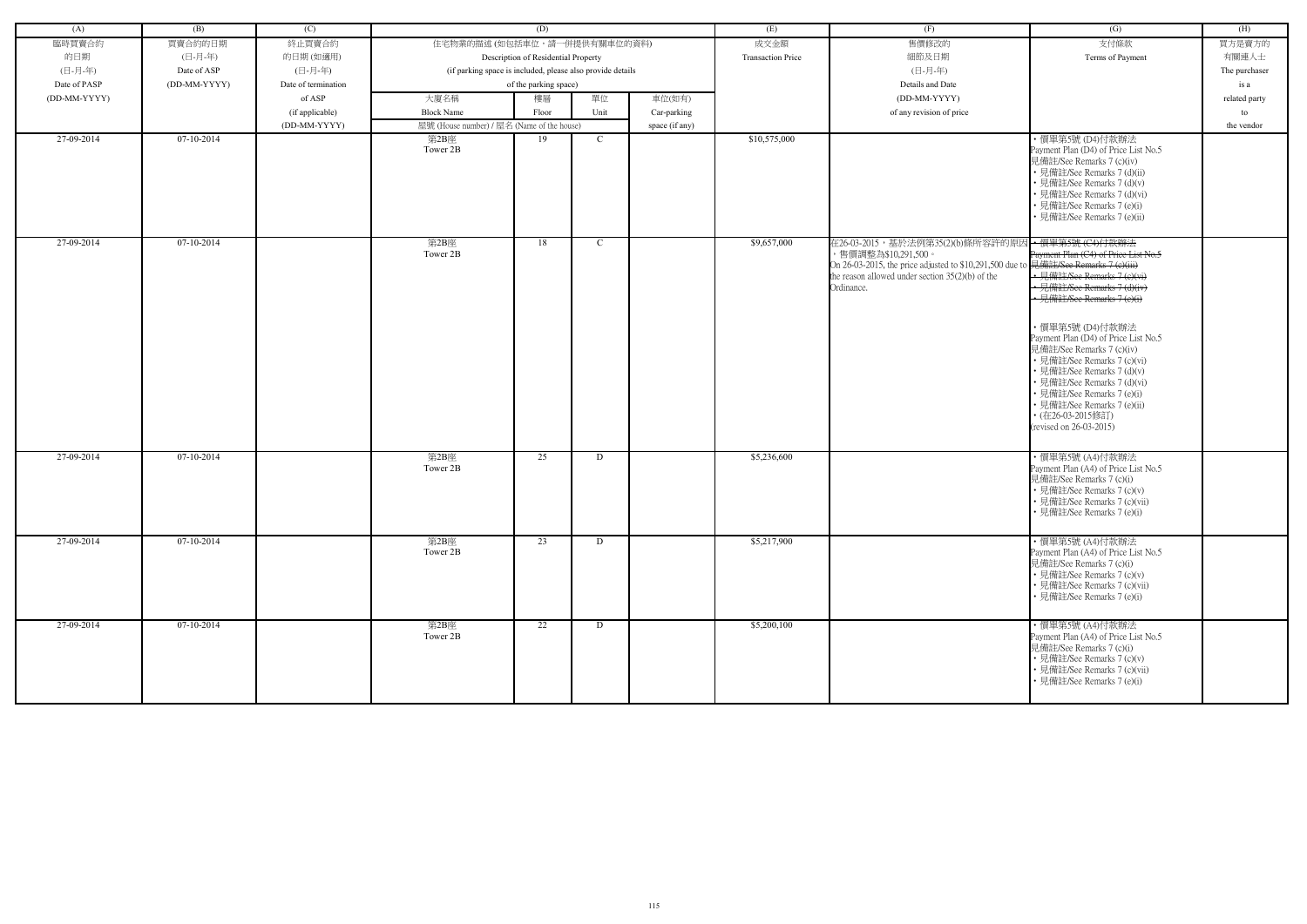| (A)          | (B)                        | (C)                 |                                                            | (D)                                 |      |                | (E)                      | (F)                      | (G)                                                      | (H)           |
|--------------|----------------------------|---------------------|------------------------------------------------------------|-------------------------------------|------|----------------|--------------------------|--------------------------|----------------------------------------------------------|---------------|
| 臨時買賣合約       | 買賣合約的日期                    | 終止買賣合約              | 住宅物業的描述 (如包括車位,請一併提供有關車位的資料)                               |                                     |      |                | 成交金額                     | 售價修改的                    | 支付條款                                                     | 買方是賣方的        |
| 的日期          | (日-月-年)                    | 的日期(如適用)            |                                                            | Description of Residential Property |      |                | <b>Transaction Price</b> | 細節及日期                    | Terms of Payment                                         | 有關連人士         |
| (日-月-年)      | Date of ASP                | (日-月-年)             | (if parking space is included, please also provide details |                                     |      |                |                          | (日-月-年)                  |                                                          | The purchaser |
| Date of PASP | (DD-MM-YYYY)               | Date of termination |                                                            | of the parking space)               |      |                |                          | Details and Date         |                                                          | is a          |
| (DD-MM-YYYY) |                            | of ASP              | 大廈名稱                                                       | 樓層                                  | 單位   | 車位(如有)         |                          | (DD-MM-YYYY)             |                                                          | related party |
|              |                            | (if applicable)     | <b>Block Name</b>                                          | Floor                               | Unit | Car-parking    |                          | of any revision of price |                                                          | to            |
|              |                            | (DD-MM-YYYY)        | 屋號 (House number) / 屋名 (Name of the house)                 |                                     |      | space (if any) |                          |                          |                                                          | the vendor    |
| 27-09-2014   | $07-10-2014$               |                     | 第2B座                                                       | 21                                  | D    |                | \$5,320,700              |                          | ・價單第5號 (A4)付款辦法                                          |               |
|              |                            |                     | Tower 2B                                                   |                                     |      |                |                          |                          | Payment Plan (A4) of Price List No.5                     |               |
|              |                            |                     |                                                            |                                     |      |                |                          |                          | 見備註/See Remarks 7 (c)(i)                                 |               |
|              |                            |                     |                                                            |                                     |      |                |                          |                          | • 見備註/See Remarks 7 (d)(i)                               |               |
|              |                            |                     |                                                            |                                     |      |                |                          |                          | • 見備註/See Remarks 7 (c)(vii)                             |               |
|              |                            |                     |                                                            |                                     |      |                |                          |                          | • 見備註/See Remarks 7 (e)(i)                               |               |
|              |                            |                     |                                                            |                                     |      |                |                          |                          |                                                          |               |
| 27-09-2014   | $07-10-2014$               |                     | 第2B座                                                       | 20                                  | D    |                | \$5,301,500              |                          | ・價單第5號 (A4)付款辦法                                          |               |
|              |                            |                     | Tower 2B                                                   |                                     |      |                |                          |                          | Payment Plan (A4) of Price List No.5                     |               |
|              |                            |                     |                                                            |                                     |      |                |                          |                          | 見備註/See Remarks 7 (c)(i)<br>• 見備註/See Remarks 7 (d)(i)   |               |
|              |                            |                     |                                                            |                                     |      |                |                          |                          | • 見備註/See Remarks 7 (c)(vii)                             |               |
|              |                            |                     |                                                            |                                     |      |                |                          |                          | • 見備註/See Remarks 7 (e)(i)                               |               |
|              |                            |                     |                                                            |                                     |      |                |                          |                          |                                                          |               |
| 27-09-2014   | $07-10-2014$               |                     | 第2B座                                                       | 19                                  | D    |                | \$5,774,000              |                          | ・價單第5號 (B4)付款辦法                                          |               |
|              |                            |                     | Tower 2B                                                   |                                     |      |                |                          |                          | Payment Plan (B4) of Price List No.5                     |               |
|              |                            |                     |                                                            |                                     |      |                |                          |                          | 見備註/See Remarks 7 (c)(ii)                                |               |
|              |                            |                     |                                                            |                                     |      |                |                          |                          | • 見備註/See Remarks 7 (d)(ii)                              |               |
|              |                            |                     |                                                            |                                     |      |                |                          |                          | • 見備註/See Remarks 7 (d)(v)<br>• 見備註/See Remarks 7 (e)(i) |               |
|              |                            |                     |                                                            |                                     |      |                |                          |                          | · 見備註/See Remarks 7 (e)(ii)                              |               |
|              |                            |                     |                                                            |                                     |      |                |                          |                          |                                                          |               |
| 27-09-2014   | 07-10-2014                 |                     | 第2B座                                                       | 18                                  | D    |                | \$5,283,200              |                          | ・價單第5號 (A4)付款辦法                                          |               |
|              |                            |                     | Tower 2B                                                   |                                     |      |                |                          |                          | Payment Plan (A4) of Price List No.5                     |               |
|              |                            |                     |                                                            |                                     |      |                |                          |                          | 見備註/See Remarks 7 (c)(i)<br>• 見備註/See Remarks 7 (d)(i)   |               |
|              |                            |                     |                                                            |                                     |      |                |                          |                          | · 見備註/See Remarks 7 (c)(vii)                             |               |
|              |                            |                     |                                                            |                                     |      |                |                          |                          | • 見備註/See Remarks 7 (e)(i)                               |               |
|              |                            |                     |                                                            |                                     |      |                |                          |                          |                                                          |               |
| 27-09-2014   | 簽訂臨時買賣合約後交易再               |                     | 第2B座                                                       | 17                                  | D    |                | \$5,592,600              |                          | ・價單第5號 (B4)付款辦法                                          |               |
|              | 未有進展                       |                     | Tower 2B                                                   |                                     |      |                |                          |                          | Payment Plan (B4) of Price List No.5                     |               |
|              | The PASP has not proceeded |                     |                                                            |                                     |      |                |                          |                          | 見備註/See Remarks 7 (c)(ii)                                |               |
|              | further                    |                     |                                                            |                                     |      |                |                          |                          | • 見備註/See Remarks 7 (c)(v)<br>• 見備註/See Remarks 7 (d)(v) |               |
|              |                            |                     |                                                            |                                     |      |                |                          |                          | • 見備註/See Remarks 7 (e)(i)                               |               |
|              |                            |                     |                                                            |                                     |      |                |                          |                          | • 見備註/See Remarks 7 (e)(ii)                              |               |
|              |                            |                     |                                                            |                                     |      |                |                          |                          |                                                          |               |
| 27-09-2014   | 07-10-2014                 |                     | 第2B座                                                       | 16                                  | D    |                | \$5,706,000              |                          | ・價單第5號 (B4)付款辦法                                          |               |
|              |                            |                     | Tower 2B                                                   |                                     |      |                |                          |                          | Payment Plan (B4) of Price List No.5                     |               |
|              |                            |                     |                                                            |                                     |      |                |                          |                          | 見備註/See Remarks 7 (c)(ii)<br>• 見備註/See Remarks 7 (d)(ii) |               |
|              |                            |                     |                                                            |                                     |      |                |                          |                          | • 見備註/See Remarks 7 (d)(v)                               |               |
|              |                            |                     |                                                            |                                     |      |                |                          |                          | • 見備註/See Remarks 7 (e)(i)                               |               |
|              |                            |                     |                                                            |                                     |      |                |                          |                          | • 見備註/See Remarks 7 (e)(ii)                              |               |
|              |                            |                     |                                                            |                                     |      |                |                          |                          |                                                          |               |
| 27-09-2014   | $07-10-2014$               |                     | 第2B座<br>Tower 2B                                           | 15                                  | D    |                | \$5,206,700              |                          | · 價單第5號 (A4)付款辦法<br>Payment Plan (A4) of Price List No.5 |               |
|              |                            |                     |                                                            |                                     |      |                |                          |                          | 見備註/See Remarks 7 (c)(i)                                 |               |
|              |                            |                     |                                                            |                                     |      |                |                          |                          | • 見備註/See Remarks 7 (c)(v)                               |               |
|              |                            |                     |                                                            |                                     |      |                |                          |                          | • 見備註/See Remarks 7 (d)(iii)                             |               |
|              |                            |                     |                                                            |                                     |      |                |                          |                          | • 見備註/See Remarks 7 (e)(i)                               |               |
|              |                            |                     |                                                            |                                     |      |                |                          |                          |                                                          |               |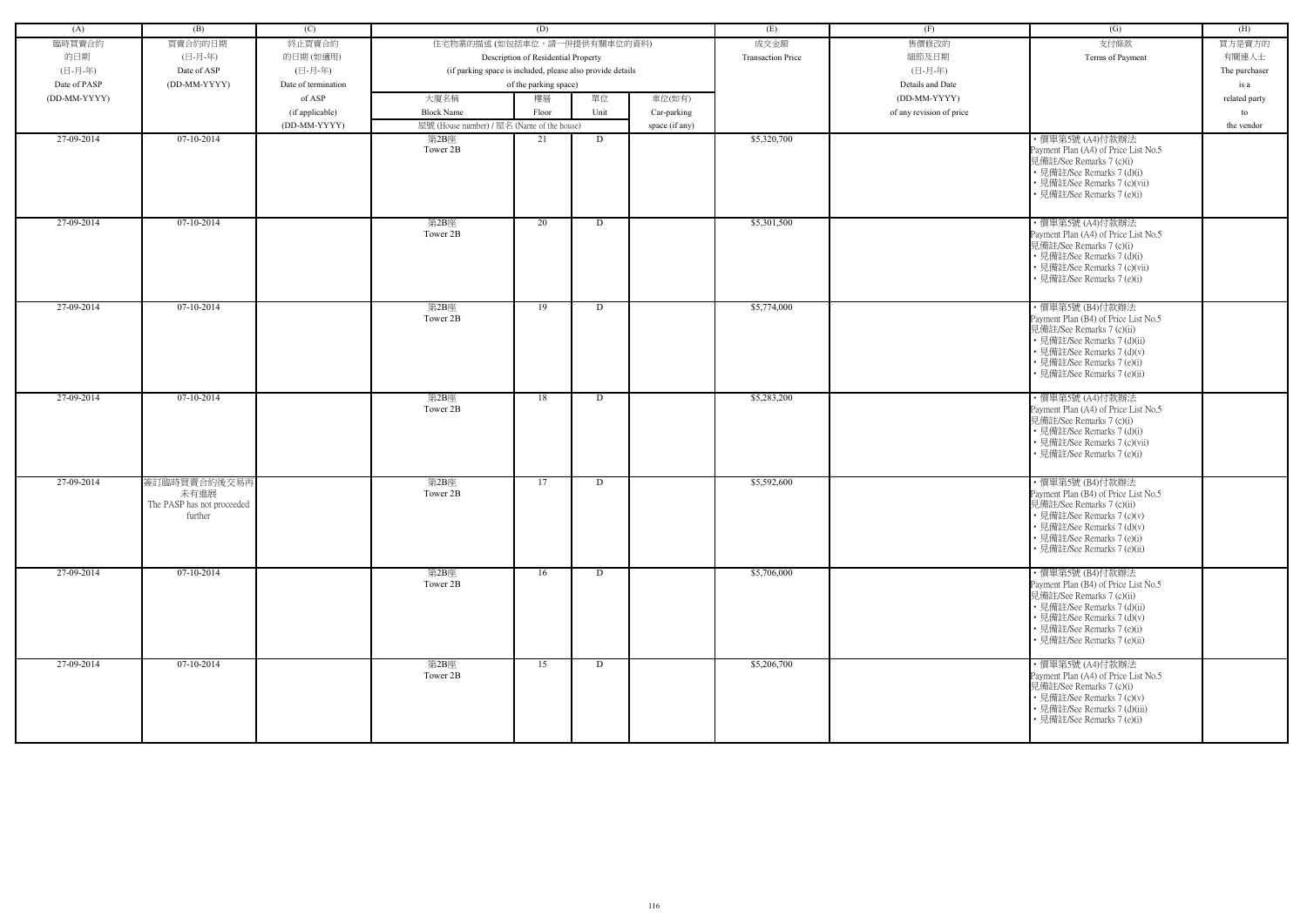| (A)          | (B)          | (C)                 |                                                            | (D)                                 |              |                | (E)                      | (F)                      | (G)                                                                                                                                                                                                                                                                          | (H)           |
|--------------|--------------|---------------------|------------------------------------------------------------|-------------------------------------|--------------|----------------|--------------------------|--------------------------|------------------------------------------------------------------------------------------------------------------------------------------------------------------------------------------------------------------------------------------------------------------------------|---------------|
| 臨時買賣合約       | 買賣合約的日期      | 終止買賣合約              | 住宅物業的描述 (如包括車位,請一併提供有關車位的資料)                               |                                     |              |                | 成交金額                     | 售價修改的                    | 支付條款                                                                                                                                                                                                                                                                         | 買方是賣方的        |
| 的日期          | (日-月-年)      | 的日期(如適用)            |                                                            | Description of Residential Property |              |                | <b>Transaction Price</b> | 細節及日期                    | Terms of Payment                                                                                                                                                                                                                                                             | 有關連人士         |
| (日-月-年)      | Date of ASP  | (日-月-年)             | (if parking space is included, please also provide details |                                     |              |                |                          | (日-月-年)                  |                                                                                                                                                                                                                                                                              | The purchaser |
| Date of PASP | (DD-MM-YYYY) | Date of termination |                                                            | of the parking space)               |              |                |                          | Details and Date         |                                                                                                                                                                                                                                                                              | is a          |
| (DD-MM-YYYY) |              | of ASP              | 大廈名稱                                                       | 樓層                                  | 單位           | 車位(如有)         |                          | (DD-MM-YYYY)             |                                                                                                                                                                                                                                                                              | related party |
|              |              | (if applicable)     | <b>Block Name</b>                                          | Floor                               | Unit         | Car-parking    |                          | of any revision of price |                                                                                                                                                                                                                                                                              | to            |
|              |              | (DD-MM-YYYY)        | 屋號 (House number) / 屋名 (Name of the house)                 |                                     |              | space (if any) |                          |                          |                                                                                                                                                                                                                                                                              | the vendor    |
| 27-09-2014   | 07-10-2014   |                     | 第2B座<br>Tower 2B                                           | 12                                  | D            |                | \$5,184,300              |                          | · 價單第5號 (A4)付款辦法<br>Payment Plan (A4) of Price List No.5                                                                                                                                                                                                                     |               |
|              |              |                     |                                                            |                                     |              |                |                          |                          | 見備註/See Remarks 7 (c)(i)<br>• 見備註/See Remarks 7 (d)(i)<br>• 見備註/See Remarks 7 (c)(vii)<br>• 見備註/See Remarks 7 (e)(i)                                                                                                                                                         |               |
| 27-09-2014   | $07-10-2014$ |                     | 第2B座<br>Tower 2B                                           | 11                                  | D            |                | \$5,034,300              |                          | ・價單第5號 (A4)付款辦法<br>Payment Plan (A4) of Price List No.5<br>見備註/See Remarks 7 (c)(i)<br>• 見備註/See Remarks 7 (c)(v)<br>• 見備註/See Remarks 7 (c)(vii)<br>• 見備註/See Remarks 7 (e)(i)                                                                                              |               |
| 27-09-2014   | 07-10-2014   |                     | 第3A座<br>Tower 3A                                           | 2                                   | C.           |                | \$14,898,000             |                          | ・價單第5號 (E4)付款辦法<br>Payment Plan (E4) of Price List No.5<br>見備註/See Remarks 7 (c)(ix)<br>• 見備註/See Remarks 7 (d)(vii)<br>• 見備註/See Remarks 7 (d)(v)<br>• 見備註/See Remarks 7 (d)(vi)<br>• 見備註/See Remarks 7 (e)(i)<br>• 見備註/See Remarks 7 (e)(ii)<br>• 見備註/See Remarks 7 (f)(i) |               |
| 27-09-2014   | 07-10-2014   |                     | 第3B座<br>Tower 3B                                           | 32                                  | A            |                | \$11,446,200             |                          | ・價單第5號 (C4)付款辦法<br>Payment Plan (C4) of Price List No.5<br>見備註/See Remarks 7 (c)(iii)<br>• 見備註/See Remarks 7 (c)(vi)<br>• 見備註/See Remarks 7 (c)(viii)<br>• 見備註/See Remarks 7 (e)(i)<br>• 見備註/See Remarks 7 (f)(i)                                                            |               |
| 27-09-2014   | 07-10-2014   |                     | 第3B座<br>Tower 3B                                           | 31                                  | A            |                | \$11,747,100             |                          | ・價單第5號 (C4)付款辦法<br>Payment Plan (C4) of Price List No.5<br>見備註/See Remarks 7 (c)(iii)<br>• 見備註/See Remarks 7 (d)(ii)<br>• 見備註/See Remarks 7 (c)(viii)<br>• 見備註/See Remarks 7 (e)(i)<br>• 見備註/See Remarks 7 (f)(i)                                                            |               |
| 27-09-2014   | $07-10-2014$ |                     | 第3B座<br>Tower 3B                                           | 30                                  | $\mathbf{A}$ |                | \$11,699,800             |                          | ・價單第5號 (C4)付款辦法<br>Payment Plan (C4) of Price List No.5<br>見備註/See Remarks 7 (c)(iii)<br>• 見備註/See Remarks 7 (d)(ii)<br>• 見備註/See Remarks 7 (c)(viii)<br>• 見備註/See Remarks 7 (e)(i)<br>• 見備註/See Remarks 7 (f)(i)                                                            |               |
| 27-09-2014   | $07-10-2014$ |                     | 第3B座<br>Tower 3B                                           | 29                                  | $\mathbf{A}$ |                | \$11,654,300             |                          | ・價單第5號 (C4)付款辦法<br>Payment Plan (C4) of Price List No.5<br>見備註/See Remarks 7 (c)(iii)<br>• 見備註/See Remarks 7 (d)(ii)<br>• 見備註/See Remarks 7 (c)(viii)<br>• 見備註/See Remarks 7 (e)(i)<br>• 見備註/See Remarks 7 (f)(i)                                                            |               |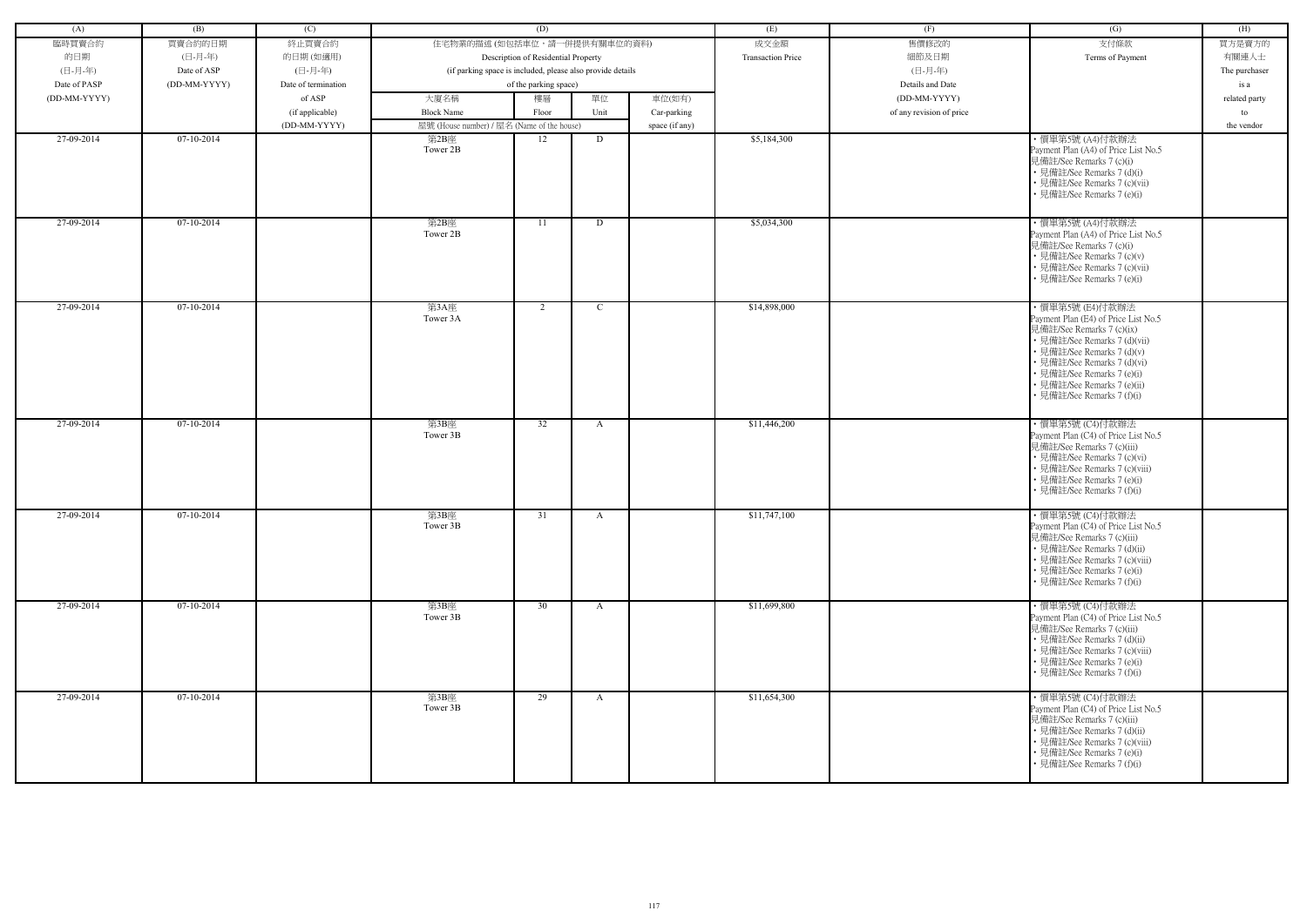| (A)          | (B)          | (C)                 |                                                            | (D)                                 |               |                | (E)                      | (F)                      | (G)                                                                                                                                                                                                                                                                          | (H)           |
|--------------|--------------|---------------------|------------------------------------------------------------|-------------------------------------|---------------|----------------|--------------------------|--------------------------|------------------------------------------------------------------------------------------------------------------------------------------------------------------------------------------------------------------------------------------------------------------------------|---------------|
| 臨時買賣合約       | 買賣合約的日期      | 終止買賣合約              | 住宅物業的描述 (如包括車位,請一併提供有關車位的資料)                               |                                     |               |                | 成交金額                     | 售價修改的                    | 支付條款                                                                                                                                                                                                                                                                         | 買方是賣方的        |
|              |              |                     |                                                            |                                     |               |                |                          |                          |                                                                                                                                                                                                                                                                              |               |
| 的日期          | (日-月-年)      | 的日期(如適用)            |                                                            | Description of Residential Property |               |                | <b>Transaction Price</b> | 細節及日期                    | Terms of Payment                                                                                                                                                                                                                                                             | 有關連人士         |
| (日-月-年)      | Date of ASP  | (日-月-年)             | (if parking space is included, please also provide details |                                     |               |                |                          | (日-月-年)                  |                                                                                                                                                                                                                                                                              | The purchaser |
| Date of PASP | (DD-MM-YYYY) | Date of termination |                                                            | of the parking space)               |               |                |                          | Details and Date         |                                                                                                                                                                                                                                                                              | is a          |
| (DD-MM-YYYY) |              | of ASP              | 大廈名稱                                                       | 樓層                                  | 單位            | 車位(如有)         |                          | (DD-MM-YYYY)             |                                                                                                                                                                                                                                                                              | related party |
|              |              | (if applicable)     | <b>Block Name</b>                                          | Floor                               | Unit          | Car-parking    |                          | of any revision of price |                                                                                                                                                                                                                                                                              | to            |
|              |              | (DD-MM-YYYY)        | 屋號 (House number) / 屋名 (Name of the house)                 |                                     |               | space (if any) |                          |                          |                                                                                                                                                                                                                                                                              | the vendor    |
| 27-09-2014   | 07-10-2014   |                     | 第3B座<br>Tower 3B                                           | $\mathcal{L}$                       | B             |                | \$11,253,000             |                          | ・價單第5號 (E4)付款辦法<br>Payment Plan (E4) of Price List No.5<br>見備註/See Remarks 7 (c)(ix)<br>• 見備註/See Remarks 7 (d)(vii)<br>• 見備註/See Remarks 7 (d)(v)<br>• 見備註/See Remarks 7 (d)(vi)<br>• 見備註/See Remarks 7 (e)(i)<br>• 見備註/See Remarks 7 (e)(ii)<br>• 見備註/See Remarks 7 (f)(i) |               |
| 27-09-2014   | $07-10-2014$ |                     | 第3B座<br>Tower 3B                                           | 2                                   | $\mathcal{C}$ |                | \$8,208,000              |                          | ・價單第5號 (E4)付款辦法<br>Payment Plan (E4) of Price List No.5<br>見備註/See Remarks 7 (c)(ix)<br>• 見備註/See Remarks 7 (d)(vii)<br>• 見備註/See Remarks 7 (d)(v)<br>• 見備註/See Remarks 7 (d)(vi)<br>• 見備註/See Remarks 7 (e)(i)<br>• 見備註/See Remarks 7 (e)(ii)                               |               |
| 27-09-2014   | 07-10-2014   |                     | 第5A座<br>Tower 5A                                           | 32                                  | A             |                | \$12,523,400             |                          | ・價單第5號 (C4)付款辦法<br>Payment Plan (C4) of Price List No.5<br>見備註/See Remarks 7 (c)(iii)<br>• 見備註/See Remarks 7 (d)(ii)<br>• 見備註/See Remarks 7 (c)(viii)<br>• 見備註/See Remarks 7 (e)(i)<br>見備註/See Remarks 7 (f)(i)                                                              |               |
| 27-09-2014   | $07-10-2014$ |                     | 第5A座<br>Tower 5A                                           | 31                                  | A             |                | \$13,574,000             |                          | ・價單第5號 (D4)付款辦法<br>Payment Plan (D4) of Price List No.5<br>見備註/See Remarks 7 (c)(iv)<br>• 見備註/See Remarks 7 (d)(ii)<br>• 見備註/See Remarks 7 (d)(v)<br>• 見備註/See Remarks 7 (d)(vi)<br>• 見備註/See Remarks 7 (e)(i)<br>• 見備註/See Remarks 7 (e)(ii)<br>• 見備註/See Remarks 7 (f)(i)  |               |
| 27-09-2014   | $07-10-2014$ |                     | 第5A座<br>Tower 5A                                           | 28                                  | $\mathbf{A}$  |                | \$12,184,900             |                          | ・價單第5號 (C4)付款辦法<br>Payment Plan (C4) of Price List No.5<br>見備註/See Remarks 7 (c)(iii)<br>• 見備註/See Remarks 7 (d)(ii)<br>• 見備註/See Remarks 7 (c)(viii)<br>• 見備註/See Remarks 7 (e)(i)<br>• 見備註/See Remarks 7 (f)(i)                                                            |               |
| 27-09-2014   | $07-10-2014$ |                     | 第5A座<br>Tower 5A                                           | 27                                  | A             |                | \$13,209,000             |                          | ・價單第5號 (D4)付款辦法<br>Payment Plan (D4) of Price List No.5<br>見備註/See Remarks 7 (c)(iv)<br>• 見備註/See Remarks 7 (d)(ii)<br>• 見備註/See Remarks 7 (d)(v)<br>• 見備註/See Remarks 7 (d)(vi)<br>• 見備註/See Remarks 7 (e)(i)<br>• 見備註/See Remarks 7 (e)(ii)<br>• 見備註/See Remarks 7 (f)(i)  |               |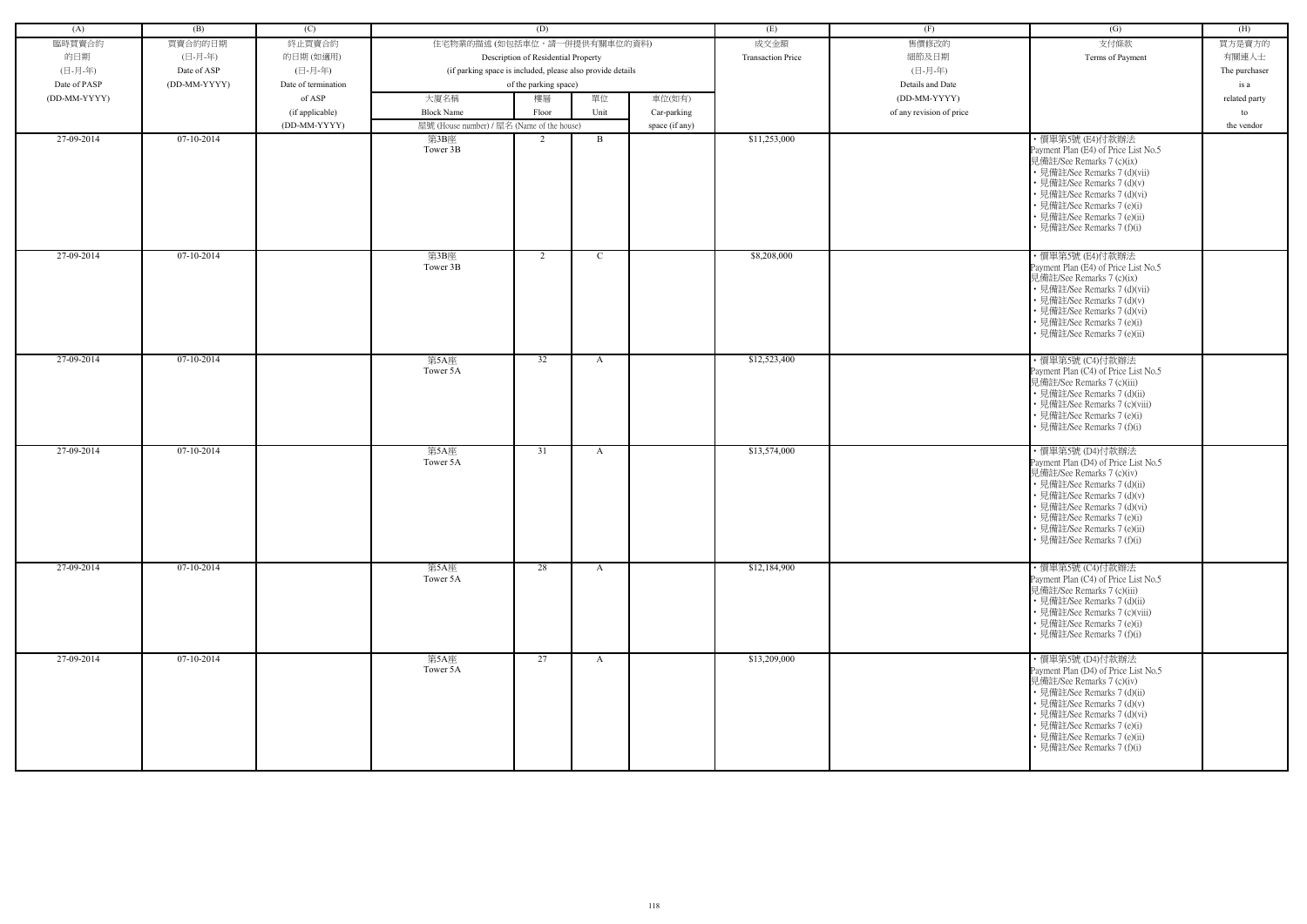| (A)          | (B)          | (C)                 |                                                            | (D)                                 |              |                | (E)                      | (F)                      | (G)                                                                | (H)           |
|--------------|--------------|---------------------|------------------------------------------------------------|-------------------------------------|--------------|----------------|--------------------------|--------------------------|--------------------------------------------------------------------|---------------|
| 臨時買賣合約       | 買賣合約的日期      | 終止買賣合約              | 住宅物業的描述 (如包括車位,請一併提供有關車位的資料)                               |                                     |              |                | 成交金額                     | 售價修改的                    | 支付條款                                                               | 買方是賣方的        |
| 的日期          | (日-月-年)      | 的日期(如適用)            |                                                            | Description of Residential Property |              |                | <b>Transaction Price</b> | 細節及日期                    | Terms of Payment                                                   | 有關連人士         |
| (日-月-年)      | Date of ASP  | (日-月-年)             | (if parking space is included, please also provide details |                                     |              |                |                          | (日-月-年)                  |                                                                    | The purchaser |
| Date of PASP | (DD-MM-YYYY) | Date of termination |                                                            | of the parking space)               |              |                |                          | Details and Date         |                                                                    | is a          |
| (DD-MM-YYYY) |              | of ASP              | 大廈名稱                                                       | 樓層                                  | 單位           | 車位(如有)         |                          | (DD-MM-YYYY)             |                                                                    | related party |
|              |              | (if applicable)     | <b>Block Name</b>                                          | Floor                               | Unit         | Car-parking    |                          | of any revision of price |                                                                    | to            |
|              |              | (DD-MM-YYYY)        | 屋號 (House number) / 屋名 (Name of the house)                 |                                     |              | space (if any) |                          |                          |                                                                    | the vendor    |
| 27-09-2014   | 07-10-2014   |                     | 第5A座                                                       | 23                                  | A            |                | \$11,804,500             |                          | · 價單第5號 (C4)付款辦法                                                   |               |
|              |              |                     | Tower 5A                                                   |                                     |              |                |                          |                          | Payment Plan (C4) of Price List No.5                               |               |
|              |              |                     |                                                            |                                     |              |                |                          |                          | 見備註/See Remarks 7 (c)(iii)                                         |               |
|              |              |                     |                                                            |                                     |              |                |                          |                          | • 見備註/See Remarks 7 (d)(ii)                                        |               |
|              |              |                     |                                                            |                                     |              |                |                          |                          | • 見備註/See Remarks 7 (c)(viii)<br>• 見備註/See Remarks 7 (e)(i)        |               |
|              |              |                     |                                                            |                                     |              |                |                          |                          | • 見備註/See Remarks 7 (f)(i)                                         |               |
|              |              |                     |                                                            |                                     |              |                |                          |                          |                                                                    |               |
| 27-09-2014   | $07-10-2014$ |                     | 第5A座                                                       | 22                                  | A            |                | \$11,696,200             |                          | ・價單第5號 (C4)付款辦法                                                    |               |
|              |              |                     | Tower 5A                                                   |                                     |              |                |                          |                          | Payment Plan (C4) of Price List No.5                               |               |
|              |              |                     |                                                            |                                     |              |                |                          |                          | 見備註/See Remarks 7 (c)(iii)                                         |               |
|              |              |                     |                                                            |                                     |              |                |                          |                          | • 見備註/See Remarks 7 (d)(ii)                                        |               |
|              |              |                     |                                                            |                                     |              |                |                          |                          | • 見備註/See Remarks 7 (c)(viii)<br>• 見備註/See Remarks 7 (e)(i)        |               |
|              |              |                     |                                                            |                                     |              |                |                          |                          | • 見備註/See Remarks 7 (f)(i)                                         |               |
|              |              |                     |                                                            |                                     |              |                |                          |                          |                                                                    |               |
| 27-09-2014   | 07-10-2014   |                     | 第5A座                                                       | 19                                  | A            |                | \$11,525,400             |                          | ・價單第5號 (C4)付款辦法                                                    |               |
|              |              |                     | Tower 5A                                                   |                                     |              |                |                          |                          | Payment Plan (C4) of Price List No.5                               |               |
|              |              |                     |                                                            |                                     |              |                |                          |                          | 見備註/See Remarks 7 (c)(iii)                                         |               |
|              |              |                     |                                                            |                                     |              |                |                          |                          | • 見備註/See Remarks 7 (c)(vi)<br>• 見備註/See Remarks 7 (d)(iv)         |               |
|              |              |                     |                                                            |                                     |              |                |                          |                          | • 見備註/See Remarks 7 (e)(i)                                         |               |
|              |              |                     |                                                            |                                     |              |                |                          |                          | • 見備註/See Remarks 7 (f)(i)                                         |               |
|              |              |                     |                                                            |                                     |              |                |                          |                          |                                                                    |               |
| 27-09-2014   | 07-10-2014   |                     | 第5A座                                                       | 18                                  | A            |                | \$11,093,800             |                          | ・價單第5號 (C4)付款辦法                                                    |               |
|              |              |                     | Tower 5A                                                   |                                     |              |                |                          |                          | Payment Plan (C4) of Price List No.5<br>見備註/See Remarks 7 (c)(iii) |               |
|              |              |                     |                                                            |                                     |              |                |                          |                          | • 見備註/See Remarks 7 (c)(vi)                                        |               |
|              |              |                     |                                                            |                                     |              |                |                          |                          | • 見備註/See Remarks 7 (c)(viii)                                      |               |
|              |              |                     |                                                            |                                     |              |                |                          |                          | • 見備註/See Remarks 7 (e)(i)                                         |               |
|              |              |                     |                                                            |                                     |              |                |                          |                          | • 見備註/See Remarks 7 (f)(i)                                         |               |
|              |              |                     |                                                            |                                     |              |                |                          |                          |                                                                    |               |
| 27-09-2014   | 07-10-2014   |                     | 第5A座                                                       | 2                                   | A            |                | \$12,841,000             |                          | · 價單第5號 (E4)付款辦法                                                   |               |
|              |              |                     | Tower 5A                                                   |                                     |              |                |                          |                          | Payment Plan (E4) of Price List No.5<br>見備註/See Remarks 7 (c)(ix)  |               |
|              |              |                     |                                                            |                                     |              |                |                          |                          | • 見備註/See Remarks 7 (d)(vii)                                       |               |
|              |              |                     |                                                            |                                     |              |                |                          |                          | • 見備註/See Remarks 7 (d)(v)                                         |               |
|              |              |                     |                                                            |                                     |              |                |                          |                          | • 見備註/See Remarks 7 (d)(vi)                                        |               |
|              |              |                     |                                                            |                                     |              |                |                          |                          | • 見備註/See Remarks 7 (e)(i)                                         |               |
|              |              |                     |                                                            |                                     |              |                |                          |                          | • 見備註/See Remarks 7 (e)(ii)                                        |               |
|              |              |                     |                                                            |                                     |              |                |                          |                          | • 見備註/See Remarks 7 (f)(i)                                         |               |
|              |              |                     |                                                            |                                     |              |                |                          |                          |                                                                    |               |
| 27-09-2014   | $07-10-2014$ |                     | 第5A座<br>Tower 5A                                           | 32                                  | $\mathbf{B}$ |                | \$10,384,000             |                          | ・價單第5號 (D4)付款辦法<br>Payment Plan (D4) of Price List No.5            |               |
|              |              |                     |                                                            |                                     |              |                |                          |                          | 見備註/See Remarks 7 (c)(iv)                                          |               |
|              |              |                     |                                                            |                                     |              |                |                          |                          | • 見備註/See Remarks 7 (d)(ii)                                        |               |
|              |              |                     |                                                            |                                     |              |                |                          |                          | • 見備註/See Remarks 7 (d)(v)                                         |               |
|              |              |                     |                                                            |                                     |              |                |                          |                          | • 見備註/See Remarks 7 (d)(vi)                                        |               |
|              |              |                     |                                                            |                                     |              |                |                          |                          | • 見備註/See Remarks 7 (e)(i)                                         |               |
|              |              |                     |                                                            |                                     |              |                |                          |                          | • 見備註/See Remarks 7 (e)(ii)                                        |               |
|              |              |                     |                                                            |                                     |              |                |                          |                          |                                                                    |               |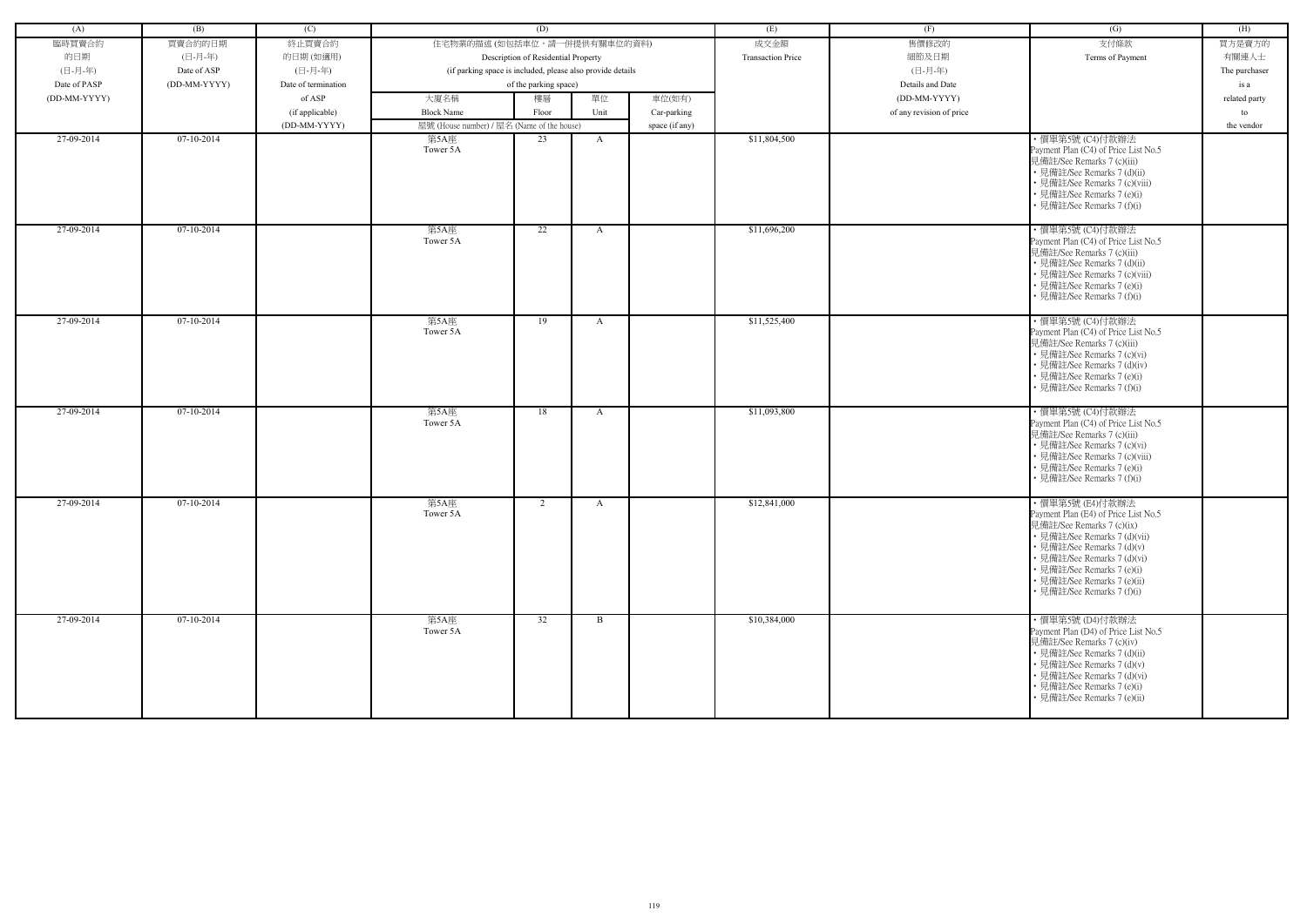| (A)          | (B)          | (C)                 |                                            | (D)                                                        |              |                | (E)                      | (F)                      | (G)                                                                                                                                                                                                                                           | (H)           |
|--------------|--------------|---------------------|--------------------------------------------|------------------------------------------------------------|--------------|----------------|--------------------------|--------------------------|-----------------------------------------------------------------------------------------------------------------------------------------------------------------------------------------------------------------------------------------------|---------------|
| 臨時買賣合約       | 買賣合約的日期      | 終止買賣合約              | 住宅物業的描述 (如包括車位,請一併提供有關車位的資料)               |                                                            |              |                | 成交金額                     | 售價修改的                    | 支付條款                                                                                                                                                                                                                                          | 買方是賣方的        |
| 的日期          | (日-月-年)      | 的日期(如適用)            |                                            | Description of Residential Property                        |              |                | <b>Transaction Price</b> | 細節及日期                    | Terms of Payment                                                                                                                                                                                                                              | 有關連人士         |
| (日-月-年)      | Date of ASP  | (日-月-年)             |                                            | (if parking space is included, please also provide details |              |                |                          | (日-月-年)                  |                                                                                                                                                                                                                                               | The purchaser |
| Date of PASP | (DD-MM-YYYY) | Date of termination |                                            | of the parking space)                                      |              |                |                          | Details and Date         |                                                                                                                                                                                                                                               | is a          |
| (DD-MM-YYYY) |              | of ASP              | 大廈名稱                                       | 樓層                                                         | 單位           | 車位(如有)         |                          | (DD-MM-YYYY)             |                                                                                                                                                                                                                                               | related party |
|              |              | (if applicable)     | <b>Block Name</b>                          | Floor                                                      | Unit         | Car-parking    |                          | of any revision of price |                                                                                                                                                                                                                                               | to            |
|              |              | (DD-MM-YYYY)        | 屋號 (House number) / 屋名 (Name of the house) |                                                            |              | space (if any) |                          |                          |                                                                                                                                                                                                                                               | the vendor    |
| 27-09-2014   | 07-10-2014   |                     | 第5A座                                       | 31                                                         | B            |                | \$9,089,000              |                          | ・價單第5號 (C4)付款辦法                                                                                                                                                                                                                               |               |
|              |              |                     | Tower 5A                                   |                                                            |              |                |                          |                          | Payment Plan (C4) of Price List No.5<br>見備註/See Remarks 7 (c)(iii)<br>• 見備註/See Remarks 7 (c)(vi)<br>• 見備註/See Remarks 7 (c)(viii)<br>• 見備註/See Remarks 7 (e)(i)                                                                              |               |
| 27-09-2014   | $07-10-2014$ |                     | 第5A座<br>Tower 5A                           | 30                                                         | B            |                | \$9,282,900              |                          | ・價單第5號 (C4)付款辦法<br>Payment Plan (C4) of Price List No.5<br>見備註/See Remarks 7 (c)(iii)<br>• 見備註/See Remarks 7 (d)(ii)<br>• 見備註/See Remarks 7 (c)(viii)<br>• 見備註/See Remarks 7 (e)(i)                                                           |               |
| 27-09-2014   | $07-10-2014$ |                     | 第5A座<br>Tower 5A                           | 29                                                         | B            |                | \$8,929,100              |                          | · 價單第5號 (C4)付款辦法<br>Payment Plan (C4) of Price List No.5<br>見備註/See Remarks 7 (c)(iii)<br>• 見備註/See Remarks 7 (c)(vi)<br>• 見備註/See Remarks 7 (c)(viii)<br>• 見備註/See Remarks 7 (e)(i)                                                          |               |
| 27-09-2014   | $07-10-2014$ |                     | 第5A座<br>Tower 5A                           | 28                                                         | B            |                | \$8,889,400              |                          | · 價單第5號 (C4)付款辦法<br>Payment Plan (C4) of Price List No.5<br>見備註/See Remarks 7 (c)(iii)<br>• 見備註/See Remarks 7 (c)(vi)<br>• 見備註/See Remarks 7 (c)(viii)<br>• 見備註/See Remarks 7 (e)(i)                                                          |               |
| 27-09-2014   | 07-10-2014   |                     | 第5A座<br>Tower 5A                           | 27                                                         | B            |                | \$9,975,000              |                          | ・價單第5號 (D4)付款辦法<br>Payment Plan (D4) of Price List No.5<br>見備註/See Remarks 7 (c)(iv)<br>• 見備註/See Remarks 7 (d)(ii)<br>• 見備註/See Remarks 7 (d)(v)<br>• 見備註/See Remarks 7 (d)(vi)<br>• 見備註/See Remarks 7 (e)(i)<br>• 見備註/See Remarks 7 (e)(ii) |               |
| 27-09-2014   | 07-10-2014   |                     | 第5A座<br>Tower 5A                           | 26                                                         | $\mathbf{B}$ |                | \$8,770,100              |                          | ・價單第5號 (C4)付款辦法<br>Payment Plan (C4) of Price List No.5<br>見備註/See Remarks 7 (c)(iii)<br>• 見備註/See Remarks 7 (c)(vi)<br>• 見備註/See Remarks 7 (c)(viii)<br>• 見備註/See Remarks 7 (e)(i)                                                           |               |
| 27-09-2014   | 07-10-2014   |                     | 第5A座<br>Tower 5A                           | 25                                                         | B            |                | \$9,620,000              |                          | ・價單第5號 (D4)付款辦法<br>Payment Plan (D4) of Price List No.5<br>見備註/See Remarks 7 (c)(iv)<br>• 見備註/See Remarks 7 (c)(vi)<br>• 見備註/See Remarks 7 (d)(v)<br>• 見備註/See Remarks 7 (d)(vi)<br>• 見備註/See Remarks 7 (e)(i)<br>• 見備註/See Remarks 7 (e)(ii) |               |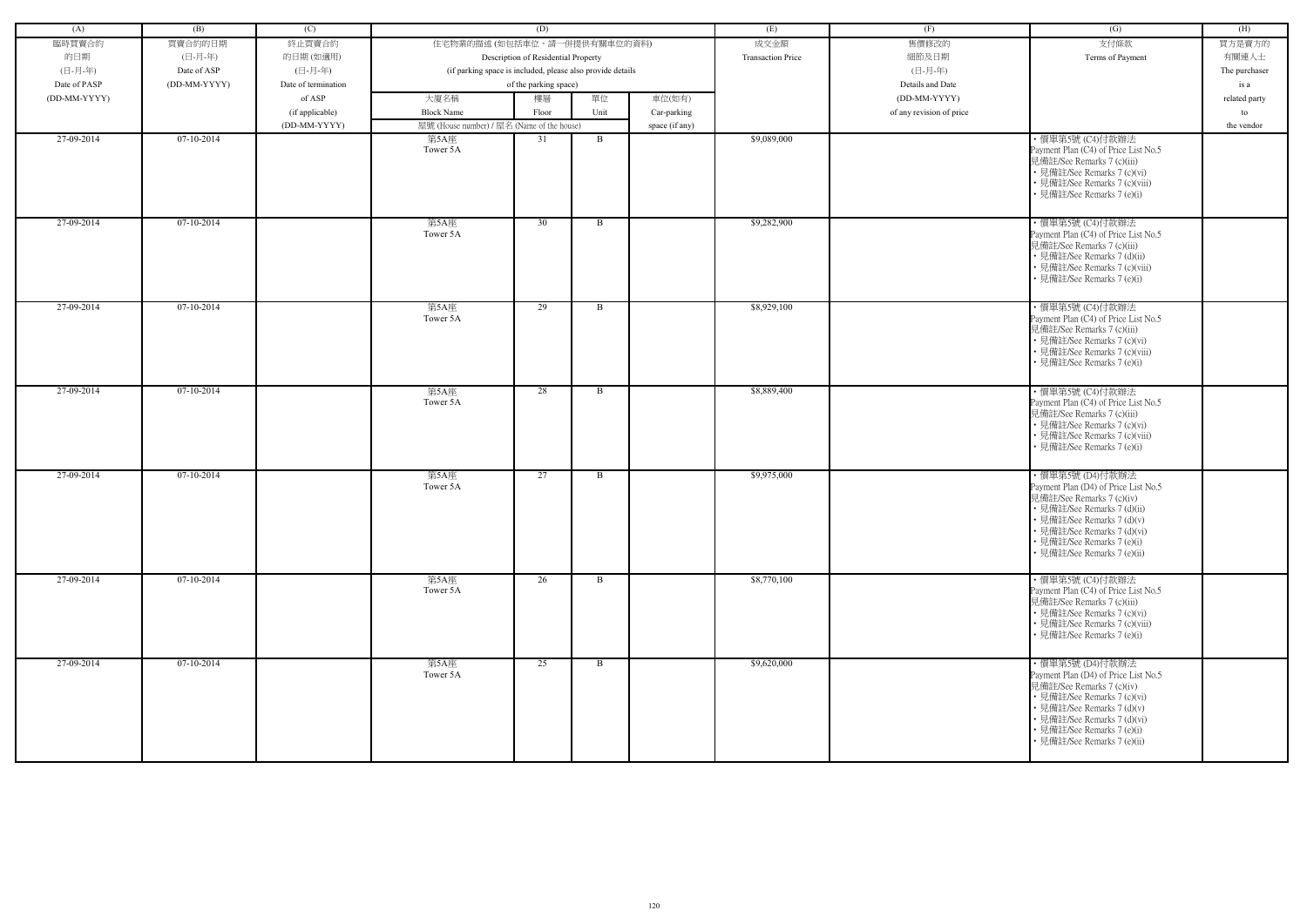| (A)          | (B)          | (C)                 |                                            | (D)                                                        |              |                | (E)                      | (F)                      | (G)                                                                                                                                                                                  | (H)           |
|--------------|--------------|---------------------|--------------------------------------------|------------------------------------------------------------|--------------|----------------|--------------------------|--------------------------|--------------------------------------------------------------------------------------------------------------------------------------------------------------------------------------|---------------|
| 臨時買賣合約       | 買賣合約的日期      | 終止買賣合約              | 住宅物業的描述 (如包括車位,請一併提供有關車位的資料)               |                                                            |              |                | 成交金額                     | 售價修改的                    | 支付條款                                                                                                                                                                                 | 買方是賣方的        |
| 的日期          | (日-月-年)      | 的日期(如適用)            |                                            | Description of Residential Property                        |              |                | <b>Transaction Price</b> | 細節及日期                    | Terms of Payment                                                                                                                                                                     | 有關連人士         |
| (日-月-年)      | Date of ASP  | (日-月-年)             |                                            | (if parking space is included, please also provide details |              |                |                          | (日-月-年)                  |                                                                                                                                                                                      | The purchaser |
| Date of PASP | (DD-MM-YYYY) | Date of termination |                                            | of the parking space)                                      |              |                |                          | Details and Date         |                                                                                                                                                                                      | is a          |
| (DD-MM-YYYY) |              | of ASP              | 大廈名稱                                       | 樓層                                                         | 單位           | 車位(如有)         |                          | (DD-MM-YYYY)             |                                                                                                                                                                                      | related party |
|              |              | (if applicable)     | <b>Block Name</b>                          | Floor                                                      | Unit         | Car-parking    |                          | of any revision of price |                                                                                                                                                                                      | to            |
|              |              | (DD-MM-YYYY)        | 屋號 (House number) / 屋名 (Name of the house) |                                                            |              | space (if any) |                          |                          |                                                                                                                                                                                      | the vendor    |
| 27-09-2014   | 07-10-2014   |                     | 第5A座                                       | 23                                                         | B            |                | \$8,956,200              |                          | · 價單第5號 (C4)付款辦法                                                                                                                                                                     |               |
|              |              |                     | Tower 5A                                   |                                                            |              |                |                          |                          | Payment Plan (C4) of Price List No.5<br>見備註/See Remarks 7 (c)(iii)<br>• 見備註/See Remarks 7 (d)(ii)<br>• 見備註/See Remarks 7 (c)(viii)<br>• 見備註/See Remarks 7 (e)(i)                     |               |
| 27-09-2014   | 07-10-2014   |                     | 第5A座<br>Tower 5A                           | 22                                                         | $\mathbf{B}$ |                | \$8,915,200              |                          | ・價單第5號 (C4)付款辦法<br>Payment Plan (C4) of Price List No.5<br>見備註/See Remarks 7 (c)(iii)<br>• 見備註/See Remarks 7 (d)(ii)<br>• 見備註/See Remarks 7 (c)(viii)<br>• 見備註/See Remarks 7 (e)(i)  |               |
| 27-09-2014   | 07-10-2014   |                     | 第5A座<br>Tower 5A                           | 21                                                         | $\mathbf{B}$ |                | \$9,167,800              |                          | ・價單第5號 (C4)付款辦法<br>Payment Plan (C4) of Price List No.5<br>見備註/See Remarks 7 (c)(iii)<br>• 見備註/See Remarks 7 (d)(ii)<br>• 見備註/See Remarks 7 (d)(iv)<br>• 見備註/See Remarks 7 (e)(i)    |               |
| 27-09-2014   | 07-10-2014   |                     | 第5A座<br>Tower 5A                           | 20                                                         | B            |                | \$8,575,800              |                          | · 價單第5號 (C4)付款辦法<br>Payment Plan (C4) of Price List No.5<br>見備註/See Remarks 7 (c)(iii)<br>• 見備註/See Remarks 7 (c)(vi)<br>• 見備註/See Remarks 7 (c)(viii)<br>• 見備註/See Remarks 7 (e)(i) |               |
| 27-09-2014   | 07-10-2014   |                     | 第5A座<br>Tower 5A                           | 19                                                         | B            |                | \$8,796,000              |                          | ・價單第5號 (C4)付款辦法<br>Payment Plan (C4) of Price List No.5<br>見備註/See Remarks 7 (c)(iii)<br>• 見備註/See Remarks 7 (d)(ii)<br>• 見備註/See Remarks 7 (c)(viii)<br>• 見備註/See Remarks 7 (e)(i)  |               |
| 27-09-2014   | 07-10-2014   |                     | 第5A座<br>Tower 5A                           | 18                                                         | $\mathbf{B}$ |                | \$8,796,000              |                          | · 價單第5號 (C4)付款辦法<br>Payment Plan (C4) of Price List No.5<br>見備註/See Remarks 7 (c)(iii)<br>• 見備註/See Remarks 7 (d)(ii)<br>• 見備註/See Remarks 7 (c)(viii)<br>• 見備註/See Remarks 7 (e)(i) |               |
| 27-09-2014   | $07-10-2014$ |                     | 第5A座<br>Tower 5A                           | 17                                                         | $\mathbf{B}$ |                | \$8,562,100              |                          | ・價單第5號 (C4)付款辦法<br>Payment Plan (C4) of Price List No.5<br>見備註/See Remarks 7 (c)(iii)<br>• 見備註/See Remarks 7 (d)(ii)<br>• 見備註/See Remarks 7 (c)(viii)<br>• 見備註/See Remarks 7 (e)(i)  |               |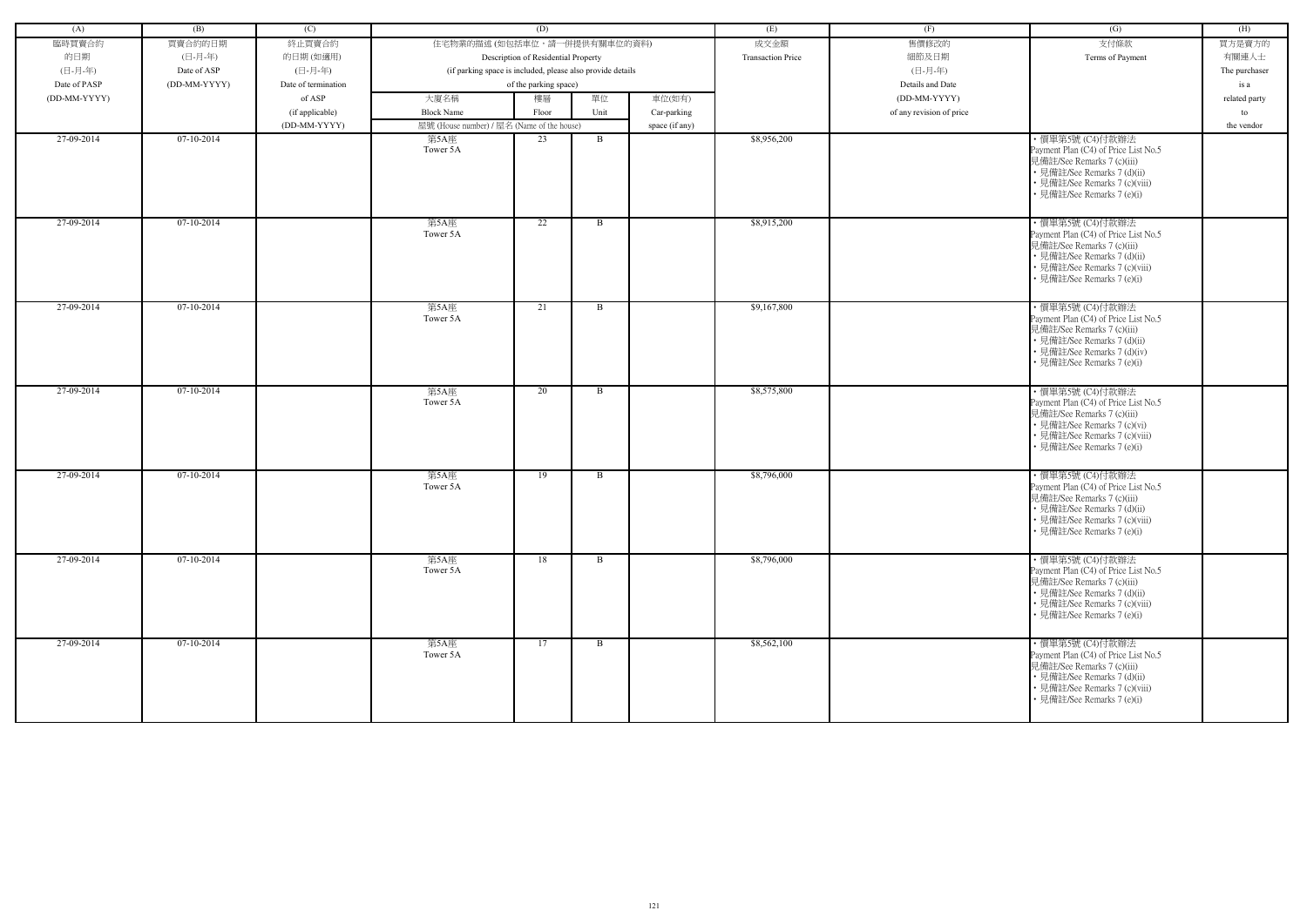| (A)          | (B)          | (C)                 |                                                            | (D)                                 |              |                | (E)                      | (F)                      | (G)                                                                                                                                                                                  | (H)           |
|--------------|--------------|---------------------|------------------------------------------------------------|-------------------------------------|--------------|----------------|--------------------------|--------------------------|--------------------------------------------------------------------------------------------------------------------------------------------------------------------------------------|---------------|
| 臨時買賣合約       | 買賣合約的日期      | 終止買賣合約              | 住宅物業的描述 (如包括車位,請一併提供有關車位的資料)                               |                                     |              |                | 成交金額                     | 售價修改的                    | 支付條款                                                                                                                                                                                 | 買方是賣方的        |
| 的日期          | (日-月-年)      | 的日期(如適用)            |                                                            | Description of Residential Property |              |                | <b>Transaction Price</b> | 細節及日期                    | Terms of Payment                                                                                                                                                                     | 有關連人士         |
| (日-月-年)      | Date of ASP  | (日-月-年)             | (if parking space is included, please also provide details |                                     |              |                |                          | (日-月-年)                  |                                                                                                                                                                                      | The purchaser |
| Date of PASP | (DD-MM-YYYY) | Date of termination |                                                            | of the parking space)               |              |                |                          | Details and Date         |                                                                                                                                                                                      | is a          |
| (DD-MM-YYYY) |              | of ASP              | 大廈名稱                                                       | 樓層                                  | 單位           | 車位(如有)         |                          | (DD-MM-YYYY)             |                                                                                                                                                                                      | related party |
|              |              | (if applicable)     | <b>Block Name</b>                                          | Floor                               | Unit         | Car-parking    |                          | of any revision of price |                                                                                                                                                                                      | to            |
|              |              | (DD-MM-YYYY)        | 屋號 (House number) / 屋名 (Name of the house)                 |                                     |              | space (if any) |                          |                          |                                                                                                                                                                                      | the vendor    |
| 27-09-2014   | 07-10-2014   |                     | 第5A座                                                       | 16                                  | B            |                | \$8,528,500              |                          | · 價單第5號 (C4)付款辦法                                                                                                                                                                     |               |
|              |              |                     | Tower 5A                                                   |                                     |              |                |                          |                          | Payment Plan (C4) of Price List No.5<br>見備註/See Remarks 7 (c)(iii)<br>• 見備註/See Remarks 7 (d)(ii)<br>• 見備註/See Remarks 7 (c)(viii)<br>• 見備註/See Remarks 7 (e)(i)                     |               |
| 27-09-2014   | 07-10-2014   |                     | 第5A座<br>Tower 5A                                           | 15                                  | $\mathbf{B}$ |                | \$8,243,700              |                          | ・價單第5號 (C4)付款辦法<br>Payment Plan (C4) of Price List No.5<br>見備註/See Remarks 7 (c)(iii)<br>• 見備註/See Remarks 7 (c)(vi)<br>• 見備註/See Remarks 7 (c)(viii)<br>• 見備註/See Remarks 7 (e)(i)  |               |
| 27-09-2014   | 07-10-2014   |                     | 第5A座<br>Tower 5A                                           | 12                                  | $\mathbf{B}$ |                | \$8,468,400              |                          | ・價單第5號 (C4)付款辦法<br>Payment Plan (C4) of Price List No.5<br>見備註/See Remarks 7 (c)(iii)<br>• 見備註/See Remarks 7 (d)(ii)<br>• 見備註/See Remarks 7 (c)(viii)<br>• 見備註/See Remarks 7 (e)(i)  |               |
| 27-09-2014   | 07-10-2014   |                     | 第5A座<br>Tower 5A                                           | -11                                 | B            |                | \$8,472,600              |                          | · 價單第5號 (C4)付款辦法<br>Payment Plan (C4) of Price List No.5<br>見備註/See Remarks 7 (c)(iii)<br>• 見備註/See Remarks 7 (c)(vi)<br>• 見備註/See Remarks 7 (d)(iv)<br>• 見備註/See Remarks 7 (e)(i)   |               |
| 27-09-2014   | 07-10-2014   |                     | 第5A座<br>Tower 5A                                           | 10                                  | B            |                | \$8,417,500              |                          | ・價單第5號 (C4)付款辦法<br>Payment Plan (C4) of Price List No.5<br>見備註/See Remarks 7 (c)(iii)<br>• 見備註/See Remarks 7 (d)(ii)<br>• 見備註/See Remarks 7 (c)(viii)<br>• 見備註/See Remarks 7 (e)(i)  |               |
| 27-09-2014   | $07-10-2014$ |                     | 第5A座<br>Tower 5A                                           | 9                                   | $\mathbf{B}$ |                | \$8,145,700              |                          | · 價單第5號 (C4)付款辦法<br>Payment Plan (C4) of Price List No.5<br>見備註/See Remarks 7 (c)(iii)<br>• 見備註/See Remarks 7 (c)(vi)<br>• 見備註/See Remarks 7 (c)(viii)<br>• 見備註/See Remarks 7 (e)(i) |               |
| 27-09-2014   | $07-10-2014$ |                     | 第5A座<br>Tower 5A                                           | 8                                   | B            |                | \$8,145,700              |                          | ・價單第5號 (C4)付款辦法<br>Payment Plan (C4) of Price List No.5<br>見備註/See Remarks 7 (c)(iii)<br>• 見備註/See Remarks 7 (c)(vi)<br>• 見備註/See Remarks 7 (c)(viii)<br>• 見備註/See Remarks 7 (e)(i)  |               |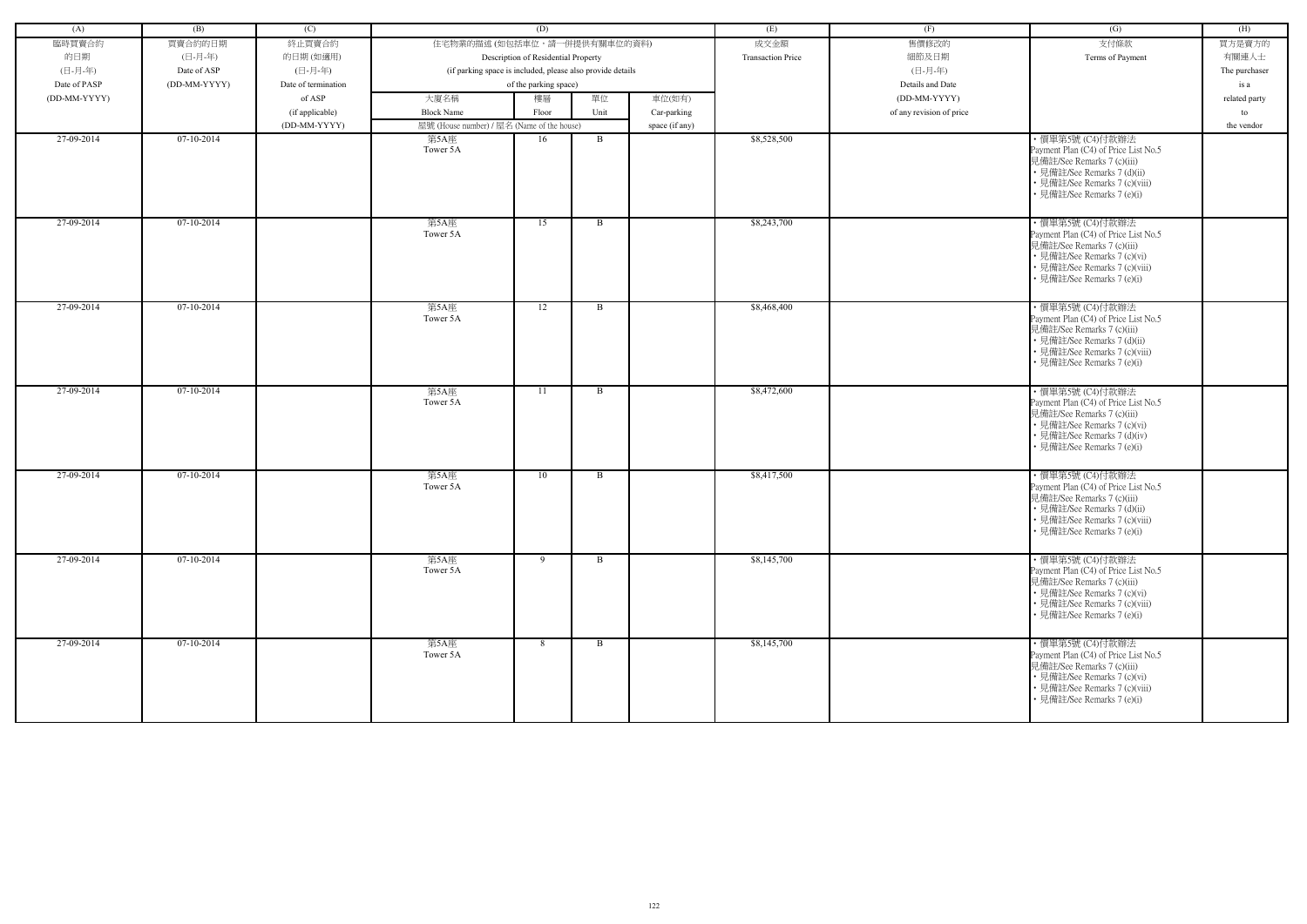| (A)          | (B)          | (C)                 |                                                            | (D)                                 |              |                | (E)                      | (F)                      | (G)                                                                                                                                                                                                                                            | (H)           |
|--------------|--------------|---------------------|------------------------------------------------------------|-------------------------------------|--------------|----------------|--------------------------|--------------------------|------------------------------------------------------------------------------------------------------------------------------------------------------------------------------------------------------------------------------------------------|---------------|
|              |              |                     |                                                            |                                     |              |                |                          |                          |                                                                                                                                                                                                                                                |               |
| 臨時買賣合約       | 買賣合約的日期      | 終止買賣合約              | 住宅物業的描述 (如包括車位,請一併提供有關車位的資料)                               |                                     |              |                | 成交金額                     | 售價修改的                    | 支付條款                                                                                                                                                                                                                                           | 買方是賣方的        |
| 的日期          | (日-月-年)      | 的日期(如適用)            |                                                            | Description of Residential Property |              |                | <b>Transaction Price</b> | 細節及日期                    | Terms of Payment                                                                                                                                                                                                                               | 有關連人士         |
| (日-月-年)      | Date of ASP  | (日-月-年)             | (if parking space is included, please also provide details |                                     |              |                |                          | (日-月-年)                  |                                                                                                                                                                                                                                                | The purchaser |
| Date of PASP | (DD-MM-YYYY) | Date of termination |                                                            | of the parking space)               |              |                |                          | Details and Date         |                                                                                                                                                                                                                                                | is a          |
| (DD-MM-YYYY) |              | of ASP              | 大廈名稱                                                       | 樓層                                  | 單位           | 車位(如有)         |                          | (DD-MM-YYYY)             |                                                                                                                                                                                                                                                | related party |
|              |              | (if applicable)     | <b>Block Name</b>                                          | Floor                               | Unit         | Car-parking    |                          | of any revision of price |                                                                                                                                                                                                                                                | to            |
|              |              | (DD-MM-YYYY)        | 屋號 (House number) / 屋名 (Name of the house)                 |                                     |              | space (if any) |                          |                          |                                                                                                                                                                                                                                                | the vendor    |
| 27-09-2014   | 07-10-2014   |                     | 第5A座                                                       |                                     | B            |                | \$9,186,000              |                          | ・價單第5號 (D4)付款辦法                                                                                                                                                                                                                                |               |
|              |              |                     | Tower 5A                                                   |                                     |              |                |                          |                          | Payment Plan (D4) of Price List No.5<br>見備註/See Remarks 7 (c)(iv)<br>• 見備註/See Remarks 7 (d)(ii)<br>• 見備註/See Remarks 7 (d)(v)<br>• 見備註/See Remarks 7 (d)(vi)<br>• 見備註/See Remarks 7 (e)(i)<br>• 見備註/See Remarks 7 (e)(ii)                     |               |
| 27-09-2014   | $07-10-2014$ |                     | 第5A座<br>Tower 5A                                           | 6                                   | B            |                | \$8,341,900              |                          | ・價單第5號 (C4)付款辦法<br>Payment Plan (C4) of Price List No.5<br>見備註/See Remarks 7 (c)(iii)<br>• 見備註/See Remarks 7 (d)(ii)<br>• 見備註/See Remarks 7 (c)(viii)<br>見備註/See Remarks 7 (e)(i)                                                              |               |
| 27-09-2014   | $07-10-2014$ |                     | 第5A座<br>Tower 5A                                           | 5 <sup>5</sup>                      | $\mathbf{B}$ |                | \$8,325,500              |                          | ・價單第5號 (C4)付款辦法<br>Payment Plan (C4) of Price List No.5<br>見備註/See Remarks 7 (c)(iii)<br>• 見備註/See Remarks 7 (d)(ii)<br>• 見備註/See Remarks 7 (c)(viii)<br>• 見備註/See Remarks 7 (e)(i)                                                            |               |
| 27-09-2014   | $07-10-2014$ |                     | 第5A座<br>Tower 5A                                           | $\overline{3}$                      | B            |                | \$8,309,200              |                          | · 價單第5號 (C4)付款辦法<br>Payment Plan (C4) of Price List No.5<br>見備註/See Remarks 7 (c)(iii)<br>• 見備註/See Remarks 7 (d)(ii)<br>• 見備註/See Remarks 7 (c)(viii)<br>• 見備註/See Remarks 7 (e)(i)                                                           |               |
| 27-09-2014   | 07-10-2014   |                     | 第5A座<br>Tower 5A                                           | 2                                   | B            |                | \$9,992,000              |                          | ・價單第5號 (E4)付款辦法<br>Payment Plan (E4) of Price List No.5<br>見備註/See Remarks 7 (c)(ix)<br>• 見備註/See Remarks 7 (d)(vii)<br>• 見備註/See Remarks 7 (d)(v)<br>• 見備註/See Remarks 7 (d)(vi)<br>• 見備註/See Remarks 7 (e)(i)<br>• 見備註/See Remarks 7 (e)(ii) |               |
| 27-09-2014   | $07-10-2014$ |                     | 第5A座<br>Tower 5A                                           | 32                                  | $\mathbf C$  |                | \$6,948,100              |                          | ・價單第5號 (C4)付款辦法<br>Payment Plan (C4) of Price List No.5<br>見備註/See Remarks 7 (c)(iii)<br>• 見備註/See Remarks 7 (c)(vi)<br>• 見備註/See Remarks 7 (c)(viii)<br>• 見備註/See Remarks 7 (e)(i)                                                            |               |
| 27-09-2014   | 07-10-2014   |                     | 第5A座<br>Tower 5A                                           | 31                                  | $\mathbf{C}$ |                | \$7,835,000              |                          | ・價單第5號 (D4)付款辦法<br>Payment Plan (D4) of Price List No.5<br>見備註/See Remarks 7 (c)(iv)<br>• 見備註/See Remarks 7 (d)(ii)<br>• 見備註/See Remarks 7 (d)(v)<br>• 見備註/See Remarks 7 (d)(vi)<br>• 見備註/See Remarks 7 (e)(i)<br>見備註/See Remarks 7 (e)(ii)    |               |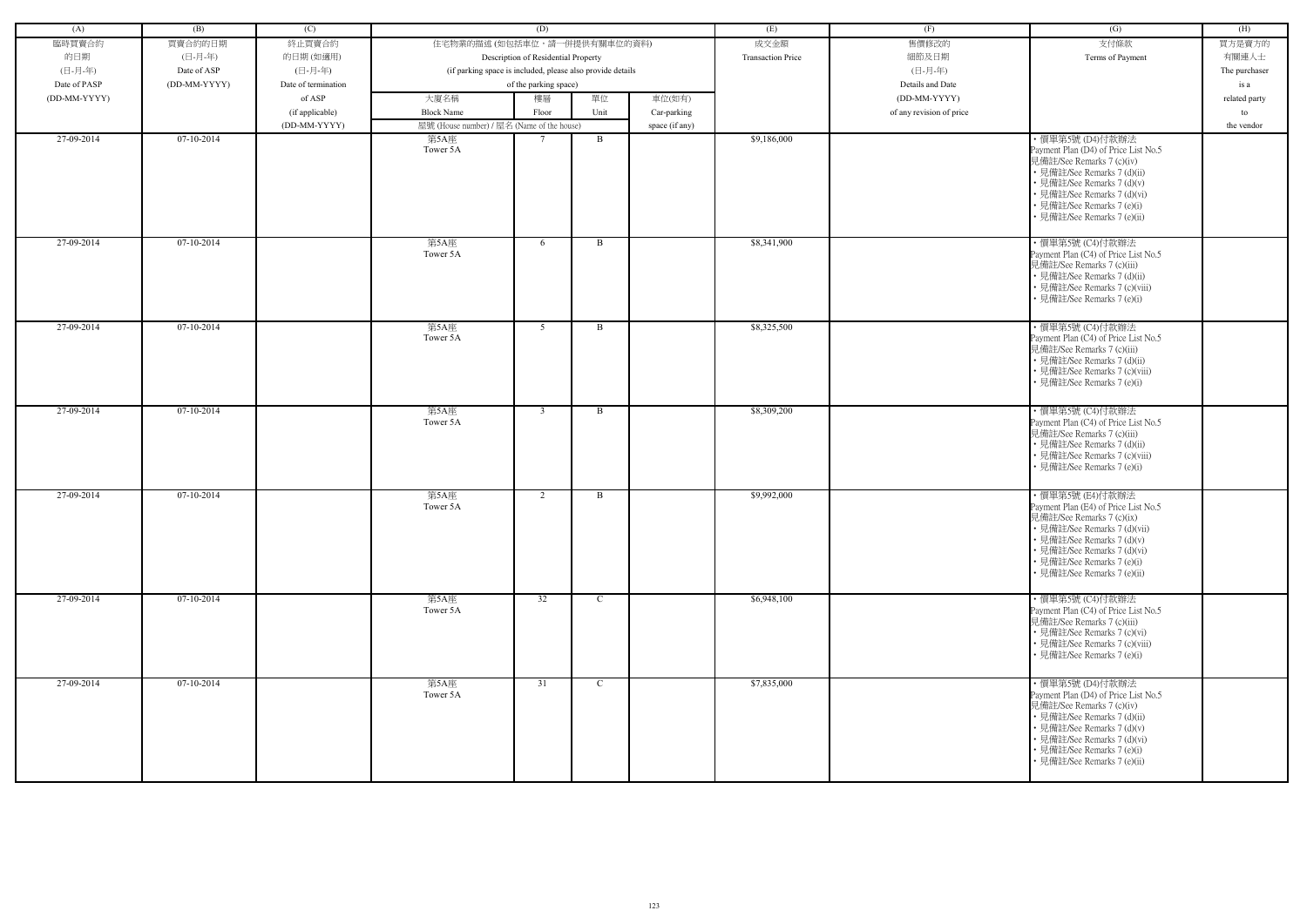| (A)          | (B)          | (C)                 |                                                            | (D)                                 |              |                | (E)                      | (F)                      | (G)                                                                                                                                                                                                                                           | (H)           |
|--------------|--------------|---------------------|------------------------------------------------------------|-------------------------------------|--------------|----------------|--------------------------|--------------------------|-----------------------------------------------------------------------------------------------------------------------------------------------------------------------------------------------------------------------------------------------|---------------|
| 臨時買賣合約       | 買賣合約的日期      | 終止買賣合約              | 住宅物業的描述 (如包括車位,請一併提供有關車位的資料)                               |                                     |              |                | 成交金額                     | 售價修改的                    | 支付條款                                                                                                                                                                                                                                          | 買方是賣方的        |
| 的日期          | (日-月-年)      | 的日期(如適用)            |                                                            | Description of Residential Property |              |                | <b>Transaction Price</b> | 細節及日期                    | Terms of Payment                                                                                                                                                                                                                              | 有關連人士         |
| (日-月-年)      | Date of ASP  | (日-月-年)             | (if parking space is included, please also provide details |                                     |              |                |                          | (日-月-年)                  |                                                                                                                                                                                                                                               | The purchaser |
| Date of PASP | (DD-MM-YYYY) | Date of termination |                                                            | of the parking space)               |              |                |                          | Details and Date         |                                                                                                                                                                                                                                               | is a          |
| (DD-MM-YYYY) |              | of ASP              | 大廈名稱                                                       | 樓層                                  | 單位           | 車位(如有)         |                          | (DD-MM-YYYY)             |                                                                                                                                                                                                                                               | related party |
|              |              |                     | <b>Block Name</b>                                          | Floor                               | Unit         |                |                          | of any revision of price |                                                                                                                                                                                                                                               | to            |
|              |              | (if applicable)     |                                                            |                                     |              | Car-parking    |                          |                          |                                                                                                                                                                                                                                               |               |
| 27-09-2014   | $07-10-2014$ | (DD-MM-YYYY)        | 屋號 (House number) / 屋名 (Name of the house)                 | 30                                  | $\mathbf C$  | space (if any) | \$6,893,300              |                          |                                                                                                                                                                                                                                               | the vendor    |
|              |              |                     | 第5A座<br>Tower 5A                                           |                                     |              |                |                          |                          | · 價單第5號 (C4)付款辦法<br>Payment Plan (C4) of Price List No.5<br>見備註/See Remarks 7 (c)(iii)<br>• 見備註/See Remarks 7 (c)(vi)<br>• 見備註/See Remarks 7 (c)(viii)<br>• 見備註/See Remarks 7 (e)(i)                                                          |               |
| 27-09-2014   | $07-10-2014$ |                     | 第5A座<br>Tower 5A                                           | 29                                  | $\mathbf C$  |                | \$7,774,000              |                          | ・價單第5號 (D4)付款辦法<br>Payment Plan (D4) of Price List No.5<br>見備註/See Remarks 7 (c)(iv)<br>• 見備註/See Remarks 7 (d)(ii)<br>• 見備註/See Remarks 7 (d)(v)<br>· 見備註/See Remarks 7 (d)(vi)<br>• 見備註/See Remarks 7 (e)(i)<br>• 見備註/See Remarks 7 (e)(ii) |               |
| 27-09-2014   | $07-10-2014$ |                     | 第5A座<br>Tower 5A                                           | 28                                  | $\mathbf C$  |                | \$7,307,500              |                          | ·價單第5號 (C4)付款辦法<br>Payment Plan (C4) of Price List No.5<br>見備註/See Remarks 7 (c)(iii)<br>• 見備註/See Remarks 7 (d)(ii)<br>• 見備註/See Remarks 7 (d)(iv)<br>• 見備註/See Remarks 7 (e)(i)                                                             |               |
| 27-09-2014   | $07-10-2014$ |                     | 第5A座<br>Tower 5A                                           | 27                                  | $\mathbf C$  |                | \$7,017,900              |                          | · 價單第5號 (C4)付款辦法<br>Payment Plan (C4) of Price List No.5<br>見備註/See Remarks 7 (c)(iii)<br>• 見備註/See Remarks 7 (d)(ii)<br>• 見備註/See Remarks 7 (c)(viii)<br>• 見備註/See Remarks 7 (e)(i)                                                          |               |
| 27-09-2014   | $07-10-2014$ |                     | 第5A座<br>Tower 5A                                           | 26                                  | C            |                | \$6,989,700              |                          | ・價單第5號 (C4)付款辦法<br>Payment Plan (C4) of Price List No.5<br>見備註/See Remarks 7 (c)(iii)<br>• 見備註/See Remarks 7 (d)(ii)<br>• 見備註/See Remarks 7 (c)(viii)<br>• 見備註/See Remarks 7 (e)(i)                                                           |               |
| 27-09-2014   | $07-10-2014$ |                     | 第5A座<br>Tower 5A                                           | 25                                  | $\mathbf C$  |                | \$6,962,400              |                          | ·價單第5號 (C4)付款辦法<br>Payment Plan (C4) of Price List No.5<br>見備註/See Remarks 7 (c)(iii)<br>• 見備註/See Remarks 7 (d)(ii)<br>• 見備註/See Remarks 7 (c)(viii)<br>• 見備註/See Remarks 7 (e)(i)                                                           |               |
| 27-09-2014   | 07-10-2014   |                     | 第5A座<br>Tower 5A                                           | 23                                  | $\mathbf{C}$ |                | \$6,729,900              |                          | ・價單第5號 (C4)付款辦法<br>Payment Plan (C4) of Price List No.5<br>見備註/See Remarks 7 (c)(iii)<br>• 見備註/See Remarks 7 (c)(vi)<br>• 見備註/See Remarks 7 (c)(viii)<br>• 見備註/See Remarks 7 (e)(i)                                                           |               |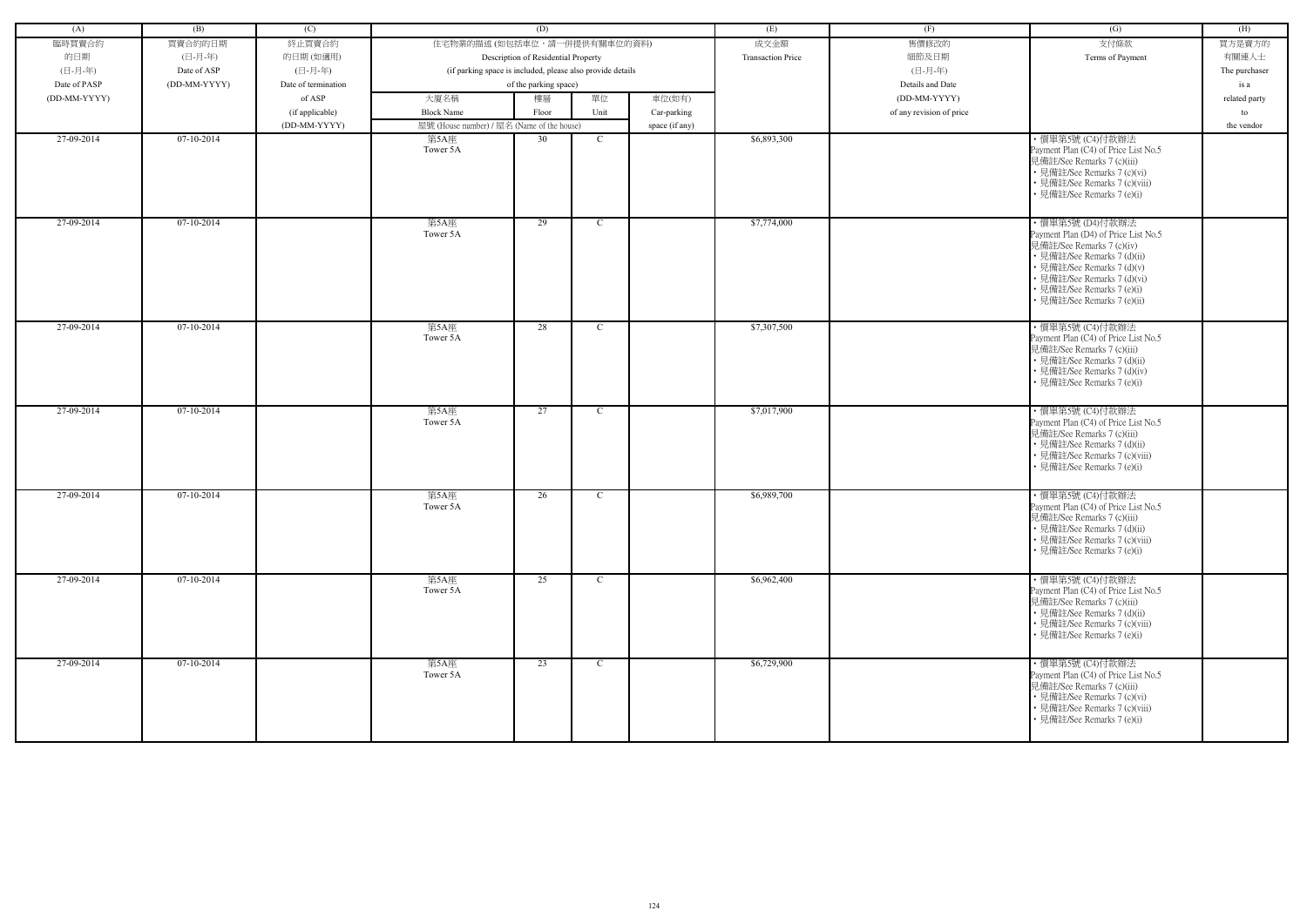| (A)          | (B)          | (C)                 |                                                            | (D)                                 |              |                | (E)                      | (F)                      | (G)                                                                                                                                                                                                                                                                             | (H)           |
|--------------|--------------|---------------------|------------------------------------------------------------|-------------------------------------|--------------|----------------|--------------------------|--------------------------|---------------------------------------------------------------------------------------------------------------------------------------------------------------------------------------------------------------------------------------------------------------------------------|---------------|
| 臨時買賣合約       | 買賣合約的日期      | 終止買賣合約              | 住宅物業的描述 (如包括車位,請一併提供有關車位的資料)                               |                                     |              |                | 成交金額                     | 售價修改的                    | 支付條款                                                                                                                                                                                                                                                                            | 買方是賣方的        |
| 的日期          | (日-月-年)      | 的日期(如適用)            |                                                            | Description of Residential Property |              |                | <b>Transaction Price</b> | 細節及日期                    | Terms of Payment                                                                                                                                                                                                                                                                | 有關連人士         |
| (日-月-年)      | Date of ASP  | (日-月-年)             | (if parking space is included, please also provide details |                                     |              |                |                          | (日-月-年)                  |                                                                                                                                                                                                                                                                                 | The purchaser |
| Date of PASP | (DD-MM-YYYY) | Date of termination |                                                            | of the parking space)               |              |                |                          | Details and Date         |                                                                                                                                                                                                                                                                                 | is a          |
|              |              |                     |                                                            |                                     |              |                |                          |                          |                                                                                                                                                                                                                                                                                 |               |
| (DD-MM-YYYY) |              | of ASP              | 大廈名稱                                                       | 樓層                                  | 單位           | 車位(如有)         |                          | (DD-MM-YYYY)             |                                                                                                                                                                                                                                                                                 | related party |
|              |              | (if applicable)     | <b>Block Name</b>                                          | Floor                               | Unit         | Car-parking    |                          | of any revision of price |                                                                                                                                                                                                                                                                                 | to            |
|              |              | (DD-MM-YYYY)        | 屋號 (House number) / 屋名 (Name of the house)                 |                                     |              | space (if any) |                          |                          |                                                                                                                                                                                                                                                                                 | the vendor    |
| 27-09-2014   | 07-10-2014   |                     | 第5A座<br>Tower 5A                                           | 22                                  | $\mathbf C$  |                | \$7,590,000              |                          | ・價單第5號 (D4)付款辦法<br>Payment Plan (D4) of Price List No.5<br>見備註/See Remarks 7 (c)(iv)<br>• 見備註/See Remarks 7 (d)(ii)<br>• 見備註/See Remarks 7 (d)(v)<br>• 見備註/See Remarks 7 (d)(vi)<br>• 見備註/See Remarks 7 (e)(i)<br>· 見備註/See Remarks 7 (e)(ii)                                   |               |
| 27-09-2014   | $07-10-2014$ |                     | 第5A座<br>Tower 5A                                           | 21                                  | $\mathbf C$  |                | \$6,878,600              |                          | ・價單第5號 (C4)付款辦法<br>Payment Plan (C4) of Price List No.5<br>見備註/See Remarks 7 (c)(iii)<br>• 見備註/See Remarks 7 (d)(ii)<br>• 見備註/See Remarks 7 (c)(viii)<br>• 見備註/See Remarks 7 (e)(i)                                                                                             |               |
| 27-09-2014   | 07-10-2014   |                     | 第5A座<br>Tower 5A                                           | 20                                  | $\mathbf{C}$ |                | \$6,852,300              |                          | · 價單第5號 (C4)付款辦法<br>Payment Plan (C4) of Price List No.5<br>見備註/See Remarks 7 (c)(iii)<br>• 見備註/See Remarks 7 (d)(ii)<br>• 見備註/See Remarks 7 (c)(viii)<br>• 見備註/See Remarks 7 (e)(i)                                                                                            |               |
| 27-09-2014   | 07-10-2014   |                     | 第5A座<br>Tower 5A                                           | 19                                  | $\mathbf C$  |                | \$6,825,000              |                          | · 價單第5號 (C4)付款辦法<br>Payment Plan (C4) of Price List No.5<br>見備註/See Remarks 7 (c)(iii)<br>• 見備註/See Remarks 7 (d)(ii)<br>• 見備註/See Remarks 7 (c)(viii)<br>• 見備註/See Remarks 7 (e)(i)                                                                                            |               |
| 27-09-2014   | 07-10-2014   |                     | 第5A座<br>Tower 5A                                           | 18                                  | $\mathbf C$  |                | \$6,849,000              |                          | · 價單第5號 (C4)付款辦法<br>Payment Plan (C4) of Price List No.5<br>見備註/See Remarks 7 (c)(iii)<br>• 見備註/See Remarks 7 (c)(vi)<br>• 見備註/See Remarks 7 (d)(iv)<br>• 見備註/See Remarks 7 (e)(i)                                                                                              |               |
| 27-09-2014   | $07-10-2014$ |                     | 第5B座<br>Tower 5B                                           | 2                                   | $\mathbf{C}$ |                | \$10,682,000             |                          | · 價單第3A號 (E5)付款辦法<br>Payment Plan (E5) of Price List No.3A<br>見備註/See Remarks 7 (c)(ix)<br>• 見備註/See Remarks 7 (d)(vii)<br>• 見備註/See Remarks 7 (d)(v)<br>• 見備註/See Remarks 7 (d)(vi)<br>• 見備註/See Remarks 7 (e)(i)<br>• 見備註/See Remarks 7 (e)(ii)<br>• 見備註/See Remarks 7 (f)(i) |               |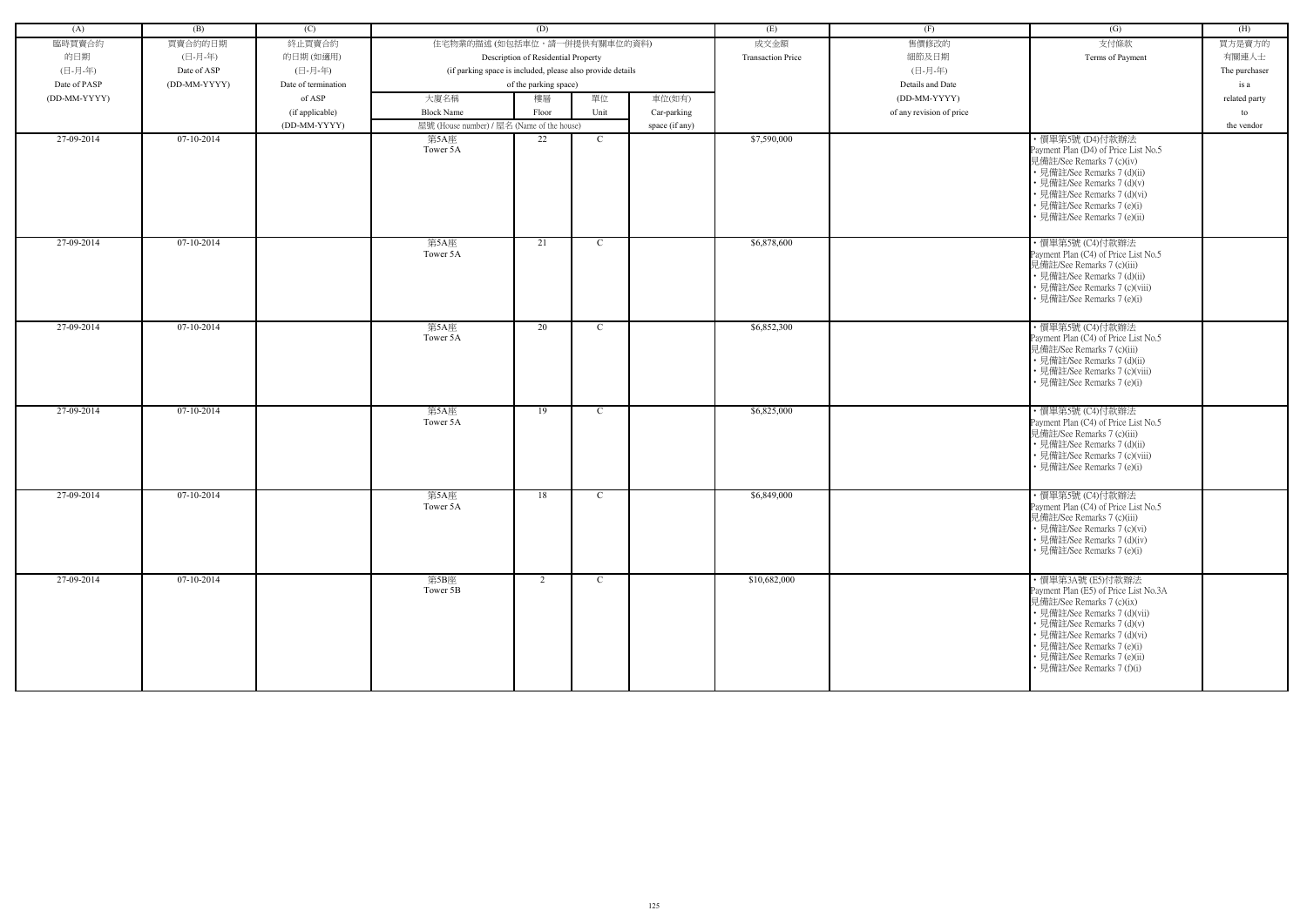| (A)          | (B)          | (C)                             |                                                            | (D)                                 |              |                               | (E)                      | (F)                      | (G)                                                                | (H)              |
|--------------|--------------|---------------------------------|------------------------------------------------------------|-------------------------------------|--------------|-------------------------------|--------------------------|--------------------------|--------------------------------------------------------------------|------------------|
| 臨時買賣合約       | 買賣合約的日期      | 終止買賣合約                          | 住宅物業的描述 (如包括車位,請一併提供有關車位的資料)                               |                                     |              |                               | 成交金額                     | 售價修改的                    | 支付條款                                                               | 買方是賣方的           |
| 的日期          | (日-月-年)      | 的日期(如適用)                        |                                                            | Description of Residential Property |              |                               | <b>Transaction Price</b> | 細節及日期                    | Terms of Payment                                                   | 有關連人士            |
| (日-月-年)      | Date of ASP  | (日-月-年)                         | (if parking space is included, please also provide details |                                     |              |                               |                          | (日-月-年)                  |                                                                    | The purchaser    |
| Date of PASP | (DD-MM-YYYY) | Date of termination             |                                                            | of the parking space)               |              |                               |                          | Details and Date         |                                                                    | is a             |
| (DD-MM-YYYY) |              | of ASP                          | 大廈名稱                                                       | 樓層                                  | 單位           | 車位(如有)                        |                          | (DD-MM-YYYY)             |                                                                    |                  |
|              |              |                                 | <b>Block Name</b>                                          | Floor                               | Unit         |                               |                          |                          |                                                                    | related party    |
|              |              | (if applicable)<br>(DD-MM-YYYY) | 屋號 (House number) / 屋名 (Name of the house)                 |                                     |              | Car-parking<br>space (if any) |                          | of any revision of price |                                                                    | to<br>the vendor |
| 27-09-2014   | $07-10-2014$ |                                 | 第5B座                                                       | 2                                   | D            |                               | \$8,856,100              |                          | ・價單第3A號 (E5)付款辦法                                                   |                  |
|              |              |                                 | Tower 5B                                                   |                                     |              |                               |                          |                          | Payment Plan (E5) of Price List No.3A                              |                  |
|              |              |                                 |                                                            |                                     |              |                               |                          |                          | 見備註/See Remarks 7 (c)(ix)                                          |                  |
|              |              |                                 |                                                            |                                     |              |                               |                          |                          | • 見備註/See Remarks 7 (c)(vi)                                        |                  |
|              |              |                                 |                                                            |                                     |              |                               |                          |                          | · 見備註/See Remarks 7 (d)(v)<br>• 見備註/See Remarks 7 (d)(vi)          |                  |
|              |              |                                 |                                                            |                                     |              |                               |                          |                          | • 見備註/See Remarks 7 (e)(i)                                         |                  |
|              |              |                                 |                                                            |                                     |              |                               |                          |                          | 見備註/See Remarks 7 (e)(ii)                                          |                  |
|              |              |                                 |                                                            |                                     |              |                               |                          |                          |                                                                    |                  |
| 27-09-2014   | $07-10-2014$ |                                 | 第3B座                                                       | 28                                  | A            |                               | \$22,532,100             |                          | ・價單第5號 (C4)付款辦法                                                    |                  |
|              |              |                                 | Tower 3B                                                   |                                     |              |                               |                          |                          | Payment Plan (C4) of Price List No.5<br>見備註/See Remarks 7 (c)(iii) |                  |
|              |              |                                 |                                                            |                                     |              |                               |                          |                          | • 見備註/See Remarks 7 (c)(vi)                                        |                  |
|              |              |                                 |                                                            |                                     |              |                               |                          |                          | • 見備註/See Remarks 7 (c)(viii)                                      |                  |
|              |              |                                 |                                                            |                                     |              |                               |                          |                          | • 見備註/See Remarks 7 (e)(i)                                         |                  |
|              |              |                                 |                                                            |                                     |              |                               |                          |                          | • 見備註/See Remarks 7 (f)(i)                                         |                  |
|              |              |                                 | 第3B座                                                       | 27                                  | A            |                               |                          |                          | ·價單第5號 (C4)付款辦法                                                    |                  |
|              |              |                                 | Tower 3B                                                   |                                     |              |                               |                          |                          | Payment Plan (C4) of Price List No.5                               |                  |
|              |              |                                 |                                                            |                                     |              |                               |                          |                          | 見備註/See Remarks 7 (c)(iii)                                         |                  |
|              |              |                                 |                                                            |                                     |              |                               |                          |                          | • 見備註/See Remarks 7 (c)(vi)<br>• 見備註/See Remarks 7 (c)(viii)       |                  |
|              |              |                                 |                                                            |                                     |              |                               |                          |                          | • 見備註/See Remarks 7 (e)(i)                                         |                  |
|              |              |                                 |                                                            |                                     |              |                               |                          |                          | 見備註/See Remarks 7 (f)(i)                                           |                  |
|              |              |                                 |                                                            |                                     |              |                               |                          |                          |                                                                    |                  |
| 28-09-2014   | $07-10-2014$ |                                 | 第1A座                                                       | $\overline{2}$                      | A            |                               | \$9,330,000              |                          | · 價單第3A號 (E5)付款辦法                                                  |                  |
|              |              |                                 | Tower 1A                                                   |                                     |              |                               |                          |                          | Payment Plan (E5) of Price List No.3A<br>見備註/See Remarks 7 (c)(ix) |                  |
|              |              |                                 |                                                            |                                     |              |                               |                          |                          | • 見備註/See Remarks 7 (d)(vii)                                       |                  |
|              |              |                                 |                                                            |                                     |              |                               |                          |                          | • 見備註/See Remarks 7 (d)(v)                                         |                  |
|              |              |                                 |                                                            |                                     |              |                               |                          |                          | • 見備註/See Remarks 7 (d)(vi)                                        |                  |
|              |              |                                 |                                                            |                                     |              |                               |                          |                          | • 見備註/See Remarks 7 (e)(i)<br>• 見備註/See Remarks 7 (e)(ii)          |                  |
|              |              |                                 |                                                            |                                     |              |                               |                          |                          |                                                                    |                  |
| 28-09-2014   | $07-10-2014$ |                                 | 第2B座                                                       | $\overline{2}$                      | E            |                               | \$9,250,000              |                          | ·價單第5號 (E4)付款辦法                                                    |                  |
|              |              |                                 | Tower 2B                                                   |                                     |              |                               |                          |                          | Payment Plan (E4) of Price List No.5                               |                  |
|              |              |                                 |                                                            |                                     |              |                               |                          |                          | 見備註/See Remarks 7 (c)(ix)                                          |                  |
|              |              |                                 |                                                            |                                     |              |                               |                          |                          | • 見備註/See Remarks 7 (d)(vii)<br>• 見備註/See Remarks 7 (d)(v)         |                  |
|              |              |                                 |                                                            |                                     |              |                               |                          |                          | • 見備註/See Remarks 7 (d)(vi)                                        |                  |
|              |              |                                 |                                                            |                                     |              |                               |                          |                          | • 見備註/See Remarks 7 (e)(i)                                         |                  |
|              |              |                                 |                                                            |                                     |              |                               |                          |                          | • 見備註/See Remarks 7 (e)(ii)                                        |                  |
|              |              |                                 |                                                            |                                     |              |                               |                          |                          |                                                                    |                  |
| $04-10-2014$ | $10-10-2014$ |                                 | 第1A座<br>Tower 1A                                           | 21                                  | $\mathbf{C}$ |                               | \$4,919,000              |                          | ・價單第6號 (F)付款辦法<br>Payment Plan (F) of Price List No.6              |                  |
|              |              |                                 |                                                            |                                     |              |                               |                          |                          | 見備註/See Remarks 7 (c)(x)                                           |                  |
|              |              |                                 |                                                            |                                     |              |                               |                          |                          | • 見備註/See Remarks 7 (c)(xii)                                       |                  |
|              |              |                                 |                                                            |                                     |              |                               |                          |                          | • 見備註/See Remarks 7 (d)(v)                                         |                  |
|              |              |                                 |                                                            |                                     |              |                               |                          |                          | • 見備註/See Remarks 7 (e)(i)                                         |                  |
|              |              |                                 |                                                            |                                     |              |                               |                          |                          |                                                                    |                  |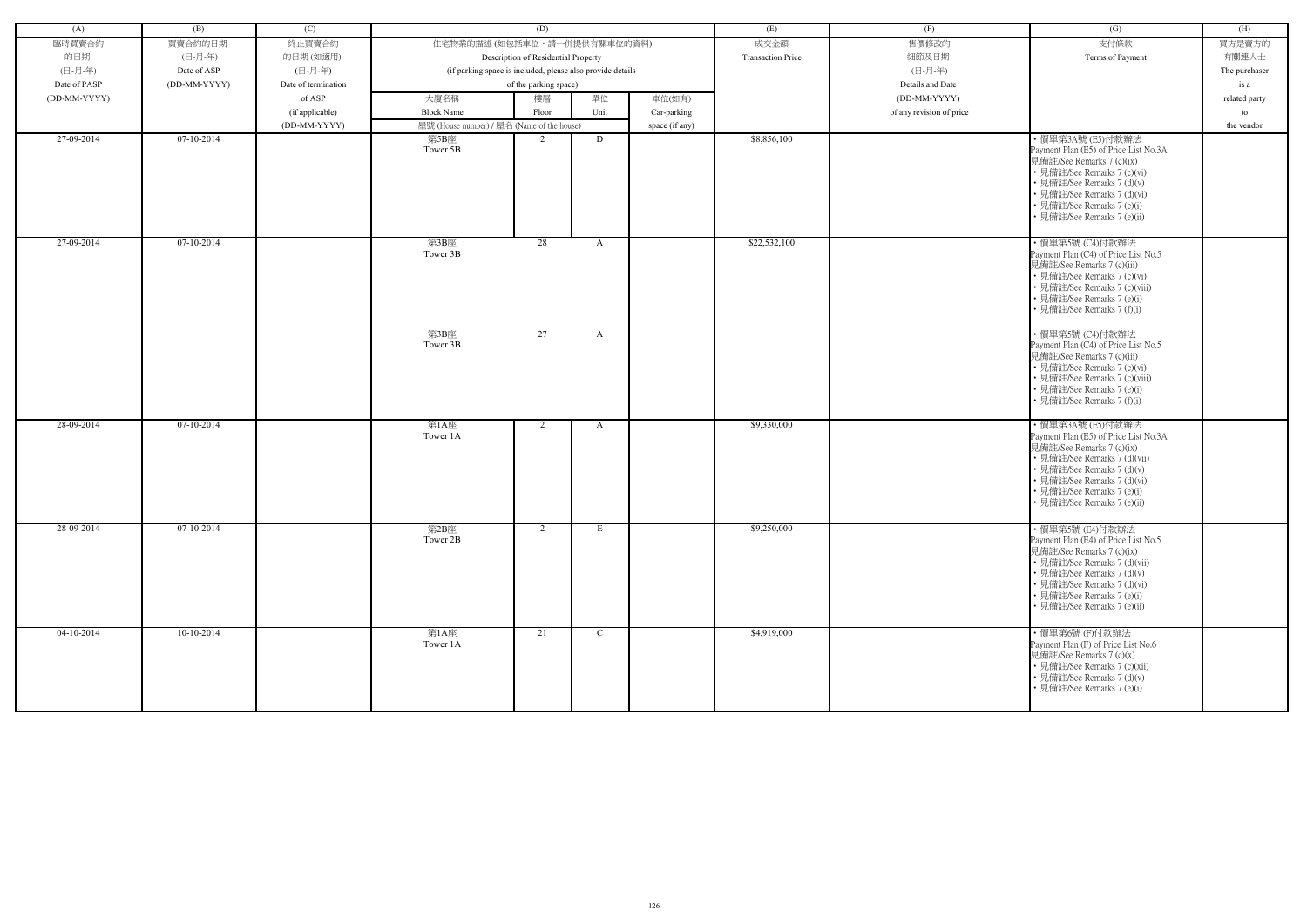| (A)          | (B)          | (C)                 |                                                            | (D)                                 |             |                | (E)                      | (F)                      | (G)                                                                                                                                                                                                         | (H)           |
|--------------|--------------|---------------------|------------------------------------------------------------|-------------------------------------|-------------|----------------|--------------------------|--------------------------|-------------------------------------------------------------------------------------------------------------------------------------------------------------------------------------------------------------|---------------|
| 臨時買賣合約       | 買賣合約的日期      | 終止買賣合約              | 住宅物業的描述 (如包括車位,請一併提供有關車位的資料)                               |                                     |             |                | 成交金額                     | 售價修改的                    | 支付條款                                                                                                                                                                                                        | 買方是賣方的        |
| 的日期          | (日-月-年)      | 的日期(如適用)            |                                                            | Description of Residential Property |             |                | <b>Transaction Price</b> | 細節及日期                    | Terms of Payment                                                                                                                                                                                            | 有關連人士         |
| (日-月-年)      | Date of ASP  | (日-月-年)             | (if parking space is included, please also provide details |                                     |             |                |                          | (日-月-年)                  |                                                                                                                                                                                                             | The purchaser |
| Date of PASP | (DD-MM-YYYY) | Date of termination |                                                            | of the parking space)               |             |                |                          | Details and Date         |                                                                                                                                                                                                             | is a          |
| (DD-MM-YYYY) |              | of ASP              | 大廈名稱                                                       | 樓層                                  | 單位          | 車位(如有)         |                          | (DD-MM-YYYY)             |                                                                                                                                                                                                             | related party |
|              |              | (if applicable)     | <b>Block Name</b>                                          | Floor                               | Unit        | Car-parking    |                          | of any revision of price |                                                                                                                                                                                                             | to            |
|              |              | (DD-MM-YYYY)        | 屋號 (House number) / 屋名 (Name of the house)                 |                                     |             | space (if any) |                          |                          |                                                                                                                                                                                                             | the vendor    |
| $04-10-2014$ | $10-10-2014$ |                     | 第1A座                                                       | 20                                  | $\mathbf C$ |                | \$5,033,700              |                          | ·價單第6號(F)付款辦法                                                                                                                                                                                               |               |
|              |              |                     | Tower 1A                                                   |                                     |             |                |                          |                          | Payment Plan (F) of Price List No.6<br>見備註/See Remarks 7 (c)(x)<br>• 見備註/See Remarks 7 (d)(viii)<br>· 見備註/See Remarks 7 (d)(v)<br>見備註/See Remarks 7 (e)(i)                                                  |               |
| $04-10-2014$ | $10-10-2014$ |                     | 第1A座<br>Tower 1A                                           | 19                                  | $\mathbf C$ |                | \$4,880,600              |                          | ·價單第6號(F)付款辦法<br>Payment Plan (F) of Price List No.6<br>見備註/See Remarks 7 (c)(x)<br>• 見備註/See Remarks 7 (c)(xii)<br>• 見備註/See Remarks 7 (d)(v)<br>· 見備註/See Remarks 7 (e)(i)                                |               |
| $04-10-2014$ | $10-10-2014$ |                     | 第1A座<br>Tower 1A                                           | 18                                  | $\mathbf C$ |                | \$4,880,600              |                          | ·價單第6號(F)付款辦法<br>Payment Plan (F) of Price List No.6<br>見備註/See Remarks 7 (c)(x)<br>• 見備註/See Remarks 7 (c)(xii)<br>• 見備註/See Remarks 7 (d)(v)<br>• 見備註/See Remarks 7 (e)(i)                                |               |
| $04-10-2014$ | $10-10-2014$ |                     | 第1A座<br>Tower 1A                                           | 28                                  | D           |                | \$5,217,300              |                          | ·價單第6號(F)付款辦法<br>Payment Plan (F) of Price List No.6<br>見備註/See Remarks 7 (c)(x)<br>• 見備註/See Remarks 7 (c)(xii)<br>• 見備註/See Remarks 7 (d)(v)<br>見備註/See Remarks 7 (e)(i)                                  |               |
| $04-10-2014$ | $10-10-2014$ |                     | 第1A座<br>Tower 1A                                           | 27                                  | D           |                | \$5,515,500              |                          | ・價單第6號 (G)付款辦法<br>Payment Plan (G) of Price List No.6<br>見備註/See Remarks 7 (c)(xi)<br>• 見備註/See Remarks 7 (c)(xii)<br>• 見備註/See Remarks 7 (d)(v)<br>見備註/See Remarks 7 (e)(i)<br>• 見備註/See Remarks 7 (e)(ii) |               |
| $04-10-2014$ | $10-10-2014$ |                     | 第1A座<br>Tower 1A                                           | 26                                  | D           |                | \$5,155,100              |                          | ·價單第6號(F)付款辦法<br>Payment Plan (F) of Price List No.6<br>見備註/See Remarks 7 (c)(x)<br>• 見備註/See Remarks 7 (c)(xii)<br>• 見備註/See Remarks 7 (d)(v)<br>• 見備註/See Remarks 7 (e)(i)                                |               |
| $04-10-2014$ | $10-10-2014$ |                     | 第1A座<br>Tower 1A                                           | 25                                  | D           |                | \$5,134,900              |                          | ・價單第6號 (F)付款辦法<br>Payment Plan (F) of Price List No.6<br>見備註/See Remarks 7 (c)(x)<br>• 見備註/See Remarks 7 (c)(xii)<br>• 見備註/See Remarks 7 (d)(v)<br>• 見備註/See Remarks 7 (e)(i)                               |               |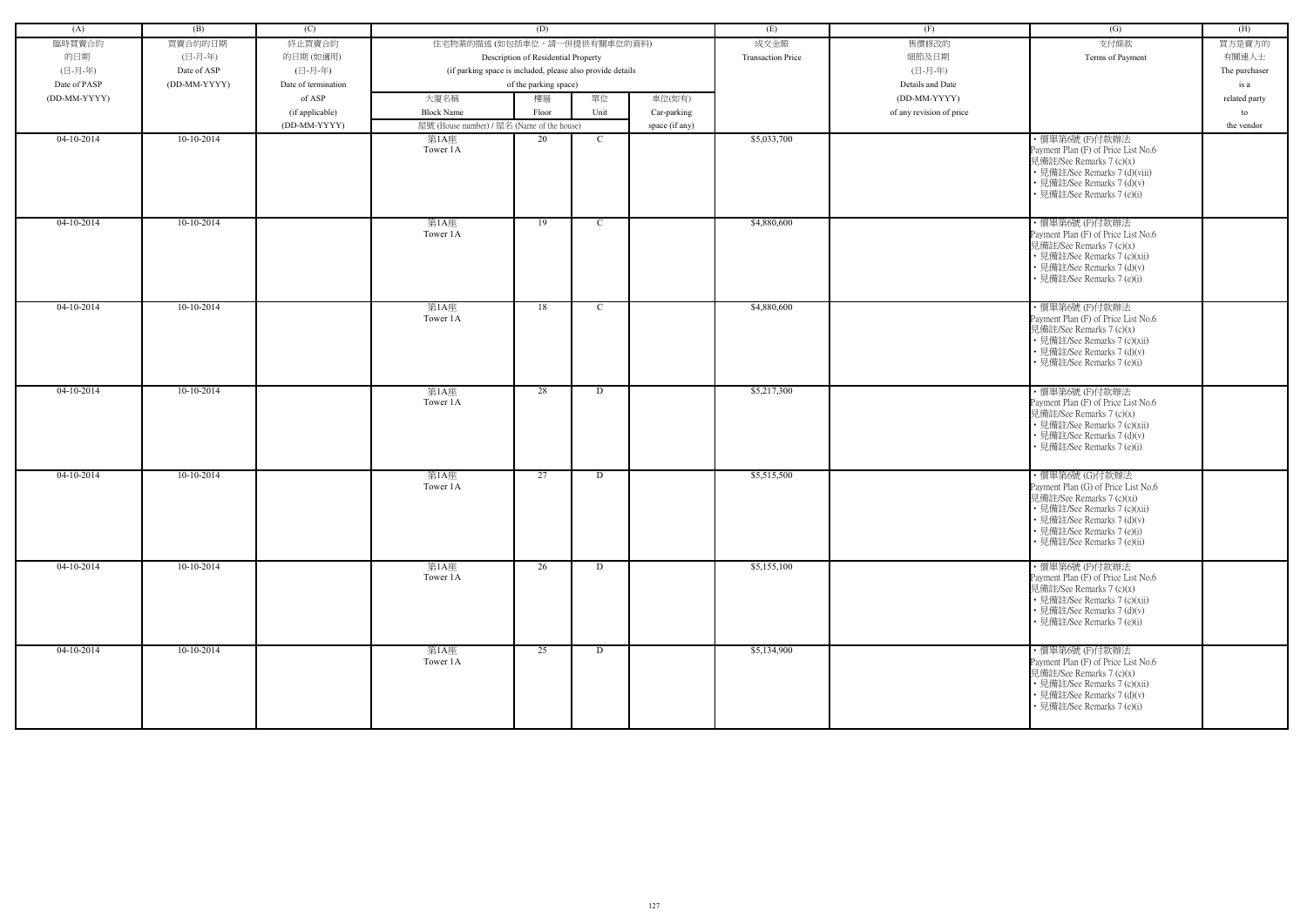|              | (B)          |                     |                                                            | (D)                                 |              |                |                          | (F)                      |                                                                                                                                                                               | (H)           |
|--------------|--------------|---------------------|------------------------------------------------------------|-------------------------------------|--------------|----------------|--------------------------|--------------------------|-------------------------------------------------------------------------------------------------------------------------------------------------------------------------------|---------------|
| (A)          |              | (C)                 |                                                            |                                     |              |                | (E)                      |                          | (G)                                                                                                                                                                           |               |
| 臨時買賣合約       | 買賣合約的日期      | 終止買賣合約              | 住宅物業的描述 (如包括車位,請一併提供有關車位的資料)                               |                                     |              |                | 成交金額                     | 售價修改的                    | 支付條款                                                                                                                                                                          | 買方是賣方的        |
| 的日期          | (日-月-年)      | 的日期(如適用)            |                                                            | Description of Residential Property |              |                | <b>Transaction Price</b> | 細節及日期                    | Terms of Payment                                                                                                                                                              | 有關連人士         |
| (日-月-年)      | Date of ASP  | (日-月-年)             | (if parking space is included, please also provide details |                                     |              |                |                          | (日-月-年)                  |                                                                                                                                                                               | The purchaser |
| Date of PASP | (DD-MM-YYYY) | Date of termination |                                                            | of the parking space)               |              |                |                          | Details and Date         |                                                                                                                                                                               | is a          |
| (DD-MM-YYYY) |              | of ASP              | 大廈名稱                                                       | 樓層                                  | 單位           | 車位(如有)         |                          | (DD-MM-YYYY)             |                                                                                                                                                                               | related party |
|              |              | (if applicable)     | <b>Block Name</b>                                          | Floor                               | Unit         | Car-parking    |                          | of any revision of price |                                                                                                                                                                               | to            |
|              |              | (DD-MM-YYYY)        | 屋號 (House number) / 屋名 (Name of the house)                 |                                     |              | space (if any) |                          |                          |                                                                                                                                                                               | the vendor    |
| 04-10-2014   | $10-10-2014$ |                     | 第1A座                                                       | 23                                  | D            |                | \$5,113,900              |                          | ·價單第6號(F)付款辦法                                                                                                                                                                 |               |
|              |              |                     | Tower 1A                                                   |                                     |              |                |                          |                          | Payment Plan (F) of Price List No.6<br>見備註/See Remarks 7 (c)(x)<br>• 見備註/See Remarks 7 (c)(xii)<br>• 見備註/See Remarks 7 (d)(v)<br>• 見備註/See Remarks 7 (e)(i)                   |               |
| $04-10-2014$ | $10-10-2014$ |                     | 第1A座<br>Tower 1A                                           | $\overline{22}$                     | D            |                | \$5,232,900              |                          | ·價單第6號(F)付款辦法<br>Payment Plan (F) of Price List No.6<br>見備註/See Remarks 7 (c)(x)<br>• 見備註/See Remarks 7 (d)(viii)<br>• 見備註/See Remarks 7 (d)(v)<br>• 見備註/See Remarks 7 (e)(i) |               |
| 04-10-2014   | 10-10-2014   |                     | 第1A座<br>Tower 1A                                           | 21                                  | D            |                | \$5,211,300              |                          | ·價單第6號(F)付款辦法<br>Payment Plan (F) of Price List No.6<br>見備註/See Remarks 7 (c)(x)<br>• 見備註/See Remarks 7 (d)(viii)<br>• 見備註/See Remarks 7 (d)(v)<br>• 見備註/See Remarks 7 (e)(i) |               |
| $04-10-2014$ | $10-10-2014$ |                     | 第1A座<br>Tower 1A                                           | 20                                  | D            |                | \$5,053,500              |                          | ·價單第6號(F)付款辦法<br>Payment Plan (F) of Price List No.6<br>見備註/See Remarks 7 (c)(x)<br>• 見備註/See Remarks 7 (c)(xii)<br>• 見備註/See Remarks 7 (d)(v)<br>• 見備註/See Remarks 7 (e)(i)  |               |
| $04-10-2014$ | $10-10-2014$ |                     | 第1A座<br>Tower 1A                                           | 19                                  | D            |                | \$5,033,400              |                          | ·價單第6號(F)付款辦法<br>Payment Plan (F) of Price List No.6<br>見備註/See Remarks 7 (c)(x)<br>• 見備註/See Remarks 7 (c)(xii)<br>• 見備註/See Remarks 7 (d)(v)<br>• 見備註/See Remarks 7 (e)(i)  |               |
| $04-10-2014$ | $10-10-2014$ |                     | 第1A座<br>Tower 1A                                           | 18                                  | D            |                | \$5,033,400              |                          | ·價單第6號(F)付款辦法<br>Payment Plan (F) of Price List No.6<br>見備註/See Remarks 7 (c)(x)<br>• 見備註/See Remarks 7 (c)(xii)<br>• 見備註/See Remarks 7 (d)(v)<br>• 見備註/See Remarks 7 (e)(i)  |               |
| $04-10-2014$ | $10-10-2014$ |                     | 第1B座<br>Tower 1B                                           | 17                                  | $\mathbf{A}$ |                | \$7,097,600              |                          | ·價單第6號(F)付款辦法<br>Payment Plan (F) of Price List No.6<br>見備註/See Remarks 7 (c)(x)<br>• 見備註/See Remarks 7 (c)(xii)<br>• 見備註/See Remarks 7 (d)(v)<br>• 見備註/See Remarks 7 (e)(i)  |               |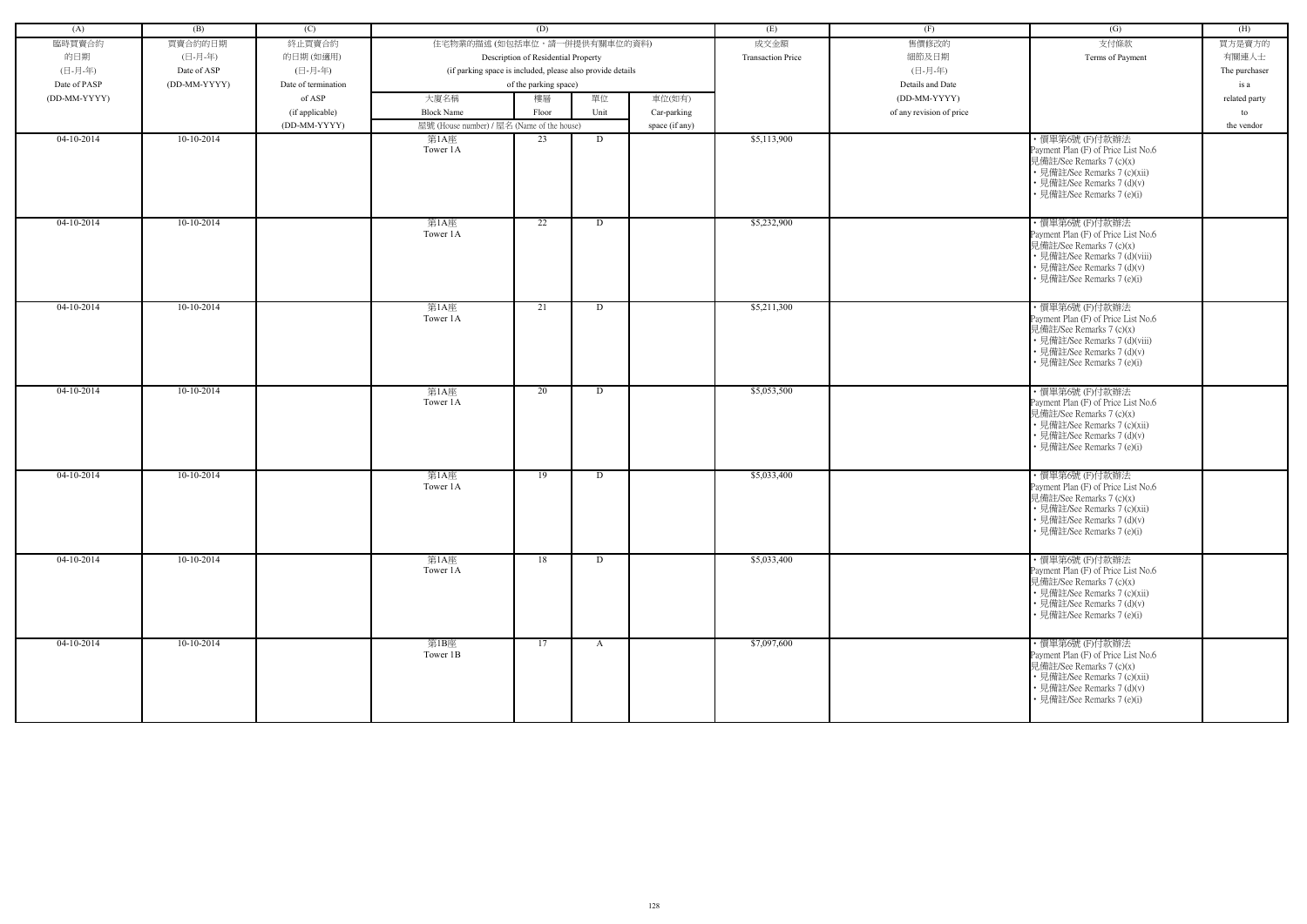| (A)          | (B)          | (C)                 |                                                            | (D)                                 |              |                | (E)                      | (F)                      | (G)                                                                                                                                                                                                           | (H)           |
|--------------|--------------|---------------------|------------------------------------------------------------|-------------------------------------|--------------|----------------|--------------------------|--------------------------|---------------------------------------------------------------------------------------------------------------------------------------------------------------------------------------------------------------|---------------|
|              |              |                     |                                                            |                                     |              |                |                          |                          |                                                                                                                                                                                                               |               |
| 臨時買賣合約       | 買賣合約的日期      | 終止買賣合約              | 住宅物業的描述 (如包括車位,請一併提供有關車位的資料)                               |                                     |              |                | 成交金額                     | 售價修改的                    | 支付條款                                                                                                                                                                                                          | 買方是賣方的        |
| 的日期          | (日-月-年)      | 的日期(如適用)            |                                                            | Description of Residential Property |              |                | <b>Transaction Price</b> | 細節及日期                    | Terms of Payment                                                                                                                                                                                              | 有關連人士         |
| (日-月-年)      | Date of ASP  | (日-月-年)             | (if parking space is included, please also provide details |                                     |              |                |                          | (日-月-年)                  |                                                                                                                                                                                                               | The purchaser |
| Date of PASP | (DD-MM-YYYY) | Date of termination |                                                            | of the parking space)               |              |                |                          | Details and Date         |                                                                                                                                                                                                               | is a          |
| (DD-MM-YYYY) |              | of ASP              | 大廈名稱                                                       | 樓層                                  | 單位           | 車位(如有)         |                          | (DD-MM-YYYY)             |                                                                                                                                                                                                               | related party |
|              |              | (if applicable)     | <b>Block Name</b>                                          | Floor                               | Unit         | Car-parking    |                          | of any revision of price |                                                                                                                                                                                                               | to            |
|              |              | (DD-MM-YYYY)        | 屋號 (House number) / 屋名 (Name of the house)                 |                                     |              | space (if any) |                          |                          |                                                                                                                                                                                                               | the vendor    |
| 04-10-2014   | 10-10-2014   |                     | 第1B座<br>Tower 1B                                           | 16                                  | A            |                | \$7,075,600              |                          | · 價單第6號(F)付款辦法<br>Payment Plan (F) of Price List No.6<br>見備註/See Remarks 7 (c)(x)<br>• 見備註/See Remarks 7 (c)(xii)<br>• 見備註/See Remarks 7 (d)(v)<br>• 見備註/See Remarks 7 (e)(i)                                 |               |
| $04-10-2014$ | $10-10-2014$ |                     | 第1B座<br>Tower 1B                                           | 15                                  | $\mathbf{A}$ |                | \$7,054,600              |                          | ·價單第6號(F)付款辦法<br>Payment Plan (F) of Price List No.6<br>見備註/See Remarks 7 (c)(x)<br>• 見備註/See Remarks 7 (c)(xii)<br>• 見備註/See Remarks 7 (d)(v)<br>• 見備註/See Remarks 7 (e)(i)                                  |               |
| 04-10-2014   | $10-10-2014$ |                     | 第1B座<br>Tower 1B                                           | 12                                  | A            |                | \$7,497,700              |                          | ・價單第6號 (G)付款辦法<br>Payment Plan (G) of Price List No.6<br>見備註/See Remarks 7 (c)(xi)<br>• 見備註/See Remarks 7 (c)(xii)<br>• 見備註/See Remarks 7 (d)(v)<br>• 見備註/See Remarks 7 (e)(i)<br>· 見備註/See Remarks 7 (e)(ii) |               |
| $04-10-2014$ | 10-10-2014   |                     | 第1B座<br>Tower 1B                                           | 11                                  | A            |                | \$7,479,200              |                          | ・價單第6號 (G)付款辦法<br>Payment Plan (G) of Price List No.6<br>見備註/See Remarks 7 (c)(xi)<br>• 見備註/See Remarks 7 (c)(xii)<br>• 見備註/See Remarks 7 (d)(v)<br>• 見備註/See Remarks 7 (e)(i)<br>• 見備註/See Remarks 7 (e)(ii) |               |
| 04-10-2014   | 10-10-2014   |                     | 第1B座<br>Tower 1B                                           | 9                                   | A            |                | \$6,985,100              |                          | ·價單第6號(F)付款辦法<br>Payment Plan (F) of Price List No.6<br>見備註/See Remarks 7 (c)(x)<br>• 見備註/See Remarks 7 (c)(xii)<br>• 見備註/See Remarks 7 (d)(v)<br>• 見備註/See Remarks 7 (e)(i)                                  |               |
| $04-10-2014$ | $10-10-2014$ |                     | 第1B座<br>Tower 1B                                           | 8                                   | $\mathbf{A}$ |                | \$6,985,100              |                          | ·價單第6號(F)付款辦法<br>Payment Plan (F) of Price List No.6<br>見備註/See Remarks 7 (c)(x)<br>• 見備註/See Remarks 7 (c)(xii)<br>• 見備註/See Remarks 7 (d)(v)<br>• 見備註/See Remarks 7 (e)(i)                                  |               |
| $04-10-2014$ | $10-10-2014$ |                     | 第1B座<br>Tower 1B                                           | $7\phantom{.0}\phantom{.0}7$        | $\mathbf{A}$ |                | \$6,955,800              |                          | ·價單第6號(F)付款辦法<br>Payment Plan (F) of Price List No.6<br>見備註/See Remarks 7 (c)(x)<br>• 見備註/See Remarks 7 (c)(xii)<br>• 見備註/See Remarks 7 (d)(v)<br>• 見備註/See Remarks 7 (e)(i)                                  |               |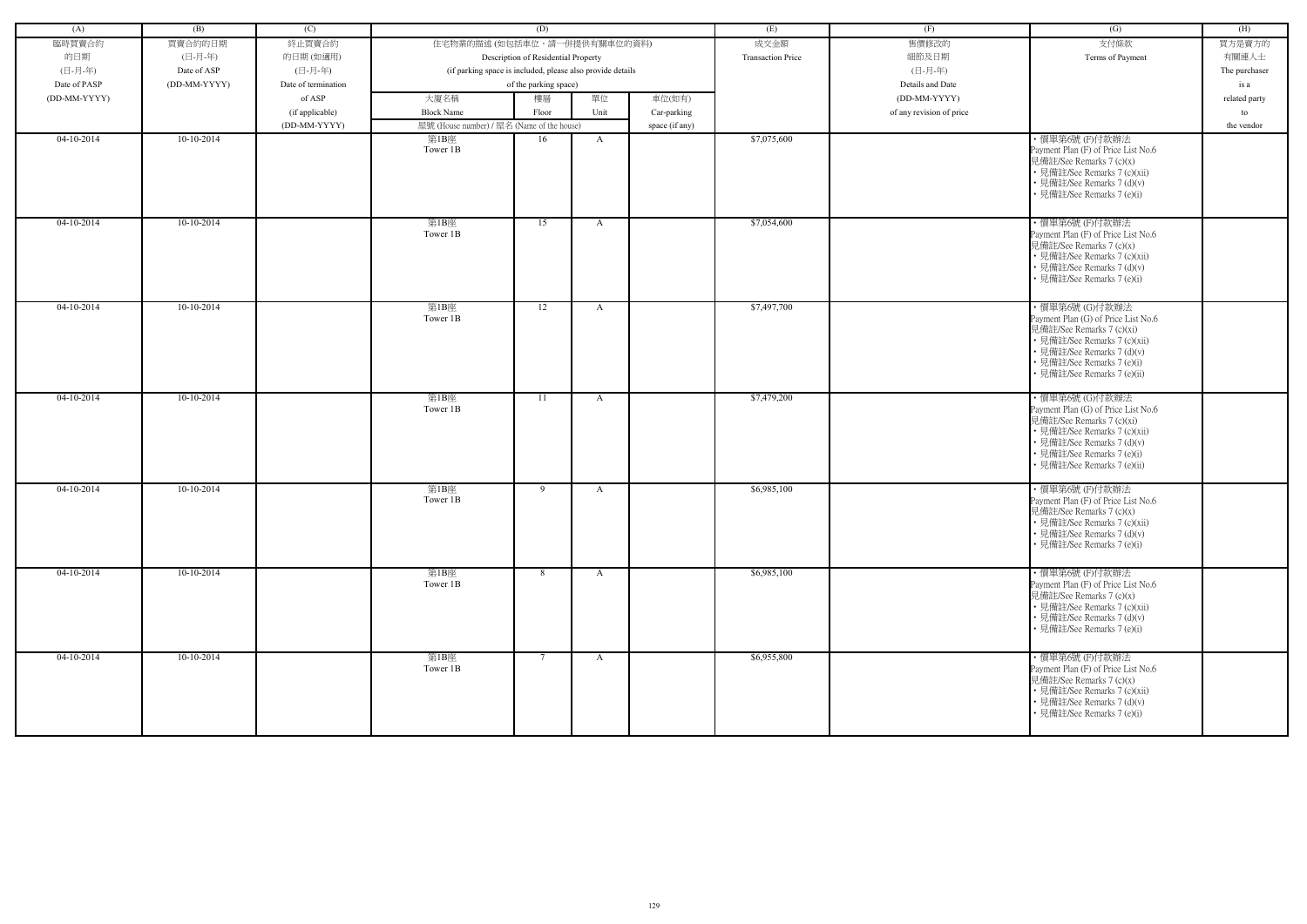| (A)          | (B)          | (C)                 |                                            | (D)                                                        |      |                | (E)                      | (F)                      | (G)                                                                                                                                                                                                           | (H)           |
|--------------|--------------|---------------------|--------------------------------------------|------------------------------------------------------------|------|----------------|--------------------------|--------------------------|---------------------------------------------------------------------------------------------------------------------------------------------------------------------------------------------------------------|---------------|
|              |              |                     |                                            |                                                            |      |                |                          |                          |                                                                                                                                                                                                               |               |
| 臨時買賣合約       | 買賣合約的日期      | 終止買賣合約              | 住宅物業的描述 (如包括車位,請一併提供有關車位的資料)               |                                                            |      |                | 成交金額                     | 售價修改的                    | 支付條款                                                                                                                                                                                                          | 買方是賣方的        |
| 的日期          | (日-月-年)      | 的日期(如適用)            |                                            | Description of Residential Property                        |      |                | <b>Transaction Price</b> | 細節及日期                    | Terms of Payment                                                                                                                                                                                              | 有關連人士         |
| (日-月-年)      | Date of ASP  | (日-月-年)             |                                            | (if parking space is included, please also provide details |      |                |                          | (日-月-年)                  |                                                                                                                                                                                                               | The purchaser |
| Date of PASP | (DD-MM-YYYY) | Date of termination |                                            | of the parking space)                                      |      |                |                          | Details and Date         |                                                                                                                                                                                                               | is a          |
| (DD-MM-YYYY) |              | of ASP              | 大廈名稱                                       | 樓層                                                         | 單位   | 車位(如有)         |                          | (DD-MM-YYYY)             |                                                                                                                                                                                                               | related party |
|              |              | (if applicable)     | <b>Block Name</b>                          | Floor                                                      | Unit | Car-parking    |                          | of any revision of price |                                                                                                                                                                                                               | to            |
|              |              | (DD-MM-YYYY)        | 屋號 (House number) / 屋名 (Name of the house) |                                                            |      | space (if any) |                          |                          |                                                                                                                                                                                                               | the vendor    |
| 04-10-2014   | 10-10-2014   |                     | 第1B座<br>Tower 1B                           | 6                                                          | A    |                | \$7,588,000              |                          | ·價單第6號 (G)付款辦法<br>Payment Plan (G) of Price List No.6<br>見備註/See Remarks 7 (c)(xi)<br>• 見備註/See Remarks 7 (d)(vii)<br>• 見備註/See Remarks 7 (d)(v)<br>• 見備註/See Remarks 7 (e)(i)<br>• 見備註/See Remarks 7 (e)(ii) |               |
| $04-10-2014$ | $10-10-2014$ |                     | 第2A座<br>Tower 2A                           | 5 <sup>5</sup>                                             | B    |                | \$4,716,800              |                          | ・價單第2B號 (F1)付款辦法<br>Payment Plan (F1) of Price List No.2B<br>見備註/See Remarks 7 (c)(x)<br>• 見備註/See Remarks 7 (c)(xii)<br>• 見備註/See Remarks 7 (d)(v)<br>• 見備註/See Remarks 7 (e)(i)                             |               |
| $04-10-2014$ | $10-10-2014$ |                     | 第2A座<br>Tower 2A                           | 32                                                         | D    |                | \$5,172,400              |                          | · 價單第6號(F)付款辦法<br>Payment Plan (F) of Price List No.6<br>見備註/See Remarks 7 (c)(x)<br>• 見備註/See Remarks 7 (c)(xii)<br>• 見備註/See Remarks 7 (d)(v)<br>• 見備註/See Remarks 7 (e)(i)                                 |               |
| $04-10-2014$ | 10-10-2014   |                     | 第2A座<br>Tower 2A                           | 31                                                         | D    |                | \$5,151,400              |                          | ·價單第6號(F)付款辦法<br>Payment Plan (F) of Price List No.6<br>見備註/See Remarks 7 (c)(x)<br>• 見備註/See Remarks 7 (c)(xii)<br>• 見備註/See Remarks 7 (d)(v)<br>• 見備註/See Remarks 7 (e)(i)                                  |               |
| 04-10-2014   | 10-10-2014   |                     | 第2A座<br>Tower 2A                           | 29                                                         | D    |                | \$5,110,200              |                          | · 價單第6號(F)付款辦法<br>Payment Plan (F) of Price List No.6<br>見備註/See Remarks 7 (c)(x)<br>· 見備註/See Remarks 7 (c)(xii)<br>• 見備註/See Remarks 7 (d)(v)<br>• 見備註/See Remarks 7 (e)(i)                                 |               |
| 04-10-2014   | 10-10-2014   |                     | 第2A座<br>Tower 2A                           | 28                                                         | D    |                | \$5,249,900              |                          | ·價單第6號(F)付款辦法<br>Payment Plan (F) of Price List No.6<br>見備註/See Remarks 7 (c)(x)<br>• 見備註/See Remarks 7 (d)(viii)<br>• 見備註/See Remarks 7 (d)(v)<br>• 見備註/See Remarks 7 (e)(i)                                 |               |
| $04-10-2014$ | $10-10-2014$ |                     | 第2A座<br>Tower 2A                           | 27                                                         | D    |                | \$5,208,500              |                          | · 價單第6號(F)付款辦法<br>Payment Plan (F) of Price List No.6<br>見備註/See Remarks 7 (c)(x)<br>• 見備註/See Remarks 7 (d)(viii)<br>• 見備註/See Remarks 7 (d)(v)<br>• 見備註/See Remarks 7 (e)(i)                                |               |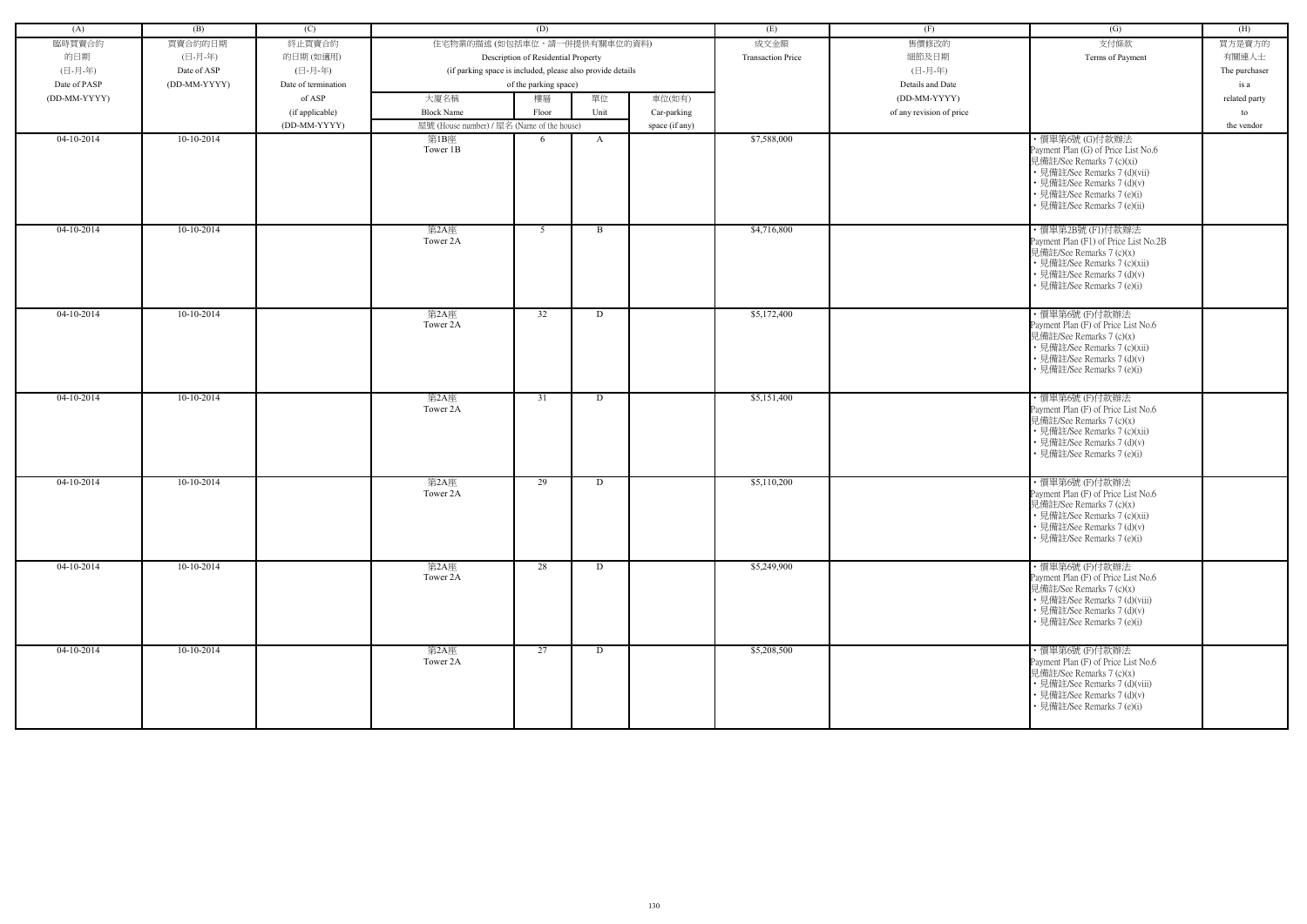| (A)          | (B)          | (C)                 |                                            | (D)                                                        |      |                | (E)                      | (F)                      | (G)                                                                                                                                                                                                           | (H)           |
|--------------|--------------|---------------------|--------------------------------------------|------------------------------------------------------------|------|----------------|--------------------------|--------------------------|---------------------------------------------------------------------------------------------------------------------------------------------------------------------------------------------------------------|---------------|
|              |              |                     |                                            |                                                            |      |                |                          |                          |                                                                                                                                                                                                               |               |
| 臨時買賣合約       | 買賣合約的日期      | 終止買賣合約              | 住宅物業的描述 (如包括車位,請一併提供有關車位的資料)               |                                                            |      |                | 成交金額                     | 售價修改的                    | 支付條款                                                                                                                                                                                                          | 買方是賣方的        |
| 的日期          | (日-月-年)      | 的日期(如適用)            |                                            | Description of Residential Property                        |      |                | <b>Transaction Price</b> | 細節及日期                    | Terms of Payment                                                                                                                                                                                              | 有關連人士         |
| (日-月-年)      | Date of ASP  | (日-月-年)             |                                            | (if parking space is included, please also provide details |      |                |                          | (日-月-年)                  |                                                                                                                                                                                                               | The purchaser |
| Date of PASP | (DD-MM-YYYY) | Date of termination |                                            | of the parking space)                                      |      |                |                          | Details and Date         |                                                                                                                                                                                                               | is a          |
| (DD-MM-YYYY) |              | of ASP              | 大廈名稱                                       | 樓層                                                         | 單位   | 車位(如有)         |                          | (DD-MM-YYYY)             |                                                                                                                                                                                                               | related party |
|              |              | (if applicable)     | <b>Block Name</b>                          | Floor                                                      | Unit | Car-parking    |                          | of any revision of price |                                                                                                                                                                                                               | to            |
|              |              | (DD-MM-YYYY)        | 屋號 (House number) / 屋名 (Name of the house) |                                                            |      | space (if any) |                          |                          |                                                                                                                                                                                                               | the vendor    |
| 04-10-2014   | 10-10-2014   |                     | 第2A座<br>Tower 2A                           | 26                                                         | D    |                | \$5,519,000              |                          | ·價單第6號 (G)付款辦法<br>Payment Plan (G) of Price List No.6<br>見備註/See Remarks 7 (c)(xi)<br>• 見備註/See Remarks 7 (d)(vii)<br>• 見備註/See Remarks 7 (d)(v)<br>• 見備註/See Remarks 7 (e)(i)<br>• 見備註/See Remarks 7 (e)(ii) |               |
| $04-10-2014$ | $10-10-2014$ |                     | 第2A座<br>Tower 2A                           | 25                                                         | D    |                | \$5,168,100              |                          | · 價單第6號(F)付款辦法<br>Payment Plan (F) of Price List No.6<br>見備註/See Remarks 7 (c)(x)<br>• 見備註/See Remarks 7 (d)(viii)<br>• 見備註/See Remarks 7 (d)(v)<br>• 見備註/See Remarks 7 (e)(i)                                |               |
| $04-10-2014$ | $10-10-2014$ |                     | 第2A座<br>Tower 2A                           | 23                                                         | D    |                | \$5,146,500              |                          | · 價單第6號(F)付款辦法<br>Payment Plan (F) of Price List No.6<br>見備註/See Remarks 7 (c)(x)<br>• 見備註/See Remarks 7 (d)(viii)<br>• 見備註/See Remarks 7 (d)(v)<br>• 見備註/See Remarks 7 (e)(i)                                |               |
| $04-10-2014$ | 10-10-2014   |                     | 第2A座<br>Tower 2A                           | 22                                                         | D    |                | \$5,454,000              |                          | ・價單第6號 (G)付款辦法<br>Payment Plan (G) of Price List No.6<br>見備註/See Remarks 7 (c)(xi)<br>• 見備註/See Remarks 7 (d)(vii)<br>• 見備註/See Remarks 7 (d)(v)<br>• 見備註/See Remarks 7 (e)(i)<br>• 見備註/See Remarks 7 (e)(ii) |               |
| 04-10-2014   | 10-10-2014   |                     | 第2A座<br>Tower 2A                           | 21                                                         | D    |                | \$4,970,200              |                          | · 價單第6號(F)付款辦法<br>Payment Plan (F) of Price List No.6<br>見備註/See Remarks 7 (c)(x)<br>• 見備註/See Remarks 7 (c)(xii)<br>• 見備註/See Remarks 7 (d)(v)<br>• 見備註/See Remarks 7 (e)(i)                                 |               |
| $04-10-2014$ | $10-10-2014$ |                     | 第2A座<br>Tower 2A                           | $\overline{20}$                                            | D    |                | \$4,950,100              |                          | ·價單第6號(F)付款辦法<br>Payment Plan (F) of Price List No.6<br>見備註/See Remarks 7 (c)(x)<br>• 見備註/See Remarks 7 (c)(xii)<br>• 見備註/See Remarks 7 (d)(v)<br>• 見備註/See Remarks 7 (e)(i)                                  |               |
| $04-10-2014$ | $10-10-2014$ |                     | 第2A座<br>Tower 2A                           | 19                                                         | D    |                | \$5,064,700              |                          | ·價單第6號(F)付款辦法<br>Payment Plan (F) of Price List No.6<br>見備註/See Remarks 7 (c)(x)<br>• 見備註/See Remarks 7 (d)(viii)<br>• 見備註/See Remarks 7 (d)(v)<br>• 見備註/See Remarks 7 (e)(i)                                 |               |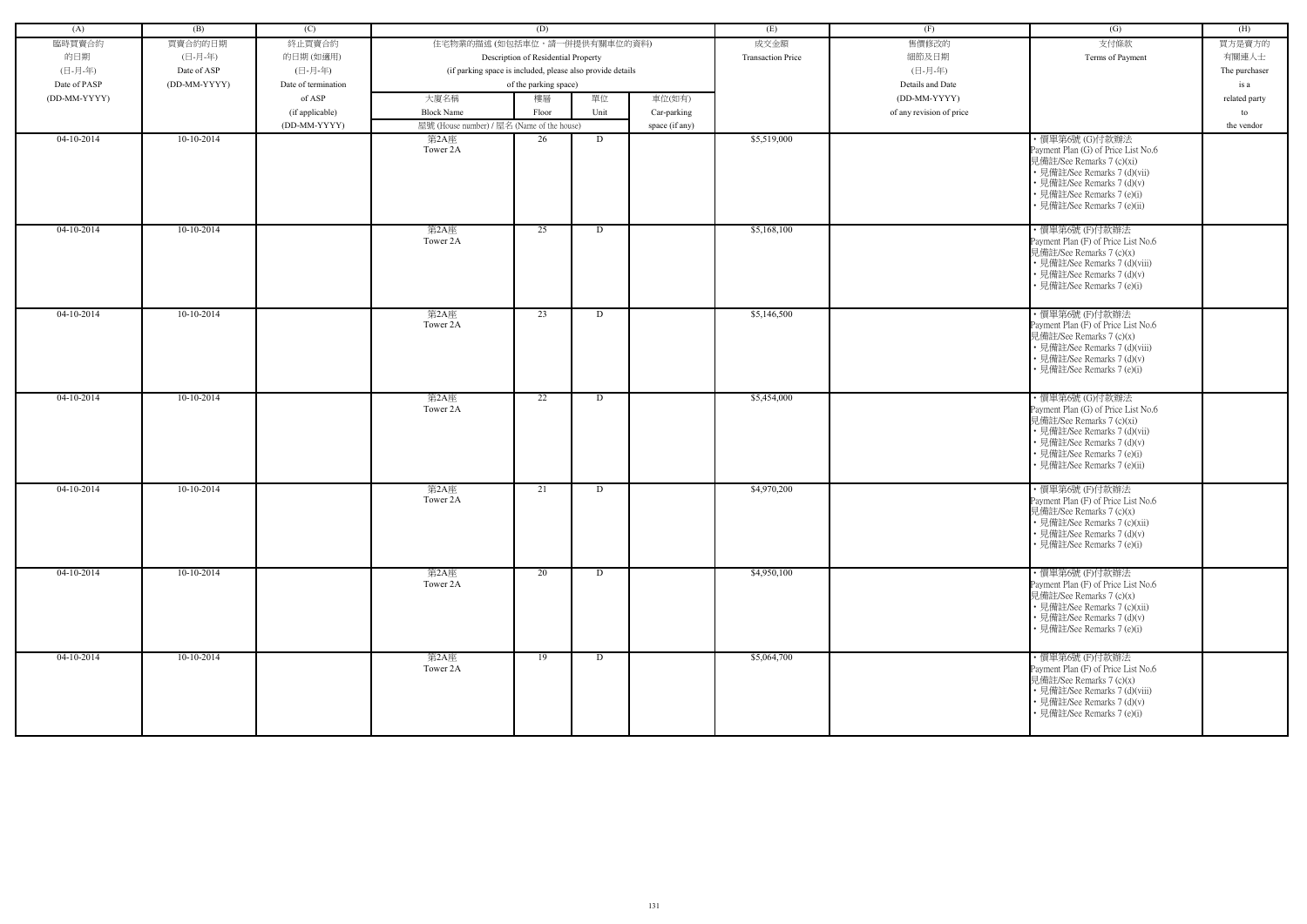| (A)          | (B)          | (C)                 |                                                            | (D)                                 |               |                | (E)                      | (F)                      | (G)                                                                                                                                                                                                            | (H)           |
|--------------|--------------|---------------------|------------------------------------------------------------|-------------------------------------|---------------|----------------|--------------------------|--------------------------|----------------------------------------------------------------------------------------------------------------------------------------------------------------------------------------------------------------|---------------|
|              |              |                     |                                                            |                                     |               |                |                          |                          |                                                                                                                                                                                                                |               |
| 臨時買賣合約       | 買賣合約的日期      | 終止買賣合約              | 住宅物業的描述 (如包括車位,請一併提供有關車位的資料)                               |                                     |               |                | 成交金額                     | 售價修改的                    | 支付條款                                                                                                                                                                                                           | 買方是賣方的        |
| 的日期          | (日-月-年)      | 的日期(如適用)            |                                                            | Description of Residential Property |               |                | <b>Transaction Price</b> | 細節及日期                    | Terms of Payment                                                                                                                                                                                               | 有關連人士         |
| (日-月-年)      | Date of ASP  | (日-月-年)             | (if parking space is included, please also provide details |                                     |               |                |                          | (日-月-年)                  |                                                                                                                                                                                                                | The purchaser |
| Date of PASP | (DD-MM-YYYY) | Date of termination |                                                            | of the parking space)               |               |                |                          | Details and Date         |                                                                                                                                                                                                                | is a          |
| (DD-MM-YYYY) |              | of ASP              | 大廈名稱                                                       | 樓層                                  | 單位            | 車位(如有)         |                          | (DD-MM-YYYY)             |                                                                                                                                                                                                                | related party |
|              |              | (if applicable)     | <b>Block Name</b>                                          | Floor                               | Unit          | Car-parking    |                          | of any revision of price |                                                                                                                                                                                                                | to            |
|              |              | (DD-MM-YYYY)        | 屋號 (House number) / 屋名 (Name of the house)                 |                                     |               | space (if any) |                          |                          |                                                                                                                                                                                                                | the vendor    |
| $04-10-2014$ | $10-10-2014$ |                     | 第2A座<br>Tower 2A                                           | 18                                  | D             |                | \$5,253,300              |                          | ·價單第6號 (G)付款辦法<br>Payment Plan (G) of Price List No.6<br>見備註/See Remarks 7 (c)(xi)<br>• 見備註/See Remarks 7 (c)(xii)<br>• 見備註/See Remarks 7 (d)(v)<br>• 見備註/See Remarks 7 (e)(i)<br>· 見備註/See Remarks 7 (e)(ii)  |               |
| 04-10-2014   | $10-10-2014$ |                     | 第2B座<br>Tower 2B                                           | $\overline{3}$                      | $\mathcal{C}$ |                | \$9,370,500              |                          | ·價單第4A號(F1)付款辦法<br>Payment Plan (F1) of Price List No.4A<br>見備註/See Remarks 7 (c)(x)<br>• 見備註/See Remarks 7 (c)(xii)<br>• 見備註/See Remarks 7 (d)(v)<br>• 見備註/See Remarks 7 (e)(i)                               |               |
| $04-10-2014$ | $10-10-2014$ |                     | 第2B座<br>Tower 2B                                           | 32                                  | D             |                | \$5,958,000              |                          | ・價單第6號 (G)付款辦法<br>Payment Plan (G) of Price List No.6<br>見備註/See Remarks 7 (c)(xi)<br>• 見備註/See Remarks 7 (d)(vii)<br>• 見備註/See Remarks 7 (d)(v)<br>• 見備註/See Remarks 7 (e)(i)<br>• 見備註/See Remarks 7 (e)(ii)  |               |
| 04-10-2014   | $10-10-2014$ |                     | 第2B座<br>Tower 2B                                           | 31                                  | D             |                | \$5,593,900              |                          | ·價單第6號(F)付款辦法<br>Payment Plan (F) of Price List No.6<br>見備註/See Remarks 7 (c)(x)<br>• 見備註/See Remarks 7 (d)(viii)<br>• 見備註/See Remarks 7 (d)(v)<br>• 見備註/See Remarks 7 (e)(i)                                  |               |
| $04-10-2014$ | 10-10-2014   |                     | 第2B座<br>Tower 2B                                           | 30                                  | D             |                | \$5,944,000              |                          | ・價單第6號 (G)付款辦法<br>Payment Plan (G) of Price List No.6<br> 見備註/See Remarks 7 (c)(xi)<br>• 見備註/See Remarks 7 (d)(vii)<br>• 見備註/See Remarks 7 (d)(v)<br>• 見備註/See Remarks 7 (e)(i)<br>• 見備註/See Remarks 7 (e)(ii) |               |
| $04-10-2014$ | $10-10-2014$ |                     | 第2B座<br>Tower 2B                                           | 29                                  | D             |                | \$5,579,800              |                          | ·價單第6號(F)付款辦法<br>Payment Plan (F) of Price List No.6<br>見備註/See Remarks 7 (c)(x)<br>• 見備註/See Remarks 7 (d)(viii)<br>• 見備註/See Remarks 7 (d)(v)<br>• 見備註/See Remarks 7 (e)(i)                                  |               |
| $04-10-2014$ | $10-10-2014$ |                     | 第2B座<br>Tower 2B                                           | 28                                  | D             |                | \$5,579,800              |                          | ·價單第6號(F)付款辦法<br>Payment Plan (F) of Price List No.6<br>見備註/See Remarks 7 (c)(x)<br>• 見備註/See Remarks 7 (d)(viii)<br>• 見備註/See Remarks 7 (d)(v)<br>• 見備註/See Remarks 7 (e)(i)                                  |               |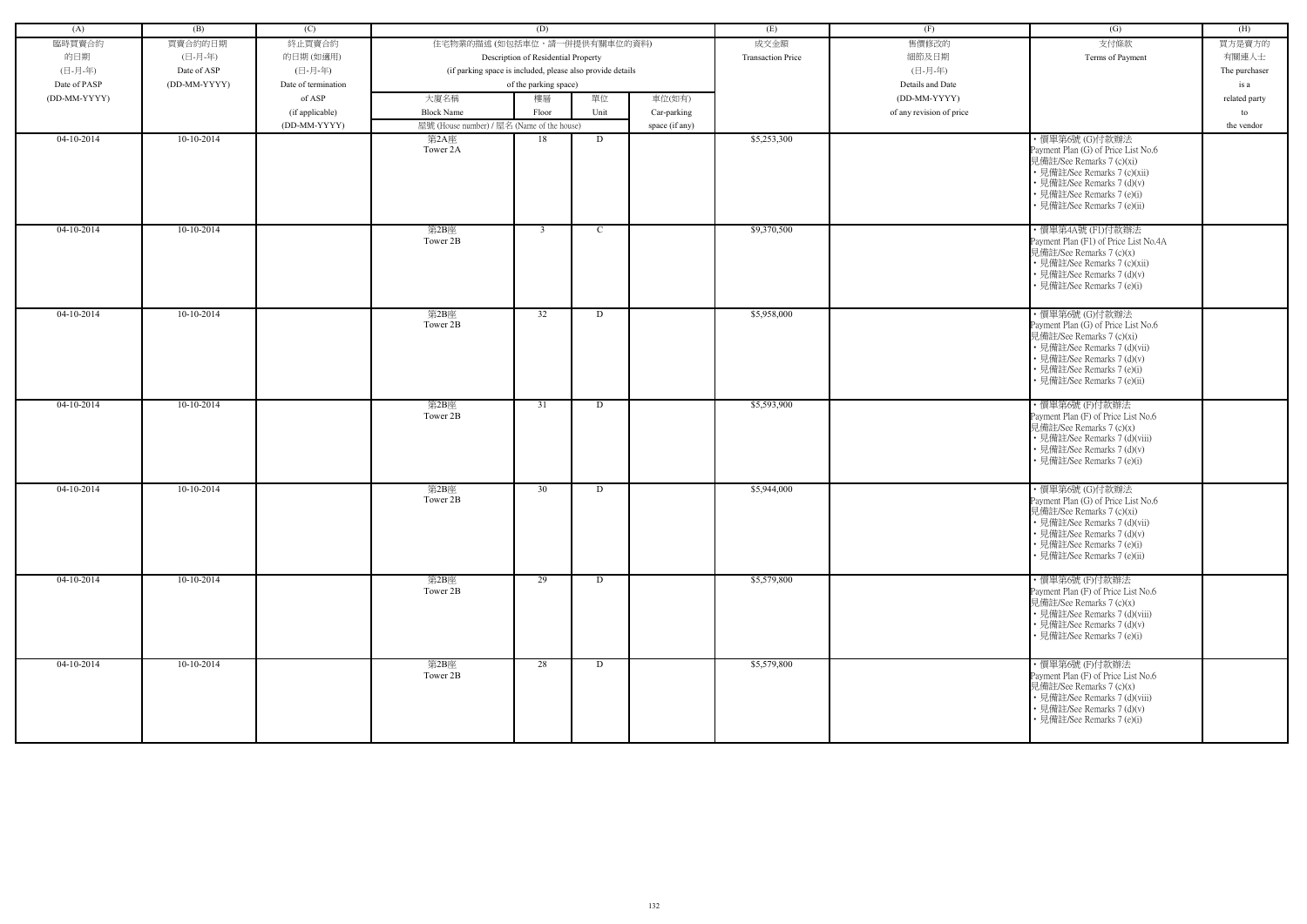| (A)          | (B)          | (C)                 |                                                            | (D)                                 |      |                | (E)                      | (F)                      | (G)                                                              | (H)           |
|--------------|--------------|---------------------|------------------------------------------------------------|-------------------------------------|------|----------------|--------------------------|--------------------------|------------------------------------------------------------------|---------------|
| 臨時買賣合約       | 買賣合約的日期      | 終止買賣合約              | 住宅物業的描述 (如包括車位,請一併提供有關車位的資料)                               |                                     |      |                | 成交金額                     | 售價修改的                    | 支付條款                                                             | 買方是賣方的        |
| 的日期          | (日-月-年)      | 的日期(如適用)            |                                                            | Description of Residential Property |      |                | <b>Transaction Price</b> | 細節及日期                    | Terms of Payment                                                 | 有關連人士         |
| (日-月-年)      | Date of ASP  | (日-月-年)             | (if parking space is included, please also provide details |                                     |      |                |                          | (日-月-年)                  |                                                                  | The purchaser |
| Date of PASP | (DD-MM-YYYY) | Date of termination |                                                            | of the parking space)               |      |                |                          | Details and Date         |                                                                  | is a          |
| (DD-MM-YYYY) |              | of ASP              | 大廈名稱                                                       | 樓層                                  | 單位   | 車位(如有)         |                          | (DD-MM-YYYY)             |                                                                  | related party |
|              |              | (if applicable)     | <b>Block Name</b>                                          | Floor                               | Unit | Car-parking    |                          | of any revision of price |                                                                  | to            |
|              |              | (DD-MM-YYYY)        | 屋號 (House number) / 屋名 (Name of the house)                 |                                     |      |                |                          |                          |                                                                  | the vendor    |
| 04-10-2014   | $10-10-2014$ |                     | 第2B座                                                       | 27                                  | D    | space (if any) | \$5,419,500              |                          | ·價單第6號(F)付款辦法                                                    |               |
|              |              |                     | Tower 2B                                                   |                                     |      |                |                          |                          | Payment Plan (F) of Price List No.6<br>見備註/See Remarks 7 (c)(x)  |               |
|              |              |                     |                                                            |                                     |      |                |                          |                          | • 見備註/See Remarks 7 (c)(xii)                                     |               |
|              |              |                     |                                                            |                                     |      |                |                          |                          | • 見備註/See Remarks 7 (d)(v)                                       |               |
|              |              |                     |                                                            |                                     |      |                |                          |                          | • 見備註/See Remarks 7 (e)(i)                                       |               |
|              |              |                     |                                                            |                                     |      |                |                          |                          |                                                                  |               |
| $04-10-2014$ | $10-10-2014$ |                     | 第2B座                                                       | 26                                  | D    |                | \$5,412,200              |                          | ·價單第6號(F)付款辦法                                                    |               |
|              |              |                     | Tower 2B                                                   |                                     |      |                |                          |                          | Payment Plan (F) of Price List No.6                              |               |
|              |              |                     |                                                            |                                     |      |                |                          |                          | 見備註/See Remarks 7 (c)(x)                                         |               |
|              |              |                     |                                                            |                                     |      |                |                          |                          | • 見備註/See Remarks 7 (c)(xii)<br>• 見備註/See Remarks 7 (d)(v)       |               |
|              |              |                     |                                                            |                                     |      |                |                          |                          | • 見備註/See Remarks 7 (e)(i)                                       |               |
|              |              |                     |                                                            |                                     |      |                |                          |                          |                                                                  |               |
|              |              |                     |                                                            |                                     |      |                |                          |                          |                                                                  |               |
| 04-10-2014   | 10-10-2014   |                     | 第2B座<br>Tower 2B                                           | 10                                  | D    |                | \$5,136,800              |                          | ·價單第6號(F)付款辦法<br>Payment Plan (F) of Price List No.6             |               |
|              |              |                     |                                                            |                                     |      |                |                          |                          | 見備註/See Remarks 7 (c)(x)                                         |               |
|              |              |                     |                                                            |                                     |      |                |                          |                          | • 見備註/See Remarks 7 (c)(xii)                                     |               |
|              |              |                     |                                                            |                                     |      |                |                          |                          | • 見備註/See Remarks 7 (d)(v)                                       |               |
|              |              |                     |                                                            |                                     |      |                |                          |                          | • 見備註/See Remarks 7 (e)(i)                                       |               |
|              |              |                     |                                                            |                                     |      |                |                          |                          |                                                                  |               |
| $04-10-2014$ | $10-10-2014$ |                     | 第2B座                                                       | 9                                   | D    |                | \$5,264,900              |                          | ·價單第6號(F)付款辦法                                                    |               |
|              |              |                     | Tower 2B                                                   |                                     |      |                |                          |                          | Payment Plan (F) of Price List No.6                              |               |
|              |              |                     |                                                            |                                     |      |                |                          |                          | 見備註/See Remarks 7 (c)(x)                                         |               |
|              |              |                     |                                                            |                                     |      |                |                          |                          | • 見備註/See Remarks 7 (d)(viii)                                    |               |
|              |              |                     |                                                            |                                     |      |                |                          |                          | • 見備註/See Remarks 7 (d)(v)<br>· 見備註/See Remarks 7 (e)(i)         |               |
|              |              |                     |                                                            |                                     |      |                |                          |                          |                                                                  |               |
|              |              |                     |                                                            |                                     |      |                |                          |                          |                                                                  |               |
| $04-10-2014$ | $10-10-2014$ |                     | 第2B座<br>Tower 2B                                           | 8                                   | D    |                | \$5,124,900              |                          | ·價單第6號(F)付款辦法<br>Payment Plan (F) of Price List No.6             |               |
|              |              |                     |                                                            |                                     |      |                |                          |                          | 見備註/See Remarks 7 (c)(x)                                         |               |
|              |              |                     |                                                            |                                     |      |                |                          |                          | • 見備註/See Remarks 7 (c)(xii)                                     |               |
|              |              |                     |                                                            |                                     |      |                |                          |                          | • 見備註/See Remarks 7 (d)(v)                                       |               |
|              |              |                     |                                                            |                                     |      |                |                          |                          | • 見備註/See Remarks 7 (e)(i)                                       |               |
|              |              |                     |                                                            |                                     |      |                |                          |                          |                                                                  |               |
| $04-10-2014$ | $10-10-2014$ |                     | 第2B座                                                       | $7\phantom{.0}$                     | D    |                | \$5,107,500              |                          | ·價單第6號(F)付款辦法                                                    |               |
|              |              |                     | Tower 2B                                                   |                                     |      |                |                          |                          | Payment Plan (F) of Price List No.6                              |               |
|              |              |                     |                                                            |                                     |      |                |                          |                          | 見備註/See Remarks 7 (c)(x)                                         |               |
|              |              |                     |                                                            |                                     |      |                |                          |                          | • 見備註/See Remarks 7 (c)(xii)                                     |               |
|              |              |                     |                                                            |                                     |      |                |                          |                          | • 見備註/See Remarks 7 (d)(v)                                       |               |
|              |              |                     |                                                            |                                     |      |                |                          |                          | • 見備註/See Remarks 7 (e)(i)                                       |               |
|              |              |                     |                                                            |                                     |      |                |                          |                          |                                                                  |               |
| $04-10-2014$ | $10-10-2014$ |                     | 第2B座<br>Tower 2B                                           | 6                                   | D    |                | \$5,434,600              |                          | ・價單第6號 (G)付款辦法                                                   |               |
|              |              |                     |                                                            |                                     |      |                |                          |                          | Payment Plan (G) of Price List No.6<br>見備註/See Remarks 7 (c)(xi) |               |
|              |              |                     |                                                            |                                     |      |                |                          |                          | • 見備註/See Remarks 7 (c)(xii)                                     |               |
|              |              |                     |                                                            |                                     |      |                |                          |                          | • 見備註/See Remarks 7 (d)(v)                                       |               |
|              |              |                     |                                                            |                                     |      |                |                          |                          | • 見備註/See Remarks 7 (e)(i)                                       |               |
|              |              |                     |                                                            |                                     |      |                |                          |                          | • 見備註/See Remarks 7 (e)(ii)                                      |               |
|              |              |                     |                                                            |                                     |      |                |                          |                          |                                                                  |               |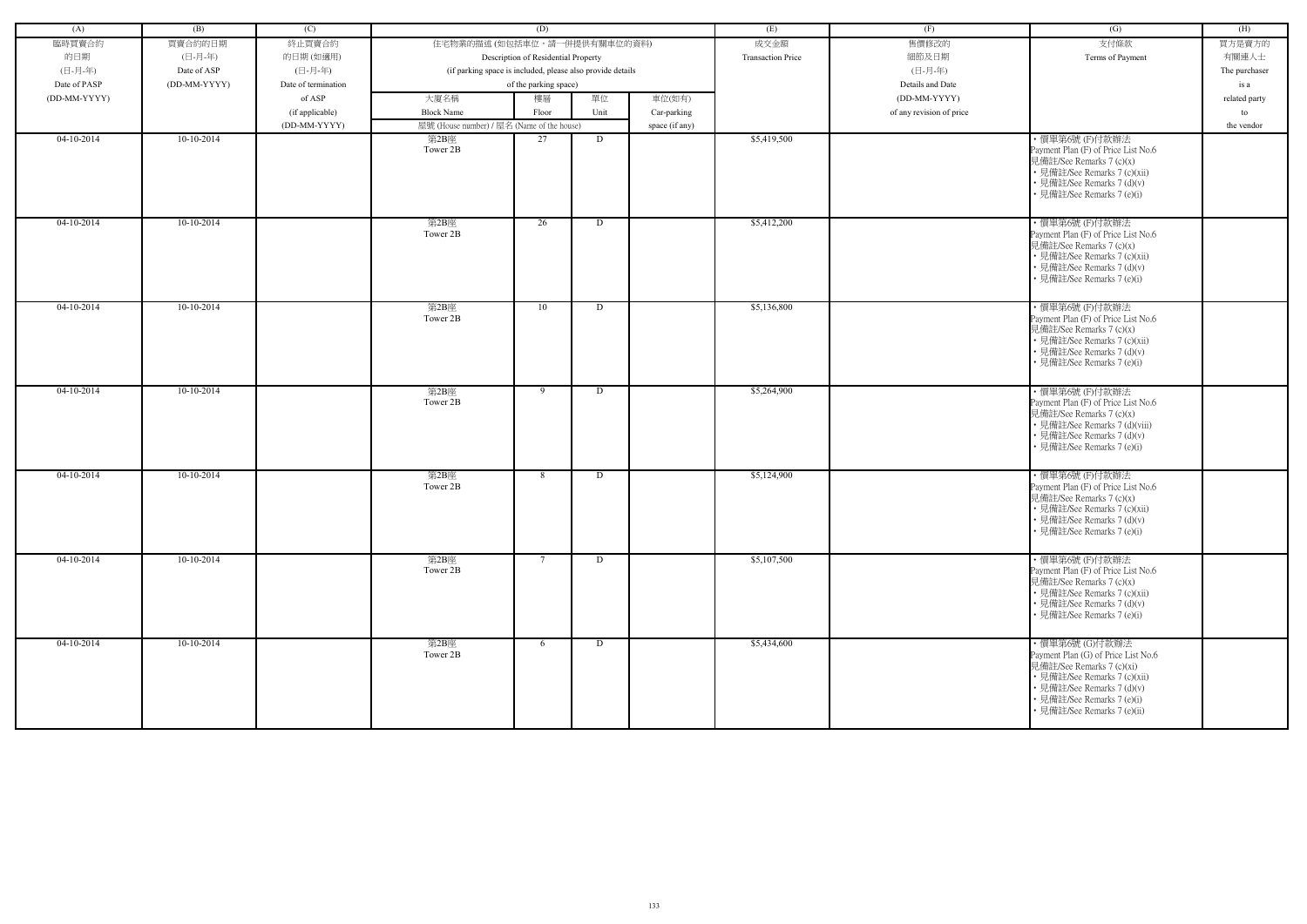| (A)          | (B)          | (C)                 |                                            | (D)                                                        |              |                | (E)                      | (F)                      | (G)                                                        | (H)           |
|--------------|--------------|---------------------|--------------------------------------------|------------------------------------------------------------|--------------|----------------|--------------------------|--------------------------|------------------------------------------------------------|---------------|
| 臨時買賣合約       | 買賣合約的日期      | 終止買賣合約              | 住宅物業的描述 (如包括車位,請一併提供有關車位的資料)               |                                                            |              |                | 成交金額                     | 售價修改的                    | 支付條款                                                       | 買方是賣方的        |
| 的日期          | (日-月-年)      | 的日期(如適用)            |                                            | Description of Residential Property                        |              |                | <b>Transaction Price</b> | 細節及日期                    | Terms of Payment                                           | 有關連人士         |
| (日-月-年)      | Date of ASP  | (日-月-年)             |                                            | (if parking space is included, please also provide details |              |                |                          | (日-月-年)                  |                                                            | The purchaser |
| Date of PASP | (DD-MM-YYYY) | Date of termination |                                            | of the parking space)                                      |              |                |                          | Details and Date         |                                                            | is a          |
| (DD-MM-YYYY) |              | of ASP              | 大廈名稱                                       | 樓層                                                         | 單位           | 車位(如有)         |                          | (DD-MM-YYYY)             |                                                            | related party |
|              |              | (if applicable)     | <b>Block Name</b>                          | Floor                                                      | Unit         | Car-parking    |                          | of any revision of price |                                                            | to            |
|              |              | (DD-MM-YYYY)        | 屋號 (House number) / 屋名 (Name of the house) |                                                            |              | space (if any) |                          |                          |                                                            | the vendor    |
| 04-10-2014   | $10-10-2014$ |                     | 第2B座                                       | 5                                                          | D            |                | \$5,091,900              |                          | ·價單第6號(F)付款辦法                                              |               |
|              |              |                     | Tower 2B                                   |                                                            |              |                |                          |                          | Payment Plan (F) of Price List No.6                        |               |
|              |              |                     |                                            |                                                            |              |                |                          |                          | 見備註/See Remarks 7 (c)(x)                                   |               |
|              |              |                     |                                            |                                                            |              |                |                          |                          | • 見備註/See Remarks 7 (c)(xii)<br>• 見備註/See Remarks 7 (d)(v) |               |
|              |              |                     |                                            |                                                            |              |                |                          |                          | • 見備註/See Remarks 7 (e)(i)                                 |               |
|              |              |                     |                                            |                                                            |              |                |                          |                          |                                                            |               |
| $04-10-2014$ | $10-10-2014$ |                     | 第2B座                                       | $\mathbf{3}$                                               | D            |                | \$5,084,600              |                          | ·價單第6號(F)付款辦法                                              |               |
|              |              |                     | Tower 2B                                   |                                                            |              |                |                          |                          | Payment Plan (F) of Price List No.6                        |               |
|              |              |                     |                                            |                                                            |              |                |                          |                          | 見備註/See Remarks 7 (c)(x)                                   |               |
|              |              |                     |                                            |                                                            |              |                |                          |                          | • 見備註/See Remarks 7 (c)(xii)                               |               |
|              |              |                     |                                            |                                                            |              |                |                          |                          | • 見備註/See Remarks 7 (d)(v)                                 |               |
|              |              |                     |                                            |                                                            |              |                |                          |                          | • 見備註/See Remarks 7 (e)(i)                                 |               |
|              |              |                     |                                            |                                                            |              |                |                          |                          |                                                            |               |
| 04-10-2014   | 10-10-2014   |                     | 第2B座<br>Tower 2B                           | 2                                                          | D            |                | \$5,216,000              |                          | ·價單第6號(F)付款辦法<br>Payment Plan (F) of Price List No.6       |               |
|              |              |                     |                                            |                                                            |              |                |                          |                          | 見備註/See Remarks 7 (c)(x)                                   |               |
|              |              |                     |                                            |                                                            |              |                |                          |                          | • 見備註/See Remarks 7 (d)(viii)                              |               |
|              |              |                     |                                            |                                                            |              |                |                          |                          | • 見備註/See Remarks 7 (d)(v)                                 |               |
|              |              |                     |                                            |                                                            |              |                |                          |                          | • 見備註/See Remarks 7 (e)(i)                                 |               |
|              |              |                     |                                            |                                                            |              |                |                          |                          |                                                            |               |
| $04-10-2014$ | $10-10-2014$ |                     | 第3A座                                       | $\overline{32}$                                            | $\mathbf C$  |                | \$5,508,400              |                          | ·價單第6號(F)付款辦法                                              |               |
|              |              |                     | Tower 3A                                   |                                                            |              |                |                          |                          | Payment Plan (F) of Price List No.6                        |               |
|              |              |                     |                                            |                                                            |              |                |                          |                          | 見備註/See Remarks 7 (c)(x)<br>• 見備註/See Remarks 7 (d)(viii)  |               |
|              |              |                     |                                            |                                                            |              |                |                          |                          | • 見備註/See Remarks 7 (d)(v)                                 |               |
|              |              |                     |                                            |                                                            |              |                |                          |                          | · 見備註/See Remarks 7 (e)(i)                                 |               |
|              |              |                     |                                            |                                                            |              |                |                          |                          |                                                            |               |
| $04-10-2014$ | $10-10-2014$ |                     | 第3A座                                       | 31                                                         | $\mathbf C$  |                | \$5,346,300              |                          | ·價單第6號(F)付款辦法                                              |               |
|              |              |                     | Tower 3A                                   |                                                            |              |                |                          |                          | Payment Plan (F) of Price List No.6                        |               |
|              |              |                     |                                            |                                                            |              |                |                          |                          | 見備註/See Remarks 7 (c)(x)                                   |               |
|              |              |                     |                                            |                                                            |              |                |                          |                          | • 見備註/See Remarks 7 (c)(xii)<br>• 見備註/See Remarks 7 (d)(v) |               |
|              |              |                     |                                            |                                                            |              |                |                          |                          | • 見備註/See Remarks 7 (e)(i)                                 |               |
|              |              |                     |                                            |                                                            |              |                |                          |                          |                                                            |               |
| $04-10-2014$ | $10-10-2014$ |                     | 第3A座                                       | 30                                                         | $\mathbf{C}$ |                | \$5,330,700              |                          | ·價單第6號(F)付款辦法                                              |               |
|              |              |                     | Tower 3A                                   |                                                            |              |                |                          |                          | Payment Plan (F) of Price List No.6                        |               |
|              |              |                     |                                            |                                                            |              |                |                          |                          | 見備註/See Remarks 7 (c)(x)                                   |               |
|              |              |                     |                                            |                                                            |              |                |                          |                          | • 見備註/See Remarks 7 (c)(xii)                               |               |
|              |              |                     |                                            |                                                            |              |                |                          |                          | • 見備註/See Remarks 7 (d)(v)                                 |               |
|              |              |                     |                                            |                                                            |              |                |                          |                          | • 見備註/See Remarks 7 (e)(i)                                 |               |
| $04-10-2014$ |              |                     |                                            |                                                            |              |                | \$5,460,400              |                          |                                                            |               |
|              | $10-10-2014$ |                     | 第3A座<br>Tower 3A                           | 29                                                         | $\mathbf{C}$ |                |                          |                          | ·價單第6號(F)付款辦法<br>Payment Plan (F) of Price List No.6       |               |
|              |              |                     |                                            |                                                            |              |                |                          |                          | 見備註/See Remarks 7 (c)(x)                                   |               |
|              |              |                     |                                            |                                                            |              |                |                          |                          | • 見備註/See Remarks 7 (d)(viii)                              |               |
|              |              |                     |                                            |                                                            |              |                |                          |                          | • 見備註/See Remarks 7 (d)(v)                                 |               |
|              |              |                     |                                            |                                                            |              |                |                          |                          | • 見備註/See Remarks 7 (e)(i)                                 |               |
|              |              |                     |                                            |                                                            |              |                |                          |                          |                                                            |               |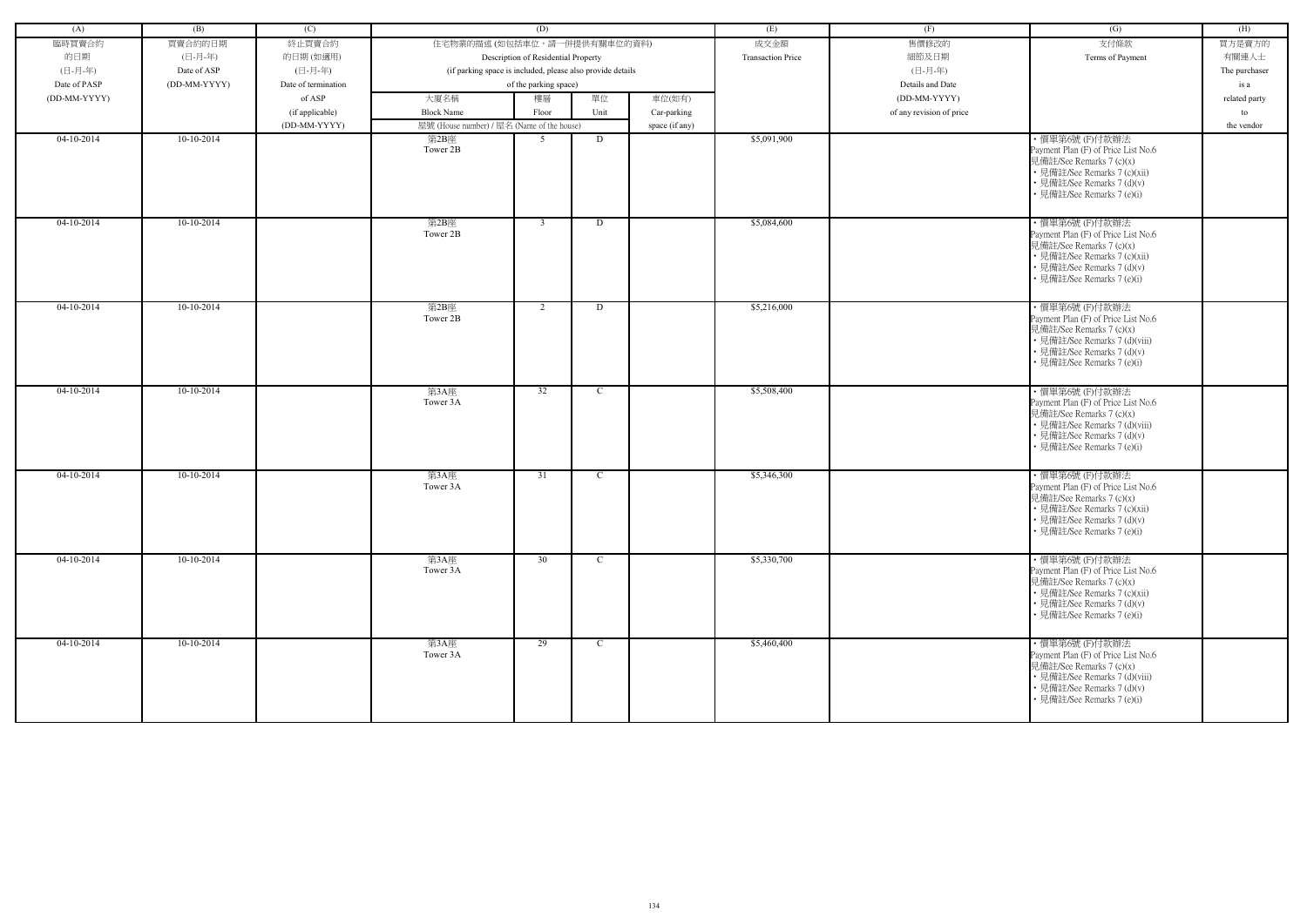| (A)          | (B)          | (C)                 |                                            | (D)                                                        |               |                | (E)                      | (F)                      | (G)                                                                                                                                                                                                           | (H)           |
|--------------|--------------|---------------------|--------------------------------------------|------------------------------------------------------------|---------------|----------------|--------------------------|--------------------------|---------------------------------------------------------------------------------------------------------------------------------------------------------------------------------------------------------------|---------------|
| 臨時買賣合約       | 買賣合約的日期      | 終止買賣合約              | 住宅物業的描述 (如包括車位,請一併提供有關車位的資料)               |                                                            |               |                | 成交金額                     | 售價修改的                    | 支付條款                                                                                                                                                                                                          | 買方是賣方的        |
| 的日期          | (日-月-年)      | 的日期(如適用)            |                                            | Description of Residential Property                        |               |                | <b>Transaction Price</b> | 細節及日期                    | Terms of Payment                                                                                                                                                                                              | 有關連人士         |
| (日-月-年)      | Date of ASP  | (日-月-年)             |                                            | (if parking space is included, please also provide details |               |                |                          | (日-月-年)                  |                                                                                                                                                                                                               | The purchaser |
| Date of PASP | (DD-MM-YYYY) | Date of termination |                                            | of the parking space)                                      |               |                |                          | Details and Date         |                                                                                                                                                                                                               | is a          |
| (DD-MM-YYYY) |              | of ASP              | 大廈名稱                                       | 樓層                                                         | 單位            | 車位(如有)         |                          | (DD-MM-YYYY)             |                                                                                                                                                                                                               | related party |
|              |              | (if applicable)     | <b>Block Name</b>                          | Floor                                                      | Unit          | Car-parking    |                          | of any revision of price |                                                                                                                                                                                                               | to            |
|              |              |                     |                                            |                                                            |               |                |                          |                          |                                                                                                                                                                                                               |               |
| $04-10-2014$ | $10-10-2014$ | (DD-MM-YYYY)        | 屋號 (House number) / 屋名 (Name of the house) |                                                            | $\mathbf C$   | space (if any) | \$5,315,200              |                          |                                                                                                                                                                                                               | the vendor    |
|              |              |                     | 第3A座<br>Tower 3A                           | 28                                                         |               |                |                          |                          | ·價單第6號(F)付款辦法<br>Payment Plan (F) of Price List No.6<br>見備註/See Remarks 7 (c)(x)<br>• 見備註/See Remarks 7 (c)(xii)<br>• 見備註/See Remarks 7 (d)(v)<br>• 見備註/See Remarks 7 (e)(i)                                  |               |
| $04-10-2014$ | $10-10-2014$ |                     | 第3A座<br>Tower 3A                           | 27                                                         | $\mathbf C$   |                | \$5,773,000              |                          | ·價單第6號 (G)付款辦法<br>Payment Plan (G) of Price List No.6<br>見備註/See Remarks 7 (c)(xi)<br>• 見備註/See Remarks 7 (d)(vii)<br>• 見備註/See Remarks 7 (d)(v)<br>• 見備註/See Remarks 7 (e)(i)<br>• 見備註/See Remarks 7 (e)(ii) |               |
| 04-10-2014   | 10-10-2014   |                     | 第3A座<br>Tower 3A                           | 26                                                         | $\mathbf C$   |                | \$5,410,600              |                          | ·價單第6號(F)付款辦法<br>Payment Plan (F) of Price List No.6<br>見備註/See Remarks 7 (c)(x)<br>• 見備註/See Remarks 7 (d)(viii)<br>• 見備註/See Remarks 7 (d)(v)<br>• 見備註/See Remarks 7 (e)(i)                                 |               |
| $04-10-2014$ | $10-10-2014$ |                     | 第3A座<br>Tower 3A                           | 25                                                         | $\mathbf C$   |                | \$5,251,100              |                          | ·價單第6號(F)付款辦法<br>Payment Plan (F) of Price List No.6<br>見備註/See Remarks 7 (c)(x)<br>• 見備註/See Remarks 7 (c)(xii)<br>• 見備註/See Remarks 7 (d)(v)<br>• 見備註/See Remarks 7 (e)(i)                                  |               |
| $04-10-2014$ | $10-10-2014$ |                     | 第3A座<br>Tower 3A                           | 23                                                         | $\mathcal{C}$ |                | \$5,375,800              |                          | ·價單第6號(F)付款辦法<br>Payment Plan (F) of Price List No.6<br>見備註/See Remarks 7 (c)(x)<br>• 見備註/See Remarks 7 (d)(viii)<br>• 見備註/See Remarks 7 (d)(v)<br>• 見備註/See Remarks 7 (e)(i)                                 |               |
| $04-10-2014$ | $10-10-2014$ |                     | 第3A座<br>Tower 3A                           | 22                                                         | $\mathbf{C}$  |                | \$5,358,000              |                          | ·價單第6號(F)付款辦法<br>Payment Plan (F) of Price List No.6<br>見備註/See Remarks 7 (c)(x)<br>• 見備註/See Remarks 7 (d)(viii)<br>• 見備註/See Remarks 7 (d)(v)<br>• 見備註/See Remarks 7 (e)(i)                                 |               |
| $04-10-2014$ | $10-10-2014$ |                     | 第3A座<br>Tower 3A                           | 21                                                         | $\mathbf{C}$  |                | \$5,338,200              |                          | ・價單第6號 (F)付款辦法<br>Payment Plan (F) of Price List No.6<br>見備註/See Remarks 7 (c)(x)<br>• 見備註/See Remarks 7 (d)(viii)<br>• 見備註/See Remarks 7 (d)(v)<br>• 見備註/See Remarks 7 (e)(i)                                |               |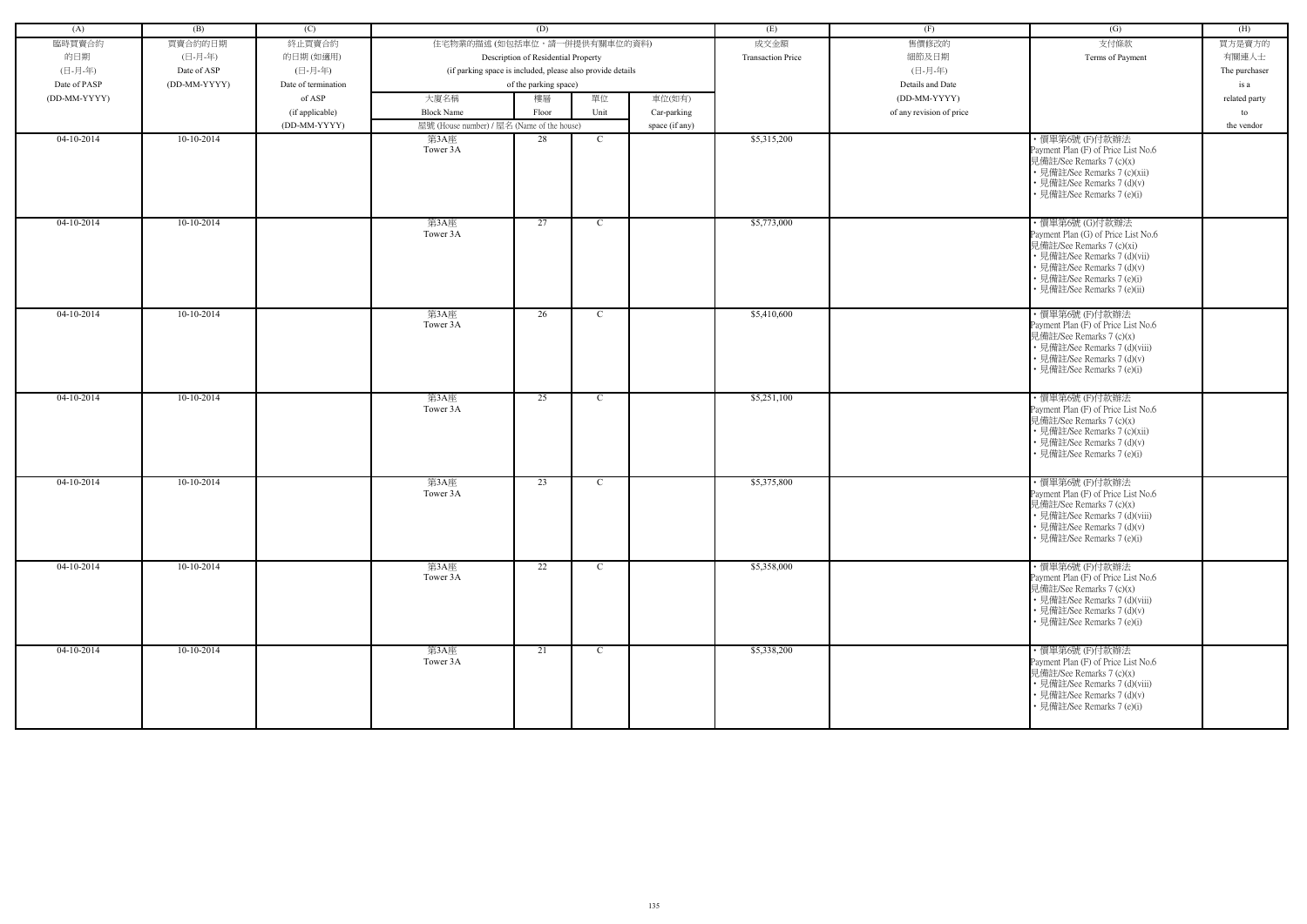| (A)          | (B)          | (C)                 |                                                            | (D)                                 |             |                | (E)                      | (F)                      | (G)                                                                                                                                                                                                           | (H)           |
|--------------|--------------|---------------------|------------------------------------------------------------|-------------------------------------|-------------|----------------|--------------------------|--------------------------|---------------------------------------------------------------------------------------------------------------------------------------------------------------------------------------------------------------|---------------|
| 臨時買賣合約       | 買賣合約的日期      | 終止買賣合約              | 住宅物業的描述 (如包括車位,請一併提供有關車位的資料)                               |                                     |             |                | 成交金額                     | 售價修改的                    | 支付條款                                                                                                                                                                                                          | 買方是賣方的        |
| 的日期          | (日-月-年)      | 的日期(如適用)            |                                                            | Description of Residential Property |             |                | <b>Transaction Price</b> | 細節及日期                    | Terms of Payment                                                                                                                                                                                              | 有關連人士         |
| (日-月-年)      | Date of ASP  | (日-月-年)             | (if parking space is included, please also provide details |                                     |             |                |                          | (日-月-年)                  |                                                                                                                                                                                                               | The purchaser |
| Date of PASP | (DD-MM-YYYY) | Date of termination |                                                            | of the parking space)               |             |                |                          | Details and Date         |                                                                                                                                                                                                               | is a          |
| (DD-MM-YYYY) |              | of ASP              | 大廈名稱                                                       | 樓層                                  | 單位          | 車位(如有)         |                          | (DD-MM-YYYY)             |                                                                                                                                                                                                               | related party |
|              |              | (if applicable)     | <b>Block Name</b>                                          | Floor                               | Unit        | Car-parking    |                          | of any revision of price |                                                                                                                                                                                                               | to            |
|              |              | (DD-MM-YYYY)        | 屋號 (House number) / 屋名 (Name of the house)                 |                                     |             | space (if any) |                          |                          |                                                                                                                                                                                                               | the vendor    |
| 04-10-2014   | 10-10-2014   |                     | 第3A座<br>Tower 3A                                           | 20                                  | $\mathbf C$ |                | \$5,319,400              |                          | ·價單第6號(F)付款辦法<br>Payment Plan (F) of Price List No.6<br>見備註/See Remarks 7 (c)(x)<br>• 見備註/See Remarks 7 (d)(viii)<br>• 見備註/See Remarks 7 (d)(v)<br>• 見備註/See Remarks 7 (e)(i)                                 |               |
| $04-10-2014$ | $10-10-2014$ |                     | 第3A座<br>Tower 3A                                           | 19                                  | $\mathbf C$ |                | \$5,499,000              |                          | ·價單第6號 (G)付款辦法<br>Payment Plan (G) of Price List No.6<br>見備註/See Remarks 7 (c)(xi)<br>• 見備註/See Remarks 7 (c)(xii)<br>• 見備註/See Remarks 7 (d)(v)<br>• 見備註/See Remarks 7 (e)(i)<br>• 見備註/See Remarks 7 (e)(ii) |               |
| $04-10-2014$ | $10-10-2014$ |                     | 第3A座<br>Tower 3A                                           | 18                                  | $\mathbf C$ |                | \$5,160,600              |                          | ·價單第6號(F)付款辦法<br>Payment Plan (F) of Price List No.6<br>見備註/See Remarks 7 (c)(x)<br>• 見備註/See Remarks 7 (c)(xii)<br>• 見備註/See Remarks 7 (d)(v)<br>• 見備註/See Remarks 7 (e)(i)                                  |               |
| $04-10-2014$ | 10-10-2014   |                     | 第3B座<br>Tower 3B                                           | 21                                  | B           |                | \$9,092,600              |                          | ・價單第4A號 (F1)付款辦法<br>Payment Plan (F1) of Price List No.4A<br>見備註/See Remarks 7 (c)(x)<br>• 見備註/See Remarks 7 (d)(viii)<br>• 見備註/See Remarks 7 (d)(v)<br>• 見備註/See Remarks 7 (e)(i)                            |               |
| $04-10-2014$ | 10-10-2014   |                     | 第3B座<br>Tower 3B                                           | 32                                  | D           |                | \$5,467,800              |                          | ·價單第6號 (G)付款辦法<br>Payment Plan (G) of Price List No.6<br>見備註/See Remarks 7 (c)(xi)<br>· 見備註/See Remarks 7 (c)(xii)<br>• 見備註/See Remarks 7 (d)(v)<br>• 見備註/See Remarks 7 (e)(i)<br>• 見備註/See Remarks 7 (e)(ii) |               |
| $04-10-2014$ | $10-10-2014$ |                     | 第3B座<br>Tower 3B                                           | 31                                  | D           |                | \$5,105,700              |                          | · 價單第6號(F)付款辦法<br>Payment Plan (F) of Price List No.6<br>見備註/See Remarks 7 (c)(x)<br>• 見備註/See Remarks 7 (c)(xii)<br>• 見備註/See Remarks 7 (d)(v)<br>• 見備註/See Remarks 7 (e)(i)                                 |               |
| $04-10-2014$ | $10-10-2014$ |                     | 第3B座<br>Tower 3B                                           | 30                                  | D           |                | \$5,552,000              |                          | ・價單第6號 (G)付款辦法<br>Payment Plan (G) of Price List No.6<br>見備註/See Remarks 7 (c)(xi)<br>• 見備註/See Remarks 7 (d)(vii)<br>• 見備註/See Remarks 7 (d)(v)<br>• 見備註/See Remarks 7 (e)(i)<br>• 見備註/See Remarks 7 (e)(ii) |               |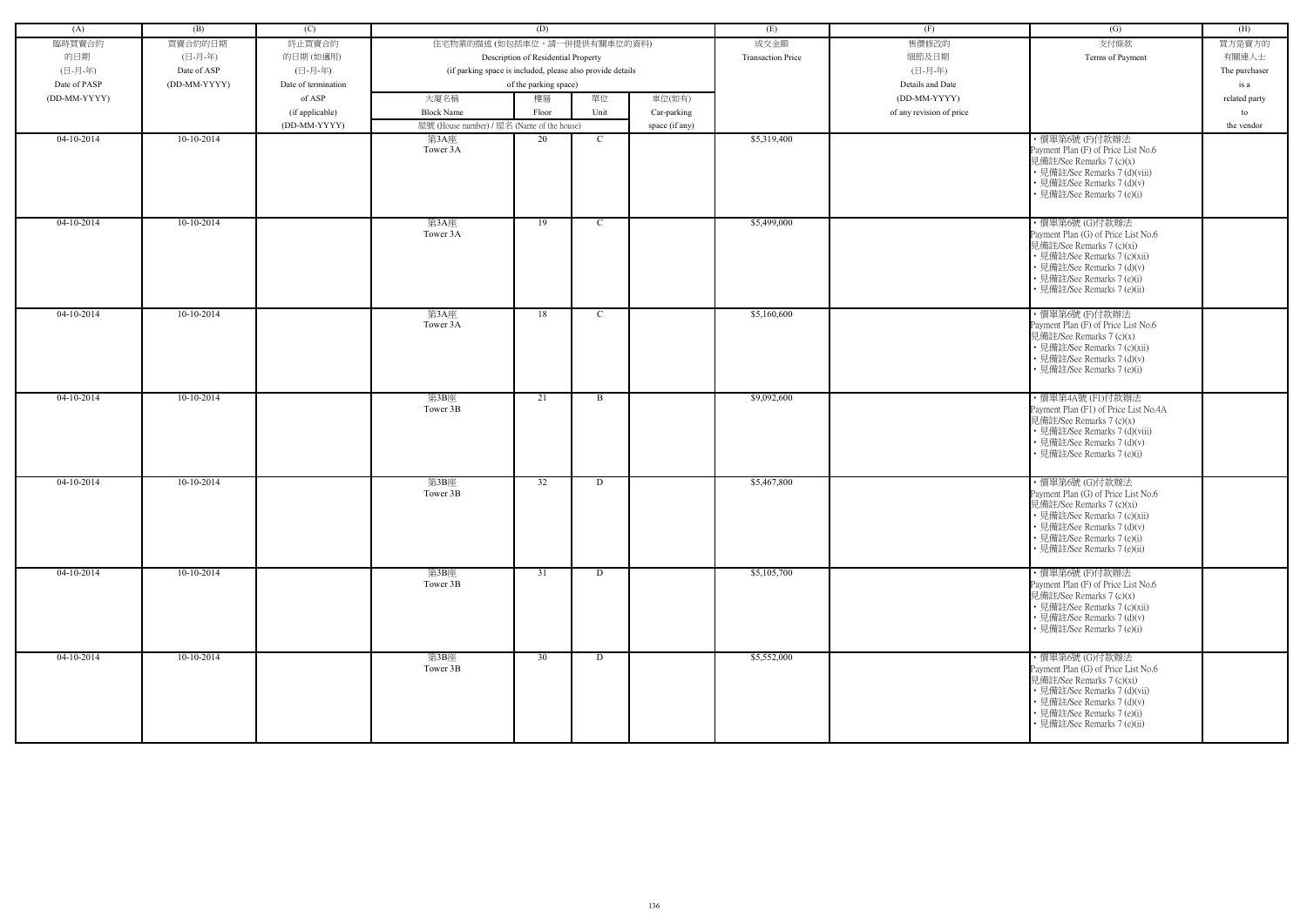| (A)          | (B)          | (C)                 |                                                            | (D)                                 |      |                | (E)                      | (F)                      | (G)                                                                                                                                                                                                           | (H)           |
|--------------|--------------|---------------------|------------------------------------------------------------|-------------------------------------|------|----------------|--------------------------|--------------------------|---------------------------------------------------------------------------------------------------------------------------------------------------------------------------------------------------------------|---------------|
| 臨時買賣合約       | 買賣合約的日期      | 終止買賣合約              | 住宅物業的描述 (如包括車位,請一併提供有關車位的資料)                               |                                     |      |                | 成交金額                     | 售價修改的                    | 支付條款                                                                                                                                                                                                          | 買方是賣方的        |
|              |              |                     |                                                            |                                     |      |                | <b>Transaction Price</b> |                          |                                                                                                                                                                                                               |               |
| 的日期          | (日-月-年)      | 的日期(如適用)            |                                                            | Description of Residential Property |      |                |                          | 細節及日期                    | Terms of Payment                                                                                                                                                                                              | 有關連人士         |
| (日-月-年)      | Date of ASP  | (日-月-年)             | (if parking space is included, please also provide details |                                     |      |                |                          | (日-月-年)                  |                                                                                                                                                                                                               | The purchaser |
| Date of PASP | (DD-MM-YYYY) | Date of termination |                                                            | of the parking space)               |      |                |                          | Details and Date         |                                                                                                                                                                                                               | is a          |
| (DD-MM-YYYY) |              | of ASP              | 大廈名稱                                                       | 樓層                                  | 單位   | 車位(如有)         |                          | (DD-MM-YYYY)             |                                                                                                                                                                                                               | related party |
|              |              | (if applicable)     | <b>Block Name</b>                                          | Floor                               | Unit | Car-parking    |                          | of any revision of price |                                                                                                                                                                                                               | to            |
|              |              | (DD-MM-YYYY)        | 屋號 (House number) / 屋名 (Name of the house)                 |                                     |      | space (if any) |                          |                          |                                                                                                                                                                                                               | the vendor    |
| 04-10-2014   | 10-10-2014   |                     | 第3B座<br>Tower 3B                                           | 29                                  | D    |                | \$5,054,400              |                          | ·價單第6號(F)付款辦法<br>Payment Plan (F) of Price List No.6<br>見備註/See Remarks 7 (c)(x)<br>• 見備註/See Remarks 7 (c)(xii)<br>• 見備註/See Remarks 7 (d)(v)<br>• 見備註/See Remarks 7 (e)(i)                                  |               |
| $04-10-2014$ | $10-10-2014$ |                     | 第3B座<br>Tower 3B                                           | 28                                  | D    |                | \$5,192,500              |                          | ·價單第6號(F)付款辦法<br>Payment Plan (F) of Price List No.6<br>見備註/See Remarks 7 (c)(x)<br>• 見備註/See Remarks 7 (d)(viii)<br>• 見備註/See Remarks 7 (d)(v)<br>• 見備註/See Remarks 7 (e)(i)                                 |               |
| 04-10-2014   | 10-10-2014   |                     | 第3B座<br>Tower 3B                                           | 27                                  | D    |                | \$5,470,000              |                          | ・價單第6號 (G)付款辦法<br>Payment Plan (G) of Price List No.6<br>見備註/See Remarks 7 (c)(xi)<br>• 見備註/See Remarks 7 (d)(vii)<br>• 見備註/See Remarks 7 (d)(v)<br>• 見備註/See Remarks 7 (e)(i)<br>· 見備註/See Remarks 7 (e)(ii) |               |
| $04-10-2014$ | $10-10-2014$ |                     | 第3B座<br>Tower 3B                                           | 26                                  | D    |                | \$5,118,300              |                          | · 價單第6號(F)付款辦法<br>Payment Plan (F) of Price List No.6<br>見備註/See Remarks 7 (c)(x)<br>• 見備註/See Remarks 7 (d)(viii)<br>• 見備註/See Remarks 7 (d)(v)<br>• 見備註/See Remarks 7 (e)(i)                                |               |
| 04-10-2014   | 10-10-2014   |                     | 第3B座<br>Tower 3B                                           | 25                                  | D    |                | \$5,421,000              |                          | ・價單第6號 (G)付款辦法<br>Payment Plan (G) of Price List No.6<br>見備註/See Remarks 7 (c)(xi)<br>• 見備註/See Remarks 7 (d)(vii)<br>• 見備註/See Remarks 7 (d)(v)<br>• 見備註/See Remarks 7 (e)(i)<br>• 見備註/See Remarks 7 (e)(ii) |               |
| $04-10-2014$ | $10-10-2014$ |                     | 第3B座<br>Tower 3B                                           | 23                                  | D    |                | \$5,072,200              |                          | · 價單第6號(F)付款辦法<br>Payment Plan (F) of Price List No.6<br>見備註/See Remarks 7 (c)(x)<br>• 見備註/See Remarks 7 (d)(viii)<br>• 見備註/See Remarks 7 (d)(v)<br>• 見備註/See Remarks 7 (e)(i)                                |               |
| $04-10-2014$ | $10-10-2014$ |                     | 第3B座<br>Tower 3B                                           | 22                                  | D    |                | \$4,915,300              |                          | ·價單第6號(F)付款辦法<br>Payment Plan (F) of Price List No.6<br>見備註/See Remarks 7 (c)(x)<br>• 見備註/See Remarks 7 (c)(xii)<br>• 見備註/See Remarks 7 (d)(v)<br>• 見備註/See Remarks 7 (e)(i)                                  |               |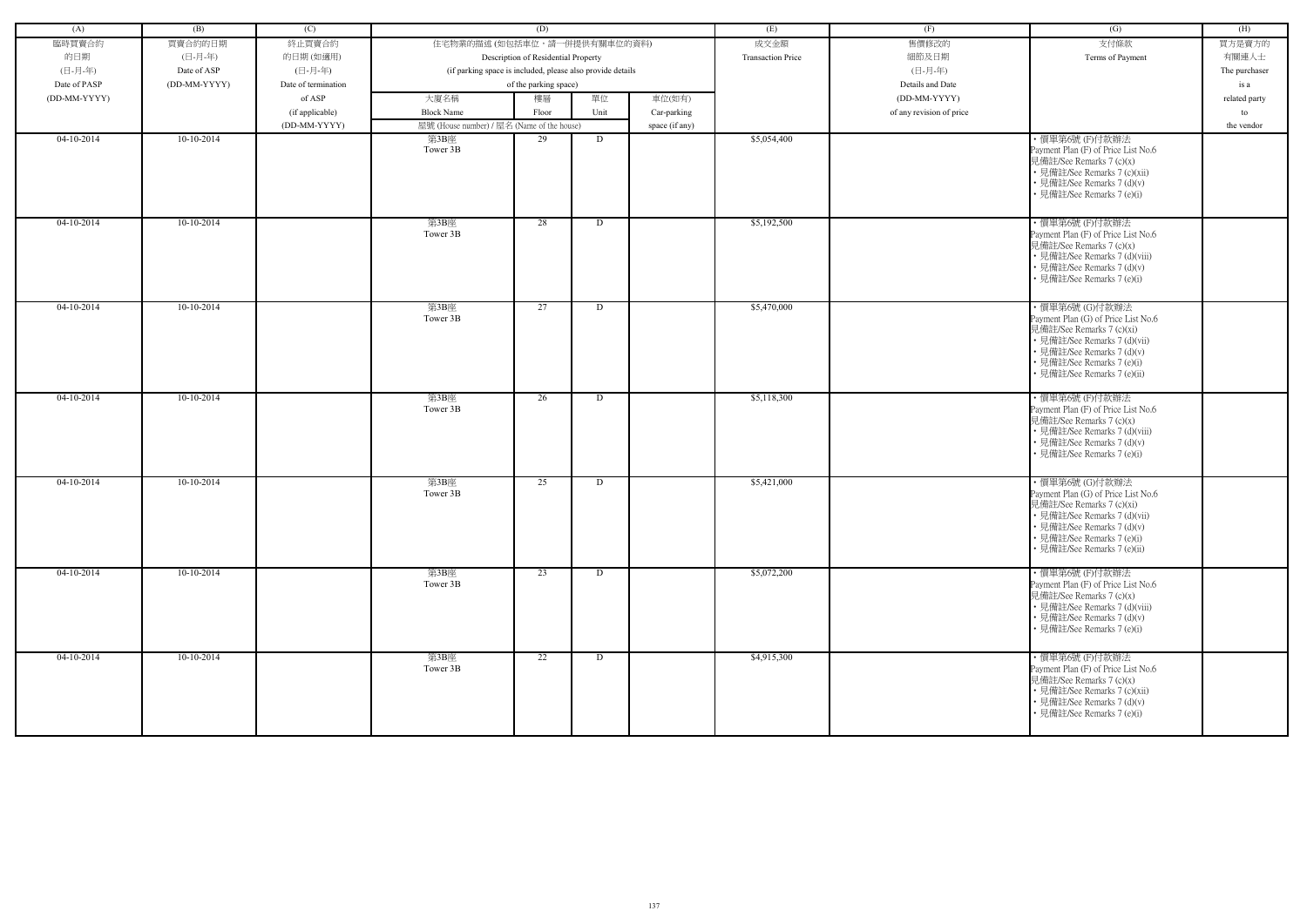| (A)          | (B)          | (C)                 |                                                            | (D)                                 |             |                | (E)                      | (F)                      | (G)                                                                                                                                                                                                               | (H)           |
|--------------|--------------|---------------------|------------------------------------------------------------|-------------------------------------|-------------|----------------|--------------------------|--------------------------|-------------------------------------------------------------------------------------------------------------------------------------------------------------------------------------------------------------------|---------------|
| 臨時買賣合約       | 買賣合約的日期      | 終止買賣合約              | 住宅物業的描述 (如包括車位,請一併提供有關車位的資料)                               |                                     |             |                | 成交金額                     | 售價修改的                    | 支付條款                                                                                                                                                                                                              | 買方是賣方的        |
| 的日期          | (日-月-年)      | 的日期(如適用)            |                                                            | Description of Residential Property |             |                | <b>Transaction Price</b> | 細節及日期                    | Terms of Payment                                                                                                                                                                                                  | 有關連人士         |
| (日-月-年)      | Date of ASP  | (日-月-年)             | (if parking space is included, please also provide details |                                     |             |                |                          | (日-月-年)                  |                                                                                                                                                                                                                   | The purchaser |
| Date of PASP | (DD-MM-YYYY) | Date of termination |                                                            | of the parking space)               |             |                |                          | Details and Date         |                                                                                                                                                                                                                   | is a          |
| (DD-MM-YYYY) |              | of ASP              | 大廈名稱                                                       | 樓層                                  | 單位          | 車位(如有)         |                          | (DD-MM-YYYY)             |                                                                                                                                                                                                                   | related party |
|              |              |                     | <b>Block Name</b>                                          |                                     | Unit        |                |                          |                          |                                                                                                                                                                                                                   |               |
|              |              | (if applicable)     |                                                            | Floor                               |             | Car-parking    |                          | of any revision of price |                                                                                                                                                                                                                   | to            |
| 04-10-2014   | 10-10-2014   | (DD-MM-YYYY)        | 屋號 (House number) / 屋名 (Name of the house)                 |                                     |             | space (if any) | \$4,896,100              |                          | ・價單第6號 (F)付款辦法                                                                                                                                                                                                    | the vendor    |
|              |              |                     | 第3B座<br>Tower 3B                                           | 21                                  | D           |                |                          |                          | Payment Plan (F) of Price List No.6<br>見備註/See Remarks 7 (c)(x)<br>• 見備註/See Remarks 7 (c)(xii)<br>• 見備註/See Remarks 7 (d)(v)<br>• 見備註/See Remarks 7 (e)(i)                                                       |               |
| $04-10-2014$ | $10-10-2014$ |                     | 第3B座<br>Tower 3B                                           | 20                                  | D           |                | \$4,876,000              |                          | ·價單第6號(F)付款辦法<br>Payment Plan (F) of Price List No.6<br>見備註/See Remarks 7 (c)(x)<br>• 見備註/See Remarks 7 (c)(xii)<br>• 見備註/See Remarks 7 (d)(v)<br>見備註/See Remarks 7 (e)(i)                                        |               |
| $04-10-2014$ | $10-10-2014$ |                     | 第3B座<br>Tower 3B                                           | 19                                  | D           |                | \$5,309,000              |                          | ・價單第6號 (G)付款辦法<br>Payment Plan (G) of Price List No.6<br>見備註/See Remarks 7 (c)(xi)<br>• 見備註/See Remarks 7 (d)(vii)<br>• 見備註/See Remarks 7 (d)(v)<br>• 見備註/See Remarks 7 (e)(i)<br>· 見備註/See Remarks 7 (e)(ii)     |               |
| $04-10-2014$ | $10-10-2014$ |                     | 第3B座<br>Tower 3B                                           | 18                                  | D           |                | \$4,857,700              |                          | ·價單第6號(F)付款辦法<br>Payment Plan (F) of Price List No.6<br>見備註/See Remarks 7 (c)(x)<br>• 見備註/See Remarks 7 (c)(xii)<br>• 見備註/See Remarks 7 (d)(v)<br>• 見備註/See Remarks 7 (e)(i)                                      |               |
| $04-10-2014$ | 10-10-2014   |                     | 第3B座<br>Tower 3B                                           | $\overline{2}$                      | D           |                | \$4,392,900              |                          | ·價單第6號(F)付款辦法<br>Payment Plan (F) of Price List No.6<br>見備註/See Remarks 7 (c)(x)<br>· 見備註/See Remarks 7 (c)(xii)<br>• 見備註/See Remarks 7 (d)(v)<br>• 見備註/See Remarks 7 (e)(i)                                      |               |
| $04-10-2014$ | 10-10-2014   |                     | 第3B座<br>Tower 3B                                           | 8                                   | $E_{\perp}$ |                | \$9,580,300              |                          | ・價單第2B號 (G1)付款辦法<br>Payment Plan (G1) of Price List No.2B<br>見備註/See Remarks 7 (c)(xi)<br>• 見備註/See Remarks 7 (c)(xii)<br>• 見備註/See Remarks 7 (d)(v)<br>• 見備註/See Remarks 7 (e)(i)<br>• 見備註/See Remarks 7 (e)(ii) |               |
| $04-10-2014$ | $10-10-2014$ |                     | 第5A座<br>Tower 5A                                           | 32                                  | D           |                | \$5,315,200              |                          | ・價單第6號 (F)付款辦法<br>Payment Plan (F) of Price List No.6<br>見備註/See Remarks 7 (c)(x)<br>• 見備註/See Remarks 7 (c)(xii)<br>• 見備註/See Remarks 7 (d)(v)<br>• 見備註/See Remarks 7 (e)(i)                                     |               |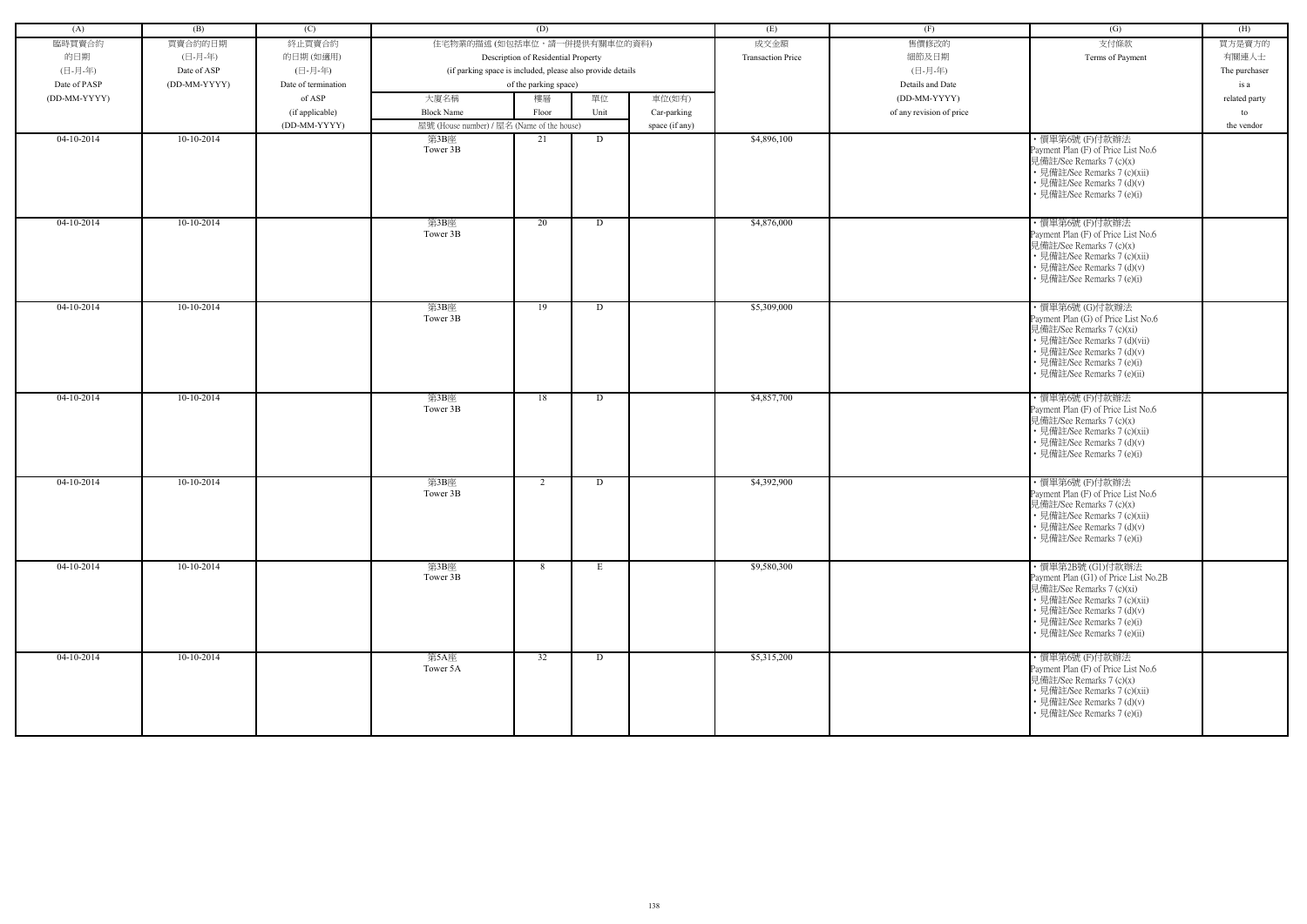| (A)          | (B)          | (C)                 |                                                            | (D)                                 |      |                | (E)                      | (F)                      | (G)                                                                                                                                                                           | (H)           |
|--------------|--------------|---------------------|------------------------------------------------------------|-------------------------------------|------|----------------|--------------------------|--------------------------|-------------------------------------------------------------------------------------------------------------------------------------------------------------------------------|---------------|
| 臨時買賣合約       | 買賣合約的日期      | 終止買賣合約              | 住宅物業的描述 (如包括車位,請一併提供有關車位的資料)                               |                                     |      |                | 成交金額                     | 售價修改的                    | 支付條款                                                                                                                                                                          | 買方是賣方的        |
| 的日期          | (日-月-年)      | 的日期(如適用)            |                                                            | Description of Residential Property |      |                | <b>Transaction Price</b> | 細節及日期                    | Terms of Payment                                                                                                                                                              | 有關連人士         |
| (日-月-年)      | Date of ASP  | (日-月-年)             | (if parking space is included, please also provide details |                                     |      |                |                          | (日-月-年)                  |                                                                                                                                                                               | The purchaser |
| Date of PASP | (DD-MM-YYYY) | Date of termination |                                                            | of the parking space)               |      |                |                          | Details and Date         |                                                                                                                                                                               | is a          |
| (DD-MM-YYYY) |              | of ASP              | 大廈名稱                                                       | 樓層                                  | 單位   | 車位(如有)         |                          | (DD-MM-YYYY)             |                                                                                                                                                                               | related party |
|              |              | (if applicable)     | <b>Block Name</b>                                          | Floor                               | Unit | Car-parking    |                          | of any revision of price |                                                                                                                                                                               | to            |
|              |              | (DD-MM-YYYY)        | 屋號 (House number) / 屋名 (Name of the house)                 |                                     |      | space (if any) |                          |                          |                                                                                                                                                                               | the vendor    |
| $04-10-2014$ | $10-10-2014$ |                     | 第5A座<br>Tower 5A                                           | 31                                  | D    |                | \$5,293,200              |                          | ·價單第6號(F)付款辦法<br>Payment Plan (F) of Price List No.6<br>見備註/See Remarks 7 (c)(x)<br>• 見備註/See Remarks 7 (c)(xii)<br>· 見備註/See Remarks 7 (d)(v)<br>• 見備註/See Remarks 7 (e)(i)  |               |
| $04-10-2014$ | $10-10-2014$ |                     | 第5A座<br>Tower 5A                                           | 30                                  | D    |                | \$5,416,200              |                          | ·價單第6號(F)付款辦法<br>Payment Plan (F) of Price List No.6<br>見備註/See Remarks 7 (c)(x)<br>• 見備註/See Remarks 7 (d)(viii)<br>• 見備註/See Remarks 7 (d)(v)<br>• 見備註/See Remarks 7 (e)(i) |               |
| $04-10-2014$ | $10-10-2014$ |                     | 第5A座<br>Tower 5A                                           | 29                                  | D    |                | \$5,251,100              |                          | ·價單第6號(F)付款辦法<br>Payment Plan (F) of Price List No.6<br>見備註/See Remarks 7 (c)(x)<br>• 見備註/See Remarks 7 (c)(xii)<br>• 見備註/See Remarks 7 (d)(v)<br>• 見備註/See Remarks 7 (e)(i)  |               |
| $04-10-2014$ | $10-10-2014$ |                     | 第5A座<br>Tower 5A                                           | 28                                  | D    |                | \$5,251,100              |                          | ·價單第6號(F)付款辦法<br>Payment Plan (F) of Price List No.6<br>見備註/See Remarks 7 (c)(x)<br>• 見備註/See Remarks 7 (c)(xii)<br>• 見備註/See Remarks 7 (d)(v)<br>• 見備註/See Remarks 7 (e)(i)  |               |
| $04-10-2014$ | $10-10-2014$ |                     | 第5A座<br>Tower 5A                                           | 27                                  | D    |                | \$5,351,400              |                          | ·價單第6號(F)付款辦法<br>Payment Plan (F) of Price List No.6<br>見備註/See Remarks 7 (c)(x)<br>• 見備註/See Remarks 7 (d)(viii)<br>• 見備註/See Remarks 7 (d)(v)<br>• 見備註/See Remarks 7 (e)(i) |               |
| $04-10-2014$ | $10-10-2014$ |                     | 第5A座<br>Tower 5A                                           | 26                                  | D    |                | \$5,188,900              |                          | ·價單第6號(F)付款辦法<br>Payment Plan (F) of Price List No.6<br>見備註/See Remarks 7 (c)(x)<br>• 見備註/See Remarks 7 (c)(xii)<br>• 見備註/See Remarks 7 (d)(v)<br>• 見備註/See Remarks 7 (e)(i)  |               |
| $04-10-2014$ | $10-10-2014$ |                     | 第5A座<br>Tower 5A                                           | 25                                  | D    |                | \$5,310,000              |                          | ·價單第6號(F)付款辦法<br>Payment Plan (F) of Price List No.6<br>見備註/See Remarks 7 (c)(x)<br>• 見備註/See Remarks 7 (d)(viii)<br>• 見備註/See Remarks 7 (d)(v)<br>• 見備註/See Remarks 7 (e)(i) |               |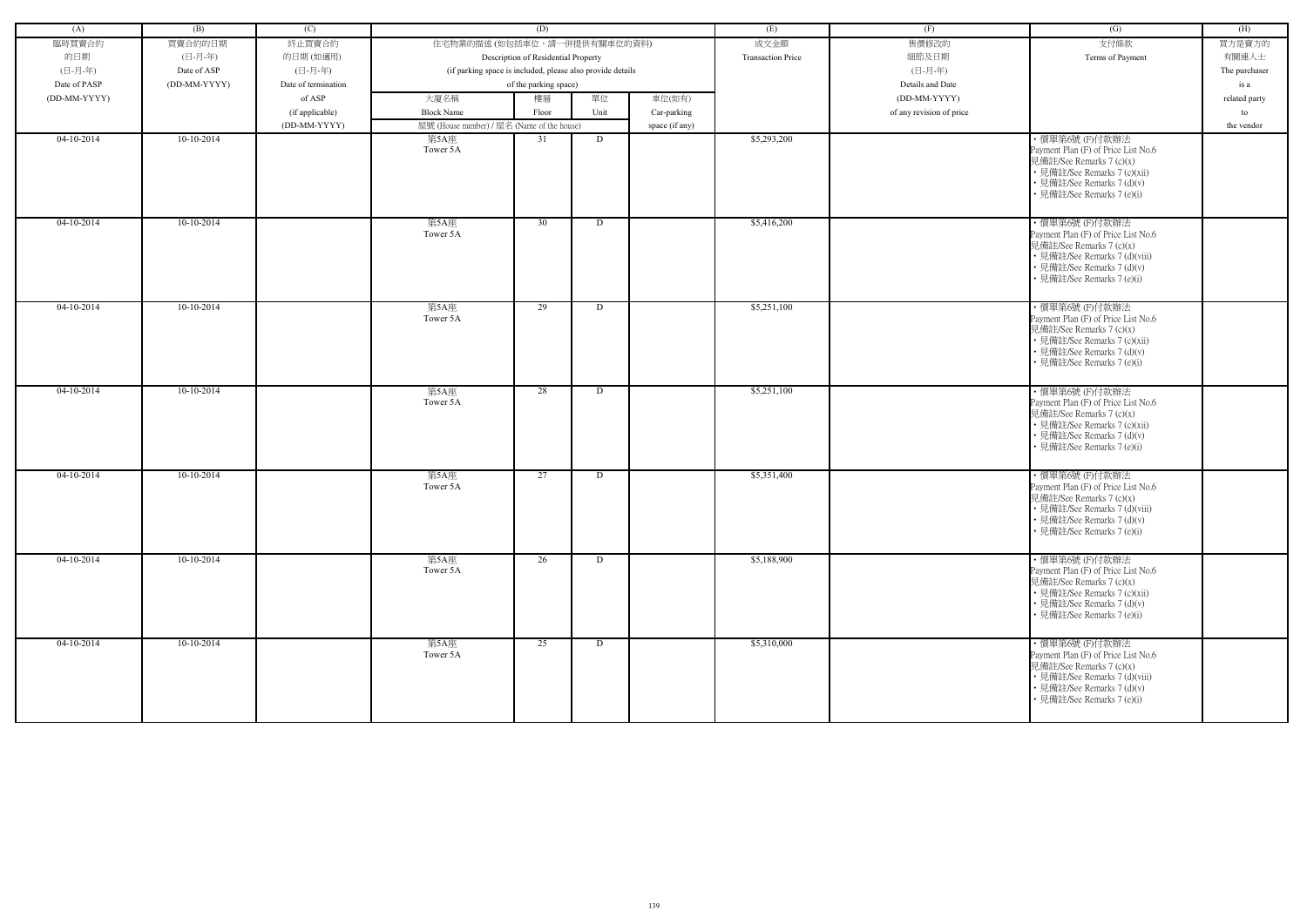| (A)          | (B)          | (C)                 |                                                            | (D)                                 |             |                | (E)                      | (F)                      | (G)                                                                                                                                                                           | (H)           |
|--------------|--------------|---------------------|------------------------------------------------------------|-------------------------------------|-------------|----------------|--------------------------|--------------------------|-------------------------------------------------------------------------------------------------------------------------------------------------------------------------------|---------------|
| 臨時買賣合約       | 買賣合約的日期      | 終止買賣合約              | 住宅物業的描述 (如包括車位,請一併提供有關車位的資料)                               |                                     |             |                | 成交金額                     | 售價修改的                    | 支付條款                                                                                                                                                                          | 買方是賣方的        |
| 的日期          | (日-月-年)      | 的日期(如適用)            |                                                            | Description of Residential Property |             |                | <b>Transaction Price</b> | 細節及日期                    | Terms of Payment                                                                                                                                                              | 有關連人士         |
| (日-月-年)      | Date of ASP  | (日-月-年)             | (if parking space is included, please also provide details |                                     |             |                |                          | (日-月-年)                  |                                                                                                                                                                               | The purchaser |
| Date of PASP | (DD-MM-YYYY) | Date of termination |                                                            | of the parking space)               |             |                |                          | Details and Date         |                                                                                                                                                                               | is a          |
| (DD-MM-YYYY) |              | of ASP              | 大廈名稱                                                       | 樓層                                  | 單位          | 車位(如有)         |                          | (DD-MM-YYYY)             |                                                                                                                                                                               | related party |
|              |              |                     | <b>Block Name</b>                                          |                                     | Unit        |                |                          |                          |                                                                                                                                                                               |               |
|              |              | (if applicable)     |                                                            | Floor                               |             | Car-parking    |                          | of any revision of price |                                                                                                                                                                               | to            |
|              |              | (DD-MM-YYYY)        | 屋號 (House number) / 屋名 (Name of the house)                 |                                     |             | space (if any) |                          |                          |                                                                                                                                                                               | the vendor    |
| $04-10-2014$ | $10-10-2014$ |                     | 第5A座<br>Tower 5A                                           | 23                                  | D           |                | \$5,287,500              |                          | ·價單第6號(F)付款辦法<br>Payment Plan (F) of Price List No.6<br>見備註/See Remarks 7 (c)(x)<br>• 見備註/See Remarks 7 (d)(viii)<br>· 見備註/See Remarks 7 (d)(v)<br>• 見備註/See Remarks 7 (e)(i) |               |
| $04-10-2014$ | $10-10-2014$ |                     | 第5A座<br>Tower 5A                                           | 22                                  | D           |                | \$5,126,700              |                          | ·價單第6號(F)付款辦法<br>Payment Plan (F) of Price List No.6<br>見備註/See Remarks 7 (c)(x)<br>• 見備註/See Remarks 7 (c)(xii)<br>• 見備註/See Remarks 7 (d)(v)<br>• 見備註/See Remarks 7 (e)(i)  |               |
| $04-10-2014$ | $10-10-2014$ |                     | 第5A座<br>Tower 5A                                           | 21                                  | D           |                | \$5,246,100              |                          | ·價單第6號(F)付款辦法<br>Payment Plan (F) of Price List No.6<br>見備註/See Remarks 7 (c)(x)<br>• 見備註/See Remarks 7 (d)(viii)<br>• 見備註/See Remarks 7 (d)(v)<br>• 見備註/See Remarks 7 (e)(i) |               |
| $04-10-2014$ | $10-10-2014$ |                     | 第5A座<br>Tower 5A                                           | 20                                  | D           |                | \$5,224,500              |                          | ·價單第6號(F)付款辦法<br>Payment Plan (F) of Price List No.6<br>見備註/See Remarks 7 (c)(x)<br>• 見備註/See Remarks 7 (d)(viii)<br>• 見備註/See Remarks 7 (d)(v)<br>• 見備註/See Remarks 7 (e)(i) |               |
| $04-10-2014$ | $10-10-2014$ |                     | 第5A座<br>Tower 5A                                           | 19                                  | D           |                | \$5,066,300              |                          | ·價單第6號(F)付款辦法<br>Payment Plan (F) of Price List No.6<br>見備註/See Remarks 7 (c)(x)<br>• 見備註/See Remarks 7 (c)(xii)<br>• 見備註/See Remarks 7 (d)(v)<br>• 見備註/See Remarks 7 (e)(i)  |               |
| $04-10-2014$ | $10-10-2014$ |                     | 第5A座<br>Tower 5A                                           | 18                                  | D           |                | \$5,066,300              |                          | ·價單第6號(F)付款辦法<br>Payment Plan (F) of Price List No.6<br>見備註/See Remarks 7 (c)(x)<br>• 見備註/See Remarks 7 (c)(xii)<br>• 見備註/See Remarks 7 (d)(v)<br>• 見備註/See Remarks 7 (e)(i)  |               |
| $05-10-2014$ | $10-10-2014$ |                     | 第1A座<br>Tower 1A                                           | 25                                  | $\mathbf C$ |                | \$4,978,500              |                          | ·價單第6號(F)付款辦法<br>Payment Plan (F) of Price List No.6<br>見備註/See Remarks 7 (c)(x)<br>• 見備註/See Remarks 7 (c)(xii)<br>• 見備註/See Remarks 7 (d)(v)<br>• 見備註/See Remarks 7 (e)(i)  |               |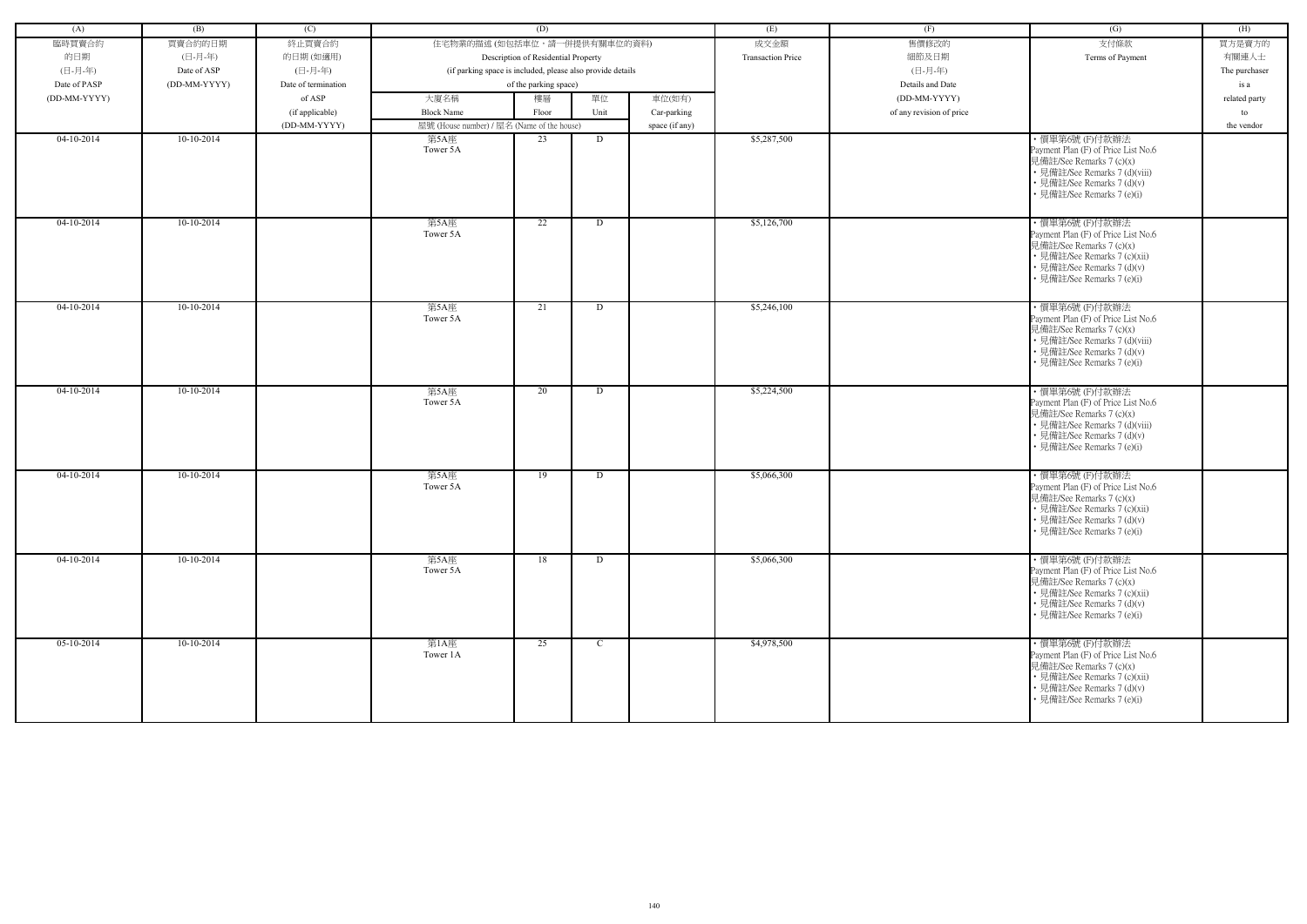| (A)          | (B)          | (C)                 |                                                            | (D)                                 |              |                | (E)                      | (F)                      | (G)                                                                                                                                                                                                           | (H)           |
|--------------|--------------|---------------------|------------------------------------------------------------|-------------------------------------|--------------|----------------|--------------------------|--------------------------|---------------------------------------------------------------------------------------------------------------------------------------------------------------------------------------------------------------|---------------|
| 臨時買賣合約       | 買賣合約的日期      | 終止買賣合約              | 住宅物業的描述 (如包括車位,請一併提供有關車位的資料)                               |                                     |              |                | 成交金額                     | 售價修改的                    | 支付條款                                                                                                                                                                                                          | 買方是賣方的        |
|              |              |                     |                                                            |                                     |              |                |                          |                          |                                                                                                                                                                                                               |               |
| 的日期          | (日-月-年)      | 的日期(如適用)            |                                                            | Description of Residential Property |              |                | <b>Transaction Price</b> | 細節及日期                    | Terms of Payment                                                                                                                                                                                              | 有關連人士         |
| (日-月-年)      | Date of ASP  | (日-月-年)             | (if parking space is included, please also provide details |                                     |              |                |                          | (日-月-年)                  |                                                                                                                                                                                                               | The purchaser |
| Date of PASP | (DD-MM-YYYY) | Date of termination |                                                            | of the parking space)               |              |                |                          | Details and Date         |                                                                                                                                                                                                               | is a          |
| (DD-MM-YYYY) |              | of ASP              | 大廈名稱                                                       | 樓層                                  | 單位           | 車位(如有)         |                          | (DD-MM-YYYY)             |                                                                                                                                                                                                               | related party |
|              |              | (if applicable)     | <b>Block Name</b>                                          | Floor                               | Unit         | Car-parking    |                          | of any revision of price |                                                                                                                                                                                                               | to            |
|              |              | (DD-MM-YYYY)        | 屋號 (House number) / 屋名 (Name of the house)                 |                                     |              | space (if any) |                          |                          |                                                                                                                                                                                                               | the vendor    |
| 05-10-2014   | 10-10-2014   |                     | 第1A座<br>Tower 1A                                           | 23                                  | $\mathbf C$  |                | \$4,958,300              |                          | · 價單第6號(F)付款辦法<br>Payment Plan (F) of Price List No.6<br>見備註/See Remarks 7 (c)(x)<br>• 見備註/See Remarks 7 (c)(xii)<br>• 見備註/See Remarks 7 (d)(v)<br>• 見備註/See Remarks 7 (e)(i)                                 |               |
| $05-10-2014$ | $10-10-2014$ |                     | 第1A座<br>Tower 1A                                           | $\overline{22}$                     | $\mathbf C$  |                | \$5,397,000              |                          | ·價單第6號 (G)付款辦法<br>Payment Plan (G) of Price List No.6<br>見備註/See Remarks 7 (c)(xi)<br>• 見備註/See Remarks 7 (d)(vii)<br>• 見備註/See Remarks 7 (d)(v)<br>• 見備註/See Remarks 7 (e)(i)<br>• 見備註/See Remarks 7 (e)(ii) |               |
| $05-10-2014$ | $10-10-2014$ |                     | 第1A座<br>Tower 1A                                           | 32                                  | D            |                | \$5,771,000              |                          | ·價單第6號 (G)付款辦法<br>Payment Plan (G) of Price List No.6<br>見備註/See Remarks 7 (c)(xi)<br>• 見備註/See Remarks 7 (d)(vii)<br>• 見備註/See Remarks 7 (d)(v)<br>• 見備註/See Remarks 7 (e)(i)<br>· 見備註/See Remarks 7 (e)(ii) |               |
| $05-10-2014$ | $10-10-2014$ |                     | 第1A座<br>Tower 1A                                           | 29                                  | D            |                | \$5,217,300              |                          | ·價單第6號(F)付款辦法<br>Payment Plan (F) of Price List No.6<br>見備註/See Remarks 7 (c)(x)<br>• 見備註/See Remarks 7 (c)(xii)<br>• 見備註/See Remarks 7 (d)(v)<br>• 見備註/See Remarks 7 (e)(i)                                  |               |
| 05-10-2014   | 10-10-2014   |                     | 第1B座<br>Tower 1B                                           | 10                                  | A            |                | \$7,001,500              |                          | ·價單第6號(F)付款辦法<br>Payment Plan (F) of Price List No.6<br>見備註/See Remarks 7 (c)(x)<br>• 見備註/See Remarks 7 (c)(xii)<br>• 見備註/See Remarks 7 (d)(v)<br>• 見備註/See Remarks 7 (e)(i)                                  |               |
| $05-10-2014$ | $10-10-2014$ |                     | 第1B座<br>Tower 1B                                           | 5 <sup>5</sup>                      | $\mathbf{A}$ |                | \$7,117,600              |                          | ·價單第6號(F)付款辦法<br>Payment Plan (F) of Price List No.6<br>見備註/See Remarks 7 (c)(x)<br>• 見備註/See Remarks 7 (d)(viii)<br>• 見備註/See Remarks 7 (d)(v)<br>• 見備註/See Remarks 7 (e)(i)                                 |               |
| $05-10-2014$ | $10-10-2014$ |                     | 第2A座<br>Tower 2A                                           | 30                                  | D            |                | \$5,608,000              |                          | ・價單第6號 (G)付款辦法<br>Payment Plan (G) of Price List No.6<br>見備註/See Remarks 7 (c)(xi)<br>• 見備註/See Remarks 7 (d)(vii)<br>• 見備註/See Remarks 7 (d)(v)<br>• 見備註/See Remarks 7 (e)(i)<br>• 見備註/See Remarks 7 (e)(ii) |               |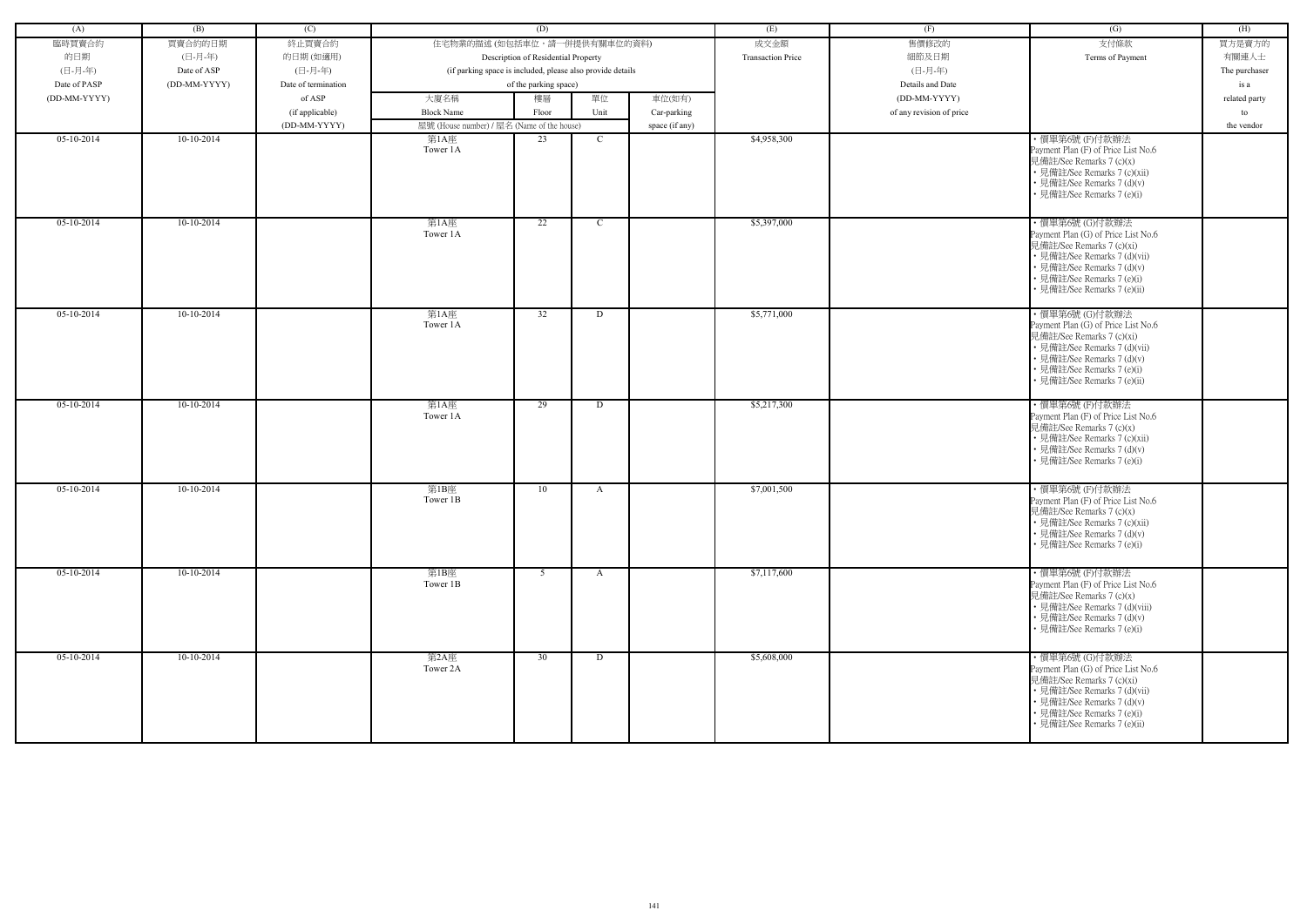| (A)          | (B)          | (C)                 |                                            | (D)                                                        |               |                | (E)                      | (F)                      | (G)                                                                                                                                                                                                           | (H)           |
|--------------|--------------|---------------------|--------------------------------------------|------------------------------------------------------------|---------------|----------------|--------------------------|--------------------------|---------------------------------------------------------------------------------------------------------------------------------------------------------------------------------------------------------------|---------------|
| 臨時買賣合約       | 買賣合約的日期      | 終止買賣合約              | 住宅物業的描述 (如包括車位,請一併提供有關車位的資料)               |                                                            |               |                | 成交金額                     | 售價修改的                    | 支付條款                                                                                                                                                                                                          | 買方是賣方的        |
| 的日期          | (日-月-年)      | 的日期(如適用)            |                                            | Description of Residential Property                        |               |                | <b>Transaction Price</b> | 細節及日期                    | Terms of Payment                                                                                                                                                                                              | 有關連人士         |
| (日-月-年)      | Date of ASP  | (日-月-年)             |                                            | (if parking space is included, please also provide details |               |                |                          | (日-月-年)                  |                                                                                                                                                                                                               | The purchaser |
| Date of PASP | (DD-MM-YYYY) | Date of termination |                                            | of the parking space)                                      |               |                |                          | Details and Date         |                                                                                                                                                                                                               | is a          |
|              |              |                     |                                            |                                                            |               |                |                          |                          |                                                                                                                                                                                                               |               |
| (DD-MM-YYYY) |              | of ASP              | 大廈名稱                                       | 樓層                                                         | 單位            | 車位(如有)         |                          | (DD-MM-YYYY)             |                                                                                                                                                                                                               | related party |
|              |              | (if applicable)     | <b>Block Name</b>                          | Floor                                                      | Unit          | Car-parking    |                          | of any revision of price |                                                                                                                                                                                                               | to            |
|              |              | (DD-MM-YYYY)        | 屋號 (House number) / 屋名 (Name of the house) |                                                            |               | space (if any) |                          |                          |                                                                                                                                                                                                               | the vendor    |
| $06-10-2014$ | 13-10-2014   |                     | 第1A座<br>Tower 1A                           | 26                                                         | $\mathbf C$   |                | \$4,997,700              |                          | ・價單第6號 (F)付款辦法<br>Payment Plan (F) of Price List No.6<br>見備註/See Remarks 7 (c)(x)<br>• 見備註/See Remarks 7 (c)(xii)<br>• 見備註/See Remarks 7 (d)(v)<br>• 見備註/See Remarks 7 (e)(i)                                 |               |
| $07-10-2014$ | $14-10-2014$ |                     | 第1A座<br>Tower 1A                           | 28                                                         | $\mathbf{C}$  |                | \$5,058,100              |                          | ·價單第6號(F)付款辦法<br>Payment Plan (F) of Price List No.6<br>見備註/See Remarks 7 (c)(x)<br>• 見備註/See Remarks 7 (c)(xii)<br>• 見備註/See Remarks 7 (d)(v)<br>見備註/See Remarks 7 (e)(i)                                    |               |
| 07-10-2014   | 14-10-2014   |                     | 第1A座<br>Tower 1A                           | 27                                                         | $\mathcal{C}$ |                | \$5,347,800              |                          | ·價單第6號 (G)付款辦法<br>Payment Plan (G) of Price List No.6<br>見備註/See Remarks 7 (c)(xi)<br>• 見備註/See Remarks 7 (c)(xii)<br>• 見備註/See Remarks 7 (d)(v)<br>• 見備註/See Remarks 7 (e)(i)<br>· 見備註/See Remarks 7 (e)(ii) |               |
| $07-10-2014$ | $14-10-2014$ |                     | 第1A座<br>Tower 1A                           | 31                                                         | D             |                | \$5,748,000              |                          | ・價單第6號 (G)付款辦法<br>Payment Plan (G) of Price List No.6<br>見備註/See Remarks 7 (c)(xi)<br>• 見備註/See Remarks 7 (d)(vii)<br>• 見備註/See Remarks 7 (d)(v)<br>• 見備註/See Remarks 7 (e)(i)<br>• 見備註/See Remarks 7 (e)(ii) |               |
| $07-10-2014$ | 14-10-2014   |                     | 第1A座<br>Tower 1A                           | 30                                                         | D             |                | \$5,381,500              |                          | ·價單第6號(F)付款辦法<br>Payment Plan (F) of Price List No.6<br>見備註/See Remarks 7 (c)(x)<br>• 見備註/See Remarks 7 (d)(viii)<br>• 見備註/See Remarks 7 (d)(v)<br>• 見備註/See Remarks 7 (e)(i)                                 |               |
| $07-10-2014$ | $14-10-2014$ |                     | 第1B座<br>Tower 1B                           | $\overline{3}$                                             | A             |                | \$7,104,500              |                          | ・價單第6號 (F)付款辦法<br>Payment Plan (F) of Price List No.6<br>見備註/See Remarks 7 (c)(x)<br>• 見備註/See Remarks 7 (d)(viii)<br>• 見備註/See Remarks 7 (d)(v)<br>• 見備註/See Remarks 7 (e)(i)                                |               |
| $08-10-2014$ | $15-10-2014$ |                     | 第1A座<br>Tower 1A                           | 29                                                         | $\mathbf{C}$  |                | \$5,196,300              |                          | ·價單第6號(F)付款辦法<br>Payment Plan (F) of Price List No.6<br>見備註/See Remarks 7 (c)(x)<br>• 見備註/See Remarks 7 (d)(viii)<br>• 見備註/See Remarks 7 (d)(v)<br>• 見備註/See Remarks 7 (e)(i)                                 |               |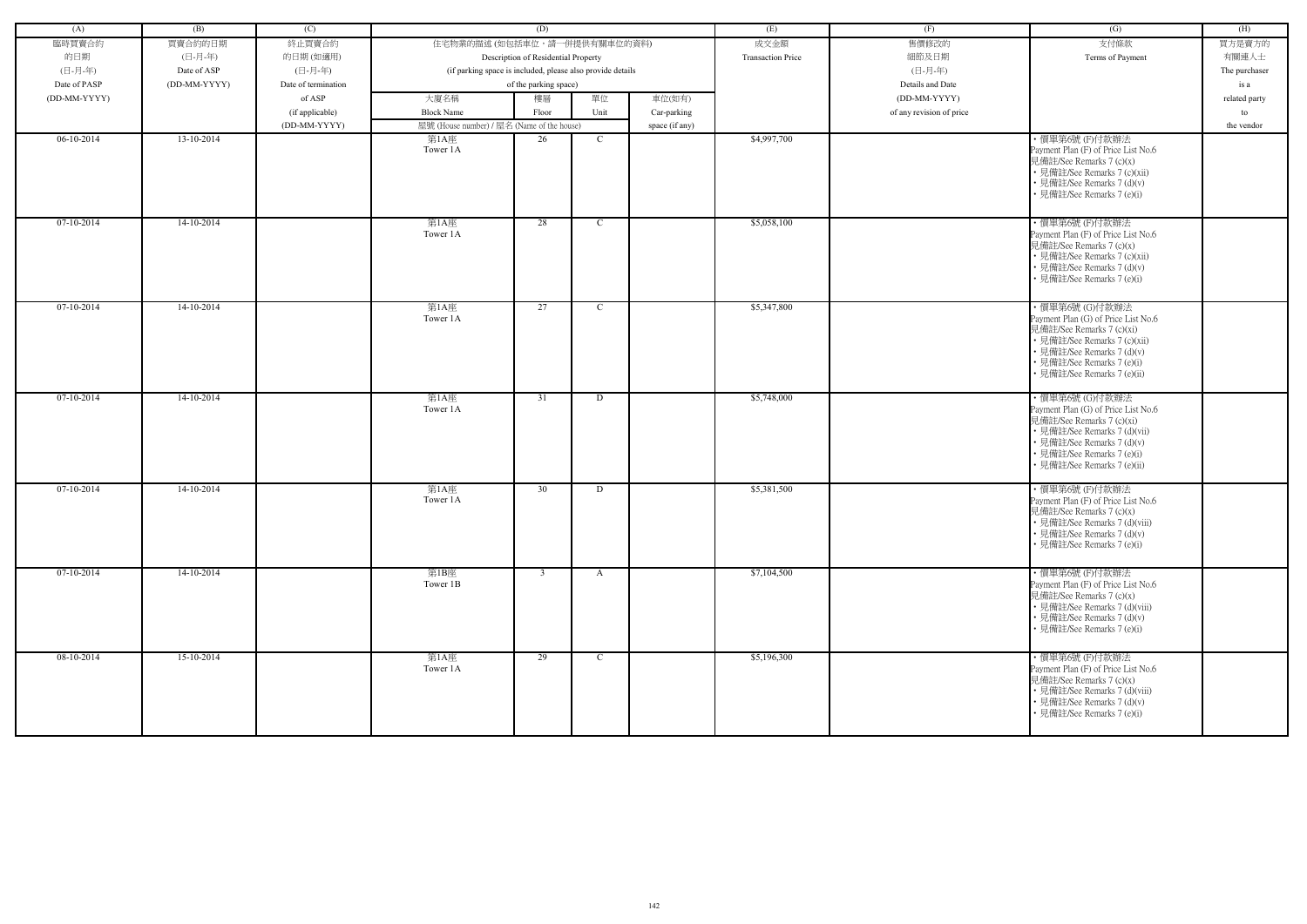| (A)          | (B)                                                           | (C)                 |                                            | (D)                                                        |              |                | (E)                      | (F)                      | (G)                                                                                                                                                                                                                                            | (H)           |
|--------------|---------------------------------------------------------------|---------------------|--------------------------------------------|------------------------------------------------------------|--------------|----------------|--------------------------|--------------------------|------------------------------------------------------------------------------------------------------------------------------------------------------------------------------------------------------------------------------------------------|---------------|
|              |                                                               |                     |                                            |                                                            |              |                |                          |                          |                                                                                                                                                                                                                                                |               |
| 臨時買賣合約       | 買賣合約的日期                                                       | 終止買賣合約              | 住宅物業的描述 (如包括車位,請一併提供有關車位的資料)               |                                                            |              |                | 成交金額                     | 售價修改的                    | 支付條款                                                                                                                                                                                                                                           | 買方是賣方的        |
| 的日期          | (日-月-年)                                                       | 的日期(如適用)            |                                            | Description of Residential Property                        |              |                | <b>Transaction Price</b> | 細節及日期                    | Terms of Payment                                                                                                                                                                                                                               | 有關連人士         |
| (日-月-年)      | Date of ASP                                                   | (日-月-年)             |                                            | (if parking space is included, please also provide details |              |                |                          | (日-月-年)                  |                                                                                                                                                                                                                                                | The purchaser |
| Date of PASP | (DD-MM-YYYY)                                                  | Date of termination |                                            | of the parking space)                                      |              |                |                          | Details and Date         |                                                                                                                                                                                                                                                | is a          |
| (DD-MM-YYYY) |                                                               | of ASP              | 大廈名稱                                       | 樓層                                                         | 單位           | 車位(如有)         |                          | (DD-MM-YYYY)             |                                                                                                                                                                                                                                                | related party |
|              |                                                               | (if applicable)     | <b>Block Name</b>                          | Floor                                                      | Unit         | Car-parking    |                          | of any revision of price |                                                                                                                                                                                                                                                | to            |
|              |                                                               | (DD-MM-YYYY)        | 屋號 (House number) / 屋名 (Name of the house) |                                                            |              | space (if any) |                          |                          |                                                                                                                                                                                                                                                | the vendor    |
| $09-10-2014$ | $16-10-2014$                                                  |                     | 第1A座<br>Tower 1A                           | 31                                                         | $\mathbf C$  |                | \$5,099,200              |                          | ·價單第6號(F)付款辦法<br>Payment Plan (F) of Price List No.6<br>見備註/See Remarks 7 (c)(x)<br>• 見備註/See Remarks 7 (c)(xii)<br>• 見備註/See Remarks 7 (d)(v)<br>• 見備註/See Remarks 7 (e)(i)                                                                   |               |
| $09-10-2014$ | $16-10-2014$                                                  |                     | 第1A座<br>Tower 1A                           | 30                                                         | $\mathbf{C}$ |                | \$5,551,000              |                          | ·價單第6號 (G)付款辦法<br>Payment Plan (G) of Price List No.6<br>見備註/See Remarks 7 (c)(xi)<br>• 見備註/See Remarks 7 (d)(vii)<br>• 見備註/See Remarks 7 (d)(v)<br>• 見備註/See Remarks 7 (e)(i)<br>· 見備註/See Remarks 7 (e)(ii)                                  |               |
| $11-10-2014$ | 17-10-2014                                                    |                     | 第1A座<br>Tower 1A                           | 32                                                         | $\mathbf C$  |                | \$5,120,300              |                          | ·價單第6號(F)付款辦法<br>Payment Plan (F) of Price List No.6<br>見備註/See Remarks 7 (c)(x)<br>• 見備註/See Remarks 7 (c)(xii)<br>• 見備註/See Remarks 7 (d)(v)<br>• 見備註/See Remarks 7 (e)(i)                                                                   |               |
| $11-10-2014$ | 17-10-2014                                                    |                     | 第1B座<br>Tower 1B                           | 2                                                          | D            |                | \$8,532,000              |                          | ·價單第5號 (E4)付款辦法<br>Payment Plan (E4) of Price List No.5<br>見備註/See Remarks 7 (c)(ix)<br>• 見備註/See Remarks 7 (d)(vii)<br>• 見備註/See Remarks 7 (d)(v)<br>• 見備註/See Remarks 7 (d)(vi)<br>• 見備註/See Remarks 7 (e)(i)<br>• 見備註/See Remarks 7 (e)(ii) |               |
| 13-10-2014   | 簽訂臨時買賣合約後交易再<br>未有進展<br>The PASP has not proceeded<br>further |                     | 第1B座<br>Tower 1B                           | 22                                                         | B            |                | \$9,502,200              |                          | ・價單第5A號 (C4)付款辦法<br>Payment Plan (C4) of Price List No.5A<br>見備註/See Remarks 7 (c)(iii)<br>• 見備註/See Remarks 7 (d)(ii)<br>• 見備註/See Remarks 7 (c)(viii)<br>• 見備註/See Remarks 7 (e)(i)                                                          |               |
| 13-10-2014   | 20-10-2014                                                    |                     | 第2B座<br>Tower 2B                           | 17                                                         | D            |                | \$5,294,100              |                          | ・價單第5A號 (A4)付款辦法<br>Payment Plan (A4) of Price List No.5A<br>見備註/See Remarks 7 (c)(i)<br>• 見備註/See Remarks 7 (d)(i)<br>• 見備註/See Remarks 7 (c)(vii)<br>• 見備註/See Remarks 7 (e)(i)                                                              |               |
| 24-04-2015   | $04-05-2015$                                                  |                     | 第1A座<br>Tower 1A                           | 8                                                          | $\mathbf C$  |                | \$5,106,900              |                          | ・價單第3B號 (A6)付款辦法<br>Payment Plan (A6) of Price List No.3B<br>見備註/See Remarks 7 (c)(xiii)<br>• 見備註/See Remarks 7 (d)(viii)<br>• 見備註/See Remarks 7 (c)(vii)<br>• 見備註/See Remarks 7 (e)(i)                                                        |               |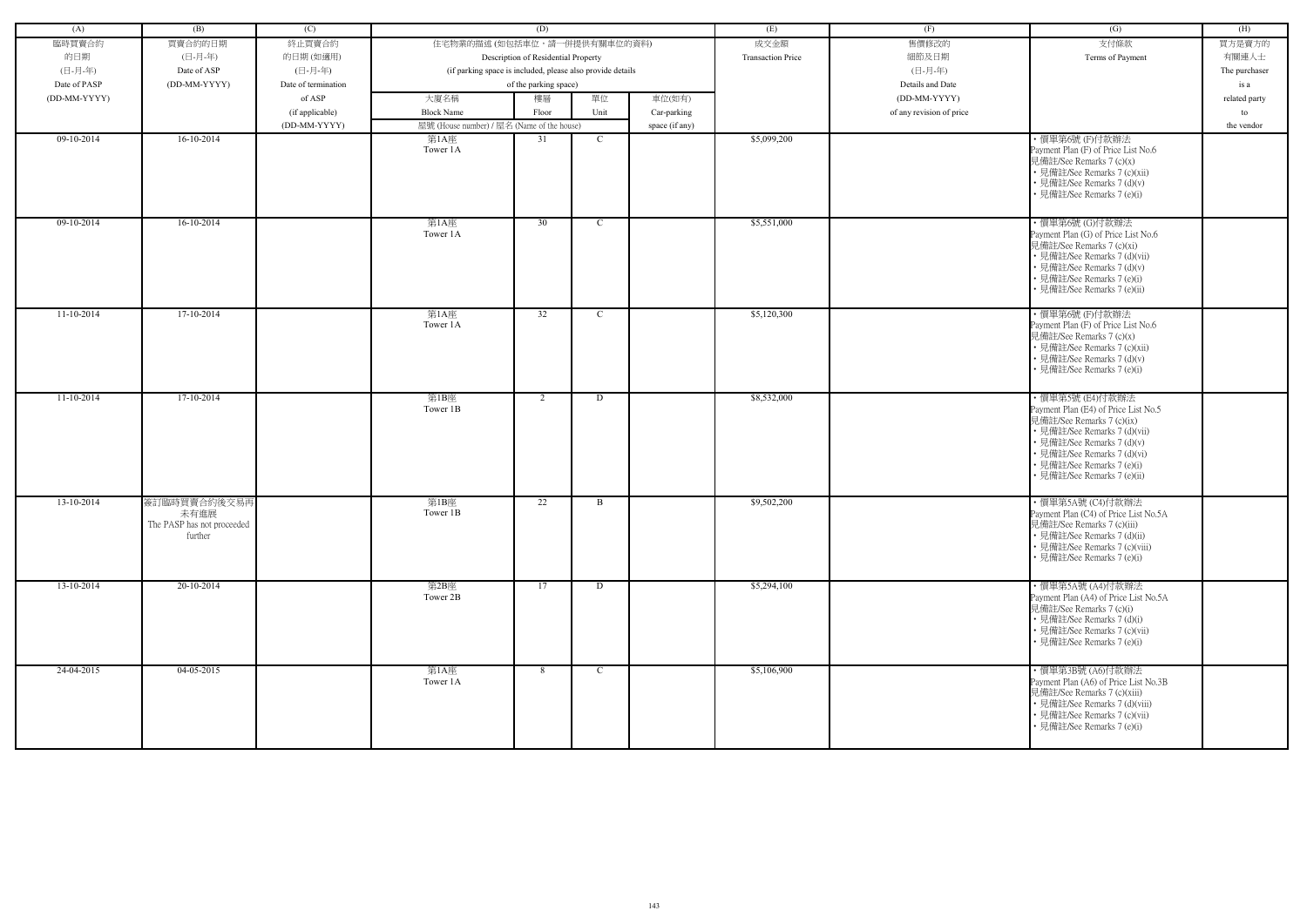| (A)          | (B)          | (C)                 |                                                            | (D)                                 |              |                | (E)                      | (F)                      | (G)                                                                                                                                                                                                                                                                            | (H)           |
|--------------|--------------|---------------------|------------------------------------------------------------|-------------------------------------|--------------|----------------|--------------------------|--------------------------|--------------------------------------------------------------------------------------------------------------------------------------------------------------------------------------------------------------------------------------------------------------------------------|---------------|
| 臨時買賣合約       | 買賣合約的日期      | 終止買賣合約              | 住宅物業的描述 (如包括車位,請一併提供有關車位的資料)                               |                                     |              |                | 成交金額                     | 售價修改的                    | 支付條款                                                                                                                                                                                                                                                                           | 買方是賣方的        |
| 的日期          | (日-月-年)      | 的日期(如適用)            |                                                            | Description of Residential Property |              |                | <b>Transaction Price</b> | 細節及日期                    | Terms of Payment                                                                                                                                                                                                                                                               | 有關連人士         |
| (日-月-年)      | Date of ASP  | (日-月-年)             | (if parking space is included, please also provide details |                                     |              |                |                          | (日-月-年)                  |                                                                                                                                                                                                                                                                                | The purchaser |
| Date of PASP | (DD-MM-YYYY) | Date of termination |                                                            | of the parking space)               |              |                |                          | Details and Date         |                                                                                                                                                                                                                                                                                | is a          |
| (DD-MM-YYYY) |              | of ASP              | 大廈名稱                                                       | 樓層                                  | 單位           | 車位(如有)         |                          | (DD-MM-YYYY)             |                                                                                                                                                                                                                                                                                | related party |
|              |              | (if applicable)     | <b>Block Name</b>                                          | Floor                               | Unit         | Car-parking    |                          | of any revision of price |                                                                                                                                                                                                                                                                                | to            |
|              |              | (DD-MM-YYYY)        | 屋號 (House number) / 屋名 (Name of the house)                 |                                     |              | space (if any) |                          |                          |                                                                                                                                                                                                                                                                                | the vendor    |
| 24-04-2015   | 04-05-2015   |                     | 第1A座                                                       | $\overline{2}$                      | D            |                | \$5,395,400              |                          | ・價單第3B號 (E6)付款辦法                                                                                                                                                                                                                                                               |               |
|              |              |                     | Tower 1A                                                   |                                     |              |                |                          |                          | Payment Plan (E6) of Price List No.3B<br>見備註/See Remarks 7 (c)(ix)<br>• 見備註/See Remarks 7 (c)(vi)<br>• 見備註/See Remarks 7 (d)(v)<br>• 見備註/See Remarks 7 (d)(vi)<br>• 見備註/See Remarks 7 (e)(i)<br>• 見備註/See Remarks 7 (e)(ii)                                                    |               |
| 24-04-2015   | 04-05-2015   |                     | 第1B座<br>Tower 1B                                           | 22                                  | B            |                | \$9,703,200              |                          | ・價單第5B號 (C6)付款辦法<br>Payment Plan (C6) of Price List No.5B<br>見備註/See Remarks 7 (c)(xiv)<br>• 見備註/See Remarks 7 (d)(ix)<br>• 見備註/See Remarks 7 (c)(viii)<br>• 見備註/See Remarks 7 (e)(i)                                                                                          |               |
| 24-04-2015   | $04-05-2015$ |                     | 第2A座<br>Tower 2A                                           | 2                                   | $\mathbf{B}$ |                | \$10,949,000             |                          | ・價單第3B號 (E6)付款辦法<br>Payment Plan (E6) of Price List No.3B<br>見備註/See Remarks 7 (c)(ix)<br>• 見備註/See Remarks 7 (d)(vii)<br>• 見備註/See Remarks 7 (d)(v)<br>• 見備註/See Remarks 7 (d)(vi)<br>• 見備註/See Remarks 7 (e)(i)<br>• 見備註/See Remarks 7 (e)(ii)<br>• 見備註/See Remarks 7 (f)(i) |               |
| 24-04-2015   | 04-05-2015   |                     | 第2B座<br>Tower 2B                                           | $\overline{3}$                      | E            |                | \$8,800,800              |                          | ・價單第3B號 (C6)付款辦法<br>Payment Plan (C6) of Price List No.3B<br>見備註/See Remarks 7 (c)(xiv)<br>• 見備註/See Remarks 7 (d)(ix)<br>• 見備註/See Remarks 7 (d)(iv)<br>• 見備註/See Remarks 7 (e)(i)                                                                                            |               |
| 24-04-2015   | 04-05-2015   |                     | 第3A座<br>Tower 3A                                           | 2                                   | $\mathbf{A}$ |                | \$10,958,000             |                          | ・價單第3B號 (E6)付款辦法<br>Payment Plan (E6) of Price List No.3B<br>見備註/See Remarks 7 (c)(ix)<br>• 見備註/See Remarks 7 (d)(vii)<br>• 見備註/See Remarks 7 (d)(v)<br>• 見備註/See Remarks 7 (d)(vi)<br>• 見備註/See Remarks 7 (e)(i)<br>• 見備註/See Remarks 7 (e)(ii)<br>• 見備註/See Remarks 7 (f)(i) |               |
| 24-04-2015   | 04-05-2015   |                     | 第3A座<br>Tower 3A                                           | 2                                   | $\mathbf{B}$ |                | \$13,905,000             |                          | ・價單第3B號 (E6)付款辦法<br>Payment Plan (E6) of Price List No.3B<br>見備註/See Remarks 7 (c)(ix)<br>• 見備註/See Remarks 7 (d)(vii)<br>• 見備註/See Remarks 7 (d)(v)<br>• 見備註/See Remarks 7 (d)(vi)<br>• 見備註/See Remarks 7 (e)(i)<br>• 見備註/See Remarks 7 (e)(ii)<br>• 見備註/See Remarks 7 (f)(i) |               |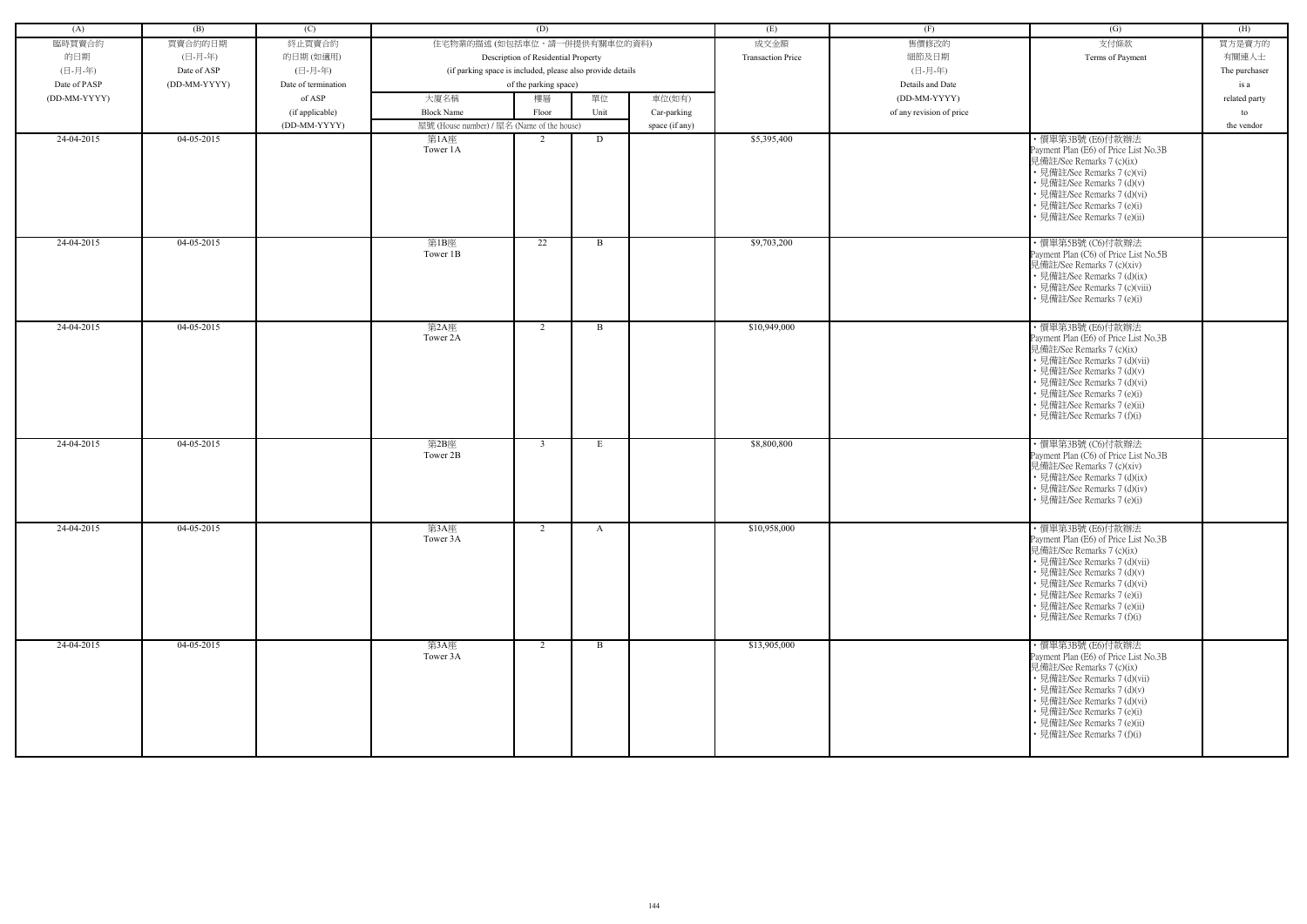| (A)          | (B)          | (C)                 |                                                            | (D)           |      |                          | (E)          | (F)                      | (G)                                                                                                                                                                                                                                                                                  | (H)           |
|--------------|--------------|---------------------|------------------------------------------------------------|---------------|------|--------------------------|--------------|--------------------------|--------------------------------------------------------------------------------------------------------------------------------------------------------------------------------------------------------------------------------------------------------------------------------------|---------------|
|              |              |                     |                                                            |               |      |                          |              |                          |                                                                                                                                                                                                                                                                                      |               |
| 臨時買賣合約       | 買賣合約的日期      | 終止買賣合約              | 住宅物業的描述 (如包括車位,請一併提供有關車位的資料)                               |               |      |                          | 成交金額         | 售價修改的                    | 支付條款                                                                                                                                                                                                                                                                                 | 買方是賣方的        |
| 的日期          | (日-月-年)      | 的日期(如適用)            | Description of Residential Property                        |               |      | <b>Transaction Price</b> | 細節及日期        | Terms of Payment         | 有關連人士                                                                                                                                                                                                                                                                                |               |
| (日-月-年)      | Date of ASP  | (日-月-年)             | (if parking space is included, please also provide details |               |      |                          | (日-月-年)      |                          | The purchaser                                                                                                                                                                                                                                                                        |               |
| Date of PASP | (DD-MM-YYYY) | Date of termination | of the parking space)                                      |               |      |                          |              | Details and Date         |                                                                                                                                                                                                                                                                                      | is a          |
| (DD-MM-YYYY) |              | of ASP              | 大廈名稱                                                       | 樓層            | 單位   | 車位(如有)                   |              | (DD-MM-YYYY)             |                                                                                                                                                                                                                                                                                      | related party |
|              |              | (if applicable)     | <b>Block Name</b>                                          | Floor         | Unit | Car-parking              |              | of any revision of price |                                                                                                                                                                                                                                                                                      | to            |
|              |              | (DD-MM-YYYY)        | 屋號 (House number) / 屋名 (Name of the house)                 |               |      | space (if any)           |              |                          |                                                                                                                                                                                                                                                                                      | the vendor    |
| 26-04-2015   | $04-05-2015$ |                     | 第5B座<br>Tower 5B                                           | $\mathcal{D}$ | B    |                          | \$14,686,500 |                          | ・價單第3B號 (E6)付款辦法<br>Payment Plan (E6) of Price List No.3B<br>見備註/See Remarks 7 (c)(ix)<br>• 見備註/See Remarks 7 (c)(vi)<br>• 見備註/See Remarks 7 (d)(v)<br>• 見備註/See Remarks 7 (d)(vi)<br>• 見備註/See Remarks 7 (e)(i)<br>• 見備註/See Remarks 7 (e)(ii)<br>• 見備註/See Remarks 7 (f)(i)        |               |
| 18-05-2015   | 26-05-2015   |                     | 第5A座<br>Tower 5A                                           | 2             | C    |                          | \$14,918,100 |                          | ・價單第3B號 (E6)付款辦法<br>Payment Plan (E6) of Price List No.3B<br>見備註/See Remarks 7 (c)(ix)<br>• 見備註/See Remarks 7 (c)(vi)<br>• 見備註/See Remarks 7 (d)(v)<br>• 見備註/See Remarks 7 (d)(vi)<br>• 見備註/See Remarks 7 (e)(i)<br>• 見備註/See Remarks 7 (e)(ii)<br>• 見備註/See Remarks 7 (f)(i)        |               |
| 07-06-2015   | 12-06-2015   |                     | 第2B座<br>Tower 2B                                           | 2             | A    |                          | \$13,271,000 |                          | ・價單第3B號 (E6)付款辦法<br>Payment Plan (E6) of Price List No.3B<br>見備註/See Remarks 7 (c)(ix)<br>• 見備註/See Remarks 7 (d)(vii)<br>• 見備註/See Remarks 7 (d)(v)<br>• 見備註/See Remarks 7 (d)(vi)<br>• 見備註/See Remarks 7 (e)(i)<br>• 見備註/See Remarks 7 (e)(ii)<br>• 見備註/See Remarks 7 (f)(i)       |               |
| 21-07-2018   | 27-07-2018   |                     | 第3B座<br>Tower 3B                                           | 2             | A    |                          | \$19,400,000 |                          | 招標文件150日付款計劃(支付辦法 TAI)<br>150 Days Payment Plan (Payment Plan TA1) of<br><b>Tender Document</b><br>(請參閱招標文件内的要約表格)<br>(Please refer to the Offer Form of Tender<br><del>Document)</del><br>• 見備註/See Remarks 7 (d)(xi)<br>• 見備註/See Remarks 7 (e)(iii)<br>• 見備註/See Remarks 7 (f)(i) |               |
|              |              |                     |                                                            |               |      |                          |              |                          | (TA1) 150日付款計劃<br>(TA1) 150 Days Payment Plan<br>• 見備註/See Remarks 7.1 (c)(i)(b)<br>• 見備註/See Remarks 7.1 (d)(ii)<br>• 見備註/See Remarks 7.1 (e)(i)<br>• 見備註/See Remarks 7.1 (f)(ii)<br>• (在24-09-2019修訂)<br>(revised on 24-09-2019)                                                   |               |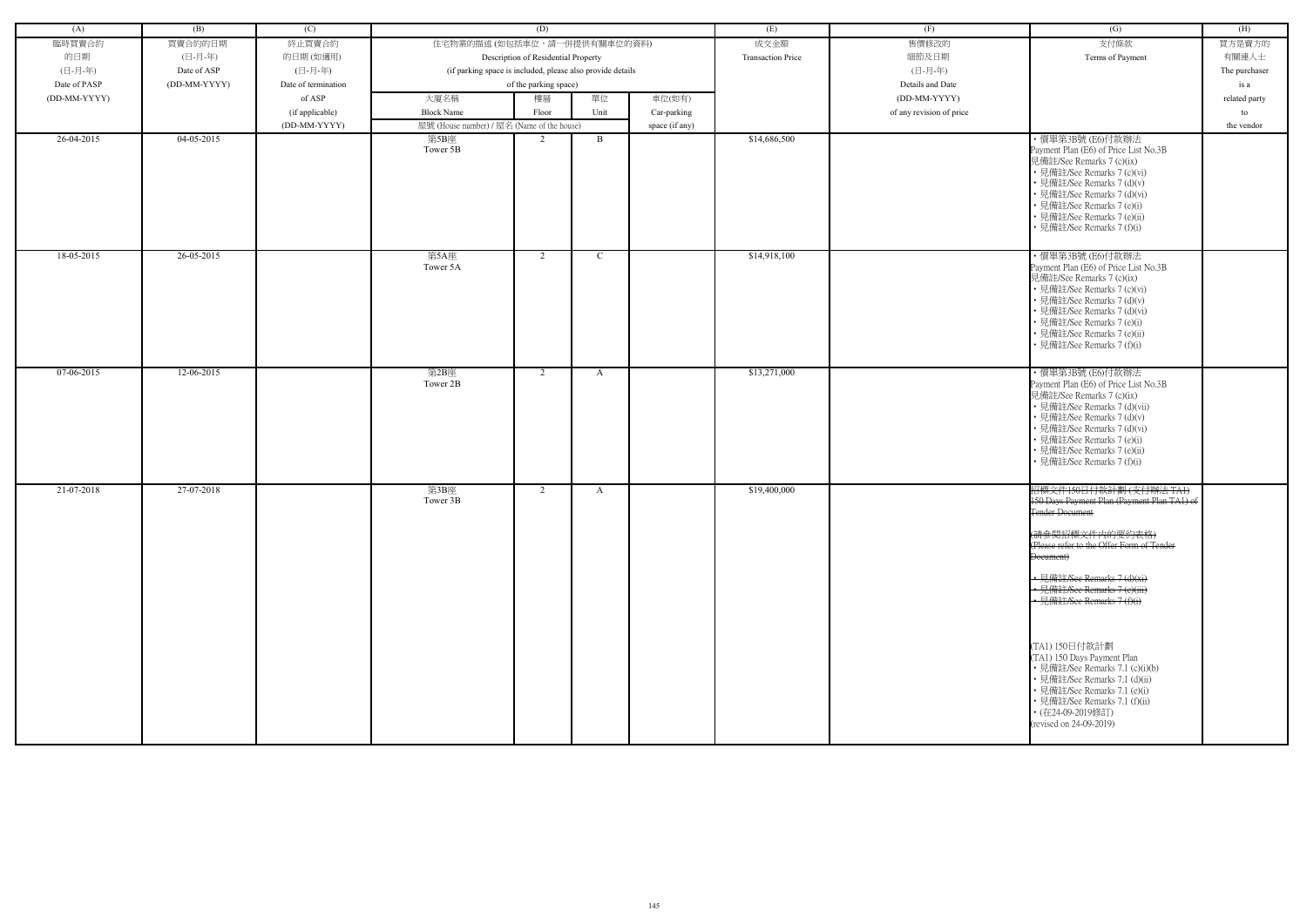| (A)          | (B)          | (C)                 | (D)                                                        |       |        |                          | (E)              | (F)                      | $\overline{(G)}$                                               | (H)        |
|--------------|--------------|---------------------|------------------------------------------------------------|-------|--------|--------------------------|------------------|--------------------------|----------------------------------------------------------------|------------|
| 臨時買賣合約       | 買賣合約的日期      | 終止買賣合約              | 住宅物業的描述 (如包括車位,請一併提供有關車位的資料)                               |       |        |                          | 成交金額             | 售價修改的                    | 支付條款                                                           | 買方是賣方的     |
| 的日期          | (日-月-年)      | 的日期(如適用)            | Description of Residential Property                        |       |        | <b>Transaction Price</b> | 細節及日期            | Terms of Payment         | 有關連人士                                                          |            |
| (日-月-年)      | Date of ASP  | (日-月-年)             | (if parking space is included, please also provide details |       |        |                          | (日-月-年)          |                          | The purchaser                                                  |            |
| Date of PASP | (DD-MM-YYYY) | Date of termination | of the parking space)                                      |       |        |                          | Details and Date |                          | is a                                                           |            |
| (DD-MM-YYYY) |              | of ASP              | 大廈名稱<br>單位<br>樓層                                           |       | 車位(如有) |                          | (DD-MM-YYYY)     |                          | related party                                                  |            |
|              |              | (if applicable)     | <b>Block Name</b>                                          | Floor | Unit   | Car-parking              |                  | of any revision of price |                                                                | to         |
|              |              | (DD-MM-YYYY)        | 屋號 (House number) / 屋名 (Name of the house)                 |       |        | space (if any)           |                  |                          |                                                                | the vendor |
| 27-07-2018   | 03-08-2018   |                     | 第5B座                                                       | 2     | A      |                          | \$21,960,000     |                          | 招標文件150日付款計劃(支付辦法 TA1)                                         |            |
|              |              |                     | Tower 5B                                                   |       |        |                          |                  |                          | 150 Days Payment Plan (Payment Plan TA1) of                    |            |
|              |              |                     |                                                            |       |        |                          |                  |                          | Tender Document                                                |            |
|              |              |                     |                                                            |       |        |                          |                  |                          | (請參閱招標文件内的要約表格)                                                |            |
|              |              |                     |                                                            |       |        |                          |                  |                          | (Please refer to the Offer Form of Tender                      |            |
|              |              |                     |                                                            |       |        |                          |                  |                          | Document)                                                      |            |
|              |              |                     |                                                            |       |        |                          |                  |                          |                                                                |            |
|              |              |                     |                                                            |       |        |                          |                  |                          | • 見備註/See Remarks 7 (d)(xi)<br>• 見備註/See Remarks 7 (e)(iii)    |            |
|              |              |                     |                                                            |       |        |                          |                  |                          | • 見備註/See Remarks 7 (f)(i)                                     |            |
|              |              |                     |                                                            |       |        |                          |                  |                          |                                                                |            |
|              |              |                     |                                                            |       |        |                          |                  |                          |                                                                |            |
|              |              |                     |                                                            |       |        |                          |                  |                          | (TA1) 150日付款計劃                                                 |            |
|              |              |                     |                                                            |       |        |                          |                  |                          | (TA1) 150 Days Payment Plan                                    |            |
|              |              |                     |                                                            |       |        |                          |                  |                          | • 見備註/See Remarks 7.1 (c)(i)(b)                                |            |
|              |              |                     |                                                            |       |        |                          |                  |                          | • 見備註/See Remarks 7.1 (d)(ii)                                  |            |
|              |              |                     |                                                            |       |        |                          |                  |                          | · 見備註/See Remarks 7.1 (e)(i)<br>• 見備註/See Remarks 7.1 (f)(ii)  |            |
|              |              |                     |                                                            |       |        |                          |                  |                          | • (在24-09-2019修訂)                                              |            |
|              |              |                     |                                                            |       |        |                          |                  |                          | (revised on 24-09-2019)                                        |            |
|              |              |                     |                                                            |       |        |                          |                  |                          |                                                                |            |
| 29-07-2018   | 03-08-2018   |                     | H1獨立屋                                                      |       |        |                          | \$45,680,000     |                          | 招標文件150日付款計劃(支付辦法 TA1)                                         |            |
|              |              |                     | House H1                                                   |       |        |                          |                  |                          | 150 Days Payment Plan (Payment Plan TA1) of<br>Fender Document |            |
|              |              |                     |                                                            |       |        |                          |                  |                          |                                                                |            |
|              |              |                     |                                                            |       |        |                          |                  |                          | (請參閱招標文件内的要約表格)                                                |            |
|              |              |                     |                                                            |       |        |                          |                  |                          | (Please refer to the Offer Form of Tender                      |            |
|              |              |                     |                                                            |       |        |                          |                  |                          | Document)                                                      |            |
|              |              |                     |                                                            |       |        |                          |                  |                          | • 見備註/See Remarks 7 (d)(xi)                                    |            |
|              |              |                     |                                                            |       |        |                          |                  |                          | • 見備註/See Remarks 7 (e)(iii)                                   |            |
|              |              |                     |                                                            |       |        |                          |                  |                          | • 見備註/See Remarks 7 (f)(ii)                                    |            |
|              |              |                     |                                                            |       |        |                          |                  |                          |                                                                |            |
|              |              |                     |                                                            |       |        |                          |                  |                          |                                                                |            |
|              |              |                     |                                                            |       |        |                          |                  |                          | (TA1) 150日付款計劃                                                 |            |
|              |              |                     |                                                            |       |        |                          |                  |                          | (TA1) 150 Days Payment Plan                                    |            |
|              |              |                     |                                                            |       |        |                          |                  |                          | • 見備註/See Remarks 7.1 (c)(i)(b)                                |            |
|              |              |                     |                                                            |       |        |                          |                  |                          | • 見備註/See Remarks 7.1 (d)(ii)<br>• 見備註/See Remarks 7.1 (e)(i)  |            |
|              |              |                     |                                                            |       |        |                          |                  |                          | • 見備註/See Remarks 7.1 (f)(i)                                   |            |
|              |              |                     |                                                            |       |        |                          |                  |                          | • (在24-09-2019修訂)                                              |            |
|              |              |                     |                                                            |       |        |                          |                  |                          | (revised on 24-09-2019)                                        |            |
|              |              |                     |                                                            |       |        |                          |                  |                          |                                                                |            |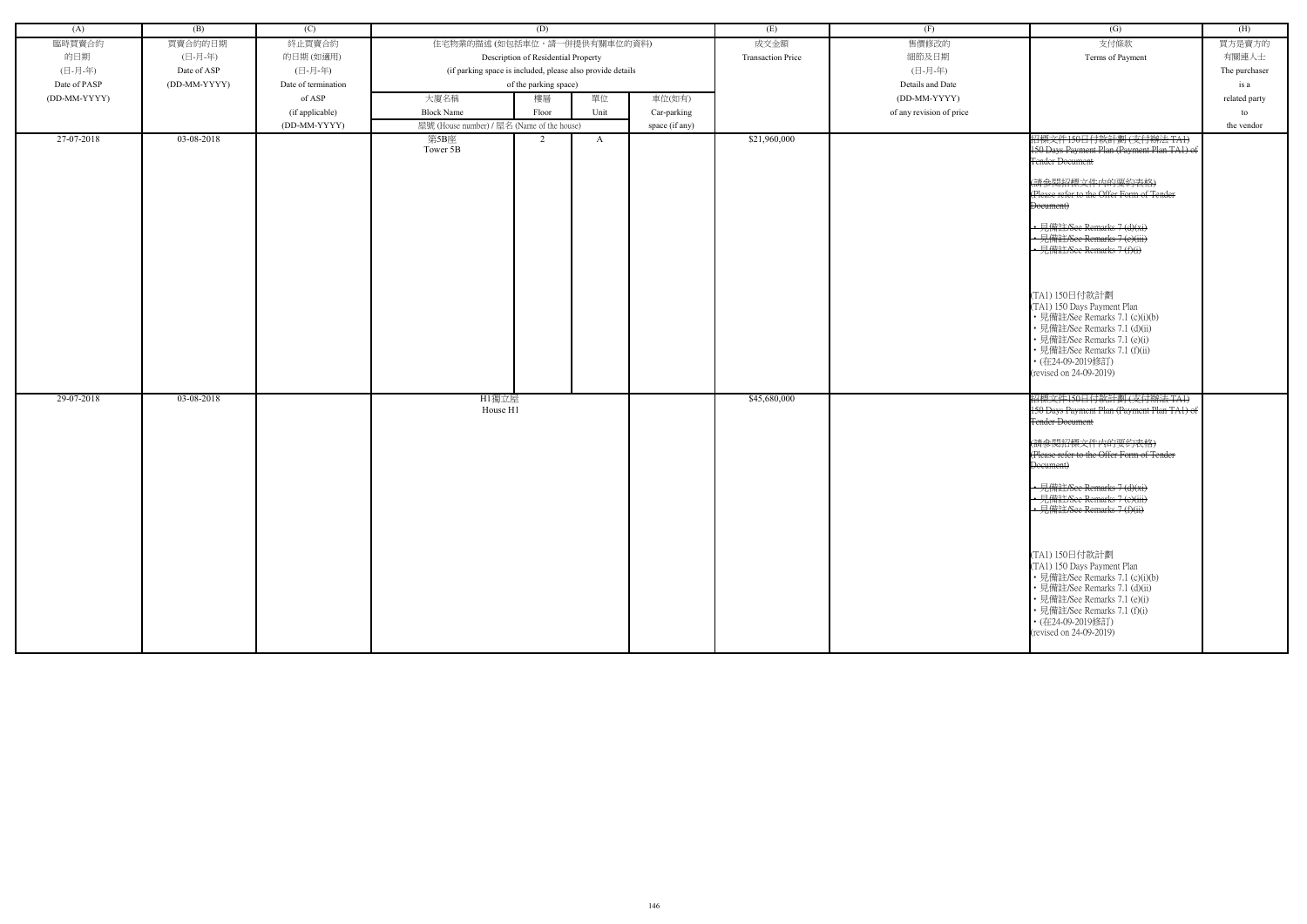| (A)          | (B)          | (C)                 | (D)                                                        |       |      | (E)                      | (F)              | (G)                      | (H)                                                          |               |
|--------------|--------------|---------------------|------------------------------------------------------------|-------|------|--------------------------|------------------|--------------------------|--------------------------------------------------------------|---------------|
| 臨時買賣合約       | 買賣合約的日期      | 終止買賣合約              | 住宅物業的描述 (如包括車位,請一併提供有關車位的資料)                               |       |      | 成交金額                     | 售價修改的            | 支付條款                     | 買方是賣方的                                                       |               |
| 的日期          | (日-月-年)      | 的日期(如適用)            | Description of Residential Property                        |       |      | <b>Transaction Price</b> | 細節及日期            | Terms of Payment         | 有關連人士                                                        |               |
| (日-月-年)      | Date of ASP  | (日-月-年)             | (if parking space is included, please also provide details |       |      |                          | (日-月-年)          |                          | The purchaser                                                |               |
| Date of PASP | (DD-MM-YYYY) | Date of termination | of the parking space)                                      |       |      |                          | Details and Date |                          | is a                                                         |               |
| (DD-MM-YYYY) |              | of ASP              | 大廈名稱                                                       | 樓層    | 單位   | 車位(如有)                   |                  | (DD-MM-YYYY)             |                                                              | related party |
|              |              | (if applicable)     | <b>Block Name</b>                                          | Floor | Unit | Car-parking              |                  | of any revision of price |                                                              | to            |
|              |              | (DD-MM-YYYY)        | 屋號 (House number) / 屋名 (Name of the house)                 |       |      | space (if any)           |                  |                          |                                                              | the vendor    |
| 20-08-2018   | 27-08-2018   |                     | 第2A座                                                       | 2     | A    |                          | \$20,100,000     |                          | 招標文件270日付款計劃(支付辦法 TA2)                                       |               |
|              |              |                     | Tower 2A                                                   |       |      |                          |                  |                          | 270 Days Payment Plan (Payment Plan TA2) of                  |               |
|              |              |                     |                                                            |       |      |                          |                  |                          | <b>Tender Document</b>                                       |               |
|              |              |                     |                                                            |       |      |                          |                  |                          | (請參閱招標文件内的要約表格)                                              |               |
|              |              |                     |                                                            |       |      |                          |                  |                          | (Please refer to the Offer Form of Tender                    |               |
|              |              |                     |                                                            |       |      |                          |                  |                          | Document)                                                    |               |
|              |              |                     |                                                            |       |      |                          |                  |                          |                                                              |               |
|              |              |                     |                                                            |       |      |                          |                  |                          | • 見備註/See Remarks 7 (d)(xi)<br>• 見備註/See Remarks 7 (e)(iii)  |               |
|              |              |                     |                                                            |       |      |                          |                  |                          | • 見備註/See Remarks 7 (f)(i)                                   |               |
|              |              |                     |                                                            |       |      |                          |                  |                          |                                                              |               |
|              |              |                     |                                                            |       |      |                          |                  |                          |                                                              |               |
|              |              |                     |                                                            |       |      |                          |                  |                          | (TA2) 270日付款計劃                                               |               |
|              |              |                     |                                                            |       |      |                          |                  |                          | (TA2) 270 Days Payment Plan                                  |               |
|              |              |                     |                                                            |       |      |                          |                  |                          | • 見備註/See Remarks 7.1 (c)(i)(c)                              |               |
|              |              |                     |                                                            |       |      |                          |                  |                          | • 見備註/See Remarks 7.1 (d)(ii)                                |               |
|              |              |                     |                                                            |       |      |                          |                  |                          | • 見備註/See Remarks 7.1 (e)(i)                                 |               |
|              |              |                     |                                                            |       |      |                          |                  |                          | • 見備註/See Remarks 7.1 (f)(ii)<br>• (在24-09-2019修訂)           |               |
|              |              |                     |                                                            |       |      |                          |                  |                          | (revised on 24-09-2019)                                      |               |
|              |              |                     |                                                            |       |      |                          |                  |                          |                                                              |               |
| 10-09-2018   | 17-09-2018   |                     | 第5B座                                                       | 33    | A    |                          | \$35,911,800     |                          | 招標文件150日付款計劃(支付辦法 TAI)                                       |               |
|              |              |                     | Tower 5B                                                   |       |      |                          |                  |                          | 150 Days Payment Plan (Payment Plan TA1) of                  |               |
|              |              |                     |                                                            |       |      |                          |                  |                          | <b>Tender Document</b>                                       |               |
|              |              |                     |                                                            |       |      |                          |                  |                          | (請參閱招標文件内的要約表格)                                              |               |
|              |              |                     |                                                            |       |      |                          |                  |                          | (Please refer to the Offer Form of Tender                    |               |
|              |              |                     |                                                            |       |      |                          |                  |                          | Document)                                                    |               |
|              |              |                     |                                                            |       |      |                          |                  |                          | • 見備註/See Remarks 7 (d)(xi)                                  |               |
|              |              |                     |                                                            |       |      |                          |                  |                          | • 見備註/See Remarks 7 (e)(iii)                                 |               |
|              |              |                     |                                                            |       |      |                          |                  |                          | · 見備註/See Remarks 7 (f)(ii)                                  |               |
|              |              |                     |                                                            |       |      |                          |                  |                          |                                                              |               |
|              |              |                     |                                                            |       |      |                          |                  |                          |                                                              |               |
|              |              |                     |                                                            |       |      |                          |                  |                          | (TA1) 150日付款計劃                                               |               |
|              |              |                     |                                                            |       |      |                          |                  |                          | (TA1) 150 Days Payment Plan                                  |               |
|              |              |                     |                                                            |       |      |                          |                  |                          | • 見備註/See Remarks 7.1 (c)(i)(b)                              |               |
|              |              |                     |                                                            |       |      |                          |                  |                          | • 見備註/See Remarks 7.1 (d)(ii)                                |               |
|              |              |                     |                                                            |       |      |                          |                  |                          | • 見備註/See Remarks 7.1 (e)(i)<br>• 見備註/See Remarks 7.1 (f)(i) |               |
|              |              |                     |                                                            |       |      |                          |                  |                          | • (在24-09-2019修訂)                                            |               |
|              |              |                     |                                                            |       |      |                          |                  |                          | (revised on 24-09-2019)                                      |               |
|              |              |                     |                                                            |       |      |                          |                  |                          |                                                              |               |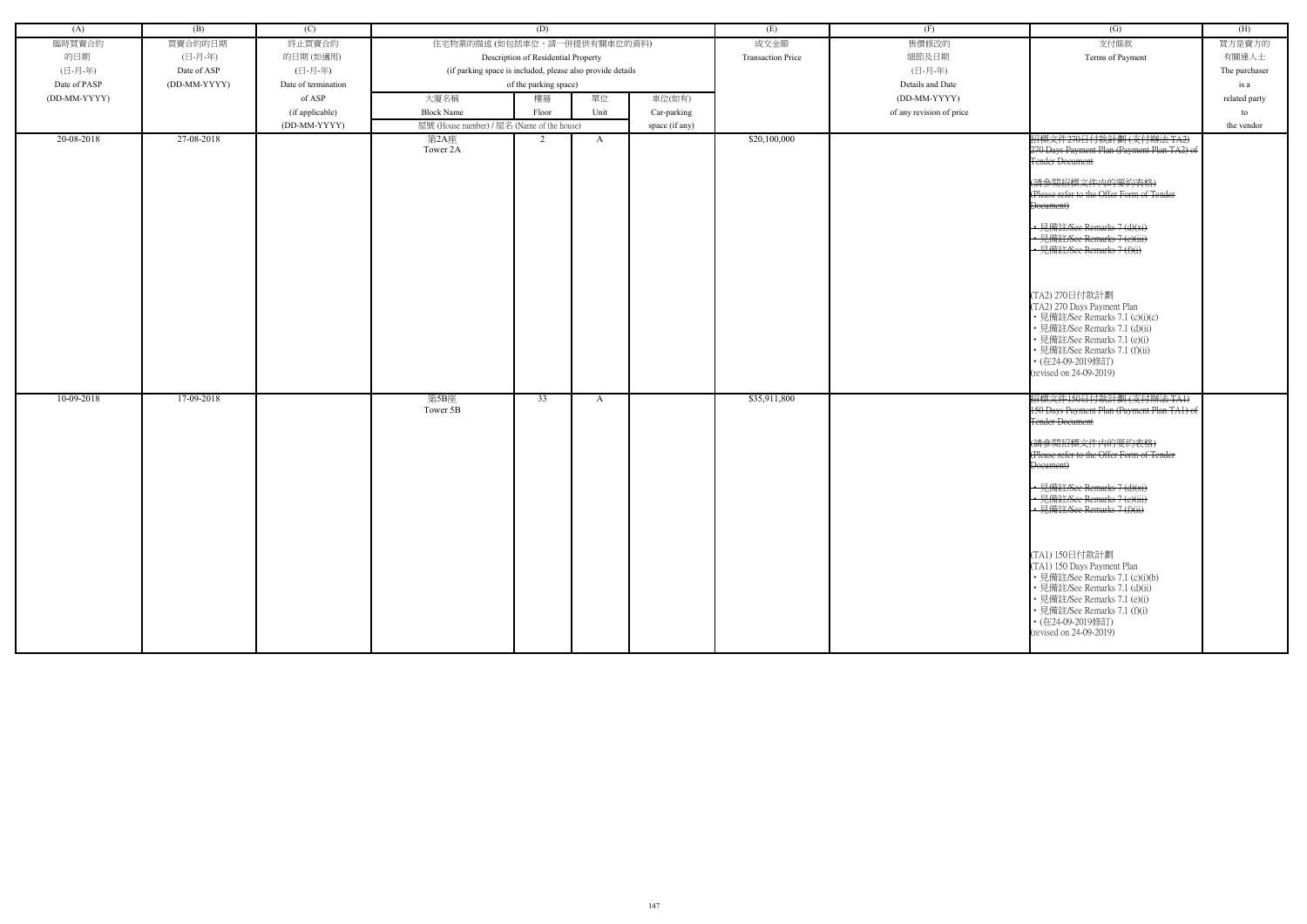| (A)          | (B)          | (C)                 | (D)                                                        |                | (E)                      | (F)                      | (G)                                                                                                                                                                                                                                                                                                                                                                                                                                                                                                                                                                               | (H)           |
|--------------|--------------|---------------------|------------------------------------------------------------|----------------|--------------------------|--------------------------|-----------------------------------------------------------------------------------------------------------------------------------------------------------------------------------------------------------------------------------------------------------------------------------------------------------------------------------------------------------------------------------------------------------------------------------------------------------------------------------------------------------------------------------------------------------------------------------|---------------|
| 臨時買賣合約       | 買賣合約的日期      | 終止買賣合約              | 住宅物業的描述 (如包括車位,請一併提供有關車位的資料)                               |                | 成交金額                     | 售價修改的                    | 支付條款                                                                                                                                                                                                                                                                                                                                                                                                                                                                                                                                                                              | 買方是賣方的        |
| 的日期          | (日-月-年)      | 的日期(如適用)            | Description of Residential Property                        |                | <b>Transaction Price</b> | 細節及日期                    | Terms of Payment                                                                                                                                                                                                                                                                                                                                                                                                                                                                                                                                                                  | 有關連人士         |
| (日-月-年)      | Date of ASP  | (日-月-年)             | (if parking space is included, please also provide details |                |                          | (日-月-年)                  |                                                                                                                                                                                                                                                                                                                                                                                                                                                                                                                                                                                   | The purchaser |
| Date of PASP | (DD-MM-YYYY) | Date of termination | of the parking space)                                      |                |                          | Details and Date         |                                                                                                                                                                                                                                                                                                                                                                                                                                                                                                                                                                                   | is a          |
| (DD-MM-YYYY) |              | of ASP              | 單位<br>大廈名稱<br>樓層                                           | 車位(如有)         |                          | (DD-MM-YYYY)             |                                                                                                                                                                                                                                                                                                                                                                                                                                                                                                                                                                                   | related party |
|              |              | (if applicable)     | <b>Block Name</b><br>Unit<br>Floor                         | Car-parking    |                          | of any revision of price |                                                                                                                                                                                                                                                                                                                                                                                                                                                                                                                                                                                   | to            |
|              |              | (DD-MM-YYYY)        | 屋號 (House number) / 屋名 (Name of the house)                 | space (if any) |                          |                          |                                                                                                                                                                                                                                                                                                                                                                                                                                                                                                                                                                                   | the vendor    |
| 20-03-2019   | 27-03-2019   |                     | H2獨立屋<br>House H <sub>2</sub>                              |                | \$45,429,000             |                          | 招標文件365日付款計劃(支付辦法 TBI)<br>365 Days Payment Plan (Payment Plan TB1) of<br><b>Tender Document</b><br>(請參閱招標文件内的要約表格)<br>(Please refer to the Offer Form of Tender<br>Document)<br>• 見備註/See Remarks 7 (d)(xiii)<br>• 見備註/See Remarks 7 (e)(iii)<br>• 見備註/See Remarks 7 (e)(iv)<br>• 見備註/See Remarks 7 (f)(ii)<br>(TB1) 365日付款計劃<br>(TB1) 365 Days Payment Plan<br>• 見備註/See Remarks 7.1 (c)(i)(d)<br>• 見備註/See Remarks 7.1 (d)(i)<br>• 見備註/See Remarks 7.1 (e)(i)<br>• 見備註/See Remarks 7.1 (e)(iii)<br>• 見備註/See Remarks 7.1 (f)(i)<br>• (在24-09-2019修訂)<br>(revised on 24-09-2019) |               |
|              |              |                     |                                                            |                |                          |                          |                                                                                                                                                                                                                                                                                                                                                                                                                                                                                                                                                                                   |               |
| 25-04-2019   | 03-05-2019   |                     | H3獨立屋<br>House H3                                          |                | \$45,429,000             |                          | (TB2) 365日付款計劃<br>(TB2) 365 Days Payment Plan<br>• 見備註/See Remarks 7.1 (c)(i)(a)<br>• 見備註/See Remarks 7.1 (d)(i)<br>• 見備註/See Remarks 7.1 (e)(i)<br>• 見備註/See Remarks 7.1 (e)(ii)<br>• 見備註/See Remarks 7.1 (f)(i)                                                                                                                                                                                                                                                                                                                                                                 |               |
| 26-05-2022   | 02-06-2022   |                     | H6獨立屋<br>House H6                                          |                | \$51,247,100             |                          | (TC3) 180日付款計劃<br>(TC3) 180 Days Payment Plan<br>• 見備註/See Remarks 7.1 (c)(i)(e)<br>• 見備註/See Remarks 7.1 (d)(iii)<br>• 見備註/See Remarks 7.1 (e)(i)<br>• 見備註/See Remarks 7.1 (e)(iv)<br>• 見備註/See Remarks 7.1 (f)(i)<br>• 見備註/See Remarks 7.1 (f)(iii)                                                                                                                                                                                                                                                                                                                             |               |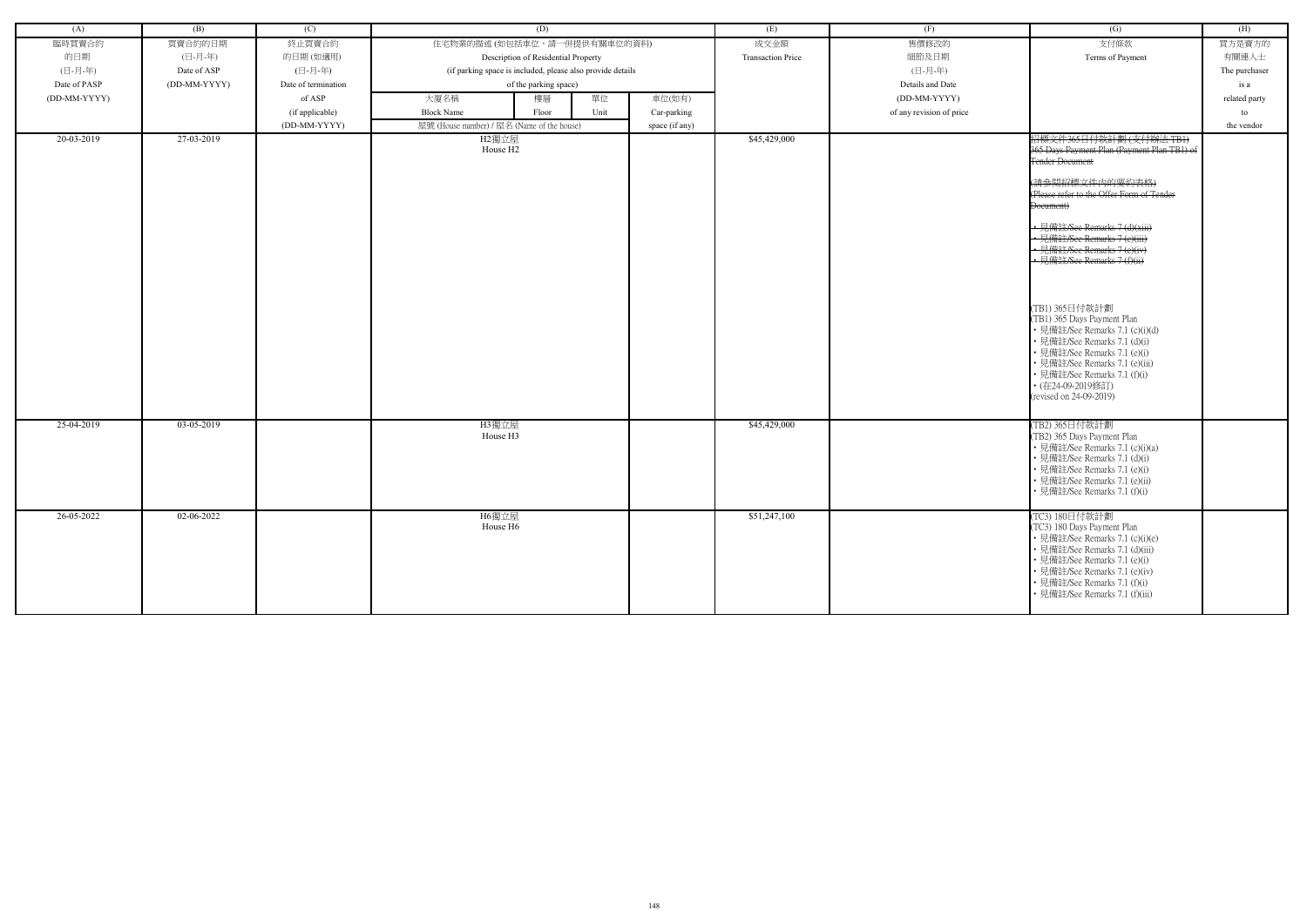第三部份:備註 Part 3: Remarks

- 1.關於臨時買賣合約的資料(即(A), (D) ,(E) ,(G) 及 (H) 欄)須於擁有人訂立該等臨時買賣合約之後的24 小時內填入此記錄冊。在擁有人訂立買賣合約之後的1個工作日之內,賣方須在此紀錄冊内記入該合約的日期及在(H)欄所述的交易詳情有任何改動的情況下,須在此紀錄冊中修改有關記項。 Information on the PASPs (i.e. columns (A), (D), (E), (G) and (H)) should be entered into this register within 24 hours after the owner enters into the relevant PASPs. Within 1 working day after the date on which the owner revise the entry in this register if there is any change in the particulars of the transaction mentioned in column (H).
- 2.如買賣合約於某日期遭終止,賣方須在該日期後的1 個工作日內,在此紀錄冊(C)欄記入該日期。 If an ASP is terminated, the vendor must within 1 working day after the date of termination, enter that date in column (C) of this register.
- 3.如在簽訂臨時買賣合約的日期之後的5 個工作日內未有簽訂買賣合約,賣方可在該日期之後的第6 個工作日在(B)欄寫上「簽訂臨時買賣合約後交易再未有進展 」,以符合一手住宅物業銷售條例第59(2)(c)條的要求。 If the PASP does not proceed to ASP within 5 working days after the date on which the PASP is entered into, in order to fulfill the requirement under section 59(2)(c) of the Residential Properties (First-hand Sales) Ordina day after that date.
- 4.在住宅物業的售價根據一手住宅物業銷售條例第35(2)條修改的日期之後的1 個工作日之內,賣方須將有關細節及該日期記入此紀錄冊(F)欄。 Within 1 working day after the date on which the price of a residential property is revised under section 35(2) of the Residential Properties (First-hand Sales) Ordinance, the Vendor must enter the details and that date in
- 5. 賣方須一直提供此記錄冊,直至發展項目中的每一住宅物業的首份轉讓契均已於土地註冊處註冊的首日完結。 The Vendor should maintain this Register until the first day on which the first assignment of each residential property in the development has been registered in the Land Registry.
- 6.本記錄冊會在(H)欄以"√"標示買方是賣方的有關連人士的交易。如有以下情況,某人即屬賣方的有關連人士 −

(a) where that vendor is a corporation, the person is –

(i) a director of that vendor, or a parent, spouse or child of such a director;

(ii) a manager of that vendor;

(iii) a private company of which such a director, parent, spouse, child or manager is a director or shareholder;

(iv) an associate corporation or holding company of that vendor;

(v) a director of such an associate corporation or holding company, or a parent, spouse or child of such a director; or

(vi) a manager of such an associate corporation or holding company;

(b) where that vendor is an individual, the person is –

(i) a parent, spouse or child of that vendor; or

(ii) a private company of which such a parent, spouse or child is a director or shareholder; or

(c) where that vendor is a partnership, the person is –

(i) a partner of that vendor, or a parent, spouse or child of such a partner; or

(ii) a private company of which such a partner, parent, spouse, child is a director or shareholder.

For column (G), the terms of payment include any discount on the price, and any gift, or any financial advantage or benefit, made available in connection with the purchase.

(b) 於本備註7內,「售價」指相關價單第二部份表中所列之價錢,而「相關價單」指有關住宅物業的價單。因應不同支付條款及/或折扣按售價計算得出之價目,皆以向下捨入方式換算至百位數作為樓價(即臨時買賣合約中訂明的住宅物業的實際售價及(E)欄所指的「成交金額」)。 In this Remark 7, "Price" means the price set out in Part 2 of the price list concerned, and "price list concerned, and "price list concerned" means the price list in relation to the residential property concerned. The pri down to the nearest hundred to determine the Purchase Price (i.e. the price of the Property stated in the Preliminary Agreement for Sale and Purchase and the Transaction Price stated in Column (E)).

#### (c) 相關價單中支付條款及付款計劃優惠

Terms of Payment and Payment Plan Benefit under the price list concerned

'Superior Cash Payment Plan' - A 6% discount on the Price

'Superior Flexible Payment Plan' - in accordance with the Price

7. (a) (G)欄所指的支付條款包括售價的任何折扣,及就該項購買而連帶的贈品、財務優惠或利益。

(i) 「優越現金付款計劃」 - 可獲6%售價折扣優惠

(ii) 「優越靈活付款計劃」 - 照售價

- (iii) 「至尊現金付款計劃」 可獲6%售價折扣優惠 'Supreme Cash Payment Plan' - A 6% discount on the Price
- (iv) 「至尊靈活付款計劃」 照售價 'Supreme Flexible Payment Plan' - in accordance with the Price
- (v) 「置業售價折扣」 可獲2.38%售價折扣優惠 'Home Purchase Price Discount' - A 2.38% discount on the Price
- (vi) 「置業售價折扣」 可獲2.68%售價折扣優惠
- 'Home Purchase Price Discount' A 2.68% discount on the Price
- (vii) 「置輕鬆售價折扣」 可獲2.5%售價折扣優惠

(a) 該賣方屬法團,而該人是 – (i) 該賣方的董事,或該董事的父母、配偶或子女; (ii) 該賣方的經理; (iii) 上述董事、父母、配偶、子女或經理屬其董事或股東的私人公司; (iv) 該賣方的有聯繫法團或控權公司; (v) 上述有聯繫法團或控權公司的董事,或該董事的父母、配偶或子女;或 (vi) 上述有聯繫法團或控權公司的經理; (b) 該賣方屬個人,而該人是 – (i) 該賣方的父母、配偶或子女;或 (ii) 上述父母、配偶或子女屬其董事或股東的私人公司; 或

(c) 該賣方屬合夥,而該人是– (i) 該賣方的合夥人,或該合夥人的父母、配偶或子女;或 (ii) 其董事或股東為上述合夥人、父母、配偶或子女的私人公司。

The transactions in which the purchaser is a related party to the vendor will be marked with " $\sqrt{ }$ " in column (H) in this register. A person is a related party to a vendor if –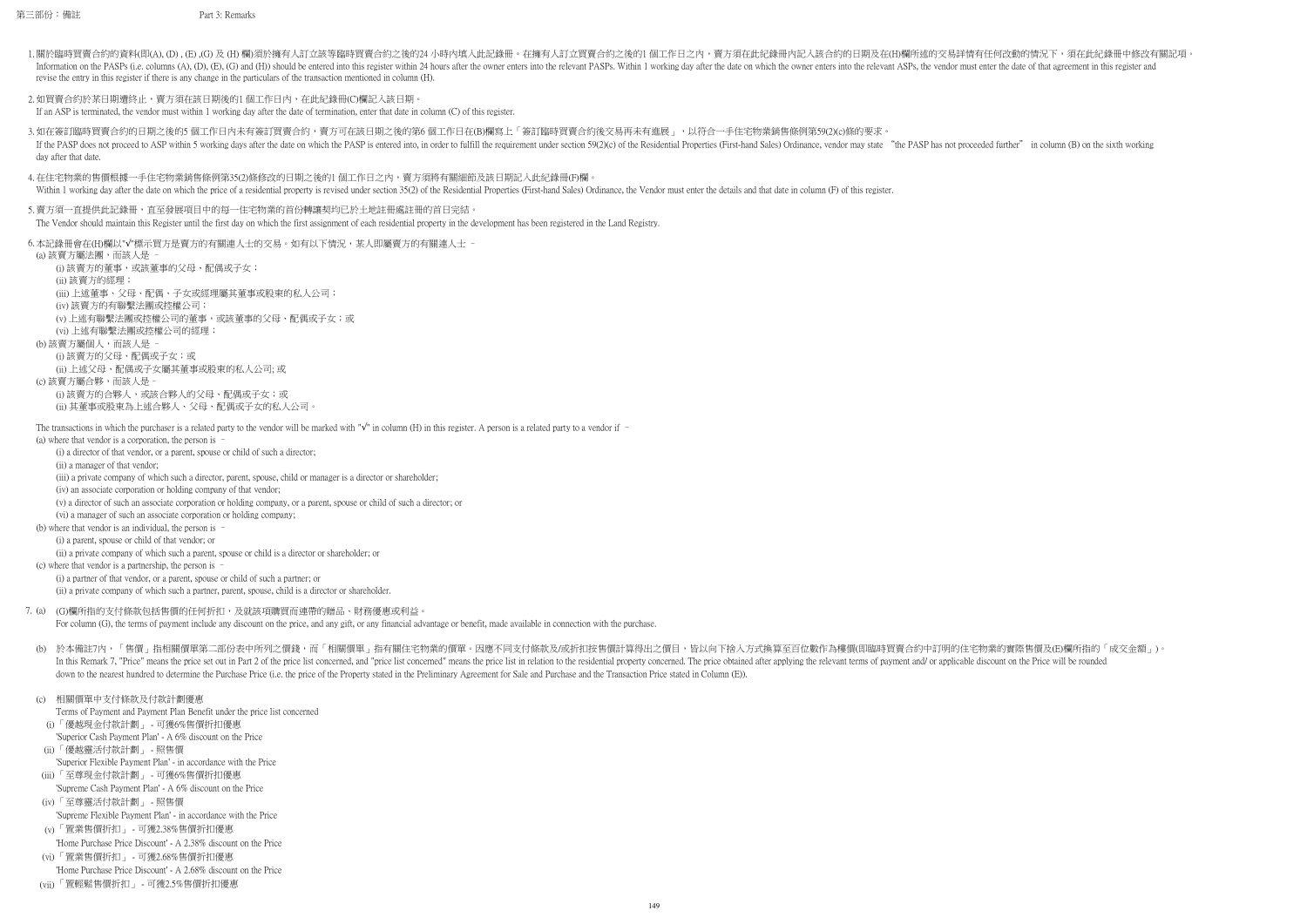'Relaxing-Purchase Price Discount' - A 2.5% discount on the Price

- (viii) 「置輕鬆售價折扣」 可獲3%售價折扣優惠
- 'Relaxing-Purchase Price Discount' A 3% discount on the Price
- (ix) 「特選住宅物業靈活付款計劃」 照售價
- 'Privilege Residential Properties Flexible Payment Plan' in accordance with the Price
- (x) 「特惠現金付款計劃」 可獲6%售價折扣優惠
- 'Favourite Cash Payment Plan' A 6% discount on the Price
- (xi) 「特惠靈活付款計劃」 照售價 'Favourite Flexible Payment Plan' - in accordance with the Price
- (xii) 「置業售價折扣」 可獲2.5%售價折扣優惠
- 'Home Purchase Price Discount' A 2.5% discount on the Price
- (xiii) 「優越現金付款計劃」 可獲5%售價折扣優惠
- Superior Cash Payment Plan' A 5% discount on the Price
- (xiv) 「至尊現金付款計劃」 可獲5%售價折扣優惠
- 'Supreme Cash Payment Plan' A 5% discount on the Price
- (d) 可就購買該項目中的指定住宅物業而連帶獲得的財務優惠

Financial advantages to be made available in connection with the purchase of a specified residential property in the Development

'Stamp Duty Offer(s)' - Including " 'Stamp Duty Cash Rebate'(equal to 70% of ad valorem stamp duty chargeable on the agreement for sale and purchase) " AND " Transitional Loan' (equal to 70% of ad valorem stamp duty charge OR 'HK\$5,000 Cash Rebate' "

'First 24 Months Payment Holiday Second Mortgage Loan' OR '3% Cash Rebate'

'180 Bridging Loan' OR 'HK\$10,000 Cash Rebate'

- (i) 「印花稅優惠」- 包括「印花稅現金回贈」(相等於就買賣合約應付的從價印花稅的70%及(如適用)買家印花稅的70%)
- 'Stamp Duty Offer(s)' Including 'Stamp Duty Cash Rebate'(equal to 70% of ad valorem stamp duty and (if applicable) 70% of buyer's stamp duty chargeable on the agreement for sale and purchase)
- (ii)「印花稅優惠」- 包括『「印花稅現金回贈」(相等於就買賣合約應付的從價印花稅的70%及(如適用)買家印花稅的70%)』及『「過渡性貸款」(相等於就買賣合約應付的從價印花稅的70%及(如適用)買家印花稅的70%)或「 港幣\$5,000現金回贈 」』 'Stamp Duty Offer(s)' - Including " 'Stamp Duty Cash Rebate' (equal to 70% of ad valorem stamp duty and (if applicable) 70% of buyer's stamp duty chargeable on the agreement for sale and purchase)" AND " Transitional Loan' and (if applicable) 70% of buyer's stamp duty chargeable on the agreement for sale and purchase)OR 'HK\$5,000 Cash Rebate' "
- (iii) 「首24個月免息免供第二按揭貸款」或「2.5%現金回贈」
- 'First 24 Months Payment Holiday Second Mortgage Loan' OR '2.5% Cash Rebate'
- (iv) 「首24個月免息免供第二按揭貸款」或「3%現金回贈」

<sub>(xiii)</sub>「印花稅優惠」- 包括『「印花稅現金回贈」- 金額相等於就正式合約應付的從價印花稅的70%,上限為樓價的2.975%』及『「過渡性貸款」(只適用於買方為個人或香港註冊成立的有限公司及其所有股東及董事均為個人)- 最高金額相等於就正式合約應付的從價印花稅的70%,上限為樓價的2.975%』 或如買方享有印花稅現金回贈但沒有使用過渡性貸款,在買方按正式合約付清樓價餘額的情況下,可就每個住宅物業獲港幣\$5,000現金回贈(「港幣\$5,000現金回贈」)

'Stamp Duty Benefit(s)' - Including "'Stamp Duty Cash Rebate' - equal to 70% of the ad valorem stamp duty chargeable on the Agreement, subject to a cap of 2.975% of the purchase price" AND "Transitional Loan' (only applica incorporated in Hong Kong with all its shareholder(s) and director(s) being individual(s)) - maximum amount shall be equal to 70% of the ad valorem stamp duty chargeable on the Agreement, subject to a cap of 2.975% of the Cash Rebate but has not utilized the Transitional Loan, subject to settlement of the balance of the purchase price in accordance with the Agreement, a cash rebate of HK\$5,000 for each residential property ('HK\$5,000 Cash R

- (v)「備用第二按揭貸款」
- 'Standby Second Mortgage Loan'
- (vi) 「180換樓易貸款」或「港幣\$10,000現金回贈」

(vii) 「印花稅優惠」- 包括『「印花稅現金回贈」(相等於就買賣合約應付的從價印花稅的70%)』及『「過渡性貸款」(相等於就買賣合約應付的從價印花稅的70%)或 「港幣\$5,000現金回贈」』

- (xii) 「貸款優惠」 包括「備用第一按揭貸款」或「備用第二按揭貸款」
- 'Loan Benefit' Including 'Standby First Mortgage Loan' OR 'Standby Second Mortgage Loan'
- (viii) 「印花稅優惠」- 包括『「印花稅現金回贈」(相等於就買賣合約應付的從價印花稅的70%)』
- 'Stamp Duty Offer(s)' Including " 'Stamp Duty Cash Rebate' (equal to 70% of ad valorem stamp duty chargeable on the agreement for sale and purchase) "
- (ix)「印花稅優惠」-包括『「印花稅現金回贈」(相等於就買賣合約應付的從價印花稅的70%及(如適用)買家印花稅的70%)』,上限為樓價的12%及『「過渡性貸款」(相等於就買賣合約應付的從價印花稅的70%及(如適用)買家印花稅的70%),上限為樓價的12%或「 港幣\$5,000現金回贈 」』 'Stamp Duty Offer(s)' - Including " 'Stamp Duty Cash Rebate' (equal to 70% of ad valorem stamp duty and (if applicable) 70% of buyer's stamp duty chargeable on the agreement for sale and purchase, subject to a cap of 12% o duty 'and (if applicable) 70% of buyer's stamp duty chargeable on the agreement for sale and purchase, subject to a cap of 12% of the purchase price)OR 'HK\$5,000 Cash Rebate' "
- (x)「印花稅優惠」- 包括『「印花稅現金回贈」金額相等於(就從價印花稅以較高稅率(第1標準)計算)樓價的6%;或(就從價印花稅以較低稅率(第2標準)計算)就正式合約應付的從價印花稅的100%,上限為樓價的4.25%』及『「過渡性貸款」(只適用於買方為個人或香港註冊成立的有限公司及其 所有股東及董事均為個人)最高金額相等於(就從價印花稅以較高稅率(第1標準)計算)就正式合約應付的從價印花稅的70%,上限為樓價的6%;或(就從價印花稅以較低稅率(第2標準)計算)就正式合約應付的從價印花稅的70%,上限為樓價的2.975%;或如買方享有印花稅現金回贈但沒有使用過渡性貸款, 可獲 「港幣\$5,000現金回贈」』

'Stamp Duty Benefits' - Including " 'Stamp Duty Cash Rebate' equal to (if ad valorem stamp duty at higher rates (Scale 1) applies) 6% of the Purchase Price; or (if ad valorem stamp duty at lower rates (Scale 2) applies) 10 subject to a cap of 4.25% of the Purchase Price" AND "Transitional Loan' (only applicable to the Purchaser who is individual or limited company incorporated in Hong Kong with all its shareholder(s) and director(s) being in stamp duty at higher rates (Scale 1) applies)70% of the ad valorem stamp duty chargeable on the agreement for sale and purchase, subject to a cap of 6% of the Purchase Price; or (if ad valorem stamp duty at lower rates (Sc sale and purchase, subject to a cap of 2.975% of the Purchase Price; OR if the Purchaser is entitled to the Stamp Duty Cash Rebate but has not utilized the Transitional loan, a 'HK\$5,000 Cash Rebate' would be offered"

(e) 可就購買該項目中的指定住宅物業而連帶獲得的利益

Benefit to be made available in connection with the purchase of a specified residential property in the Development

(xi) 「貸款優惠」 - 包括「備用第一按揭貸款」或「備用第二按揭貸款」或『「King's Key 120s」(只適用於個人名義買方)』

"Loan Benefit' - Including 'Standby First Mortgage Loan' OR 'Standby Second Mortgage Loan' OR "'King' s Key 120s' (applicable only to the Purchaser(s) who is/are individual(s))"

- (i) 「首3年保養優惠」
- 'First 3 Years Maintenance Offer'
- (ii)「提前付清樓價現金回贈」
- 'Early Settlement Cash Rebate'
- (iii) 「首 3 年保修優惠」
- 'First 3 Years Warranty Offer'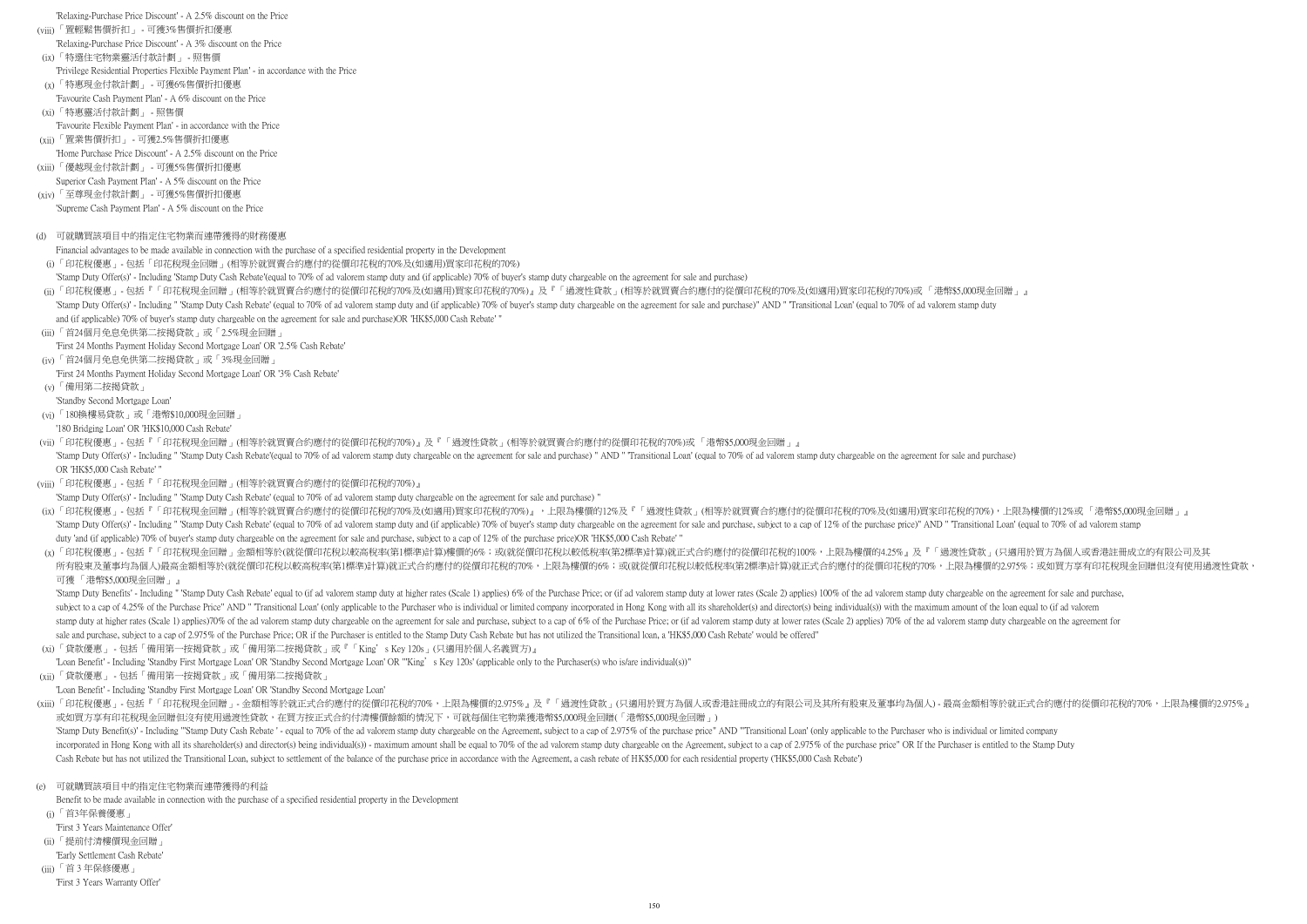(iv) 「提前成交優惠」- 如買方於接納書的日期後120日内繳付樓價全數及完成該物業的買賣交易,可獲賣方送出提前成交優惠(樓價4%) 'Early Completion Benefit' - if the Purchaser fully pays the purchase price and completes the sale and purchase of the Property within 120 days after the date of the Letter of Acceptance, the Purchaser shall be entitled to

- (b) 於本備註7.1內,「售價」指相關價單第二部份表中所列之價錢,而「相關價單」指有關住宅物業的價單。因應不同支付條款及/或折扣按售價計算得出之價目,皆以向下捨入方式換算至百位數作為樓價(即臨時買賣合約中訂明的住宅物業的實際售價及(E)欄所指的「成交金額」)。 In this Remark 7.1, "Price" means the price set out in Part 2 of the price list concerned, and "price list concerned" means the price list in relation to the residential property concerned. The price obtained after applyin down to the nearest hundred to determine the Purchase Price (i.e. the price of the Property stated in the Preliminary Agreement for Sale and Purchase and the Transaction Price stated in Column (E)).
- (c) 支付條款及付款計劃優惠

For column (G), the terms of payment include any discount on the price, and any gift, or any financial advantage or benefit, made available in connection with the purchase.

# Terms of Payment and Payment Plan Benefit

- (f) 可就購買該項目中的指定住宅物業而連帶獲得的贈品
- Gift to be made available in connection with the purchase of a specified residential property in the Development
- (i) 「住戶停車位優惠」 認購發展項目的一個住戶停車位的權利
- 'Offer of Residential Car Parking Space(s)' An option to purchase ONE residential car parking space
- (ii) 「住戶停車位優惠」 認購發展項目的最多兩個住戶停車位的權利
- 'Offer of Residential Car Parking Space(s)' An option to purchase up to a maximum of TWO residential car parking spaces
- (iii)「新地會會員置業有禮優惠」
	- 'Gift Offer for SHKP Club Member'
- 7. 1. (a) (G)欄所指的支付條款包括售價的任何折扣,及就該項購買而連帶的贈品、財務優惠或利益。

- (i) 支付條款 (只適用於以投標方式購買的物業)
- The Terms of Payment (Applicable for properties purchased by way of tender only)
	- (a) (TB2)「365 日付款計劃」
	- (TB2) '365 Days Payment Plan'
		- 1. 臨時訂金即樓價 5%於投標書獲賣方接納當日(即接納書的日期)繳付
		- A preliminary deposit equivalent to 5% of the purchase price shall be paid upon the tender being accepted by the Vendor (i.e. the date of the Letter of Acceptance)
		- 2. 加付訂金即樓價 5%於接納書的日期後 30 日內繳付
		- A further deposit equivalent to 5% of the purchase price shall be paid within 30 days after the date of Letter of Acceptance
		- 3. 樓價 5%於簽署臨時買賣合約的日期後 90 日內繳付
		- 5% of the purchase price shall be paid within 90 days after the date of Letter of Acceptance
		- 4. 樓價 85%(樓價餘額) 須於接納書後 365 日內繳付以成交;成交日不可早於接納書的日期後 60 日
	- 85% of the purchase price (balance of the purchase price) shall be paid upon completion within 365 days after the date of Letter of Acceptance; the date of completion shall not be earlier than 60 days after the date of the (b) (TA1)「150 日付款計劃」
	- (TA1) '150 Days Payment Plan'
		- 1. 臨時訂金即樓價 5%於投標書獲賣方接納當日(即接納書的日期)繳付
		- A preliminary deposit equivalent to 5% of the purchase price shall be paid upon the tender being accepted by the Vendor (i.e. the date of the Letter of Acceptance)
		- 2. 加付訂金即樓價 5%於接納書的日期後 30 日內繳付
		- A further deposit equivalent to 5% of the purchase price shall be paid within 30 days after the date of Letter of Acceptance
		- 3. 樓價 90%(樓價餘額) 須於接納書後 150 日內繳付以成交
		- 90% of the purchase price (balance of the purchase price) shall be paid upon completion within 150 days after the date of Letter of Acceptance
		- 4. 成交日不可早於接納書的日期後 120 日
		- The date of completion shall not be earlier than 120 days after the date of the Letter of Acceptance
	- (c) (TA2)「270 日付款計劃」
	- (TA2) '270 Days Payment Plan'
		- 1. 臨時訂金即樓價 5%於投標書獲賣方接納當日(即接納書的日期)繳付
		- A preliminary deposit equivalent to 5% of the purchase price shall be paid upon the tender being accepted by the Vendor (i.e. the date of the Letter of Acceptance)
		- 2. 加付訂金即樓價 5%於接納書的日期後 60 日內繳付
		- A further deposit equivalent to 5% of the purchase price shall be paid within 60 days after the date of Letter of Acceptance
		- 3. 樓價 90%(樓價餘額) 須於接納書後 270 日內繳付以成交
		- 90% of the purchase price (balance of the purchase price) shall be paid upon completion within 270 days after the date of Letter of Acceptance
		- 4. 成交日不可早於接納書的日期後 120 日
		- The date of completion shall not be earlier than 120 days after the date of the Letter of Acceptance
	- (d) (TB1)「365日付款計劃」
		- (TB1) '365 Days Payment Plan'
			- 1. 臨時訂金即樓價5%於投標書獲賣方接納當日(即接納書的日期)繳付
			- A preliminary deposit equivalent to 5% of the purchase price shall be paid upon the tender being accepted by the Vendor (i.e. the date of the Letter of Acceptance)
			- 2. 加付訂金即樓價5%於接納書的日期後30日內繳付
			- A further deposit equivalent to 5% of the purchase price shall be paid within 30 days after the date of Letter of Acceptance
			- 3. 樓價90%(樓價餘額) 須於接納書後365日內繳付以成交
			- 90% of the purchase price (balance of the purchase price) shall be paid upon completion within 365 days after the date of Letter of Acceptance
			- 4. 成交日不可早於接納書的日期後60日
			- The date of completion shall not be earlier than 60 days after the date of the Letter of Acceptance
	- (e) (TC3)「180 日付款計劃」
	- (TC3) '180 Days Payment Plan'
		- 1. 臨時訂金即樓價 5%於投標書獲賣方接納當日(即接納書的日期)繳付
		- A preliminary deposit equivalent to 5% of the purchase price shall be paid upon the tender being accepted by the Vendor (i.e. the date of the Letter of Acceptance) 2. 加付訂金即樓價 5%於接納書的日期後 90 日內繳付
		- A further deposit equivalent to 5% of the purchase price shall be paid within 90 days after the date of Letter of Acceptance